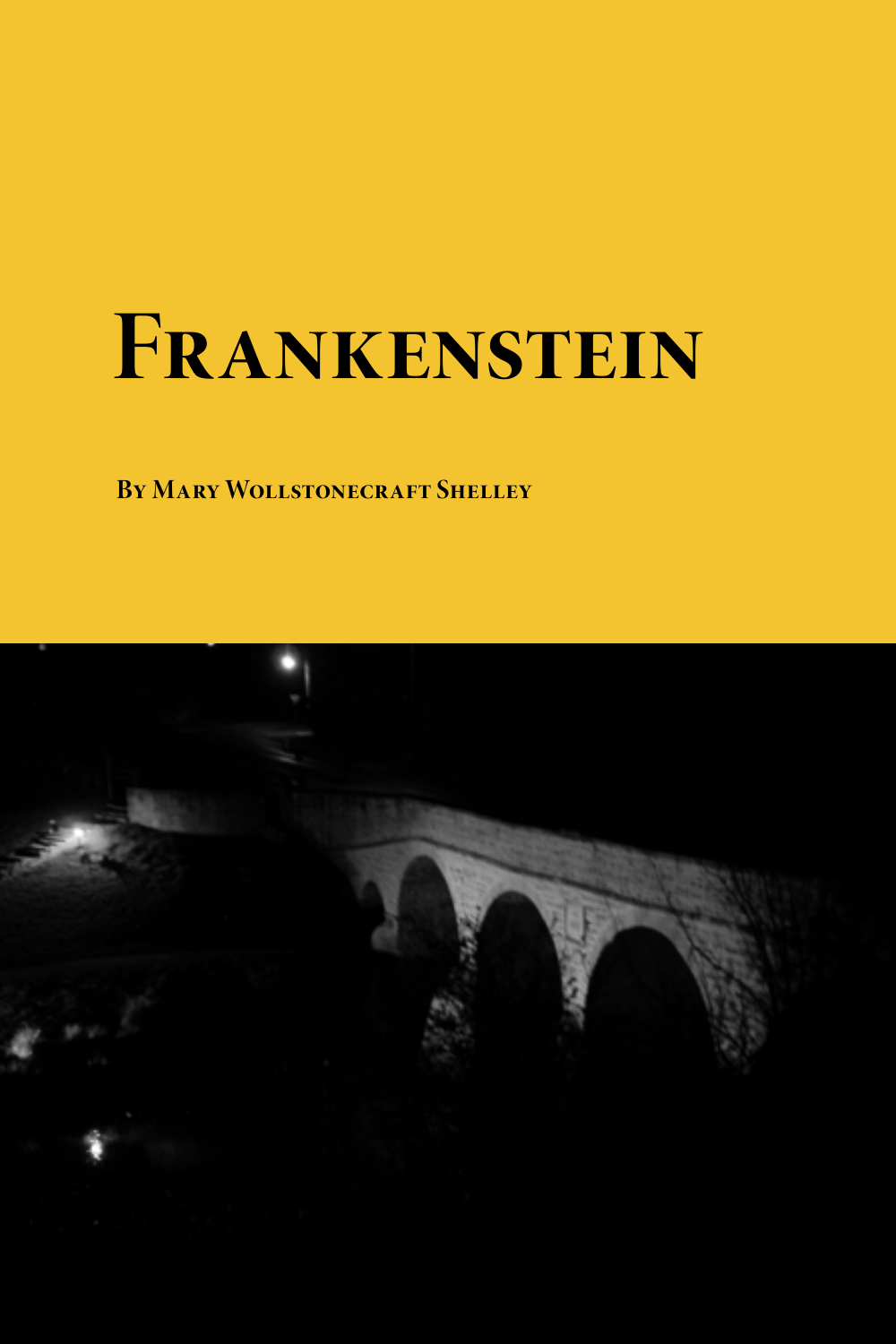### LETTER 1

To Mrs. Saville, England

St. Petersburgh, Dec. 11th, 17—

You will rejoice to hear that no disaster has accompanied the commencement of an enterprise which you have regarded with such evil forebodings. I arrived here yesterday, and my first task is to assure my dear sister of my welfare and increasing confidence in the success of my undertaking.

I am already far north of London, and as I walk in the streets of Petersburgh, I feel a cold northern breeze play upon my cheeks, which braces my nerves and fills me with delight. Do you understand this feeling? This breeze, which has travelled from the regions towards which I am advancing, gives me a foretaste of those icy climes. Inspirited by this wind of promise, my daydreams become more fervent and vivid. I try in vain to be persuaded that the pole is the seat of frost and desolation; it ever presents itself to my imagination as the region of beauty and delight. There, Margaret, the sun is forever visible, its broad disk just skirting the horizon and diffusing a perpetual splendour. There—for with your leave, my sister, I will put some trust in preceding navigators— there snow and frost are banished; and, sailing over a calm sea, we may be wafted to a land surpassing in wonders and in beauty every region hitherto discovered on the habitable globe. Its productions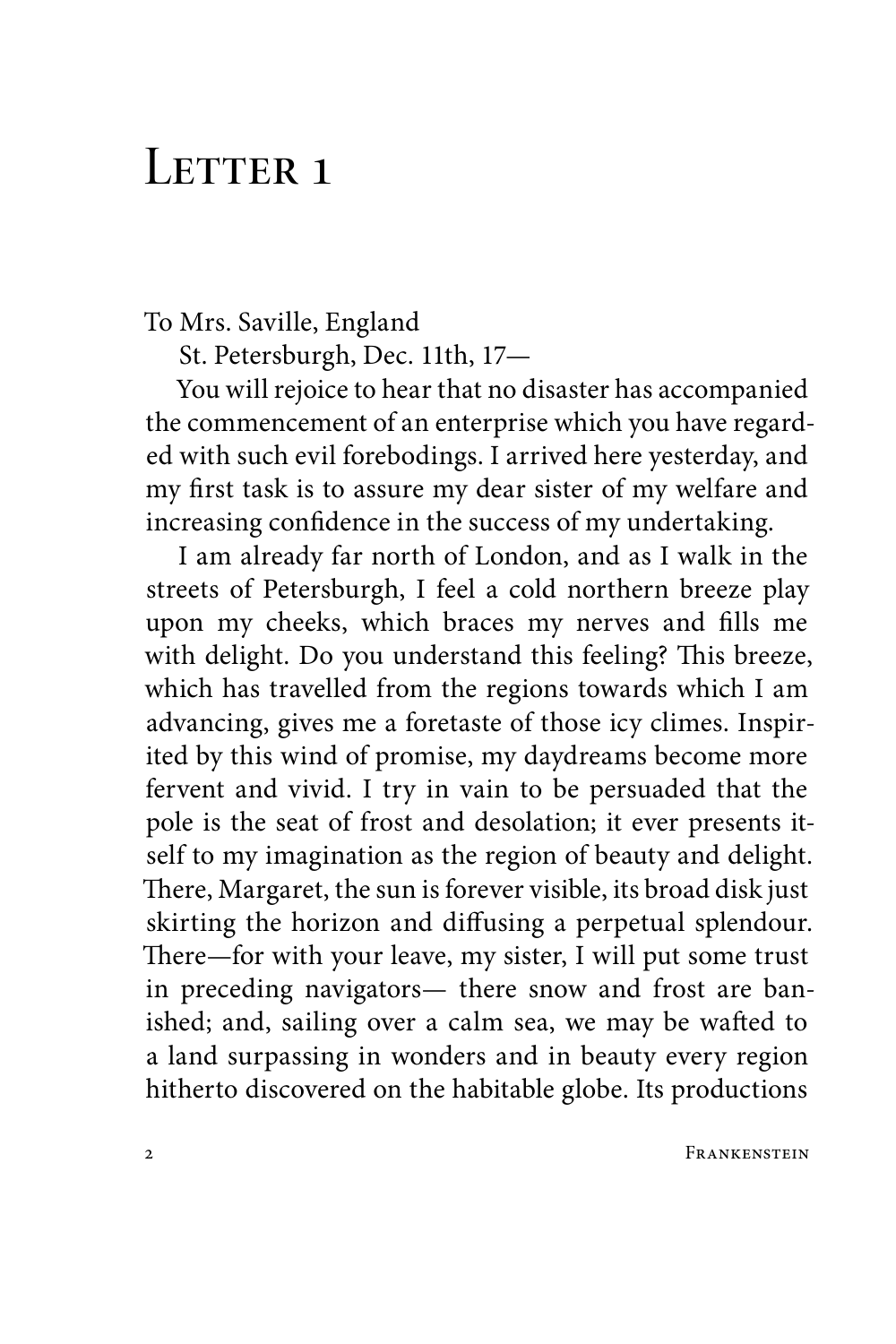and features may be without example, as the phenomena of the heavenly bodies undoubtedly are in those undiscovered solitudes. What may not be expected in a country of eternal light? I may there discover the wondrous power which attracts the needle and may regulate a thousand celestial observations that require only this voyage to render their seeming eccentricities consistent forever. I shall satiate my ardent curiosity with the sight of a part of the world never before visited, and may tread a land never before imprinted by the foot of man. These are my enticements, and they are sufficient to conquer all fear of danger or death and to induce me to commence this labourious voyage with the joy a child feels when he embarks in a little boat, with his holiday mates, on an expedition of discovery up his native river. But supposing all these conjectures to be false, you cannot contest the inestimable benefit which I shall confer on all mankind, to the last generation, by discovering a passage near the pole to those countries, to reach which at present so many months are requisite; or by ascertaining the secret of the magnet, which, if at all possible, can only be effected by an undertaking such as mine.

These reflections have dispelled the agitation with which I began my letter, and I feel my heart glow with an enthusiasm which elevates me to heaven, for nothing contributes so much to tranquillize the mind as a steady purpose—a point on which the soul may fix its intellectual eye. This expedition has been the favourite dream of my early years. I have read with ardour the accounts of the various voyages which have been made in the prospect of arriving at the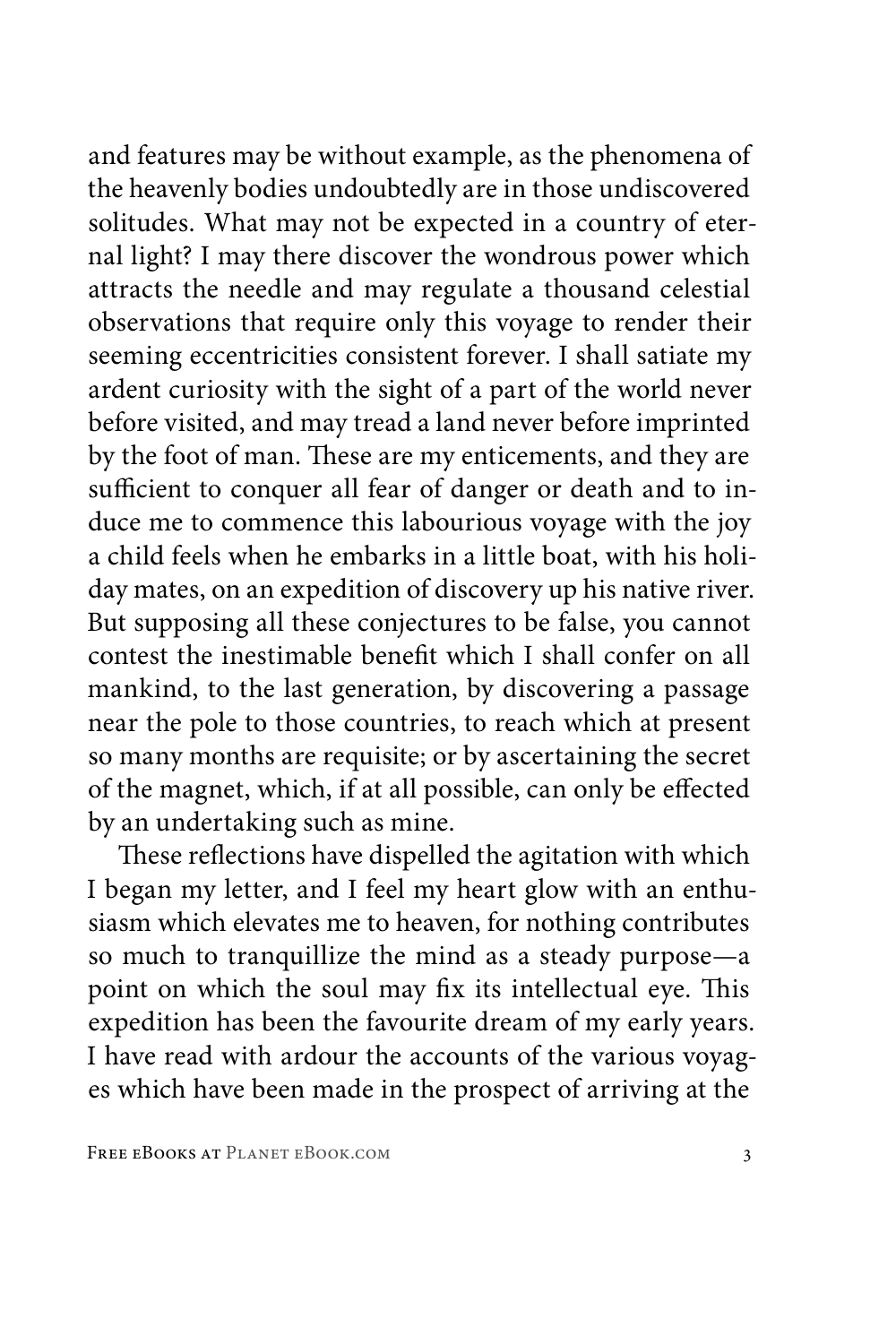North Pacific Ocean through the seas which surround the pole. You may remember that a history of all the voyages made for purposes of discovery composed the whole of our good Uncle Thomas' library. My education was neglected, yet I was passionately fond of reading. These volumes were my study day and night, and my familiarity with them increased that regret which I had felt, as a child, on learning that my father's dying injunction had forbidden my uncle to allow me to embark in a seafaring life.

These visions faded when I perused, for the first time, those poets whose effusions entranced my soul and lifted it to heaven. I also became a poet and for one year lived in a paradise of my own creation; I imagined that I also might obtain a niche in the temple where the names of Homer and Shakespeare are consecrated. You are well acquainted with my failure and how heavily I bore the disappointment. But just at that time I inherited the fortune of my cousin, and my thoughts were turned into the channel of their earlier bent.

Six years have passed since I resolved on my present undertaking. I can, even now, remember the hour from which I dedicated myself to this great enterprise. I commenced by inuring my body to hardship. I accompanied the whale-fishers on several expeditions to the North Sea; I voluntarily endured cold, famine, thirst, and want of sleep; I often worked harder than the common sailors during the day and devoted my nights to the study of mathematics, the theory of medicine, and those branches of physical science from which a naval adventurer might derive the greatest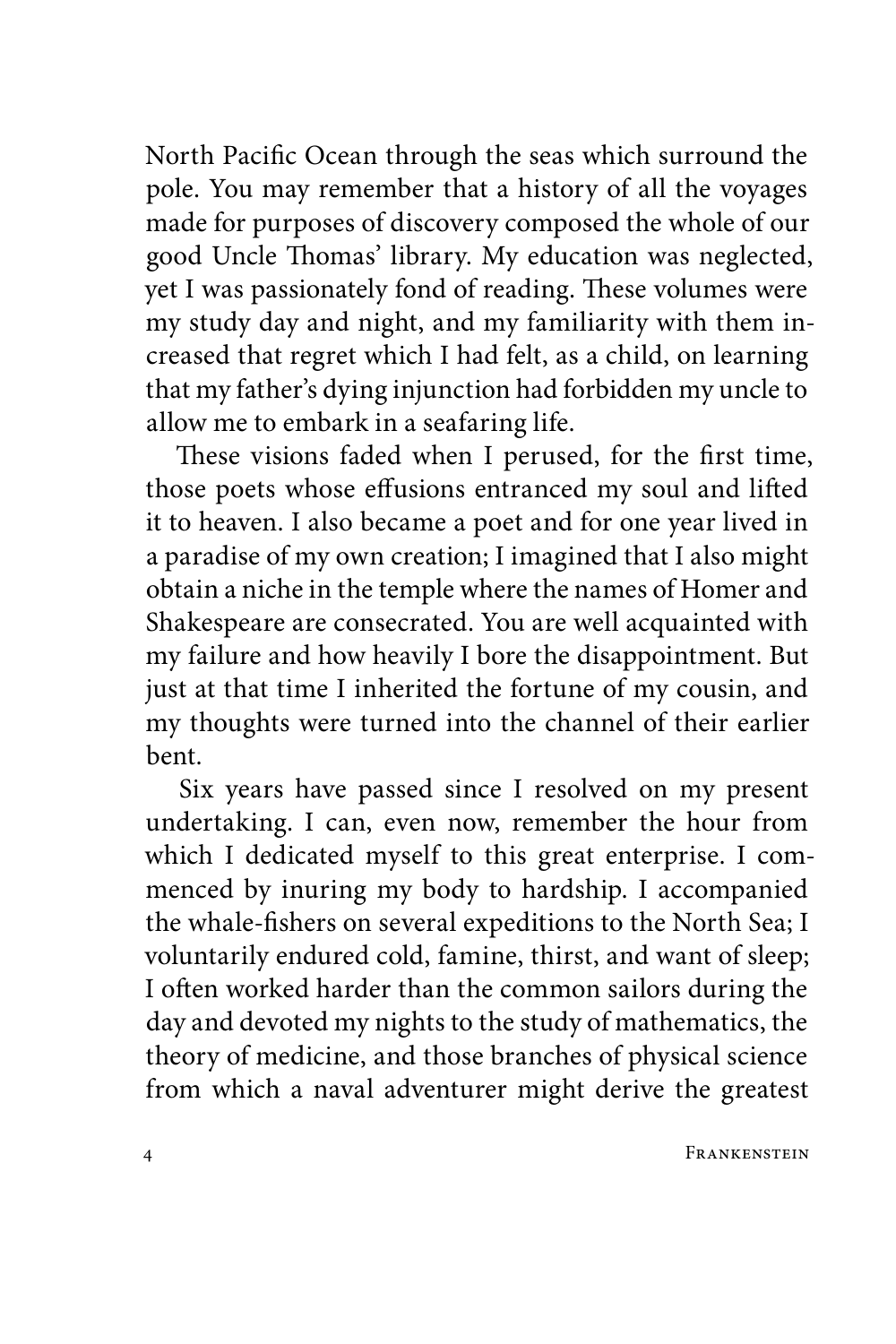practical advantage. Twice I actually hired myself as an under-mate in a Greenland whaler, and acquitted myself to admiration. I must own I felt a little proud when my captain offered me the second dignity in the vessel and entreated me to remain with the greatest earnestness, so valuable did he consider my services.

And now, dear Margaret, do I not deserve to accomplish some great purpose? My life might have been passed in ease and luxury, but I preferred glory to every enticement that wealth placed in my path. Oh, that some encouraging voice would answer in the affirmative! My courage and my resolution is firm; but my hopes fluctuate, and my spirits are often depressed. I am about to proceed on a long and difficult voyage, the emergencies of which will demand all my fortitude: I am required not only to raise the spirits of others, but sometimes to sustain my own, when theirs are failing.

This is the most favourable period for travelling in Russia. They fly quickly over the snow in their sledges; the motion is pleasant, and, in my opinion, far more agreeable than that of an English stagecoach. The cold is not excessive, if you are wrapped in furs— a dress which I have already adopted, for there is a great difference between walking the deck and remaining seated motionless for hours, when no exercise prevents the blood from actually freezing in your veins. I have no ambition to lose my life on the post-road between St. Petersburgh and Archangel.

I shall depart for the latter town in a fortnight or three weeks; and my intention is to hire a ship there, which can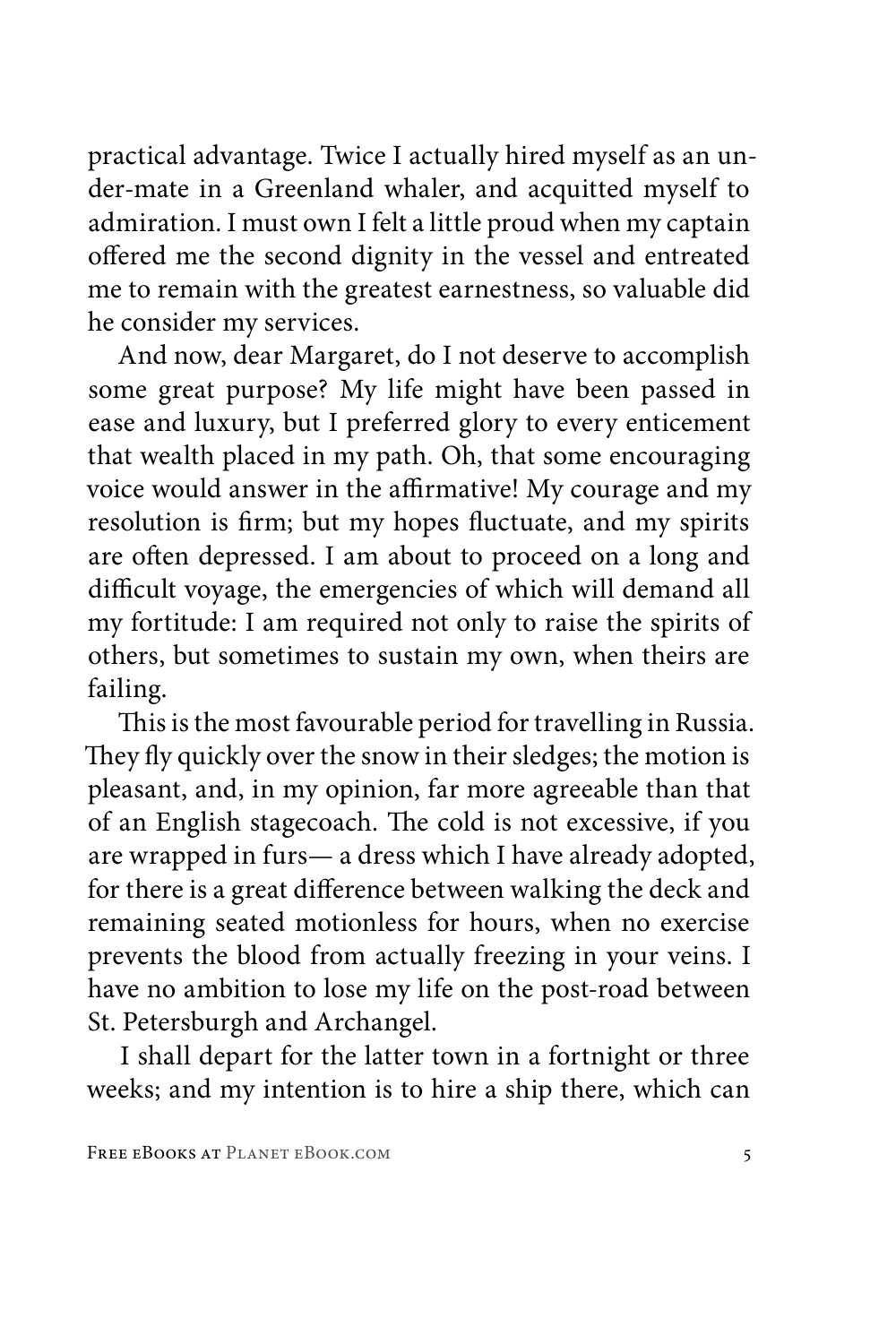easily be done by paying the insurance for the owner, and to engage as many sailors as I think necessary among those who are accustomed to the whale-fishing. I do not intend to sail until the month of June; and when shall I return? Ah, dear sister, how can I answer this question? If I succeed, many, many months, perhaps years, will pass before you and I may meet. If I fail, you will see me again soon, or never.

Farewell, my dear, excellent Margaret. Heaven shower down blessings on you, and save me, that I may again and again testify my gratitude for all your love and kindness.

Your affectionate brother,

R. Walton

Frankenstein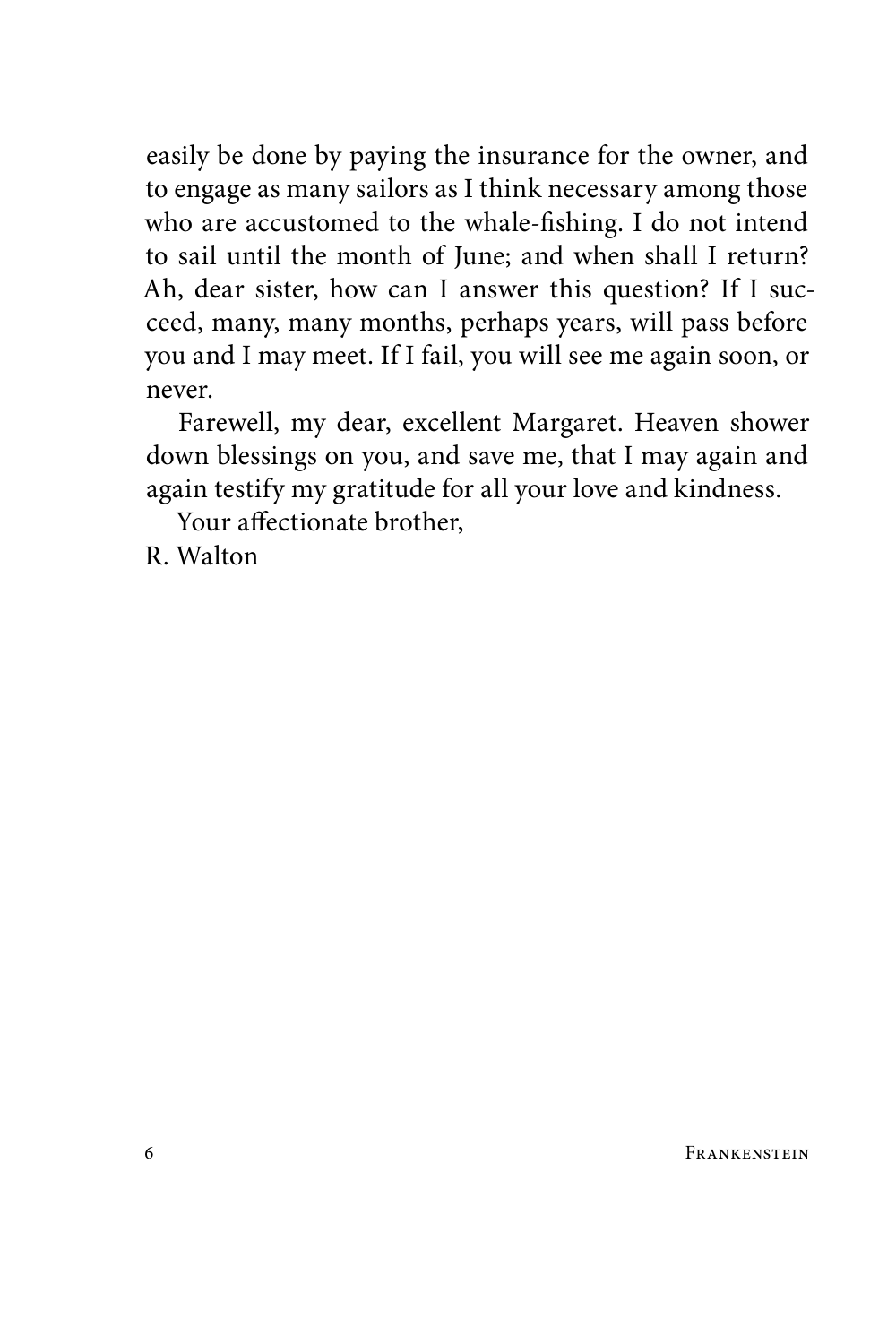#### LETTER 2

#### To Mrs. Saville, England

Archangel, 28th March, 17—

How slowly the time passes here, encompassed as I am by frost and snow! Yet a second step is taken towards my enterprise. I have hired a vessel and am occupied in collecting my sailors; those whom I have already engaged appear to be men on whom I can depend and are certainly possessed of dauntless courage.

But I have one want which I have never yet been able to satisfy, and the absence of the object of which I now feel as a most severe evil. I have no friend, Margaret: when I am glowing with the enthusiasm of success, there will be none to participate my joy; if I am assailed by disappointment, no one will endeavour to sustain me in dejection. I shall commit my thoughts to paper, it is true; but that is a poor medium for the communication of feeling. I desire the company of a man who could sympathize with me, whose eyes would reply to mine. You may deem me romantic, my dear sister, but I bitterly feel the want of a friend. I have no one near me, gentle yet courageous, possessed of a cultivated as well as of a capacious mind, whose tastes are like my own, to approve or amend my plans. How would such a friend repair the faults of your poor brother! I am too ardent in execution and too impatient of difficulties. But it is a still greater evil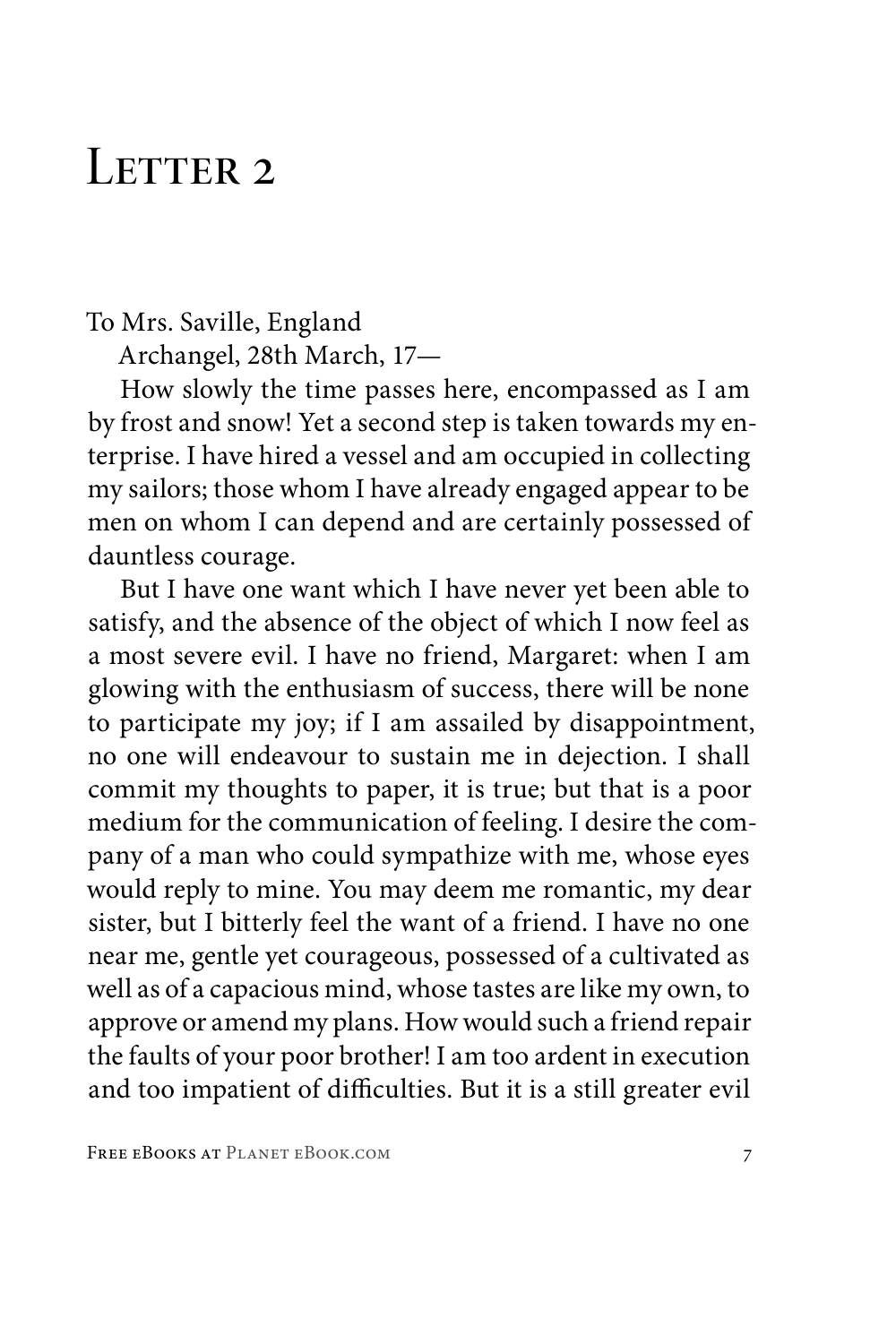to me that I am self-educated: for the first fourteen years of my life I ran wild on a common and read nothing but our Uncle Thomas' books of voyages. At that age I became acquainted with the celebrated poets of our own country; but it was only when it had ceased to be in my power to derive its most important benefits from such a conviction that I perceived the necessity of becoming acquainted with more languages than that of my native country. Now I am twenty-eight and am in reality more illiterate than many schoolboys of fifteen. It is true that I have thought more and that my daydreams are more extended and magnificent, but they want (as the painters call it) \*keeping\*; and I greatly need a friend who would have sense enough not to despise me as romantic, and affection enough for me to endeavour to regulate my mind.

Well, these are useless complaints; I shall certainly find no friend on the wide ocean, nor even here in Archangel, among merchants and seamen. Yet some feelings, unallied to the dross of human nature, beat even in these rugged bosoms. My lieutenant, for instance, is a man of wonderful courage and enterprise; he is madly desirous of glory, or rather, to word my phrase more characteristically, of advancement in his profession. He is an Englishman, and in the midst of national and professional prejudices, unsoftened by cultivation, retains some of the noblest endowments of humanity. I first became acquainted with him on board a whale vessel; finding that he was unemployed in this city, I easily engaged him to assist in my enterprise.

The master is a person of an excellent disposition and is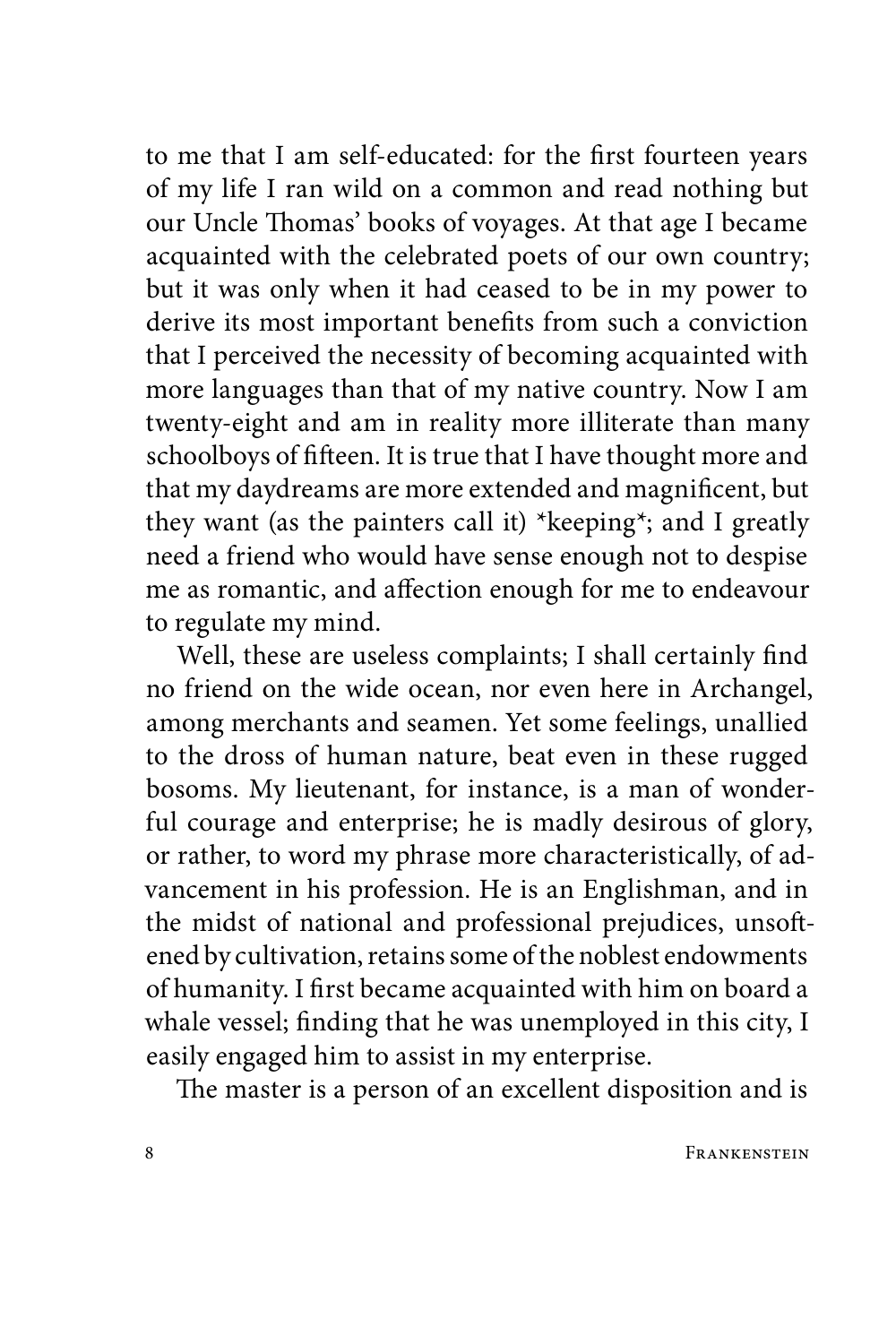remarkable in the ship for his gentleness and the mildness of his discipline. This circumstance, added to his well-known integrity and dauntless courage, made me very desirous to engage him. A youth passed in solitude, my best years spent under your gentle and feminine fosterage, has so refined the groundwork of my character that I cannot overcome an intense distaste to the usual brutality exercised on board ship: I have never believed it to be necessary, and when I heard of a mariner equally noted for his kindliness of heart and the respect and obedience paid to him by his crew, I felt myself peculiarly fortunate in being able to secure his services. I heard of him first in rather a romantic manner, from a lady who owes to him the happiness of her life. This, briefly, is his story. Some years ago he loved a young Russian lady of moderate fortune, and having amassed a considerable sum in prize-money, the father of the girl consented to the match. He saw his mistress once before the destined ceremony; but she was bathed in tears, and throwing herself at his feet, entreated him to spare her, confessing at the same time that she loved another, but that he was poor, and that her father would never consent to the union. My generous friend reassured the suppliant, and on being informed of the name of her lover, instantly abandoned his pursuit. He had already bought a farm with his money, on which he had designed to pass the remainder of his life; but he bestowed the whole on his rival, together with the remains of his prize-money to purchase stock, and then himself solicited the young woman's father to consent to her marriage with her lover. But the old man decidedly refused, thinking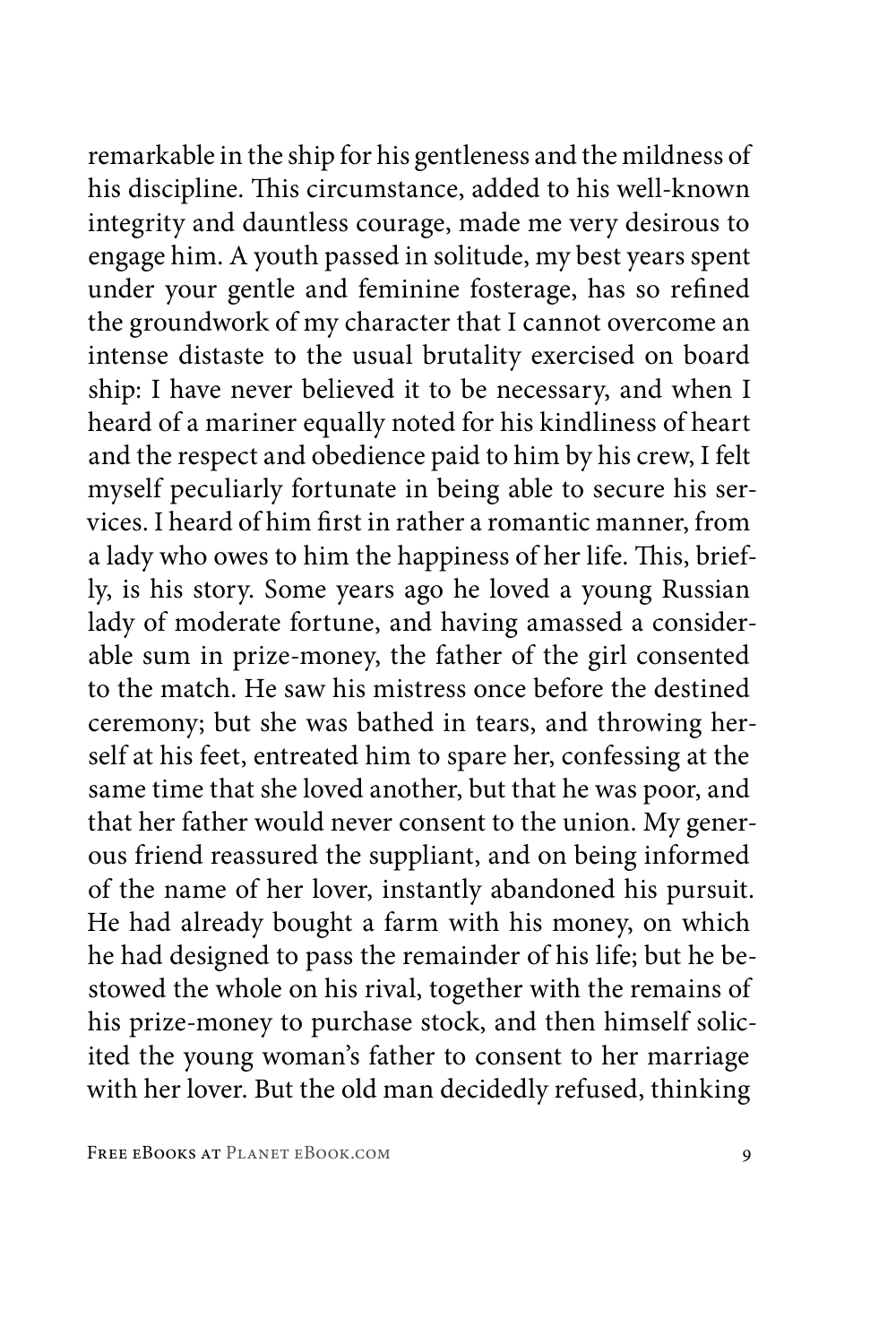himself bound in honour to my friend, who, when he found the father inexorable, quitted his country, nor returned until he heard that his former mistress was married according to her inclinations. 'What a noble fellow!' you will exclaim. He is so; but then he is wholly uneducated: he is as silent as a Turk, and a kind of ignorant carelessness attends him, which, while it renders his conduct the more astonishing, detracts from the interest and sympathy which otherwise he would command.

Yet do not suppose, because I complain a little or because I can conceive a consolation for my toils which I may never know, that I am wavering in my resolutions. Those are as fixed as fate, and my voyage is only now delayed until the weather shall permit my embarkation. The winter has been dreadfully severe, but the spring promises well, and it is considered as a remarkably early season, so that perhaps I may sail sooner than I expected. I shall do nothing rashly: you know me sufficiently to confide in my prudence and considerateness whenever the safety of others is committed to my care.

I cannot describe to you my sensations on the near prospect of my undertaking. It is impossible to communicate to you a conception of the trembling sensation, half pleasurable and half fearful, with which I am preparing to depart. I am going to unexplored regions, to 'the land of mist and snow,' but I shall kill no albatross; therefore do not be alarmed for my safety or if I should come back to you as worn and woeful as the 'Ancient Mariner.' You will smile at my allusion, but I will disclose a secret. I have of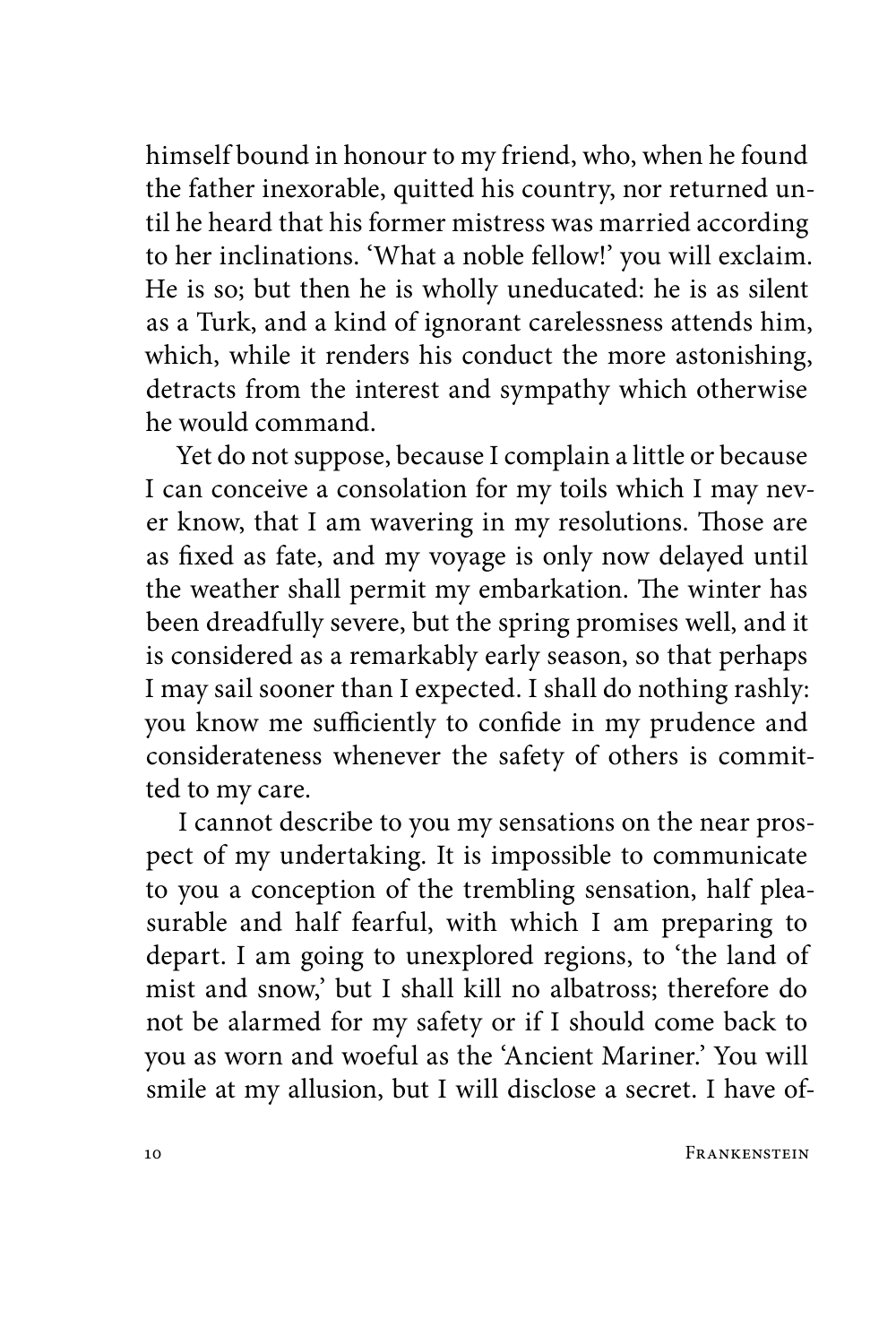ten attributed my attachment to, my passionate enthusiasm for, the dangerous mysteries of ocean to that production of the most imaginative of modern poets. There is something at work in my soul which I do not understand. I am practically industrious—painstaking, a workman to execute with perseverance and labour—but besides this there is a love for the marvellous, a belief in the marvellous, intertwined in all my projects, which hurries me out of the common pathways of men, even to the wild sea and unvisited regions I am about to explore.

But to return to dearer considerations. Shall I meet you again, after having traversed immense seas, and returned by the most southern cape of Africa or America? I dare not expect such success, yet I cannot bear to look on the reverse of the picture. Continue for the present to write to me by every opportunity: I may receive your letters on some occasions when I need them most to support my spirits. I love you very tenderly. Remember me with affection, should you never hear from me again.

Your affectionate brother, Robert Walton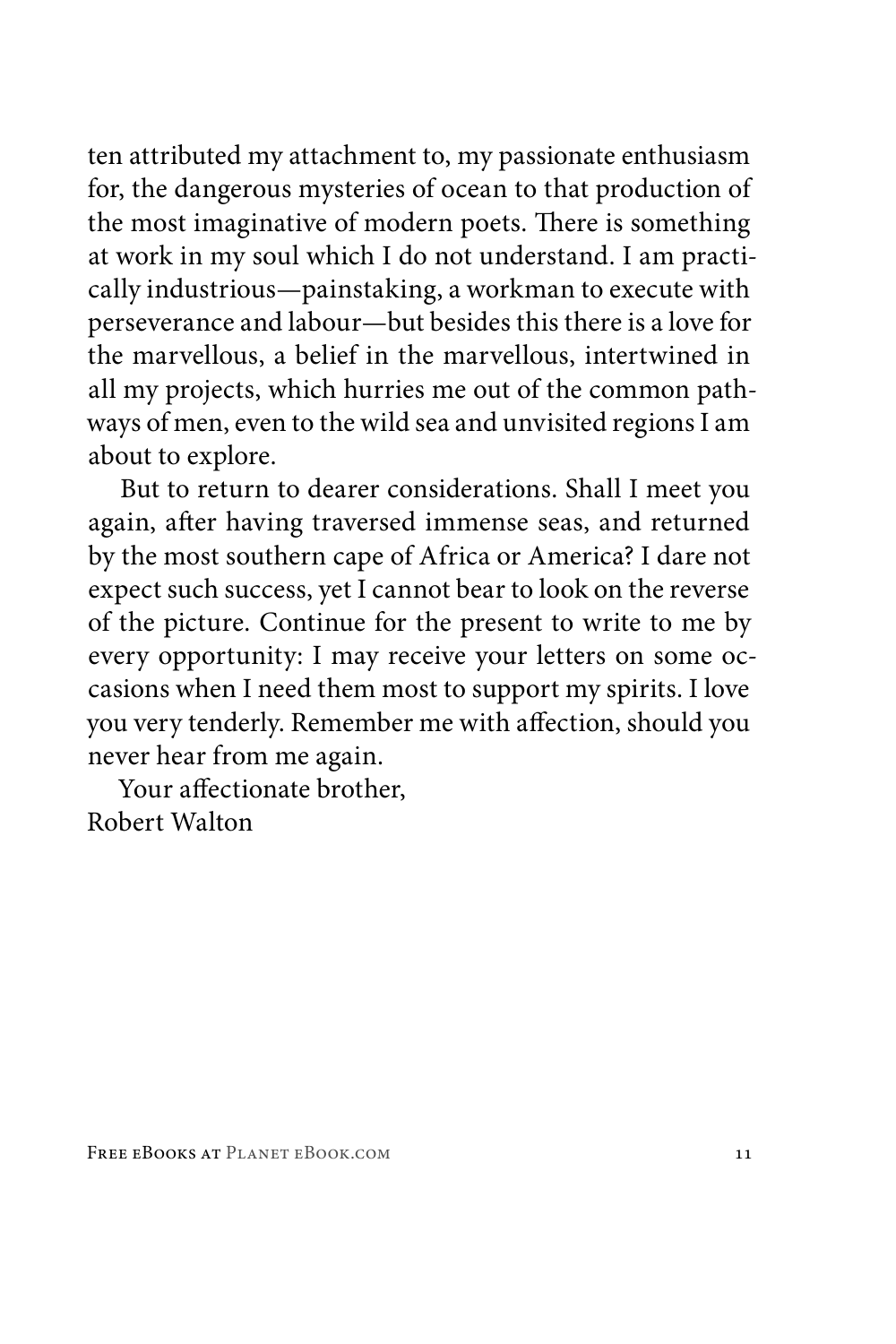### LETTER 3

To Mrs. Saville, England July 7th, 17—

My dear Sister,

I write a few lines in haste to say that I am safe— and well advanced on my voyage. This letter will reach England by a merchantman now on its homeward voyage from Archangel; more fortunate than I, who may not see my native land, perhaps, for many years. I am, however, in good spirits: my men are bold and apparently firm of purpose, nor do the floating sheets of ice that continually pass us, indicating the dangers of the region towards which we are advancing, appear to dismay them. We have already reached a very high latitude; but it is the height of summer, and although not so warm as in England, the southern gales, which blow us speedily towards those shores which I so ardently desire to attain, breathe a degree of renovating warmth which I had not expected.

No incidents have hitherto befallen us that would make a figure in a letter. One or two stiff gales and the springing of a leak are accidents which experienced navigators scarcely remember to record, and I shall be well content if nothing worse happen to us during our voyage.

Adieu, my dear Margaret. Be assured that for my own sake, as well as yours, I will not rashly encounter danger. I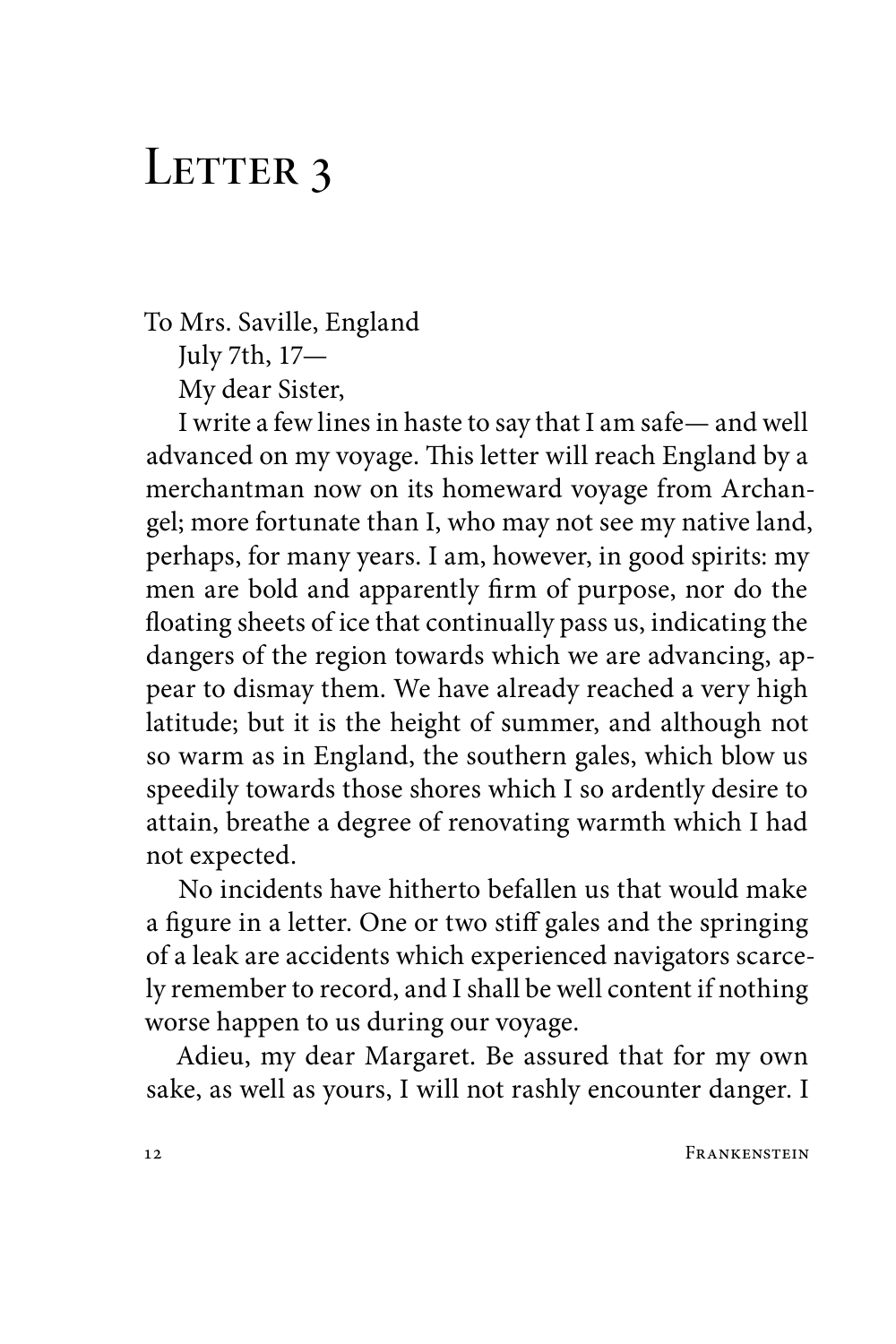will be cool, persevering, and prudent.

But success \*shall\* crown my endeavours. Wherefore not? Thus far I have gone, tracing a secure way over the pathless seas, the very stars themselves being witnesses and testimonies of my triumph. Why not still proceed over the untamed yet obedient element? What can stop the determined heart and resolved will of man?

My swelling heart involuntarily pours itself out thus. But I must finish. Heaven bless my beloved sister!

R.W.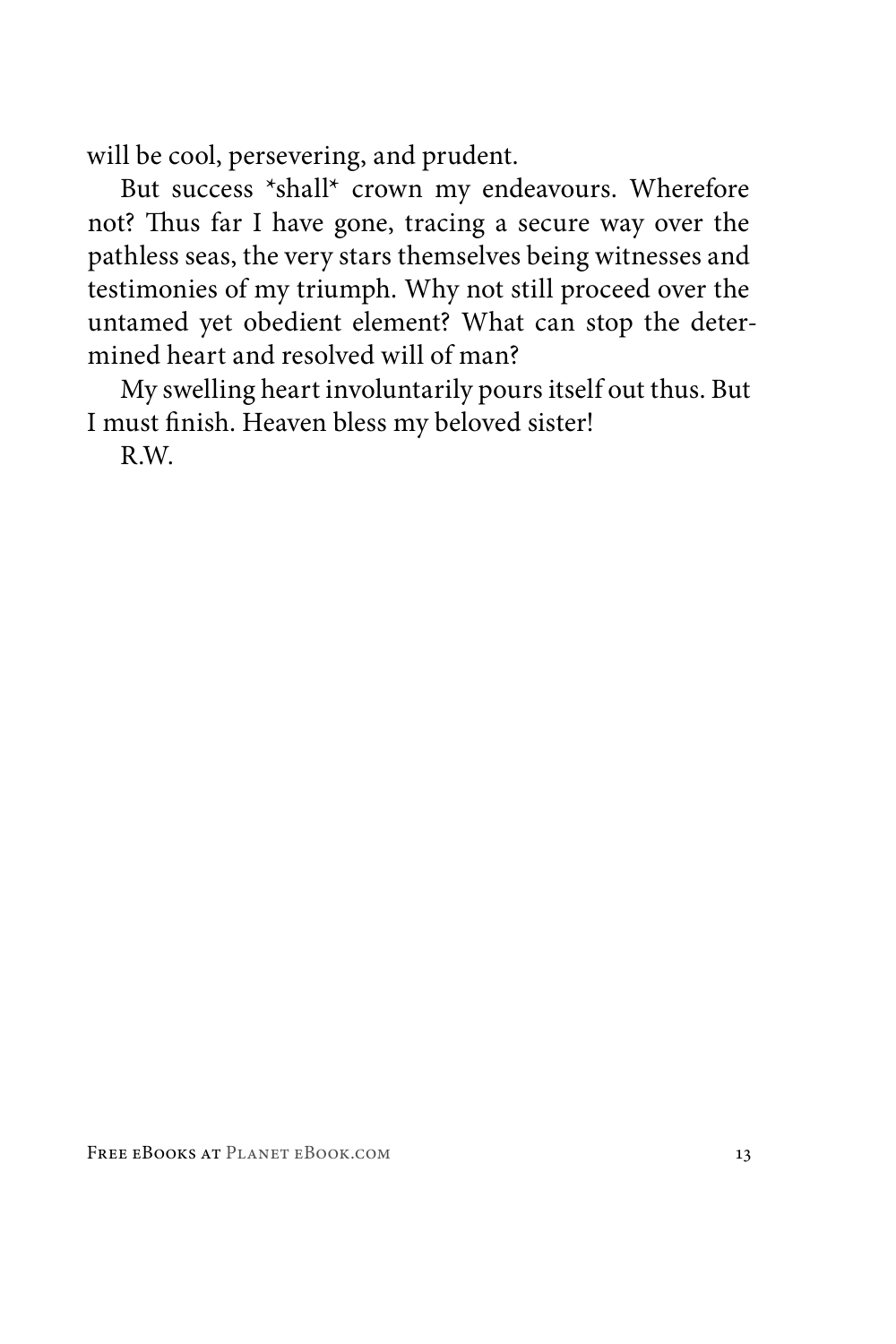# LETTER 4

To Mrs. Saville, England

August 5th, 17—

So strange an accident has happened to us that I cannot forbear recording it, although it is very probable that you will see me before these papers can come into your possession.

Last Monday (July 31st) we were nearly surrounded by ice, which closed in the ship on all sides, scarcely leaving her the sea-room in which she floated. Our situation was somewhat dangerous, especially as we were compassed round by a very thick fog. We accordingly lay to, hoping that some change would take place in the atmosphere and weather.

About two o'clock the mist cleared away, and we beheld, stretched out in every direction, vast and irregular plains of ice, which seemed to have no end. Some of my comrades groaned, and my own mind began to grow watchful with anxious thoughts, when a strange sight suddenly attracted our attention and diverted our solicitude from our own situation. We perceived a low carriage, fixed on a sledge and drawn by dogs, pass on towards the north, at the distance of half a mile; a being which had the shape of a man, but apparently of gigantic stature, sat in the sledge and guided the dogs. We watched the rapid progress of the traveller with our telescopes until he was lost among the distant inequali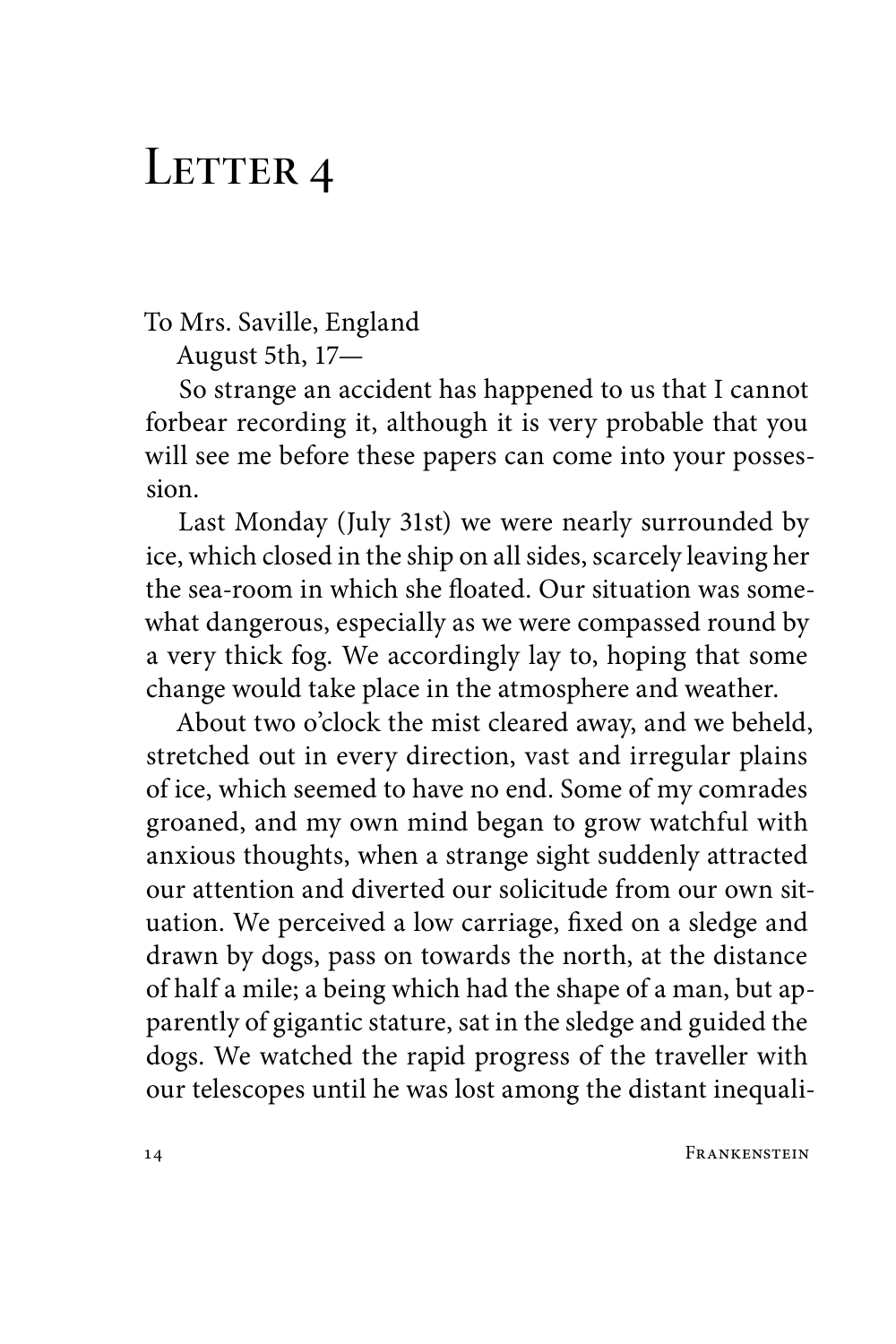ties of the ice.

This appearance excited our unqualified wonder. We were, as we believed, many hundred miles from any land; but this apparition seemed to denote that it was not, in reality, so distant as we had supposed. Shut in, however, by ice, it was impossible to follow his track, which we had observed with the greatest attention.

About two hours after this occurrence we heard the ground sea, and before night the ice broke and freed our ship. We, however, lay to until the morning, fearing to encounter in the dark those large loose masses which float about after the breaking up of the ice. I profited of this time to rest for a few hours.

In the morning, however, as soon as it was light, I went upon deck and found all the sailors busy on one side of the vessel, apparently talking to someone in the sea. It was, in fact, a sledge, like that we had seen before, which had drifted towards us in the night on a large fragment of ice. Only one dog remained alive; but there was a human being within it whom the sailors were persuading to enter the vessel. He was not, as the other traveller seemed to be, a savage inhabitant of some undiscovered island, but a European. When I appeared on deck the master said, 'Here is our captain, and he will not allow you to perish on the open sea.'

On perceiving me, the stranger addressed me in English, although with a foreign accent. 'Before I come on board your vessel,' said he, 'will you have the kindness to inform me whither you are bound?'

You may conceive my astonishment on hearing such a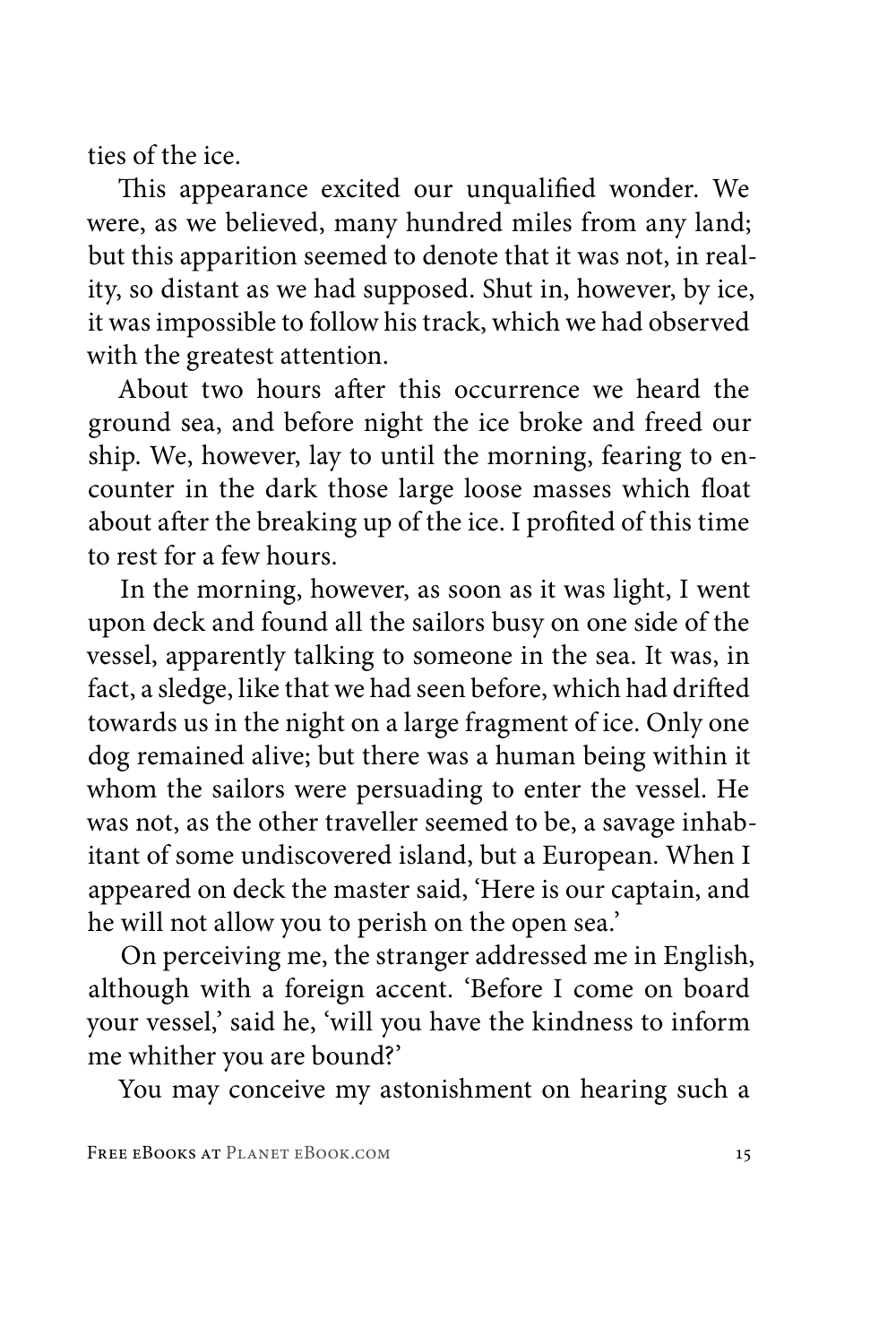question addressed to me from a man on the brink of destruction and to whom I should have supposed that my vessel would have been a resource which he would not have exchanged for the most precious wealth the earth can afford. I replied, however, that we were on a voyage of discovery towards the northern pole.

Upon hearing this he appeared satisfied and consented to come on board. Good God! Margaret, if you had seen the man who thus capitulated for his safety, your surprise would have been boundless. His limbs were nearly frozen, and his body dreadfully emaciated by fatigue and suffering. I never saw a man in so wretched a condition. We attempted to carry him into the cabin, but as soon as he had quitted the fresh air he fainted. We accordingly brought him back to the deck and restored him to animation by rubbing him with brandy and forcing him to swallow a small quantity. As soon as he showed signs of life we wrapped him up in blankets and placed him near the chimney of the kitchen stove. By slow degrees he recovered and ate a little soup, which restored him wonderfully.

Two days passed in this manner before he was able to speak, and I often feared that his sufferings had deprived him of understanding. When he had in some measure recovered, I removed him to my own cabin and attended on him as much as my duty would permit. I never saw a more interesting creature: his eyes have generally an expression of wildness, and even madness, but there are moments when, if anyone performs an act of kindness towards him or does him the most trifling service, his whole counte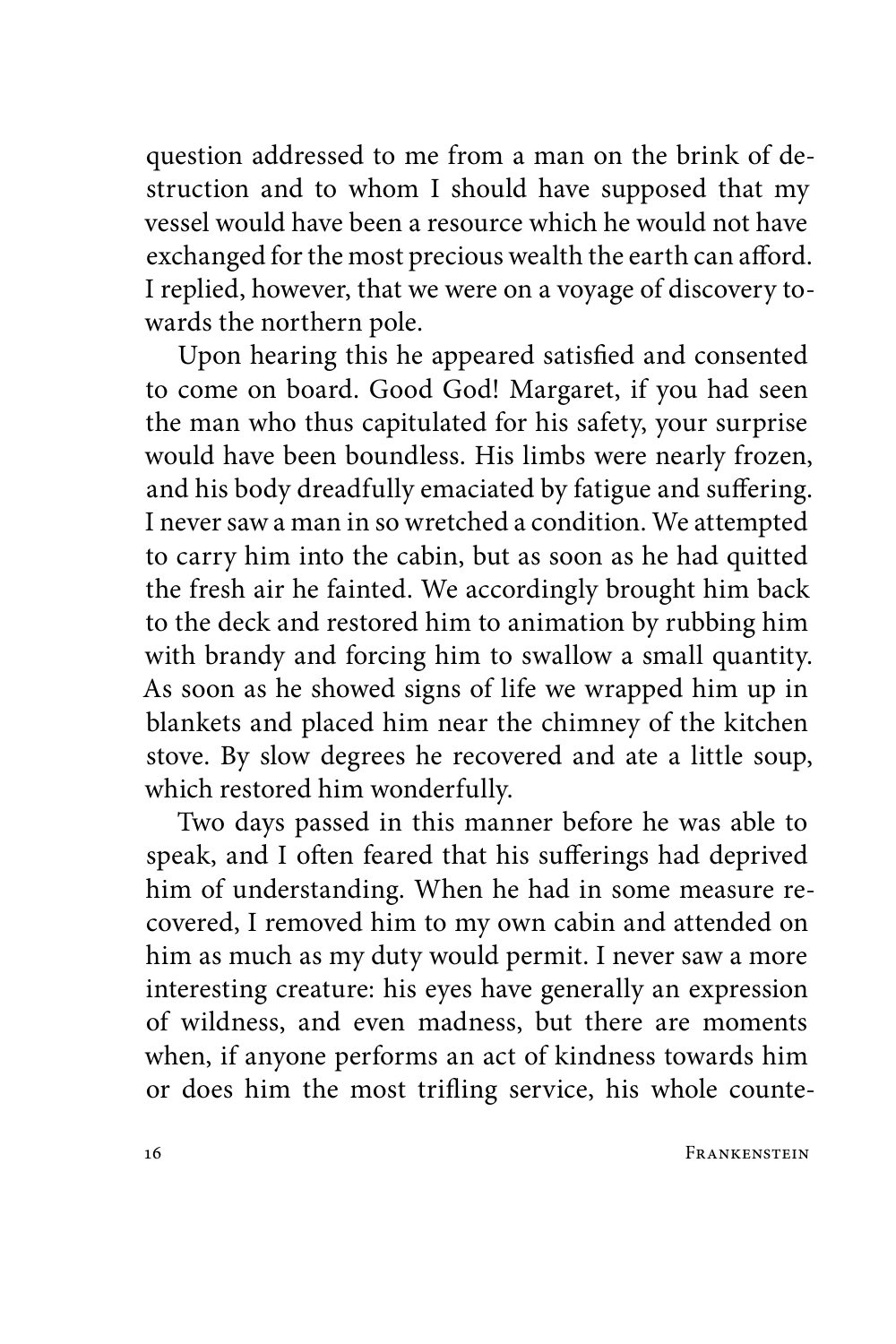nance is lighted up, as it were, with a beam of benevolence and sweetness that I never saw equalled. But he is generally melancholy and despairing, and sometimes he gnashes his teeth, as if impatient of the weight of woes that oppresses him.

When my guest was a little recovered I had great trouble to keep off the men, who wished to ask him a thousand questions; but I would not allow him to be tormented by their idle curiosity, in a state of body and mind whose restoration evidently depended upon entire repose. Once, however, the lieutenant asked why he had come so far upon the ice in so strange a vehicle.

His countenance instantly assumed an aspect of the deepest gloom, and he replied, 'To seek one who fled from me'

'And did the man whom you pursued travel in the same fashion?'

 $'Y_{\rho}$ 

'Then I fancy we have seen him, for the day before we picked you up we saw some dogs drawing a sledge, with a man in it, across the ice.'

This aroused the stranger's attention, and he asked a multitude of questions concerning the route which the demon, as he called him, had pursued. Soon after, when he was alone with me, he said, 'I have, doubtless, excited your curiosity, as well as that of these good people; but you are too considerate to make inquiries.'

'Certainly; it would indeed be very impertinent and inhuman of me to trouble you with any inquisitiveness of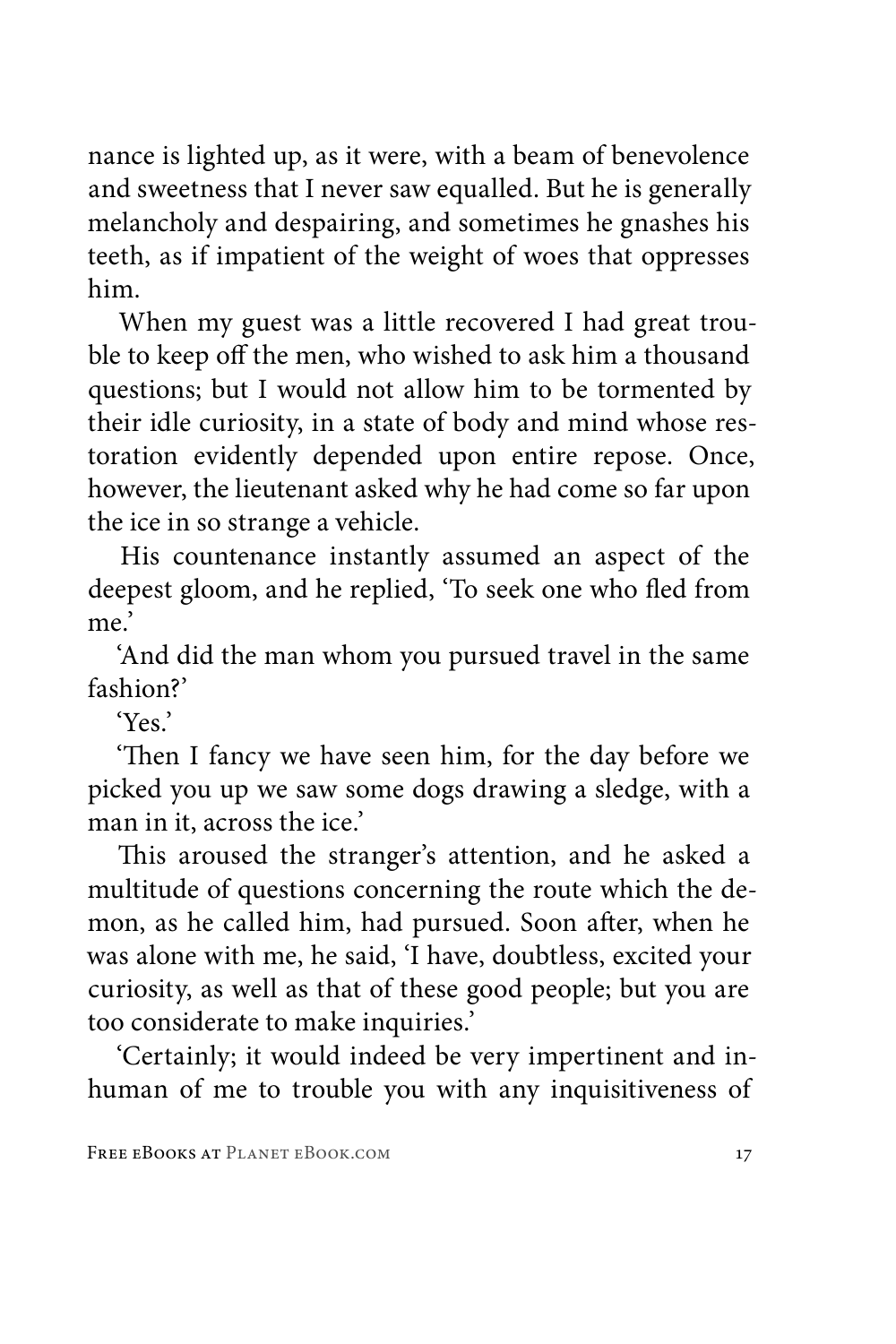mine'

'And yet you rescued me from a strange and perilous situation; you have benevolently restored me to life.'

Soon after this he inquired if I thought that the breaking up of the ice had destroyed the other sledge. I replied that I could not answer with any degree of certainty, for the ice had not broken until near midnight, and the traveller might have arrived at a place of safety before that time; but of this I could not judge.

From this time a new spirit of life animated the decaying frame of the stranger. He manifested the greatest eagerness to be upon deck to watch for the sledge which had before appeared; but I have persuaded him to remain in the cabin, for he is far too weak to sustain the rawness of the atmosphere. I have promised that someone should watch for him and give him instant notice if any new object should appear in sight.

Such is my journal of what relates to this strange occurrence up to the present day. The stranger has gradually improved in health but is very silent and appears uneasy when anyone except myself enters his cabin. Yet his manners are so conciliating and gentle that the sailors are all interested in him, although they have had very little communication with him. For my own part, I begin to love him as a brother, and his constant and deep grief fills me with sympathy and compassion. He must have been a noble creature in his better days, being even now in wreck so attractive and amiable.

I said in one of my letters, my dear Margaret, that I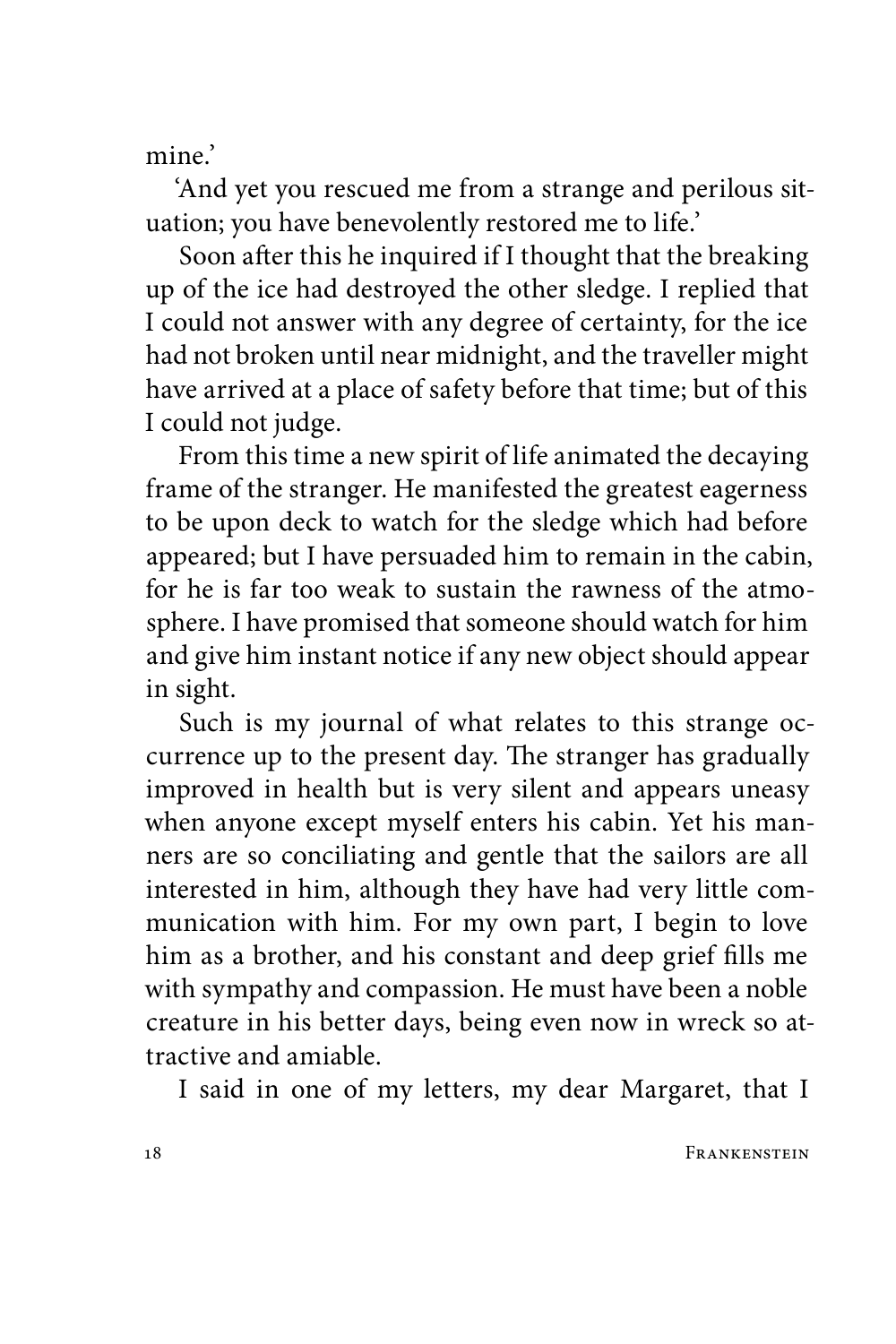should find no friend on the wide ocean; yet I have found a man who, before his spirit had been broken by misery, I should have been happy to have possessed as the brother of my heart.

I shall continue my journal concerning the stranger at intervals, should I have any fresh incidents to record.

August 13th, 17—

My affection for my guest increases every day. He excites at once my admiration and my pity to an astonishing degree. How can I see so noble a creature destroyed by misery without feeling the most poignant grief? He is so gentle, yet so wise; his mind is so cultivated, and when he speaks, although his words are culled with the choicest art, yet they flow with rapidity and unparalleled eloquence.

He is now much recovered from his illness and is continually on the deck, apparently watching for the sledge that preceded his own. Yet, although unhappy, he is not so utterly occupied by his own misery but that he interests himself deeply in the projects of others. He has frequently conversed with me on mine, which I have communicated to him without disguise. He entered attentively into all my arguments in favour of my eventual success and into every minute detail of the measures I had taken to secure it. I was easily led by the sympathy which he evinced to use the language of my heart, to give utterance to the burning ardour of my soul, and to say, with all the fervour that warmed me, how gladly I would sacrifice my fortune, my existence, my every hope, to the furtherance of my enterprise. One man's life or death were but a small price to pay for the acquire-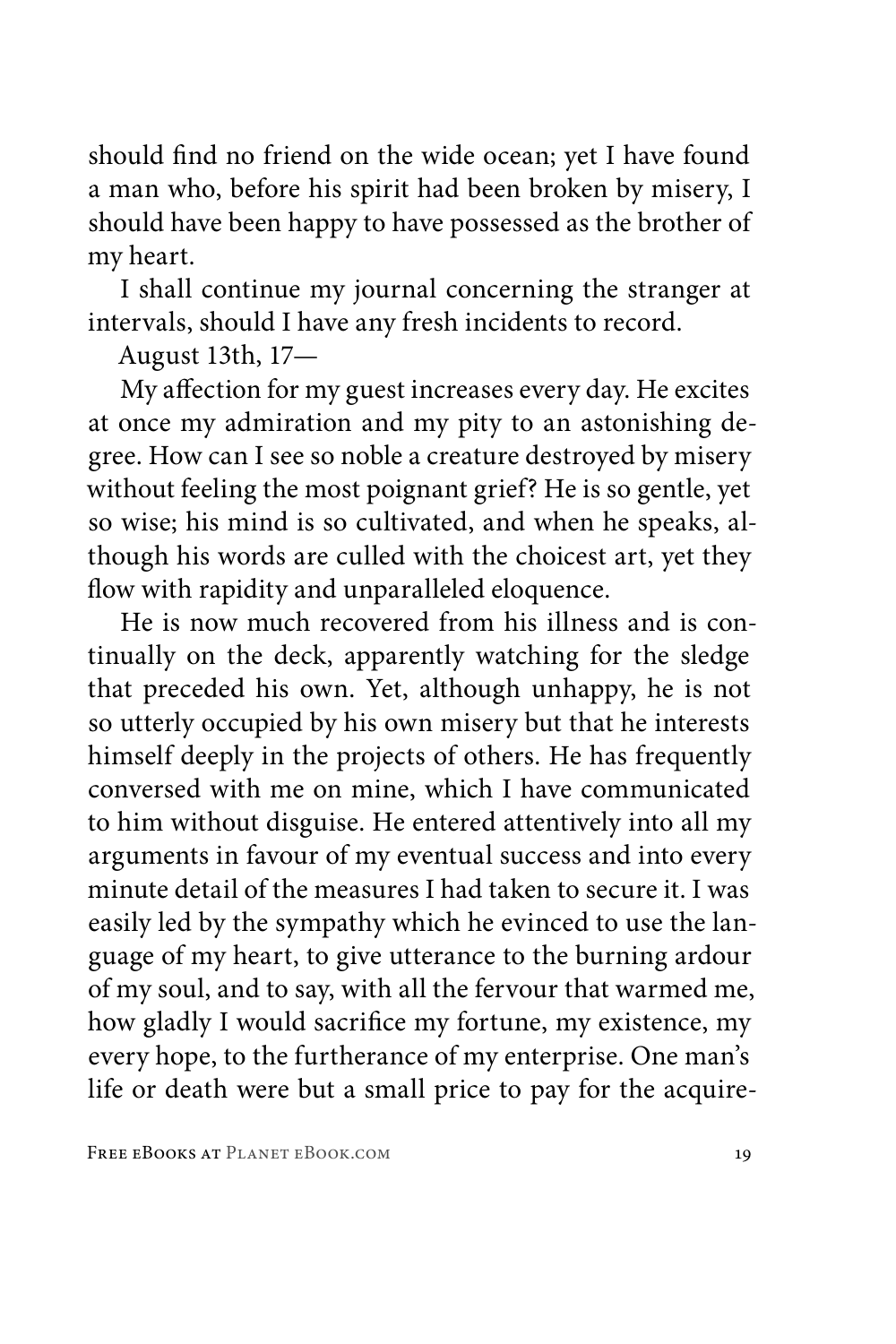ment of the knowledge which I sought, for the dominion I should acquire and transmit over the elemental foes of our race. As I spoke, a dark gloom spread over my listener's countenance. At first I perceived that he tried to suppress his emotion; he placed his hands before his eyes, and my voice quivered and failed me as I beheld tears trickle fast from between his fingers; a groan burst from his heaving breast. I paused; at length he spoke, in broken accents: 'Unhappy man! Do you share my madness? Have you drunk also of the intoxicating draught? Hear me; let me reveal my tale, and you will dash the cup from your lips!'

Such words, you may imagine, strongly excited my curiosity; but the paroxysm of grief that had seized the stranger overcame his weakened powers, and many hours of repose and tranquil conversation were necessary to restore his composure.

Having conquered the violence of his feelings, he appeared to despise himself for being the slave of passion; and quelling the dark tyranny of despair, he led me again to converse concerning myself personally. He asked me the history of my earlier years. The tale was quickly told, but it awakened various trains of reflection. I spoke of my desire of finding a friend, of my thirst for a more intimate sympathy with a fellow mind than had ever fallen to my lot, and expressed my conviction that a man could boast of little happiness who did not enjoy this blessing.

'I agree with you,' replied the stranger; 'we are unfashioned creatures, but half made up, if one wiser, better, dearer than ourselves— such a friend ought to be—do not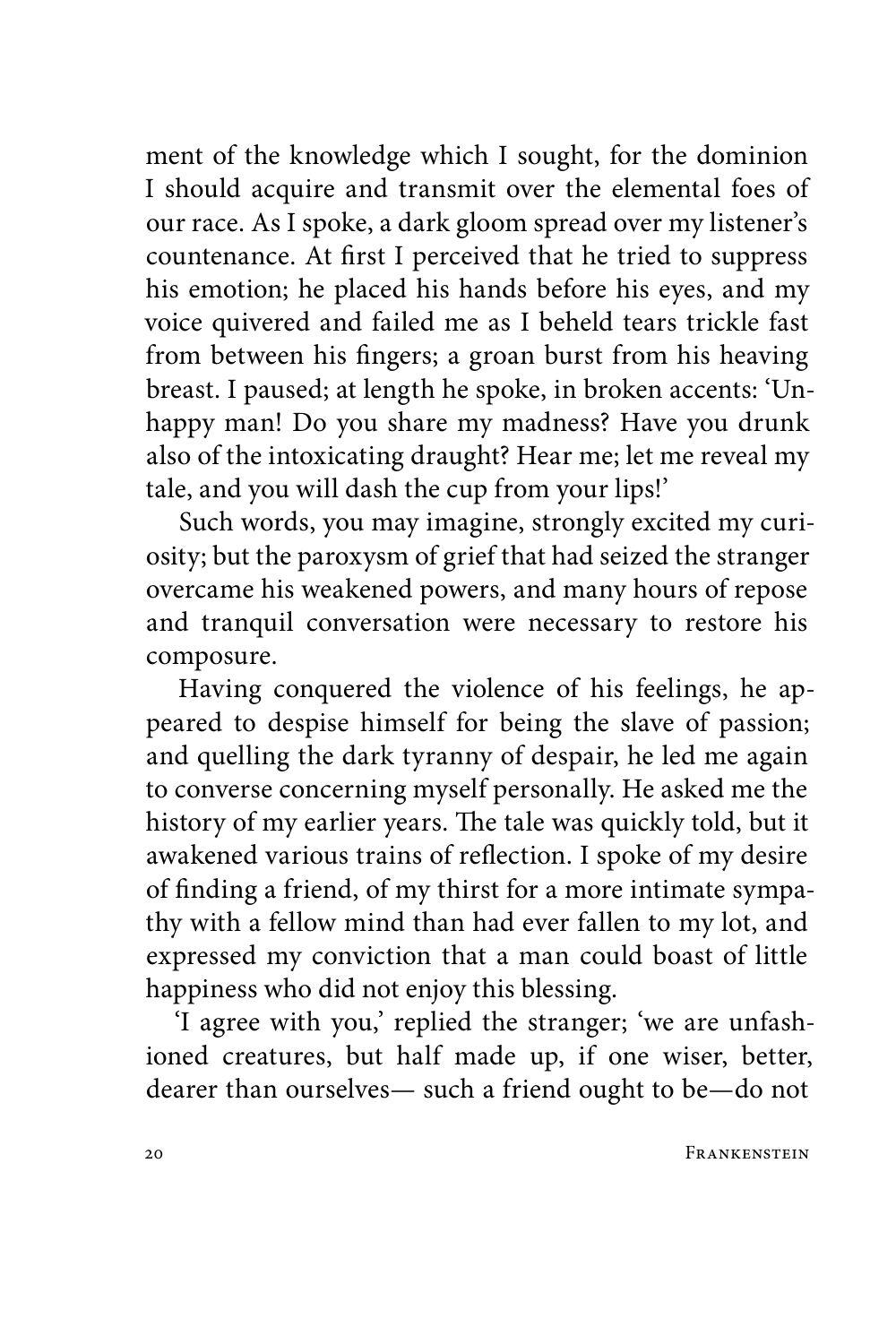lend his aid to perfectionate our weak and faulty natures. I once had a friend, the most noble of human creatures, and am entitled, therefore, to judge respecting friendship. You have hope, and the world before you, and have no cause for despair. But I—I have lost everything and cannot begin life anew.'

As he said this his countenance became expressive of a calm, settled grief that touched me to the heart. But he was silent and presently retired to his cabin.

Even broken in spirit as he is, no one can feel more deeply than he does the beauties of nature. The starry sky, the sea, and every sight afforded by these wonderful regions seem still to have the power of elevating his soul from earth. Such a man has a double existence: he may suffer misery and be overwhelmed by disappointments, yet when he has retired into himself, he will be like a celestial spirit that has a halo around him, within whose circle no grief or folly ventures.

Will you smile at the enthusiasm I express concerning this divine wanderer? You would not if you saw him. You have been tutored and refined by books and retirement from the world, and you are therefore somewhat fastidious; but this only renders you the more fit to appreciate the extraordinary merits of this wonderful man. Sometimes I have endeavoured to discover what quality it is which he possesses that elevates him so immeasurably above any other person I ever knew. I believe it to be an intuitive discernment, a quick but never-failing power of judgment, a penetration into the causes of things, unequalled for clearness and precision; add to this a facility of expression and a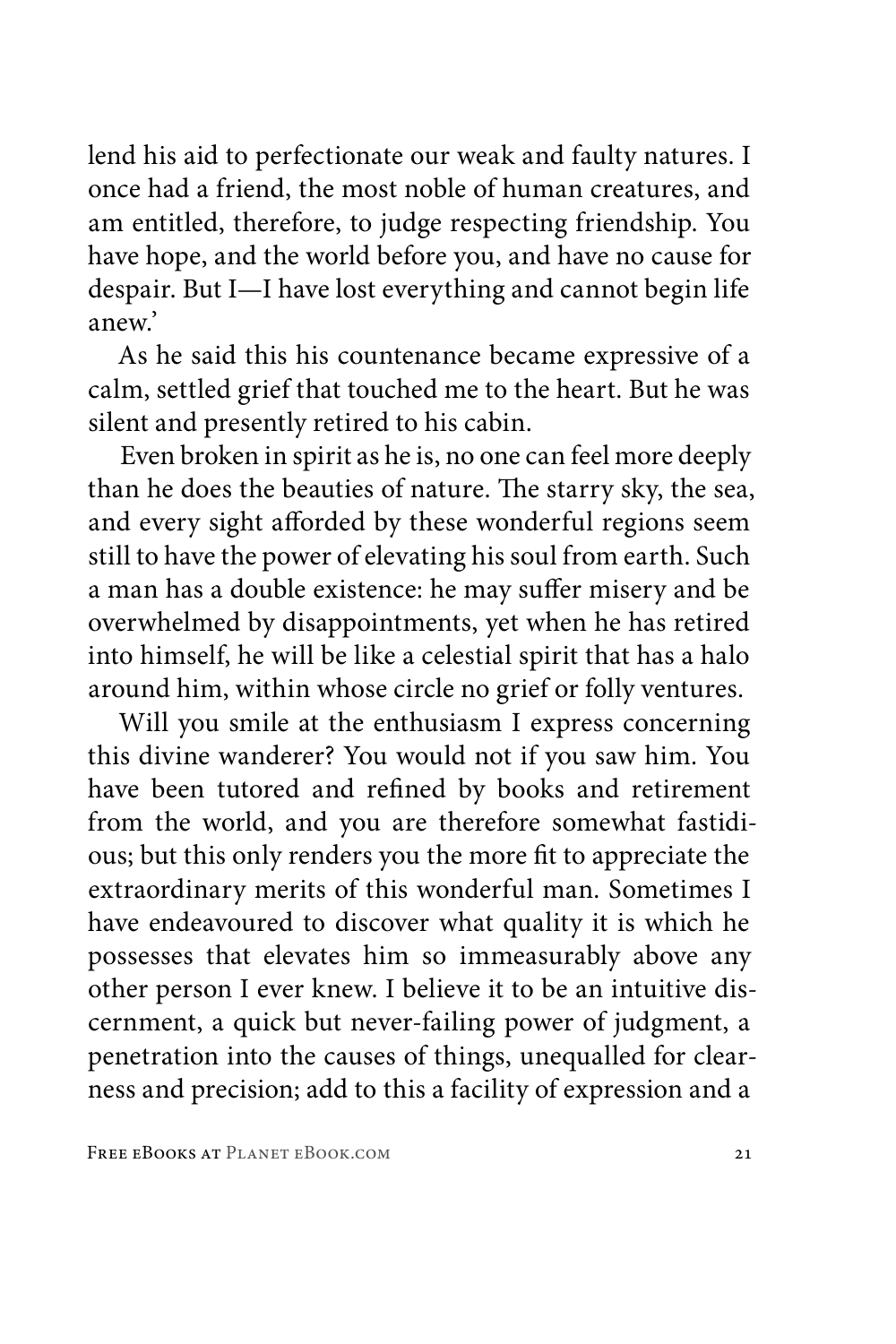voice whose varied intonations are soul-subduing music.

August 19, 17—

Yesterday the stranger said to me, 'You may easily perceive, Captain Walton, that I have suffered great and unparalleled misfortunes. I had determined at one time that the memory of these evils should die with me, but you have won me to alter my determination. You seek for knowledge and wisdom, as I once did; and I ardently hope that the gratification of your wishes may not be a serpent to sting you, as mine has been. I do not know that the relation of my disasters will be useful to you; yet, when I reflect that you are pursuing the same course, exposing yourself to the same dangers which have rendered me what I am, I imagine that you may deduce an apt moral from my tale, one that may direct you if you succeed in your undertaking and console you in case of failure. Prepare to hear of occurrences which are usually deemed marvellous. Were we among the tamer scenes of nature I might fear to encounter your unbelief, perhaps your ridicule; but many things will appear possible in these wild and mysterious regions which would provoke the laughter of those unacquainted with the ever-varied powers of nature; nor can I doubt but that my tale conveys in its series internal evidence of the truth of the events of which it is composed.'

You may easily imagine that I was much gratified by the offered communication, yet I could not endure that he should renew his grief by a recital of his misfortunes. I felt the greatest eagerness to hear the promised narrative, partly from curiosity and partly from a strong desire to ameliorate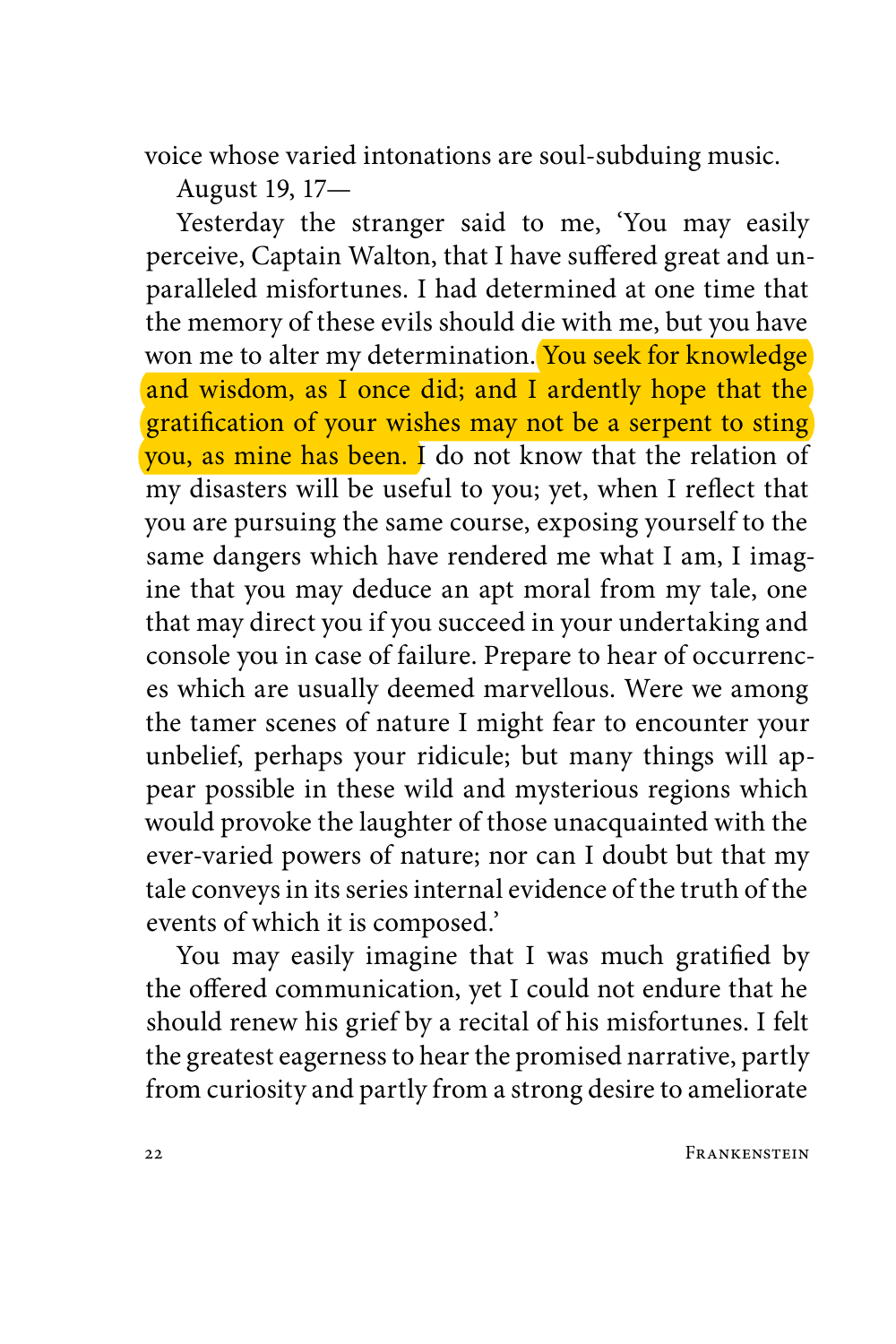his fate if it were in my power. I expressed these feelings in my answer.

'I thank you,' he replied, 'for your sympathy, but it is useless; my fate is nearly fulfilled. I wait but for one event, and then I shall repose in peace. I understand your feeling,' continued he, perceiving that I wished to interrupt him; 'but you are mistaken, my friend, if thus you will allow me to name you; nothing can alter my destiny; listen to my history, and you will perceive how irrevocably it is determined.'

He then told me that he would commence his narrative the next day when I should be at leisure. This promise drew from me the warmest thanks. I have resolved every night, when I am not imperatively occupied by my duties, to record, as nearly as possible in his own words, what he has related during the day. If I should be engaged, I will at least make notes. This manuscript will doubtless afford you the greatest pleasure; but to me, who know him and who hear it from his own lips—with what interest and sympathy shall I read it in some future day! Even now, as I commence my task, his full-toned voice swells in my ears; his lustrous eyes dwell on me with all their melancholy sweetness; I see his thin hand raised in animation, while the lineaments of his face are irradiated by the soul within. Strange and harrowing must be his story, frightful the storm which embraced the gallant vessel on its course and wrecked it—thus!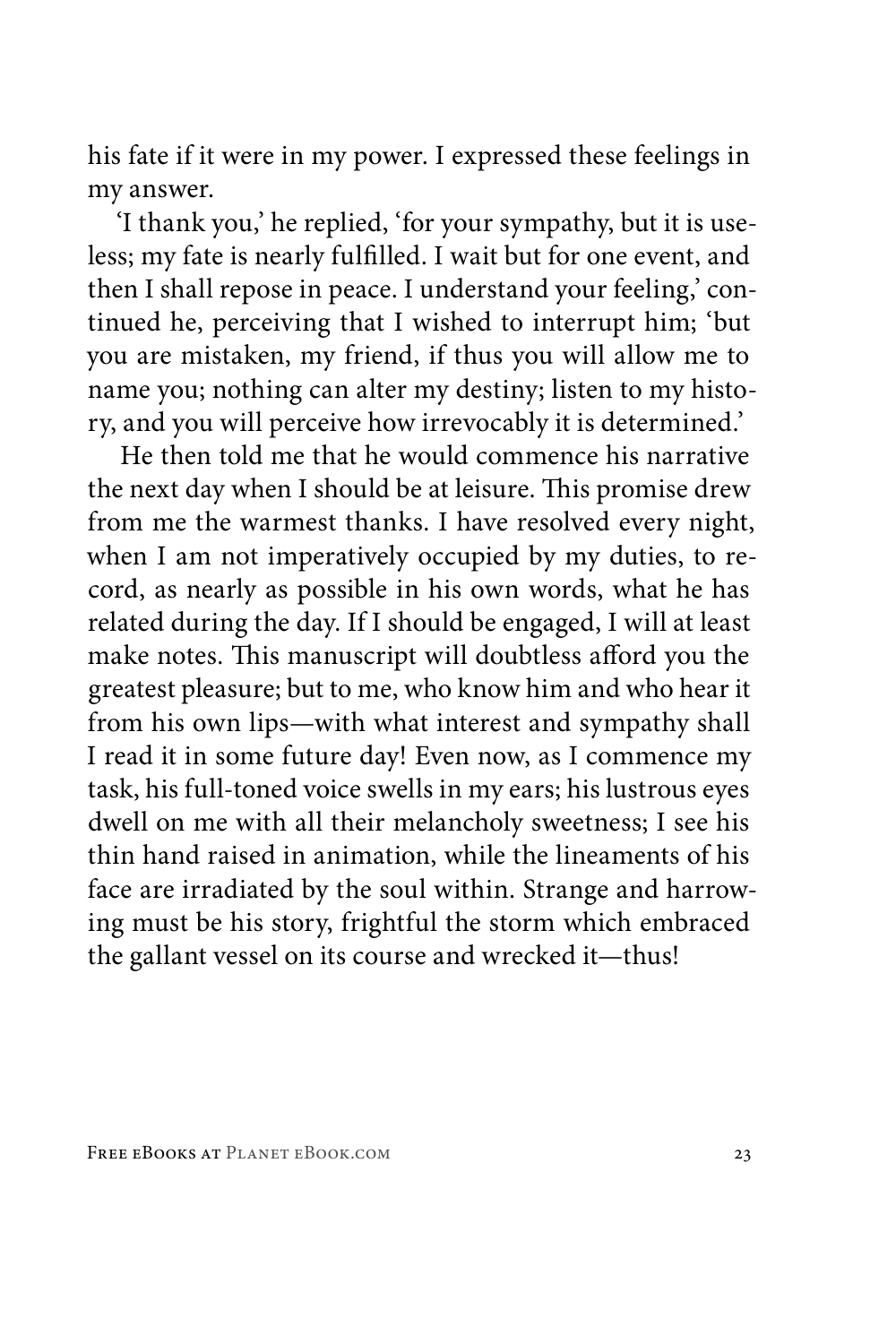# $CHAPTER$  1

 $\prod$ am by birth a Genevese, and my family is one of the most distinguished of that republic. My ancestors had been for many years counsellors and syndics, and my father had filled several public situations with honour and reputation. He was respected by all who knew him for his integrity and indefatigable attention to public business. He passed his younger days perpetually occupied by the affairs of his country; a variety of circumstances had prevented his marrying early, nor was it until the decline of life that he became a husband and the father of a family.

As the circumstances of his marriage illustrate his character, I cannot refrain from relating them. One of his most intimate friends was a merchant who, from a flourishing state, fell, through numerous mischances, into poverty. This man, whose name was Beaufort, was of a proud and unbending disposition and could not bear to live in poverty and oblivion in the same country where he had formerly been distinguished for his rank and magnificence. Having paid his debts, therefore, in the most honourable manner, he retreated with his daughter to the town of Lucerne, where he lived unknown and in wretchedness. My father loved Beaufort with the truest friendship and was deeply grieved by his retreat in these unfortunate circumstances. He bitterly deplored the false pride which led his friend to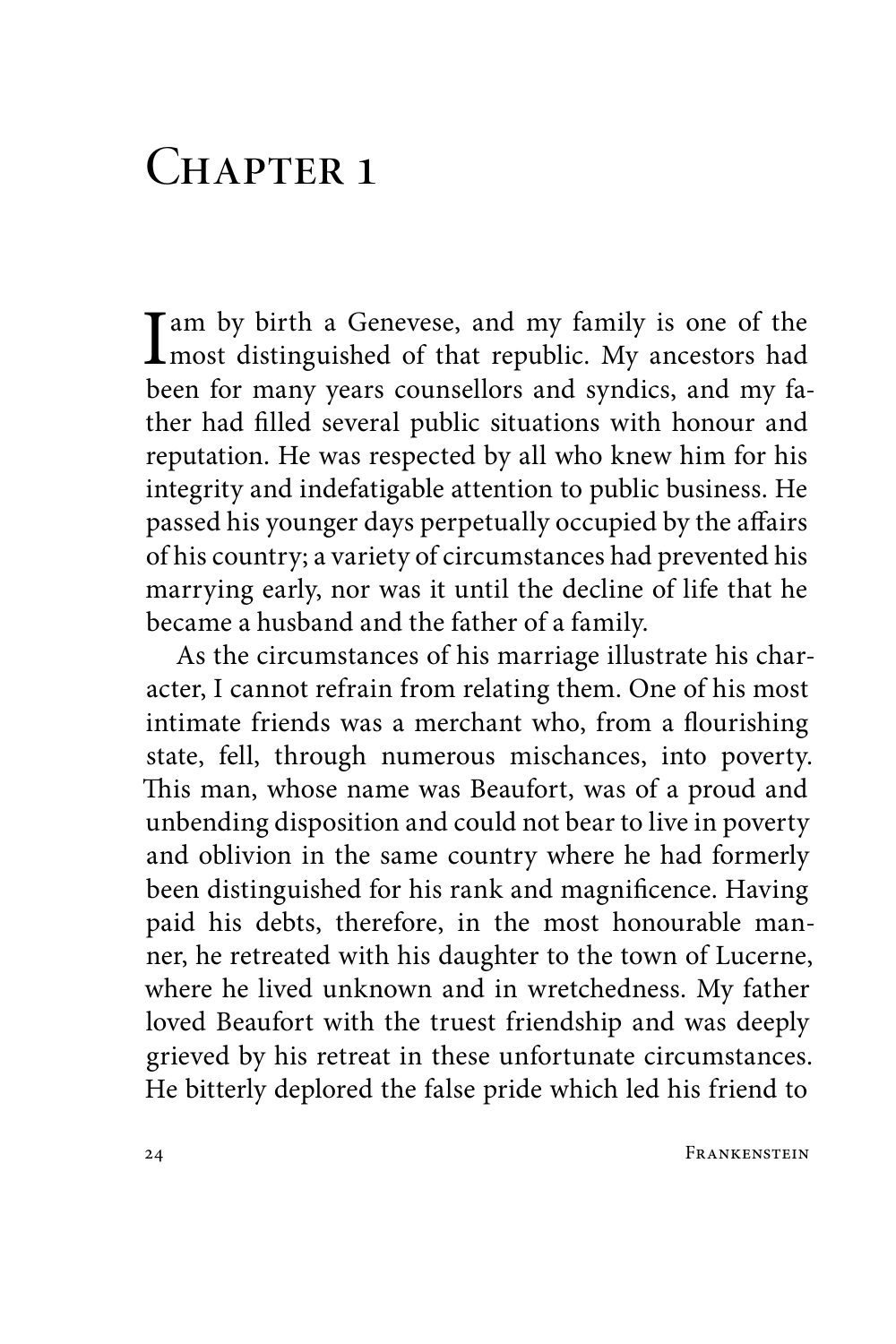a conduct so little worthy of the affection that united them. He lost no time in endeavouring to seek him out, with the hope of persuading him to begin the world again through his credit and assistance.

Beaufort had taken effectual measures to conceal himself, and it was ten months before my father discovered his abode. Overjoyed at this discovery, he hastened to the house, which was situated in a mean street near the Reuss. But when he entered, misery and despair alone welcomed him. Beaufort had saved but a very small sum of money from the wreck of his fortunes, but it was sufficient to provide him with sustenance for some months, and in the meantime he hoped to procure some respectable employment in a merchant's house. The interval was, consequently, spent in inaction; his grief only became more deep and rankling when he had leisure for reflection, and at length it took so fast hold of his mind that at the end of three months he lay on a bed of sickness, incapable of any exertion.

His daughter attended him with the greatest tenderness, but she saw with despair that their little fund was rapidly decreasing and that there was no other prospect of support. But Caroline Beaufort possessed a mind of an uncommon mould, and her courage rose to support her in her adversity. She procured plain work; she plaited straw and by various means contrived to earn a pittance scarcely sufficient to support life.

Several months passed in this manner. Her father grew worse; her time was more entirely occupied in attending him; her means of subsistence decreased; and in the tenth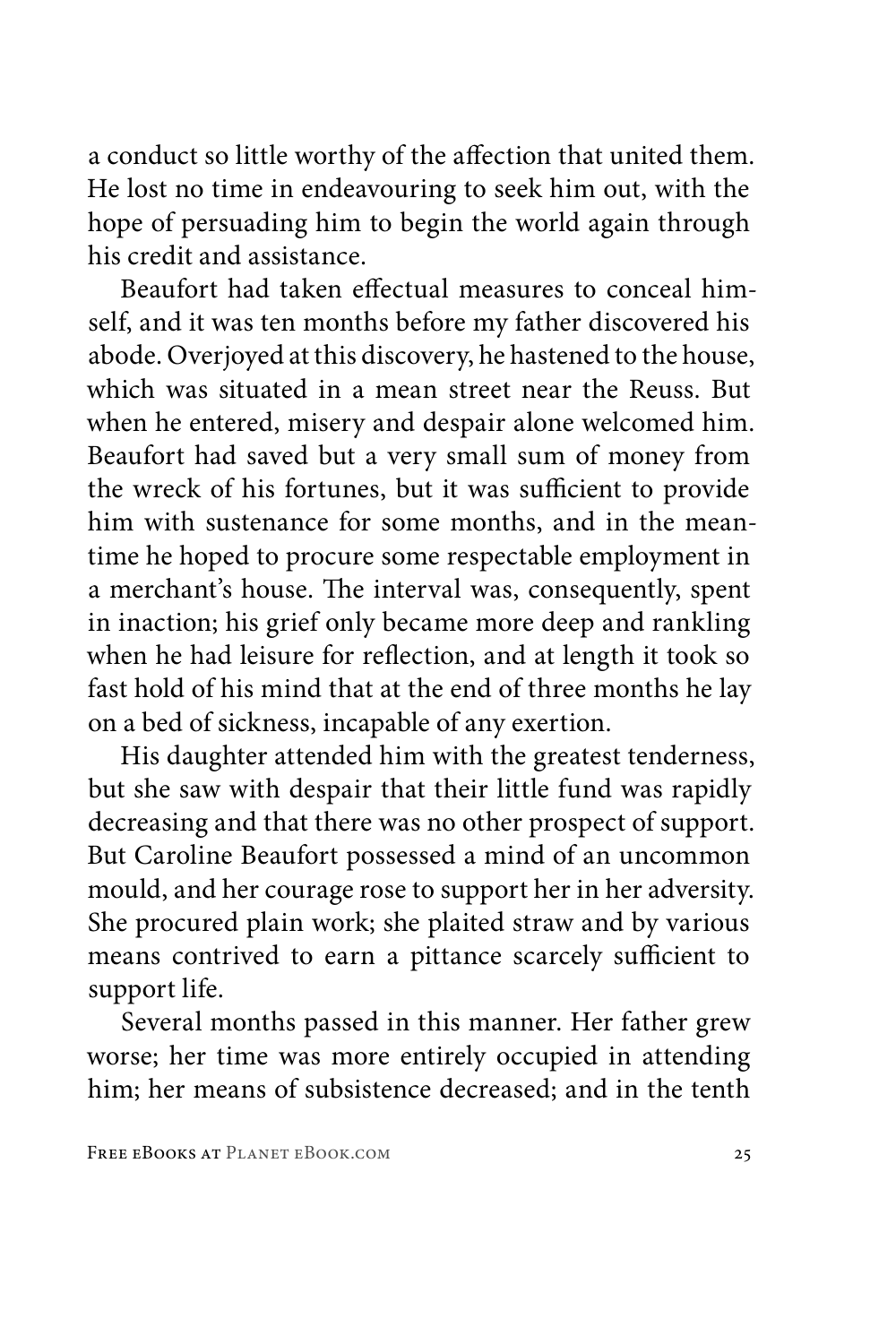month her father died in her arms, leaving her an orphan and a beggar. This last blow overcame her, and she knelt by Beaufort's coffin weeping bitterly, when my father entered the chamber. He came like a protecting spirit to the poor girl, who committed herself to his care; and after the interment of his friend he conducted her to Geneva and placed her under the protection of a relation. Two years after this event Caroline became his wife.

There was a considerable difference between the ages of my parents, but this circumstance seemed to unite them only closer in bonds of devoted affection. There was a sense of justice in my father's upright mind which rendered it necessary that he should approve highly to love strongly. Perhaps during former years he had suffered from the late-discovered unworthiness of one beloved and so was disposed to set a greater value on tried worth. There was a show of gratitude and worship in his attachment to my mother, differing wholly from the doting fondness of age, for it was inspired by reverence for her virtues and a desire to be the means of, in some degree, recompensing her for the sorrows she had endured, but which gave inexpressible grace to his behaviour to her. Everything was made to yield to her wishes and her convenience. He strove to shelter her, as a fair exotic is sheltered by the gardener, from every rougher wind and to surround her with all that could tend to excite pleasurable emotion in her soft and benevolent mind. Her health, and even the tranquillity of her hitherto constant spirit, had been shaken by what she had gone through. During the two years that had elapsed previous to their marriage my father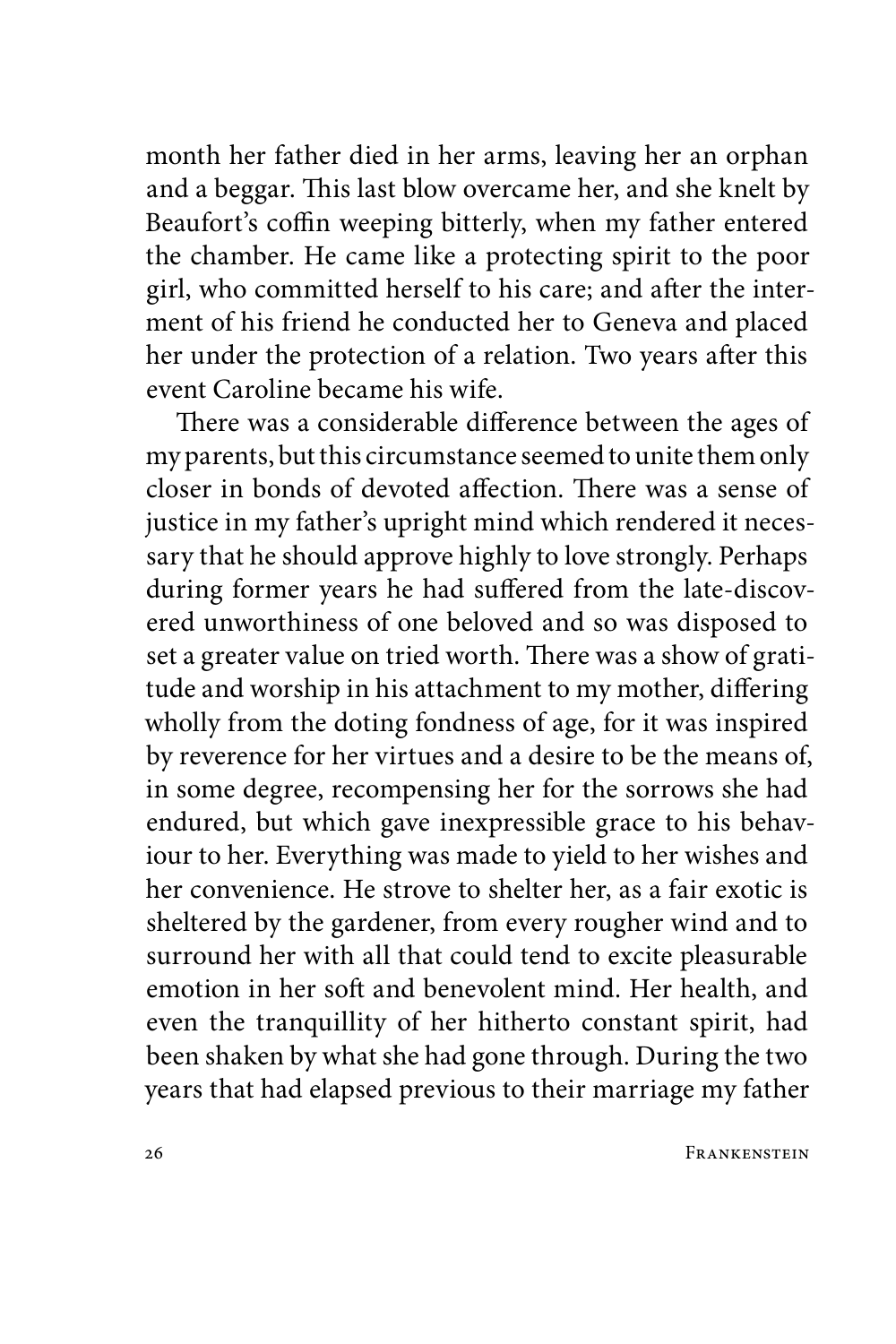had gradually relinquished all his public functions; and immediately after their union they sought the pleasant climate of Italy, and the change of scene and interest attendant on a tour through that land of wonders, as a restorative for her weakened frame.

From Italy they visited Germany and France. I, their eldest child, was born at Naples, and as an infant accompanied them in their rambles. I remained for several years their only child. Much as they were attached to each other, they seemed to draw inexhaustible stores of affection from a very mine of love to bestow them upon me. My mother's tender caresses and my father's smile of benevolent pleasure while regarding me are my first recollections. I was their plaything and their idol, and something better—their child, the innocent and helpless creature bestowed on them by heaven, whom to bring up to good, and whose future lot it was in their hands to direct to happiness or misery, according as they fulfilled their duties towards me. With this deep consciousness of what they owed towards the being to which they had given life, added to the active spirit of tenderness that animated both, it may be imagined that while during every hour of my infant life I received a lesson of patience, of charity, and of self-control, I was so guided by a silken cord that all seemed but one train of enjoyment to me.

For a long time I was their only care. My mother had much desired to have a daughter, but I continued their single offspring. When I was about five years old, while making an excursion beyond the frontiers of Italy, they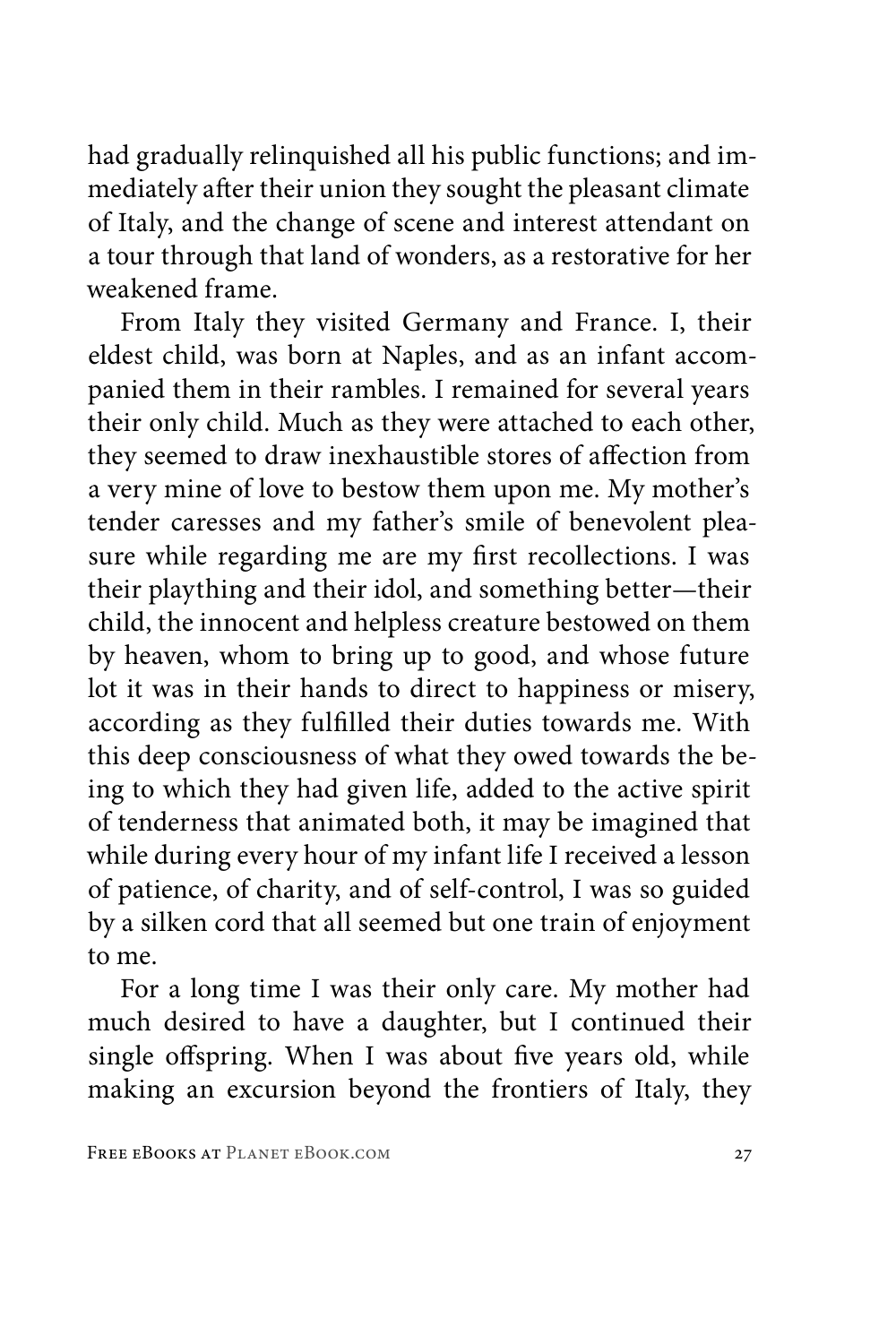passed a week on the shores of the Lake of Como. Their benevolent disposition often made them enter the cottages of the poor. This, to my mother, was more than a duty; it was a necessity, a passion—remembering what she had suffered, and how she had been relieved—for her to act in her turn the guardian angel to the afflicted. During one of their walks a poor cot in the foldings of a vale attracted their notice as being singularly disconsolate, while the number of half-clothed children gathered about it spoke of penury in its worst shape. One day, when my father had gone by himself to Milan, my mother, accompanied by me, visited this abode. She found a peasant and his wife, hard working, bent down by care and labour, distributing a scanty meal to five hungry babes. Among these there was one which attracted my mother far above all the rest. She appeared of a different stock. The four others were dark-eyed, hardy little vagrants; this child was thin and very fair. Her hair was the brightest living gold, and despite the poverty of her clothing, seemed to set a crown of distinction on her head. Her brow was clear and ample, her blue eyes cloudless, and her lips and the moulding of her face so expressive of sensibility and sweetness that none could behold her without looking on her as of a distinct species, a being heaven-sent, and bearing a celestial stamp in all her features.

The peasant woman, perceiving that my mother fixed eyes of wonder and admiration on this lovely girl, eagerly communicated her history. She was not her child, but the daughter of a Milanese nobleman. Her mother was a German and had died on giving her birth. The infant had been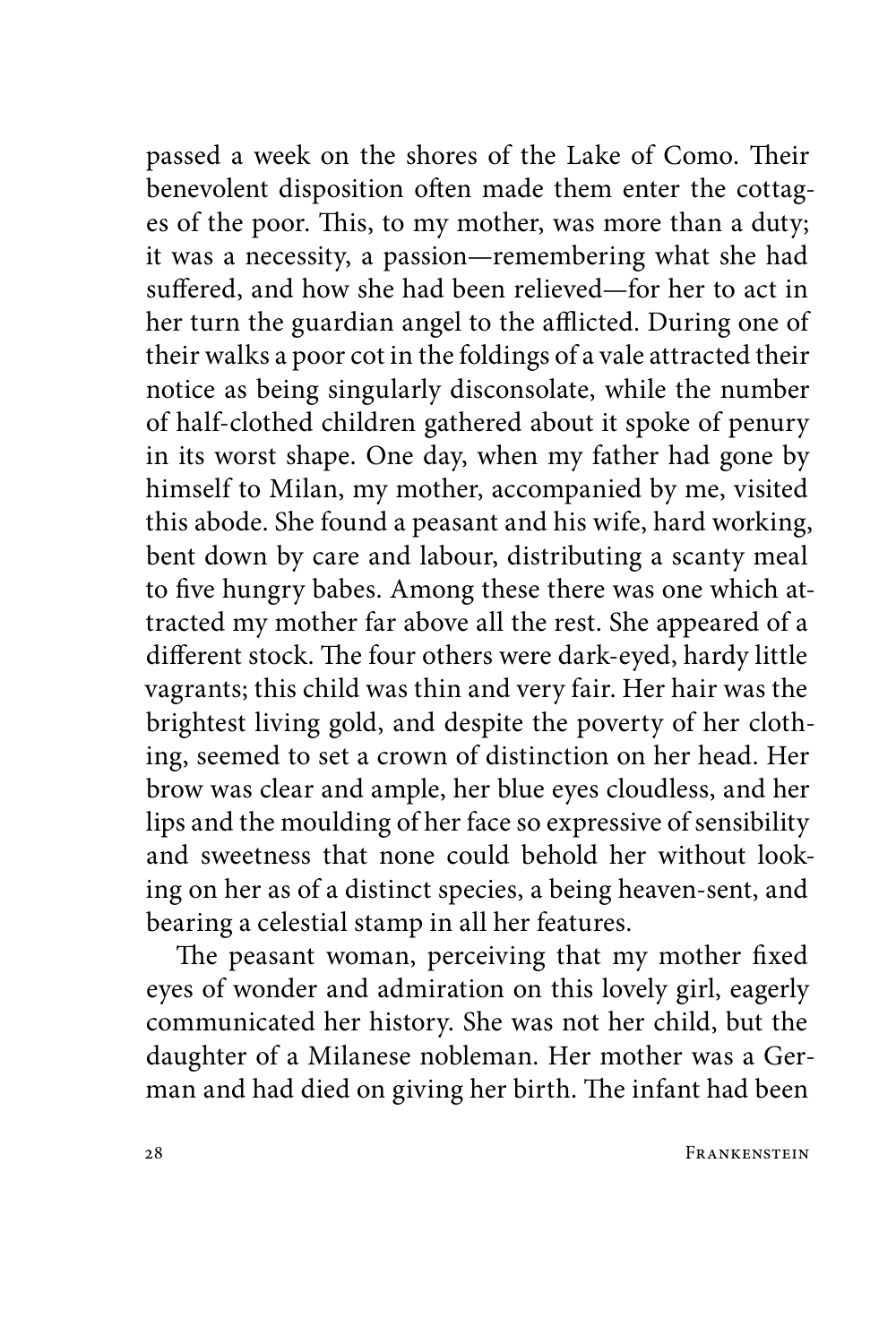placed with these good people to nurse: they were better off then. They had not been long married, and their eldest child was but just born. The father of their charge was one of those Italians nursed in the memory of the antique glory of Italy—one among the \*schiavi ognor frementi\*, who exerted himself to obtain the liberty of his country. He became the victim of its weakness. Whether he had died or still lingered in the dungeons of Austria was not known. His property was confiscated; his child became an orphan and a beggar. She continued with her foster parents and bloomed in their rude abode, fairer than a garden rose among dark-leaved brambles.

When my father returned from Milan, he found playing with me in the hall of our villa a child fairer than pictured cherub— a creature who seemed to shed radiance from her looks and whose form and motions were lighter than the chamois of the hills. The apparition was soon explained. With his permission my mother prevailed on her rustic guardians to yield their charge to her. They were fond of the sweet orphan. Her presence had seemed a blessing to them, but it would be unfair to her to keep her in poverty and want when Providence afforded her such powerful protection. They consulted their village priest, and the result was that Elizabeth Lavenza became the inmate of my parents' house— my more than sister—the beautiful and adored companion of all my occupations and my pleasures.

Everyone loved Elizabeth. The passionate and almost reverential attachment with which all regarded her became, while I shared it, my pride and my delight. On the evening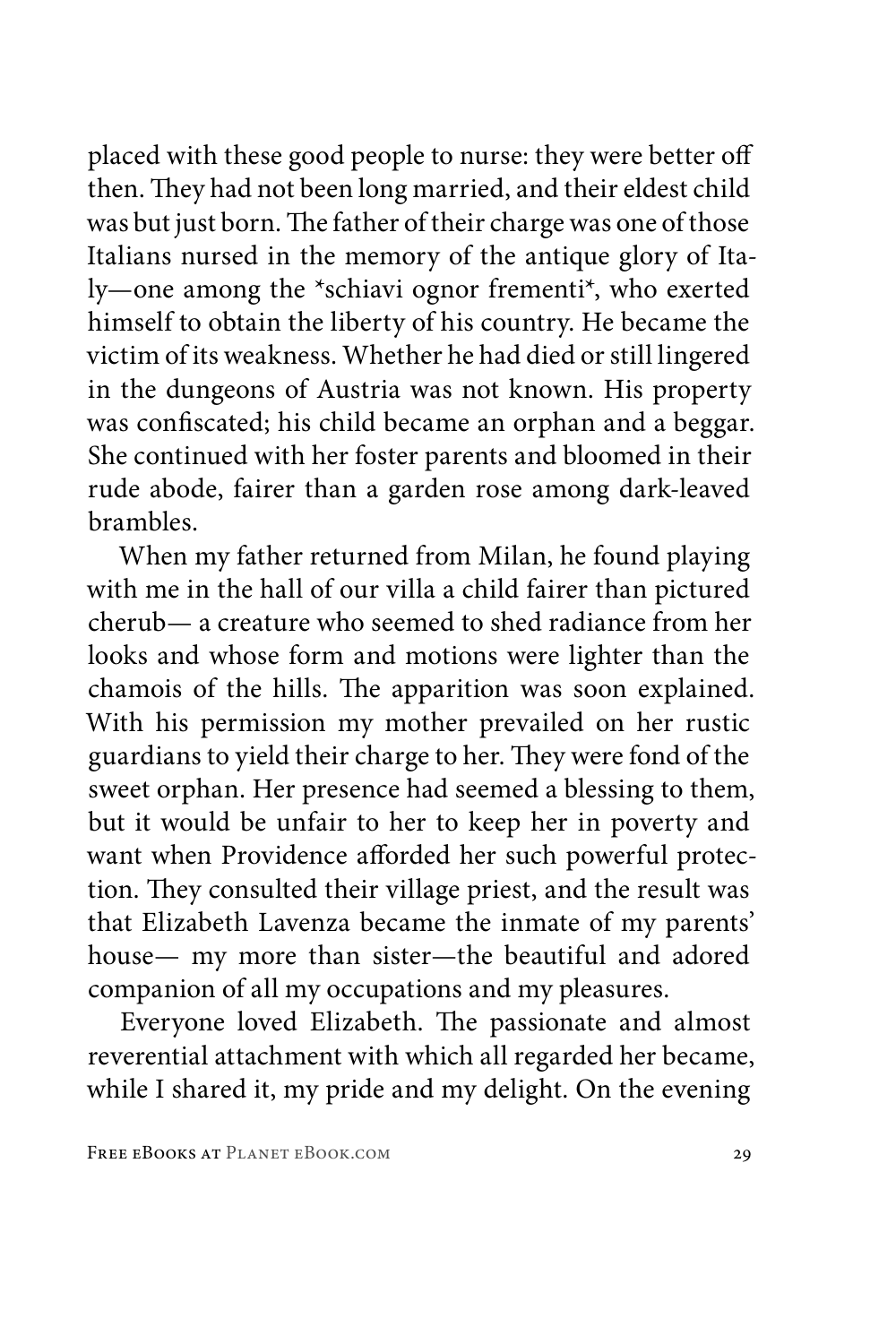previous to her being brought to my home, my mother had said playfully, 'I have a pretty present for my Victor— tomorrow he shall have it.' And when, on the morrow, she presented Elizabeth to me as her promised gift, I, with childish seriousness, interpreted her words literally and looked upon Elizabeth as mine—mine to protect, love, and cherish. All praises bestowed on her I received as made to a possession of my own. We called each other familiarly by the name of cousin. No word, no expression could body forth the kind of relation in which she stood to me—my more than sister, since till death she was to be mine only.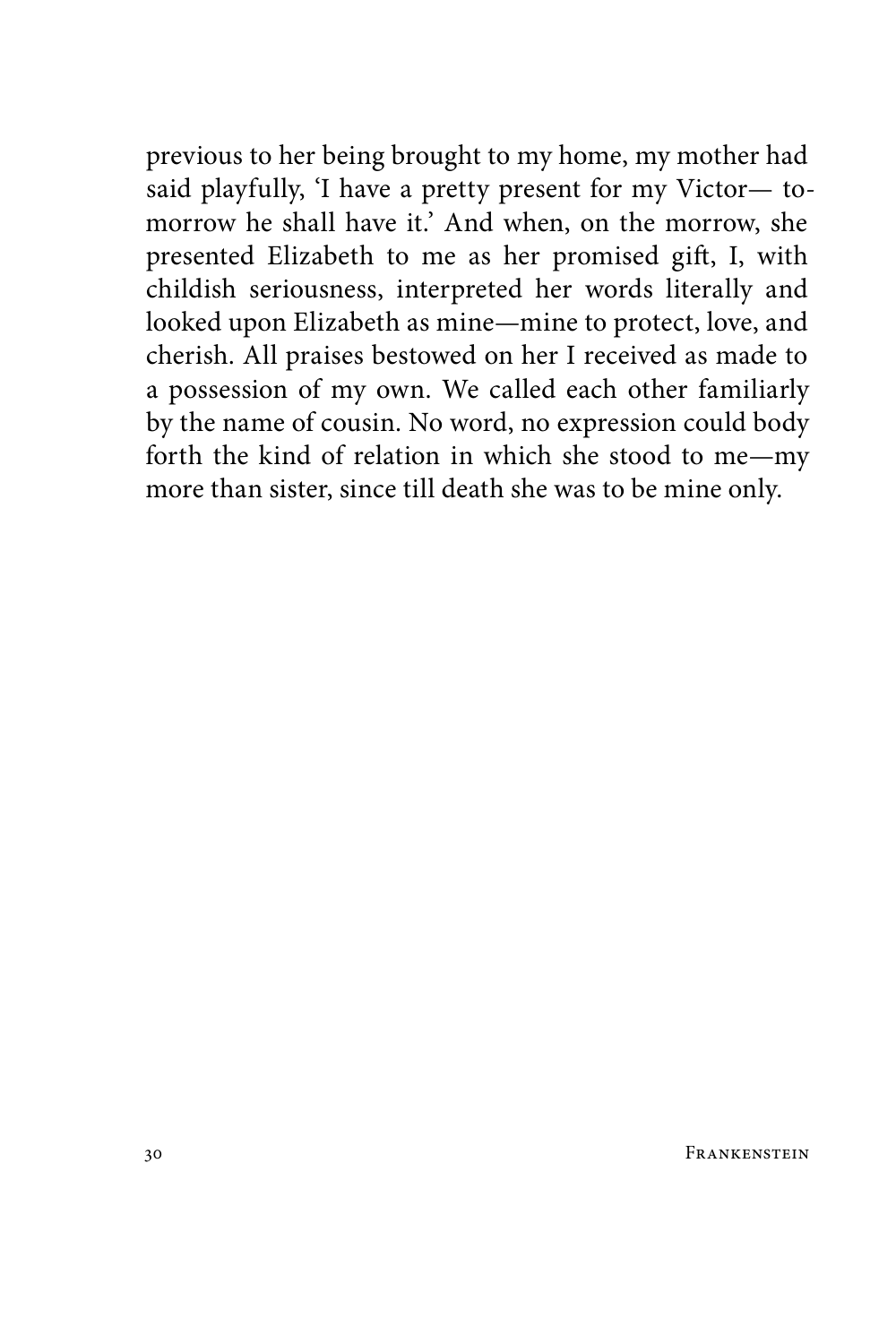# CHAPTER 2

 $\mathbf{W}^{\text{e were brought up together; there was not quite a year}}$ difference in our ages. I need not say that we were strangers to any species of disunion or dispute. Harmony was the soul of our companionship, and the diversity and contrast that subsisted in our characters drew us nearer together. Elizabeth was of a calmer and more concentrated disposition; but, with all my ardour, I was capable of a more intense application and was more deeply smitten with the thirst for knowledge. She busied herself with following the aerial creations of the poets; and in the majestic and wondrous scenes which surrounded our Swiss home—the sublime shapes of the mountains, the changes of the seasons, tempest and calm, the silence of winter, and the life and turbulence of our Alpine summers—she found ample scope for admiration and delight. While my companion contemplated with a serious and satisfied spirit the magnificent appearances of things, I delighted in investigating their causes. The world was to me a secret which I desired to divine. Curiosity, earnest research to learn the hidden laws of nature, gladness akin to rapture, as they were unfolded to me, are among the earliest sensations I can remember.

On the birth of a second son, my junior by seven years, my parents gave up entirely their wandering life and fixed themselves in their native country. We possessed a house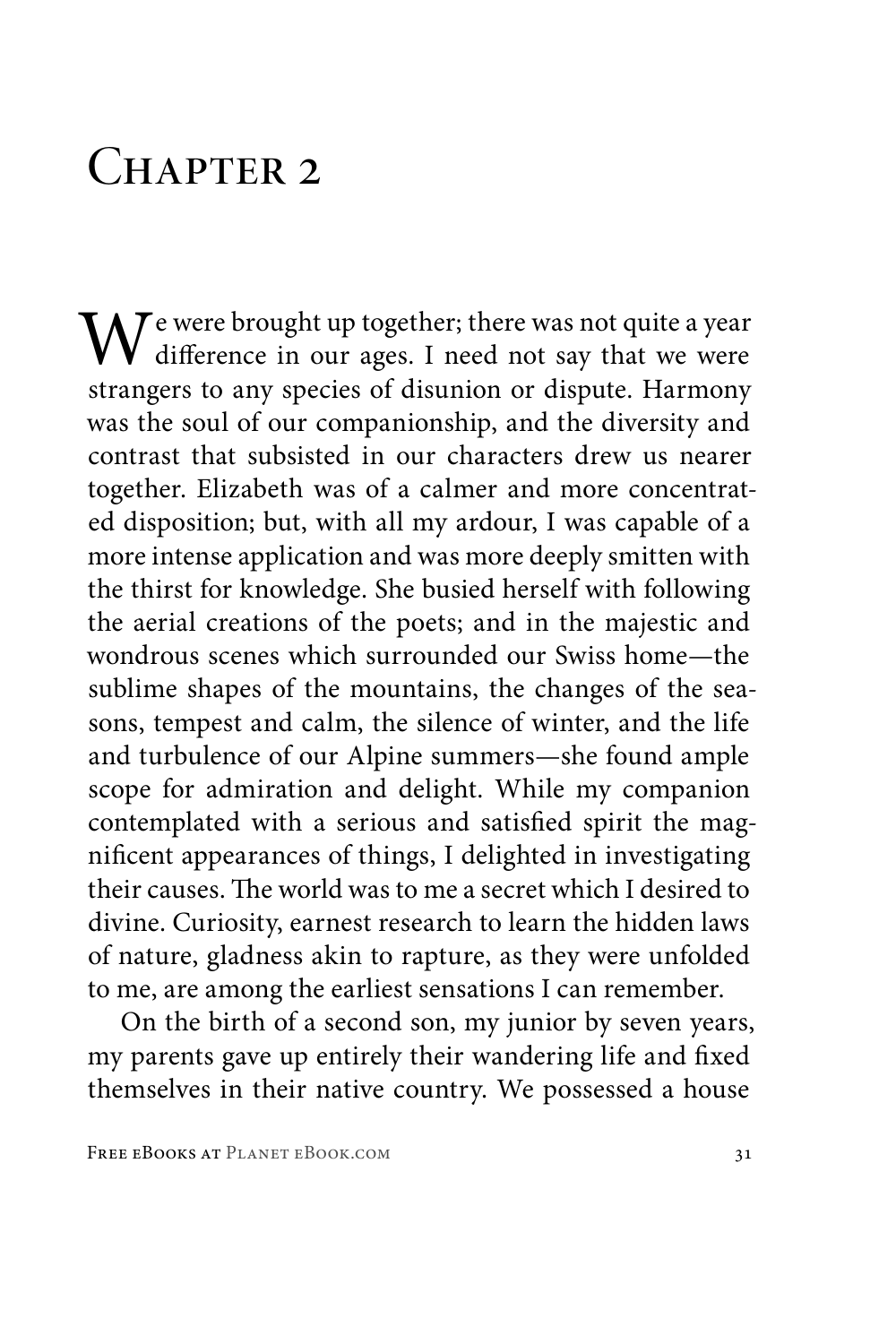in Geneva, and a campagne on Belrive, the eastern shore of the lake, at the distance of rather more than a league from the city. We resided principally in the latter, and the lives of my parents were passed in considerable seclusion. It was my temper to avoid a crowd and to attach myself fervently to a few. I was indifferent, therefore, to my school-fellows in general; but I united myself in the bonds of the closest friendship to one among them. Henry Clerval was the son of a merchant of Geneva. He was a boy of singular talent and fancy. He loved enterprise, hardship, and even danger for its own sake. He was deeply read in books of chivalry and romance. He composed heroic songs and began to write many a tale of enchantment and knightly adventure. He tried to make us act plays and to enter into masquerades, in which the characters were drawn from the heroes of Roncesvalles, of the Round Table of King Arthur, and the chivalrous train who shed their blood to redeem the holy sepulchre from the hands of the infidels.

No human being could have passed a happier childhood than myself. My parents were possessed by the very spirit of kindness and indulgence. We felt that they were not the tyrants to rule our lot according to their caprice, but the agents and creators of all the many delights which we enjoyed. When I mingled with other families I distinctly discerned how peculiarly fortunate my lot was, and gratitude assisted the development of filial love.

My temper was sometimes violent, and my passions vehement; but by some law in my temperature they were turned not towards childish pursuits but to an eager de-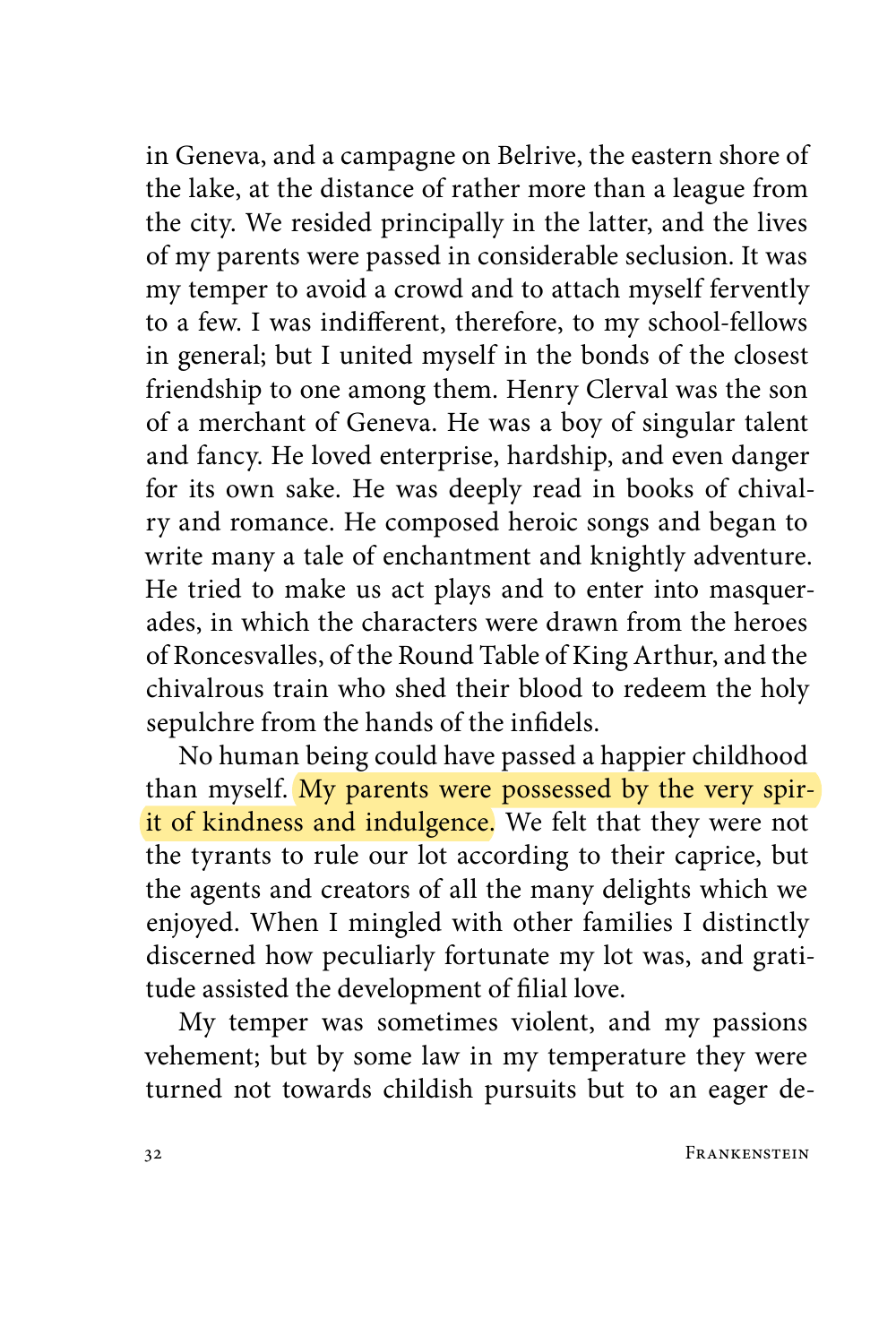sire to learn, and not to learn all things indiscriminately. I confess that neither the structure of languages, nor the code of governments, nor the politics of various states possessed attractions for me. It was the secrets of heaven and earth that I desired to learn; and whether it was the outward substance of things or the inner spirit of nature and the mysterious soul of man that occupied me, still my inquiries were directed to the metaphysical, or in its highest sense, the physical secrets of the world.

Meanwhile Clerval occupied himself, so to speak, with the moral relations of things. The busy stage of life, the virtues of heroes, and the actions of men were his theme; and his hope and his dream was to become one among those whose names are recorded in story as the gallant and adventurous benefactors of our species. The saintly soul of Elizabeth shone like a shrine-dedicated lamp in our peaceful home. Her sympathy was ours; her smile, her soft voice, the sweet glance of her celestial eyes, were ever there to bless and animate us. She was the living spirit of love to soften and attract; I might have become sullen in my study, through the ardour of my nature, but that she was there to subdue me to a semblance of her own gentleness. And Clerval—could aught ill entrench on the noble spirit of Clerval? Yet he might not have been so perfectly humane, so thoughtful in his generosity, so full of kindness and tenderness amidst his passion for adventurous exploit, had she not unfolded to him the real loveliness of beneficence and made the doing good the end and aim of his soaring ambition.

I feel exquisite pleasure in dwelling on the recollec-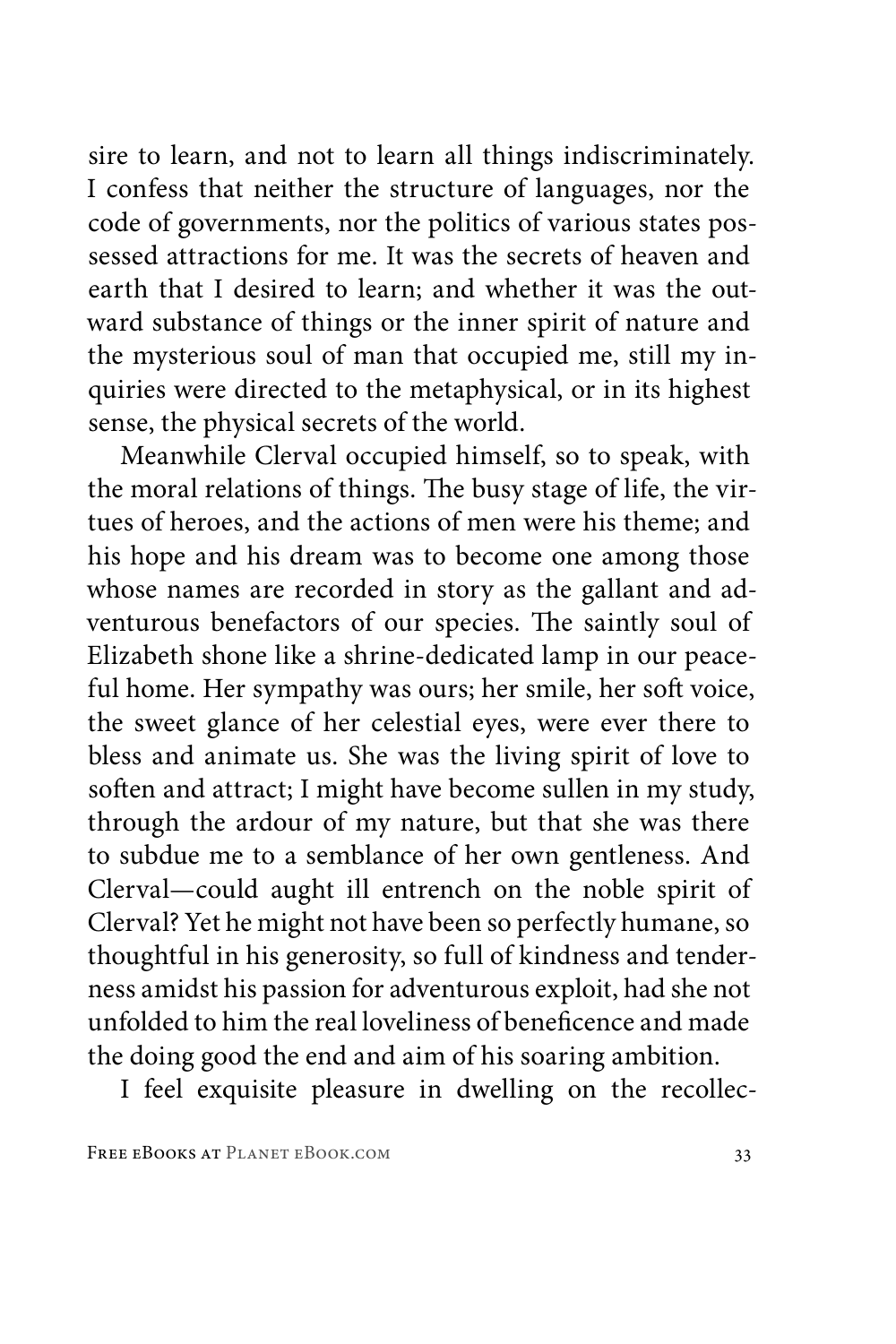tions of childhood, before misfortune had tainted my mind and changed its bright visions of extensive usefulness into gloomy and narrow reflections upon self. Besides, in drawing the picture of my early days, I also record those events which led, by insensible steps, to my after tale of misery, for when I would account to myself for the birth of that passion which afterward ruled my destiny I find it arise, like a mountain river, from ignoble and almost forgotten sources; but, swelling as it proceeded, it became the torrent which, in its course, has swept away all my hopes and joys. Natural philosophy is the genius that has regulated my fate; I desire, therefore, in this narration, to state those facts which led to my predilection for that science. When I was thirteen years of age we all went on a party of pleasure to the baths near Thonon; the inclemency of the weather obliged us to remain a day confined to the inn. In this house I chanced to find a volume of the works of Cornelius Agrippa. I opened it with apathy; the theory which he attempts to demonstrate and the wonderful facts which he relates soon changed this feeling into enthusiasm. A new light seemed to dawn upon my mind, and bounding with joy, I communicated my discovery to my father. My father looked carelessly at the title page of my book and said, 'Ah! Cornelius Agrippa! My dear Victor, do not waste your time upon this; it is sad trash.'

If, instead of this remark, my father had taken the pains to explain to me that the principles of Agrippa had been entirely exploded and that a modern system of science had been introduced which possessed much greater powers than the ancient, because the powers of the latter were chimeri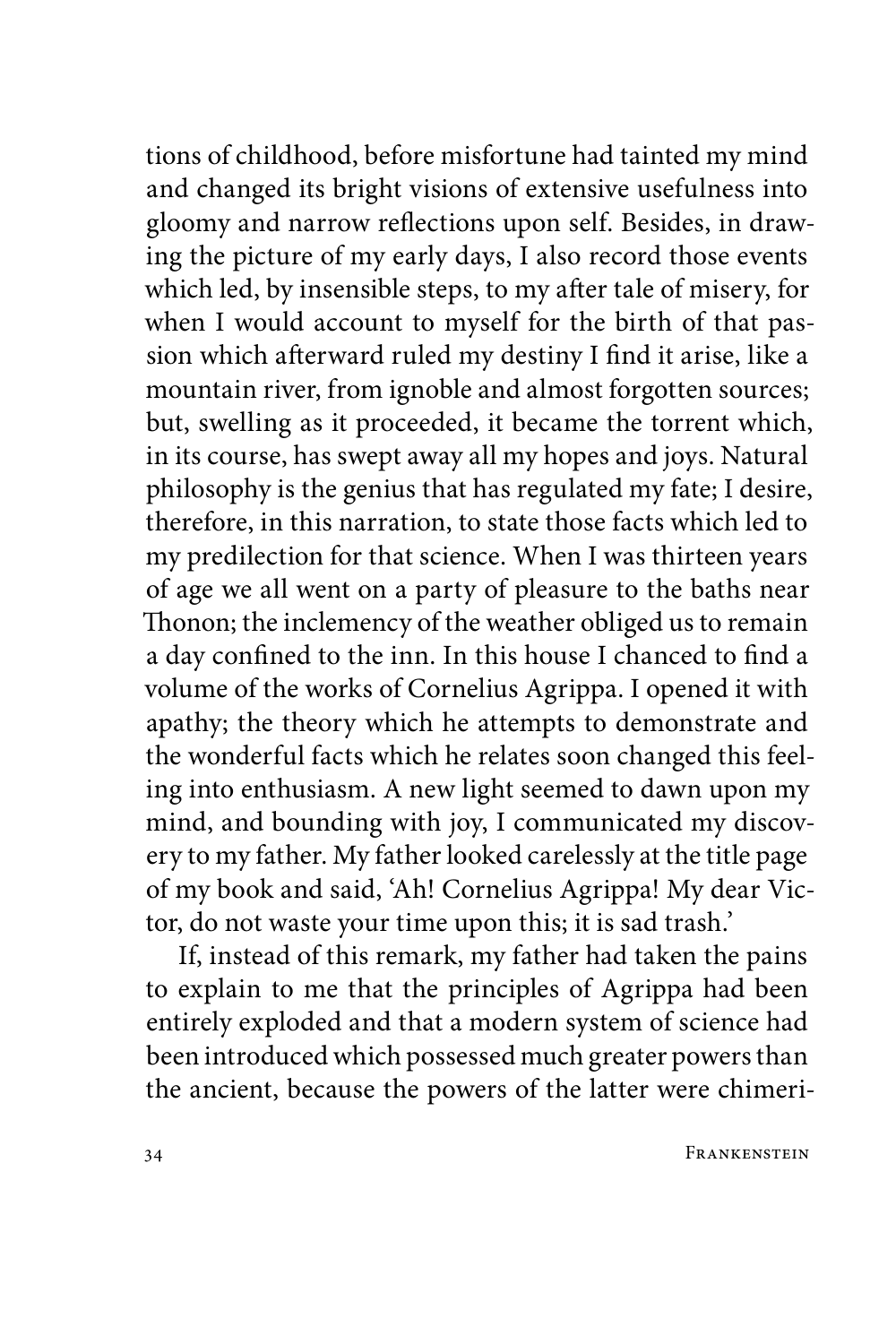cal, while those of the former were real and practical, under such circumstances I should certainly have thrown Agrippa aside and have contented my imagination, warmed as it was, by returning with greater ardour to my former studies. It is even possible that the train of my ideas would never have received the fatal impulse that led to my ruin. But the cursory glance my father had taken of my volume by no means assured me that he was acquainted with its contents, and I continued to read with the greatest avidity. When I returned home my first care was to procure the whole works of this author, and afterwards of Paracelsus and Albertus Magnus. I read and studied the wild fancies of these writers with delight; they appeared to me treasures known to few besides myself. I have described myself as always having been imbued with a fervent longing to penetrate the secrets of nature. In spite of the intense labour and wonderful discoveries of modern philosophers, I always came from my studies discontented and unsatisfied. Sir Isaac Newton is said to have avowed that he felt like a child picking up shells beside the great and unexplored ocean of truth. Those of his successors in each branch of natural philosophy with whom I was acquainted appeared even to my boy's apprehensions as tyros engaged in the same pursuit.

The untaught peasant beheld the elements around him and was acquainted with their practical uses. The most learned philosopher knew little more. He had partially unveiled the face of Nature, but her immortal lineaments were still a wonder and a mystery. He might dissect, anatomize, and give names; but, not to speak of a final cause, causes in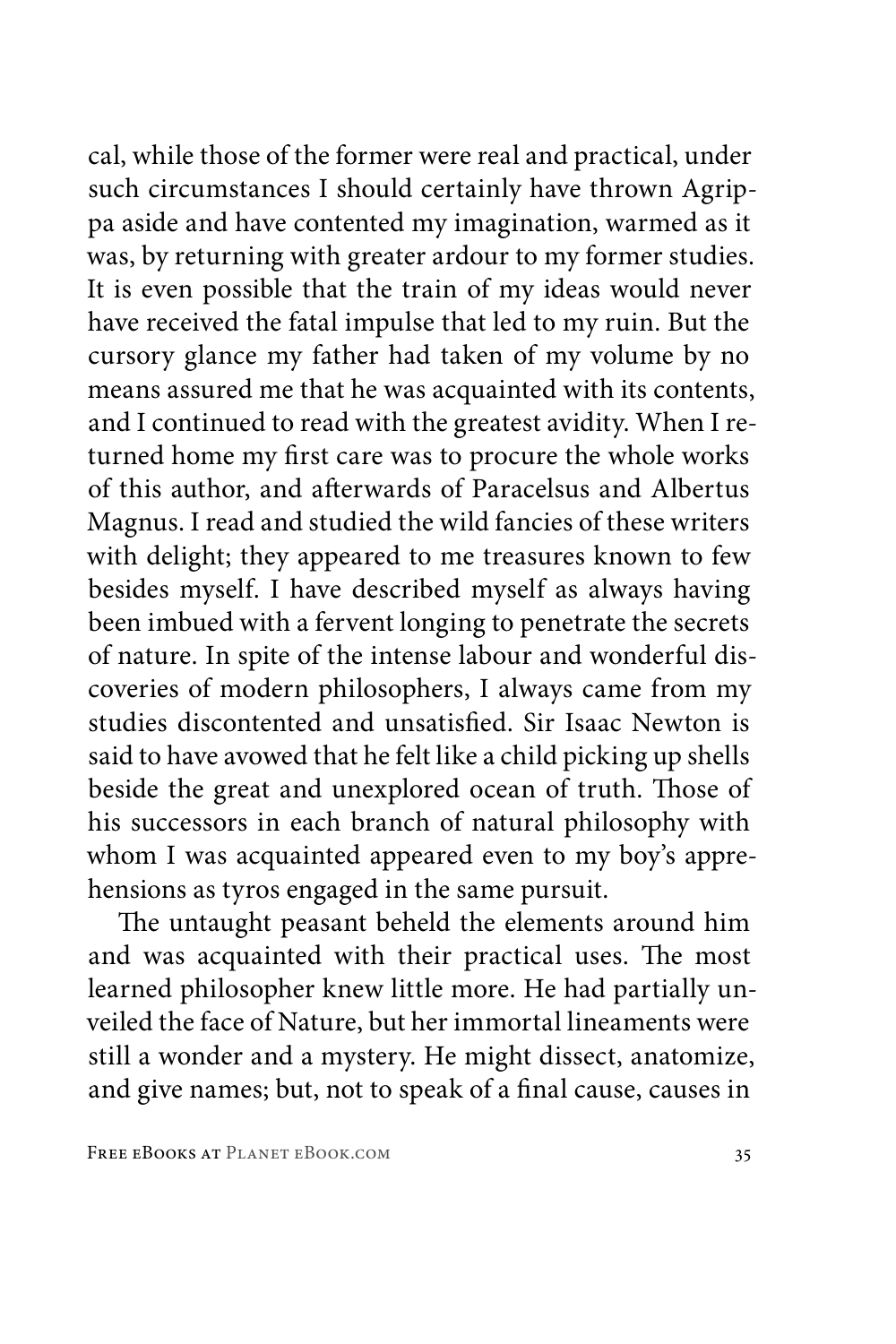their secondary and tertiary grades were utterly unknown to him. I had gazed upon the fortifications and impediments that seemed to keep human beings from entering the citadel of nature, and rashly and ignorantly I had repined.

But here were books, and here were men who had penetrated deeper and knew more. I took their word for all that they averred, and I became their disciple. It may appear strange that such should arise in the eighteenth century; but while I followed the routine of education in the schools of Geneva, I was, to a great degree, self-taught with regard to my favourite studies. My father was not scientific, and I was left to struggle with a child's blindness, added to a student's thirst for knowledge. Under the guidance of my new preceptors I entered with the greatest diligence into the search of the philosopher's stone and the elixir of life; but the latter soon obtained my undivided attention. Wealth was an inferior object, but what glory would attend the discovery if I could banish disease from the human frame and render man invulnerable to any but a violent death! Nor were these my only visions. The raising of ghosts or devils was a promise liberally accorded by my favourite authors, the fulfillment of which I most eagerly sought; and if my incantations were always unsuccessful, I attributed the failure rather to my own inexperience and mistake than to a want of skill or fidelity in my instructors. And thus for a time I was occupied by exploded systems, mingling, like an unadept, a thousand contradictory theories and floundering desperately in a very slough of multifarious knowledge, guided by an ardent imagination and childish reason-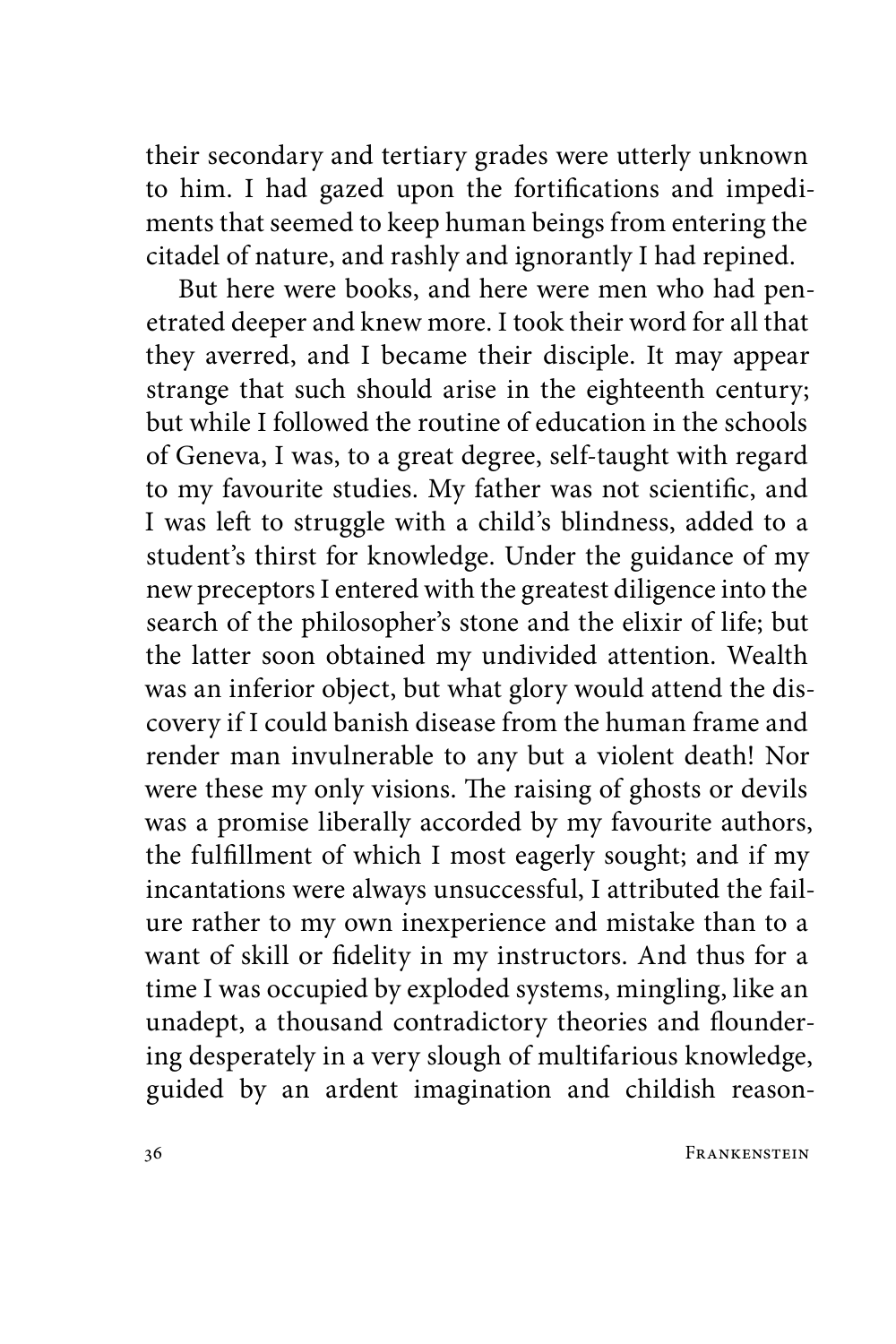ing, till an accident again changed the current of my ideas. When I was about fifteen years old we had retired to our house near Belrive, when we witnessed a most violent and terrible thunderstorm. It advanced from behind the mountains of Jura, and the thunder burst at once with frightful loudness from various quarters of the heavens. I remained, while the storm lasted, watching its progress with curiosity and delight. As I stood at the door, on a sudden I beheld a stream of fire issue from an old and beautiful oak which stood about twenty yards from our house; and so soon as the dazzling light vanished, the oak had disappeared, and nothing remained but a blasted stump. When we visited it the next morning, we found the tree shattered in a singular manner. It was not splintered by the shock, but entirely reduced to thin ribbons of wood. I never beheld anything so utterly destroyed.

Before this I was not unacquainted with the more obvious laws of electricity. On this occasion a man of great research in natural philosophy was with us, and excited by this catastrophe, he entered on the explanation of a theory which he had formed on the subject of electricity and galvanism, which was at once new and astonishing to me. All that he said threw greatly into the shade Cornelius Agrippa, Albertus Magnus, and Paracelsus, the lords of my imagination; but by some fatality the overthrow of these men disinclined me to pursue my accustomed studies. It seemed to me as if nothing would or could ever be known. All that had so long engaged my attention suddenly grew despicable. By one of those caprices of the mind which we are perhaps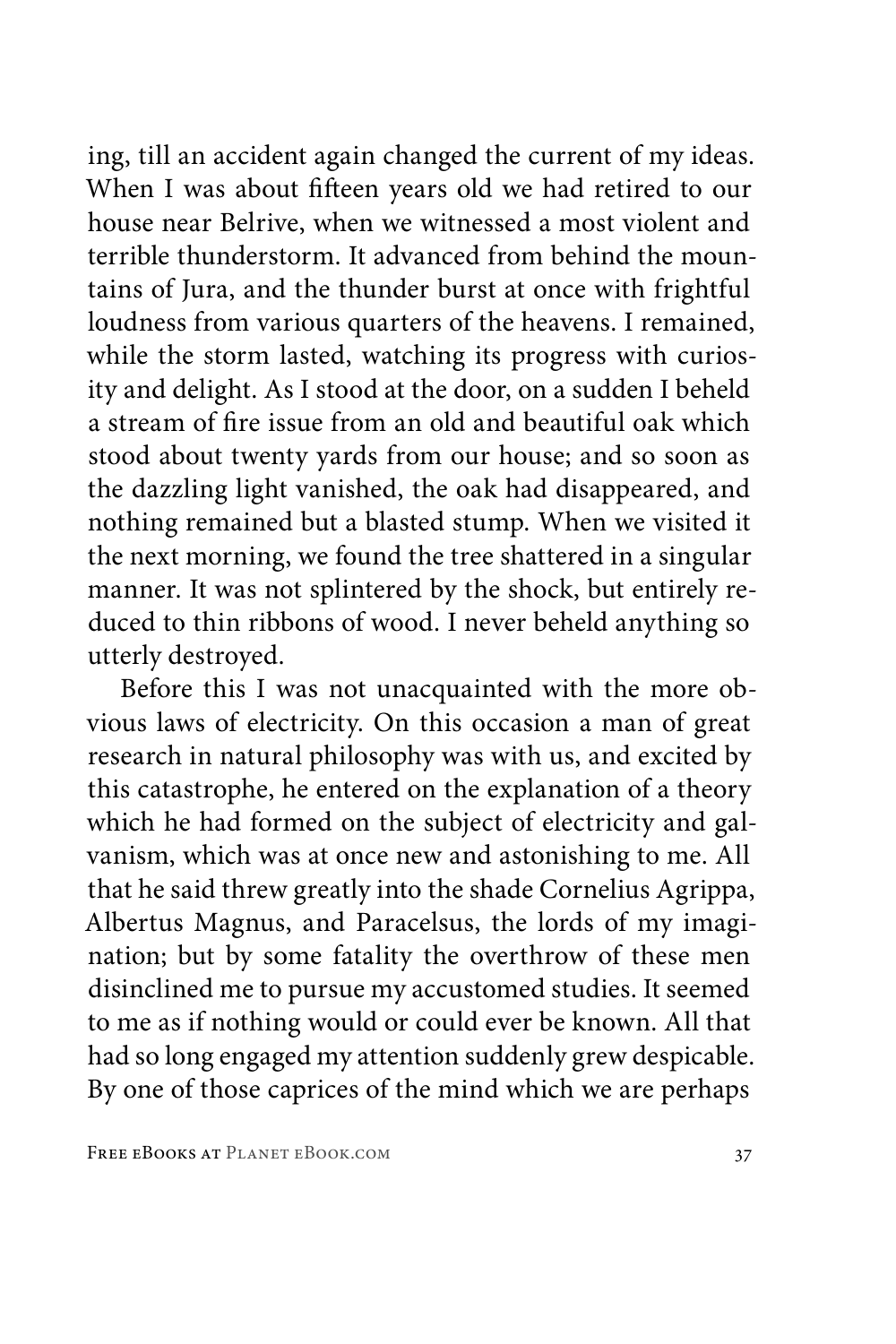most subject to in early youth, I at once gave up my former occupations, set down natural history and all its progeny as a deformed and abortive creation, and entertained the greatest disdain for a would-be science which could never even step within the threshold of real knowledge. In this mood of mind I betook myself to the mathematics and the branches of study appertaining to that science as being built upon secure foundations, and so worthy of my consideration.

Thus strangely are our souls constructed, and by such slight ligaments are we bound to prosperity or ruin. When I look back, it seems to me as if this almost miraculous change of inclination and will was the immediate suggestion of the guardian angel of my life—the last effort made by the spirit of preservation to avert the storm that was even then hanging in the stars and ready to envelop me. Her victory was announced by an unusual tranquillity and gladness of soul which followed the relinquishing of my ancient and latterly tormenting studies. It was thus that I was to be taught to associate evil with their prosecution, happiness with their disregard.

It was a strong effort of the spirit of good, but it was ineffectual. Destiny was too potent, and her immutable laws had decreed my utter and terrible destruction.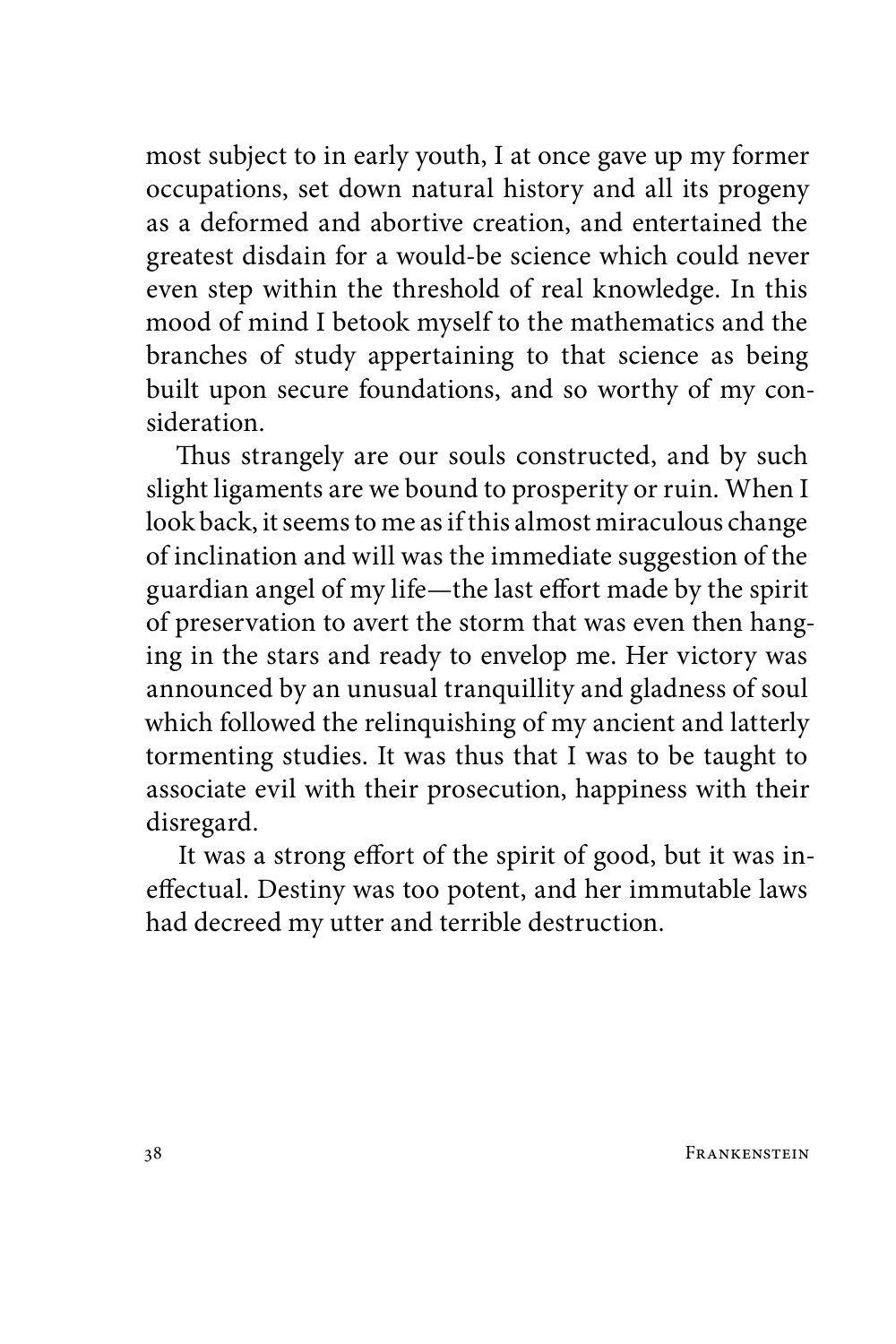## CHAPTER 3

 $\mathbf{W}$ hen I had attained the age of seventeen my parents resolved that I should become a student at the university of Ingolstadt. I had hitherto attended the schools of Geneva, but my father thought it necessary for the completion of my education that I should be made acquainted with other customs than those of my native country. My departure was therefore fixed at an early date, but before the day resolved upon could arrive, the first misfortune of my life occurred—an omen, as it were, of my future misery. Elizabeth had caught the scarlet fever; her illness was severe, and she was in the greatest danger. During her illness many arguments had been urged to persuade my mother to refrain from attending upon her. She had at first yielded to our entreaties, but when she heard that the life of her favourite was menaced, she could no longer control her anxiety. She attended her sickbed; her watchful attentions triumphed over the malignity of the distemper—Elizabeth was saved, but the consequences of this imprudence were fatal to her preserver. On the third day my mother sickened; her fever was accompanied by the most alarming symptoms, and the looks of her medical attendants prognosticated the worst event. On her deathbed the fortitude and benignity of this best of women did not desert her. She joined the hands of Elizabeth and myself. 'My children,' she said, 'my firmest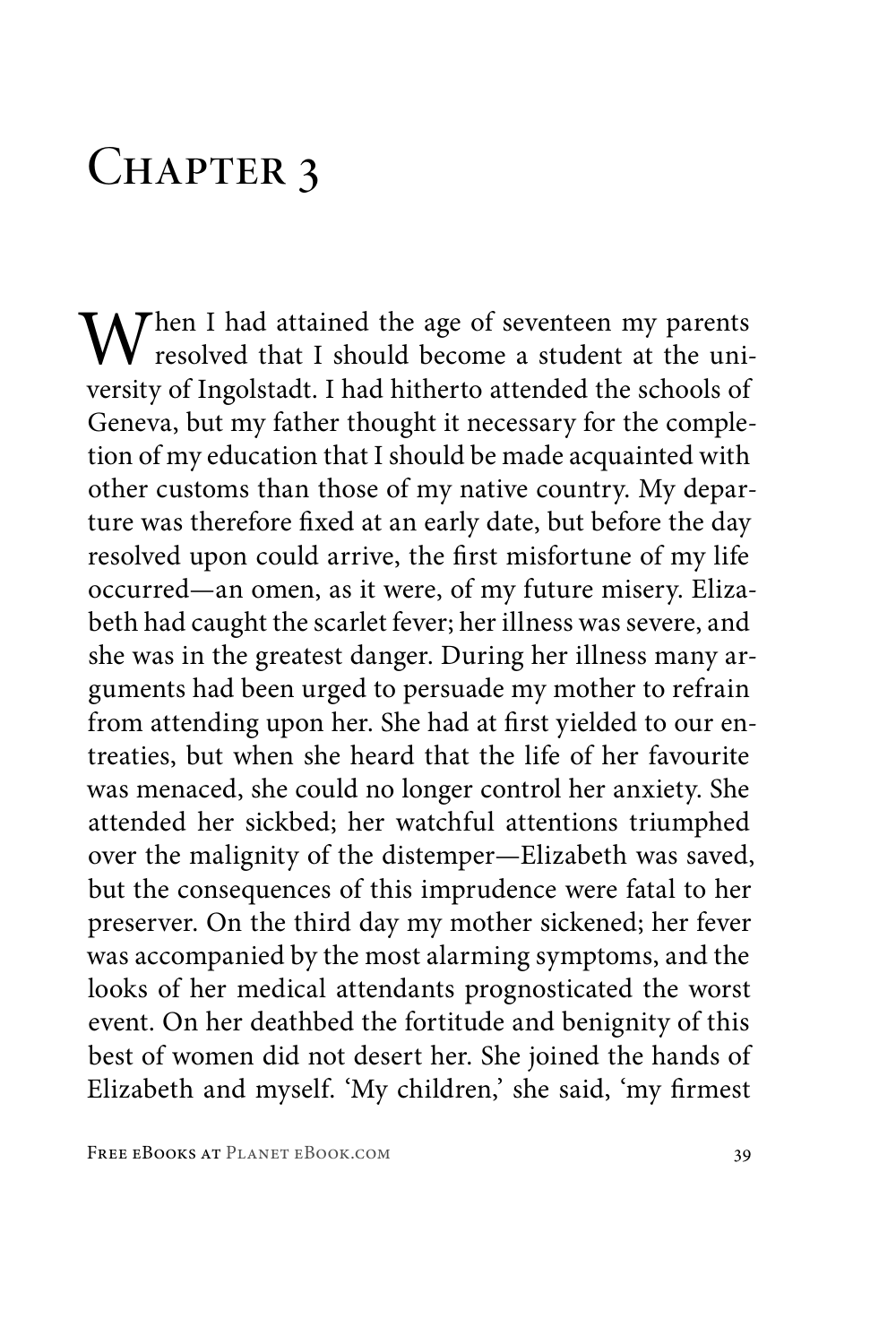hopes of future happiness were placed on the prospect of your union. This expectation will now be the consolation of your father. Elizabeth, my love, you must supply my place to my younger children. Alas! I regret that I am taken from you; and, happy and beloved as I have been, is it not hard to quit you all? But these are not thoughts befitting me; I will endeavour to resign myself cheerfully to death and will indulge a hope of meeting you in another world.'

She died calmly, and her countenance expressed affection even in death. I need not describe the feelings of those whose dearest ties are rent by that most irreparable evil, the void that presents itself to the soul, and the despair that is exhibited on the countenance. It is so long before the mind can persuade itself that she whom we saw every day and whose very existence appeared a part of our own can have departed forever—that the brightness of a beloved eye can have been extinguished and the sound of a voice so familiar and dear to the ear can be hushed, never more to be heard. These are the reflections of the first days; but when the lapse of time proves the reality of the evil, then the actual bitterness of grief commences. Yet from whom has not that rude hand rent away some dear connection? And why should I describe a sorrow which all have felt, and must feel? The time at length arrives when grief is rather an indulgence than a necessity; and the smile that plays upon the lips, although it may be deemed a sacrilege, is not banished. My mother was dead, but we had still duties which we ought to perform; we must continue our course with the rest and learn to think ourselves fortunate whilst one remains whom the spoiler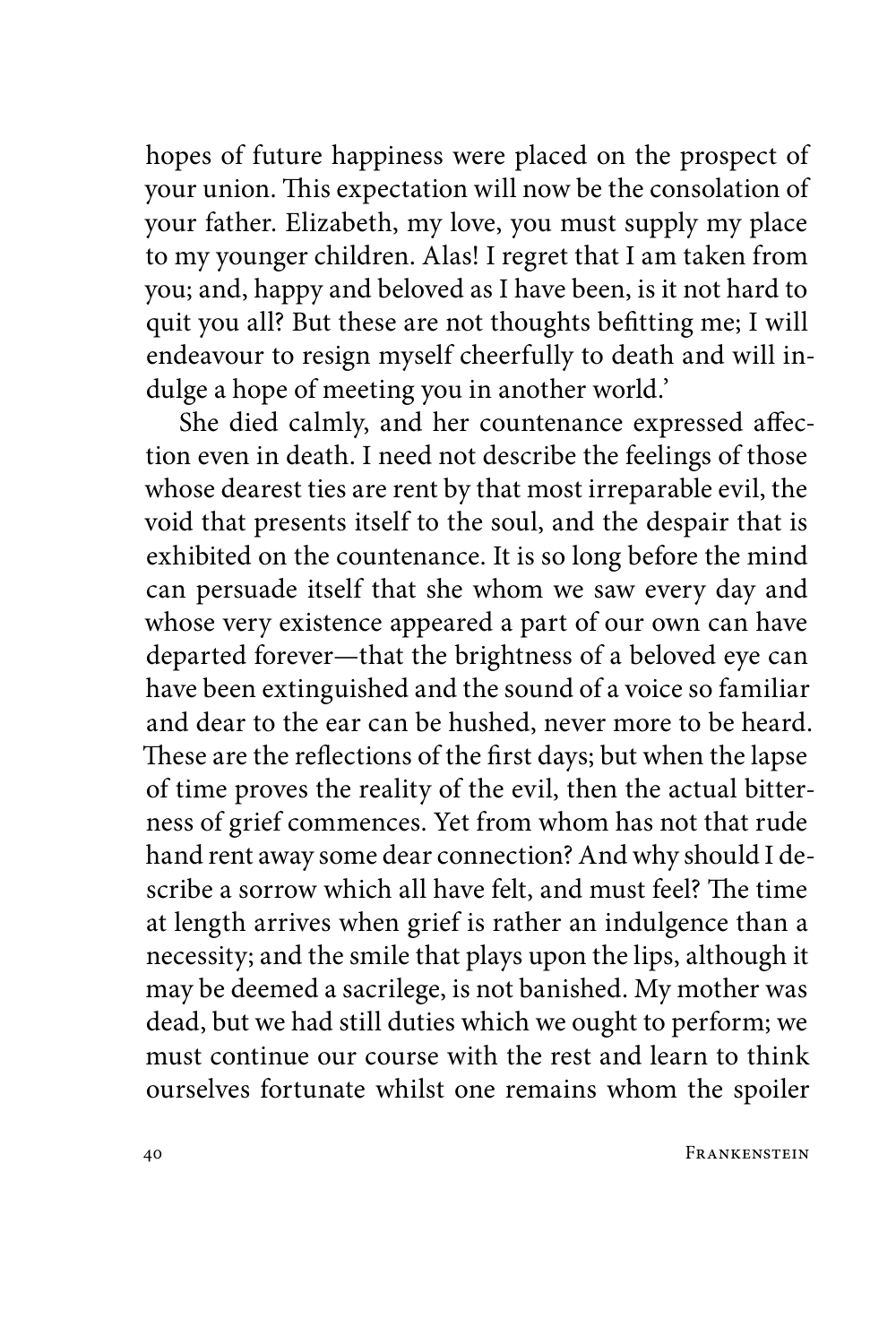has not seized. My departure for Ingolstadt, which had been deferred by these events, was now again determined upon. I obtained from my father a respite of some weeks. It appeared to me sacrilege so soon to leave the repose, akin to death, of the house of mourning and to rush into the thick of life. I was new to sorrow, but it did not the less alarm me. I was unwilling to quit the sight of those that remained to me, and above all, I desired to see my sweet Elizabeth in some degree consoled.

She indeed veiled her grief and strove to act the comforter to us all. She looked steadily on life and assumed its duties with courage and zeal. She devoted herself to those whom she had been taught to call her uncle and cousins. Never was she so enchanting as at this time, when she recalled the sunshine of her smiles and spent them upon us. She forgot even her own regret in her endeavours to make us forget.

The day of my departure at length arrived. Clerval spent the last evening with us. He had endeavoured to persuade his father to permit him to accompany me and to become my fellow student, but in vain. His father was a narrowminded trader and saw idleness and ruin in the aspirations and ambition of his son. Henry deeply felt the misfortune of being debarred from a liberal education. He said little, but when he spoke I read in his kindling eye and in his animated glance a restrained but firm resolve not to be chained to the miserable details of commerce.

We sat late. We could not tear ourselves away from each other nor persuade ourselves to say the word 'Farewell!' It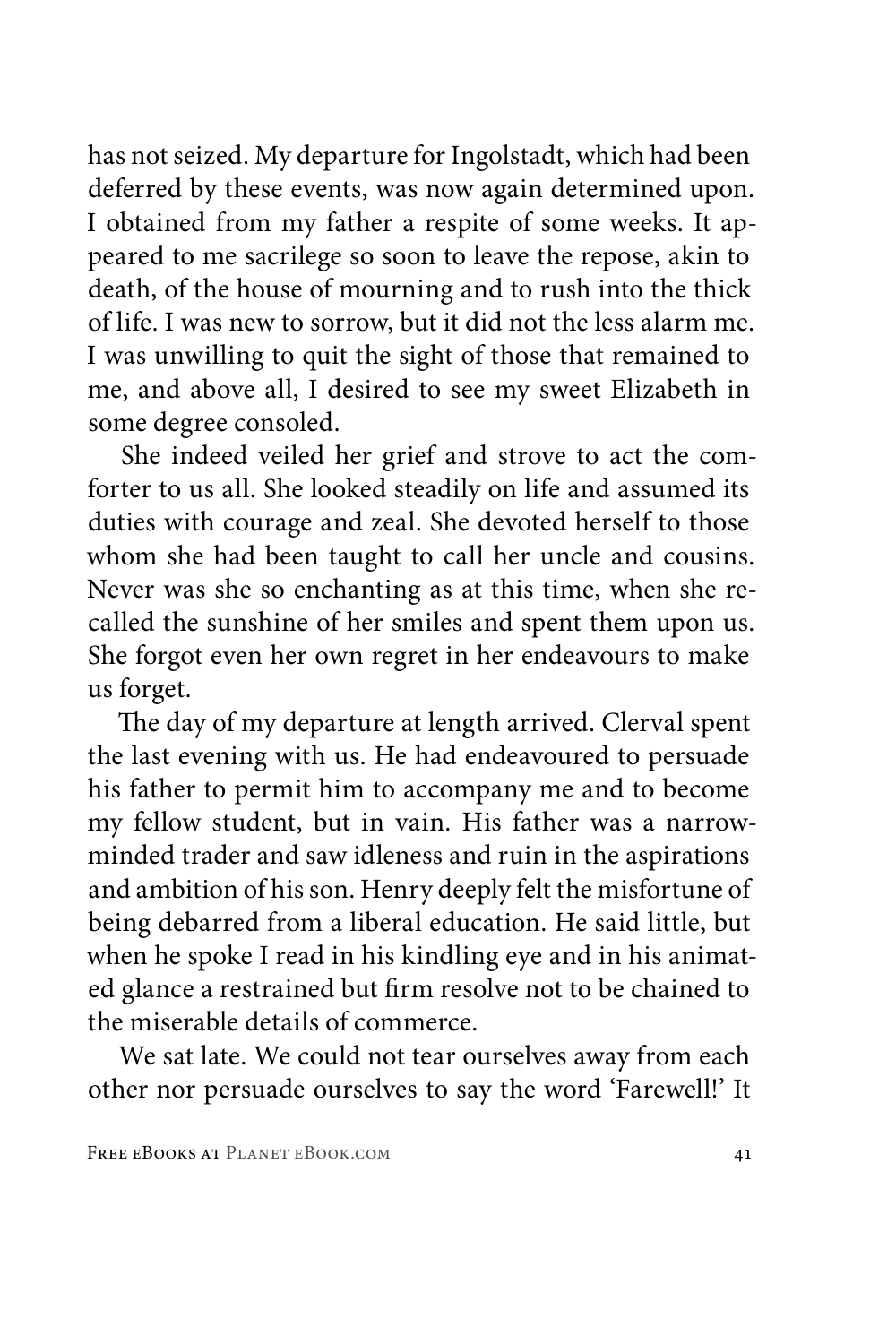was said, and we retired under the pretence of seeking repose, each fancying that the other was deceived; but when at morning's dawn I descended to the carriage which was to convey me away, they were all there—my father again to bless me, Clerval to press my hand once more, my Elizabeth to renew her entreaties that I would write often and to bestow the last feminine attentions on her playmate and friend.

I threw myself into the chaise that was to convey me away and indulged in the most melancholy reflections. I, who had ever been surrounded by amiable companions, continually engaged in endeavouring to bestow mutual pleasure—I was now alone. In the university whither I was going I must form my own friends and be my own protector. My life had hitherto been remarkably secluded and domestic, and this had given me invincible repugnance to new countenances. I loved my brothers, Elizabeth, and Clerval; these were 'old familiar faces,' but I believed myself totally unfitted for the company of strangers. Such were my reflections as I commenced my journey; but as I proceeded, my spirits and hopes rose. I ardently desired the acquisition of knowledge. I had often, when at home, thought it hard to remain during my youth cooped up in one place and had longed to enter the world and take my station among other human beings. Now my desires were complied with, and it would, indeed, have been folly to repent.

I had sufficient leisure for these and many other reflections during my journey to Ingolstadt, which was long and fatiguing. At length the high white steeple of the town met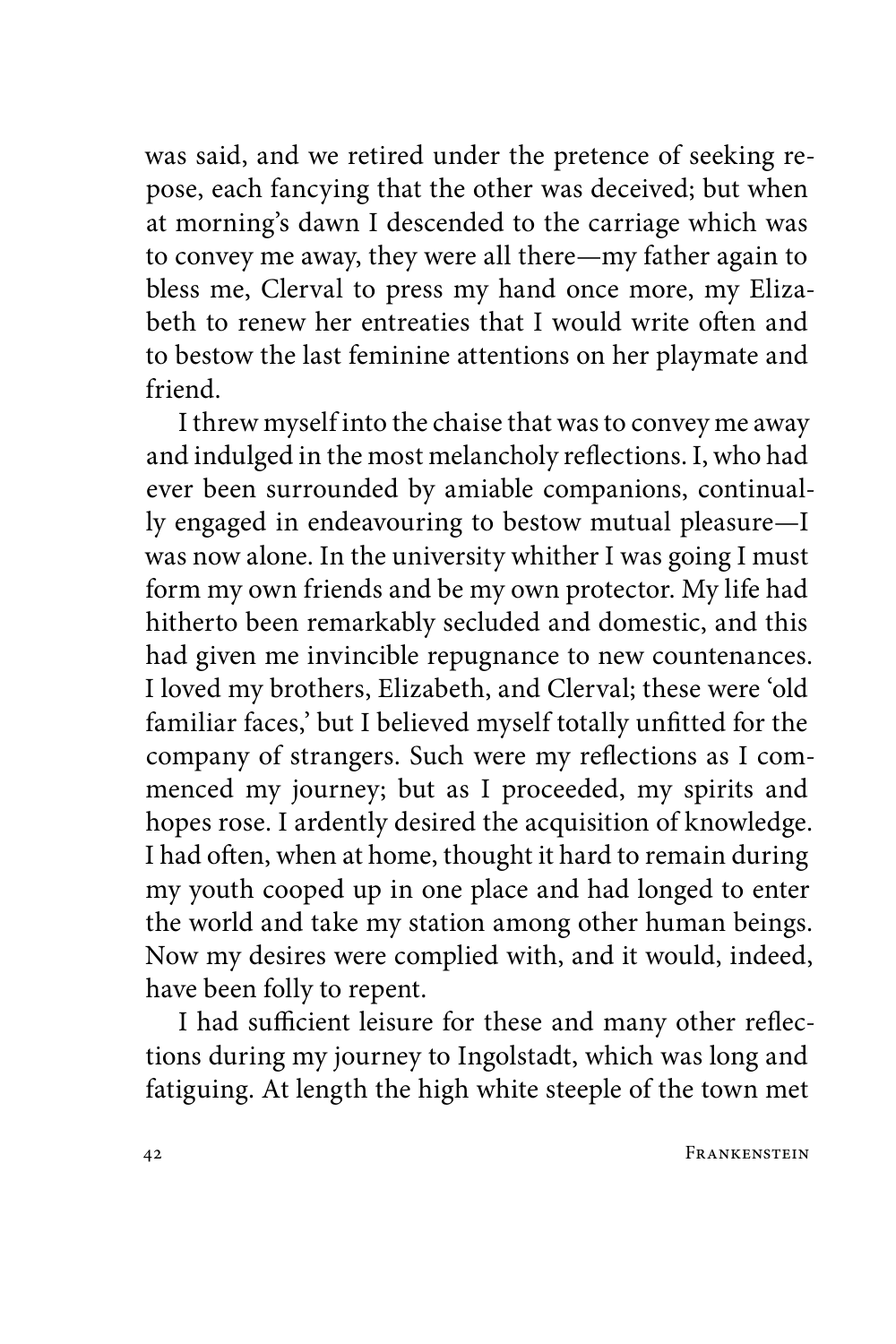my eyes. I alighted and was conducted to my solitary apartment to spend the evening as I pleased.

The next morning I delivered my letters of introduction and paid a visit to some of the principal professors. Chance—or rather the evil influence, the Angel of Destruction, which asserted omnipotent sway over me from the moment I turned my reluctant steps from my father's door—led me first to M. Krempe, professor of natural philosophy. He was an uncouth man, but deeply imbued in the secrets of his science. He asked me several questions concerning my progress in the different branches of science appertaining to natural philosophy. I replied carelessly, and partly in contempt, mentioned the names of my alchemists as the principal authors I had studied. The professor stared. 'Have you,' he said, 'really spent your time in studying such nonsense?'

I replied in the affirmative. 'Every minute,' continued M. Krempe with warmth, 'every instant that you have wasted on those books is utterly and entirely lost. You have burdened your memory with exploded systems and useless names. Good God! In what desert land have you lived, where no one was kind enough to inform you that these fancies which you have so greedily imbibed are a thousand years old and as musty as they are ancient? I little expected, in this enlightened and scientific age, to find a disciple of Albertus Magnus and Paracelsus. My dear sir, you must begin your studies entirely anew.'

So saying, he stepped aside and wrote down a list of several books treating of natural philosophy which he desired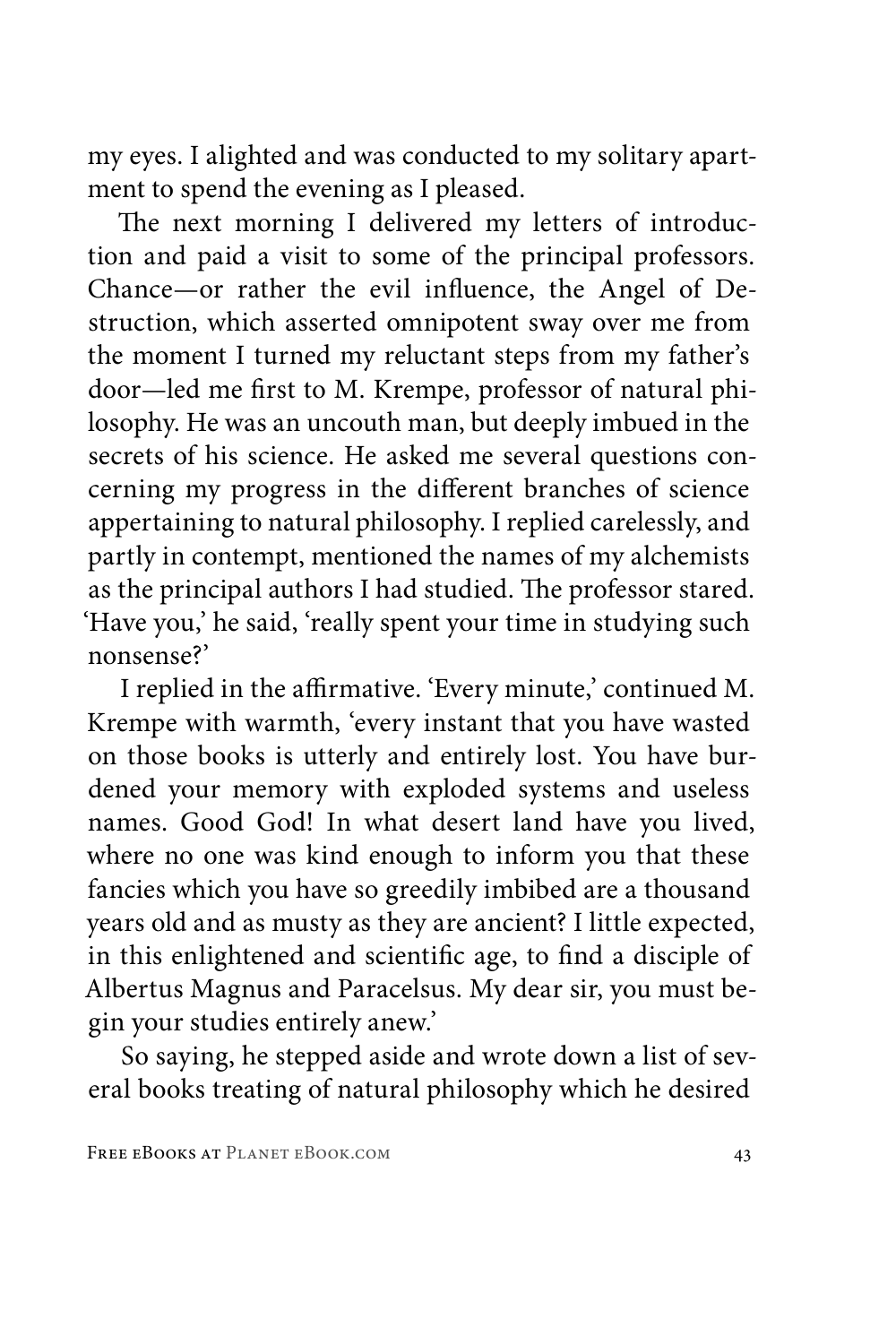me to procure, and dismissed me after mentioning that in the beginning of the following week he intended to commence a course of lectures upon natural philosophy in its general relations, and that M. Waldman, a fellow professor, would lecture upon chemistry the alternate days that he omitted.

I returned home not disappointed, for I have said that I had long considered those authors useless whom the professor reprobated; but I returned not at all the more inclined to recur to these studies in any shape. M. Krempe was a little squat man with a gruff voice and a repulsive countenance; the teacher, therefore, did not prepossess me in favour of his pursuits. In rather a too philosophical and connected a strain, perhaps, I have given an account of the conclusions I had come to concerning them in my early years. As a child I had not been content with the results promised by the modern professors of natural science. With a confusion of ideas only to be accounted for by my extreme youth and my want of a guide on such matters, I had retrod the steps of knowledge along the paths of time and exchanged the discoveries of recent inquirers for the dreams of forgotten alchemists. Besides, I had a contempt for the uses of modern natural philosophy. It was very different when the masters of the science sought immortality and power; such views, although futile, were grand; but now the scene was changed. The ambition of the inquirer seemed to limit itself to the annihilation of those visions on which my interest in science was chiefly founded. I was required to exchange chimeras of boundless grandeur for realities of little worth.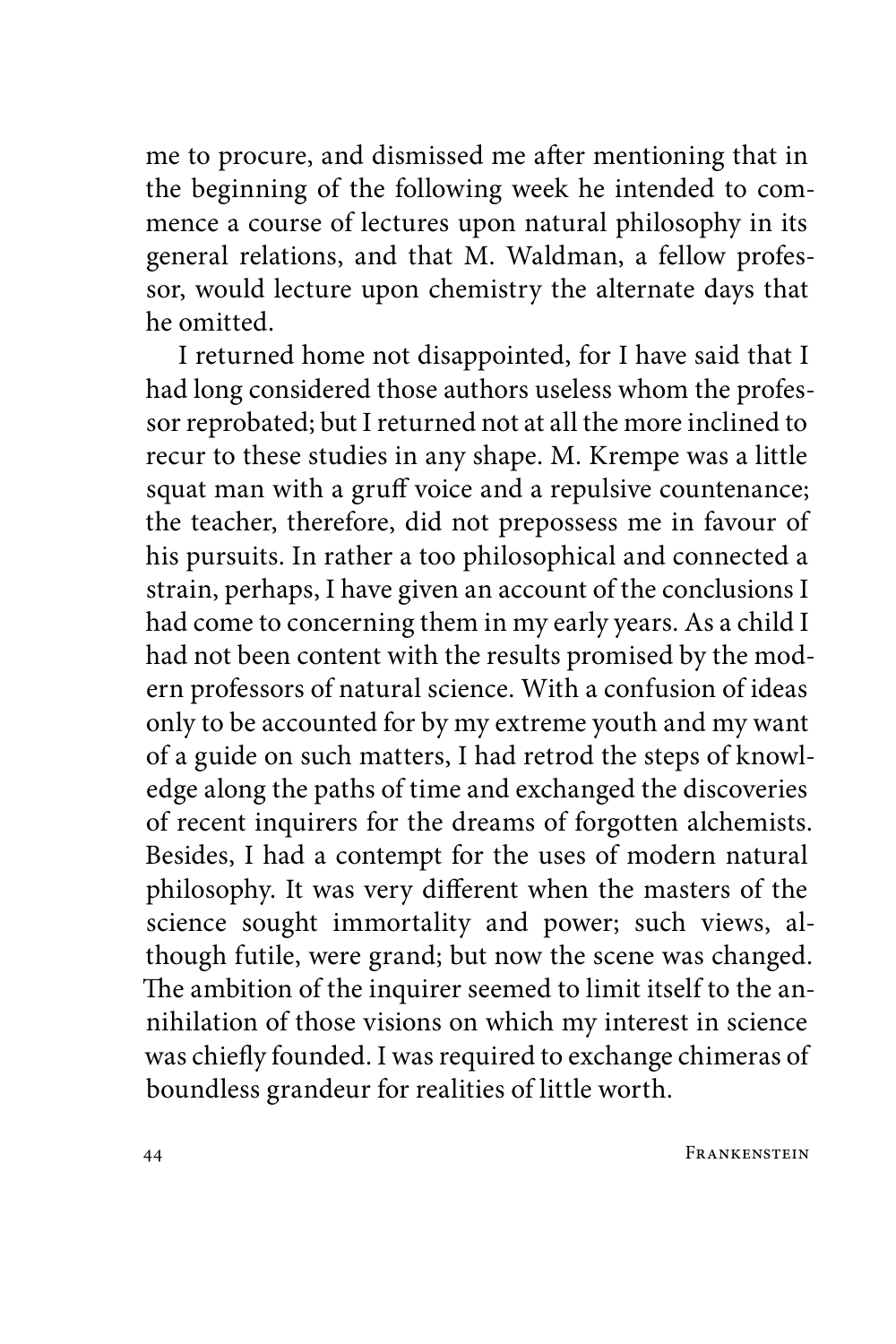Such were my reflections during the first two or three days of my residence at Ingolstadt, which were chiefly spent in becoming acquainted with the localities and the principal residents in my new abode. But as the ensuing week commenced, I thought of the information which M. Krempe had given me concerning the lectures. And although I could not consent to go and hear that little conceited fellow deliver sentences out of a pulpit, I recollected what he had said of M. Waldman, whom I had never seen, as he had hitherto been out of town.

Partly from curiosity and partly from idleness, I went into the lecturing room, which M. Waldman entered shortly after. This professor was very unlike his colleague. He appeared about fifty years of age, but with an aspect expressive of the greatest benevolence; a few grey hairs covered his temples, but those at the back of his head were nearly black. His person was short but remarkably erect and his voice the sweetest I had ever heard. He began his lecture by a recapitulation of the history of chemistry and the various improvements made by different men of learning, pronouncing with fervour the names of the most distinguished discoverers. He then took a cursory view of the present state of the science and explained many of its elementary terms. After having made a few preparatory experiments, he concluded with a panegyric upon modern chemistry, the terms of which I shall never forget: 'The ancient teachers of this science,' said he, 'promised impossibilities and performed nothing. The modern masters promise very little; they know that metals cannot be transmuted and that the elixir of life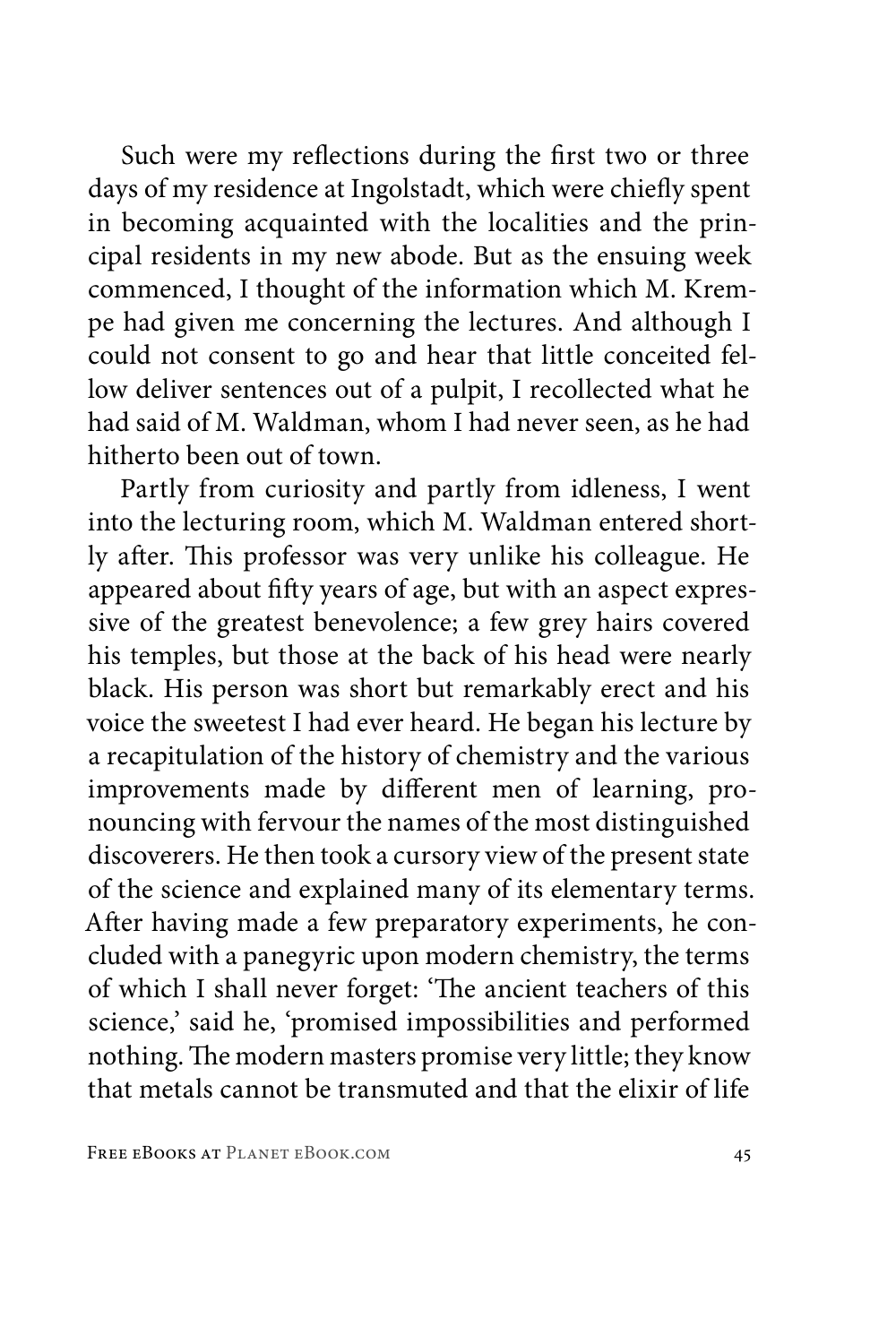is a chimera but these philosophers, whose hands seem only made to dabble in dirt, and their eyes to pore over the microscope or crucible, have indeed performed miracles. They penetrate into the recesses of nature and show how she works in her hiding-places. They ascend into the heavens; they have discovered how the blood circulates, and the nature of the air we breathe. They have acquired new and almost unlimited powers; they can command the thunders of heaven, mimic the earthquake, and even mock the invisible world with its own shadows.'

Such were the professor's words—rather let me say such the words of the fate—enounced to destroy me. As he went on I felt as if my soul were grappling with a palpable enemy; one by one the various keys were touched which formed the mechanism of my being; chord after chord was sounded, and soon my mind was filled with one thought, one conception, one purpose. So much has been done, exclaimed the soul of Frankenstein—more, far more, will I achieve; treading in the steps already marked, I will pioneer a new way, explore unknown powers, and unfold to the world the deepest mysteries of creation.

I closed not my eyes that night. My internal being was in a state of insurrection and turmoil; I felt that order would thence arise, but I had no power to produce it. By degrees, after the morning's dawn, sleep came. I awoke, and my yesternight's thoughts were as a dream. There only remained a resolution to return to my ancient studies and to devote myself to a science for which I believed myself to possess a natural talent. On the same day I paid M. Waldman a visit.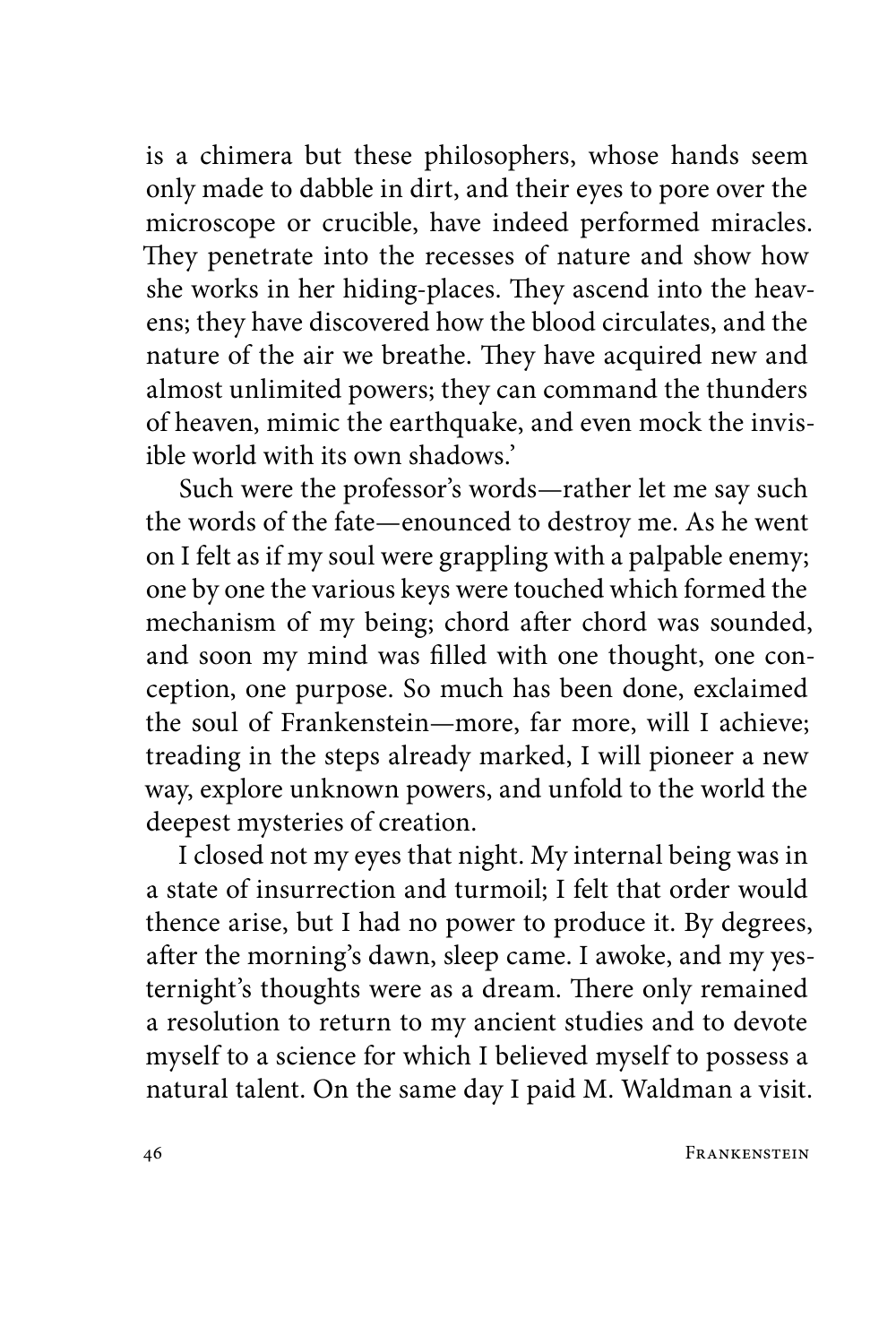His manners in private were even more mild and attractive than in public, for there was a certain dignity in his mien during his lecture which in his own house was replaced by the greatest affability and kindness. I gave him pretty nearly the same account of my former pursuits as I had given to his fellow professor. He heard with attention the little narration concerning my studies and smiled at the names of Cornelius Agrippa and Paracelsus, but without the contempt that M. Krempe had exhibited. He said that 'These were men to whose indefatigable zeal modern philosophers were indebted for most of the foundations of their knowledge. They had left to us, as an easier task, to give new names and arrange in connected classifications the facts which they in a great degree had been the instruments of bringing to light. The labours of men of genius, however erroneously directed, scarcely ever fail in ultimately turning to the solid advantage of mankind.' I listened to his statement, which was delivered without any presumption or affectation, and then added that his lecture had removed my prejudices against modern chemists; I expressed myself in measured terms, with the modesty and deference due from a youth to his instructor, without letting escape (inexperience in life would have made me ashamed) any of the enthusiasm which stimulated my intended labours. I requested his advice concerning the books I ought to procure.

'I am happy,' said M. Waldman, 'to have gained a disciple; and if your application equals your ability, I have no doubt of your success. Chemistry is that branch of natural philosophy in which the greatest improvements have been and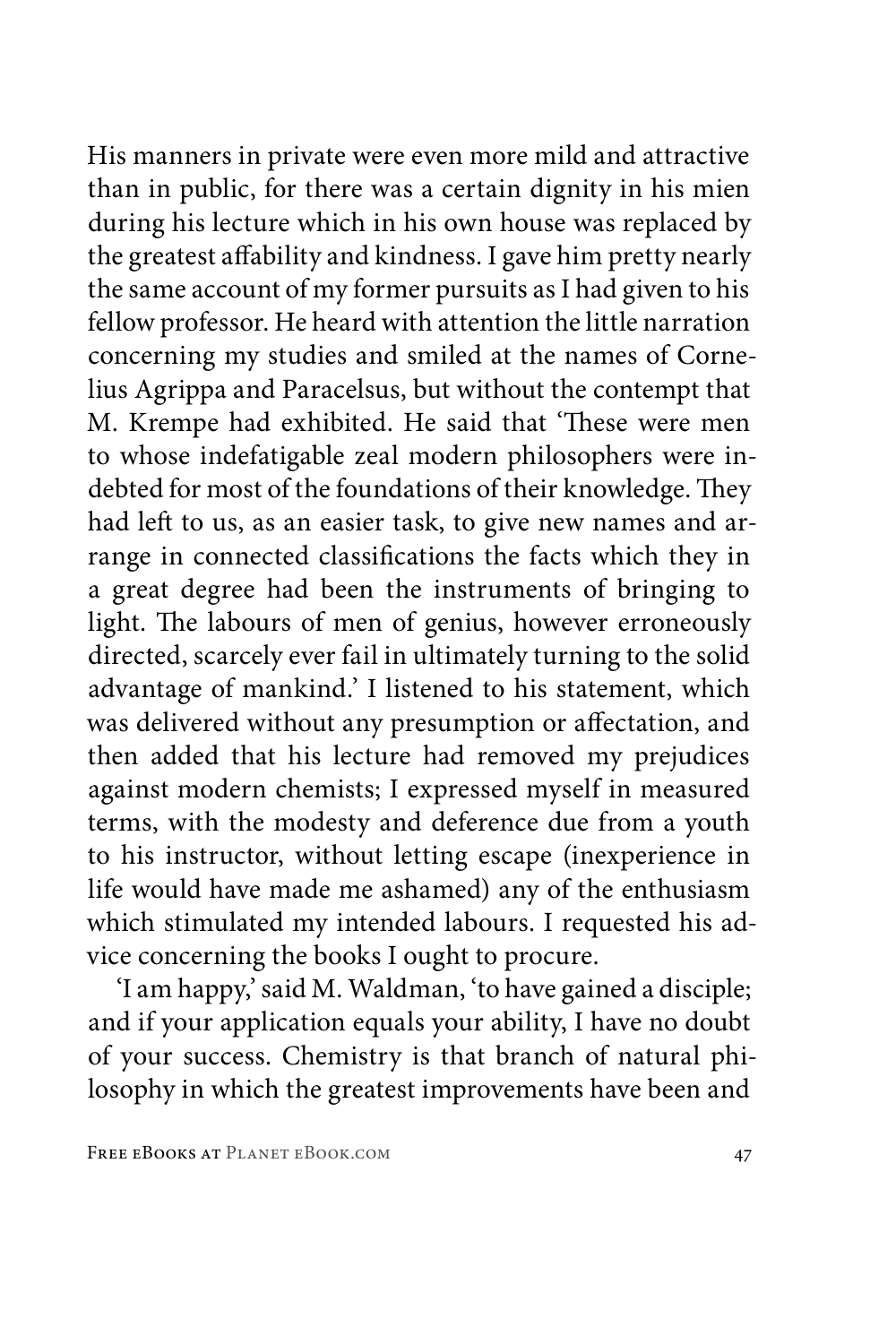may be made; it is on that account that I have made it my peculiar study; but at the same time, I have not neglected the other branches of science. A man would make but a very sorry chemist if he attended to that department of human knowledge alone. If your wish is to become really a man of science and not merely a petty experimentalist, I should advise you to apply to every branch of natural philosophy, including mathematics.' He then took me into his laboratory and explained to me the uses of his various machines, instructing me as to what I ought to procure and promising me the use of his own when I should have advanced far enough in the science not to derange their mechanism. He also gave me the list of books which I had requested, and I took my leave.

Thus ended a day memorable to me; it decided my future destiny.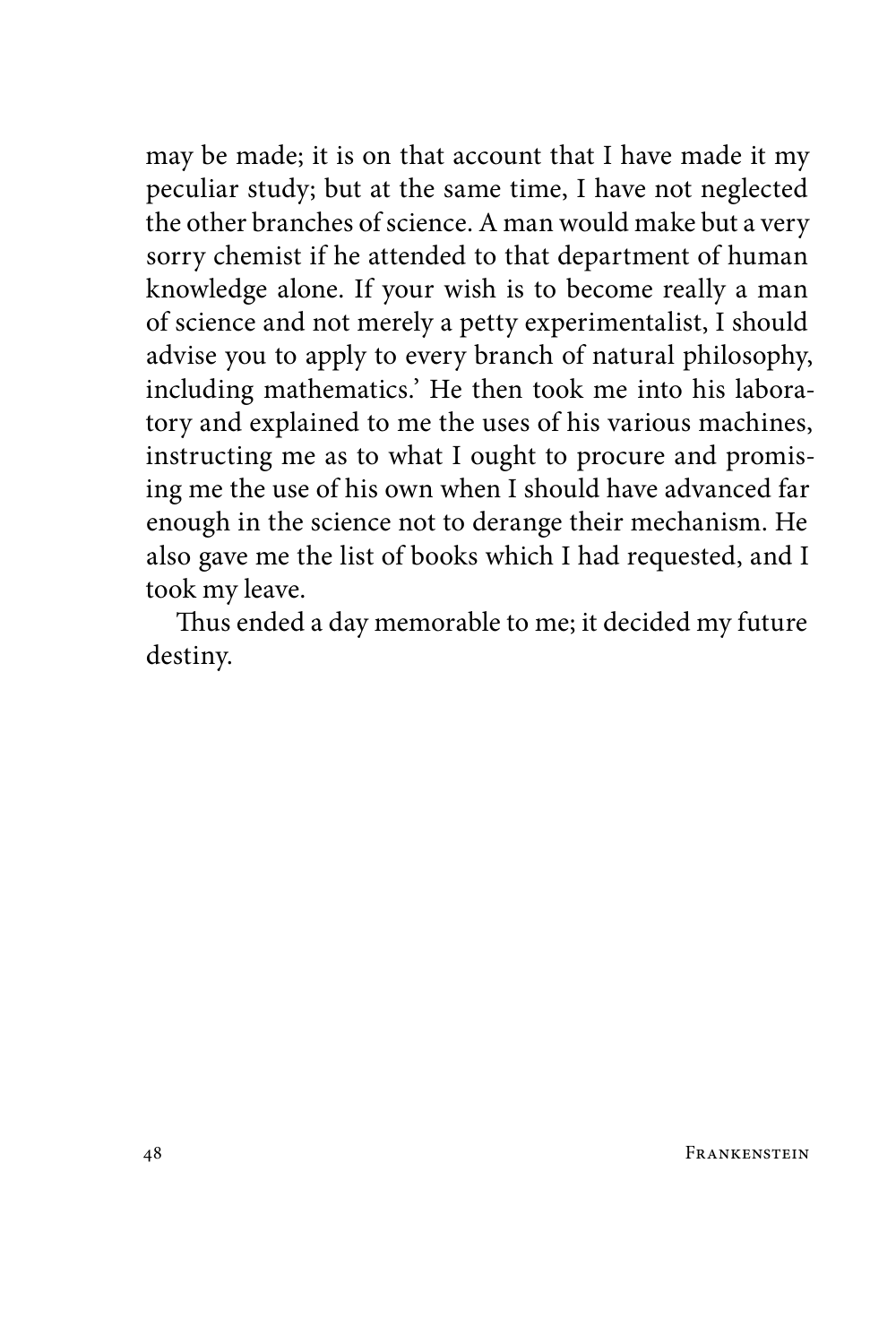## CHAPTER 4

From this day natural philosophy, and particularly chem-<br>istry, in the most comprehensive sense of the term,<br>have manufactured as compation I and with advantage became nearly my sole occupation. I read with ardour those works, so full of genius and discrimination, which modern inquirers have written on these subjects. I attended the lectures and cultivated the acquaintance of the men of science of the university, and I found even in M. Krempe a great deal of sound sense and real information, combined, it is true, with a repulsive physiognomy and manners, but not on that account the less valuable. In M. Waldman I found a true friend. His gentleness was never tinged by dogmatism, and his instructions were given with an air of frankness and good nature that banished every idea of pedantry. In a thousand ways he smoothed for me the path of knowledge and made the most abstruse inquiries clear and facile to my apprehension. My application was at first fluctuating and uncertain; it gained strength as I proceeded and soon became so ardent and eager that the stars often disappeared in the light of morning whilst I was yet engaged in my laboratory.

As I applied so closely, it may be easily conceived that my progress was rapid. My ardour was indeed the astonishment of the students, and my proficiency that of the masters. Professor Krempe often asked me, with a sly smile,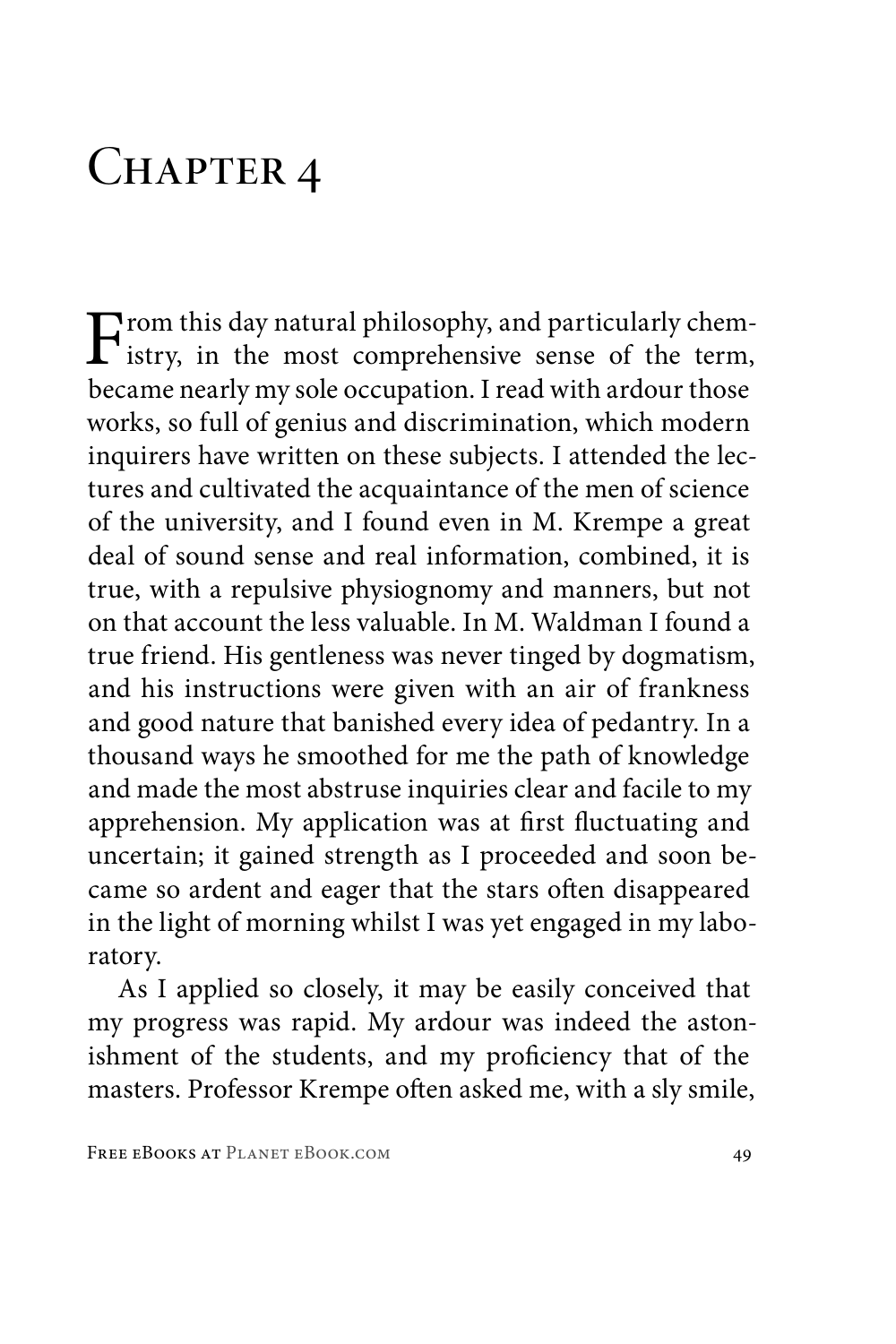how Cornelius Agrippa went on, whilst M. Waldman expressed the most heartfelt exultation in my progress. Two years passed in this manner, during which I paid no visit to Geneva, but was engaged, heart and soul, in the pursuit of some discoveries which I hoped to make. None but those who have experienced them can conceive of the enticements of science. In other studies you go as far as others have gone before you, and there is nothing more to know; but in a scientific pursuit there is continual food for discovery and wonder. A mind of moderate capacity which closely pursues one study must infallibly arrive at great proficiency in that study; and I, who continually sought the attainment of one object of pursuit and was solely wrapped up in this, improved so rapidly that at the end of two years I made some discoveries in the improvement of some chemical instruments, which procured me great esteem and admiration at the university. When I had arrived at this point and had become as well acquainted with the theory and practice of natural philosophy as depended on the lessons of any of the professors at Ingolstadt, my residence there being no longer conducive to my improvements, I thought of returning to my friends and my native town, when an incident happened that protracted my stay.

One of the phenomena which had peculiarly attracted my attention was the structure of the human frame, and, indeed, any animal endued with life. Whence, I often asked myself, did the principle of life proceed? It was a bold question, and one which has ever been considered as a mystery; yet with how many things are we upon the brink of becom-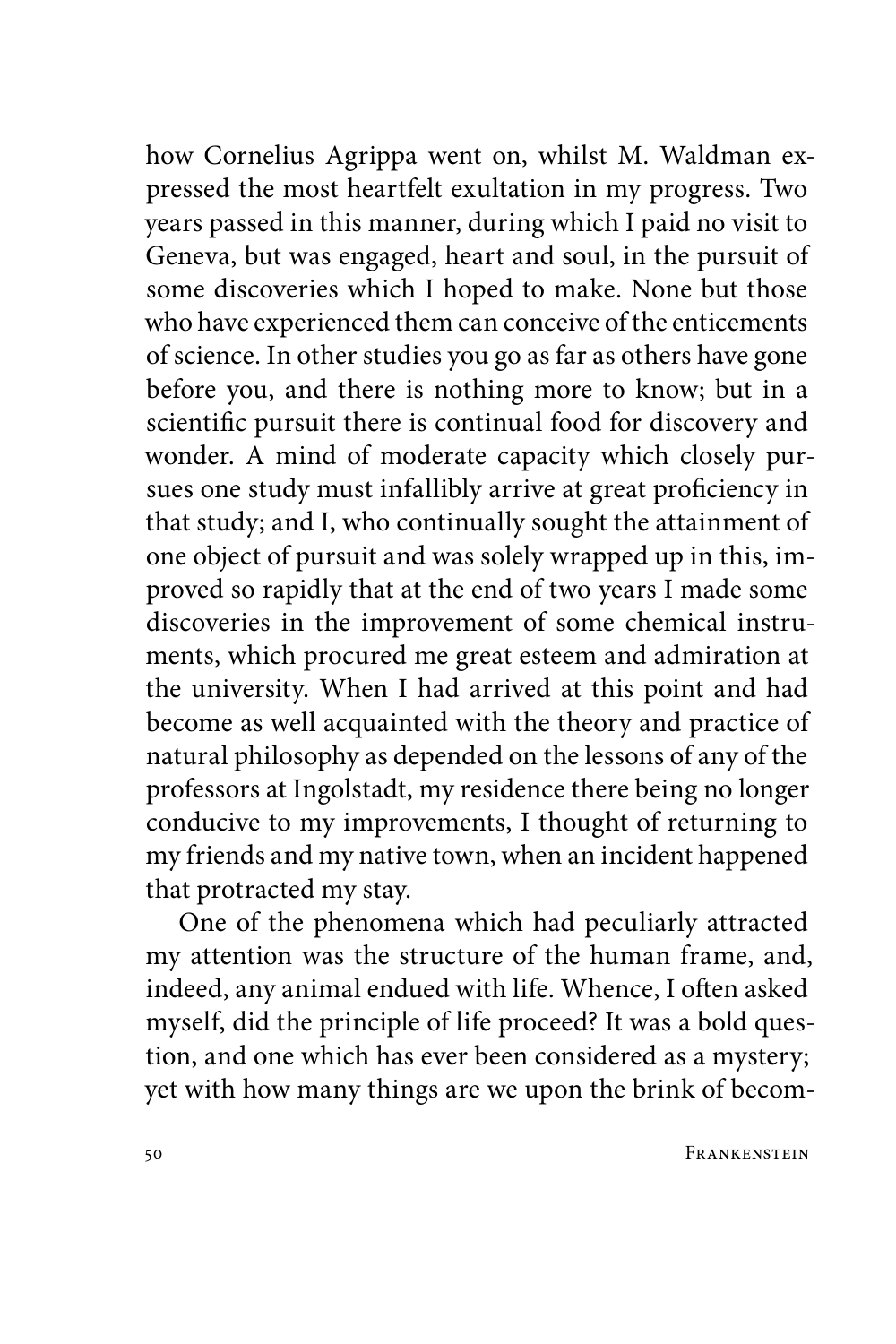ing acquainted, if cowardice or carelessness did not restrain our inquiries. I revolved these circumstances in my mind and determined thenceforth to apply myself more particularly to those branches of natural philosophy which relate to physiology. Unless I had been animated by an almost supernatural enthusiasm, my application to this study would have been irksome and almost intolerable. To examine the causes of life, we must first have recourse to death. I became acquainted with the science of anatomy, but this was not sufficient; I must also observe the natural decay and corruption of the human body. In my education my father had taken the greatest precautions that my mind should be impressed with no supernatural horrors. I do not ever remember to have trembled at a tale of superstition or to have feared the apparition of a spirit. Darkness had no effect upon my fancy, and a churchyard was to me merely the receptacle of bodies deprived of life, which, from being the seat of beauty and strength, had become food for the worm. Now I was led to examine the cause and progress of this decay and forced to spend days and nights in vaults and charnel-houses. My attention was fixed upon every object the most insupportable to the delicacy of the human feelings. I saw how the fine form of man was degraded and wasted; I beheld the corruption of death succeed to the blooming cheek of life; I saw how the worm inherited the wonders of the eye and brain. I paused, examining and analysing all the minutiae of causation, as exemplified in the change from life to death, and death to life, until from the midst of this darkness a sudden light broke in upon me—a light so brilliant and wondrous,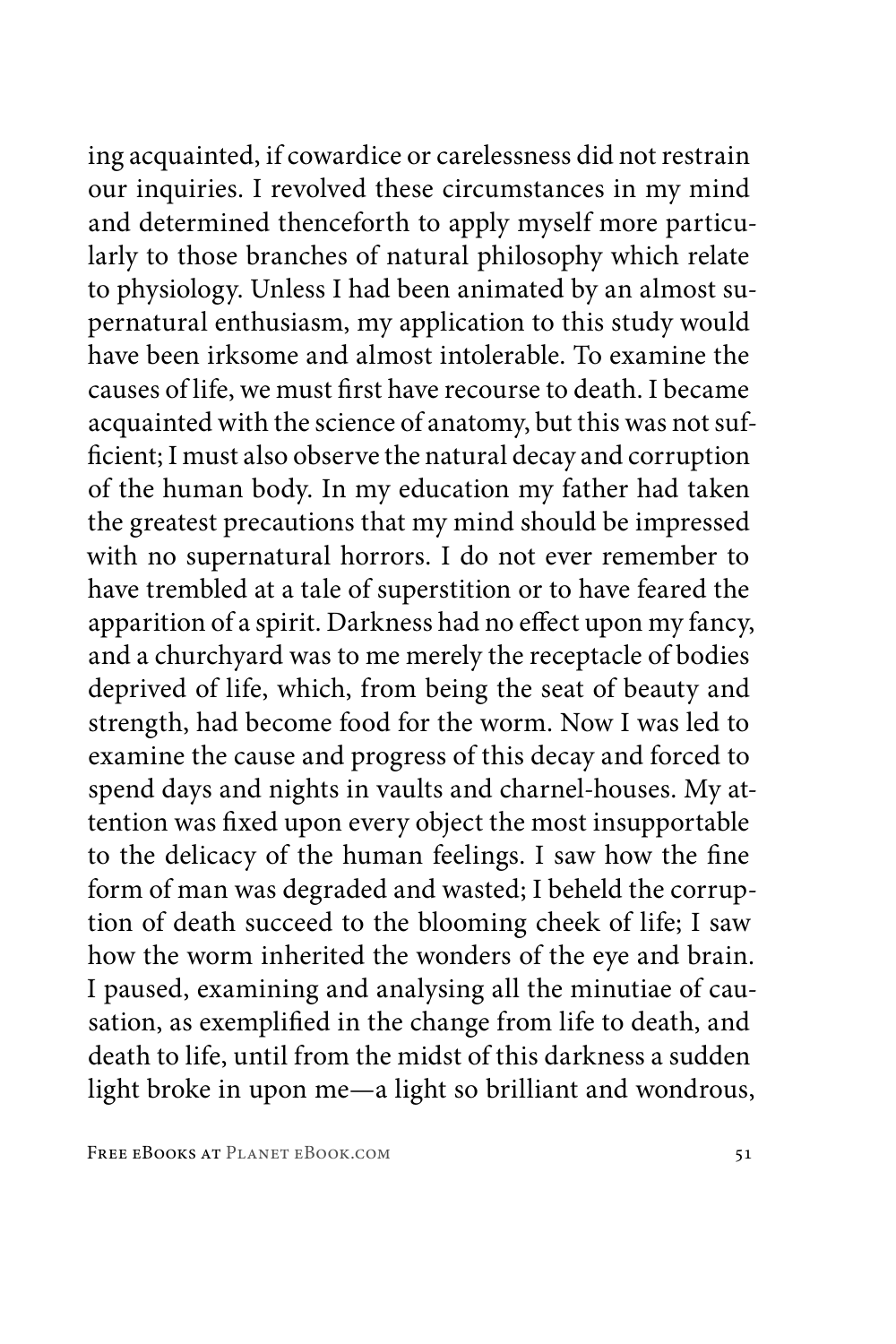yet so simple, that while I became dizzy with the immensity of the prospect which it illustrated, I was surprised that among so many men of genius who had directed their inquiries towards the same science, that I alone should be reserved to discover so astonishing a secret.

Remember, I am not recording the vision of a madman. The sun does not more certainly shine in the heavens than that which I now affirm is true. Some miracle might have produced it, yet the stages of the discovery were distinct and probable. After days and nights of incredible labour and fatigue, I succeeded in discovering the cause of generation and life; nay, more, I became myself capable of bestowing animation upon lifeless matter.

The astonishment which I had at first experienced on this discovery soon gave place to delight and rapture. After so much time spent in painful labour, to arrive at once at the summit of my desires was the most gratifying consummation of my toils. But this discovery was so great and overwhelming that all the steps by which I had been progressively led to it were obliterated, and I beheld only the result. What had been the study and desire of the wisest men since the creation of the world was now within my grasp. Not that, like a magic scene, it all opened upon me at once: the information I had obtained was of a nature rather to direct my endeavours so soon as I should point them towards the object of my search than to exhibit that object already accomplished. I was like the Arabian who had been buried with the dead and found a passage to life, aided only by one glimmering and seemingly ineffectual light.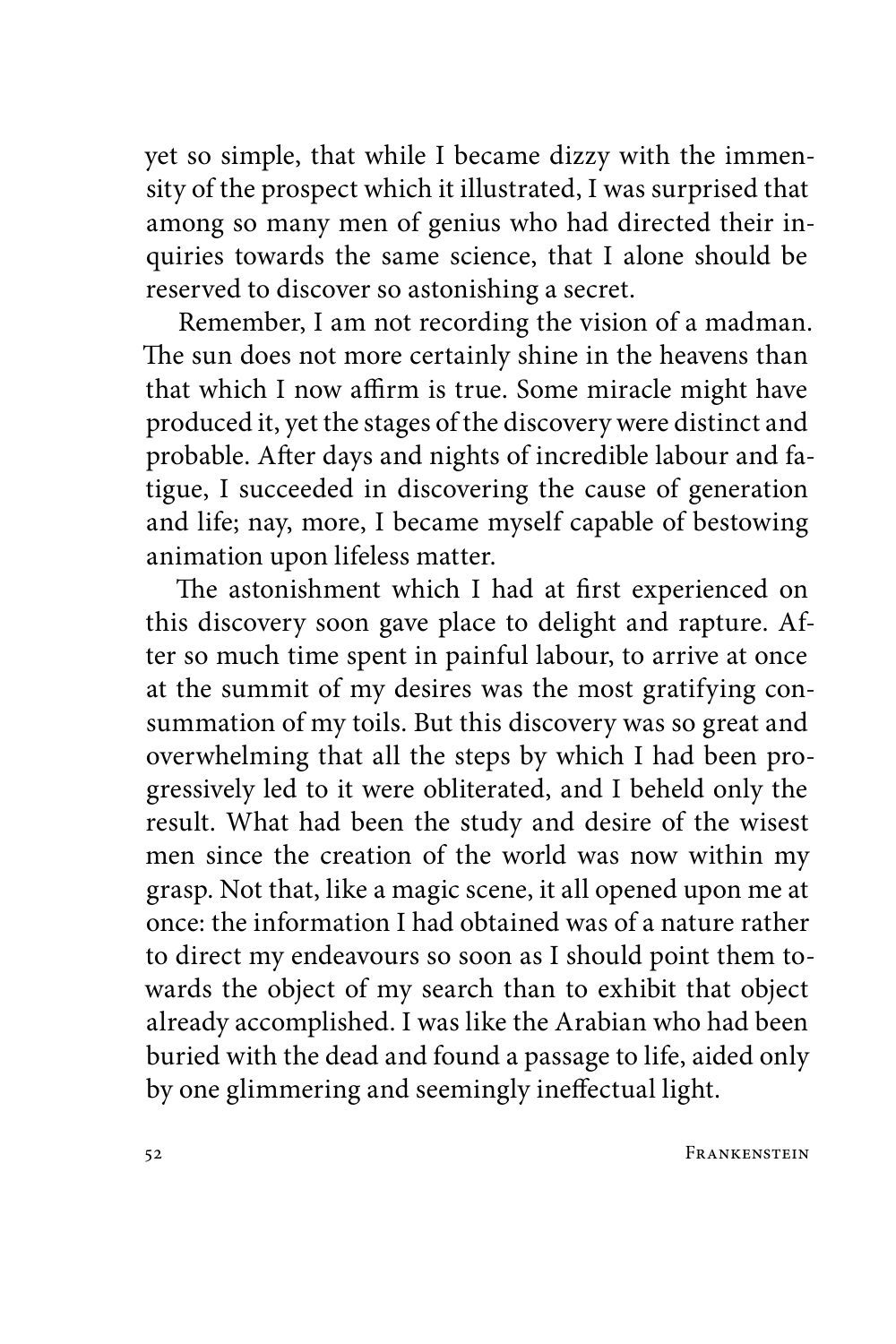I see by your eagerness and the wonder and hope which your eyes express, my friend, that you expect to be informed of the secret with which I am acquainted; that cannot be; listen patiently until the end of my story, and you will easily perceive why I am reserved upon that subject. I will not lead you on, unguarded and ardent as I then was, to your destruction and infallible misery. Learn from me, if not by my precepts, at least by my example, how dangerous is the acquirement of knowledge and how much happier that man is who believes his native town to be the world, than he who aspires to become greater than his nature will allow.

When I found so astonishing a power placed within my hands, I hesitated a long time concerning the manner in which I should employ it. Although I possessed the capacity of bestowing animation, yet to prepare a frame for the reception of it, with all its intricacies of fibres, muscles, and veins, still remained a work of inconceivable difficulty and labour. I doubted at first whether I should attempt the creation of a being like myself, or one of simpler organization; but my imagination was too much exalted by my first success to permit me to doubt of my ability to give life to an animal as complete and wonderful as man. The materials at present within my command hardly appeared adequate to so arduous an undertaking, but I doubted not that I should ultimately succeed. I prepared myself for a multitude of reverses; my operations might be incessantly baffled, and at last my work be imperfect, yet when I considered the improvement which every day takes place in science and mechanics, I was encouraged to hope my present attempts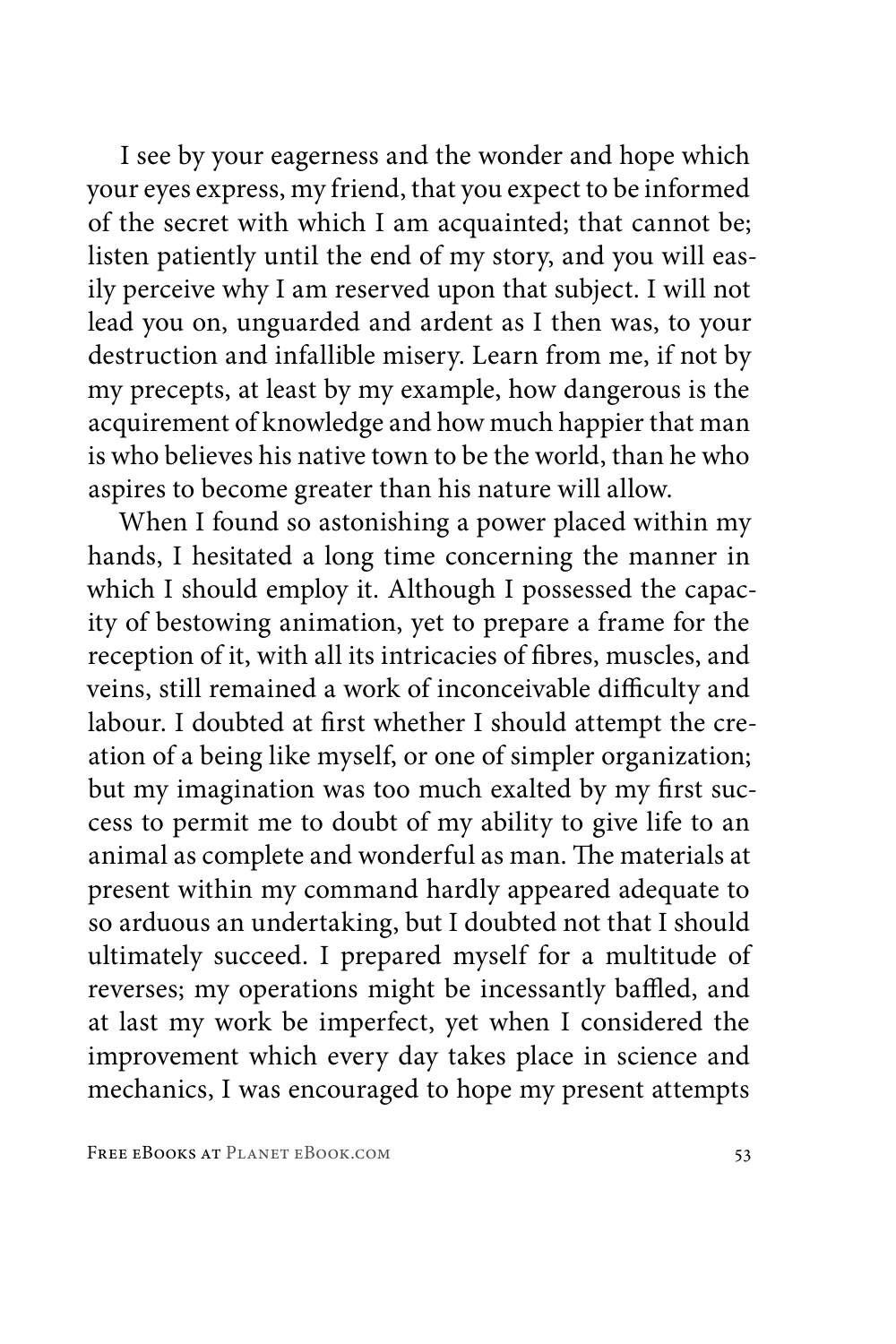would at least lay the foundations of future success. Nor could I consider the magnitude and complexity of my plan as any argument of its impracticability. It was with these feelings that I began the creation of a human being. As the minuteness of the parts formed a great hindrance to my speed, I resolved, contrary to my first intention, to make the being of a gigantic stature, that is to say, about eight feet in height, and proportionably large. After having formed this determination and having spent some months in successfully collecting and arranging my materials, I began.

No one can conceive the variety of feelings which bore me onwards, like a hurricane, in the first enthusiasm of success. Life and death appeared to me ideal bounds, which I should first break through, and pour a torrent of light into our dark world. A new species would bless me as its creator and source; many happy and excellent natures would owe their being to me. No father could claim the gratitude of his child so completely as I should deserve theirs. Pursuing these reflections, I thought that if I could bestow animation upon lifeless matter, I might in process of time (although I now found it impossible) renew life where death had apparently devoted the body to corruption.

These thoughts supported my spirits, while I pursued my undertaking with unremitting ardour. My cheek had grown pale with study, and my person had become emaciated with confinement. Sometimes, on the very brink of certainty, I failed; yet still I clung to the hope which the next day or the next hour might realize. One secret which I alone possessed was the hope to which I had dedicated my-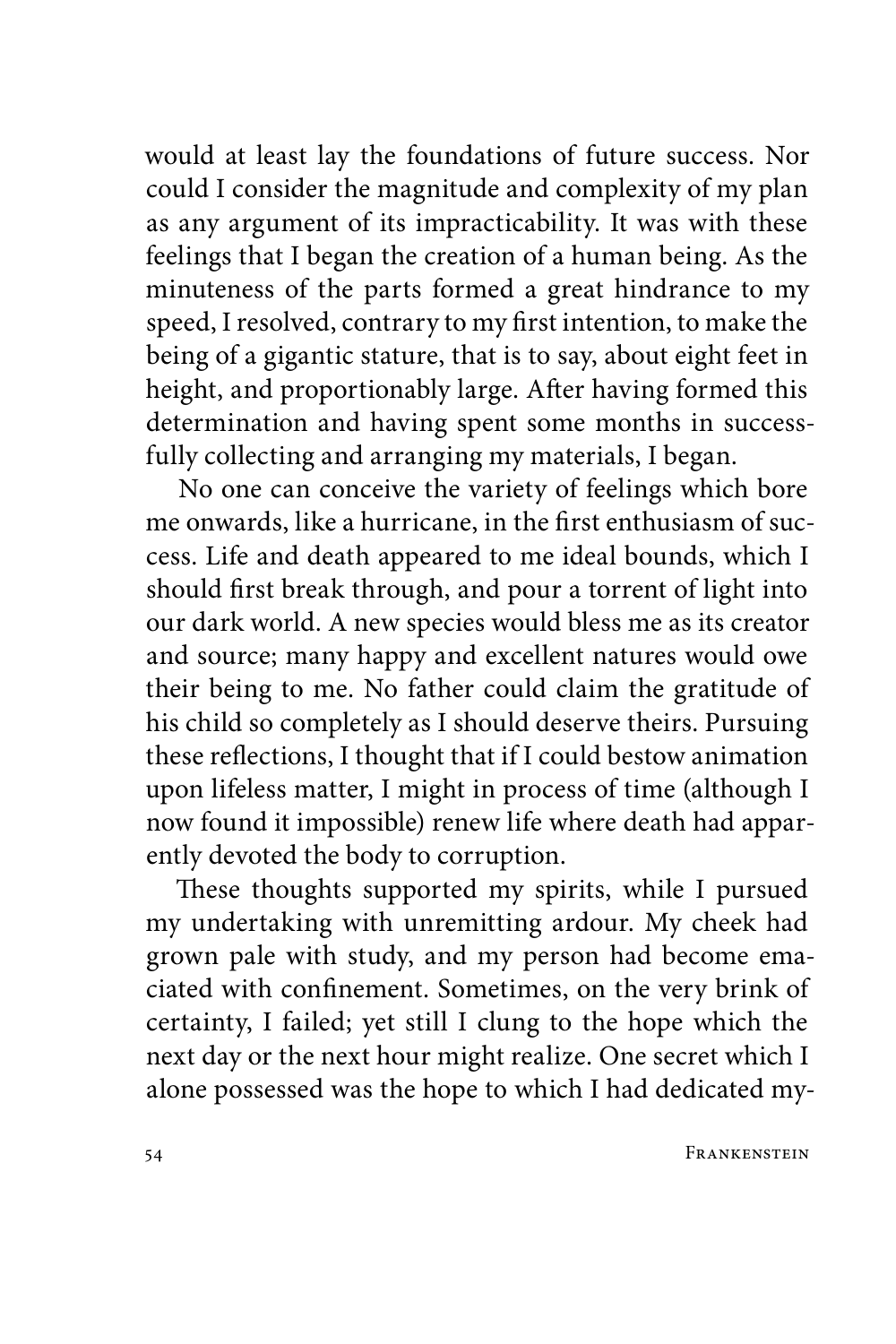self; and the moon gazed on my midnight labours, while, with unrelaxed and breathless eagerness, I pursued nature to her hiding-places. Who shall conceive the horrors of my secret toil as I dabbled among the unhallowed damps of the grave or tortured the living animal to animate the lifeless clay? My limbs now tremble, and my eyes swim with the remembrance; but then a resistless and almost frantic impulse urged me forward; I seemed to have lost all soul or sensation but for this one pursuit. It was indeed but a passing trance, that only made me feel with renewed acuteness so soon as, the unnatural stimulus ceasing to operate, I had returned to my old habits. I collected bones from charnelhouses and disturbed, with profane fingers, the tremendous secrets of the human frame. In a solitary chamber, or rather cell, at the top of the house, and separated from all the other apartments by a gallery and staircase, I kept my workshop of filthy creation; my eyeballs were starting from their sockets in attending to the details of my employment. The dissecting room and the slaughter-house furnished many of my materials; and often did my human nature turn with loathing from my occupation, whilst, still urged on by an eagerness which perpetually increased, I brought my work near to a conclusion.

The summer months passed while I was thus engaged, heart and soul, in one pursuit. It was a most beautiful season; never did the fields bestow a more plentiful harvest or the vines yield a more luxuriant vintage, but my eyes were insensible to the charms of nature. And the same feelings which made me neglect the scenes around me caused me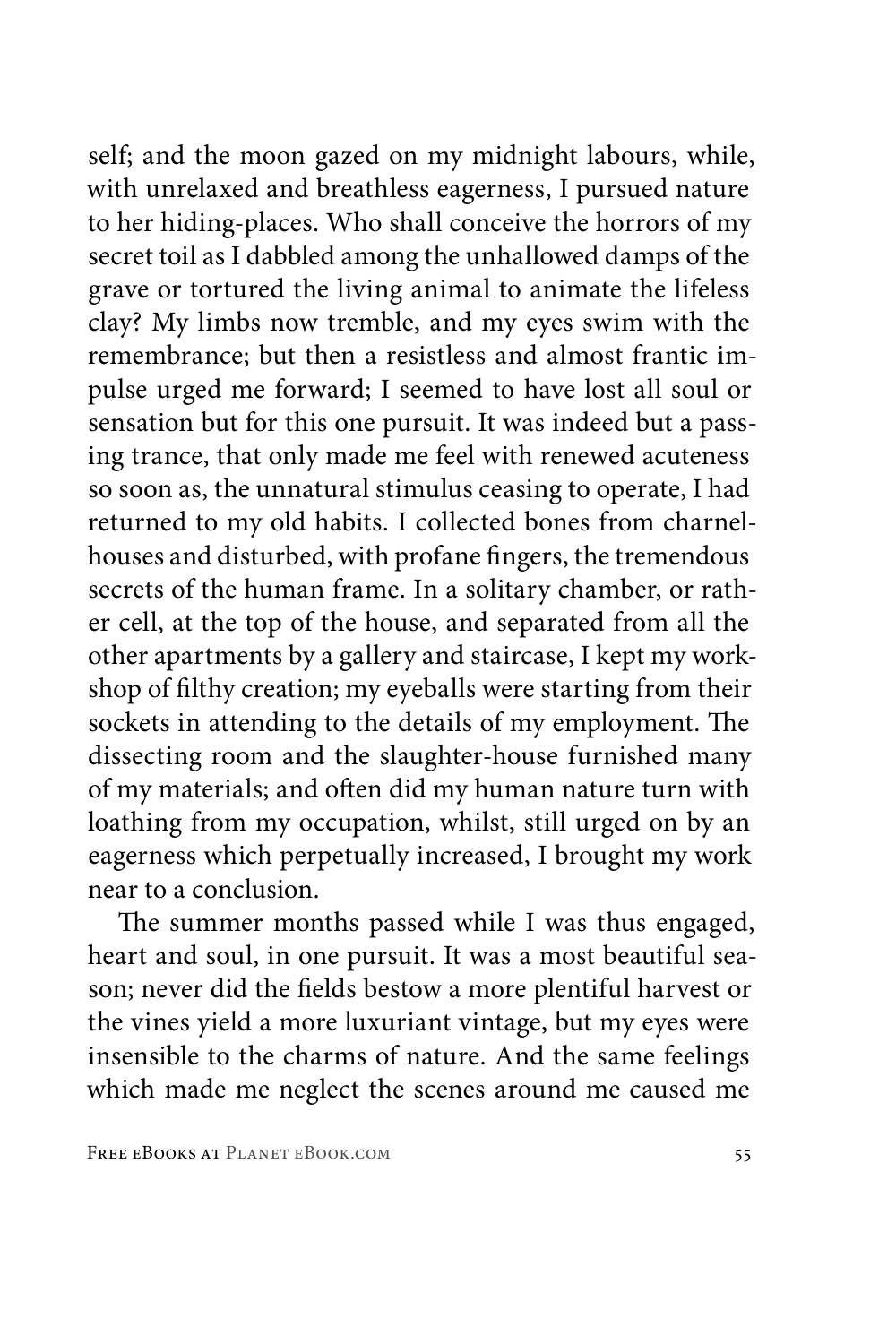also to forget those friends who were so many miles absent, and whom I had not seen for so long a time. I knew my silence disquieted them, and I well remembered the words of my father: 'I know that while you are pleased with yourself you will think of us with affection, and we shall hear regularly from you. You must pardon me if I regard any interruption in your correspondence as a proof that your other duties are equally neglected.'

I knew well therefore what would be my father's feelings, but I could not tear my thoughts from my employment, loathsome in itself, but which had taken an irresistible hold of my imagination. I wished, as it were, to procrastinate all that related to my feelings of affection until the great object, which swallowed up every habit of my nature, should be completed.

I then thought that my father would be unjust if he ascribed my neglect to vice or faultiness on my part, but I am now convinced that he was justified in conceiving that I should not be altogether free from blame. A human being in perfection ought always to preserve a calm and peaceful mind and never to allow passion or a transitory desire to disturb his tranquillity. I do not think that the pursuit of knowledge is an exception to this rule. If the study to which you apply yourself has a tendency to weaken your affections and to destroy your taste for those simple pleasures in which no alloy can possibly mix, then that study is certainly unlawful, that is to say, not befitting the human mind. If this rule were always observed; if no man allowed any pursuit whatsoever to interfere with the tranquillity of his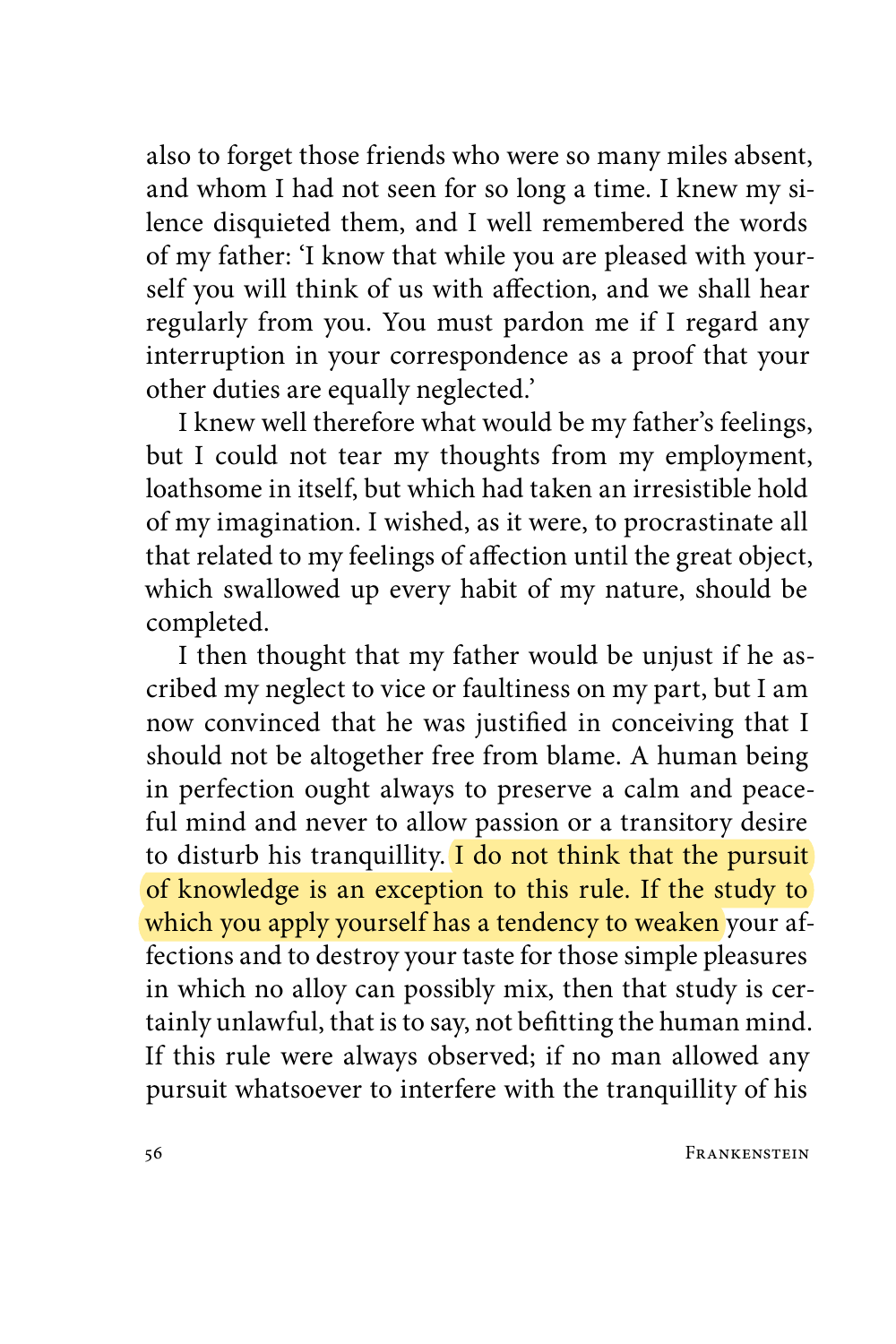domestic affections, Greece had not been enslaved, Caesar would have spared his country, America would have been discovered more gradually, and the empires of Mexico and Peru had not been destroyed.

But I forget that I am moralizing in the most interesting part of my tale, and your looks remind me to proceed. My father made no reproach in his letters and only took notice of my science by inquiring into my occupations more particularly than before. Winter, spring, and summer passed away during my labours; but I did not watch the blossom or the expanding leaves—sights which before always yielded me supreme delight—so deeply was I engrossed in my occupation. The leaves of that year had withered before my work drew near to a close, and now every day showed me more plainly how well I had succeeded. But my enthusiasm was checked by my anxiety, and I appeared rather like one doomed by slavery to toil in the mines, or any other unwholesome trade than an artist occupied by his favourite employment. Every night I was oppressed by a slow fever, and I became nervous to a most painful degree; the fall of a leaf startled me, and I shunned my fellow creatures as if I had been guilty of a crime. Sometimes I grew alarmed at the wreck I perceived that I had become; the energy of my purpose alone sustained me: my labours would soon end, and I believed that exercise and amusement would then drive away incipient disease; and I promised myself both of these when my creation should be complete.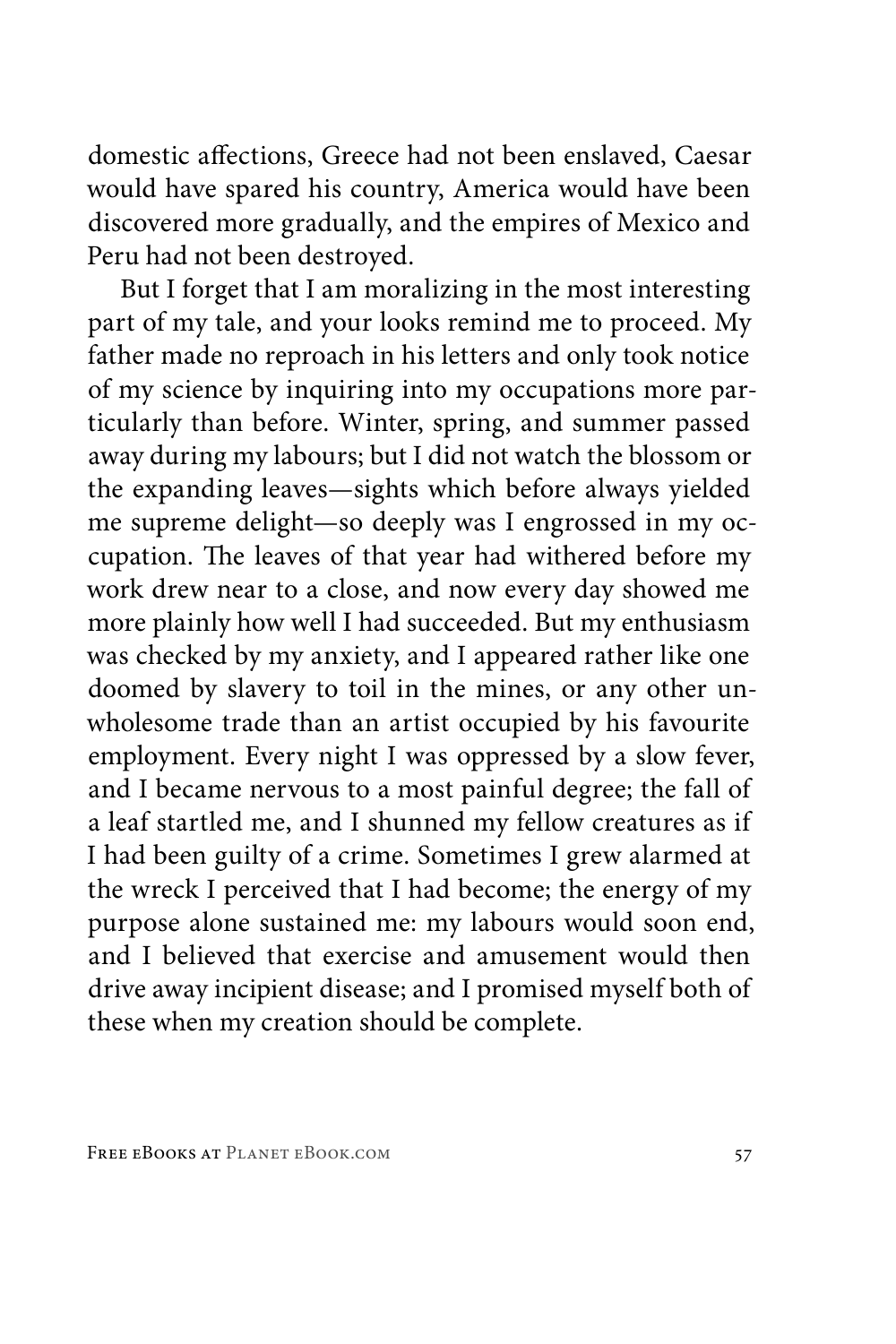## CHAPTER<sub>5</sub>

It was on a dreary night of November that I beheld the<br>accomplishment of my toils. With an anxiety that al-<br>most emperated to prove I called the instruments of life accomplishment of my toils. With an anxiety that almost amounted to agony, I collected the instruments of life around me, that I might infuse a spark of being into the lifeless thing that lay at my feet. It was already one in the morning; the rain pattered dismally against the panes, and my candle was nearly burnt out, when, by the glimmer of the half-extinguished light, I saw the dull yellow eye of the creature open; it breathed hard, and a convulsive motion agitated its limbs.

How can I describe my emotions at this catastrophe, or how delineate the wretch whom with such infinite pains and care I had endeavoured to form? His limbs were in proportion, and I had selected his features as beautiful. Beautiful! Great God! His yellow skin scarcely covered the work of muscles and arteries beneath; his hair was of a lustrous black, and flowing; his teeth of a pearly whiteness; but these luxuriances only formed a more horrid contrast with his watery eyes, that seemed almost of the same colour as the dun-white sockets in which they were set, his shrivelled complexion and straight black lips.

The different accidents of life are not so changeable as the feelings of human nature. I had worked hard for nearly two years, for the sole purpose of infusing life into an inanimate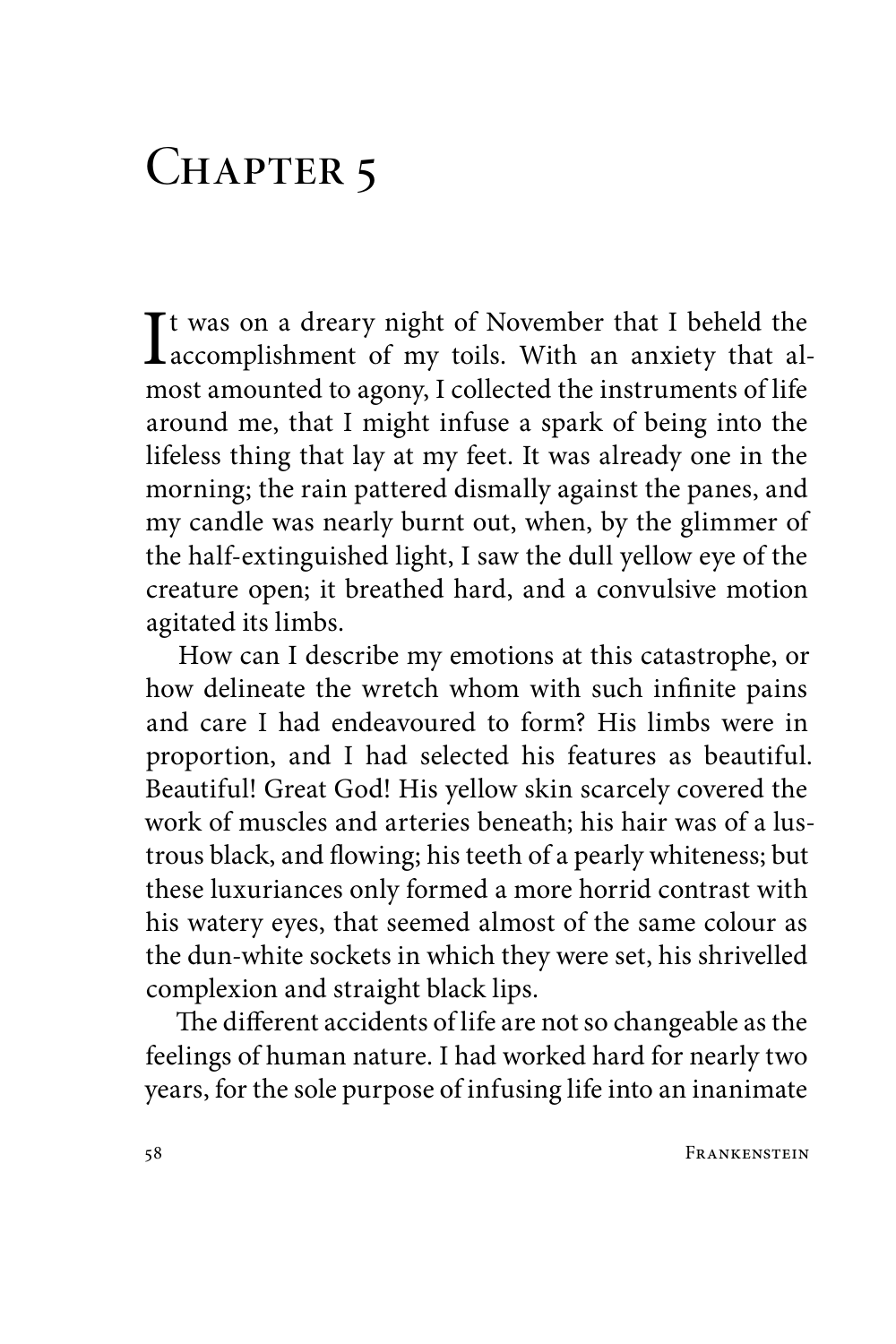body. For this I had deprived myself of rest and health. I had desired it with an ardour that far exceeded moderation; but now that I had finished, the beauty of the dream vanished, and breathless horror and disgust filled my heart. Unable to endure the aspect of the being I had created, I rushed out of the room and continued a long time traversing my bedchamber, unable to compose my mind to sleep. At length lassitude succeeded to the tumult I had before endured, and I threw myself on the bed in my clothes, endeavouring to seek a few moments of forgetfulness. But it was in vain; I slept, indeed, but I was disturbed by the wildest dreams. I thought I saw Elizabeth, in the bloom of health, walking in the streets of Ingolstadt. Delighted and surprised, I embraced her, but as I imprinted the first kiss on her lips, they became livid with the hue of death; her features appeared to change, and I thought that I held the corpse of my dead mother in my arms; a shroud enveloped her form, and I saw the grave-worms crawling in the folds of the flannel. I started from my sleep with horror; a cold dew covered my forehead, my teeth chattered, and every limb became convulsed; when, by the dim and yellow light of the moon, as it forced its way through the window shutters, I beheld the wretch— the miserable monster whom I had created. He held up the curtain of the bed; and his eyes, if eyes they may be called, were fixed on me. His jaws opened, and he muttered some inarticulate sounds, while a grin wrinkled his cheeks. He might have spoken, but I did not hear; one hand was stretched out, seemingly to detain me, but I escaped and rushed downstairs. I took refuge in the courtyard be-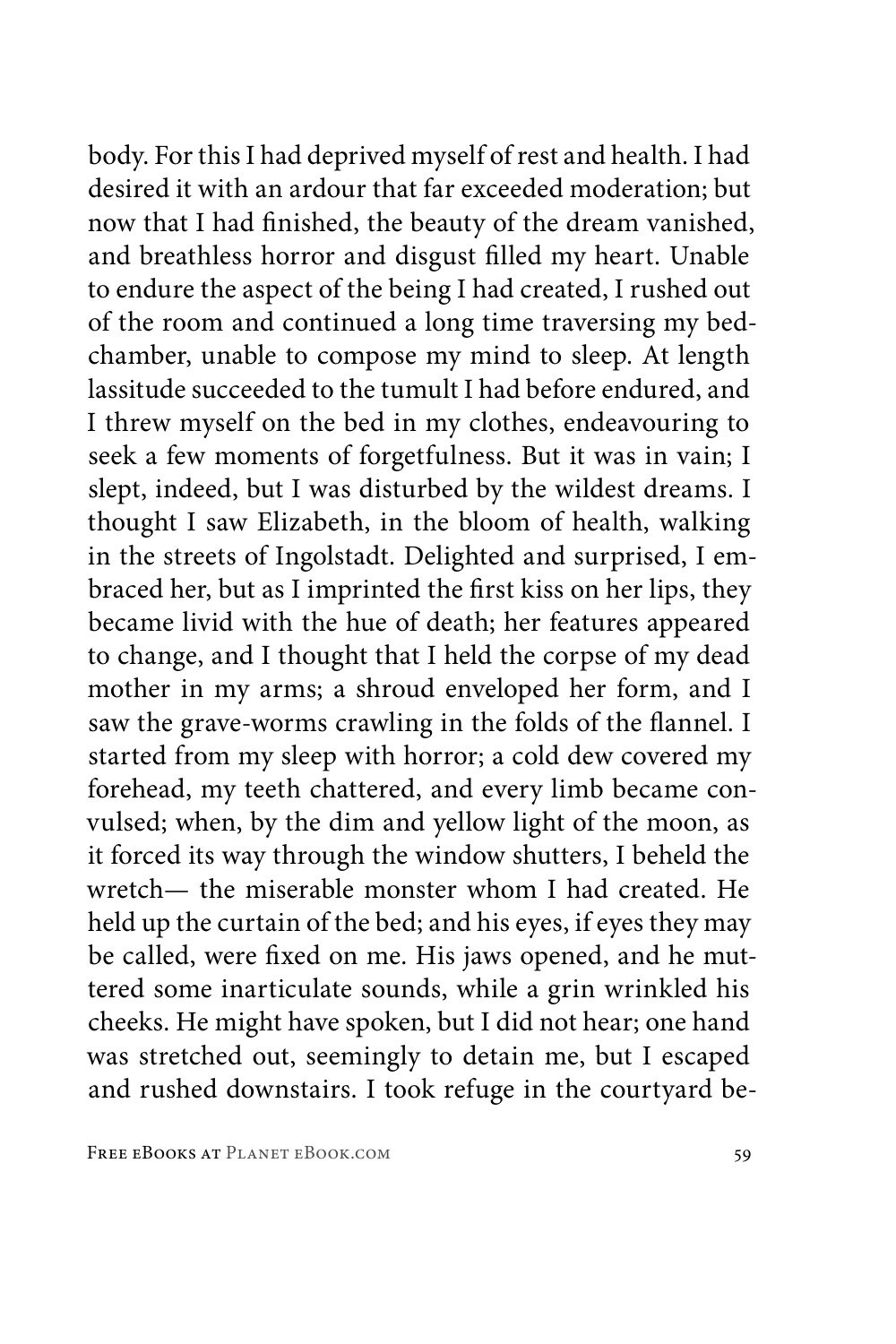longing to the house which I inhabited, where I remained during the rest of the night, walking up and down in the greatest agitation, listening attentively, catching and fearing each sound as if it were to announce the approach of the demoniacal corpse to which I had so miserably given life.

Oh! No mortal could support the horror of that countenance. A mummy again endued with animation could not be so hideous as that wretch. I had gazed on him while unfinished; he was ugly then, but when those muscles and joints were rendered capable of motion, it became a thing such as even Dante could not have conceived.

I passed the night wretchedly. Sometimes my pulse beat so quickly and hardly that I felt the palpitation of every artery; at others, I nearly sank to the ground through languor and extreme weakness. Mingled with this horror, I felt the bitterness of disappointment; dreams that had been my food and pleasant rest for so long a space were now become a hell to me; and the change was so rapid, the overthrow so complete!

Morning, dismal and wet, at length dawned and discovered to my sleepless and aching eyes the church of Ingolstadt, its white steeple and clock, which indicated the sixth hour. The porter opened the gates of the court, which had that night been my asylum, and I issued into the streets, pacing them with quick steps, as if I sought to avoid the wretch whom I feared every turning of the street would present to my view. I did not dare return to the apartment which I inhabited, but felt impelled to hurry on, although drenched by the rain which poured from a black and comfortless sky.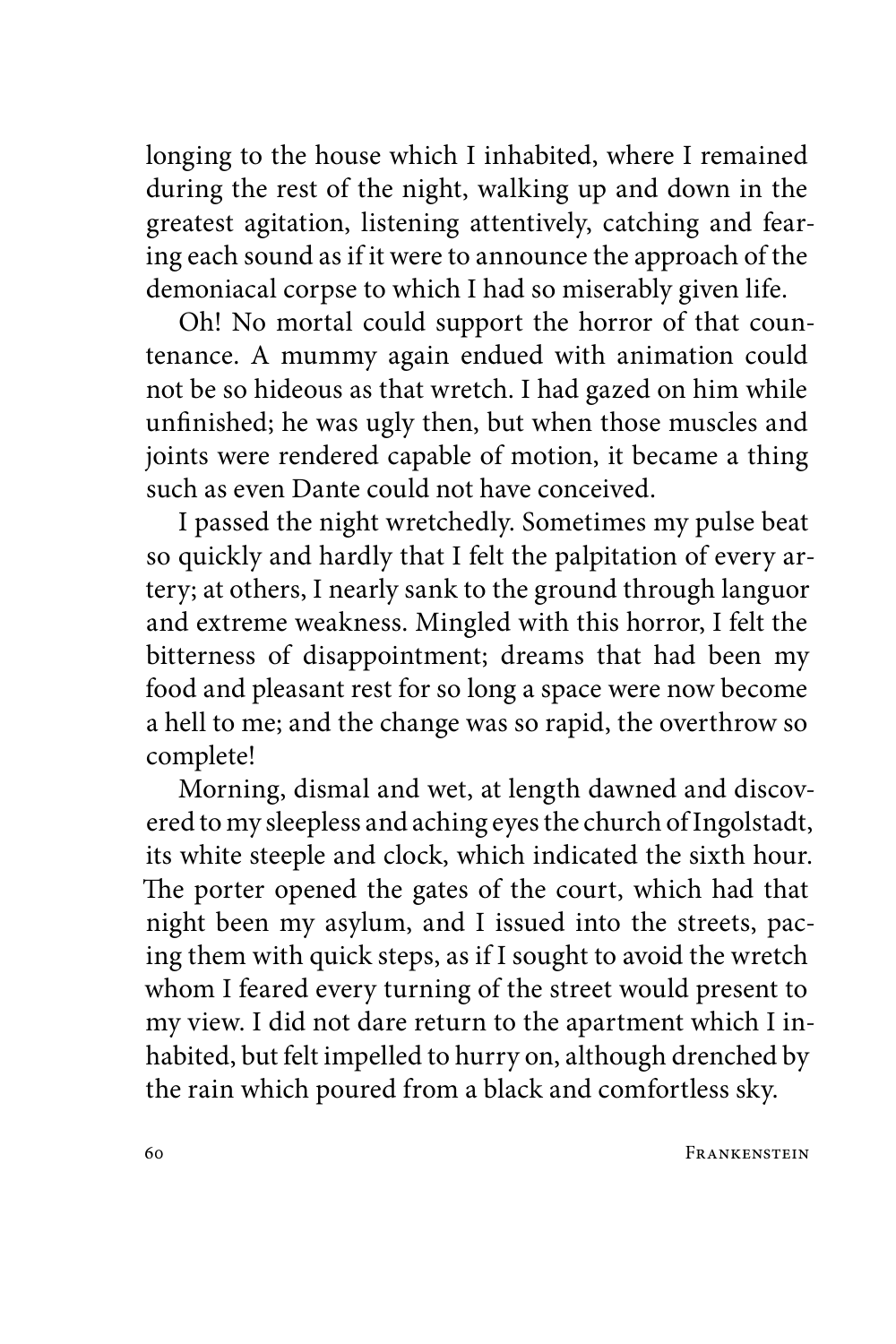I continued walking in this manner for some time, endeavouring by bodily exercise to ease the load that weighed upon my mind. I traversed the streets without any clear conception of where I was or what I was doing. My heart palpitated in the sickness of fear, and I hurried on with irregular steps, not daring to look about me:

*Like one who, on a lonely road, Doth walk in fear and dread, And, having once turned round, walks on, And turns no more his head; Because he knows a frightful fiend Doth close behind him tread.*

*[Coleridge's 'Ancient Mariner.']*

Continuing thus, I came at length opposite to the inn at which the various diligences and carriages usually stopped. Here I paused, I knew not why; but I remained some minutes with my eyes fixed on a coach that was coming towards me from the other end of the street. As it drew nearer I observed that it was the Swiss diligence; it stopped just where I was standing, and on the door being opened, I perceived Henry Clerval, who, on seeing me, instantly sprung out. 'My dear Frankenstein,' exclaimed he, 'how glad I am to see you! How fortunate that you should be here at the very moment of my alighting!'

Nothing could equal my delight on seeing Clerval; his presence brought back to my thoughts my father, Elizabeth,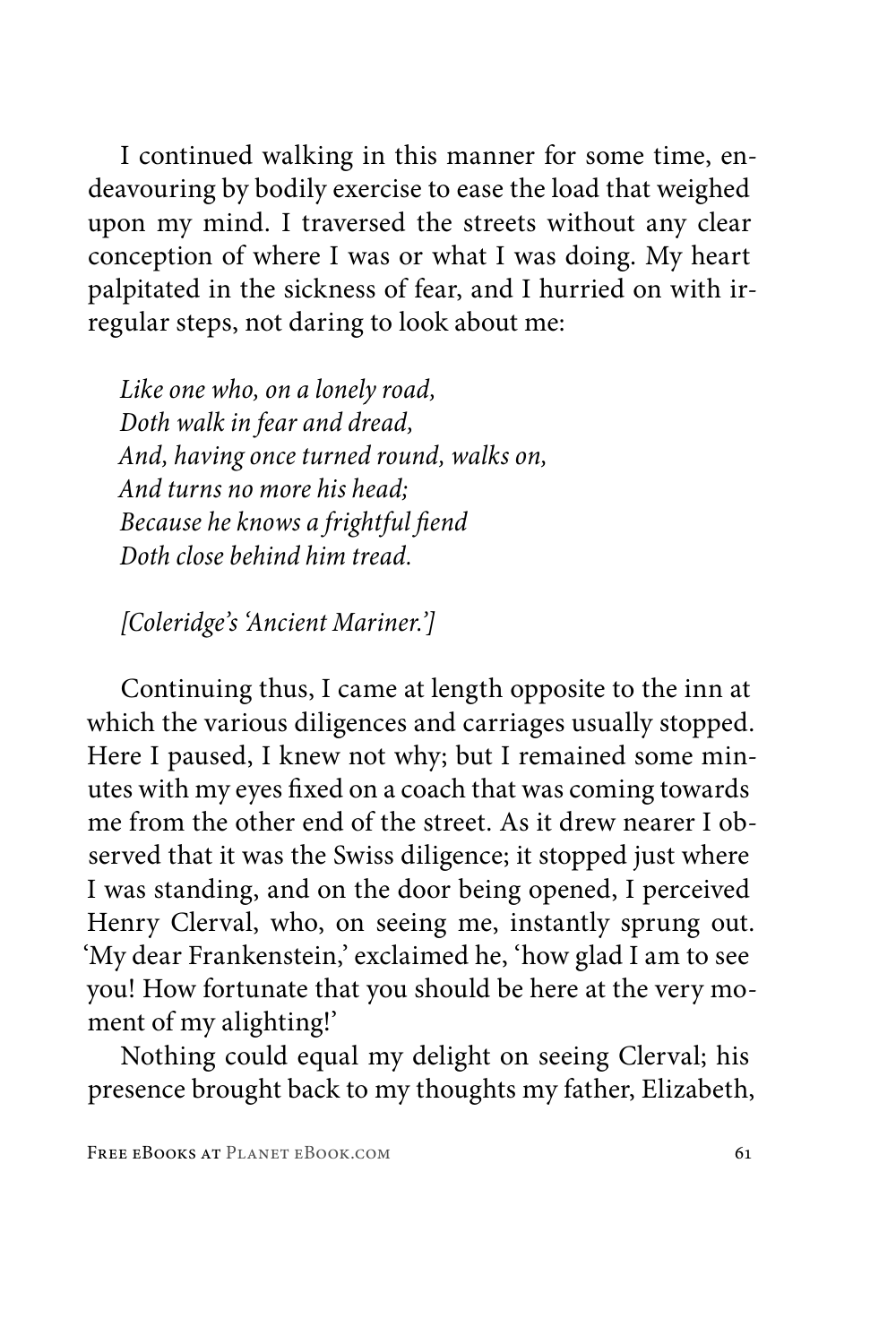and all those scenes of home so dear to my recollection. I grasped his hand, and in a moment forgot my horror and misfortune; I felt suddenly, and for the first time during many months, calm and serene joy. I welcomed my friend, therefore, in the most cordial manner, and we walked towards my college. Clerval continued talking for some time about our mutual friends and his own good fortune in being permitted to come to Ingolstadt. 'You may easily believe,' said he, 'how great was the difficulty to persuade my father that all necessary knowledge was not comprised in the noble art of bookkeeping; and, indeed, I believe I left him incredulous to the last, for his constant answer to my unwearied entreaties was the same as that of the Dutch schoolmaster in \*The Vicar of Wakefield\*: 'I have ten thousand florins a year without Greek, I eat heartily without Greek.' But his affection for me at length overcame his dislike of learning, and he has permitted me to undertake a voyage of discovery to the land of knowledge.'

'It gives me the greatest delight to see you; but tell me how you left my father, brothers, and Elizabeth.'

'Very well, and very happy, only a little uneasy that they hear from you so seldom. By the by, I mean to lecture you a little upon their account myself. But, my dear Frankenstein,' continued he, stopping short and gazing full in my face, 'I did not before remark how very ill you appear; so thin and pale; you look as if you had been watching for several nights.'

'You have guessed right; I have lately been so deeply engaged in one occupation that I have not allowed myself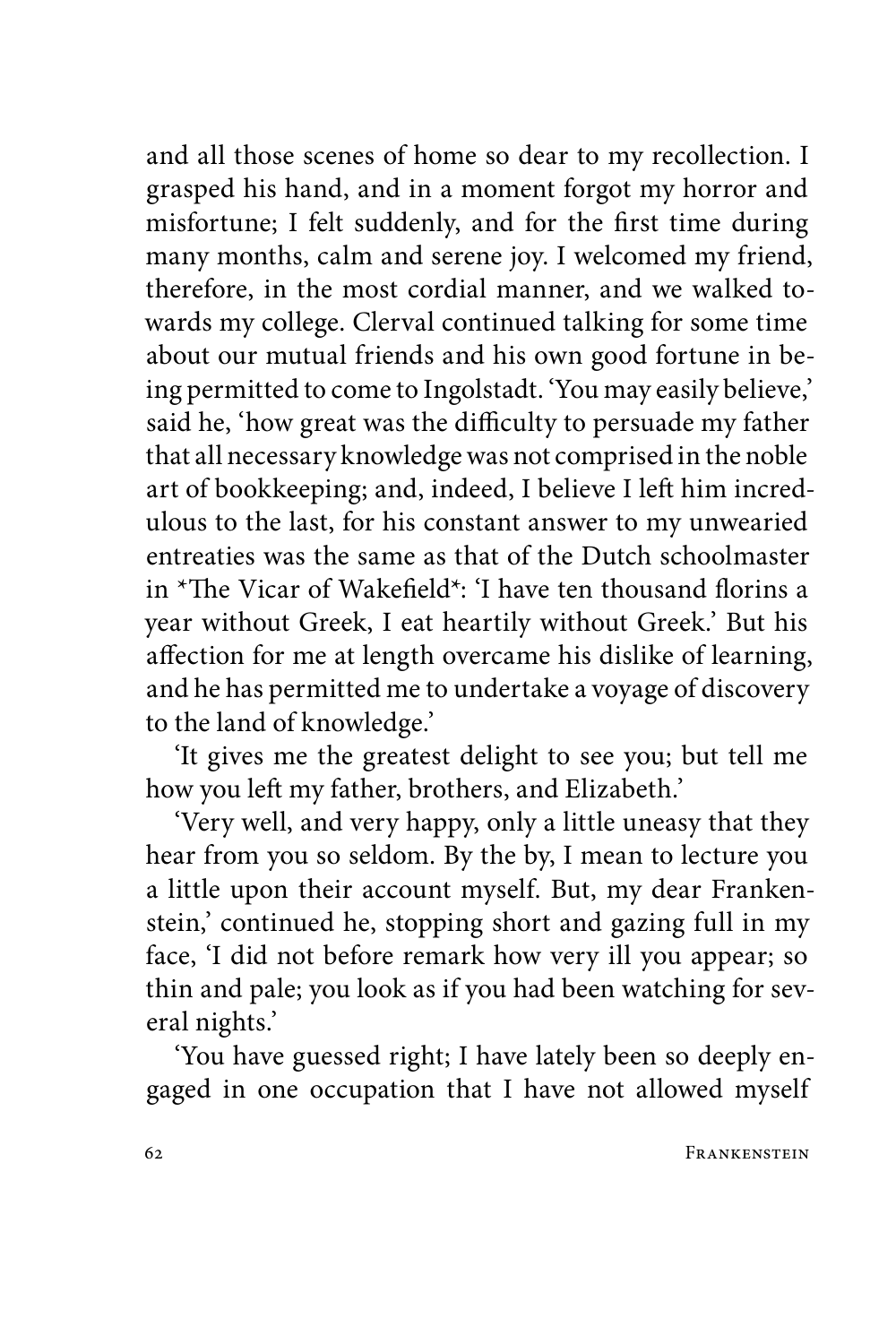sufficient rest, as you see; but I hope, I sincerely hope, that all these employments are now at an end and that I am at length free.'

I trembled excessively; I could not endure to think of, and far less to allude to, the occurrences of the preceding night. I walked with a quick pace, and we soon arrived at my college. I then reflected, and the thought made me shiver, that the creature whom I had left in my apartment might still be there, alive and walking about. I dreaded to behold this monster, but I feared still more that Henry should see him. Entreating him, therefore, to remain a few minutes at the bottom of the stairs, I darted up towards my own room. My hand was already on the lock of the door before I recollected myself. I then paused, and a cold shivering came over me. I threw the door forcibly open, as children are accustomed to do when they expect a spectre to stand in waiting for them on the other side; but nothing appeared. I stepped fearfully in: the apartment was empty, and my bedroom was also freed from its hideous guest. I could hardly believe that so great a good fortune could have befallen me, but when I became assured that my enemy had indeed fled, I clapped my hands for joy and ran down to Clerval.

We ascended into my room, and the servant presently brought breakfast; but I was unable to contain myself. It was not joy only that possessed me; I felt my flesh tingle with excess of sensitiveness, and my pulse beat rapidly. I was unable to remain for a single instant in the same place; I jumped over the chairs, clapped my hands, and laughed aloud. Clerval at first attributed my unusual spirits to joy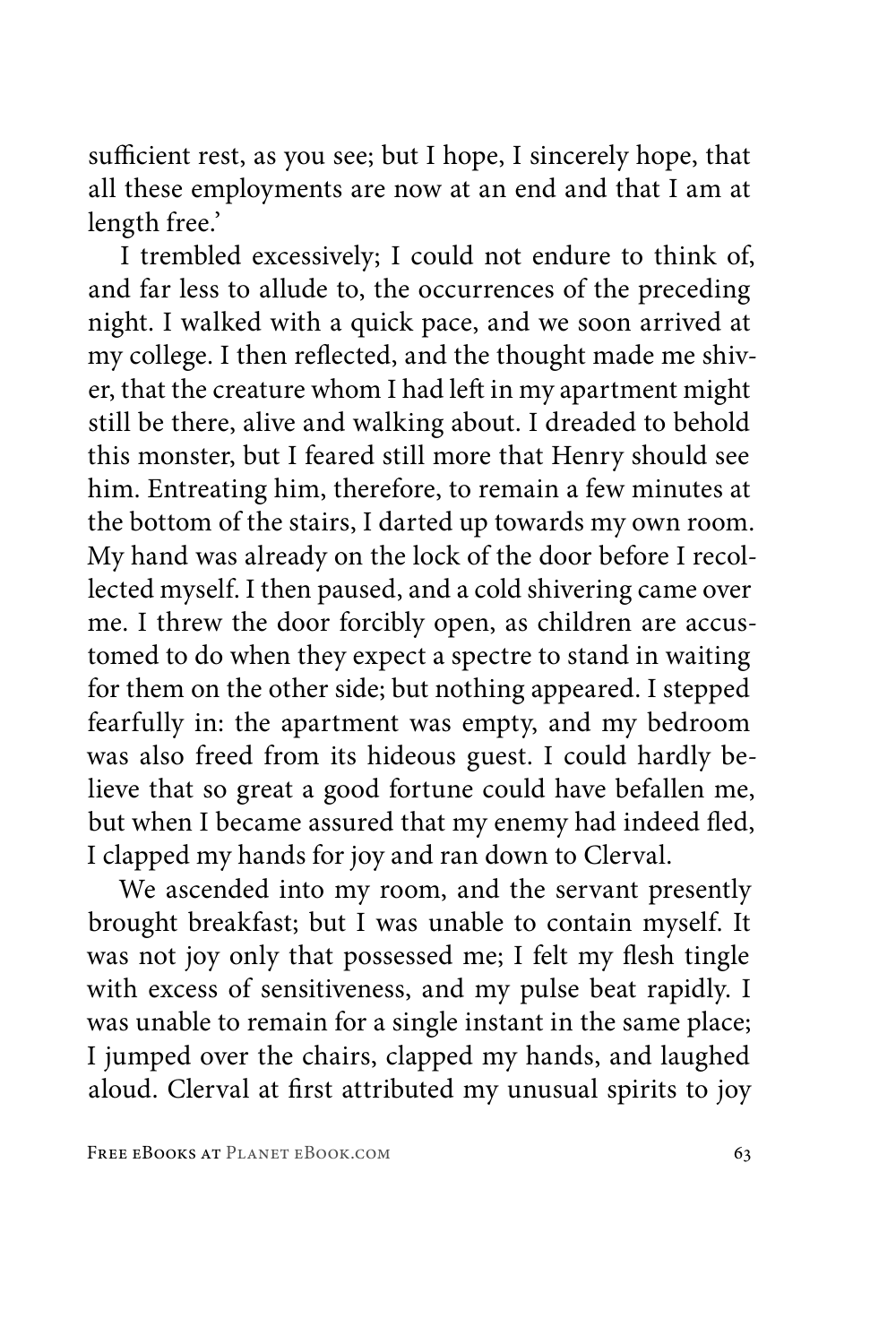on his arrival, but when he observed me more attentively, he saw a wildness in my eyes for which he could not account, and my loud, unrestrained, heartless laughter frightened and astonished him.

'My dear Victor,' cried he, 'what, for God's sake, is the matter? Do not laugh in that manner. How ill you are! What is the cause of all this?'

'Do not ask me,' cried I, putting my hands before my eyes, for I thought I saw the dreaded spectre glide into the room; '\*he\* can tell. Oh, save me! Save me!' I imagined that the monster seized me; I struggled furiously and fell down in a fit.

Poor Clerval! What must have been his feelings? A meeting, which he anticipated with such joy, so strangely turned to bitterness. But I was not the witness of his grief, for I was lifeless and did not recover my senses for a long, long time.

This was the commencement of a nervous fever which confined me for several months. During all that time Henry was my only nurse. I afterwards learned that, knowing my father's advanced age and unfitness for so long a journey, and how wretched my sickness would make Elizabeth, he spared them this grief by concealing the extent of my disorder. He knew that I could not have a more kind and attentive nurse than himself; and, firm in the hope he felt of my recovery, he did not doubt that, instead of doing harm, he performed the kindest action that he could towards them.

But I was in reality very ill, and surely nothing but the unbounded and unremitting attentions of my friend could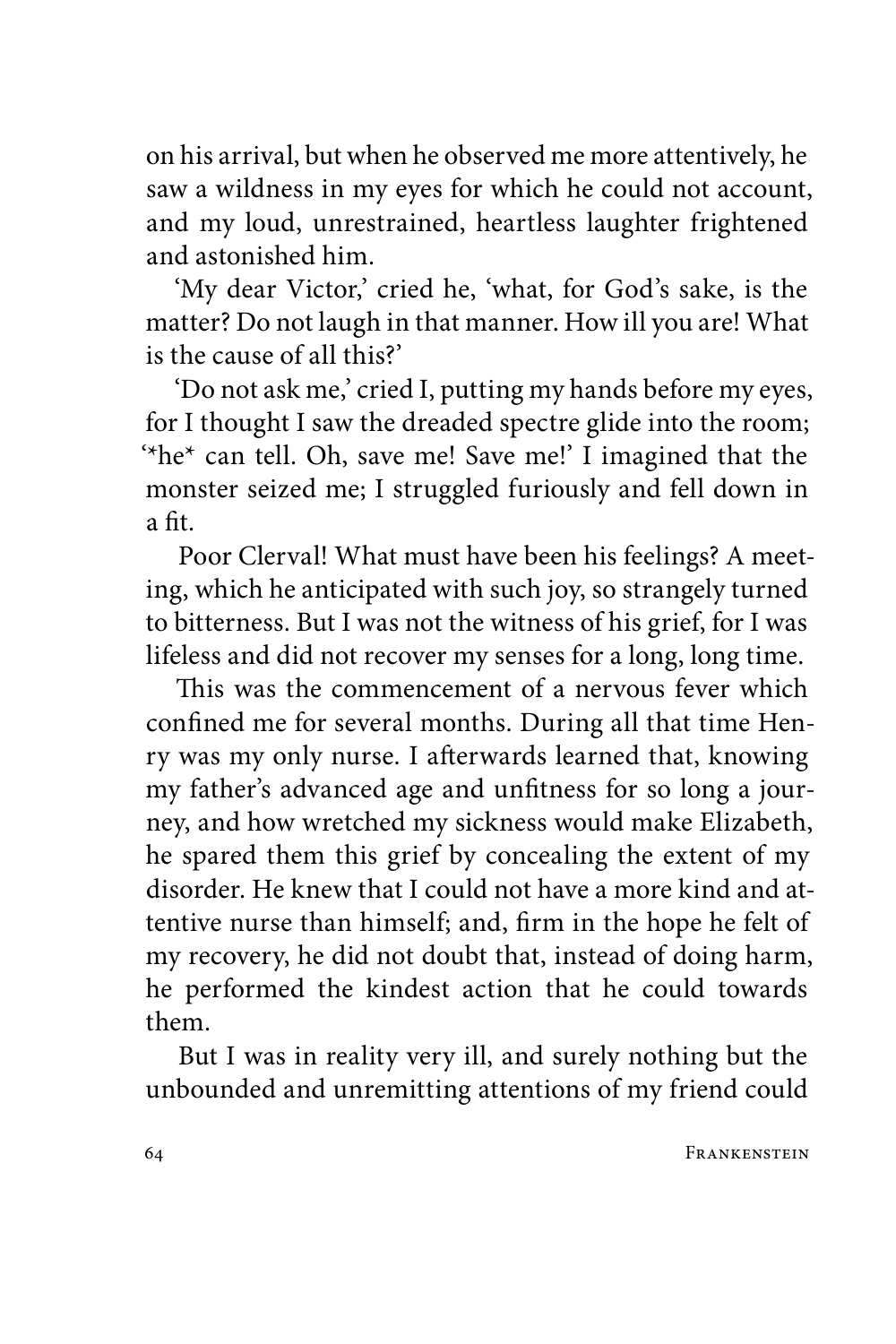have restored me to life. The form of the monster on whom I had bestowed existence was forever before my eyes, and I raved incessantly concerning him. Doubtless my words surprised Henry; he at first believed them to be the wanderings of my disturbed imagination, but the pertinacity with which I continually recurred to the same subject persuaded him that my disorder indeed owed its origin to some uncommon and terrible event.

By very slow degrees, and with frequent relapses that alarmed and grieved my friend, I recovered. I remember the first time I became capable of observing outward objects with any kind of pleasure, I perceived that the fallen leaves had disappeared and that the young buds were shooting forth from the trees that shaded my window. It was a divine spring, and the season contributed greatly to my convalescence. I felt also sentiments of joy and affection revive in my bosom; my gloom disappeared, and in a short time I became as cheerful as before I was attacked by the fatal passion.

'Dearest Clerval,' exclaimed I, 'how kind, how very good you are to me. This whole winter, instead of being spent in study, as you promised yourself, has been consumed in my sick room. How shall I ever repay you? I feel the greatest remorse for the disappointment of which I have been the occasion, but you will forgive me.'

'You will repay me entirely if you do not discompose yourself, but get well as fast as you can; and since you appear in such good spirits, I may speak to you on one subject, may I not?'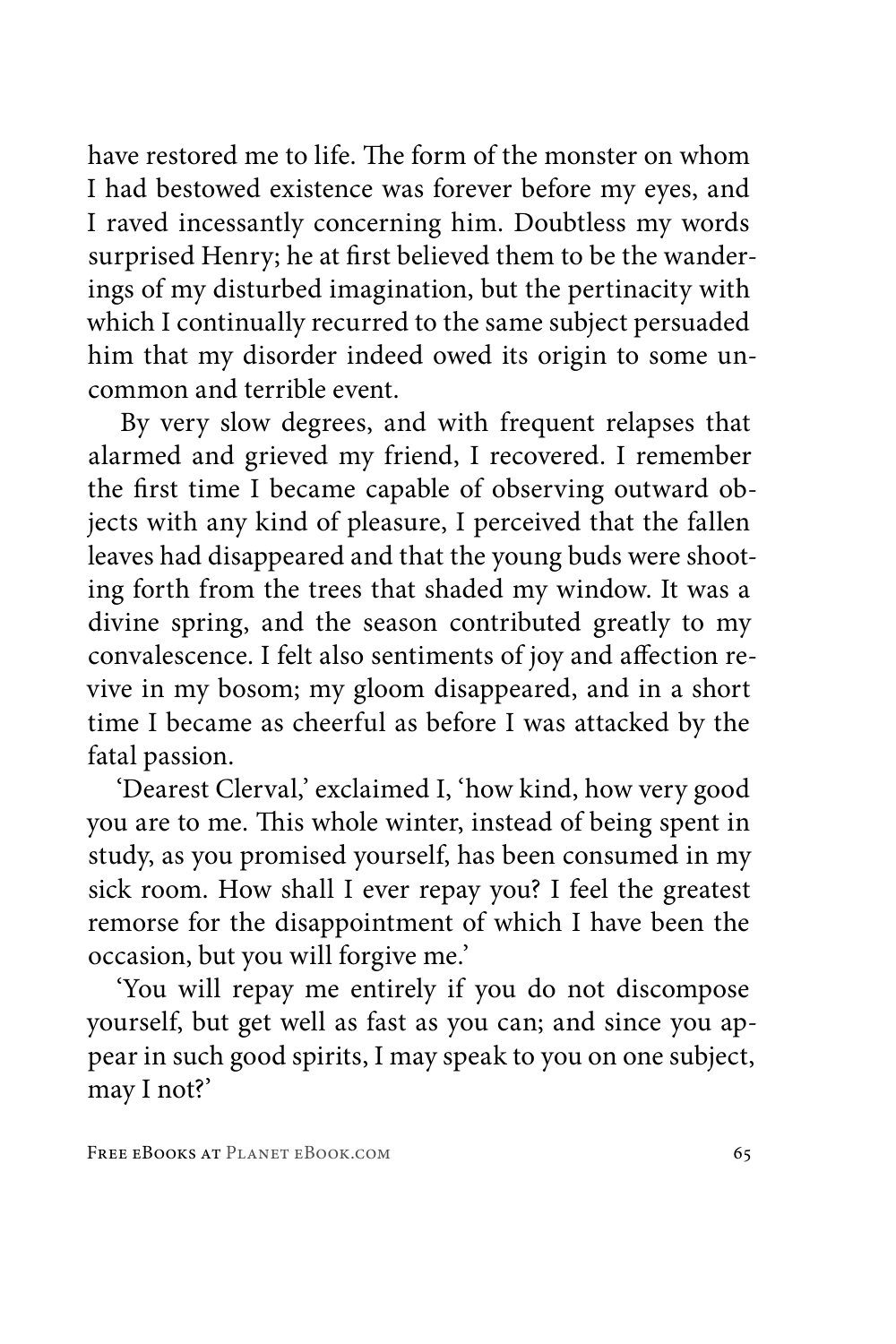I trembled. One subject! What could it be? Could he allude to an object on whom I dared not even think?

'Compose yourself,' said Clerval, who observed my change of colour, 'I will not mention it if it agitates you; but your father and cousin would be very happy if they received a letter from you in your own handwriting. They hardly know how ill you have been and are uneasy at your long silence.'

'Is that all, my dear Henry? How could you suppose that my first thought would not fly towards those dear, dear friends whom I love and who are so deserving of my love?'

'If this is your present temper, my friend, you will perhaps be glad to see a letter that has been lying here some days for you; it is from your cousin, I believe.'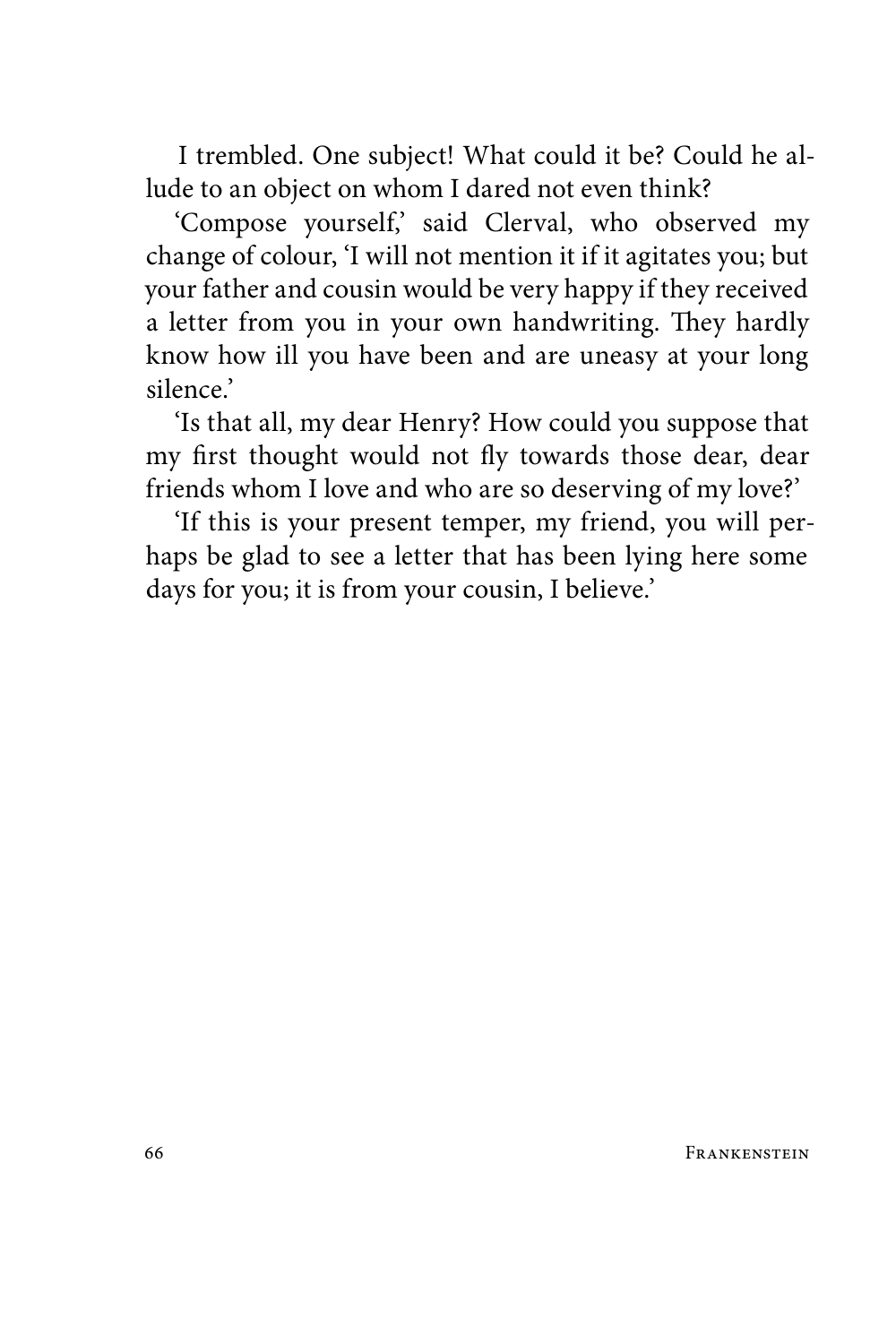## CHAPTER 6

Clerval then put the following letter into my hands. It<br>
was from my own Elizabeth:<br>
Markowski Consin

My dearest Cousin,

You have been ill, very ill, and even the constant letters of dear kind Henry are not sufficient to reassure me on your account. You are forbidden to write—to hold a pen; yet one word from you, dear Victor, is necessary to calm our apprehensions. For a long time I have thought that each post would bring this line, and my persuasions have restrained my uncle from undertaking a journey to Ingolstadt. I have prevented his encountering the inconveniences and perhaps dangers of so long a journey, yet how often have I regretted not being able to perform it myself! I figure to myself that the task of attending on your sickbed has devolved on some mercenary old nurse, who could never guess your wishes nor minister to them with the care and affection of your poor cousin. Yet that is over now: Clerval writes that indeed you are getting better. I eagerly hope that you will confirm this intelligence soon in your own handwriting.

Get well—and return to us. You will find a happy, cheerful home and friends who love you dearly. Your father's health is vigorous, and he asks but to see you, but to be assured that you are well; and not a care will ever cloud his benevolent countenance. How pleased you would be to re-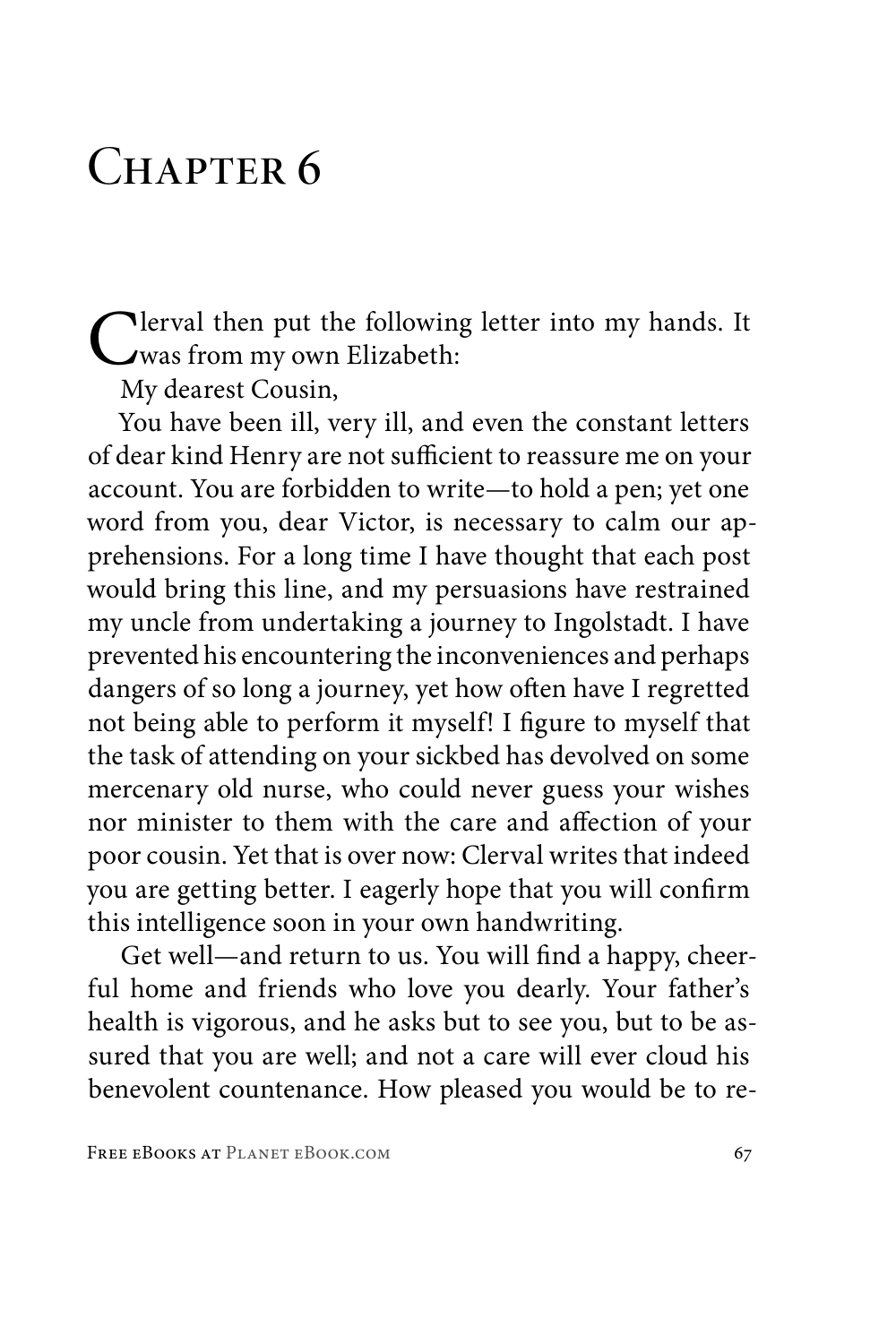mark the improvement of our Ernest! He is now sixteen and full of activity and spirit. He is desirous to be a true Swiss and to enter into foreign service, but we cannot part with him, at least until his elder brother return to us. My uncle is not pleased with the idea of a military career in a distant country, but Ernest never had your powers of application. He looks upon study as an odious fetter; his time is spent in the open air, climbing the hills or rowing on the lake. I fear that he will become an idler unless we yield the point and permit him to enter on the profession which he has se**lected** 

Little alteration, except the growth of our dear children, has taken place since you left us. The blue lake and snowclad mountains—they never change; and I think our placid home and our contented hearts are regulated by the same immutable laws. My trifling occupations take up my time and amuse me, and I am rewarded for any exertions by seeing none but happy, kind faces around me. Since you left us, but one change has taken place in our little household. Do you remember on what occasion Justine Moritz entered our family? Probably you do not; I will relate her history, therefore, in a few words. Madame Moritz, her mother, was a widow with four children, of whom Justine was the third. This girl had always been the favourite of her father, but through a strange perversity, her mother could not endure her, and after the death of M. Moritz, treated her very ill. My aunt observed this, and when Justine was twelve years of age, prevailed on her mother to allow her to live at our house. The republican institutions of our country have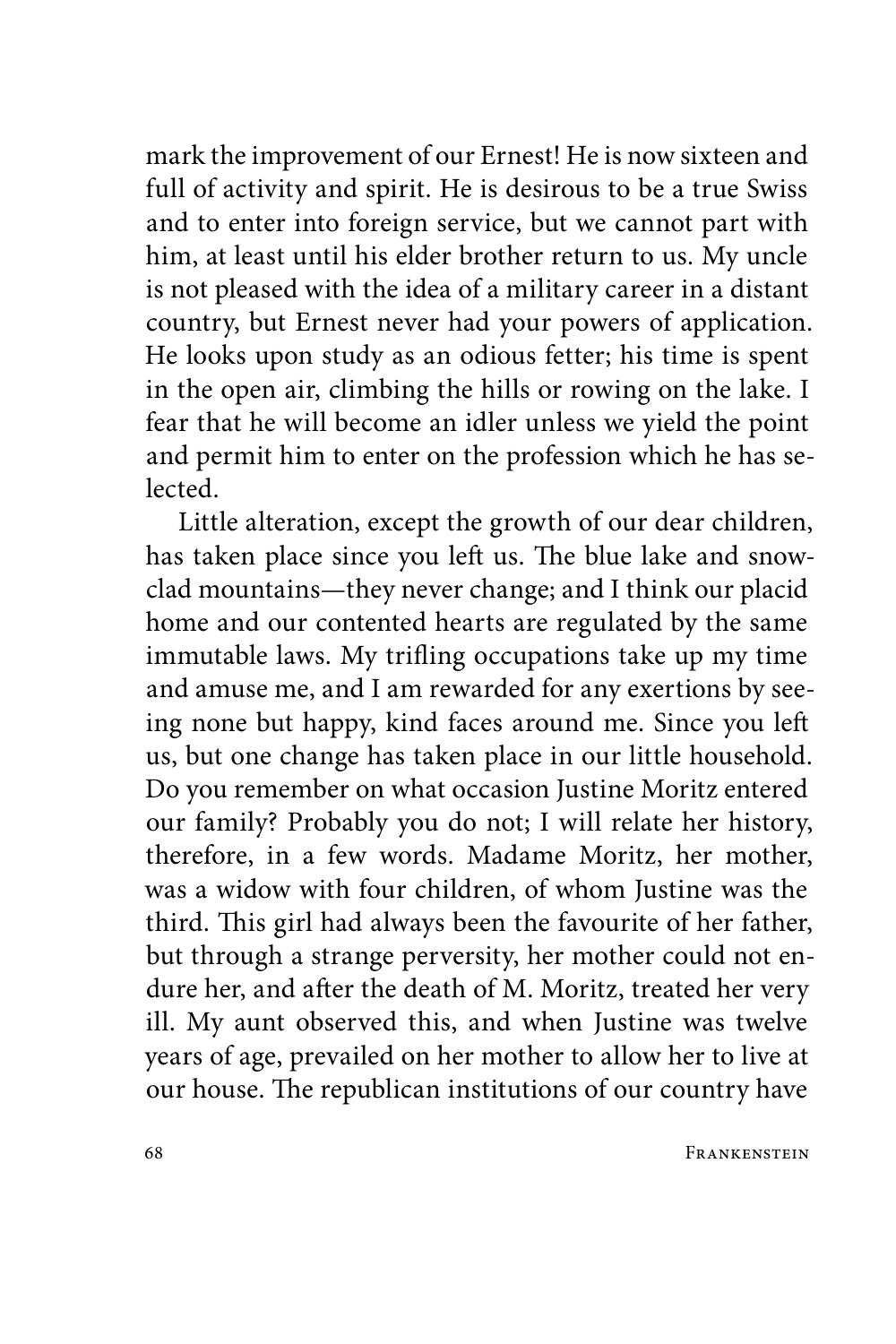produced simpler and happier manners than those which prevail in the great monarchies that surround it. Hence there is less distinction between the several classes of its inhabitants; and the lower orders, being neither so poor nor so despised, their manners are more refined and moral. A servant in Geneva does not mean the same thing as a servant in France and England. Justine, thus received in our family, learned the duties of a servant, a condition which, in our fortunate country, does not include the idea of ignorance and a sacrifice of the dignity of a human being.

Justine, you may remember, was a great favourite of yours; and I recollect you once remarked that if you were in an ill humour, one glance from Justine could dissipate it, for the same reason that Ariosto gives concerning the beauty of Angelica—she looked so frank-hearted and happy. My aunt conceived a great attachment for her, by which she was induced to give her an education superior to that which she had at first intended. This benefit was fully repaid; Justine was the most grateful little creature in the world: I do not mean that she made any professions; I never heard one pass her lips, but you could see by her eyes that she almost adored her protectress. Although her disposition was gay and in many respects inconsiderate, yet she paid the greatest attention to every gesture of my aunt. She thought her the model of all excellence and endeavoured to imitate her phraseology and manners, so that even now she often reminds me of her.

When my dearest aunt died every one was too much occupied in their own grief to notice poor Justine, who had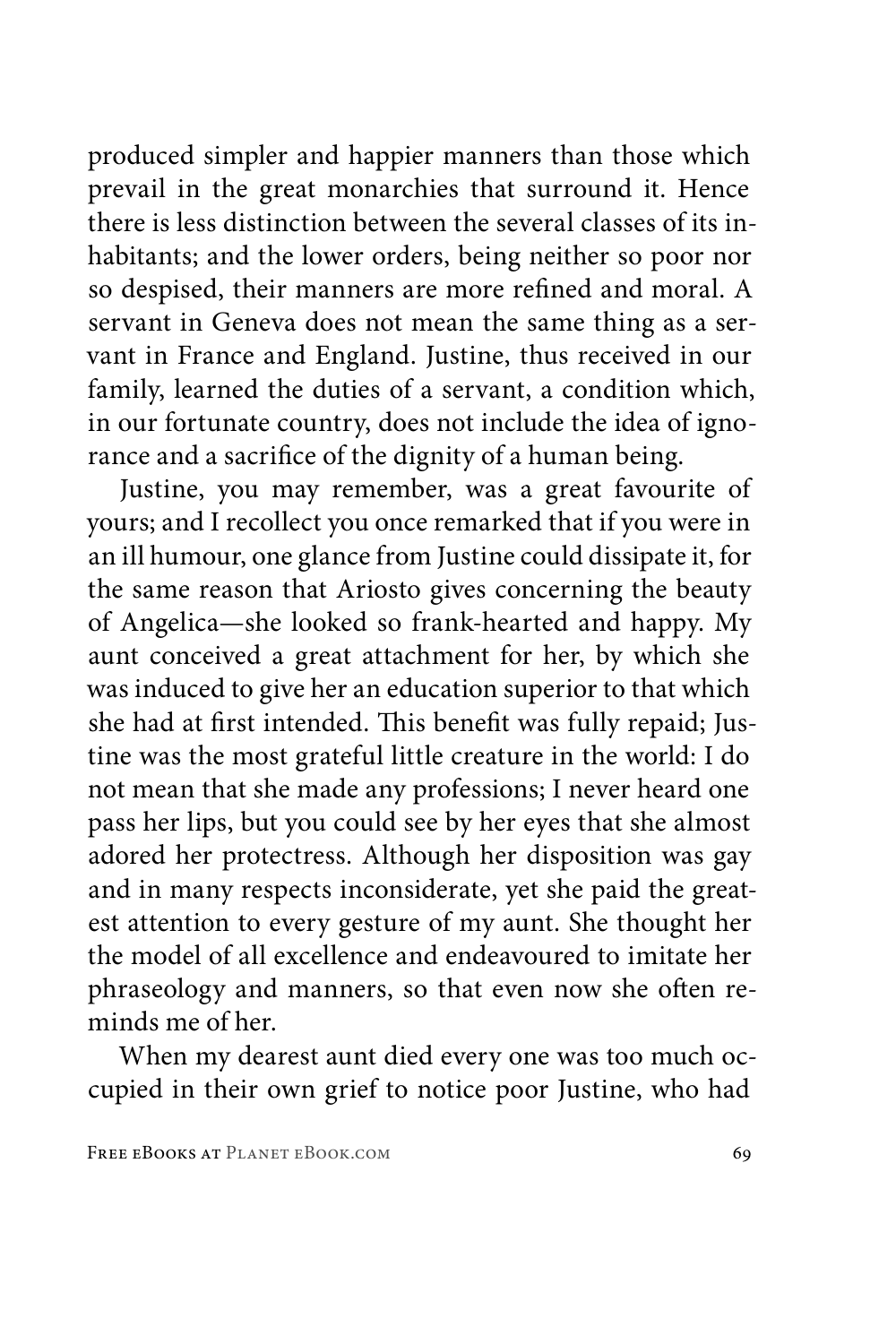attended her during her illness with the most anxious affection. Poor Justine was very ill; but other trials were reserved for her.

One by one, her brothers and sister died; and her mother, with the exception of her neglected daughter, was left childless. The conscience of the woman was troubled; she began to think that the deaths of her favourites was a judgment from heaven to chastise her partiality. She was a Roman Catholic; and I believe her confessor confirmed the idea which she had conceived. Accordingly, a few months after your departure for Ingolstadt, Justine was called home by her repentant mother. Poor girl! She wept when she quitted our house; she was much altered since the death of my aunt; grief had given softness and a winning mildness to her manners which had before been remarkable for vivacity. Nor was her residence at her mother's house of a nature to restore her gaiety. The poor woman was very vacillating in her repentance. She sometimes begged Justine to forgive her unkindness but much oftener accused her of having caused the deaths of her brothers and sister. Perpetual fretting at length threw Madame Moritz into a decline, which at first increased her irritability, but she is now at peace for ever. She died on the first approach of cold weather, at the beginning of this last winter. Justine has returned to us, and I assure you I love her tenderly. She is very clever and gentle and extremely pretty; as I mentioned before, her mien and her expressions continually remind me of my dear aunt.

I must say also a few words to you, my dear cousin, of little darling William. I wish you could see him; he is very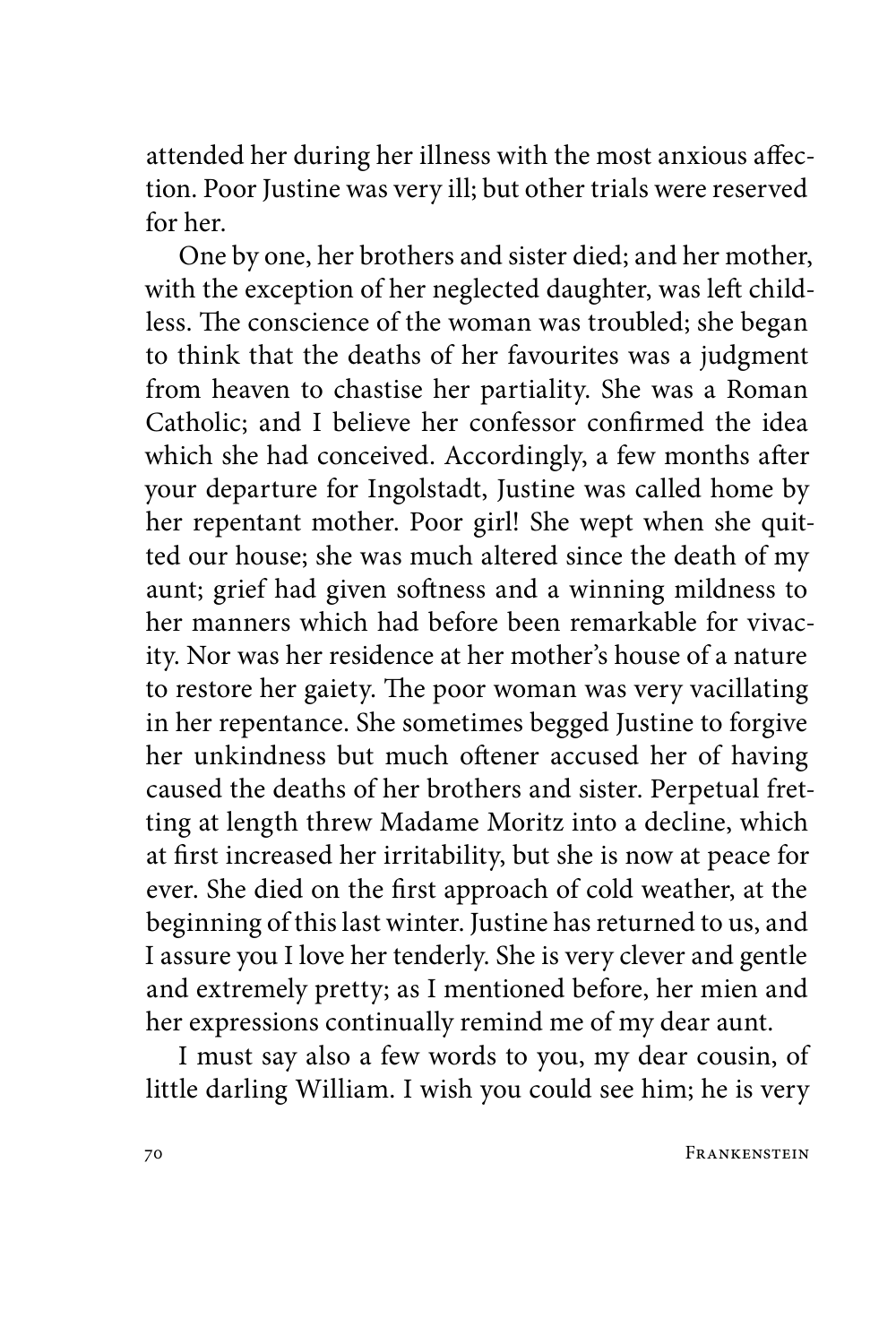tall of his age, with sweet laughing blue eyes, dark eyelashes, and curling hair. When he smiles, two little dimples appear on each cheek, which are rosy with health. He has already had one or two little \*wives\*, but Louisa Biron is his favourite, a pretty little girl of five years of age.

Now, dear Victor, I dare say you wish to be indulged in a little gossip concerning the good people of Geneva. The pretty Miss Mansfield has already received the congratulatory visits on her approaching marriage with a young Englishman, John Melbourne, Esq. Her ugly sister, Manon, married M. Duvillard, the rich banker, last autumn. Your favourite schoolfellow, Louis Manoir, has suffered several misfortunes since the departure of Clerval from Geneva. But he has already recovered his spirits, and is reported to be on the point of marrying a very lively, pretty Frenchwoman, Madame Tavernier. She is a widow, and much older than Manoir, but she is very much admired and a favourite with everybody.

I have written myself into better spirits, dear cousin; but my anxiety returns upon me as I conclude. Write, dearest Victor—one line—one word will be a blessing to us. Ten thousand thanks to Henry for his kindness, his affection, and his many letters; we are sincerely grateful. Adieu! My cousin, take care of yourself, and, I entreat you, write!

Elizabeth Lavenza

Geneva, March 18th, 17—

'Dear, dear Elizabeth!' I exclaimed when I had read her letter. 'I will write instantly and relieve them from the anxiety they must feel.' I wrote, and this exertion greatly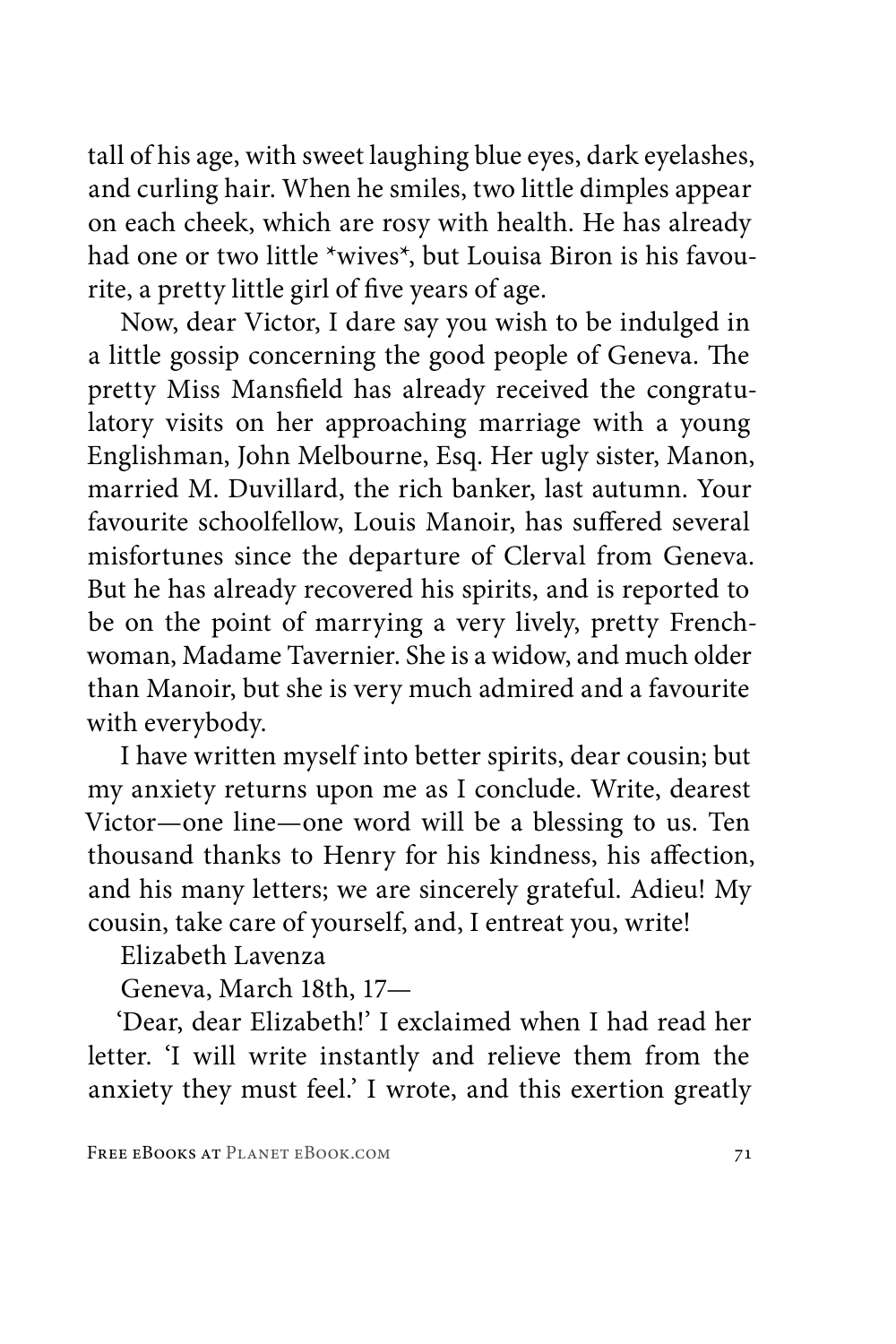fatigued me; but my convalescence had commenced, and proceeded regularly. In another fortnight I was able to leave my chamber.

One of my first duties on my recovery was to introduce Clerval to the several professors of the university. In doing this, I underwent a kind of rough usage, ill befitting the wounds that my mind had sustained. Ever since the fatal night, the end of my labours, and the beginning of my misfortunes, I had conceived a violent antipathy even to the name of natural philosophy. When I was otherwise quite restored to health, the sight of a chemical instrument would renew all the agony of my nervous symptoms. Henry saw this, and had removed all my apparatus from my view. He had also changed my apartment, for he perceived that I had acquired a dislike for the room which had previously been my laboratory. But these cares of Clerval were made of no avail when I visited the professors. M. Waldman inflicted torture when he praised, with kindness and warmth, the astonishing progress I had made in the sciences. He soon perceived that I disliked the subject, but not guessing the real cause, he attributed my feelings to modesty and changed the subject from my improvement to the science itself, with a desire, as I evidently saw, of drawing me out. What could I do? He meant to please, and he tormented me. I felt as if he had placed carefully, one by one, in my view those instruments which were to be afterwards used in putting me to a slow and cruel death. I writhed under his words yet dared not exhibit the pain I felt. Clerval, whose eyes and feelings were always quick in discerning the sensations of others,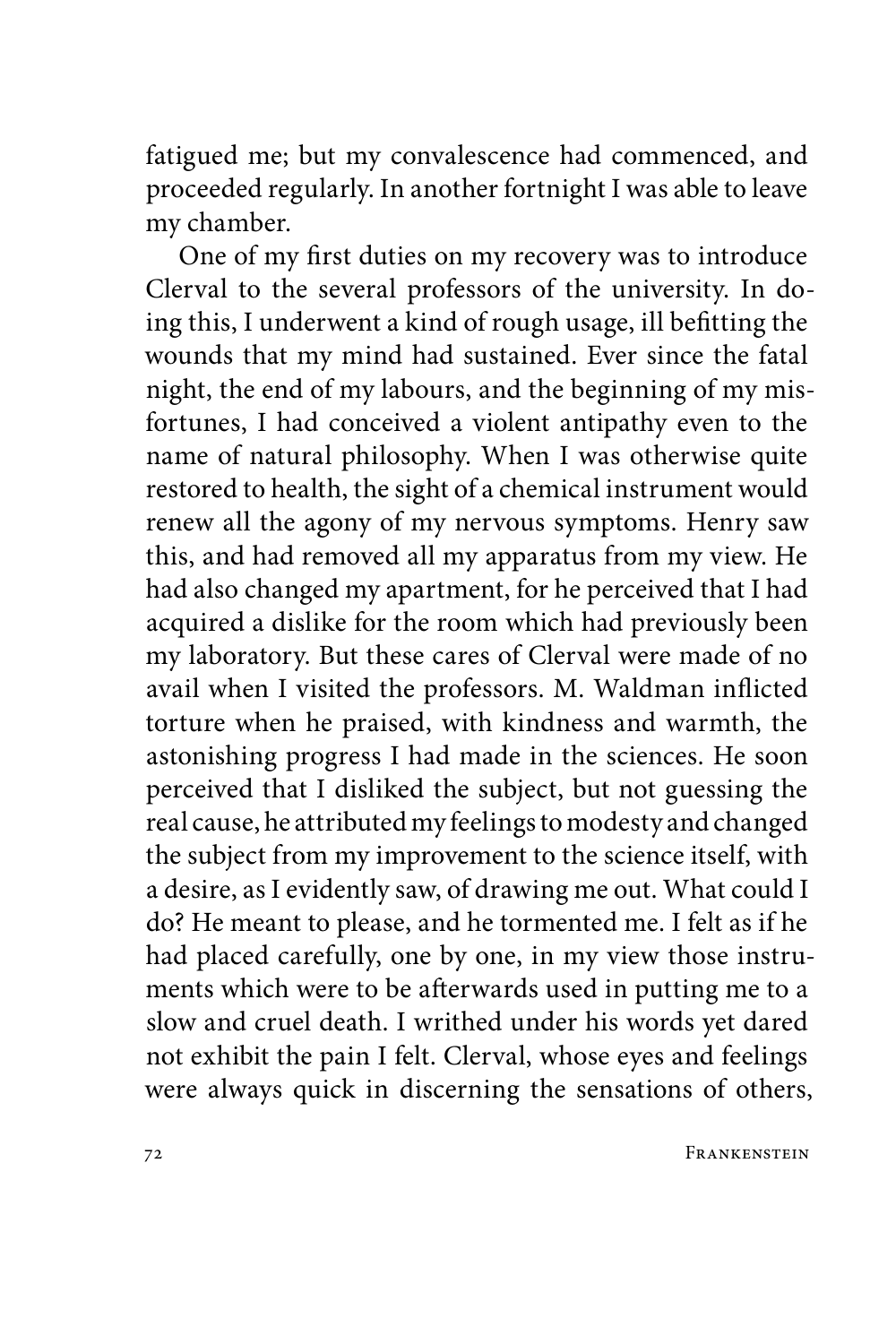declined the subject, alleging, in excuse, his total ignorance; and the conversation took a more general turn. I thanked my friend from my heart, but I did not speak. I saw plainly that he was surprised, but he never attempted to draw my secret from me; and although I loved him with a mixture of affection and reverence that knew no bounds, yet I could never persuade myself to confide to him that event which was so often present to my recollection but which I feared the detail to another would only impress more deeply.

M. Krempe was not equally docile; and in my condition at that time, of almost insupportable sensitiveness, his harsh, blunt encomiums gave me even more pain than the benevolent approbation of M. Waldman. 'D—n the fellow!' cried he. 'Why, M. Clerval, I assure you he has outstripped us all. Ay, stare if you please; but it is nevertheless true. A youngster who, but a few years ago, believed in Cornelius Agrippa as firmly as in the Gospel, has now set himself at the head of the university; and if he is not soon pulled down, we shall all be out of countenance. Ay, ay,' continued he, observing my face expressive of suffering, 'M. Frankenstein is modest, an excellent quality in a young man. Young men should be diffident of themselves, you know, M. Clerval; I was myself when young; but that wears out in a very short time.'

M. Krempe had now commenced a eulogy on himself, which happily turned the conversation from a subject that was so annoying to me.

Clerval had never sympathized in my tastes for natural science, and his literary pursuits differed wholly from those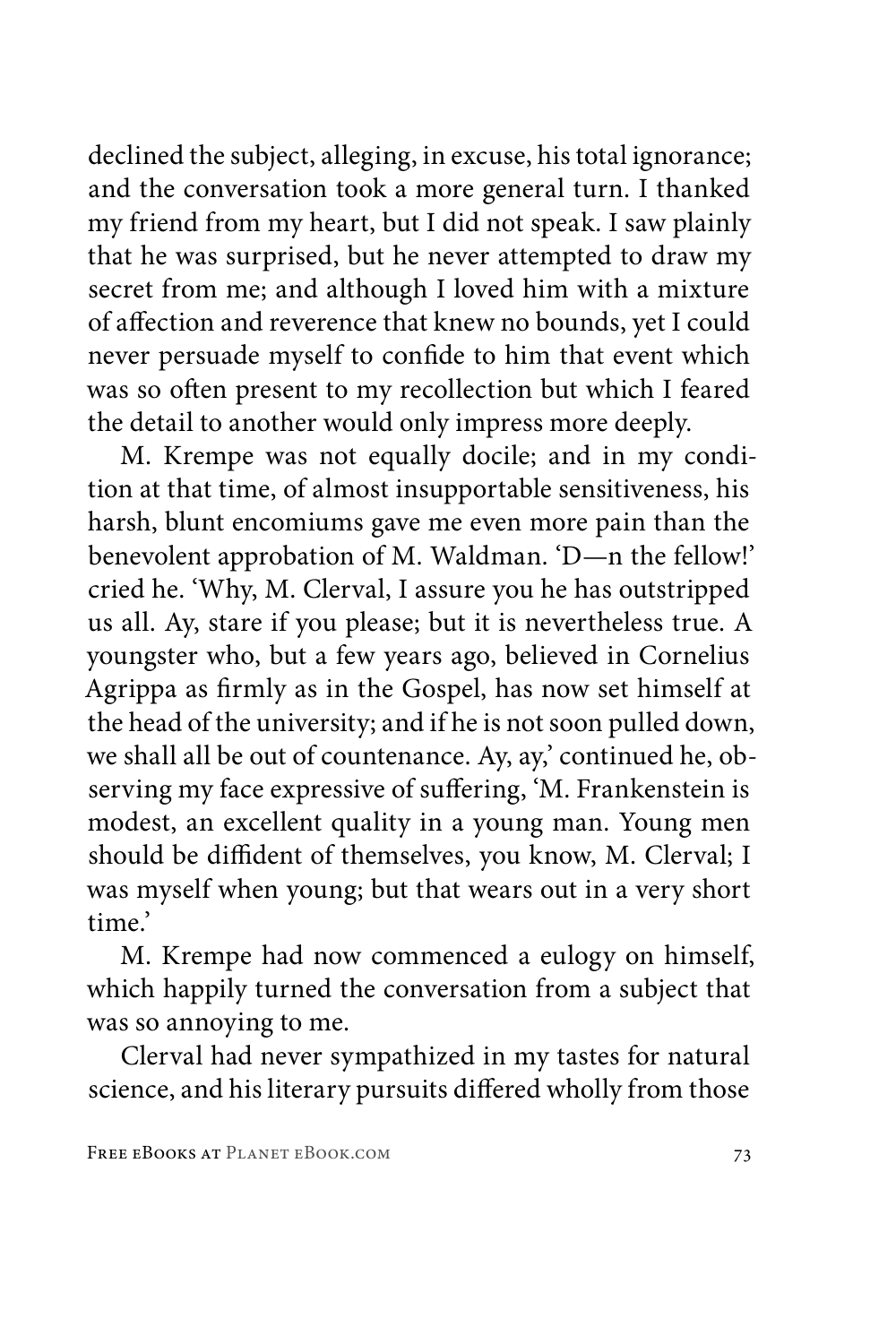which had occupied me. He came to the university with the design of making himself complete master of the Oriental languages, as thus he should open a field for the plan of life he had marked out for himself. Resolved to pursue no inglorious career, he turned his eyes towards the East as affording scope for his spirit of enterprise. The Persian, Arabic, and Sanskrit languages engaged his attention, and I was easily induced to enter on the same studies. Idleness had ever been irksome to me, and now that I wished to fly from reflection and hated my former studies, I felt great relief in being the fellow pupil with my friend, and found not only instruction but consolation in the works of the Orientalists. I did not, like him, attempt a critical knowledge of their dialects, for I did not contemplate making any other use of them than temporary amusement. I read merely to understand their meaning, and they well repaid my labours. Their melancholy is soothing, and their joy elevating, to a degree I never experienced in studying the authors of any other country. When you read their writings, life appears to consist in a warm sun and a garden of roses, in the smiles and frowns of a fair enemy, and the fire that consumes your own heart. How different from the manly and heroical poetry of Greece and Rome!

Summer passed away in these occupations, and my return to Geneva was fixed for the latter end of autumn; but being delayed by several accidents, winter and snow arrived, the roads were deemed impassable, and my journey was retarded until the ensuing spring. I felt this delay very bitterly, for I longed to see my native town and my beloved friends.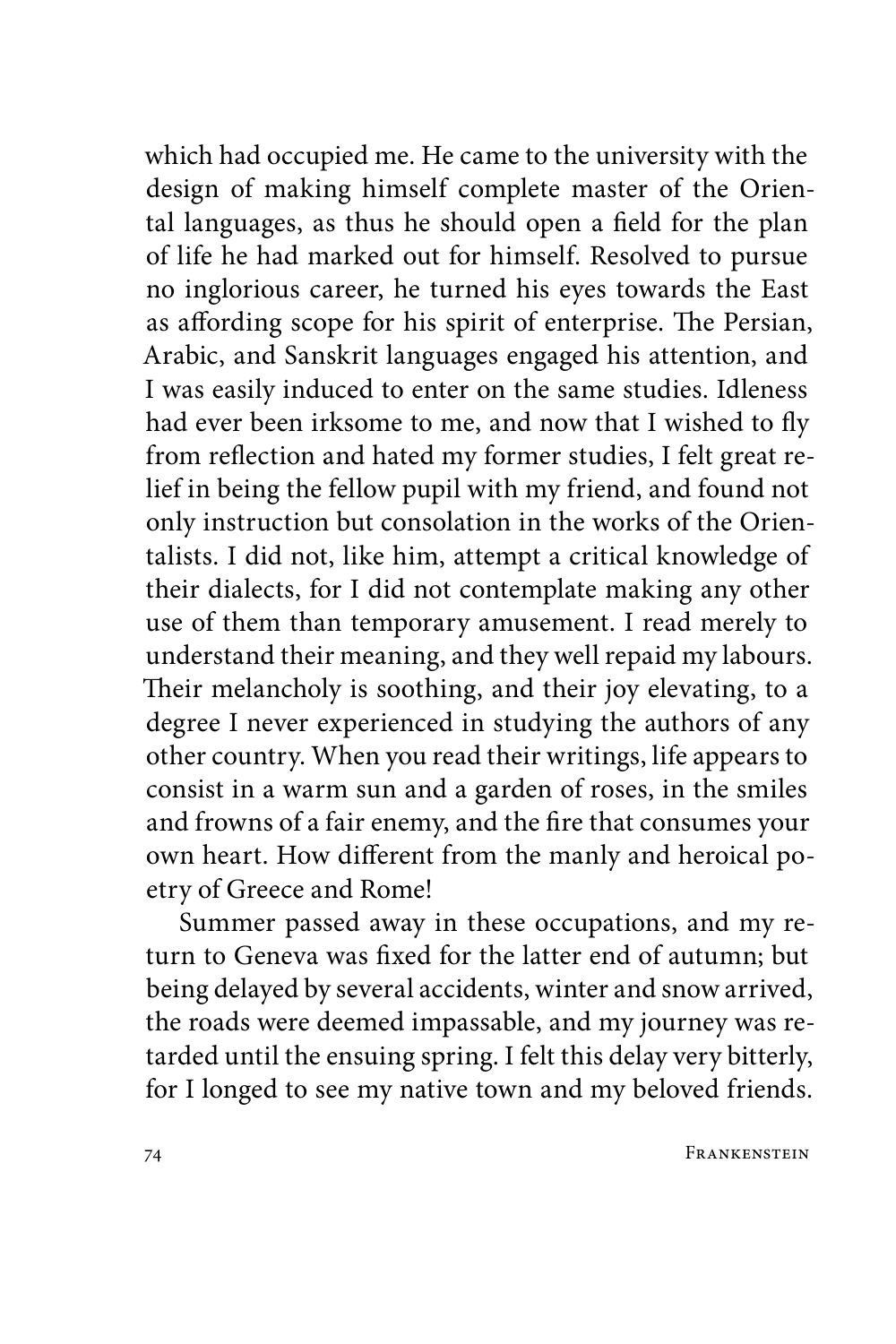My return had only been delayed so long from an unwillingness to leave Clerval in a strange place before he had become acquainted with any of its inhabitants. The winter, however, was spent cheerfully, and although the spring was uncommonly late, when it came its beauty compensated for its dilatoriness.

The month of May had already commenced, and I expected the letter daily which was to fix the date of my departure, when Henry proposed a pedestrian tour in the environs of Ingolstadt, that I might bid a personal farewell to the country I had so long inhabited. I acceded with pleasure to this proposition: I was fond of exercise, and Clerval had always been my favourite companion in the rambles of this nature that I had taken among the scenes of my native country.

We passed a fortnight in these perambulations; my health and spirits had long been restored, and they gained additional strength from the salubrious air I breathed, the natural incidents of our progress, and the conversation of my friend. Study had before secluded me from the intercourse of my fellow creatures and rendered me unsocial, but Clerval called forth the better feelings of my heart; he again taught me to love the aspect of nature and the cheerful faces of children. Excellent friend! How sincerely did you love me and endeavour to elevate my mind until it was on a level with your own! A selfish pursuit had cramped and narrowed me until your gentleness and affection warmed and opened my senses; I became the same happy creature who, a few years ago, loved and beloved by all, had no sorrow or care. When happy, inanimate nature had the power of be-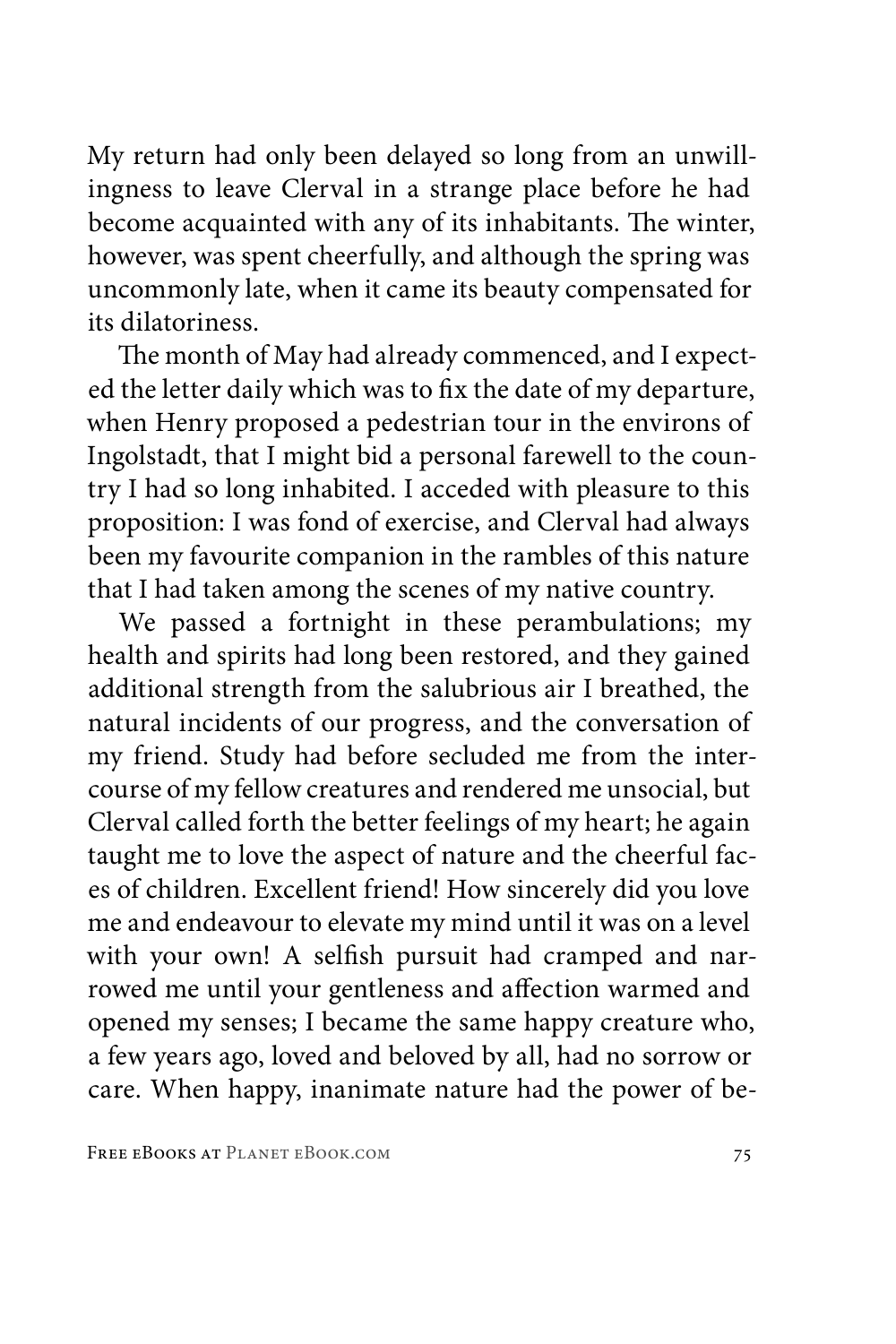stowing on me the most delightful sensations. A serene sky and verdant fields filled me with ecstasy. The present season was indeed divine; the flowers of spring bloomed in the hedges, while those of summer were already in bud. I was undisturbed by thoughts which during the preceding year had pressed upon me, notwithstanding my endeavours to throw them off, with an invincible burden.

Henry rejoiced in my gaiety and sincerely sympathized in my feelings; he exerted himself to amuse me, while he expressed the sensations that filled his soul. The resources of his mind on this occasion were truly astonishing; his conversation was full of imagination, and very often, in imitation of the Persian and Arabic writers, he invented tales of wonderful fancy and passion. At other times he repeated my favourite poems or drew me out into arguments, which he supported with great ingenuity.

We returned to our college on a Sunday afternoon; the peasants were dancing, and everyone we met appeared gay and happy. My own spirits were high, and I bounded along with feelings of unbridled joy and hilarity.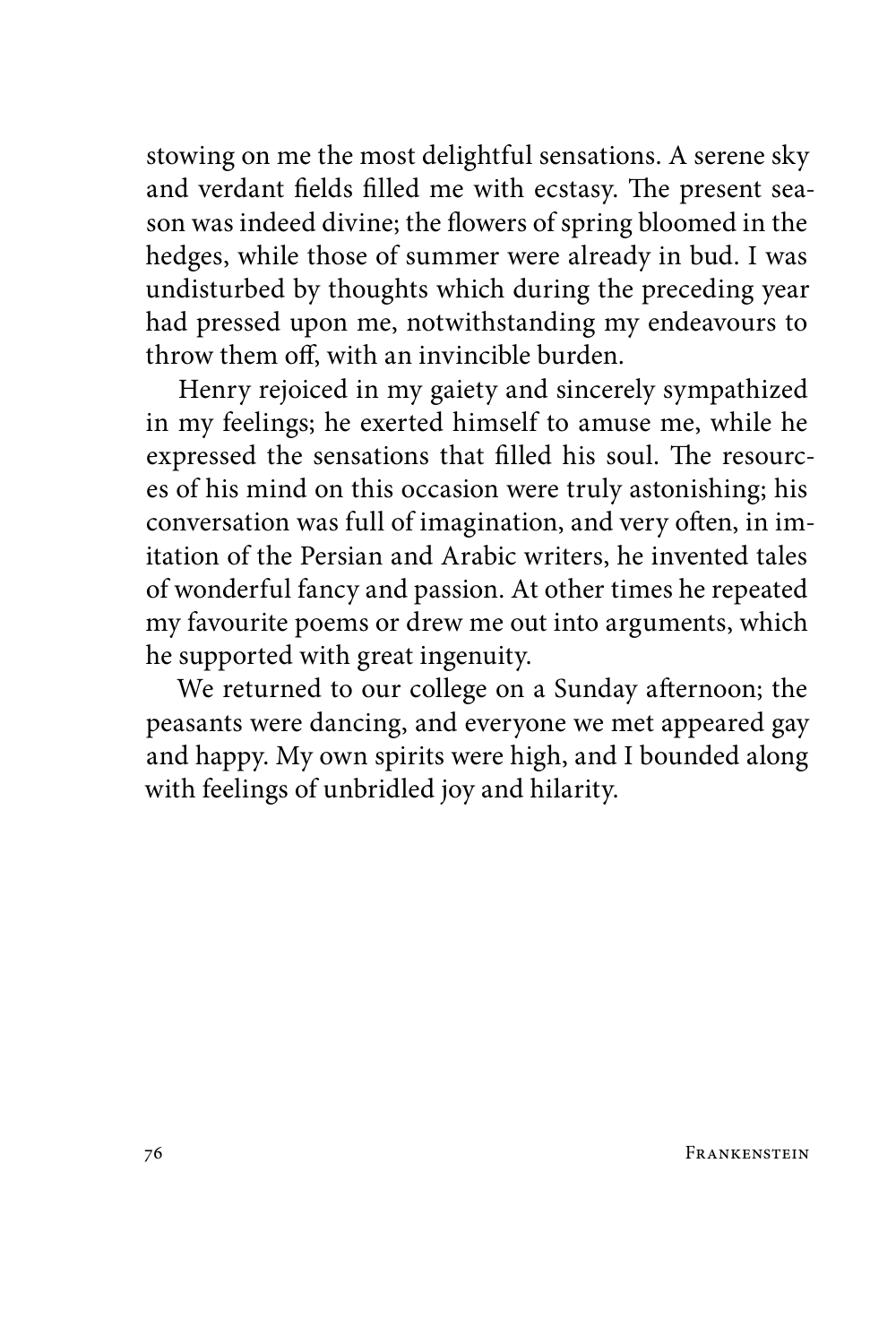## CHAPTER 7

In my return, I found the following letter from my father:—

'My dear Victor,

'You have probably waited impatiently for a letter to fix the date of your return to us; and I was at first tempted to write only a few lines, merely mentioning the day on which I should expect you. But that would be a cruel kindness, and I dare not do it. What would be your surprise, my son, when you expected a happy and glad welcome, to behold, on the contrary, tears and wretchedness? And how, Victor, can I relate our misfortune? Absence cannot have rendered you callous to our joys and griefs; and how shall I inflict pain on my long absent son? I wish to prepare you for the woeful news, but I know it is impossible; even now your eye skims over the page to seek the words which are to convey to you the horrible tidings.

William is dead!—that sweet child, whose smiles delighted and warmed my heart, who was so gentle, yet so gay! Victor, he is murdered! I will not attempt to console you; but will simply relate the circumstances of the transaction.

Last Thursday (May 7th), I, my niece, and your two brothers, went to walk in Plainpalais. The evening was warm and serene, and we prolonged our walk farther than usual. It was already dusk before we thought of returning;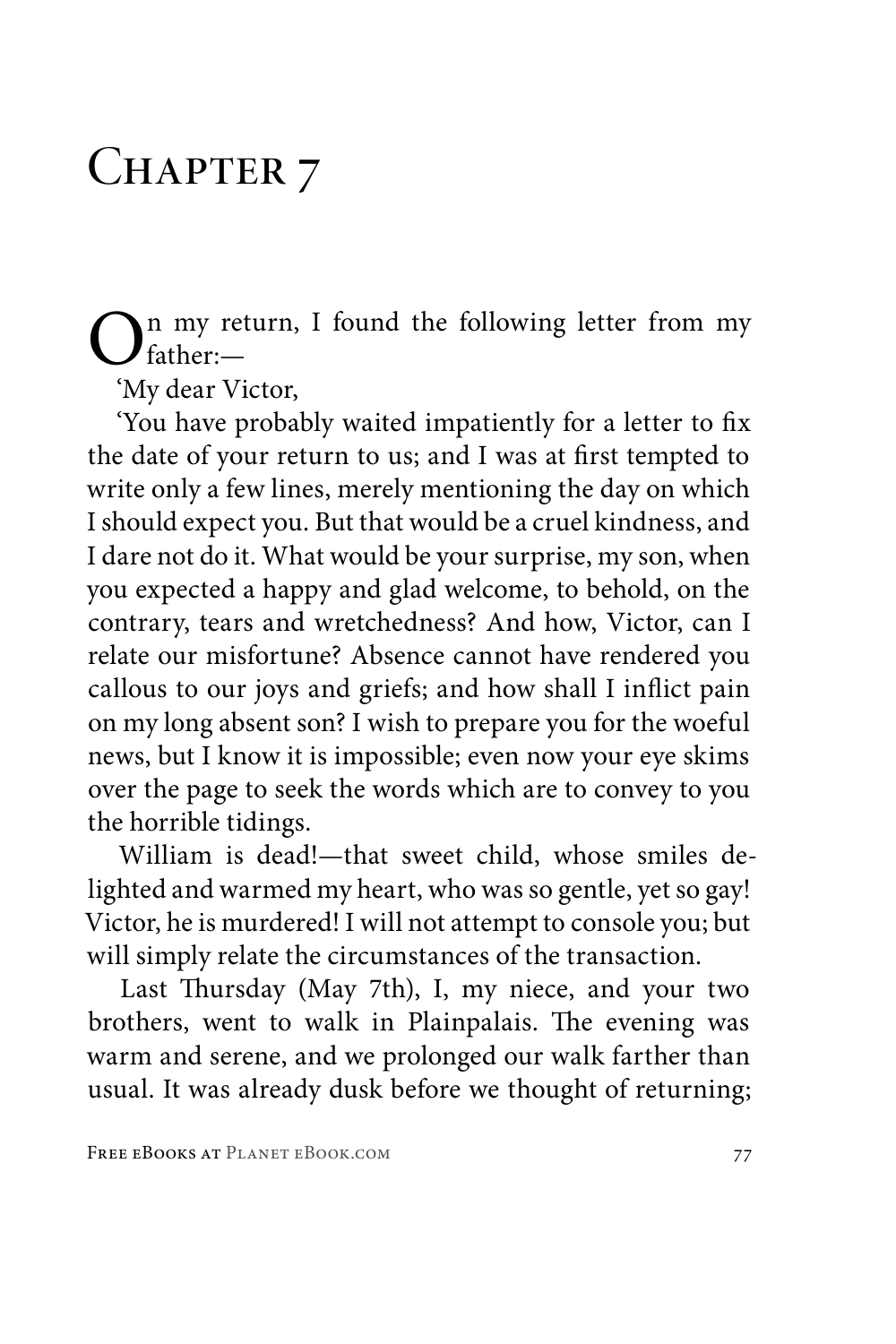and then we discovered that William and Ernest, who had gone on before, were not to be found. We accordingly rested on a seat until they should return. Presently Ernest came, and enquired if we had seen his brother; he said, that he had been playing with him, that William had run away to hide himself, and that he vainly sought for him, and afterwards waited for a long time, but that he did not return.

This account rather alarmed us, and we continued to search for him until night fell, when Elizabeth conjectured that he might have returned to the house. He was not there. We returned again, with torches; for I could not rest, when I thought that my sweet boy had lost himself, and was exposed to all the damps and dews of night; Elizabeth also suffered extreme anguish. About five in the morning I discovered my lovely boy, whom the night before I had seen blooming and active in health, stretched on the grass livid and motionless; the print of the murderer's finger was on his neck.

He was conveyed home, and the anguish that was visible in my countenance betrayed the secret to Elizabeth. She was very earnest to see the corpse. At first I attempted to prevent her; but she persisted, and entering the room where it lay, hastily examined the neck of the victim, and clasping her hands exclaimed, 'O God! I have murdered my darling child!'

She fainted, and was restored with extreme difficulty. When she again lived, it was only to weep and sigh. She told me, that that same evening William had teased her to let him wear a very valuable miniature that she possessed of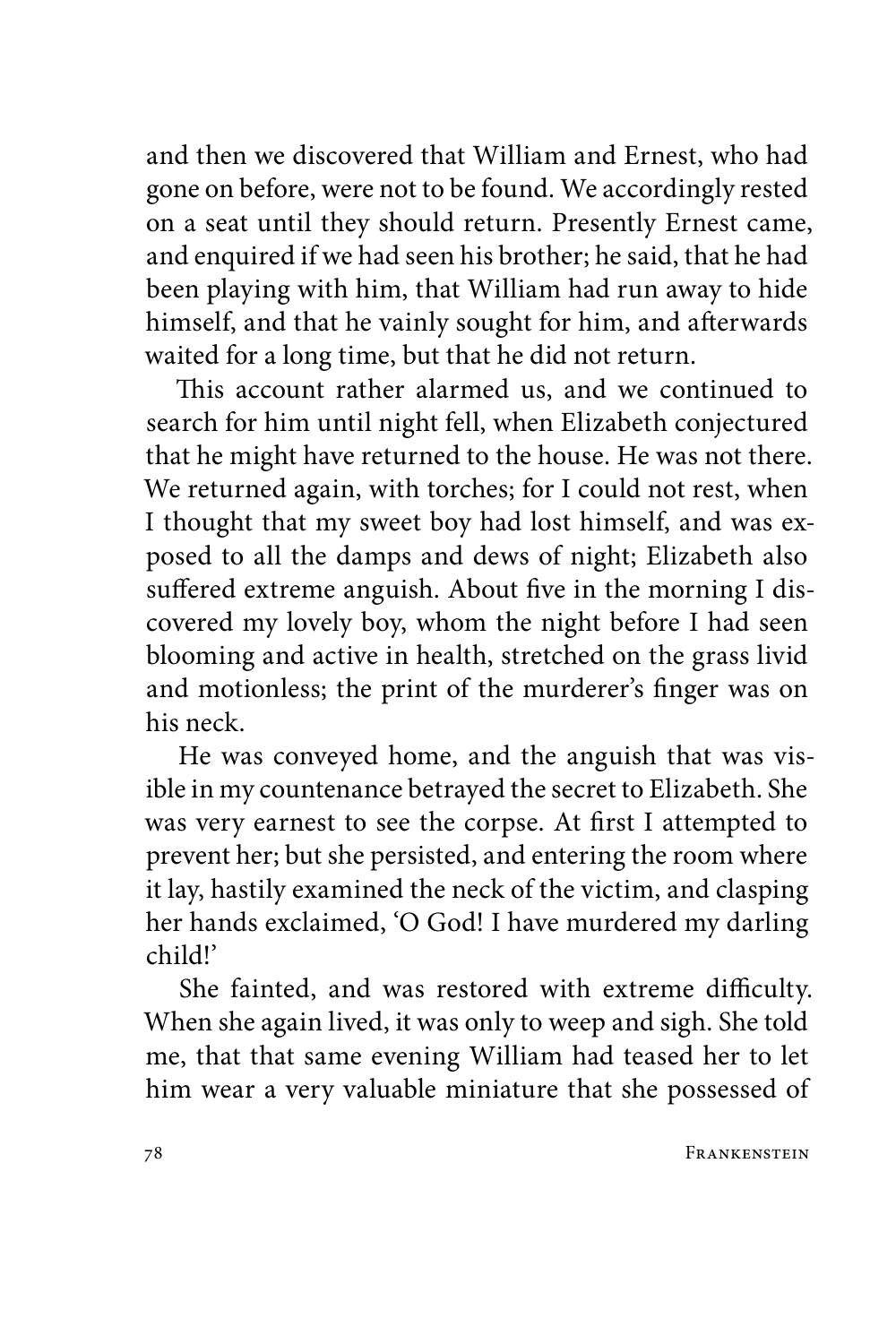your mother. This picture is gone, and was doubtless the temptation which urged the murdered to the deed. We have no trace of him at present, although our exertions to discover him are unremitted; but they will not restore my beloved William!

Come, dearest Victor; you alone can console Elizabeth. She weeps continually, and accuses herself unjustly as the cause of his death; her words pierce my heart. We are all unhappy; but will not that be an additional motive for you, my son, to return and be our comforter? Your dear mother! Alas, Victor! I now say, Thank God she did not live to witness the cruel, miserable death of her youngest darling!

Come, Victor; not brooding thoughts of vengeance against the assassin, but with feelings of peace and gentleness, that will heal, instead of festering, the wounds of our minds. Enter the house of mourning, my friend, but with kindness and affection for those who love you, and not with hatred for your enemies.

Your affectionate and afflicted father, Alphonse Frankenstein.

Geneva, May 12th, 17—.

Clerval, who had watched my countenance as I read this letter, was surprised to observe the despair that succeeded the joy I at first expressed on receiving new from my friends. I threw the letter on the table, and covered my face with my hands.

'My dear Frankenstein,' exclaimed Henry, when he perceived me weep with bitterness, 'are you always to be unhappy? My dear friend, what has happened?'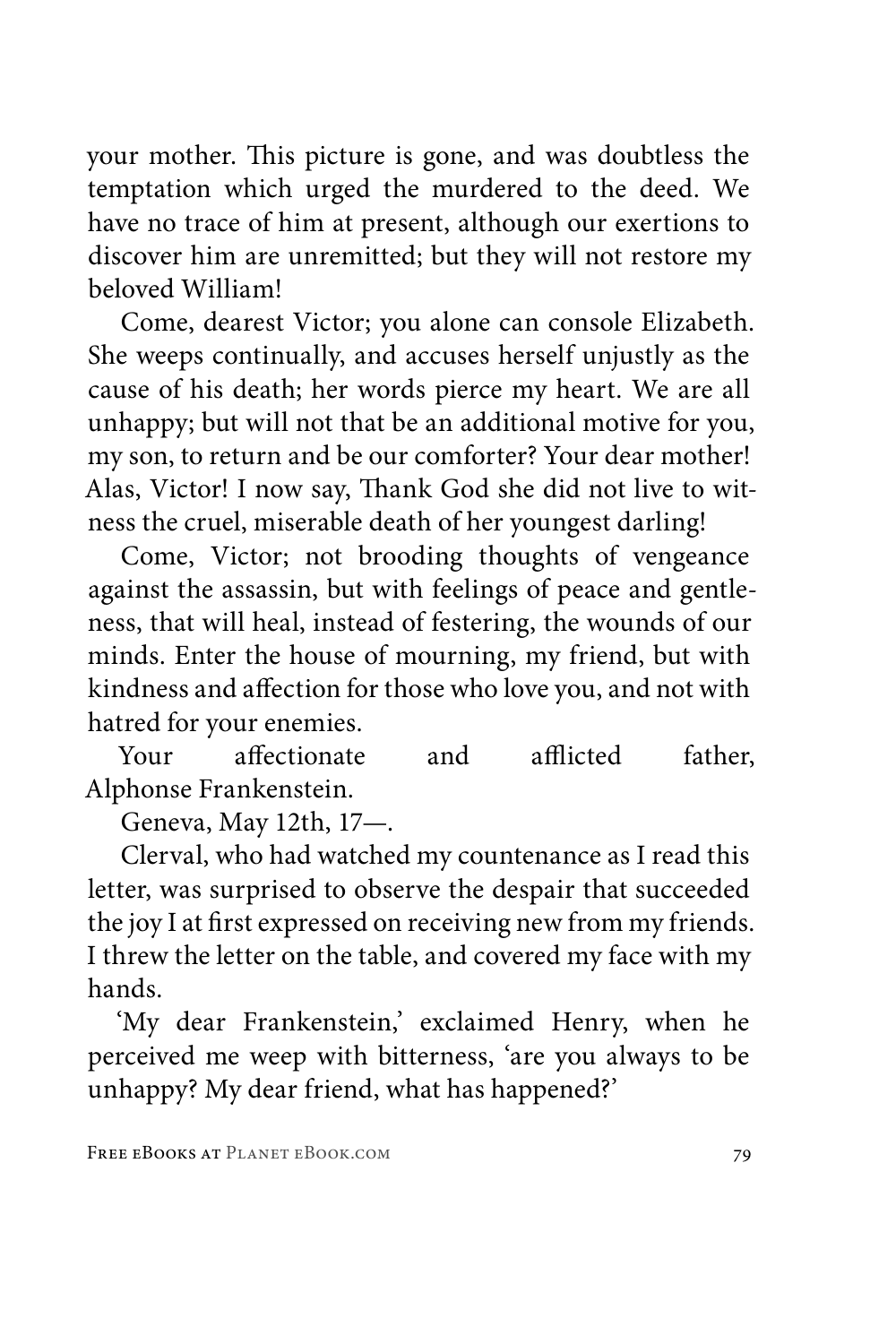I motioned him to take up the letter, while I walked up and down the room in the extremest agitation. Tears also gushed from the eyes of Clerval, as he read the account of my misfortune.

'I can offer you no consolation, my friend,' said he; 'your disaster is irreparable. What do you intend to do?'

'To go instantly to Geneva: come with me, Henry, to order the horses'

During our walk, Clerval endeavoured to say a few words of consolation; he could only express his heartfelt sympathy. 'Poor William!' said he, dear lovely child, he now sleeps with his angel mother! Who that had seen him bright and joyous in his young beauty, but must weep over his untimely loss! To die so miserably; to feel the murderer's grasp! How much more a murderer that could destroy radiant innocence! Poor little fellow! one only consolation have we; his friends mourn and weep, but he is at rest. The pang is over, his sufferings are at an end for ever. A sod covers his gentle form, and he knows no pain. He can no longer be a subject for pity; we must reserve that for his miserable survivors.'

Clerval spoke thus as we hurried through the streets; the words impressed themselves on my mind and I remembered them afterwards in solitude. But now, as soon as the horses arrived, I hurried into a cabriolet, and bade farewell to my friend.

My journey was very melancholy. At first I wished to hurry on, for I longed to console and sympathise with my loved and sorrowing friends; but when I drew near my native town, I slackened my progress. I could hardly sustain the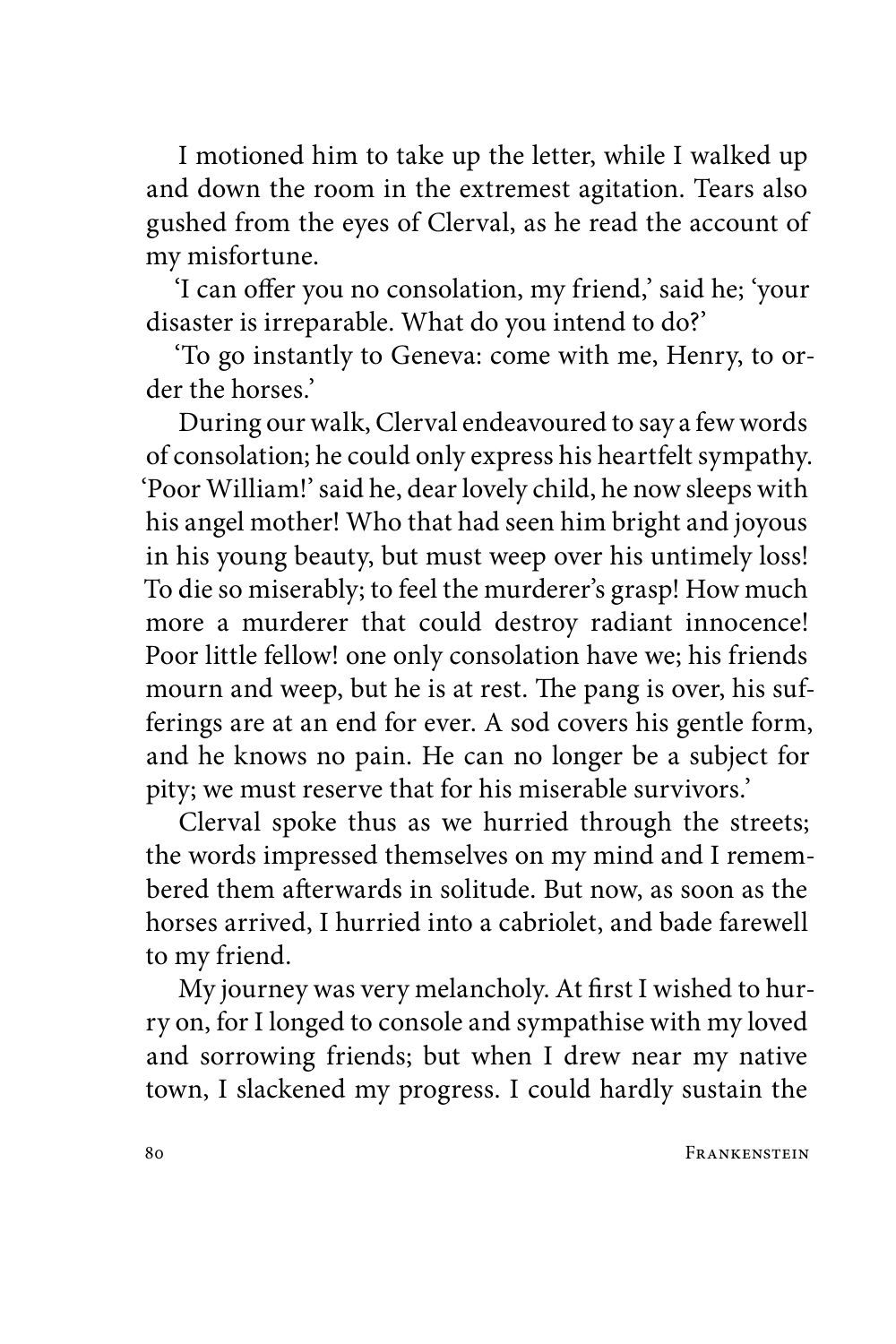multitude of feelings that crowded into my mind. I passed through scenes familiar to my youth, but which I had not seen for nearly six years. How altered every thing might be during that time! One sudden and desolating change had taken place; but a thousand little circumstances might have by degrees worked other alterations, which, although they were done more tranquilly, might not be the less decisive. Fear overcame me; I dared no advance, dreading a thousand nameless evils that made me tremble, although I was unable to define them.

I remained two days at Lausanne, in this painful state of mind. I contemplated the lake: the waters were placid; all around was calm; and the snowy mountains, 'the palaces of nature,' were not changed. By degrees the calm and heavenly scene restored me, and I continued my journey towards Geneva.

The road ran by the side of the lake, which became narrower as I approached my native town. I discovered more distinctly the black sides of Jura, and the bright summit of Mont Blanc. I wept like a child. 'Dear mountains! my own beautiful lake! how do you welcome your wanderer? Your summits are clear; the sky and lake are blue and placid. Is this to prognosticate peace, or to mock at my unhappiness?'

I fear, my friend, that I shall render myself tedious by dwelling on these preliminary circumstances; but they were days of comparative happiness, and I think of them with pleasure. My country, my beloved country! who but a native can tell the delight I took in again beholding thy streams,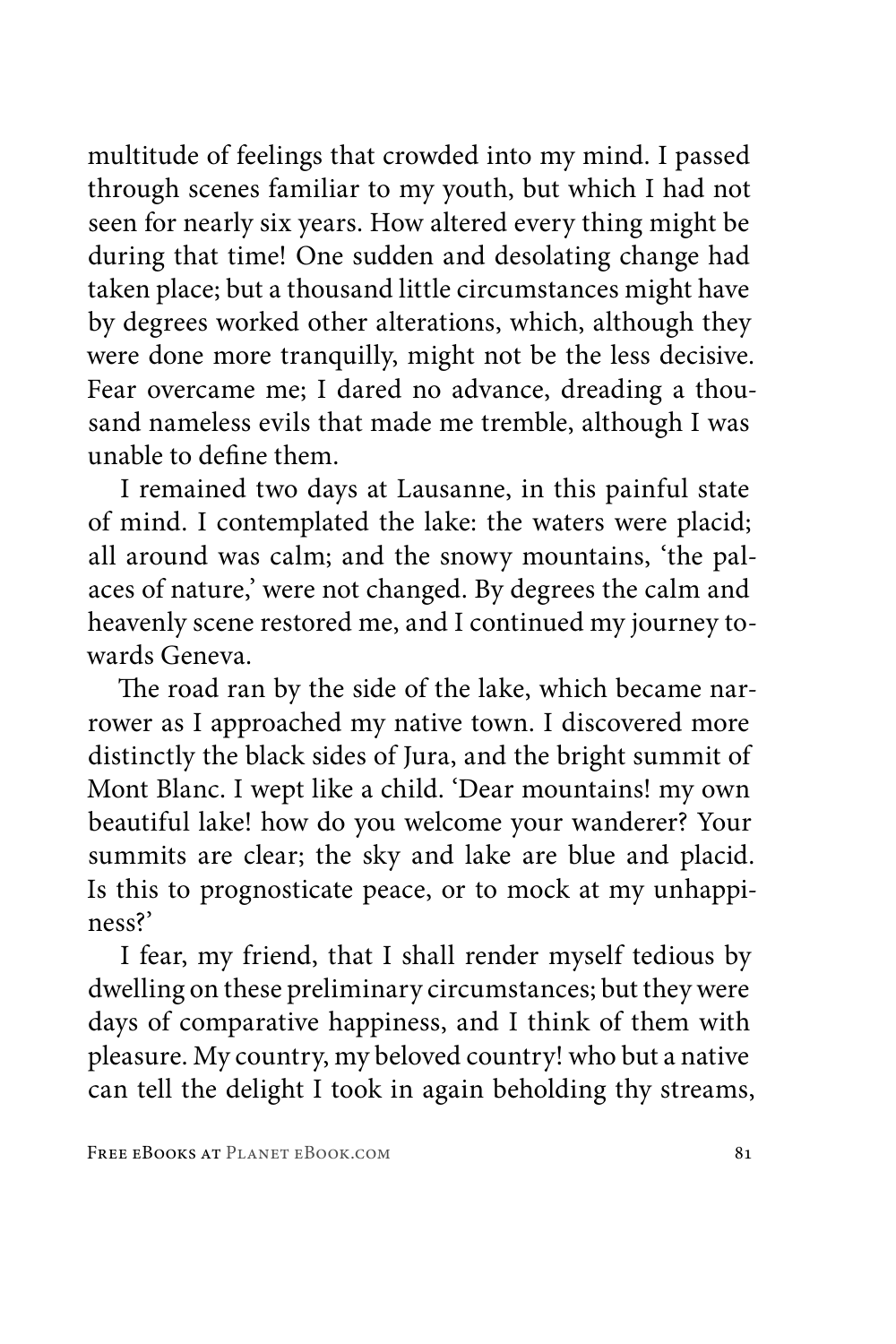thy mountains, and, more than all, thy lovely lake!

Yet, as I drew nearer home, grief and fear again overcame me. Night also closed around; and when I could hardly see the dark mountains, I felt still more gloomily. The picture appeared a vast and dim scene of evil, and I foresaw obscurely that I was destined to become the most wretched of human beings. Alas! I prophesied truly, and failed only in one single circumstance, that in all the misery I imagined and dreaded, I did not conceive the hundredth part of the anguish I was destined to endure.

It was completely dark when I arrived in the environs of Geneva; the gates of the town were already shut; and I was obliged to pass the night at Secheron, a village at the distance of half a league from the city. The sky was serene; and, as I was unable to rest, I resolved to visit the spot where my poor William had been murdered. As I could not pass through the town, I was obliged to cross the lake in a boat to arrive at Plainpalais. During this short voyage I saw the lightning playing on the summit of Mont Blanc in the most beautiful figures. The storm appeared to approach rapidly, and, on landing, I ascended a low hill, that I might observe its progress. It advanced; the heavens were clouded, and I soon felt the rain coming slowly in large drops, but its violence quickly increased.

I quitted my seat, and walked on, although the darkness and storm increased every minute, and the thunder burst with a terrific crash over my head. It was echoed from Saleve, the Juras, and the Alps of Savoy; vivid flashes of lightning dazzled my eyes, illuminating the lake, making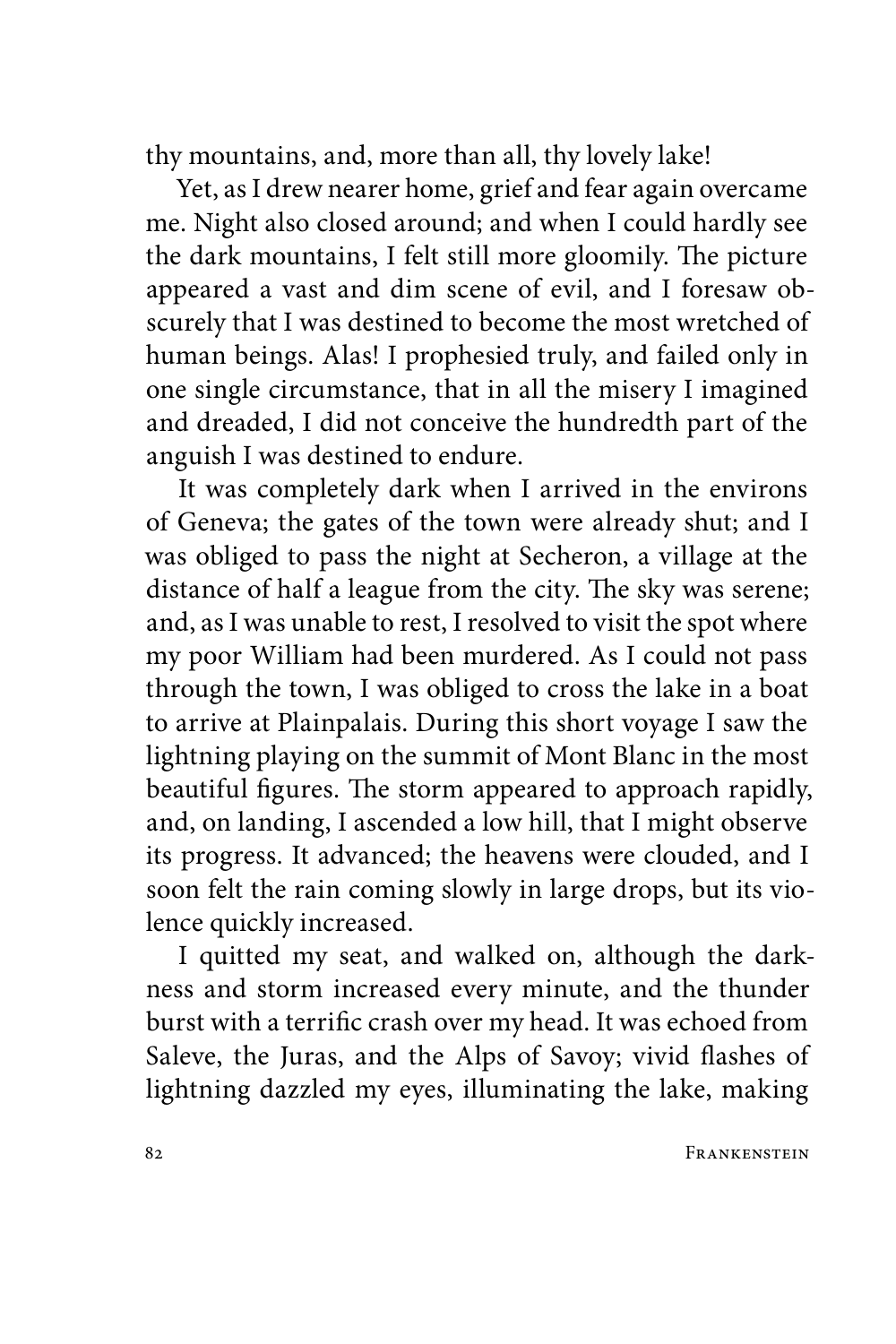it appear like a vast sheet of fire; then for an instant every thing seemed of a pitchy darkness, until the eye recovered itself from the preceding flash. The storm, as is often the case in Switzerland, appeared at once in various parts of the heavens. The most violent storm hung exactly north of the town, over the part of the lake which lies between the promontory of Belrive and the village of Copet. Another storm enlightened Jura with faint flashes; and another darkened and sometimes disclosed the Mole, a peaked mountain to the east of the lake.

While I watched the tempest, so beautiful yet terrific, I wandered on with a hasty step. This noble war in the sky elevated my spirits; I clasped my hands, and exclaimed aloud, 'William, dear angel! this is thy funeral, this thy dirge!' As I said these words, I perceived in the gloom a figure which stole from behind a clump of trees near me; I stood fixed, gazing intently: I could not be mistaken. A flash of lightning illuminated the object, and discovered its shape plainly to me; its gigantic stature, and the deformity of its aspect, more hideous than belongs to humanity, instantly informed me that it was the wretch, the filthy daemon, to whom I had given life. What did he there? Could he be (I shuddered at the conception) the murderer of my brother? No sooner did that idea cross my imagination, than I became convinced of its truth; my teeth chattered, and I was forced to lean against a tree for support. The figure passed me quickly, and I lost it in the gloom. Nothing in human shape could have destroyed the fair child. He was the murderer! I could not doubt it. The mere presence of the idea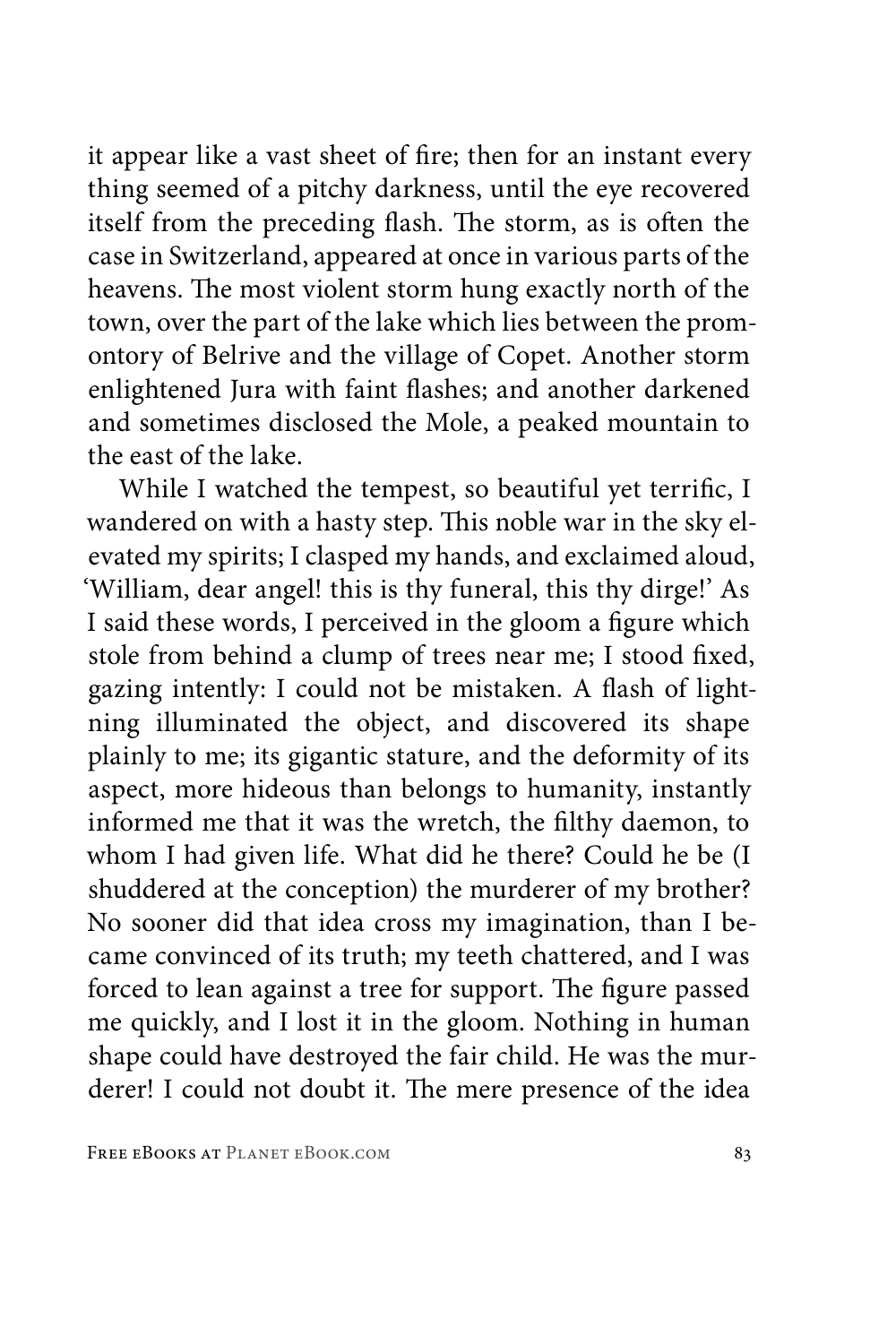was an irresistible proof of the fact. I thought of pursuing the devil; but it would have been in vain, for another flash discovered him to me hanging among the rocks of the nearly perpendicular ascent of Mont Saleve, a hill that bounds Plainpalais on the south. He soon reached the summit, and disappeared.

I remained motionless. The thunder ceased; but the rain still continued, and the scene was enveloped in an impenetrable darkness. I resolved in my minds the events which I had until now sought to forget: the whole train of my progress toward the creation; the appearance of the works of my own hands at my bedside; its departure. Two years had now nearly elapsed since the night on which he first received life; and was this his first crime? Alas! I had turned loose into the world a depraved wretch, whose delight was in carnage and misery; had he not murdered my brother?

No one can conceive the anguish I suffered during the remainder of the night, which I spent, cold and wet, in the open air. But I did not feel the inconvenience of the weather; my imagination was busy in scenes of evil and despair. I considered the being whom I had cast among mankind, and endowed with the will and power to effect purposes of horror, such as the deed which he had now done, nearly in the light of my own vampire, my own spirit let loose from the grave, and forced to destroy all that was dear to me.

Day dawned; and I directed my steps towards the town. The gates were open, and I hastened to my father's house. My first thought was to discover what I knew of the murderer, and cause instant pursuit to be made. But I paused when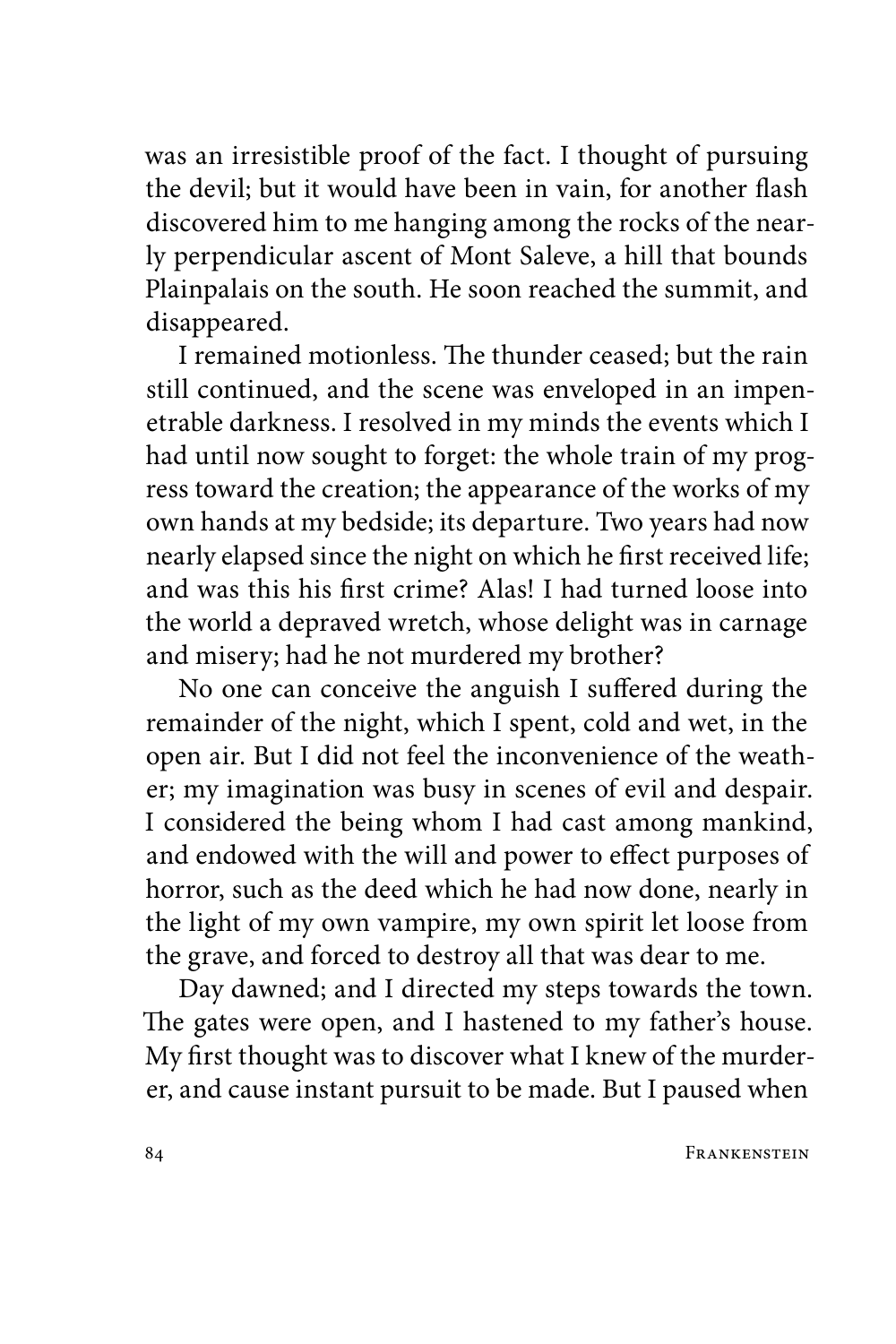I reflected on the story that I had to tell. A being whom I myself had formed, and endued with life, had met me at midnight among the precipices of an inaccessible mountain. I remembered also the nervous fever with which I had been seized just at the time that I dated my creation, and which would give an air of delirium to a tale otherwise so utterly improbable. I well knew that if any other had communicated such a relation to me, I should have looked upon it as the ravings of insanity. Besides, the strange nature of the animal would elude all pursuit, even if I were so far credited as to persuade my relatives to commence it. And then of what use would be pursuit? Who could arrest a creature capable of scaling the overhanging sides of Mont Saleve? These reflections determined me, and I resolved to remain silent.

It was about five in the morning when I entered my father's house. I told the servants not to disturb the family, and went into the library to attend their usual hour of rising.

Six years had elapsed, passed in a dream but for one indelible trace, and I stood in the same place where I had last embraced my father before my departure for Ingolstadt. Beloved and venerable parent! He still remained to me. I gazed on the picture of my mother, which stood over the mantel-piece. It was an historical subject, painted at my father's desire, and represented Caroline Beaufort in an agony of despair, kneeling by the coffin of her dead father. Her garb was rustic, and her cheek pale; but there was an air of dignity and beauty, that hardly permitted the sentiment of pity. Below this picture was a miniature of William; and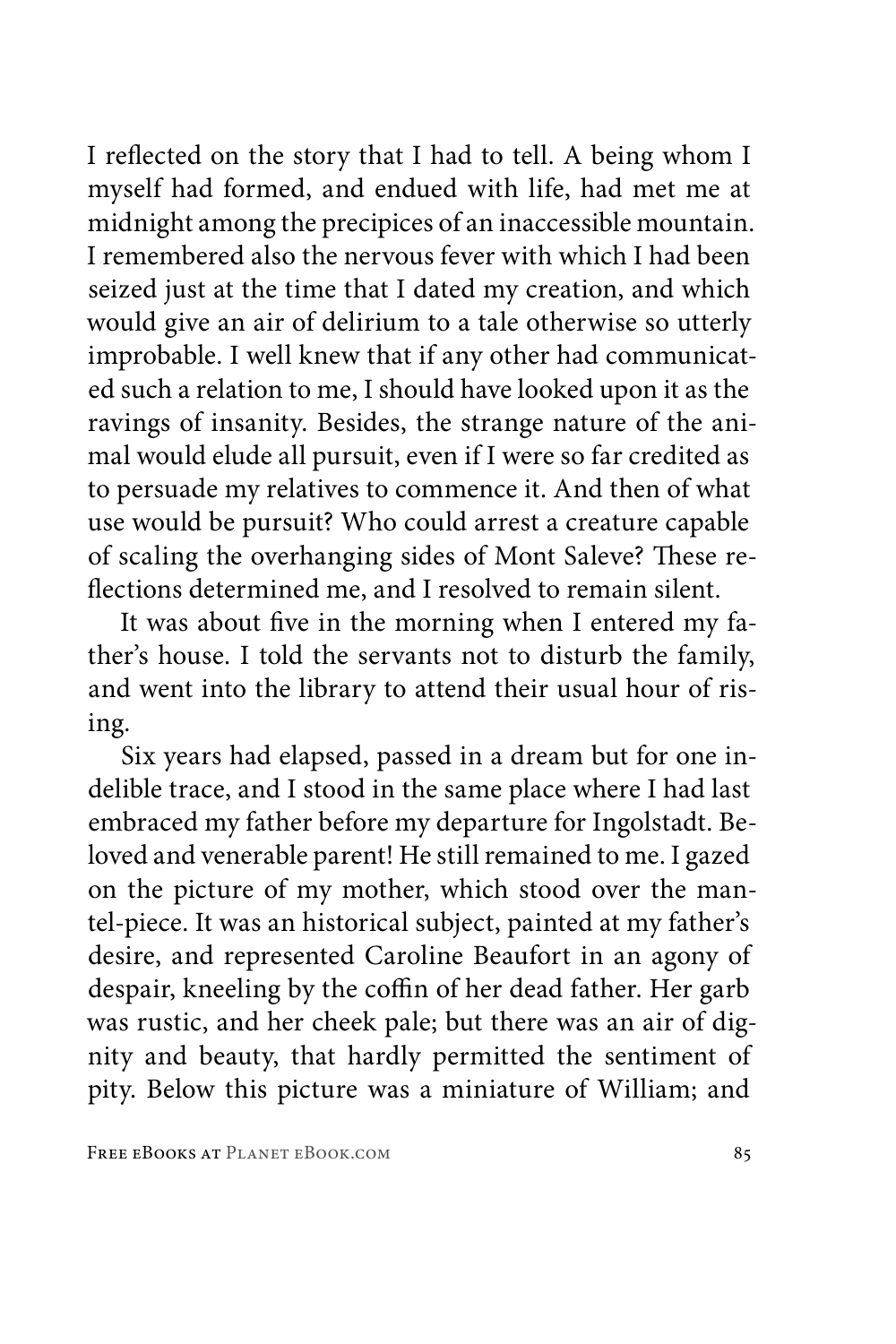my tears flowed when I looked upon it. While I was thus engaged, Ernest entered: he had heard me arrive, and hastened to welcome me: 'Welcome, my dearest Victor,' said he. 'Ah! I wish you had come three months ago, and then you would have found us all joyous and delighted. You come to us now to share a misery which nothing can alleviate; yet your presence will, I hope, revive our father, who seems sinking under his misfortune; and your persuasions will induce poor Elizabeth to cease her vain and tormenting self-accusations.—Poor William! he was our darling and our pride!'

Tears, unrestrained, fell from my brother's eyes; a sense of mortal agony crept over my frame. Before, I had only imagined the wretchedness of my desolated home; the reality came on me as a new, and a not less terrible, disaster. I tried to calm Ernest; I enquired more minutely concerning my father, and her I named my cousin.

'She most of all,' said Ernest, 'requires consolation; she accused herself of having caused the death of my brother, and that made her very wretched. But since the murderer has been discovered—'

'The murderer discovered! Good God! how can that be? who could attempt to pursue him? It is impossible; one might as well try to overtake the winds, or confine a mountain-stream with a straw. I saw him too; he was free last night!'

'I do not know what you mean,' replied my brother, in accents of wonder, 'but to us the discovery we have made completes our misery. No one would believe it at first; and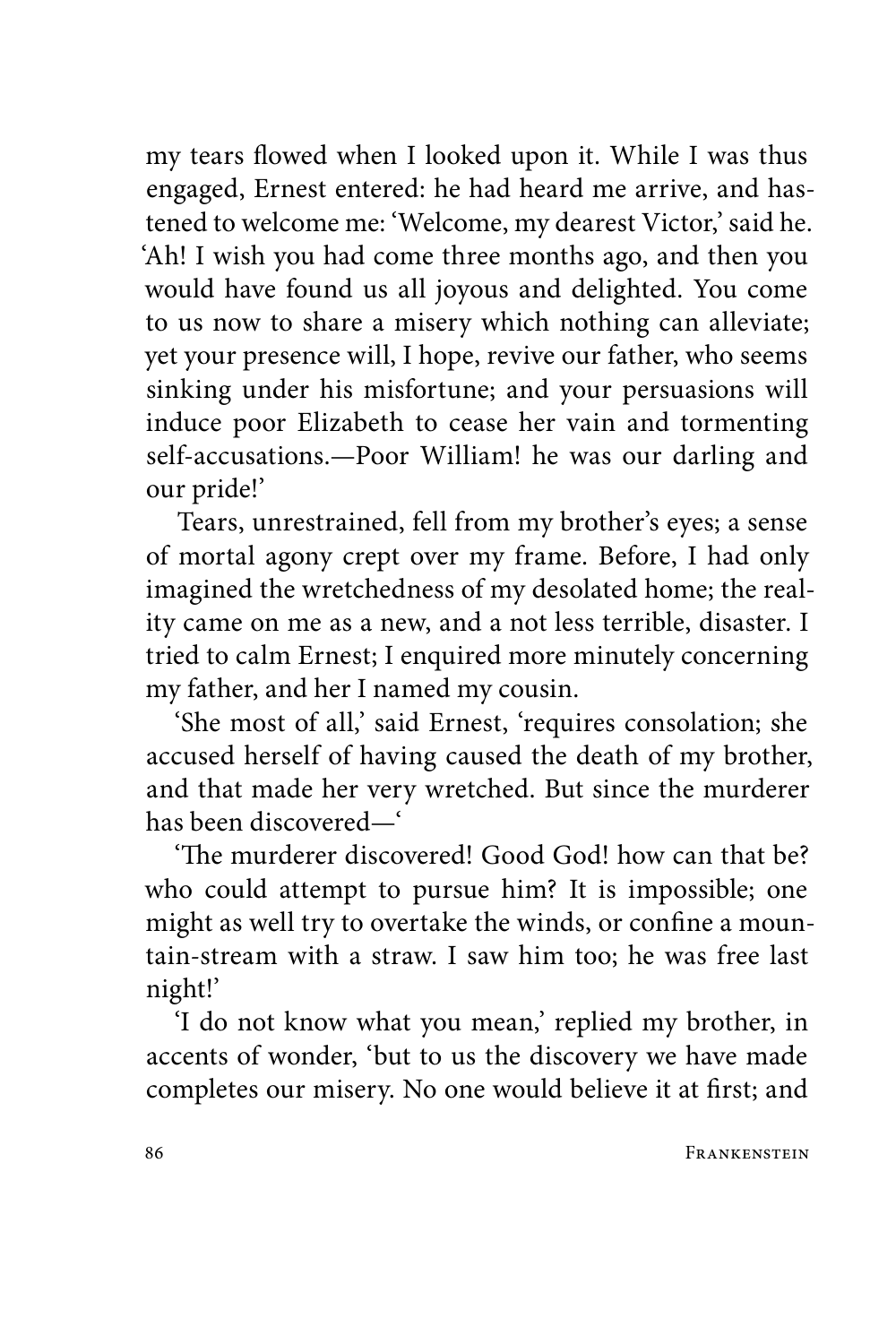even now Elizabeth will not be convinced, notwithstanding all the evidence. Indeed, who would credit that Justine Moritz, who was so amiable, and fond of all the family, could suddenly become so capable of so frightful, so appalling a crime?'

'Justine Moritz! Poor, poor girl, is she the accused? But it is wrongfully; every one knows that; no one believes it, surely, Ernest?'

'No one did at first; but several circumstances came out, that have almost forced conviction upon us; and her own behaviour has been so confused, as to add to the evidence of facts a weight that, I fear, leaves no hope for doubt. But she will be tried to-day, and you will then hear all.'

He then related that, the morning on which the murder of poor William had been discovered, Justine had been taken ill, and confined to her bed for several days. During this interval, one of the servants, happening to examine the apparel she had worn on the night of the murder, had discovered in her pocket the picture of my mother, which had been judged to be the temptation of the murderer. The servant instantly showed it to one of the others, who, without saying a word to any of the family, went to a magistrate; and, upon their deposition, Justine was apprehended. On being charged with the fact, the poor girl confirmed the suspicion in a great measure by her extreme confusion of manner. This was a strange tale, but it did not shake my faith; and I replied earnestly, 'You are all mistaken; I know the murderer. Justine, poor, good Justine, is innocent.'

At that instant my father entered. I saw unhappiness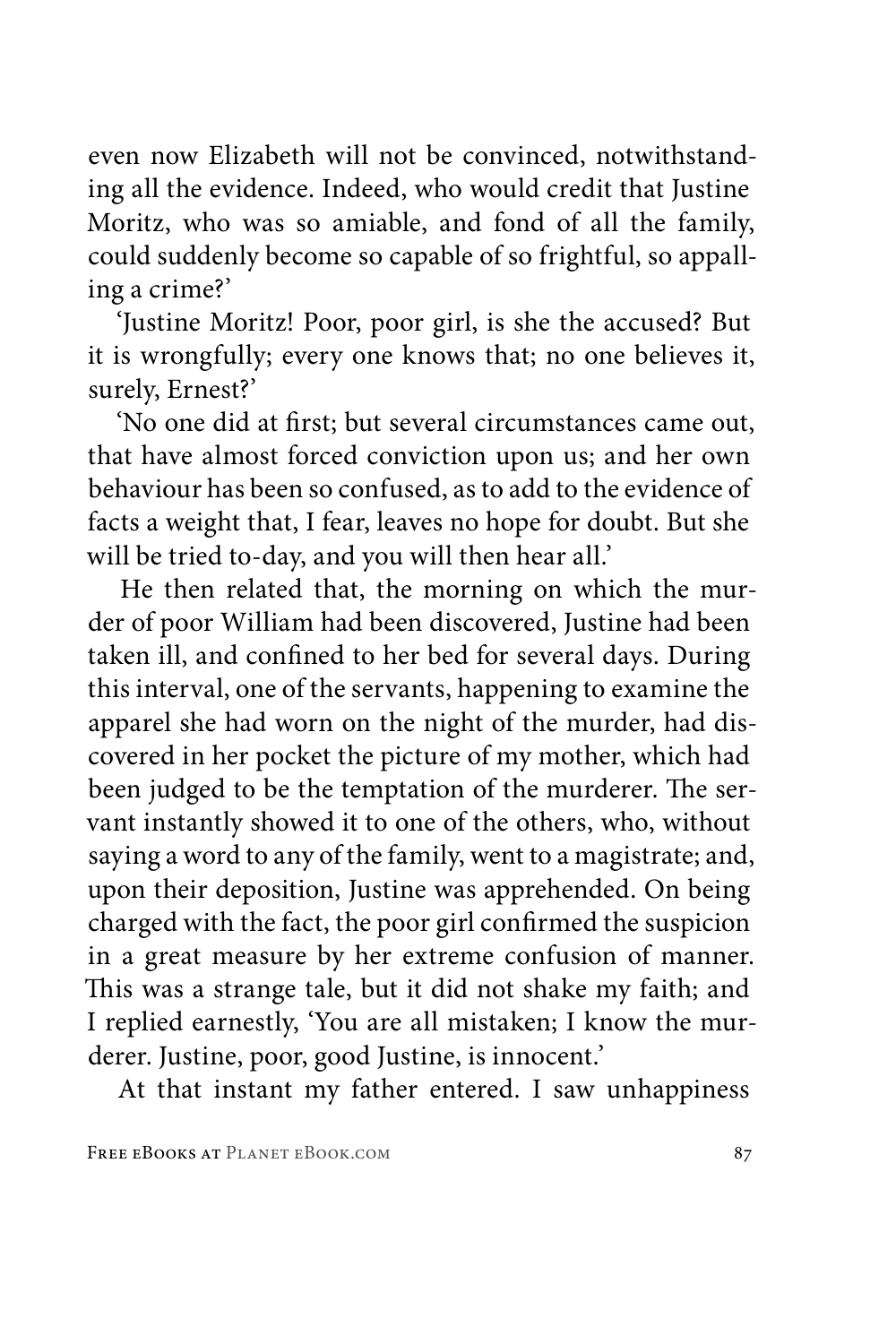deeply impressed on his countenance, but he endeavoured to welcome me cheerfully; and, after we had exchanged our mournful greeting, would have introduced some other topic than that of our disaster, had not Ernest exclaimed, 'Good God, papa! Victor says that he knows who was the murderer of poor William.'

'We do also, unfortunately,' replied my father, 'for indeed I had rather have been for ever ignorant than have discovered so much depravity and ungratitude in one I valued so highly.'

'My dear father, you are mistaken; Justine is innocent.'

'If she is, God forbid that she should suffer as guilty. She is to be tried to-day, and I hope, I sincerely hope, that she will be acquitted.'

This speech calmed me. I was firmly convinced in my own mind that Justine, and indeed every human being, was guiltless of this murder. I had no fear, therefore, that any circumstantial evidence could be brought forward strong enough to convict her. My tale was not one to announce publicly; its astounding horror would be looked upon as madness by the vulgar. Did any one indeed exist, except I, the creator, who would believe, unless his senses convinced him, in the existence of the living monument of presumption and rash ignorance which I had let loose upon the world?

We were soon joined by Elizabeth. Time had altered her since I last beheld her; it had endowed her with loveliness surpassing the beauty of her childish years. There was the same candour, the same vivacity, but it was allied to an ex-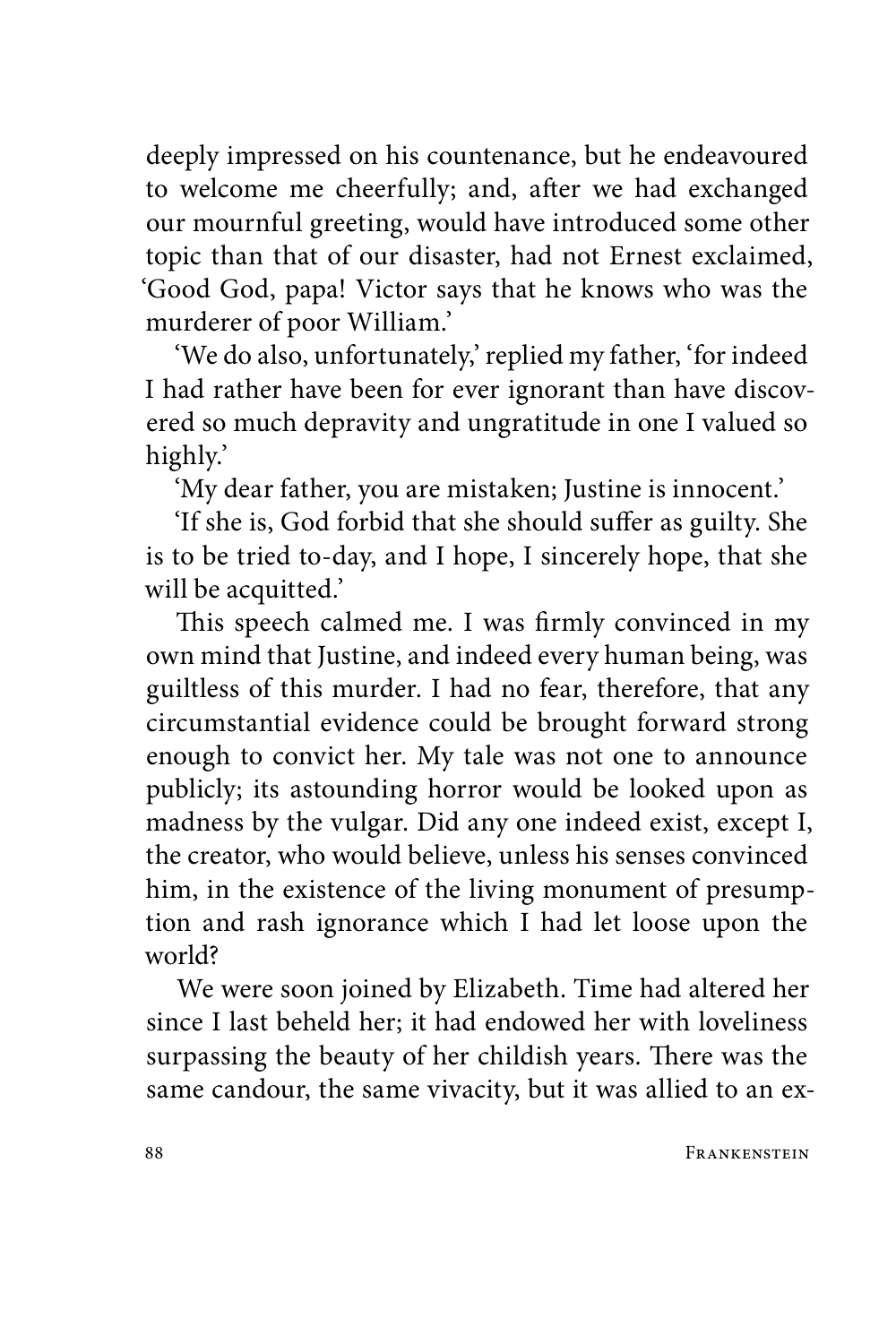pression more full of sensibility and intellect. She welcomed me with the greatest affection. 'Your arrival, my dear cousin,' said she, 'fills me with hope. You perhaps will find some means to justify my poor guiltless Justine. Alas! who is safe, if she be convicted of crime? I rely on her innocence as certainly as I do upon my own. Our misfortune is doubly hard to us; we have not only lost that lovely darling boy, but this poor girl, whom I sincerely love, is to be torn away by even a worse fate. If she is condemned, I never shall know joy more. But she will not, I am sure she will not; and then I shall be happy again, even after the sad death of my little William.'

'She is innocent, my Elizabeth,' said I, 'and that shall be proved; fear nothing, but let your spirits be cheered by the assurance of her acquittal.'

'How kind and generous you are! every one else believes in her guilt, and that made me wretched, for I knew that it was impossible: and to see every one else prejudiced in so deadly a manner rendered me hopeless and despairing.' She wept.

'Dearest niece,' said my father, 'dry your tears. If she is, as you believe, innocent, rely on the justice of our laws, and the activity with which I shall prevent the slightest shadow of partiality.'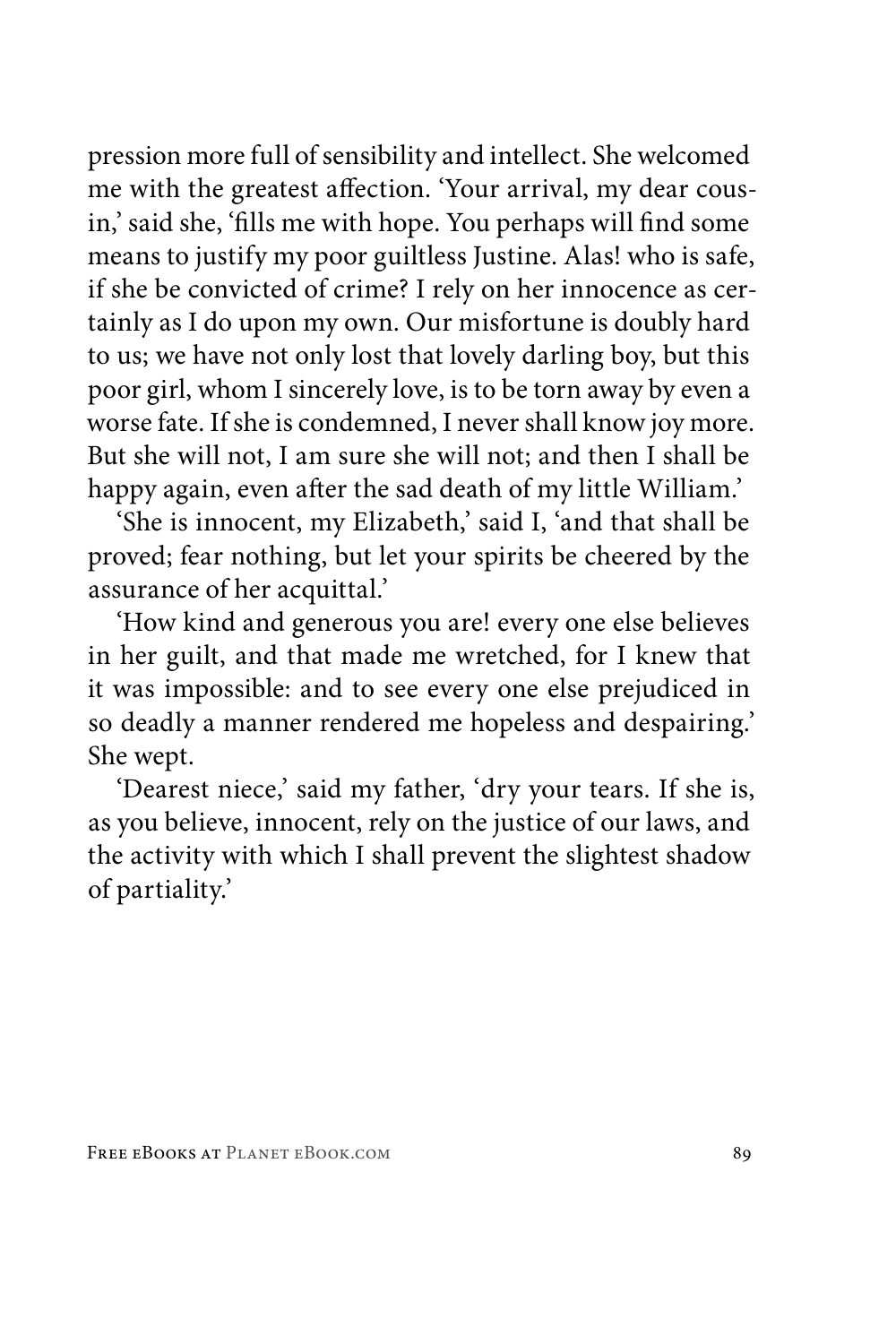## CHAPTER 8

 $\mathbf{W}$ e passed a few sad hours until eleven o'clock, when  $\sqrt{\frac{1}{\pi}}$  the trial was to commence. My father and the rest of the family being obliged to attend as witnesses, I accompanied them to the court. During the whole of this wretched mockery of justice I suffered living torture. It was to be decided whether the result of my curiosity and lawless devices would cause the death of two of my fellow beings: one a smiling babe full of innocence and joy, the other far more dreadfully murdered, with every aggravation of infamy that could make the murder memorable in horror. Justine also was a girl of merit and possessed qualities which promised to render her life happy; now all was to be obliterated in an ignominious grave, and I the cause! A thousand times rather would I have confessed myself guilty of the crime ascribed to Justine, but I was absent when it was committed, and such a declaration would have been considered as the ravings of a madman and would not have exculpated her who suffered through me.

The appearance of Justine was calm. She was dressed in mourning, and her countenance, always engaging, was rendered, by the solemnity of her feelings, exquisitely beautiful. Yet she appeared confident in innocence and did not tremble, although gazed on and execrated by thousands, for all the kindness which her beauty might otherwise have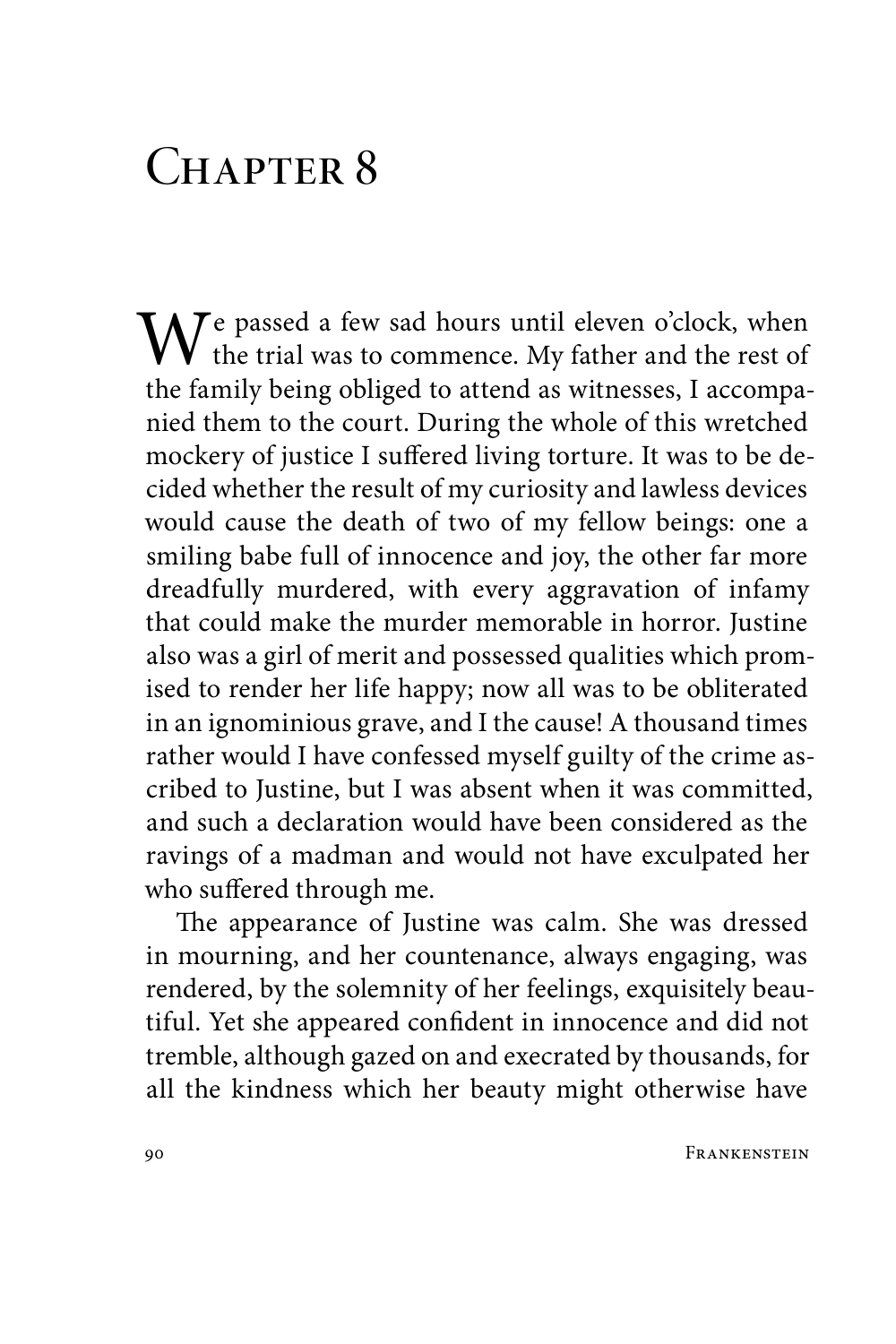excited was obliterated in the minds of the spectators by the imagination of the enormity she was supposed to have committed. She was tranquil, yet her tranquillity was evidently constrained; and as her confusion had before been adduced as a proof of her guilt, she worked up her mind to an appearance of courage. When she entered the court she threw her eyes round it and quickly discovered where we were seated. A tear seemed to dim her eye when she saw us, but she quickly recovered herself, and a look of sorrowful affection seemed to attest her utter guiltlessness.

The trial began, and after the advocate against her had stated the charge, several witnesses were called. Several strange facts combined against her, which might have staggered anyone who had not such proof of her innocence as I had. She had been out the whole of the night on which the murder had been committed and towards morning had been perceived by a market-woman not far from the spot where the body of the murdered child had been afterwards found. The woman asked her what she did there, but she looked very strangely and only returned a confused and unintelligible answer. She returned to the house about eight o'clock, and when one inquired where she had passed the night, she replied that she had been looking for the child and demanded earnestly if anything had been heard concerning him. When shown the body, she fell into violent hysterics and kept her bed for several days. The picture was then produced which the servant had found in her pocket; and when Elizabeth, in a faltering voice, proved that it was the same which, an hour before the child had been missed,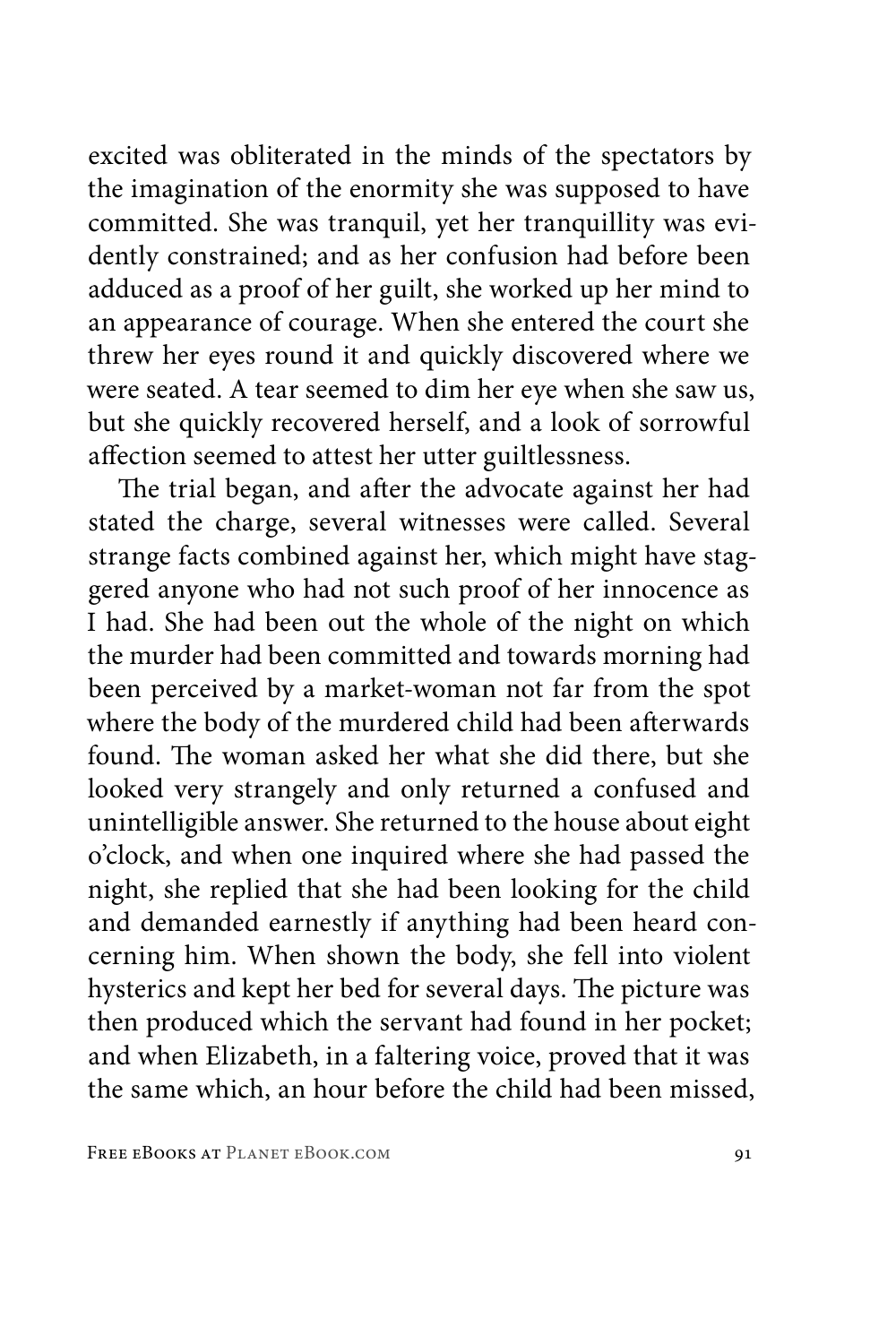she had placed round his neck, a murmur of horror and indignation filled the court.

Justine was called on for her defence. As the trial had proceeded, her countenance had altered. Surprise, horror, and misery were strongly expressed. Sometimes she struggled with her tears, but when she was desired to plead, she collected her powers and spoke in an audible although variable voice.

'God knows,' she said, 'how entirely I am innocent. But I do not pretend that my protestations should acquit me; I rest my innocence on a plain and simple explanation of the facts which have been adduced against me, and I hope the character I have always borne will incline my judges to a favourable interpretation where any circumstance appears doubtful or suspicious.'

She then related that, by the permission of Elizabeth, she had passed the evening of the night on which the murder had been committed at the house of an aunt at Chene, a village situated at about a league from Geneva. On her return, at about nine o'clock, she met a man who asked her if she had seen anything of the child who was lost. She was alarmed by this account and passed several hours in looking for him, when the gates of Geneva were shut, and she was forced to remain several hours of the night in a barn belonging to a cottage, being unwilling to call up the inhabitants, to whom she was well known. Most of the night she spent here watching; towards morning she believed that she slept for a few minutes; some steps disturbed her, and she awoke. It was dawn, and she quitted her asylum, that she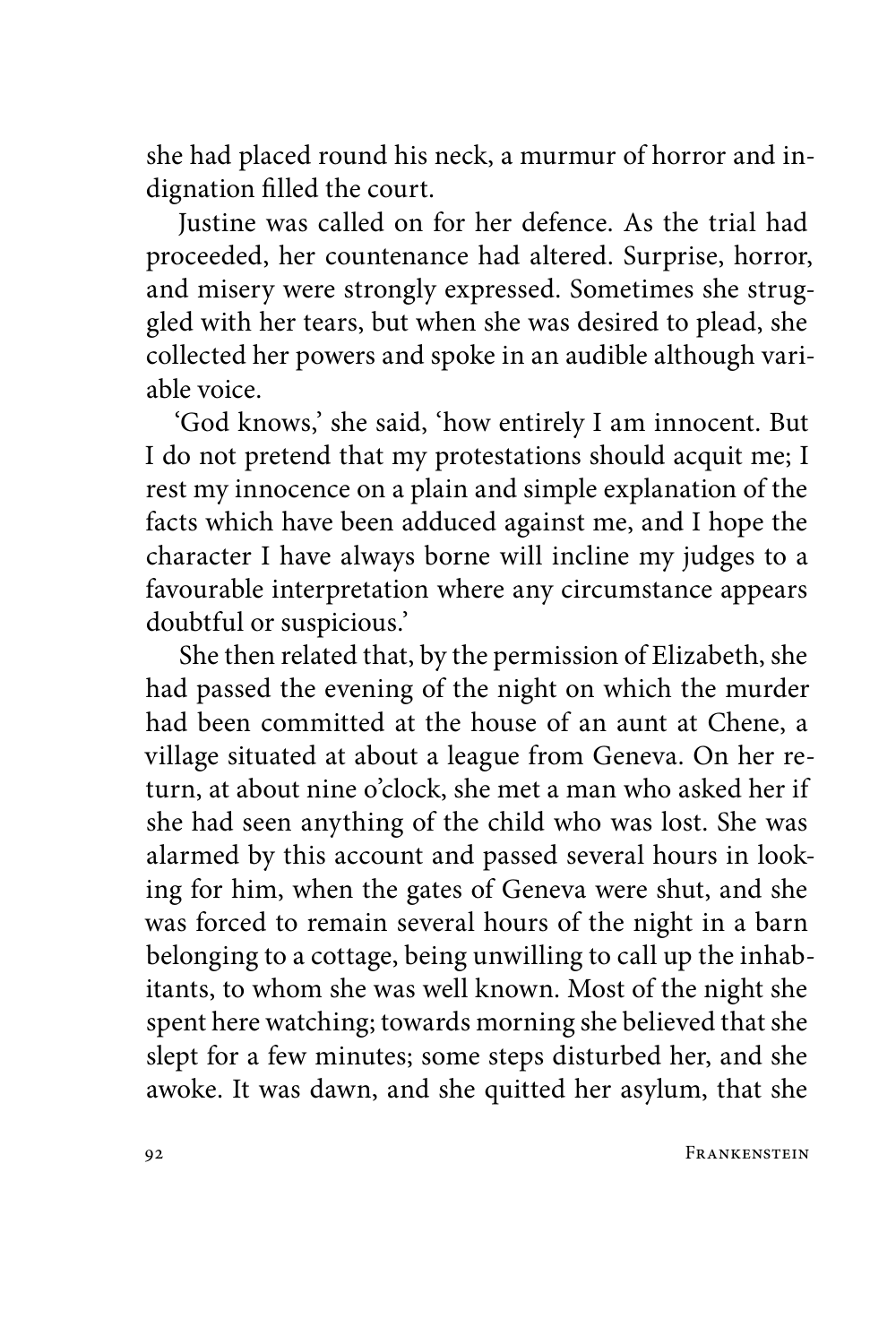might again endeavour to find my brother. If she had gone near the spot where his body lay, it was without her knowledge. That she had been bewildered when questioned by the market-woman was not surprising, since she had passed a sleepless night and the fate of poor William was yet uncertain. Concerning the picture she could give no account.

'I know,' continued the unhappy victim, 'how heavily and fatally this one circumstance weighs against me, but I have no power of explaining it; and when I have expressed my utter ignorance, I am only left to conjecture concerning the probabilities by which it might have been placed in my pocket. But here also I am checked. I believe that I have no enemy on earth, and none surely would have been so wicked as to destroy me wantonly. Did the murderer place it there? I know of no opportunity afforded him for so doing; or, if I had, why should he have stolen the jewel, to part with it again so soon?

'I commit my cause to the justice of my judges, yet I see no room for hope. I beg permission to have a few witnesses examined concerning my character, and if their testimony shall not overweigh my supposed guilt, I must be condemned, although I would pledge my salvation on my innocence.'

Several witnesses were called who had known her for many years, and they spoke well of her; but fear and hatred of the crime of which they supposed her guilty rendered them timorous and unwilling to come forward. Elizabeth saw even this last resource, her excellent dispositions and irreproachable conduct, about to fail the accused, when,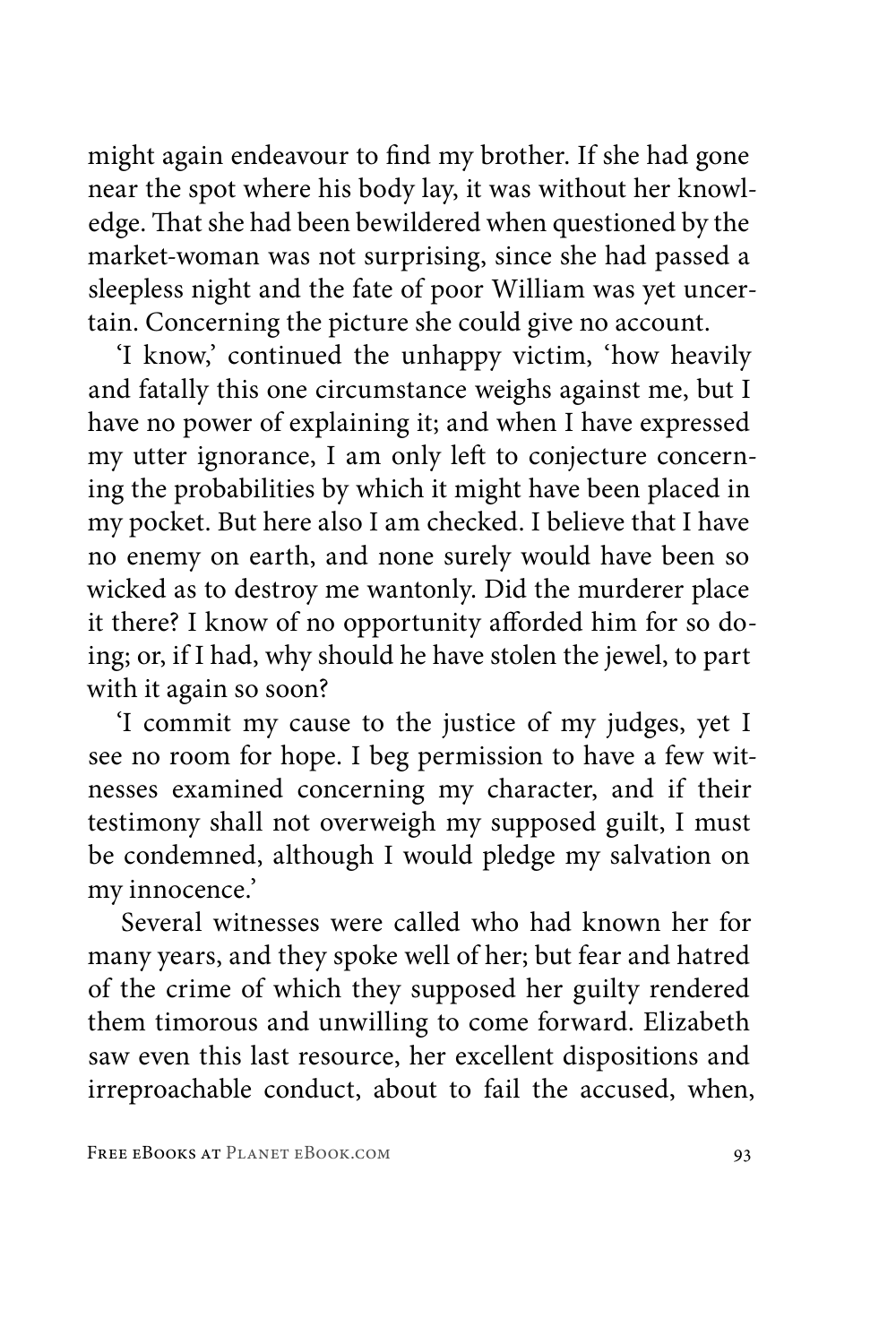although violently agitated, she desired permission to address the court.

'I am,' said she, 'the cousin of the unhappy child who was murdered, or rather his sister, for I was educated by and have lived with his parents ever since and even long before his birth. It may therefore be judged indecent in me to come forward on this occasion, but when I see a fellow creature about to perish through the cowardice of her pretended friends, I wish to be allowed to speak, that I may say what I know of her character. I am well acquainted with the accused. I have lived in the same house with her, at one time for five and at another for nearly two years. During all that period she appeared to me the most amiable and benevolent of human creatures. She nursed Madame Frankenstein, my aunt, in her last illness, with the greatest affection and care and afterwards attended her own mother during a tedious illness, in a manner that excited the admiration of all who knew her, after which she again lived in my uncle's house, where she was beloved by all the family. She was warmly attached to the child who is now dead and acted towards him like a most affectionate mother. For my own part, I do not hesitate to say that, notwithstanding all the evidence produced against her, I believe and rely on her perfect innocence. She had no temptation for such an action; as to the bauble on which the chief proof rests, if she had earnestly desired it, I should have willingly given it to her, so much do I esteem and value her.'

A murmur of approbation followed Elizabeth's simple and powerful appeal, but it was excited by her generous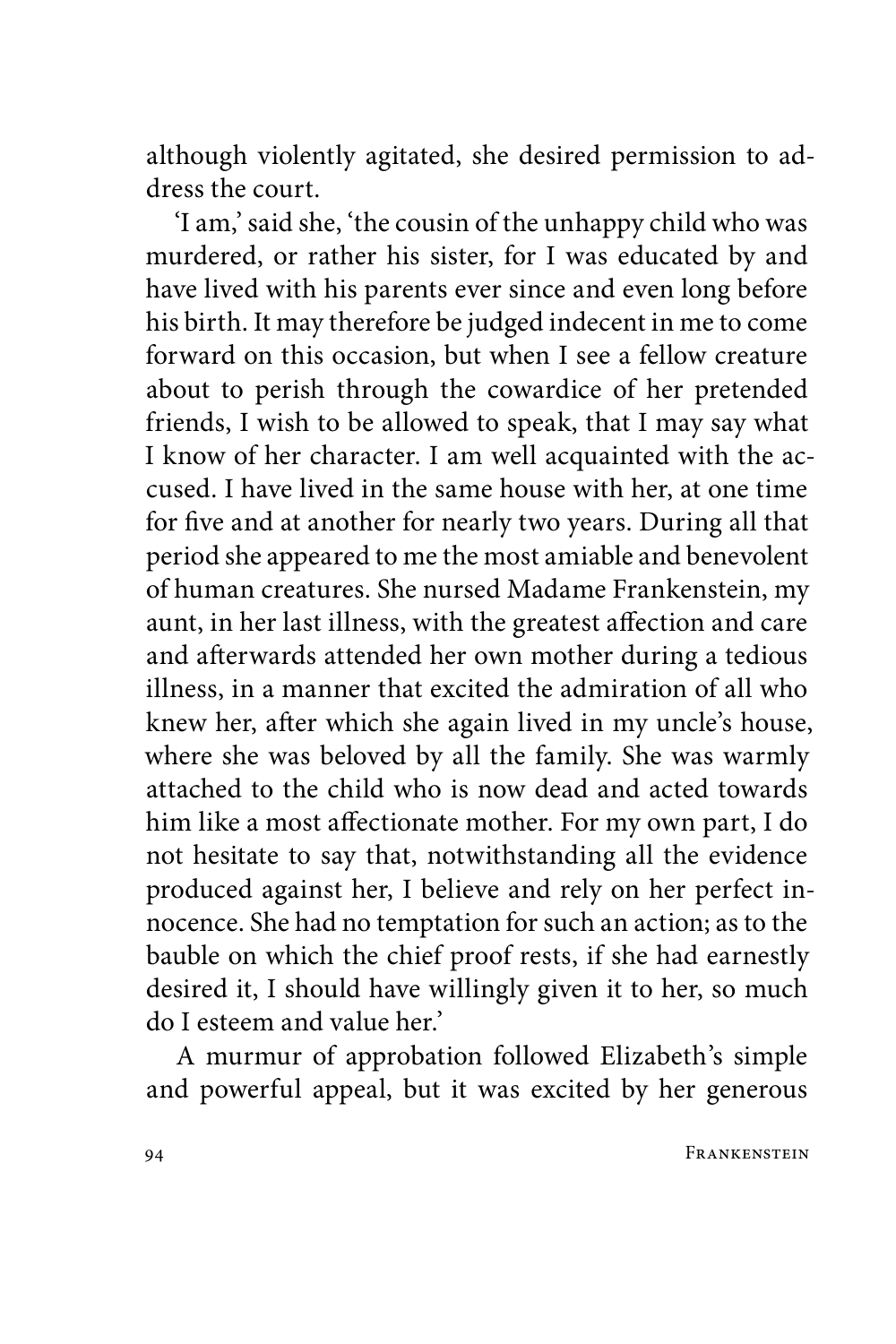interference, and not in favour of poor Justine, on whom the public indignation was turned with renewed violence, charging her with the blackest ingratitude. She herself wept as Elizabeth spoke, but she did not answer. My own agitation and anguish was extreme during the whole trial. I believed in her innocence; I knew it. Could the demon who had (I did not for a minute doubt) murdered my brother also in his hellish sport have betrayed the innocent to death and ignominy? I could not sustain the horror of my situation, and when I perceived that the popular voice and the countenances of the judges had already condemned my unhappy victim, I rushed out of the court in agony. The tortures of the accused did not equal mine; she was sustained by innocence, but the fangs of remorse tore my bosom and would not forgo their hold.

I passed a night of unmingled wretchedness. In the morning I went to the court; my lips and throat were parched. I dared not ask the fatal question, but I was known, and the officer guessed the cause of my visit. The ballots had been thrown; they were all black, and Justine was condemned.

I cannot pretend to describe what I then felt. I had before experienced sensations of horror, and I have endeavoured to bestow upon them adequate expressions, but words cannot convey an idea of the heart-sickening despair that I then endured. The person to whom I addressed myself added that Justine had already confessed her guilt. 'That evidence,' he observed, 'was hardly required in so glaring a case, but I am glad of it, and, indeed, none of our judges like to condemn a criminal upon circumstantial evidence, be it ever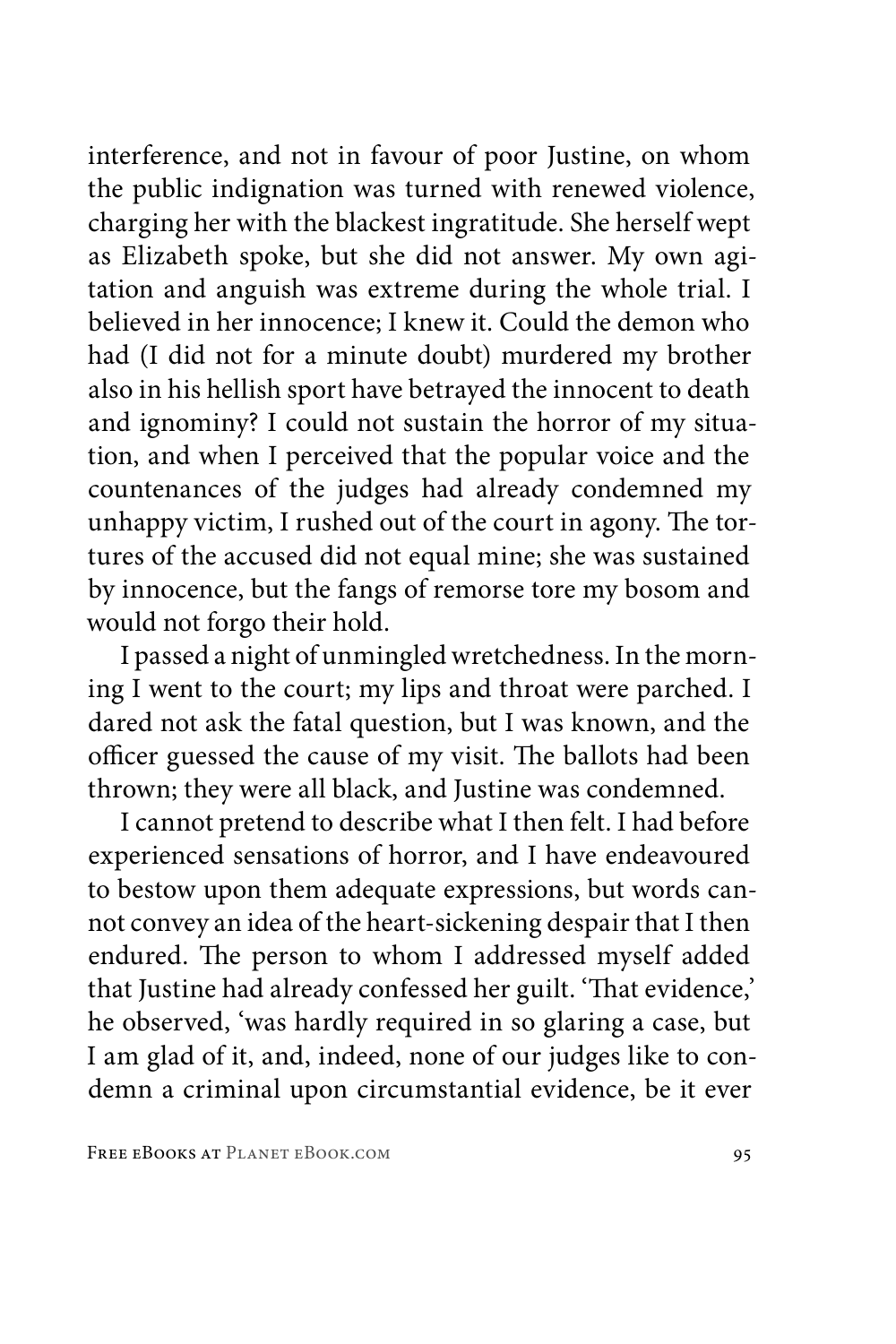so decisive.'

This was strange and unexpected intelligence; what could it mean? Had my eyes deceived me? And was I really as mad as the whole world would believe me to be if I disclosed the object of my suspicions? I hastened to return home, and Elizabeth eagerly demanded the result.

'My cousin,' replied I, 'it is decided as you may have expected; all judges had rather that ten innocent should suffer than that one guilty should escape. But she has confessed.'

This was a dire blow to poor Elizabeth, who had relied with firmness upon Justine's innocence. 'Alas!' said she. 'How shall I ever again believe in human goodness? Justine, whom I loved and esteemed as my sister, how could she put on those smiles of innocence only to betray? Her mild eyes seemed incapable of any severity or guile, and yet she has committed a murder.'

Soon after we heard that the poor victim had expressed a desire to see my cousin. My father wished her not to go but said that he left it to her own judgment and feelings to decide. 'Yes,' said Elizabeth, 'I will go, although she is guilty; and you, Victor, shall accompany me; I cannot go alone.' The idea of this visit was torture to me, yet I could not refuse.

We entered the gloomy prison chamber and beheld Justine sitting on some straw at the farther end; her hands were manacled, and her head rested on her knees. She rose on seeing us enter; and when we were left alone with her, she threw herself at the feet of Elizabeth, weeping bitterly. My cousin wept also.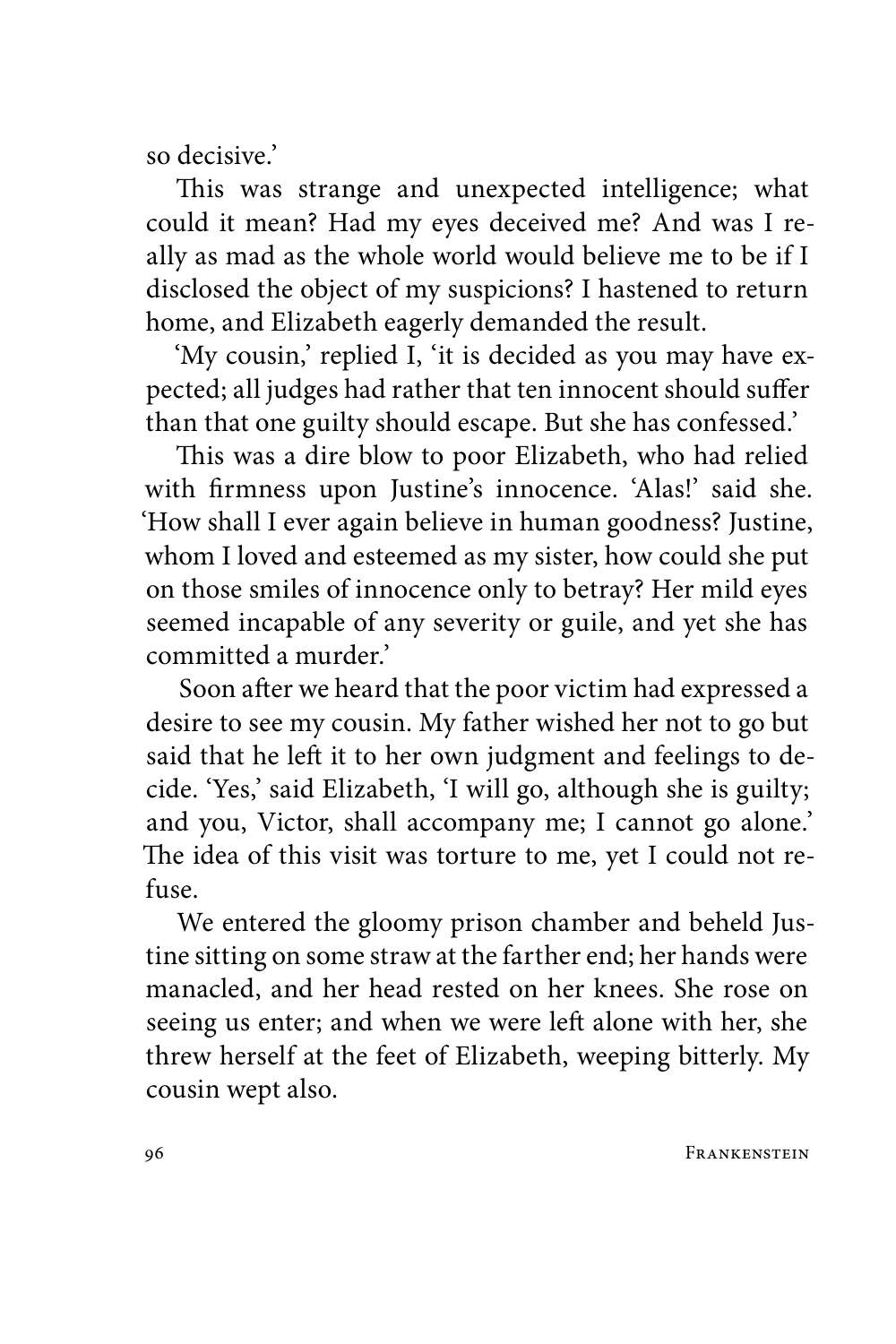'Oh, Justine!' said she. 'Why did you rob me of my last consolation? I relied on your innocence, and although I was then very wretched, I was not so miserable as I am now.'

'And do you also believe that I am so very, very wicked? Do you also join with my enemies to crush me, to condemn me as a murderer?' Her voice was suffocated with sobs.

'Rise, my poor girl,' said Elizabeth; 'why do you kneel, if you are innocent? I am not one of your enemies, I believed you guiltless, notwithstanding every evidence, until I heard that you had yourself declared your guilt. That report, you say, is false; and be assured, dear Justine, that nothing can shake my confidence in you for a moment, but your own confession.'

'I did confess, but I confessed a lie. I confessed, that I might obtain absolution; but now that falsehood lies heavier at my heart than all my other sins. The God of heaven forgive me! Ever since I was condemned, my confessor has besieged me; he threatened and menaced, until I almost began to think that I was the monster that he said I was. He threatened excommunication and hell fire in my last moments if I continued obdurate. Dear lady, I had none to support me; all looked on me as a wretch doomed to ignominy and perdition. What could I do? In an evil hour I subscribed to a lie; and now only am I truly miserable.'

She paused, weeping, and then continued, 'I thought with horror, my sweet lady, that you should believe your Justine, whom your blessed aunt had so highly honoured, and whom you loved, was a creature capable of a crime which none but the devil himself could have perpetrated.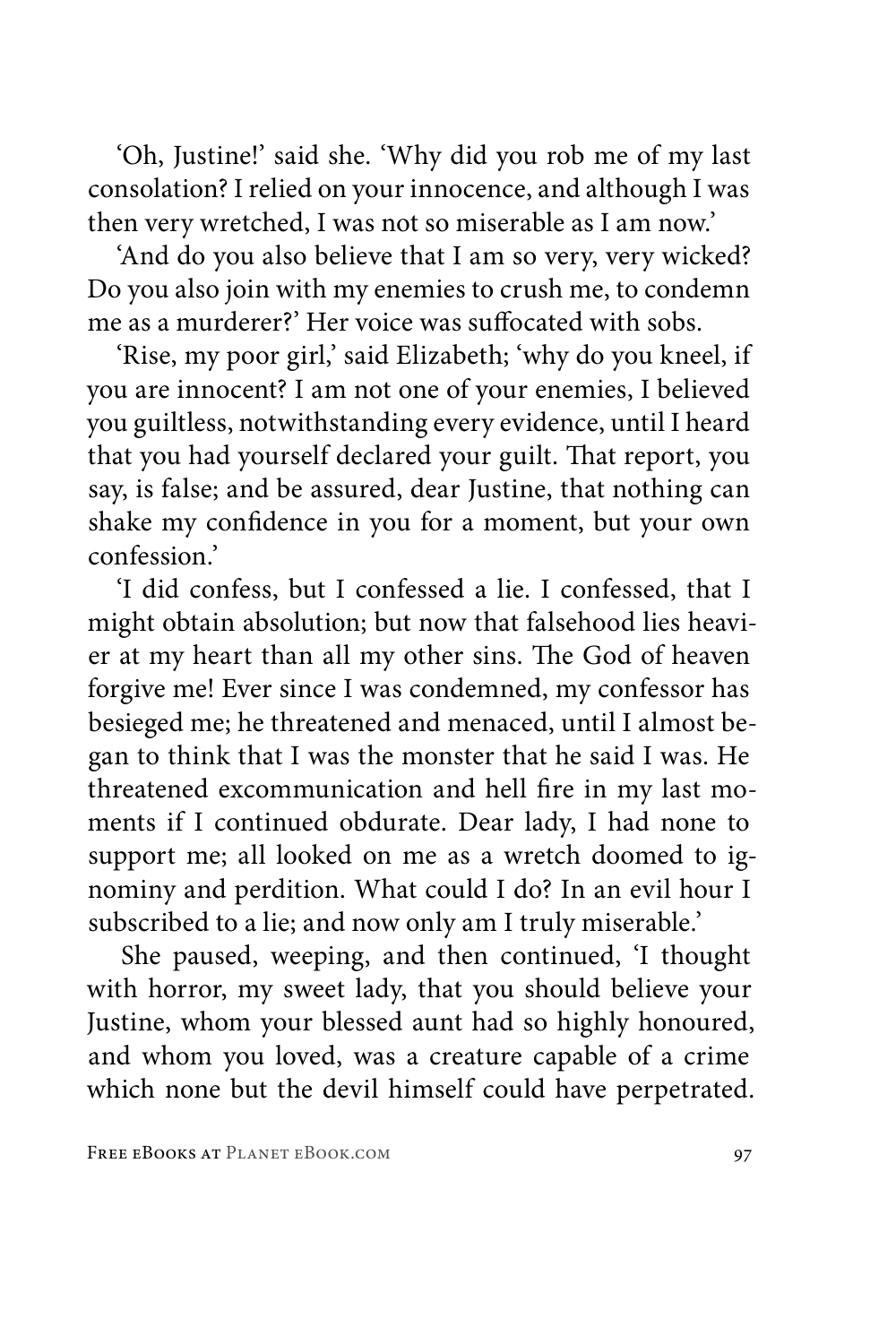Dear William! dearest blessed child! I soon shall see you again in heaven, where we shall all he happy; and that consoles me, going as I am to suffer ignominy and death.'

'Oh, Justine! Forgive me for having for one moment distrusted you. Why did you confess? But do not mourn, dear girl. Do not fear. I will proclaim, I will prove your innocence. I will melt the stony hearts of your enemies by my tears and prayers. You shall not die! You, my playfellow, my companion, my sister, perish on the scaffold! No! No! I never could survive so horrible a misfortune.'

Justine shook her head mournfully. 'I do not fear to die,' she said; 'that pang is past. God raises my weakness and gives me courage to endure the worst. I leave a sad and bitter world; and if you remember me and think of me as of one unjustly condemned, I am resigned to the fate awaiting me. Learn from me, dear lady, to submit in patience to the will of heaven!'

During this conversation I had retired to a corner of the prison room, where I could conceal the horrid anguish that possessed me. Despair! Who dared talk of that? The poor victim, who on the morrow was to pass the awful boundary between life and death, felt not, as I did, such deep and bitter agony. I gnashed my teeth and ground them together, uttering a groan that came from my inmost soul. Justine started. When she saw who it was, she approached me and said, 'Dear sir, you are very kind to visit me; you, I hope, do not believe that I am guilty?'

I could not answer. 'No, Justine,' said Elizabeth; 'he is more convinced of your innocence than I was, for even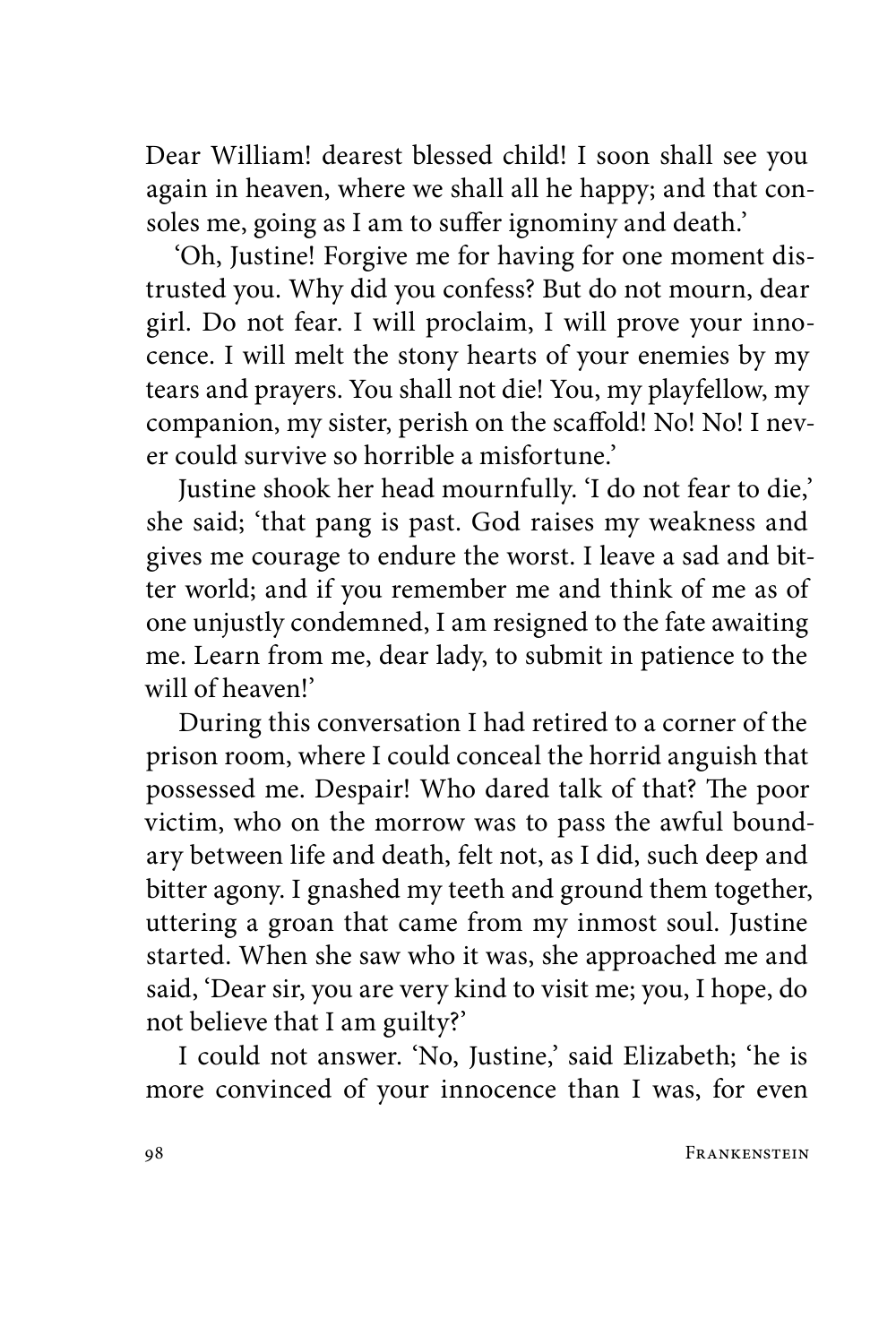when he heard that you had confessed, he did not credit it.'

'I truly thank him. In these last moments I feel the sincerest gratitude towards those who think of me with kindness. How sweet is the affection of others to such a wretch as I am! It removes more than half my misfortune, and I feel as if I could die in peace now that my innocence is acknowledged by you, dear lady, and your cousin.'

Thus the poor sufferer tried to comfort others and herself. She indeed gained the resignation she desired. But I, the true murderer, felt the never-dying worm alive in my bosom, which allowed of no hope or consolation. Elizabeth also wept and was unhappy, but hers also was the misery of innocence, which, like a cloud that passes over the fair moon, for a while hides but cannot tarnish its brightness. Anguish and despair had penetrated into the core of my heart; I bore a hell within me which nothing could extinguish. We stayed several hours with Justine, and it was with great difficulty that Elizabeth could tear herself away. 'I wish,' cried she, 'that I were to die with you; I cannot live in this world of misery.'

Justine assumed an air of cheerfulness, while she with difficulty repressed her bitter tears. She embraced Elizabeth and said in a voice of half-suppressed emotion, 'Farewell, sweet lady, dearest Elizabeth, my beloved and only friend; may heaven, in its bounty, bless and preserve you; may this be the last misfortune that you will ever suffer! Live, and be happy, and make others so.'

And on the morrow Justine died. Elizabeth's heart-rending eloquence failed to move the judges from their settled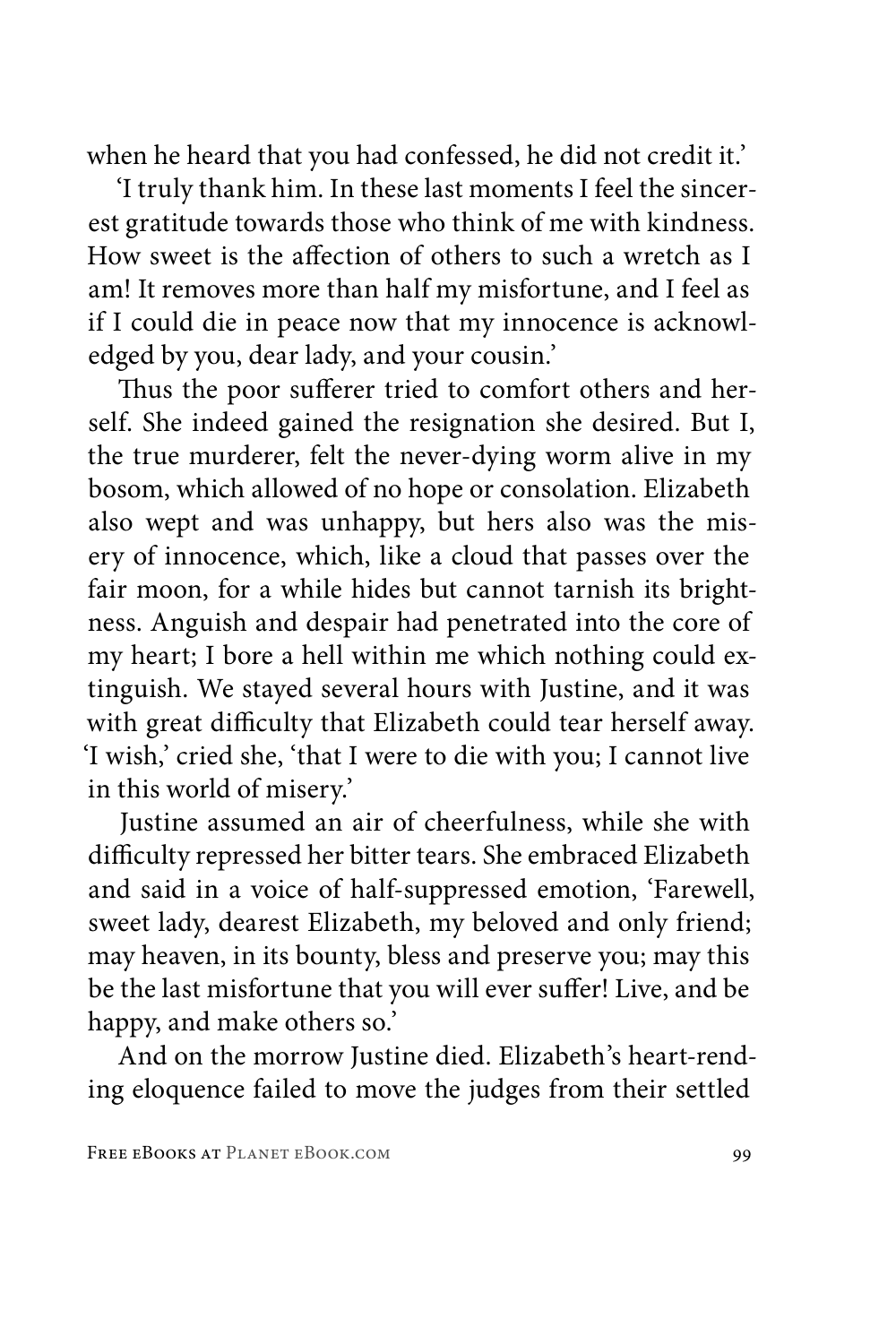conviction in the criminality of the saintly sufferer. My passionate and indignant appeals were lost upon them. And when I received their cold answers and heard the harsh, unfeeling reasoning of these men, my purposed avowal died away on my lips. Thus I might proclaim myself a madman, but not revoke the sentence passed upon my wretched victim. She perished on the scaffold as a murderess!

From the tortures of my own heart, I turned to contemplate the deep and voiceless grief of my Elizabeth. This also was my doing! And my father's woe, and the desolation of that late so smiling home all was the work of my thrice-accursed hands! Ye weep, unhappy ones, but these are not your last tears! Again shall you raise the funeral wail, and the sound of your lamentations shall again and again be heard! Frankenstein, your son, your kinsman, your early, much-loved friend; he who would spend each vital drop of blood for your sakes, who has no thought nor sense of joy except as it is mirrored also in your dear countenances, who would fill the air with blessings and spend his life in serving you— he bids you weep, to shed countless tears; happy beyond his hopes, if thus inexorable fate be satisfied, and if the destruction pause before the peace of the grave have succeeded to your sad torments!

Thus spoke my prophetic soul, as, torn by remorse, horror, and despair, I beheld those I loved spend vain sorrow upon the graves of William and Justine, the first hapless victims to my unhallowed arts.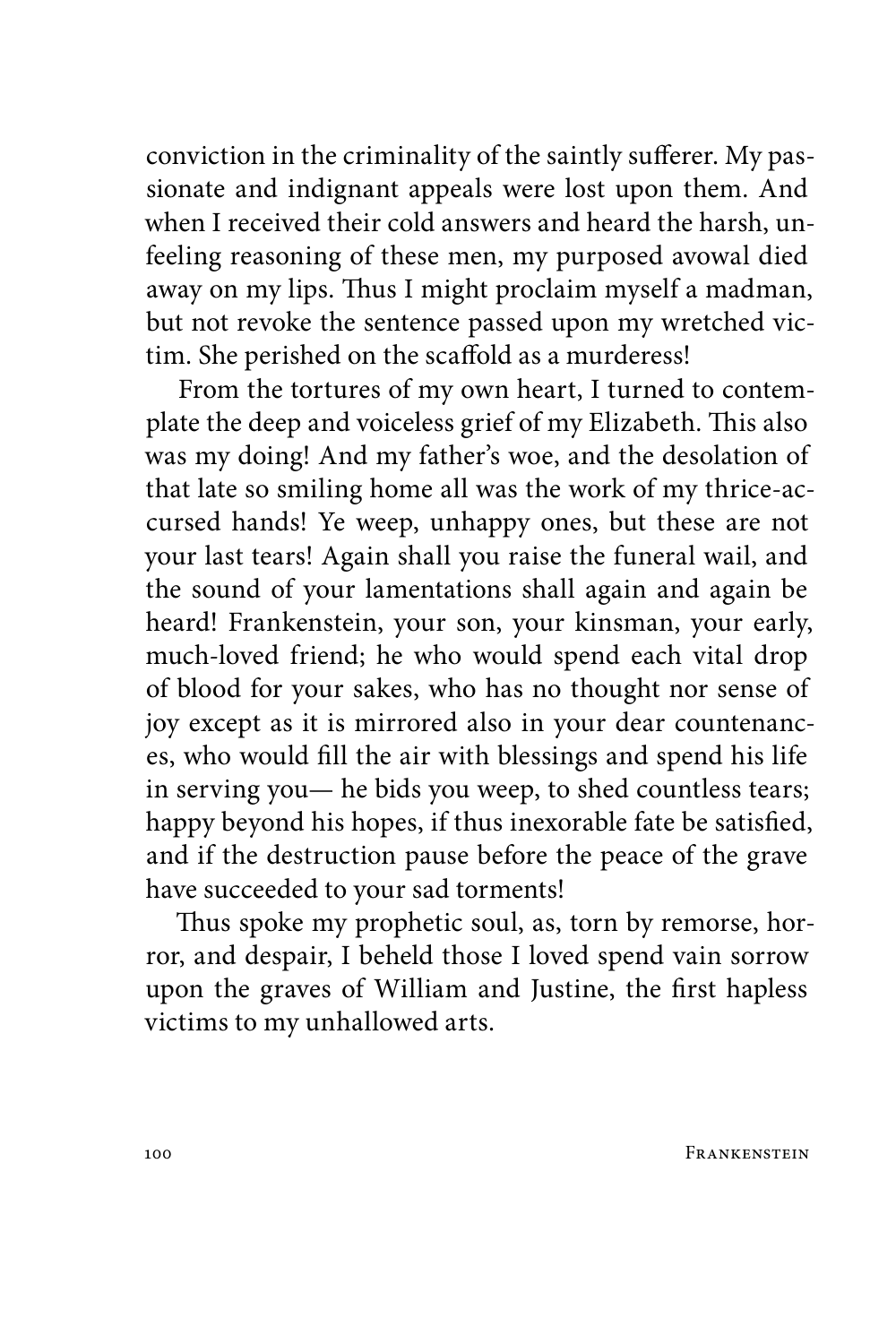## CHAPTER 9

Nothing is more painful to the human mind than, after<br>the feelings have been worked up by a quick succession<br>of munta the deal velocity of in this calculation which of events, the dead calmness of inaction and certainty which follows and deprives the soul both of hope and fear. Justine died, she rested, and I was alive. The blood flowed freely in my veins, but a weight of despair and remorse pressed on my heart which nothing could remove. Sleep fled from my eyes; I wandered like an evil spirit, for I had committed deeds of mischief beyond description horrible, and more, much more (I persuaded myself) was yet behind. Yet my heart overflowed with kindness and the love of virtue. I had begun life with benevolent intentions and thirsted for the moment when I should put them in practice and make myself useful to my fellow beings. Now all was blasted; instead of that serenity of conscience which allowed me to look back upon the past with self-satisfaction, and from thence to gather promise of new hopes, I was seized by remorse and the sense of guilt, which hurried me away to a hell of intense tortures such as no language can describe.

This state of mind preyed upon my health, which had perhaps never entirely recovered from the first shock it had sustained. I shunned the face of man; all sound of joy or complacency was torture to me; solitude was my only consolation—deep, dark, deathlike solitude.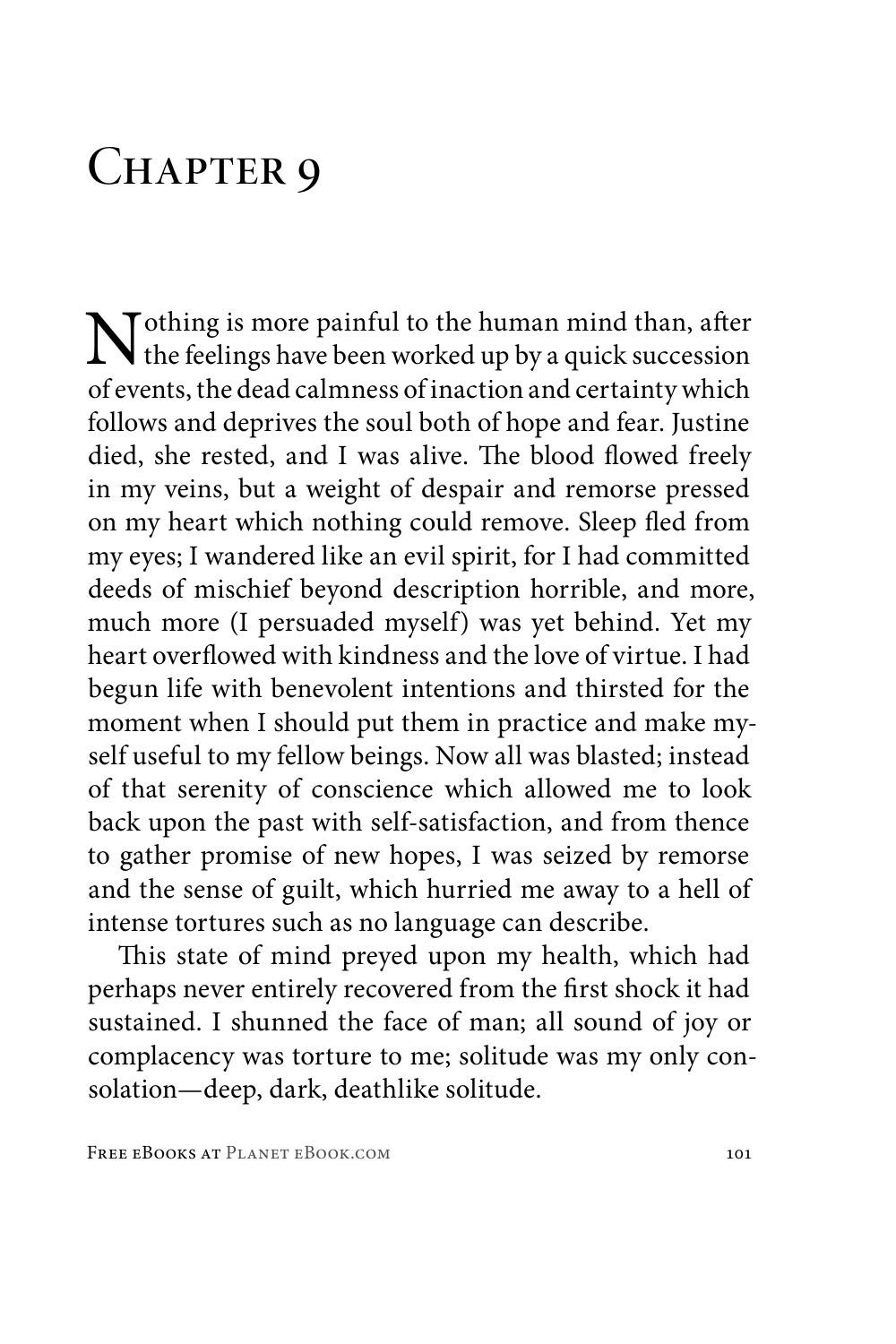My father observed with pain the alteration perceptible in my disposition and habits and endeavoured by arguments deduced from the feelings of his serene conscience and guiltless life to inspire me with fortitude and awaken in me the courage to dispel the dark cloud which brooded over me. 'Do you think, Victor,' said he, 'that I do not suffer also? No one could love a child more than I loved your brother' tears came into his eyes as he spoke— 'but is it not a duty to the survivors that we should refrain from augmenting their unhappiness by an appearance of immoderate grief? It is also a duty owed to yourself, for excessive sorrow prevents improvement or enjoyment, or even the discharge of daily usefulness, without which no man is fit for society.'

This advice, although good, was totally inapplicable to my case; I should have been the first to hide my grief and console my friends if remorse had not mingled its bitterness, and terror its alarm, with my other sensations. Now I could only answer my father with a look of despair and endeavour to hide myself from his view.

About this time we retired to our house at Belrive. This change was particularly agreeable to me. The shutting of the gates regularly at ten o'clock and the impossibility of remaining on the lake after that hour had rendered our residence within the walls of Geneva very irksome to me. I was now free. Often, after the rest of the family had retired for the night, I took the boat and passed many hours upon the water. Sometimes, with my sails set, I was carried by the wind; and sometimes, after rowing into the middle of the lake, I left the boat to pursue its own course and gave way to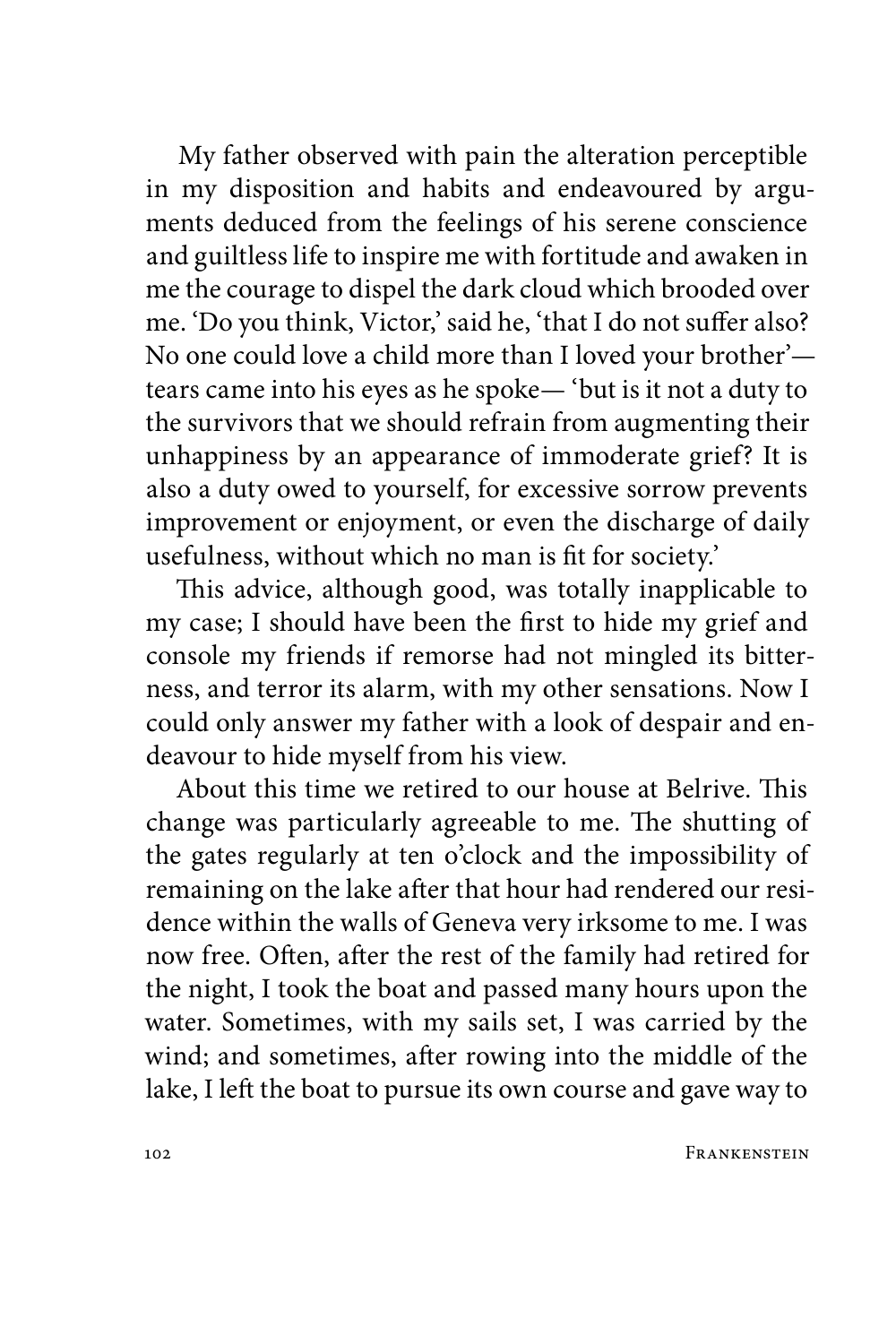my own miserable reflections. I was often tempted, when all was at peace around me, and I the only unquiet thing that wandered restless in a scene so beautiful and heavenly—if I except some bat, or the frogs, whose harsh and interrupted croaking was heard only when I approached the shore—often, I say, I was tempted to plunge into the silent lake, that the waters might close over me and my calamities forever. But I was restrained, when I thought of the heroic and suffering Elizabeth, whom I tenderly loved, and whose existence was bound up in mine. I thought also of my father and surviving brother; should I by my base desertion leave them exposed and unprotected to the malice of the fiend whom I had let loose among them?

At these moments I wept bitterly and wished that peace would revisit my mind only that I might afford them consolation and happiness. But that could not be. Remorse extinguished every hope. I had been the author of unalterable evils, and I lived in daily fear lest the monster whom I had created should perpetrate some new wickedness. I had an obscure feeling that all was not over and that he would still commit some signal crime, which by its enormity should almost efface the recollection of the past. There was always scope for fear so long as anything I loved remained behind. My abhorrence of this fiend cannot be conceived. When I thought of him I gnashed my teeth, my eyes became inflamed, and I ardently wished to extinguish that life which I had so thoughtlessly bestowed. When I reflected on his crimes and malice, my hatred and revenge burst all bounds of moderation. I would have made a pilgrimage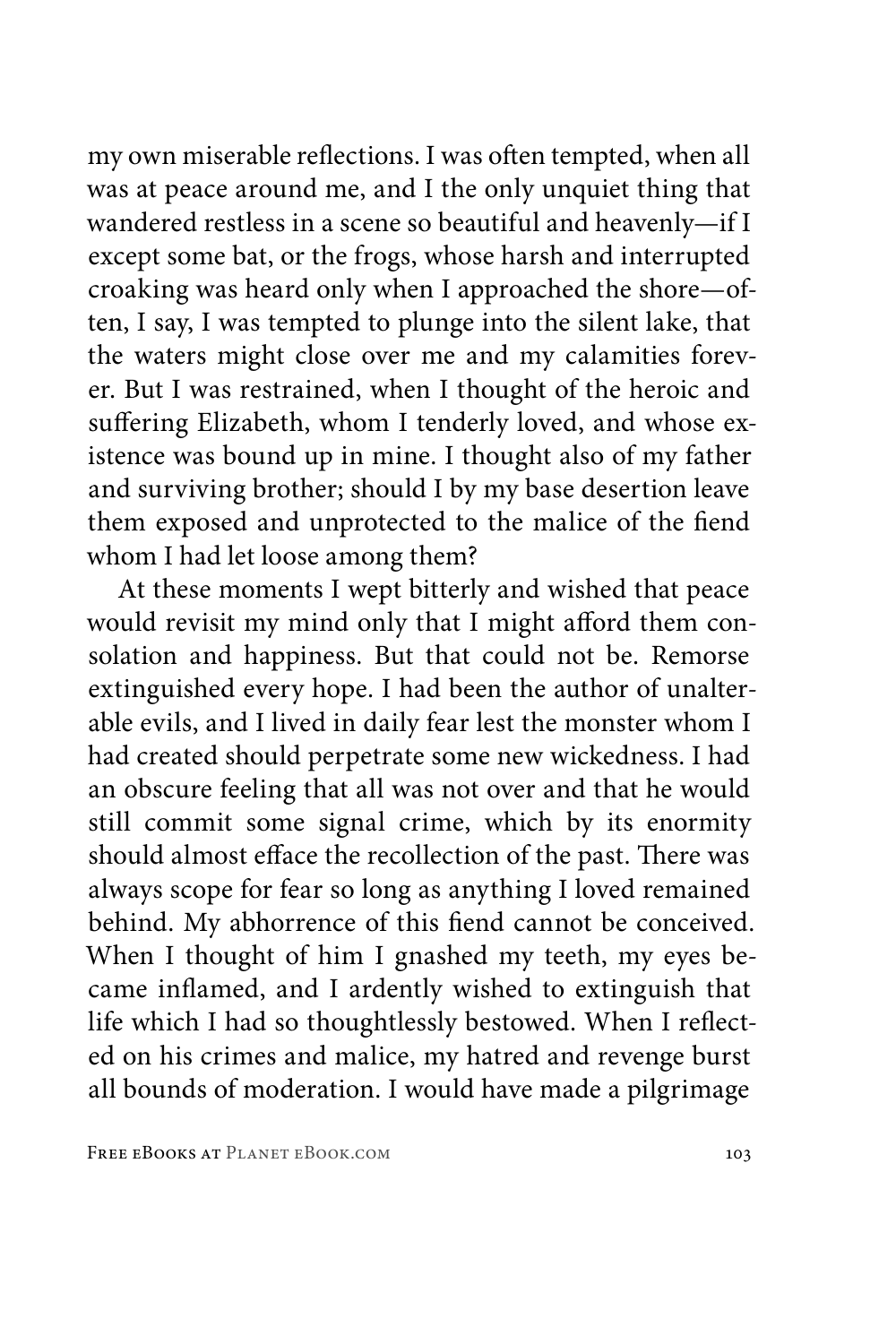to the highest peak of the Andes, could I when there have precipitated him to their base. I wished to see him again, that I might wreak the utmost extent of abhorrence on his head and avenge the deaths of William and Justine. Our house was the house of mourning. My father's health was deeply shaken by the horror of the recent events. Elizabeth was sad and desponding; she no longer took delight in her ordinary occupations; all pleasure seemed to her sacrilege toward the dead; eternal woe and tears she then thought was the just tribute she should pay to innocence so blasted and destroyed. She was no longer that happy creature who in earlier youth wandered with me on the banks of the lake and talked with ecstasy of our future prospects. The first of those sorrows which are sent to wean us from the earth had visited her, and its dimming influence quenched her dearest smiles.

'When I reflect, my dear cousin,' said she, 'on the miserable death of Justine Moritz, I no longer see the world and its works as they before appeared to me. Before, I looked upon the accounts of vice and injustice that I read in books or heard from others as tales of ancient days or imaginary evils; at least they were remote and more familiar to reason than to the imagination; but now misery has come home, and men appear to me as monsters thirsting for each other's blood. Yet I am certainly unjust. Everybody believed that poor girl to be guilty; and if she could have committed the crime for which she suffered, assuredly she would have been the most depraved of human creatures. For the sake of a few jewels, to have murdered the son of her benefac-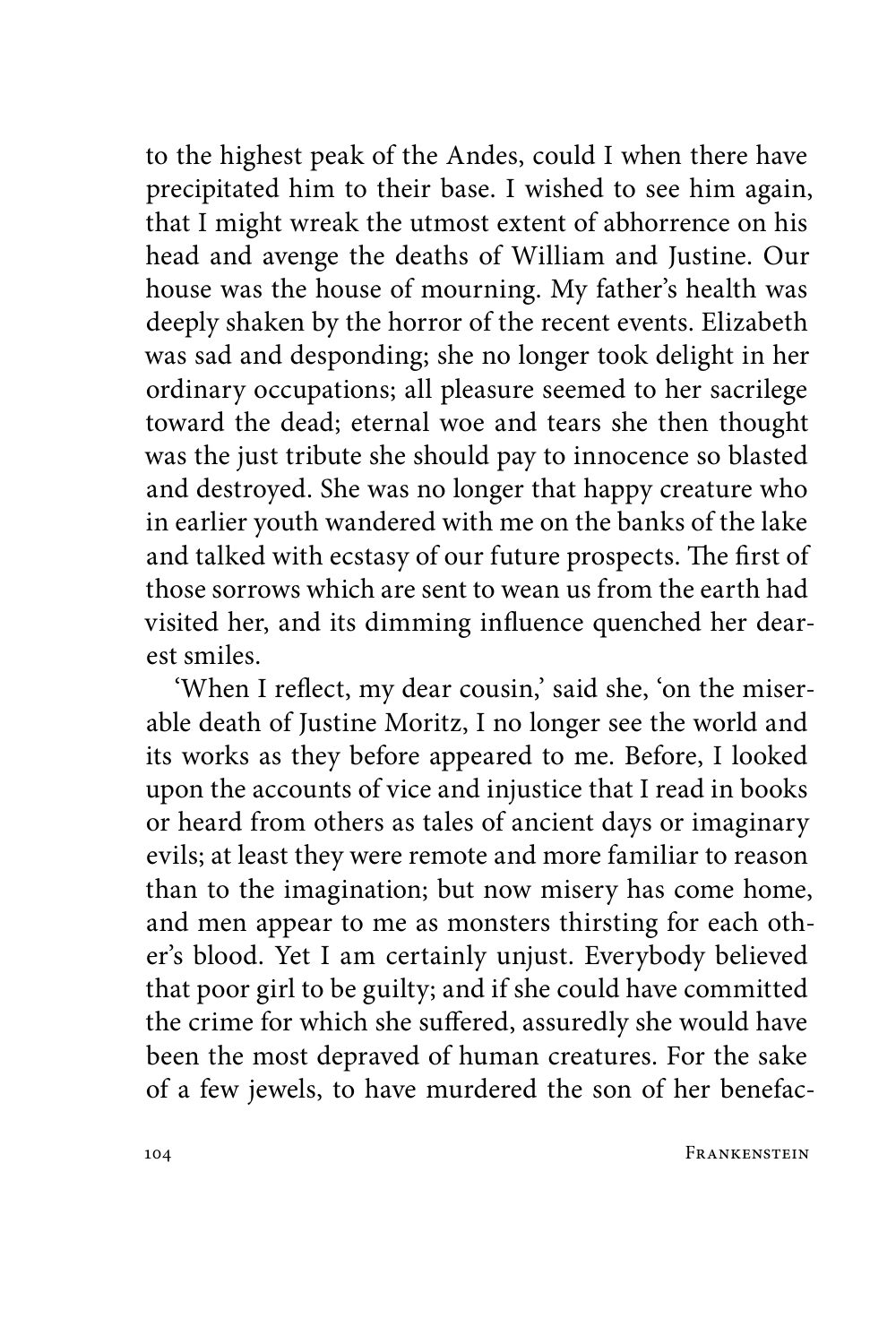tor and friend, a child whom she had nursed from its birth, and appeared to love as if it had been her own! I could not consent to the death of any human being, but certainly I should have thought such a creature unfit to remain in the society of men. But she was innocent. I know, I feel she was innocent; you are of the same opinion, and that confirms me. Alas! Victor, when falsehood can look so like the truth, who can assure themselves of certain happiness? I feel as if I were walking on the edge of a precipice, towards which thousands are crowding and endeavouring to plunge me into the abyss. William and Justine were assassinated, and the murderer escapes; he walks about the world free, and perhaps respected. But even if I were condemned to suffer on the scaffold for the same crimes, I would not change places with such a wretch.'

I listened to this discourse with the extremest agony. I, not in deed, but in effect, was the true murderer. Elizabeth read my anguish in my countenance, and kindly taking my hand, said, 'My dearest friend, you must calm yourself. These events have affected me, God knows how deeply; but I am not so wretched as you are. There is an expression of despair, and sometimes of revenge, in your countenance that makes me tremble. Dear Victor, banish these dark passions. Remember the friends around you, who centre all their hopes in you. Have we lost the power of rendering you happy? Ah! While we love, while we are true to each other, here in this land of peace and beauty, your native country, we may reap every tranquil blessing— what can disturb our peace?'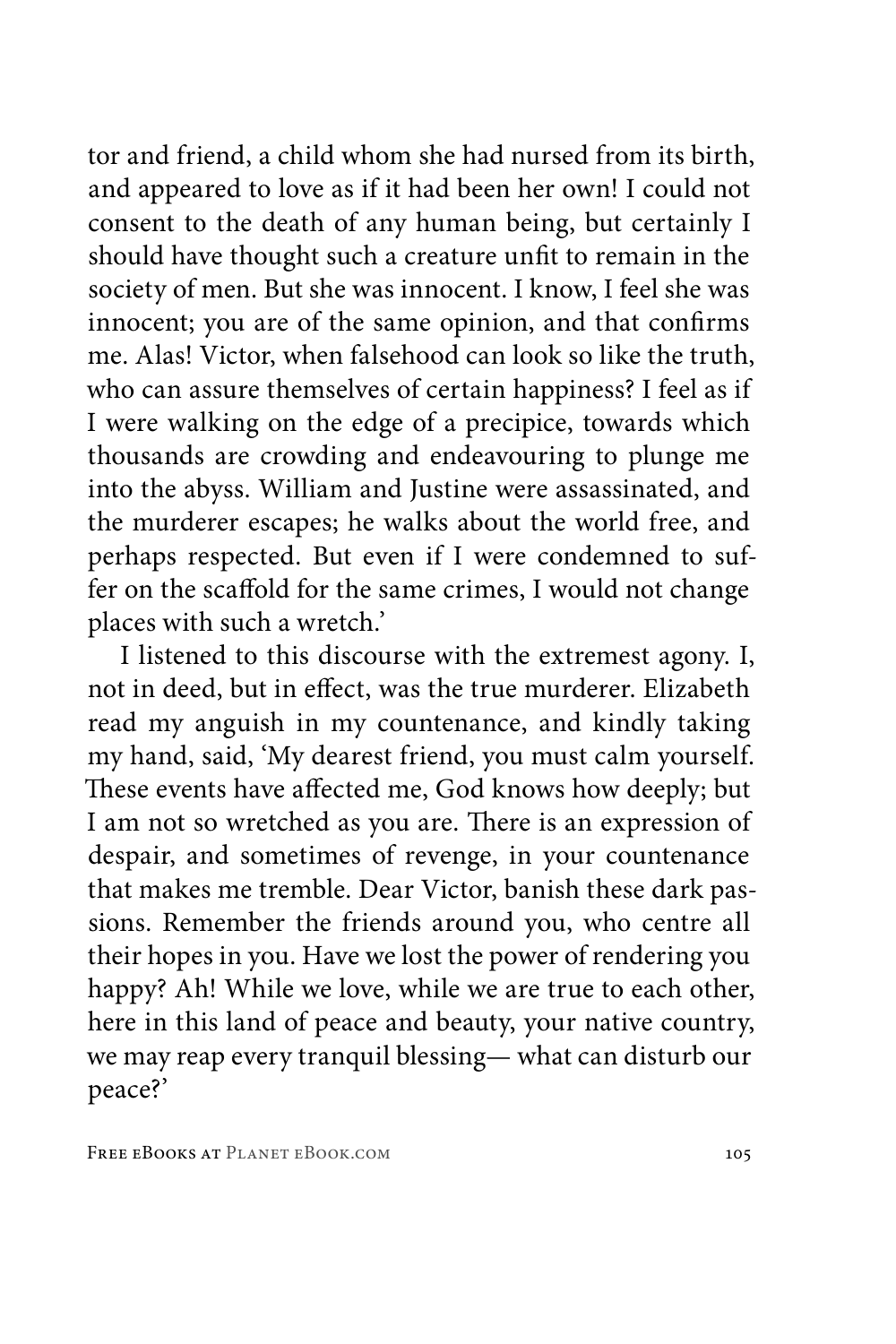And could not such words from her whom I fondly prized before every other gift of fortune suffice to chase away the fiend that lurked in my heart? Even as she spoke I drew near to her, as if in terror, lest at that very moment the destroyer had been near to rob me of her.

Thus not the tenderness of friendship, nor the beauty of earth, nor of heaven, could redeem my soul from woe; the very accents of love were ineffectual. I was encompassed by a cloud which no beneficial influence could penetrate. The wounded deer dragging its fainting limbs to some untrodden brake, there to gaze upon the arrow which had pierced it, and to die, was but a type of me.

Sometimes I could cope with the sullen despair that overwhelmed me, but sometimes the whirlwind passions of my soul drove me to seek, by bodily exercise and by change of place, some relief from my intolerable sensations. It was during an access of this kind that I suddenly left my home, and bending my steps towards the near Alpine valleys, sought in the magnificence, the eternity of such scenes, to forget myself and my ephemeral, because human, sorrows. My wanderings were directed towards the valley of Chamounix. I had visited it frequently during my boyhood. Six years had passed since then: I was a wreck, but nought had changed in those savage and enduring scenes.

I performed the first part of my journey on horseback. I afterwards hired a mule, as the more sure-footed and least liable to receive injury on these rugged roads. The weather was fine; it was about the middle of the month of August, nearly two months after the death of Justine, that miserable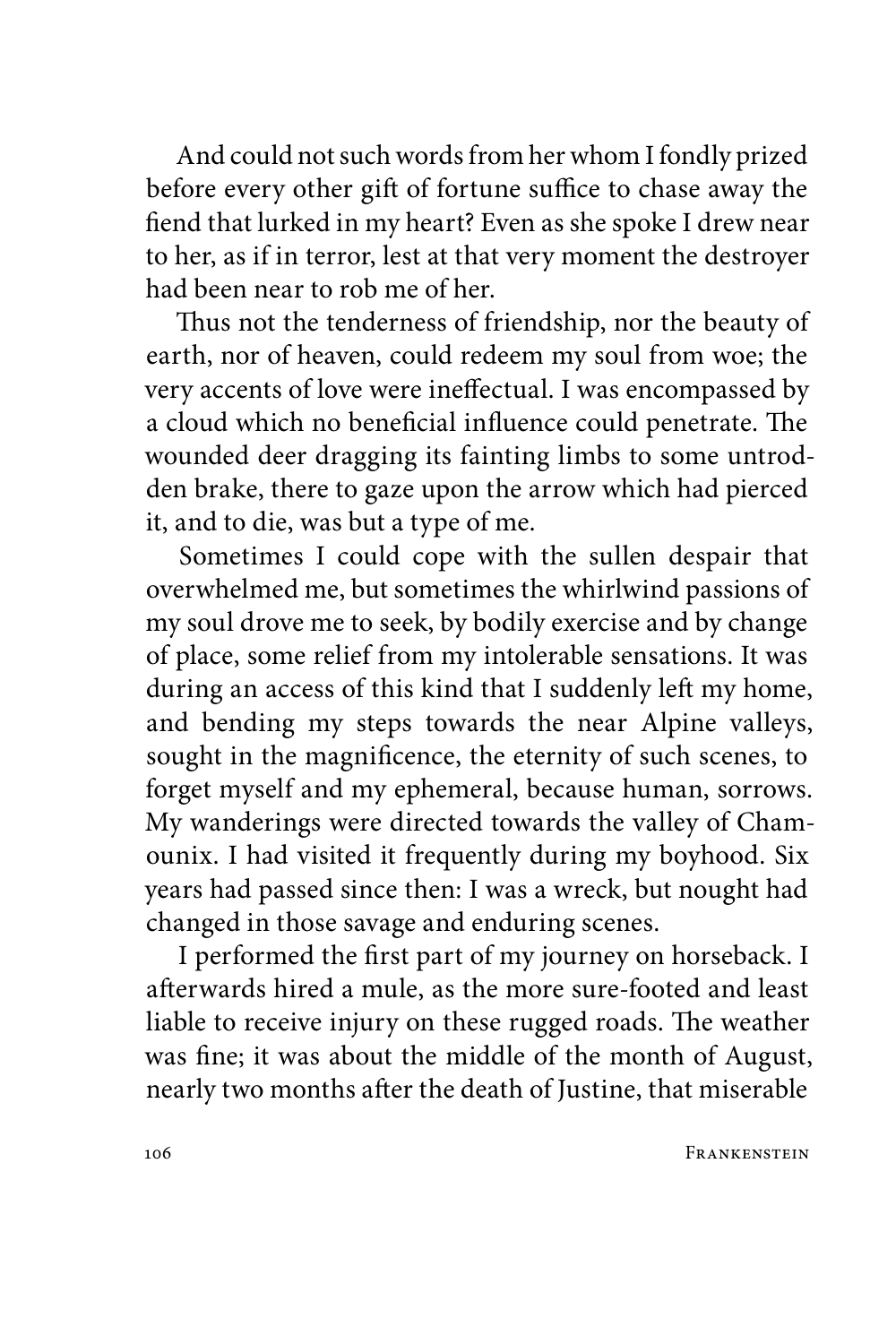epoch from which I dated all my woe. The weight upon my spirit was sensibly lightened as I plunged yet deeper in the ravine of Arve. The immense mountains and precipices that overhung me on every side, the sound of the river raging among the rocks, and the dashing of the waterfalls around spoke of a power mighty as Omnipotence—and I ceased to fear or to bend before any being less almighty than that which had created and ruled the elements, here displayed in their most terrific guise. Still, as I ascended higher, the valley assumed a more magnificent and astonishing character. Ruined castles hanging on the precipices of piny mountains, the impetuous Arve, and cottages every here and there peeping forth from among the trees formed a scene of singular beauty. But it was augmented and rendered sublime by the mighty Alps, whose white and shining pyramids and domes towered above all, as belonging to another earth, the habitations of another race of beings.

I passed the bridge of Pelissier, where the ravine, which the river forms, opened before me, and I began to ascend the mountain that overhangs it. Soon after, I entered the valley of Chamounix. This valley is more wonderful and sublime, but not so beautiful and picturesque as that of Servox, through which I had just passed. The high and snowy mountains were its immediate boundaries, but I saw no more ruined castles and fertile fields. Immense glaciers approached the road; I heard the rumbling thunder of the falling avalanche and marked the smoke of its passage. Mont Blanc, the supreme and magnificent Mont Blanc, raised itself from the surrounding aiguilles, and its tremen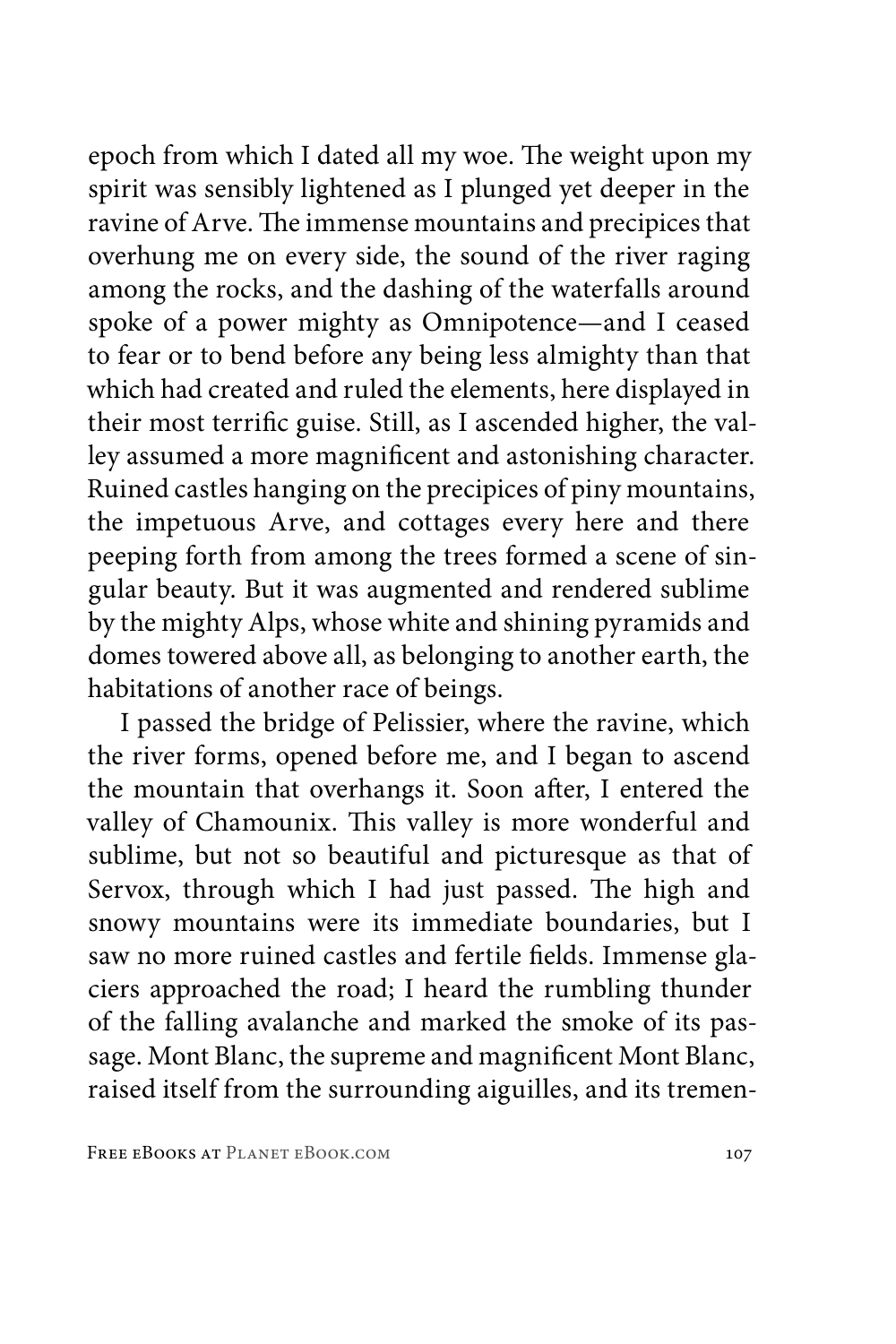dous dome overlooked the valley.

A tingling long-lost sense of pleasure often came across me during this journey. Some turn in the road, some new object suddenly perceived and recognized, reminded me of days gone by, and were associated with the lighthearted gaiety of boyhood. The very winds whispered in soothing accents, and maternal Nature bade me weep no more. Then again the kindly influence ceased to act— I found myself fettered again to grief and indulging in all the misery of reflection. Then I spurred on my animal, striving so to forget the world, my fears, and more than all, myself—or, in a more desperate fashion, I alighted and threw myself on the grass, weighed down by horror and despair.

At length I arrived at the village of Chamounix. Exhaustion succeeded to the extreme fatigue both of body and of mind which I had endured. For a short space of time I remained at the window watching the pallid lightnings that played above Mont Blanc and listening to the rushing of the Arve, which pursued its noisy way beneath. The same lulling sounds acted as a lullaby to my too keen sensations; when I placed my head upon my pillow, sleep crept over me; I felt it as it came and blessed the giver of oblivion.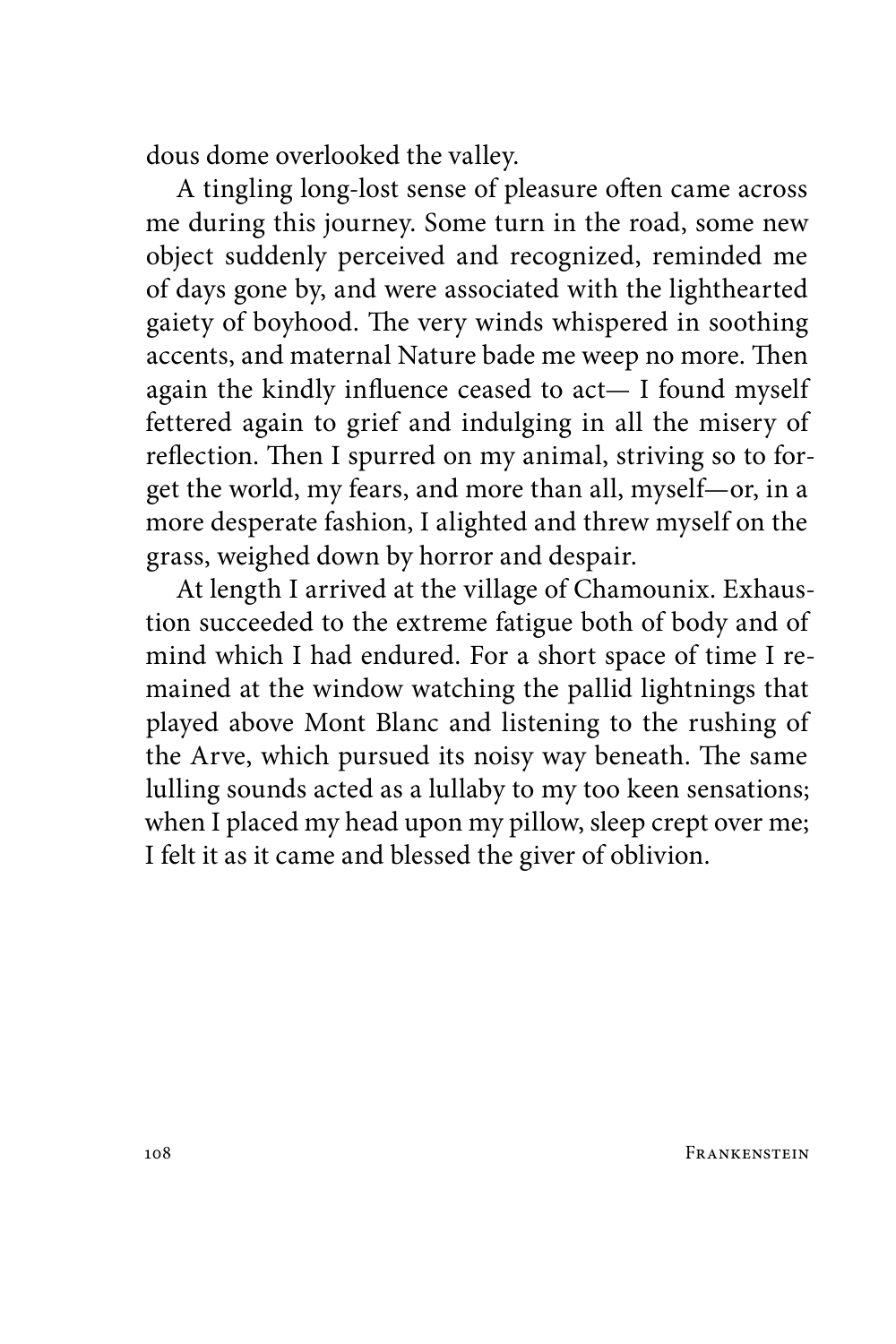#### $CHAPTER$  10

I spent the following day roaming through the valley. I stood beside the sources of the Arveiron, which take their rise in a glacier, that with slow pace is advancing down from the summit of the hills to barricade the valley. The abrupt sides of vast mountains were before me; the icy wall of the glacier overhung me; a few shattered pines were scattered around; and the solemn silence of this glorious presence-chamber of imperial nature was broken only by the brawling waves or the fall of some vast fragment, the thunder sound of the avalanche or the cracking, reverberated along the mountains, of the accumulated ice, which, through the silent working of immutable laws, was ever and anon rent and torn, as if it had been but a plaything in their hands. These sublime and magnificent scenes afforded me the greatest consolation that I was capable of receiving. They elevated me from all littleness of feeling, and although they did not remove my grief, they subdued and tranquillized it. In some degree, also, they diverted my mind from the thoughts over which it had brooded for the last month. I retired to rest at night; my slumbers, as it were, waited on and ministered to by the assemblance of grand shapes which I had contemplated during the day. They congregated round me; the unstained snowy mountaintop, the glittering pinnacle, the pine woods, and ragged bare ravine, the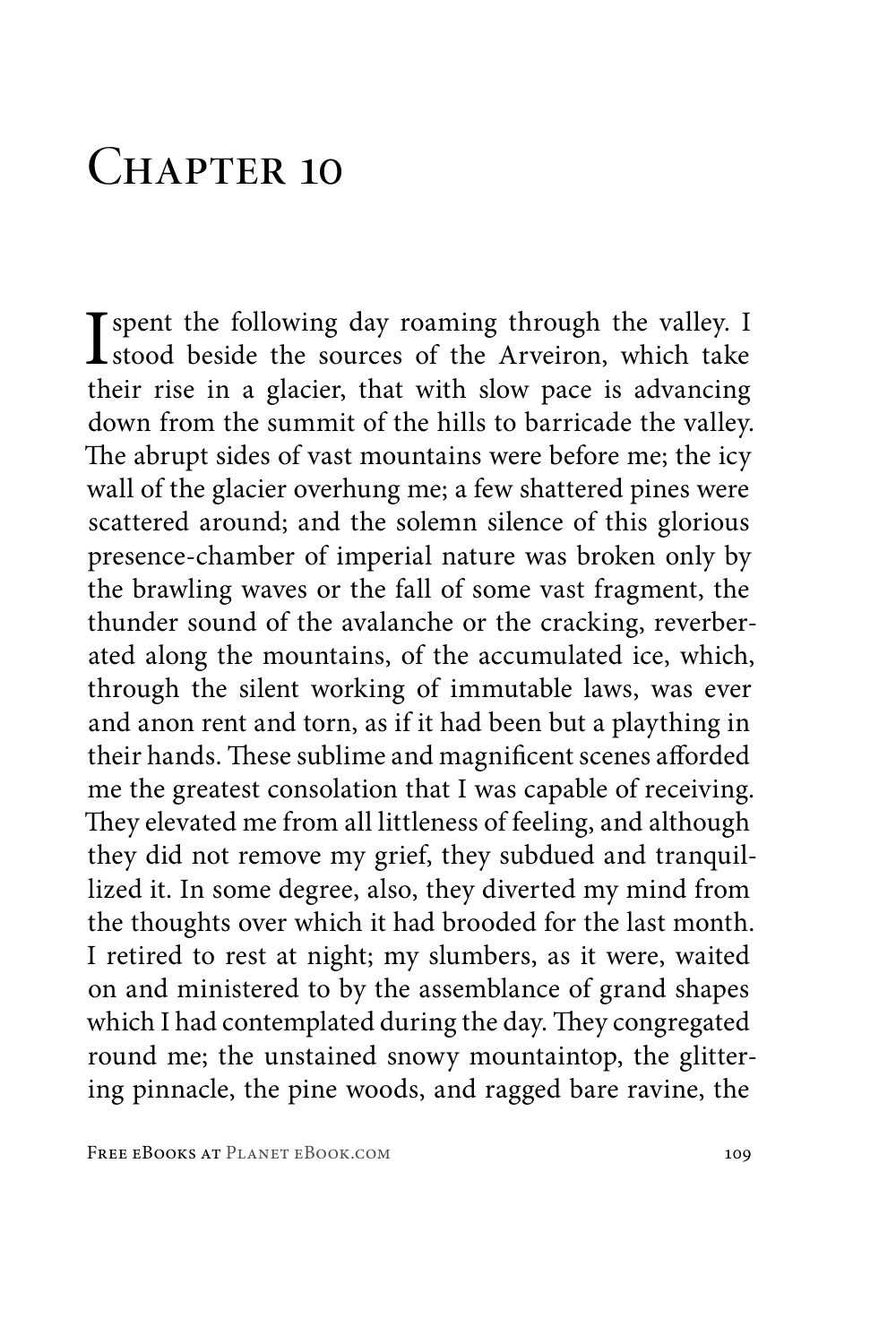eagle, soaring amidst the clouds— they all gathered round me and bade me be at peace.

Where had they fled when the next morning I awoke? All of soul- inspiriting fled with sleep, and dark melancholy clouded every thought. The rain was pouring in torrents, and thick mists hid the summits of the mountains, so that I even saw not the faces of those mighty friends. Still I would penetrate their misty veil and seek them in their cloudy retreats. What were rain and storm to me? My mule was brought to the door, and I resolved to ascend to the summit of Montanvert. I remembered the effect that the view of the tremendous and ever-moving glacier had produced upon my mind when I first saw it. It had then filled me with a sublime ecstasy that gave wings to the soul and allowed it to soar from the obscure world to light and joy. The sight of the awful and majestic in nature had indeed always the effect of solemnizing my mind and causing me to forget the passing cares of life. I determined to go without a guide, for I was well acquainted with the path, and the presence of another would destroy the solitary grandeur of the scene.

The ascent is precipitous, but the path is cut into continual and short windings, which enable you to surmount the perpendicularity of the mountain. It is a scene terrifically desolate. In a thousand spots the traces of the winter avalanche may be perceived, where trees lie broken and strewed on the ground, some entirely destroyed, others bent, leaning upon the jutting rocks of the mountain or transversely upon other trees. The path, as you ascend nigher, is intersected by ravines of snow, down which stones continually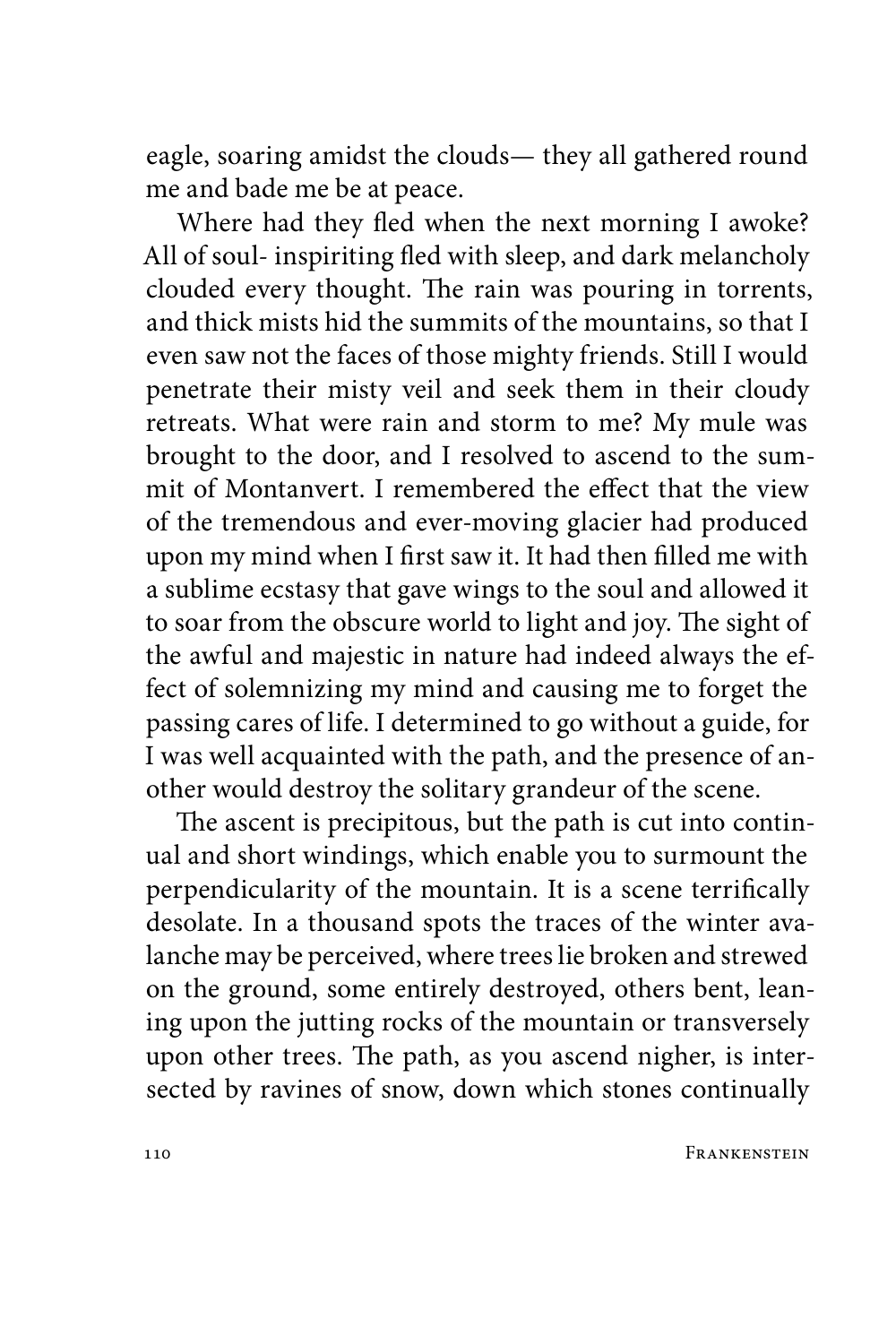roll from above; one of them is particularly dangerous, as the slightest sound, such as even speaking in a loud voice, produces a concussion of air sufficient to draw destruction upon the head of the speaker. The pines are not tall or luxuriant, but they are sombre and add an air of severity to the scene. I looked on the valley beneath; vast mists were rising from the rivers which ran through it and curling in thick wreaths around the opposite mountains, whose summits were hid in the uniform clouds, while rain poured from the dark sky and added to the melancholy impression I received from the objects around me. Alas! Why does man boast of sensibilities superior to those apparent in the brute; it only renders them more necessary beings. If our impulses were confined to hunger, thirst, and desire, we might be nearly free; but now we are moved by every wind that blows and a chance word or scene that that word may convey to us.

*We rest; a dream has power to poison sleep. We rise; one wand'ring thought pollutes the day. We feel, conceive, or reason; laugh or weep, Embrace fond woe, or cast our cares away; It is the same: for, be it joy or sorrow, The path of its departure still is free. Man's yesterday may ne'er be like his morrow; Nought may endure but mutability!* 

It was nearly noon when I arrived at the top of the ascent. For some time I sat upon the rock that overlooks the sea of ice. A mist covered both that and the surrounding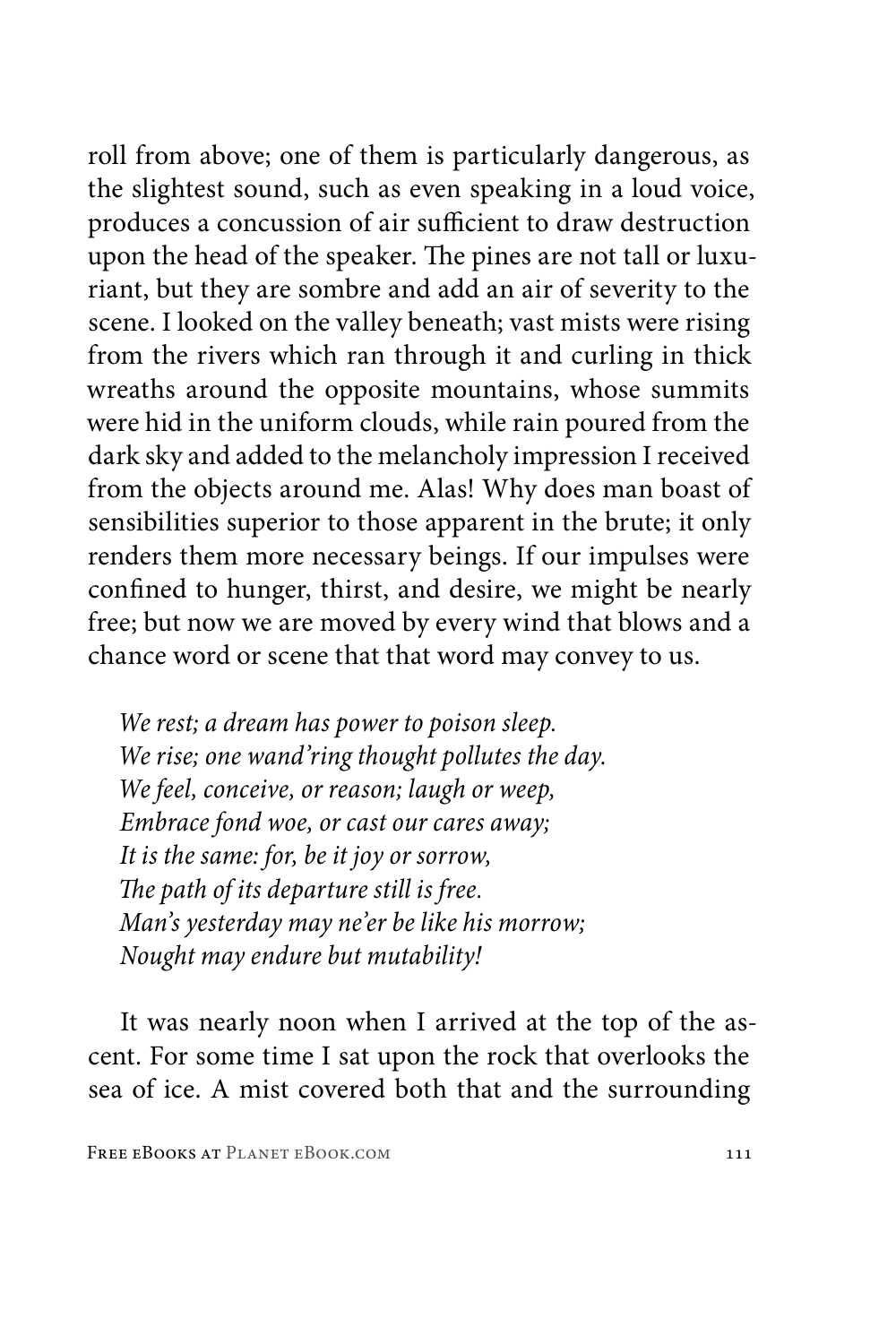mountains. Presently a breeze dissipated the cloud, and I descended upon the glacier. The surface is very uneven, rising like the waves of a troubled sea, descending low, and interspersed by rifts that sink deep. The field of ice is almost a league in width, but I spent nearly two hours in crossing it. The opposite mountain is a bare perpendicular rock. From the side where I now stood Montanvert was exactly opposite, at the distance of a league; and above it rose Mont Blanc, in awful majesty. I remained in a recess of the rock, gazing on this wonderful and stupendous scene. The sea, or rather the vast river of ice, wound among its dependent mountains, whose aerial summits hung over its recesses. Their icy and glittering peaks shone in the sunlight over the clouds. My heart, which was before sorrowful, now swelled with something like joy; I exclaimed, 'Wandering spirits, if indeed ye wander, and do not rest in your narrow beds, allow me this faint happiness, or take me, as your companion, away from the joys of life.'

As I said this I suddenly beheld the figure of a man, at some distance, advancing towards me with superhuman speed. He bounded over the crevices in the ice, among which I had walked with caution; his stature, also, as he approached, seemed to exceed that of man. I was troubled; a mist came over my eyes, and I felt a faintness seize me, but I was quickly restored by the cold gale of the mountains. I perceived, as the shape came nearer (sight tremendous and abhorred!) that it was the wretch whom I had created. I trembled with rage and horror, resolving to wait his approach and then close with him in mortal combat. He approached; his coun-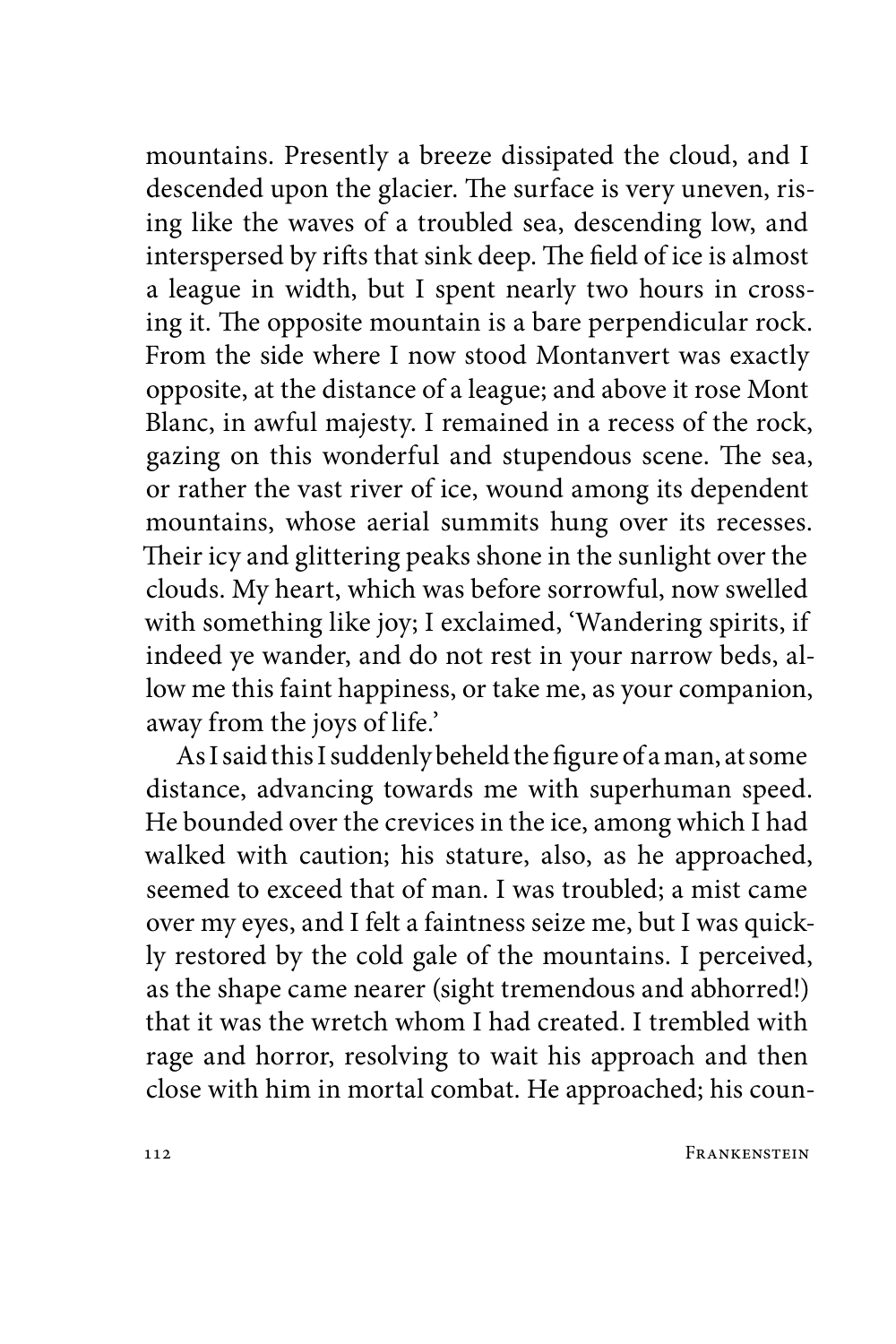tenance bespoke bitter anguish, combined with disdain and malignity, while its unearthly ugliness rendered it almost too horrible for human eyes. But I scarcely observed this; rage and hatred had at first deprived me of utterance, and I recovered only to overwhelm him with words expressive of furious detestation and contempt.

'Devil,' I exclaimed, 'do you dare approach me? And do not you fear the fierce vengeance of my arm wreaked on your miserable head? Begone, vile insect! Or rather, stay, that I may trample you to dust! And, oh! That I could, with the extinction of your miserable existence, restore those victims whom you have so diabolically murdered!'

'I expected this reception,' said the daemon. 'All men hate the wretched; how, then, must I be hated, who am miserable beyond all living things! Yet you, my creator, detest and spurn me, thy creature, to whom thou art bound by ties only dissoluble by the annihilation of one of us. You purpose to kill me. How dare you sport thus with life? Do your duty towards me, and I will do mine towards you and the rest of mankind. If you will comply with my conditions, I will leave them and you at peace; but if you refuse, I will glut the maw of death, until it be satiated with the blood of your remaining friends.'

'Abhorred monster! Fiend that thou art! The tortures of hell are too mild a vengeance for thy crimes. Wretched devil! You reproach me with your creation, come on, then, that I may extinguish the spark which I so negligently bestowed.'

My rage was without bounds; I sprang on him, impelled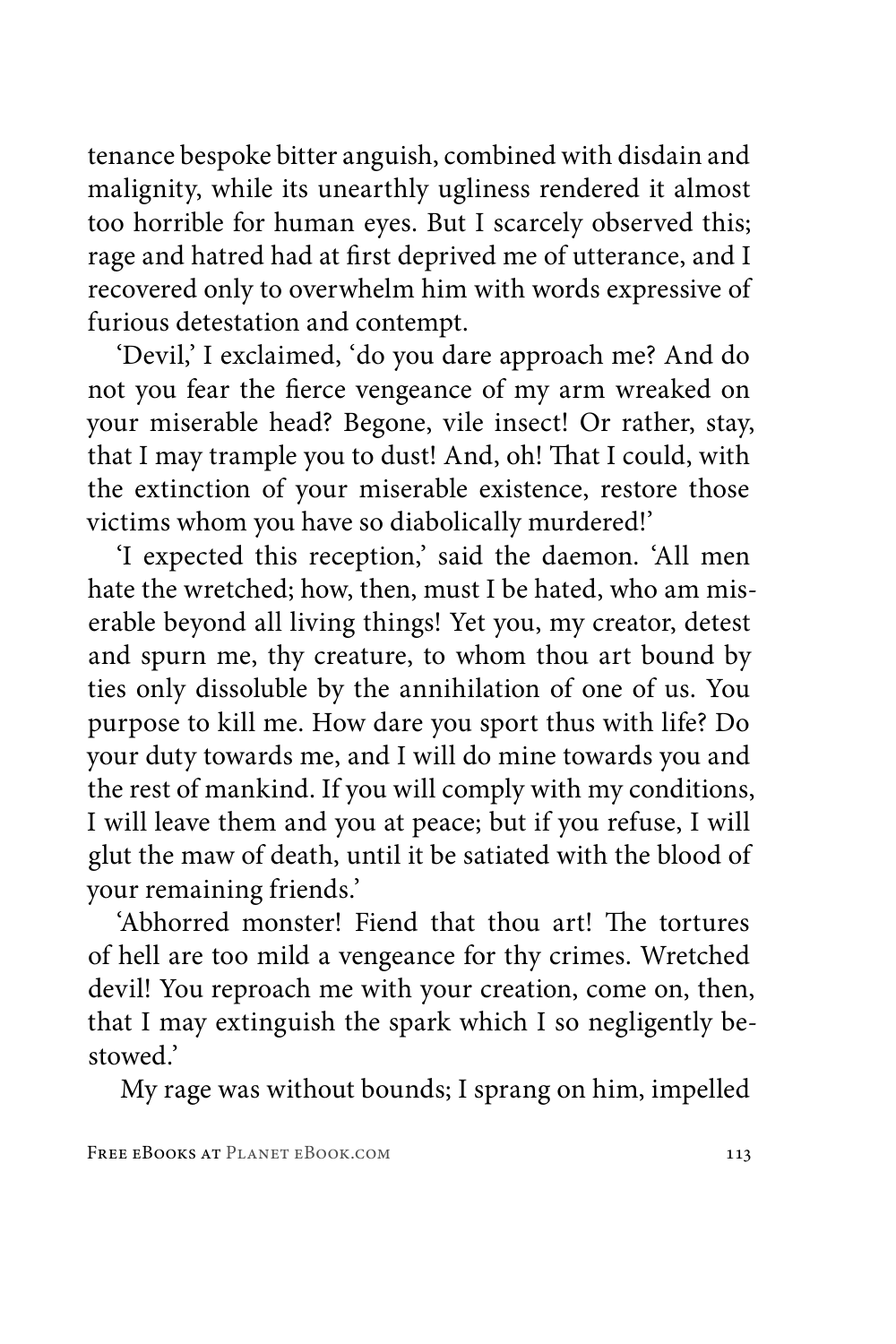by all the feelings which can arm one being against the existence of another.

He easily eluded me and said—

'Be calm! I entreat you to hear me before you give vent to your hatred on my devoted head. Have I not suffered enough, that you seek to increase my misery? Life, although it may only be an accumulation of anguish, is dear to me, and I will defend it. Remember, thou hast made me more powerful than thyself; my height is superior to thine, my joints more supple. But I will not be tempted to set myself in opposition to thee. I am thy creature, and I will be even mild and docile to my natural lord and king if thou wilt also perform thy part, the which thou owest me. Oh, Frankenstein, be not equitable to every other and trample upon me alone, to whom thy justice, and even thy clemency and affection, is most due. Remember that I am thy creature; I ought to be thy Adam, but I am rather the fallen angel, whom thou drivest from joy for no misdeed. Everywhere I see bliss, from which I alone am irrevocably excluded. I was benevolent and good; misery made me a fiend. Make me happy, and I shall again be virtuous.'

'Begone! I will not hear you. There can be no community between you and me; we are enemies. Begone, or let us try our strength in a fight, in which one must fall.'

'How can I move thee? Will no entreaties cause thee to turn a favourable eye upon thy creature, who implores thy goodness and compassion? Believe me, Frankenstein, I was benevolent; my soul glowed with love and humanity; but am I not alone, miserably alone? You, my creator, abhor me;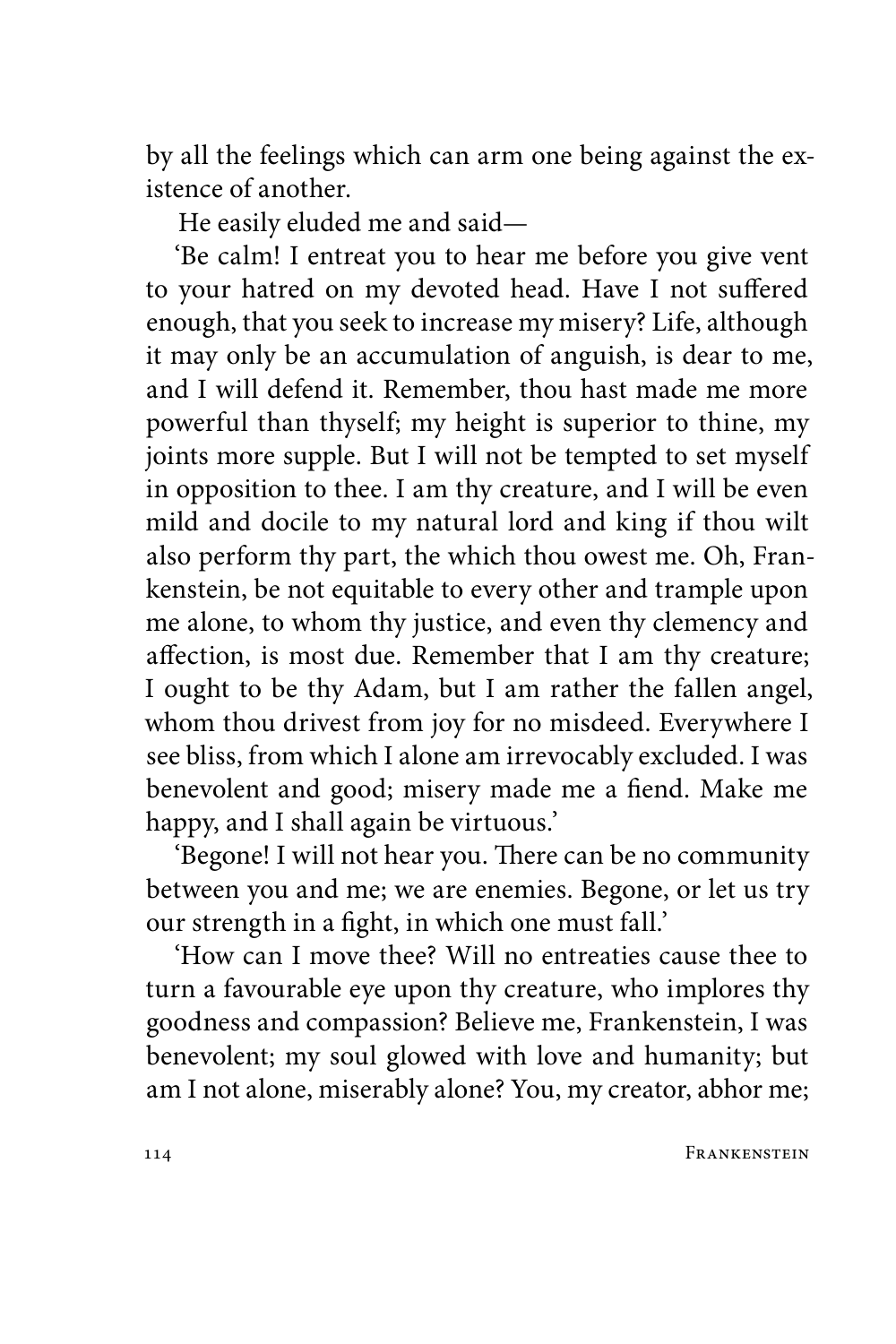what hope can I gather from your fellow creatures, who owe me nothing? They spurn and hate me. The desert mountains and dreary glaciers are my refuge. I have wandered here many days; the caves of ice, which I only do not fear, are a dwelling to me, and the only one which man does not grudge. These bleak skies I hail, for they are kinder to me than your fellow beings. If the multitude of mankind knew of my existence, they would do as you do, and arm themselves for my destruction. Shall I not then hate them who abhor me? I will keep no terms with my enemies. I am miserable, and they shall share my wretchedness. Yet it is in your power to recompense me, and deliver them from an evil which it only remains for you to make so great, that not only you and your family, but thousands of others, shall be swallowed up in the whirlwinds of its rage. Let your compassion be moved, and do not disdain me. Listen to my tale; when you have heard that, abandon or commiserate me, as you shall judge that I deserve. But hear me. The guilty are allowed, by human laws, bloody as they are, to speak in their own defence before they are condemned. Listen to me, Frankenstein. You accuse me of murder, and yet you would, with a satisfied conscience, destroy your own creature. Oh, praise the eternal justice of man! Yet I ask you not to spare me; listen to me, and then, if you can, and if you will, destroy the work of your hands.'

'Why do you call to my remembrance,' I rejoined, 'circumstances of which I shudder to reflect, that I have been the miserable origin and author? Cursed be the day, abhorred devil, in which you first saw light! Cursed (although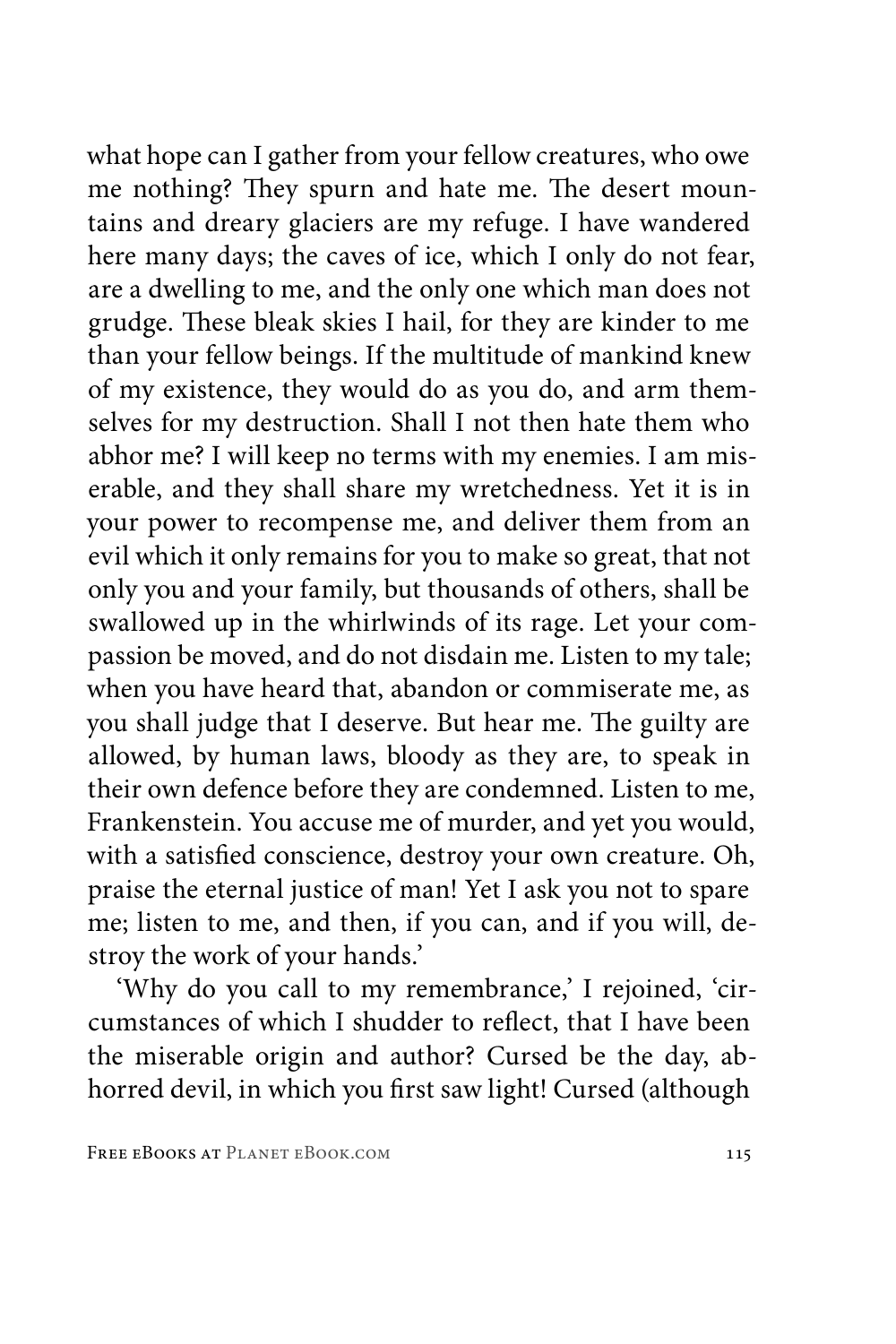I curse myself) be the hands that formed you! You have made me wretched beyond expression. You have left me no power to consider whether I am just to you or not. Begone! Relieve me from the sight of your detested form.'

'Thus I relieve thee, my creator,' he said, and placed his hated hands before my eyes, which I flung from me with violence; 'thus I take from thee a sight which you abhor. Still thou canst listen to me and grant me thy compassion. By the virtues that I once possessed, I demand this from you. Hear my tale; it is long and strange, and the temperature of this place is not fitting to your fine sensations; come to the hut upon the mountain. The sun is yet high in the heavens; before it descends to hide itself behind your snowy precipices and illuminate another world, you will have heard my story and can decide. On you it rests, whether I quit forever the neighbourhood of man and lead a harmless life, or become the scourge of your fellow creatures and the author of your own speedy ruin.'

As he said this he led the way across the ice; I followed. My heart was full, and I did not answer him, but as I proceeded, I weighed the various arguments that he had used and determined at least to listen to his tale. I was partly urged by curiosity, and compassion confirmed my resolution. I had hitherto supposed him to be the murderer of my brother, and I eagerly sought a confirmation or denial of this opinion. For the first time, also, I felt what the duties of a creator towards his creature were, and that I ought to render him happy before I complained of his wickedness. These motives urged me to comply with his demand. We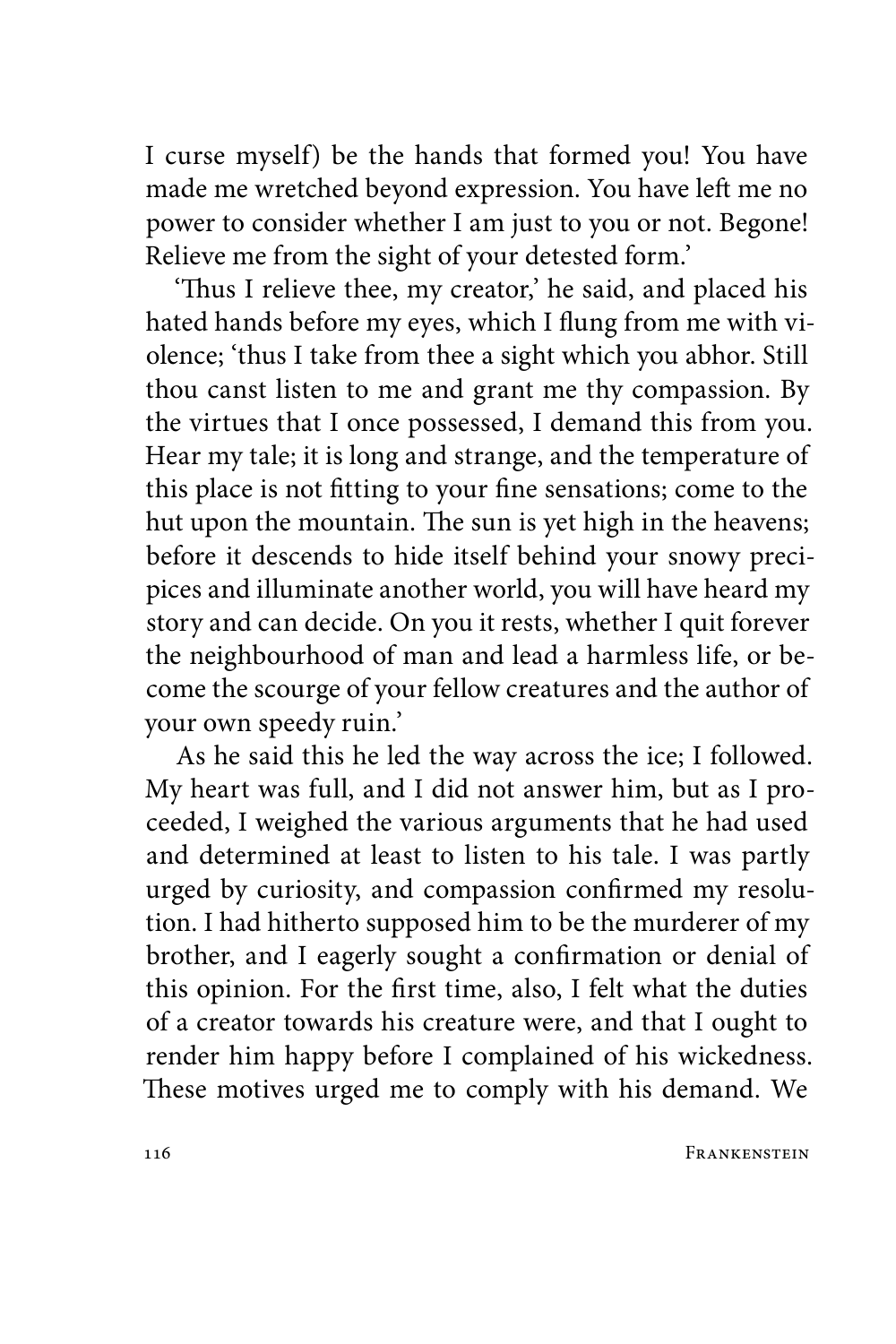crossed the ice, therefore, and ascended the opposite rock. The air was cold, and the rain again began to descend; we entered the hut, the fiend with an air of exultation, I with a heavy heart and depressed spirits. But I consented to listen, and seating myself by the fire which my odious companion had lighted, he thus began his tale.

FREE EBOOKS AT PLANET EBOOK.COM 117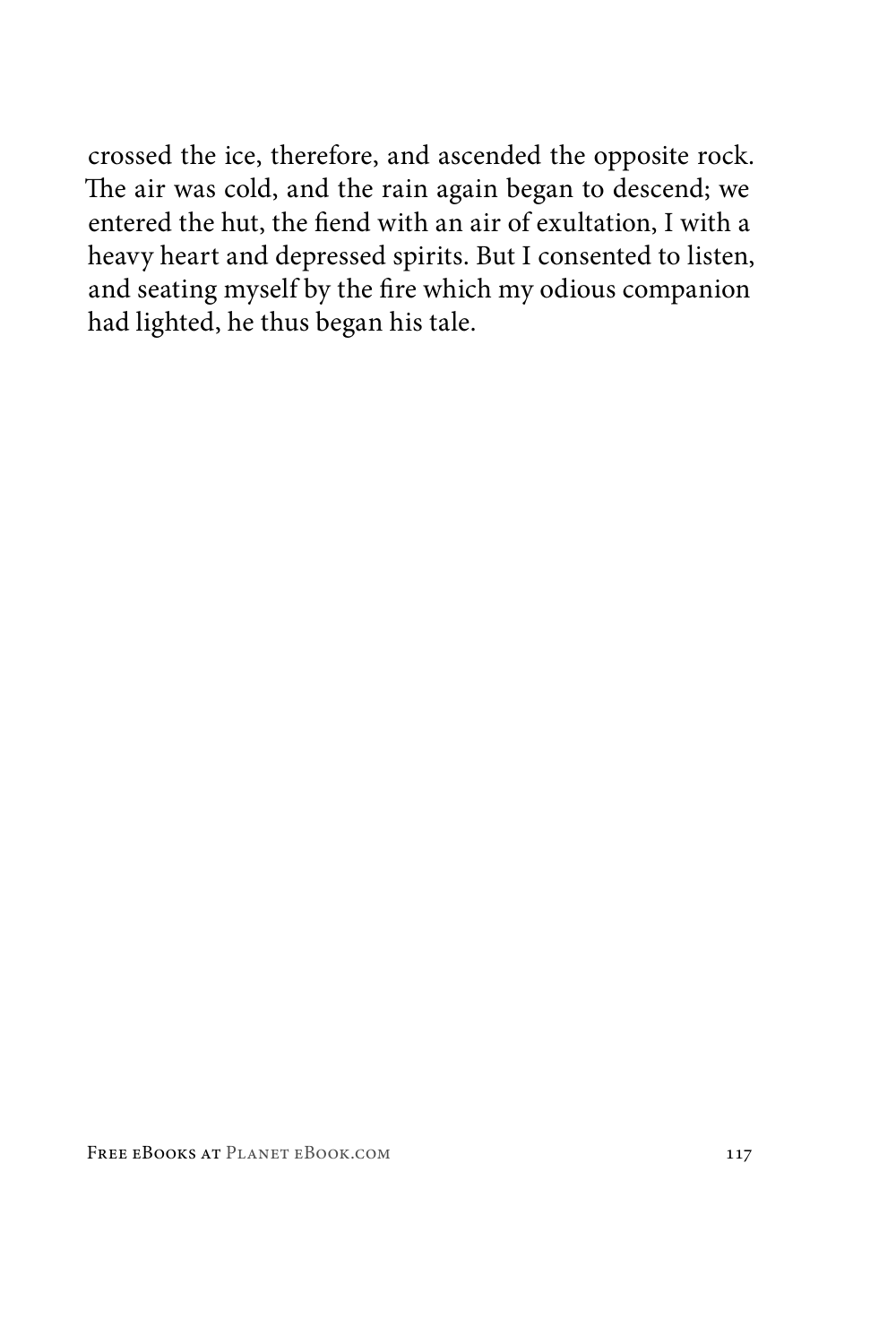### $CHAPTER$  11

 $\mathbf{Y}$ t is with considerable difficulty that I remember the original era of my being; all the events of that period appear confused and indistinct. A strange multiplicity of sensations seized me, and I saw, felt, heard, and smelt at the same time; and it was, indeed, a long time before I learned to distinguish between the operations of my various senses. By degrees, I remember, a stronger light pressed upon my nerves, so that I was obliged to shut my eyes. Darkness then came over me and troubled me, but hardly had I felt this when, by opening my eyes, as I now suppose, the light poured in upon me again. I walked and, I believe, descended, but I presently found a great alteration in my sensations. Before, dark and opaque bodies had surrounded me, impervious to my touch or sight; but I now found that I could wander on at liberty, with no obstacles which I could not either surmount or avoid. The light became more and more oppressive to me, and the heat wearying me as I walked, I sought a place where I could receive shade. This was the forest near Ingolstadt; and here I lay by the side of a brook resting from my fatigue, until I felt tormented by hunger and thirst. This roused me from my nearly dormant state, and I ate some berries which I found hanging on the trees or lying on the ground. I slaked my thirst at the brook, and then lying down, was overcome by sleep.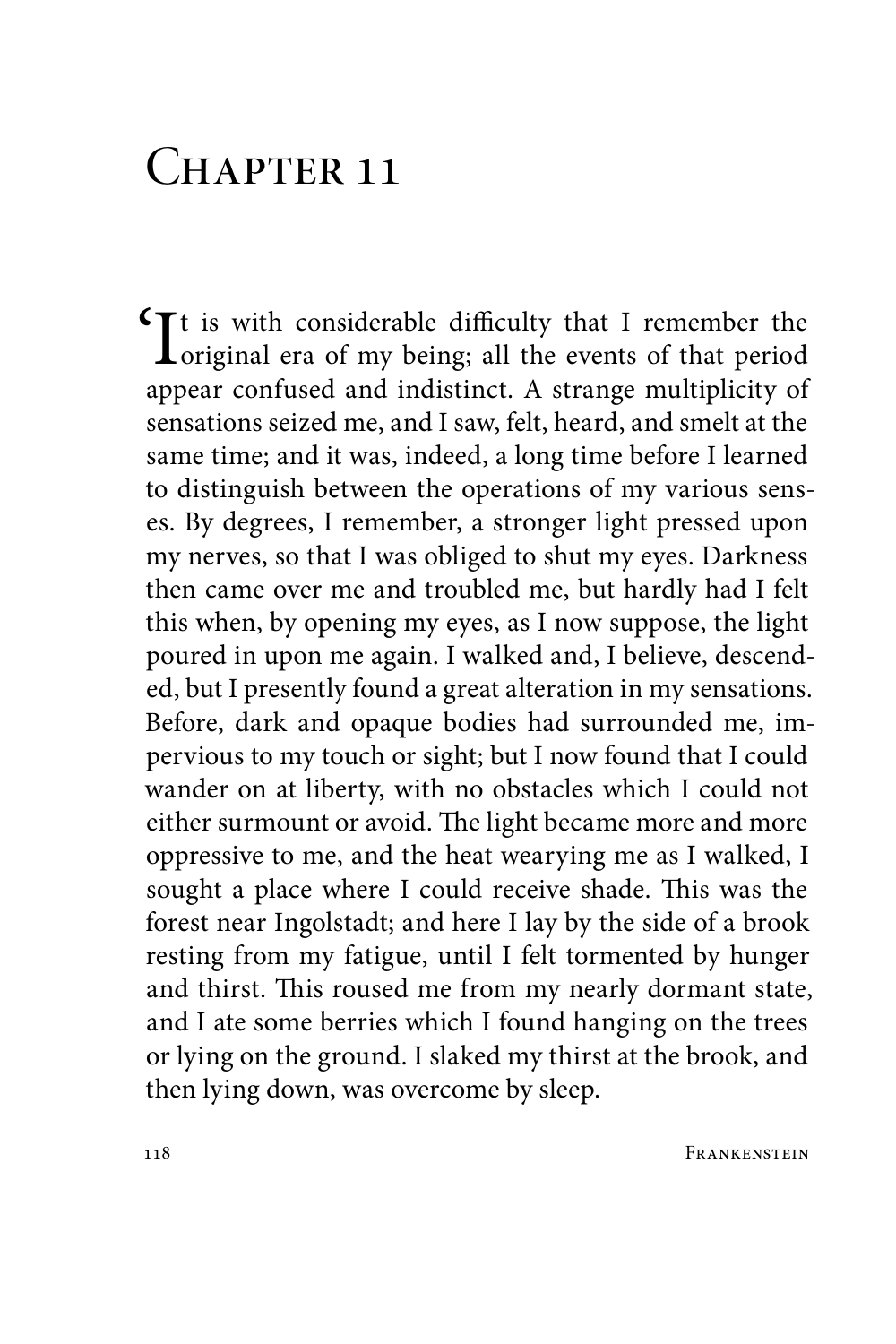'It was dark when I awoke; I felt cold also, and half frightened, as it were, instinctively, finding myself so desolate. Before I had quitted your apartment, on a sensation of cold, I had covered myself with some clothes, but these were insufficient to secure me from the dews of night. I was a poor, helpless, miserable wretch; I knew, and could distinguish, nothing; but feeling pain invade me on all sides, I sat down and wept.

'Soon a gentle light stole over the heavens and gave me a sensation of pleasure. I started up and beheld a radiant form rise from among the trees.\* [\*The moon] I gazed with a kind of wonder. It moved slowly, but it enlightened my path, and I again went out in search of berries. I was still cold when under one of the trees I found a huge cloak, with which I covered myself, and sat down upon the ground. No distinct ideas occupied my mind; all was confused. I felt light, and hunger, and thirst, and darkness; innumerable sounds rang in my ears, and on all sides various scents saluted me; the only object that I could distinguish was the bright moon, and I fixed my eyes on that with pleasure.

'Several changes of day and night passed, and the orb of night had greatly lessened, when I began to distinguish my sensations from each other. I gradually saw plainly the clear stream that supplied me with drink and the trees that shaded me with their foliage. I was delighted when I first discovered that a pleasant sound, which often saluted my ears, proceeded from the throats of the little winged animals who had often intercepted the light from my eyes. I began also to observe, with greater accuracy, the forms that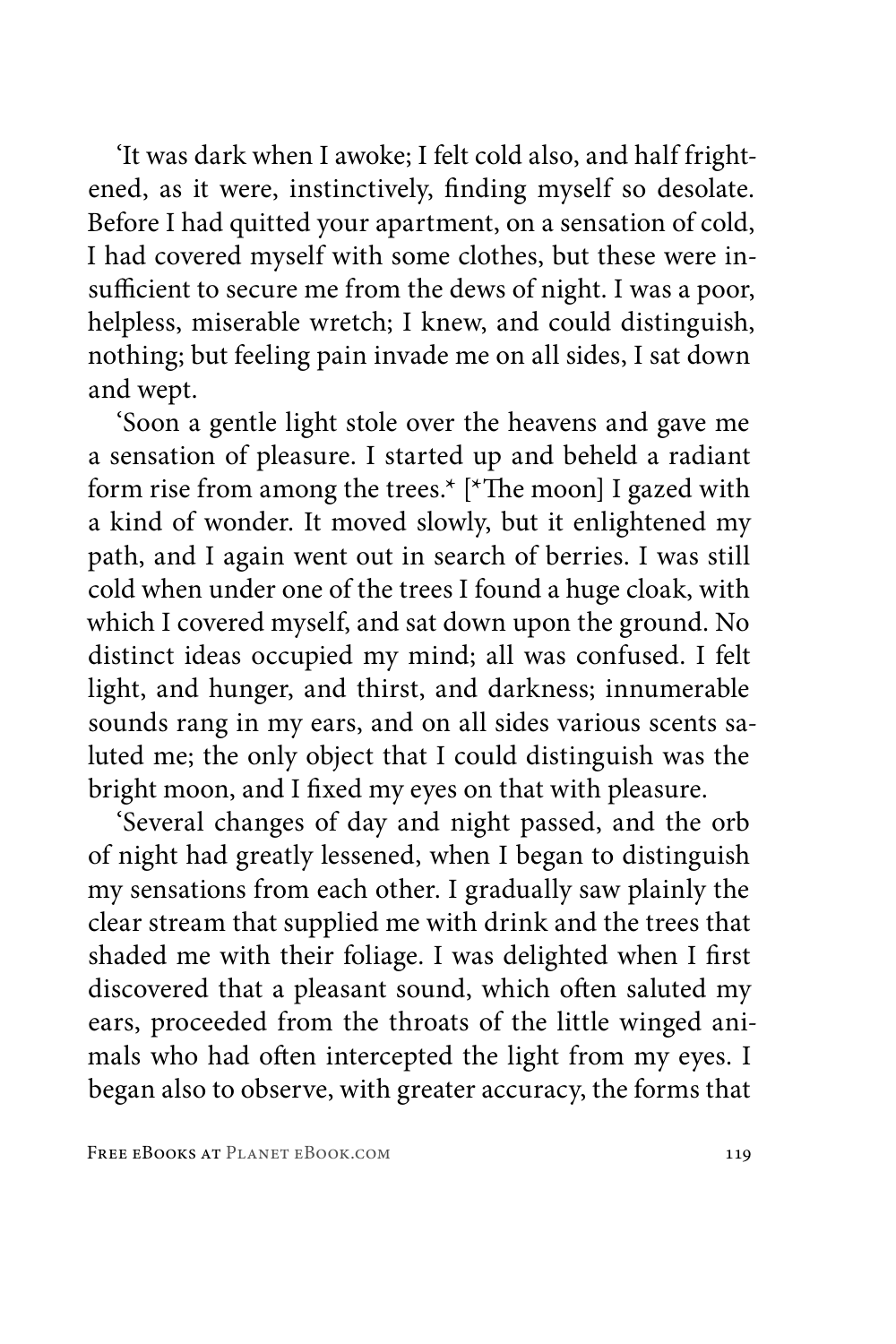surrounded me and to perceive the boundaries of the radiant roof of light which canopied me. Sometimes I tried to imitate the pleasant songs of the birds but was unable. Sometimes I wished to express my sensations in my own mode, but the uncouth and inarticulate sounds which broke from me frightened me into silence again.

'The moon had disappeared from the night, and again, with a lessened form, showed itself, while I still remained in the forest. My sensations had by this time become distinct, and my mind received every day additional ideas. My eyes became accustomed to the light and to perceive objects in their right forms; I distinguished the insect from the herb, and by degrees, one herb from another. I found that the sparrow uttered none but harsh notes, whilst those of the blackbird and thrush were sweet and enticing.

'One day, when I was oppressed by cold, I found a fire which had been left by some wandering beggars, and was overcome with delight at the warmth I experienced from it. In my joy I thrust my hand into the live embers, but quickly drew it out again with a cry of pain. How strange, I thought, that the same cause should produce such opposite effects! I examined the materials of the fire, and to my joy found it to be composed of wood. I quickly collected some branches, but they were wet and would not burn. I was pained at this and sat still watching the operation of the fire. The wet wood which I had placed near the heat dried and itself became inflamed. I reflected on this, and by touching the various branches, I discovered the cause and busied myself in collecting a great quantity of wood, that I might dry it and have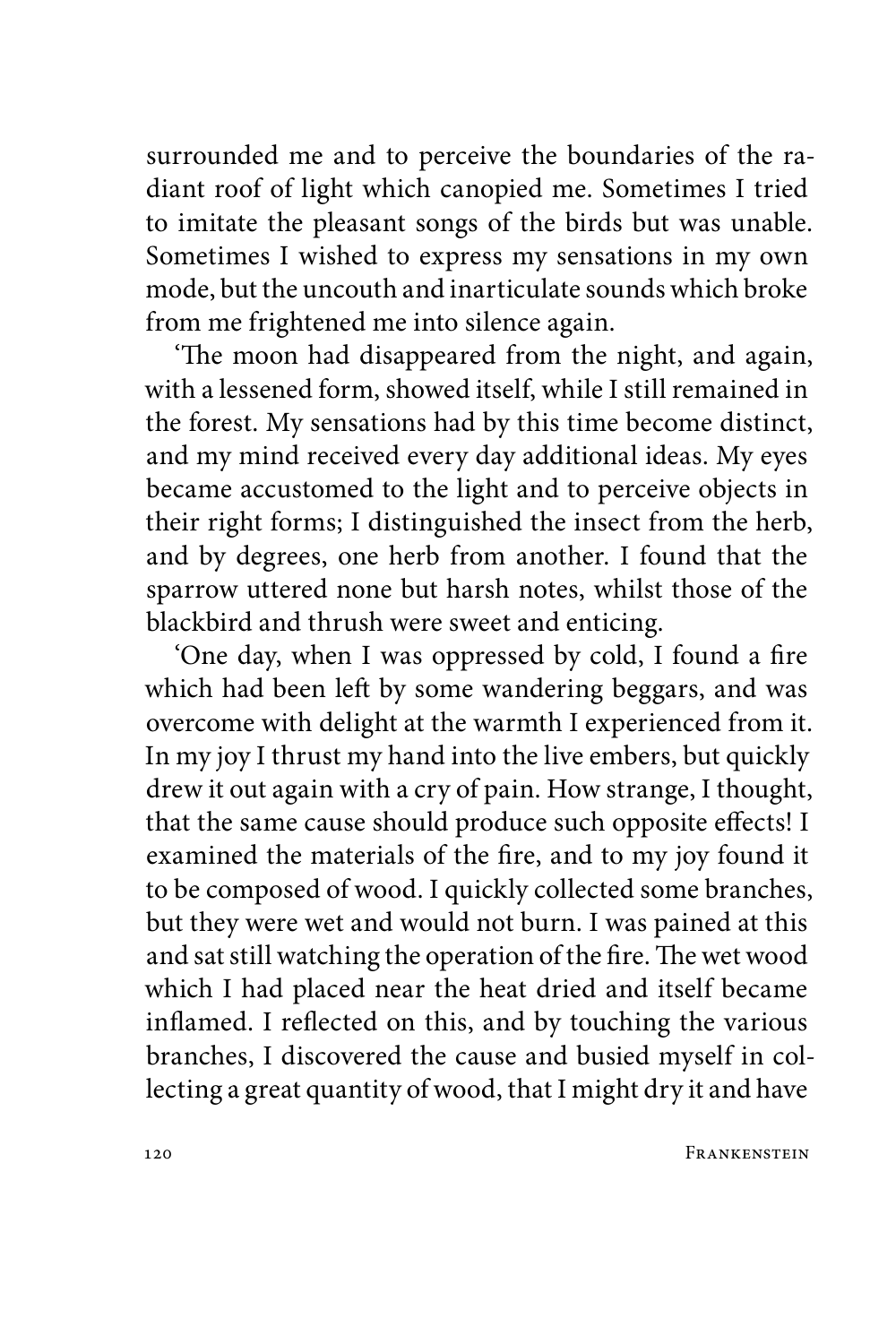a plentiful supply of fire. When night came on and brought sleep with it, I was in the greatest fear lest my fire should be extinguished. I covered it carefully with dry wood and leaves and placed wet branches upon it; and then, spreading my cloak, I lay on the ground and sank into sleep.

'It was morning when I awoke, and my first care was to visit the fire. I uncovered it, and a gentle breeze quickly fanned it into a flame. I observed this also and contrived a fan of branches, which roused the embers when they were nearly extinguished. When night came again I found, with pleasure, that the fire gave light as well as heat and that the discovery of this element was useful to me in my food, for I found some of the offals that the travellers had left had been roasted, and tasted much more savoury than the berries I gathered from the trees. I tried, therefore, to dress my food in the same manner, placing it on the live embers. I found that the berries were spoiled by this operation, and the nuts and roots much improved.

'Food, however, became scarce, and I often spent the whole day searching in vain for a few acorns to assuage the pangs of hunger. When I found this, I resolved to quit the place that I had hitherto inhabited, to seek for one where the few wants I experienced would be more easily satisfied. In this emigration I exceedingly lamented the loss of the fire which I had obtained through accident and knew not how to reproduce it. I gave several hours to the serious consideration of this difficulty, but I was obliged to relinquish all attempt to supply it, and wrapping myself up in my cloak, I struck across the wood towards the setting sun. I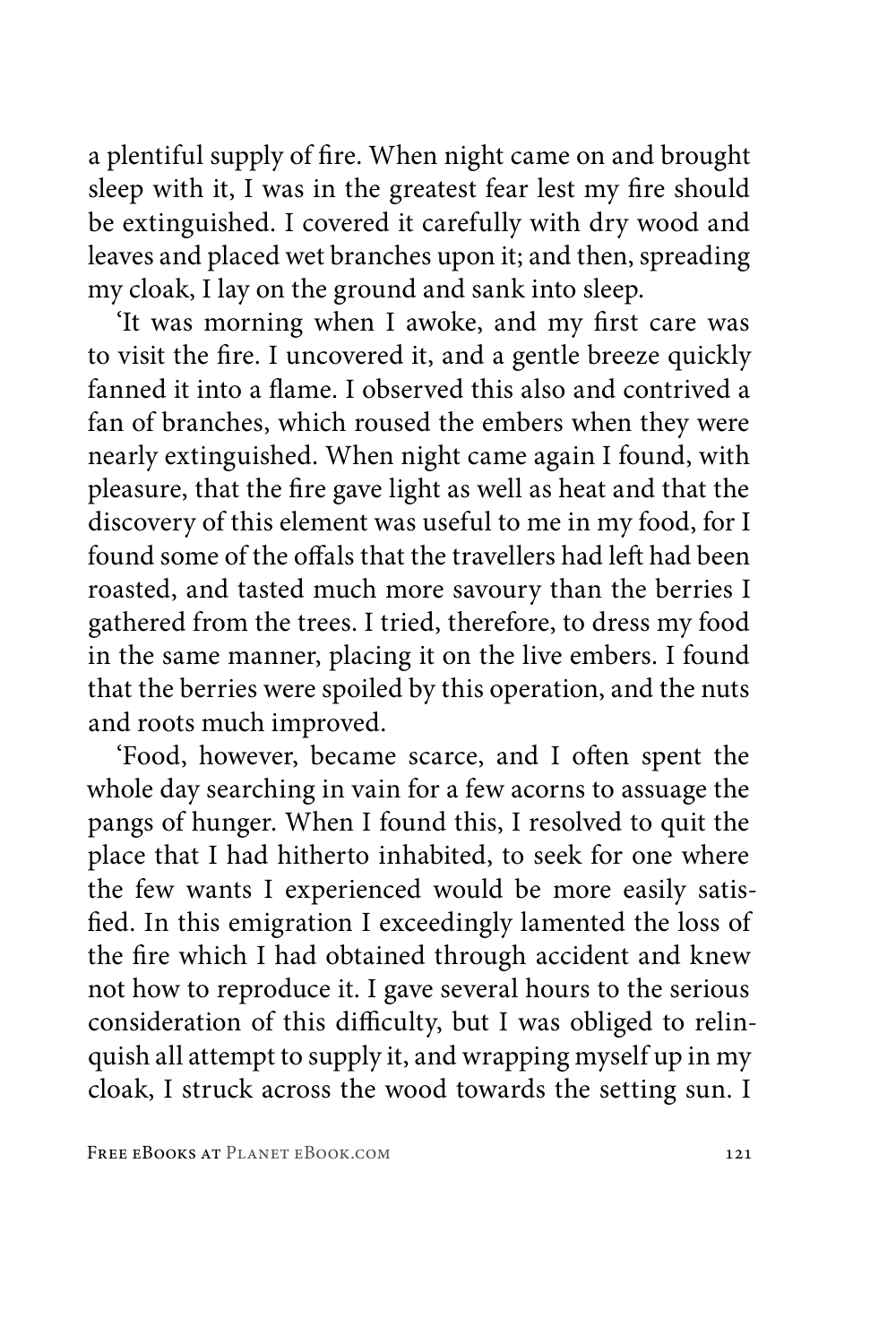passed three days in these rambles and at length discovered the open country. A great fall of snow had taken place the night before, and the fields were of one uniform white; the appearance was disconsolate, and I found my feet chilled by the cold damp substance that covered the ground.

'It was about seven in the morning, and I longed to obtain food and shelter; at length I perceived a small hut, on a rising ground, which had doubtless been built for the convenience of some shepherd. This was a new sight to me, and I examined the structure with great curiosity. Finding the door open, I entered. An old man sat in it, near a fire, over which he was preparing his breakfast. He turned on hearing a noise, and perceiving me, shrieked loudly, and quitting the hut, ran across the fields with a speed of which his debilitated form hardly appeared capable. His appearance, different from any I had ever before seen, and his flight somewhat surprised me. But I was enchanted by the appearance of the hut; here the snow and rain could not penetrate; the ground was dry; and it presented to me then as exquisite and divine a retreat as Pandemonium appeared to the demons of hell after their sufferings in the lake of fire. I greedily devoured the remnants of the shepherd's breakfast, which consisted of bread, cheese, milk, and wine; the latter, however, I did not like. Then, overcome by fatigue, I lay down among some straw and fell asleep.

'It was noon when I awoke, and allured by the warmth of the sun, which shone brightly on the white ground, I determined to recommence my travels; and, depositing the remains of the peasant's breakfast in a wallet I found, I pro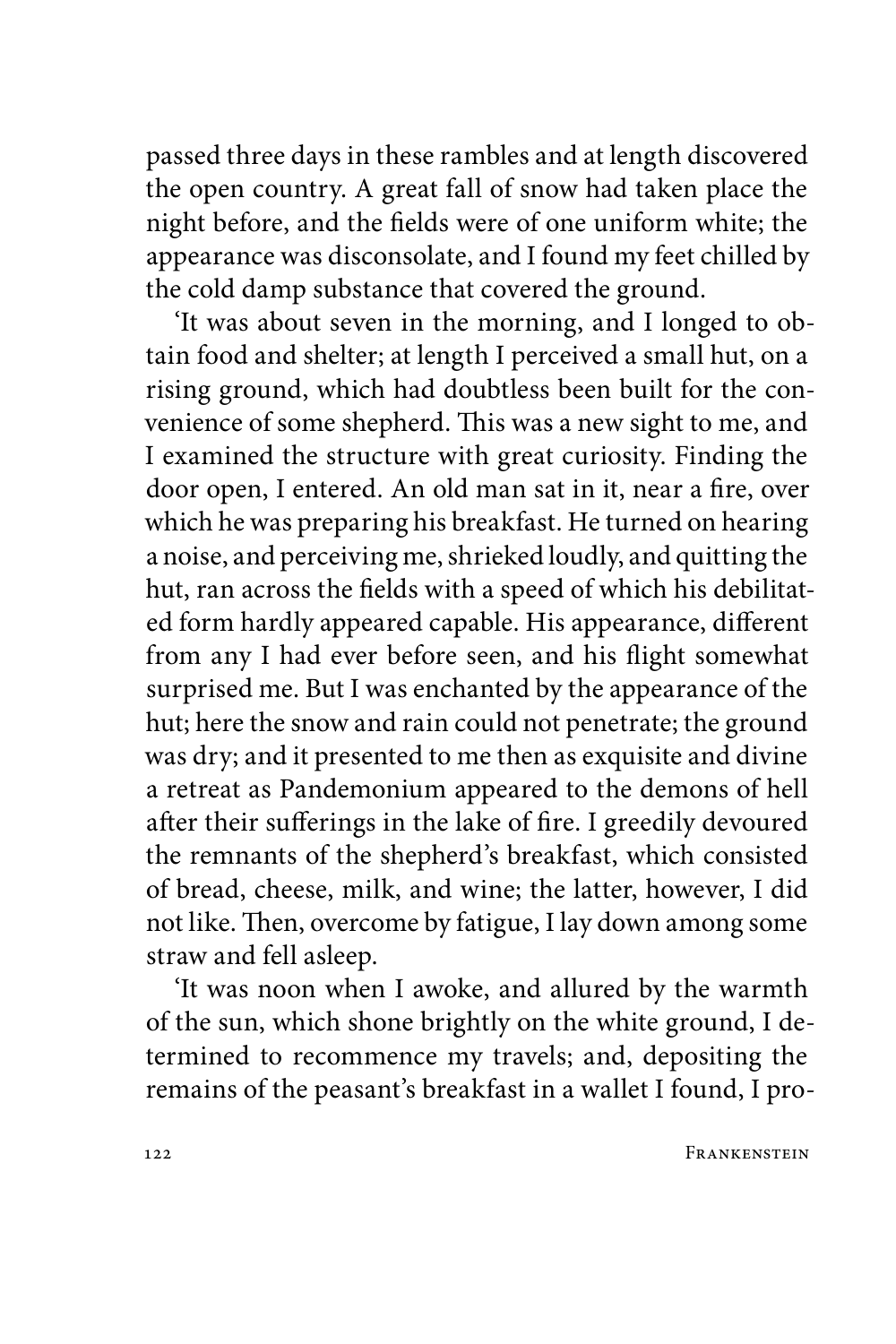ceeded across the fields for several hours, until at sunset I arrived at a village. How miraculous did this appear! the huts, the neater cottages, and stately houses engaged my admiration by turns. The vegetables in the gardens, the milk and cheese that I saw placed at the windows of some of the cottages, allured my appetite. One of the best of these I entered, but I had hardly placed my foot within the door before the children shrieked, and one of the women fainted. The whole village was roused; some fled, some attacked me, until, grievously bruised by stones and many other kinds of missile weapons, I escaped to the open country and fearfully took refuge in a low hovel, quite bare, and making a wretched appearance after the palaces I had beheld in the village. This hovel however, joined a cottage of a neat and pleasant appearance, but after my late dearly bought experience, I dared not enter it. My place of refuge was constructed of wood, but so low that I could with difficulty sit upright in it. No wood, however, was placed on the earth, which formed the floor, but it was dry; and although the wind entered it by innumerable chinks, I found it an agreeable asylum from the snow and rain.

'Here, then, I retreated and lay down happy to have found a shelter, however miserable, from the inclemency of the season, and still more from the barbarity of man. As soon as morning dawned I crept from my kennel, that I might view the adjacent cottage and discover if I could remain in the habitation I had found. It was situated against the back of the cottage and surrounded on the sides which were exposed by a pig sty and a clear pool of water. One part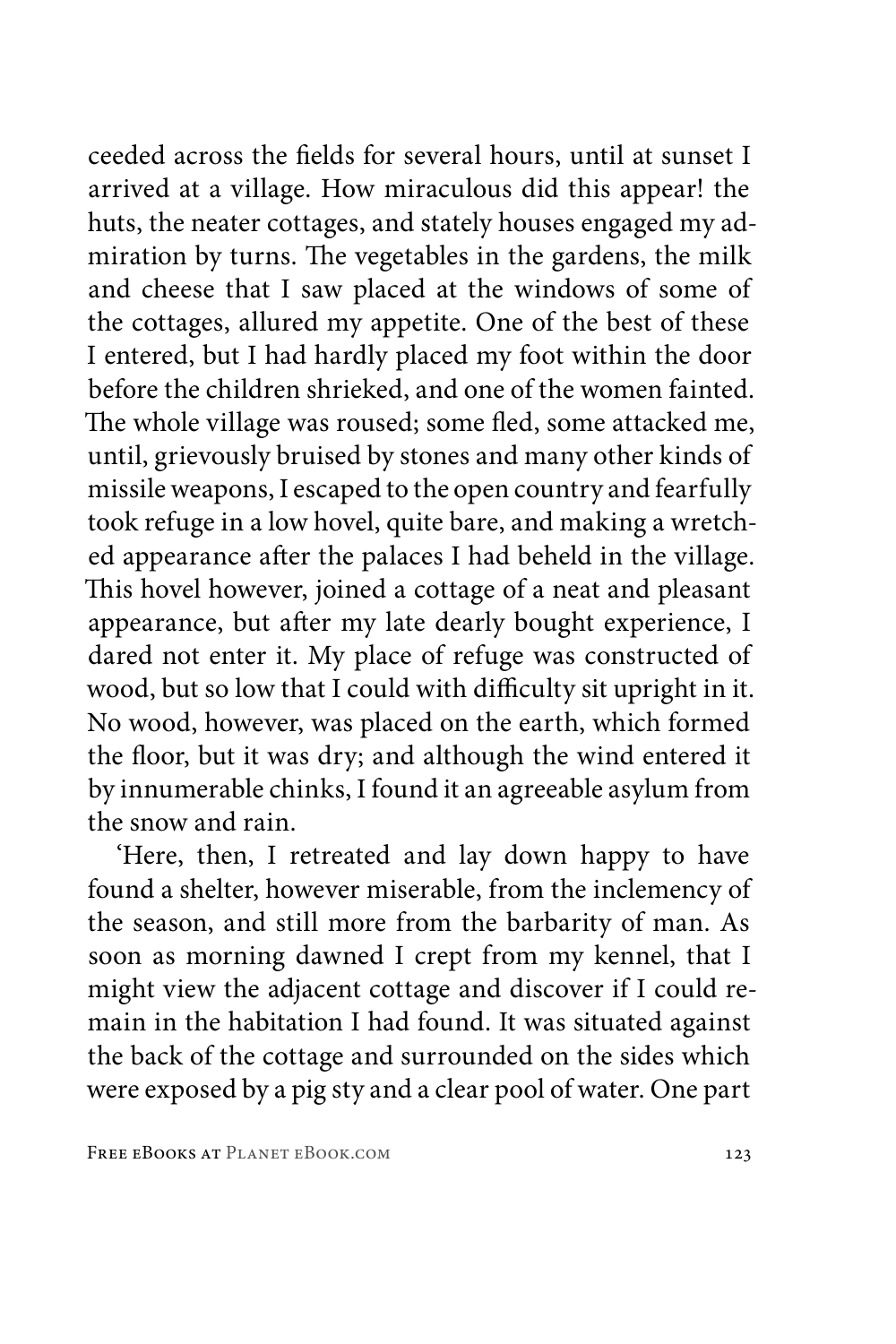was open, and by that I had crept in; but now I covered every crevice by which I might be perceived with stones and wood, yet in such a manner that I might move them on occasion to pass out; all the light I enjoyed came through the sty, and that was sufficient for me.

'Having thus arranged my dwelling and carpeted it with clean straw, I retired, for I saw the figure of a man at a distance, and I remembered too well my treatment the night before to trust myself in his power. I had first, however, provided for my sustenance for that day by a loaf of coarse bread, which I purloined, and a cup with which I could drink more conveniently than from my hand of the pure water which flowed by my retreat. The floor was a little raised, so that it was kept perfectly dry, and by its vicinity to the chimney of the cottage it was tolerably warm.

'Being thus provided, I resolved to reside in this hovel until something should occur which might alter my determination. It was indeed a paradise compared to the bleak forest, my former residence, the rain-dropping branches, and dank earth. I ate my breakfast with pleasure and was about to remove a plank to procure myself a little water when I heard a step, and looking through a small chink, I beheld a young creature, with a pail on her head, passing before my hovel. The girl was young and of gentle demeanour, unlike what I have since found cottagers and farmhouse servants to be. Yet she was meanly dressed, a coarse blue petticoat and a linen jacket being her only garb; her fair hair was plaited but not adorned: she looked patient yet sad. I lost sight of her, and in about a quarter of an hour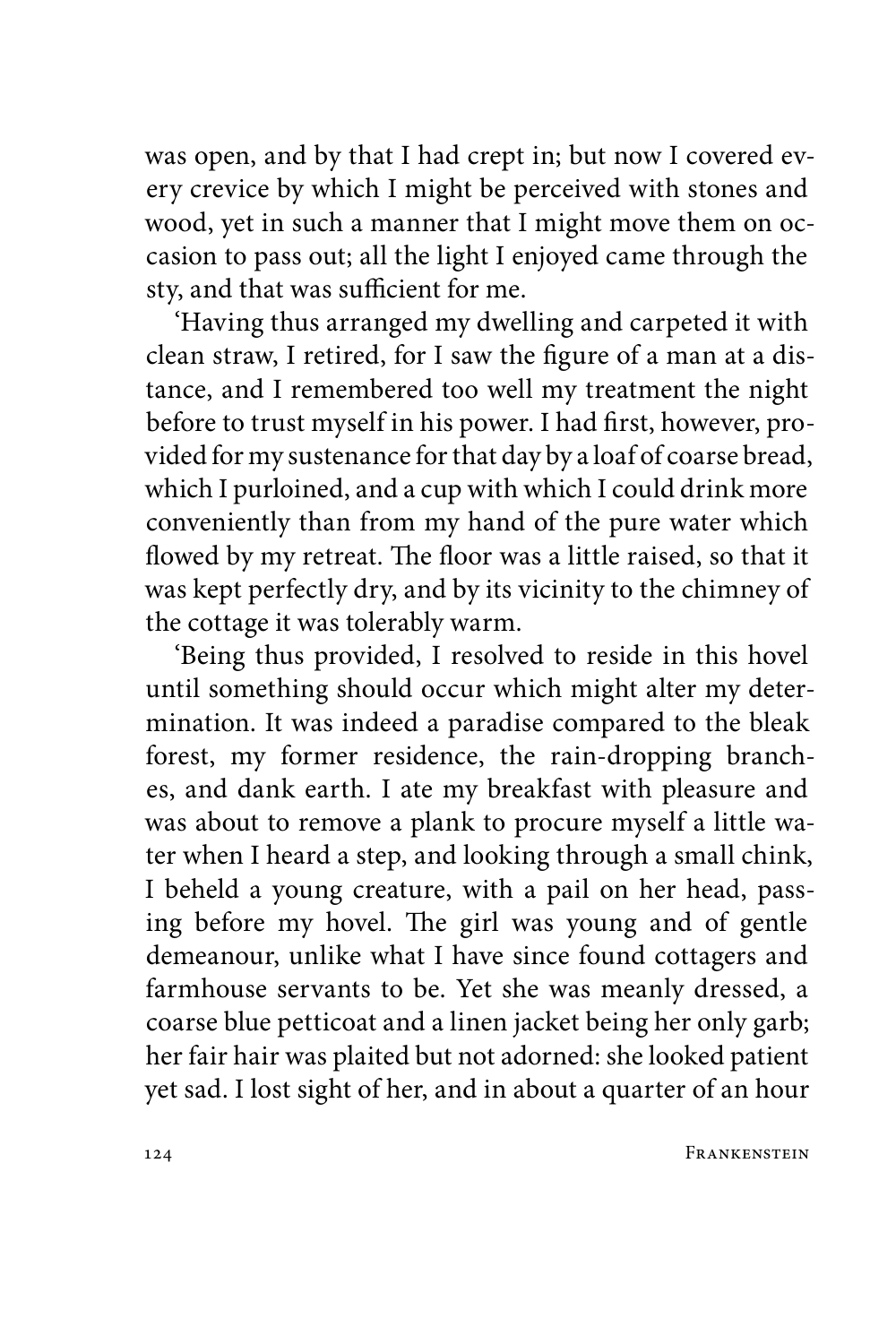she returned bearing the pail, which was now partly filled with milk. As she walked along, seemingly incommoded by the burden, a young man met her, whose countenance expressed a deeper despondence. Uttering a few sounds with an air of melancholy, he took the pail from her head and bore it to the cottage himself. She followed, and they disappeared. Presently I saw the young man again, with some tools in his hand, cross the field behind the cottage; and the girl was also busied, sometimes in the house and sometimes in the yard.

'On examining my dwelling, I found that one of the windows of the cottage had formerly occupied a part of it, but the panes had been filled up with wood. In one of these was a small and almost imperceptible chink through which the eye could just penetrate. Through this crevice a small room was visible, whitewashed and clean but very bare of furniture. In one corner, near a small fire, sat an old man, leaning his head on his hands in a disconsolate attitude. The young girl was occupied in arranging the cottage; but presently she took something out of a drawer, which employed her hands, and she sat down beside the old man, who, taking up an instrument, began to play and to produce sounds sweeter than the voice of the thrush or the nightingale. It was a lovely sight, even to me, poor wretch who had never beheld aught beautiful before. The silver hair and benevolent countenance of the aged cottager won my reverence, while the gentle manners of the girl enticed my love. He played a sweet mournful air which I perceived drew tears from the eyes of his amiable companion, of which the old man took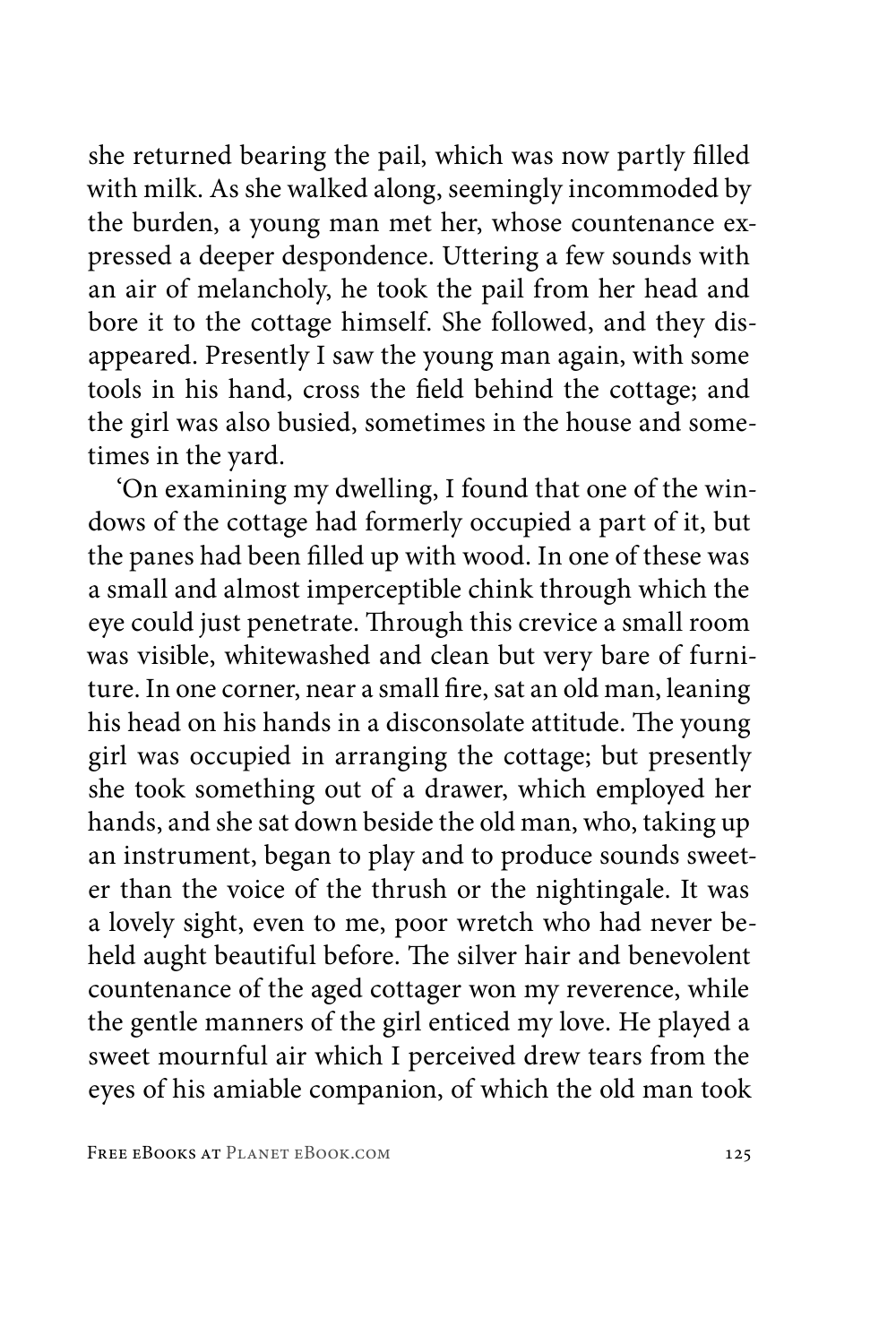no notice, until she sobbed audibly; he then pronounced a few sounds, and the fair creature, leaving her work, knelt at his feet. He raised her and smiled with such kindness and affection that I felt sensations of a peculiar and overpowering nature; they were a mixture of pain and pleasure, such as I had never before experienced, either from hunger or cold, warmth or food; and I withdrew from the window, unable to bear these emotions.

'Soon after this the young man returned, bearing on his shoulders a load of wood. The girl met him at the door, helped to relieve him of his burden, and taking some of the fuel into the cottage, placed it on the fire; then she and the youth went apart into a nook of the cottage, and he showed her a large loaf and a piece of cheese. She seemed pleased and went into the garden for some roots and plants, which she placed in water, and then upon the fire. She afterwards continued her work, whilst the young man went into the garden and appeared busily employed in digging and pulling up roots. After he had been employed thus about an hour, the young woman joined him and they entered the cottage together.

'The old man had, in the meantime, been pensive, but on the appearance of his companions he assumed a more cheerful air, and they sat down to eat. The meal was quickly dispatched. The young woman was again occupied in arranging the cottage, the old man walked before the cottage in the sun for a few minutes, leaning on the arm of the youth. Nothing could exceed in beauty the contrast between these two excellent creatures. One was old, with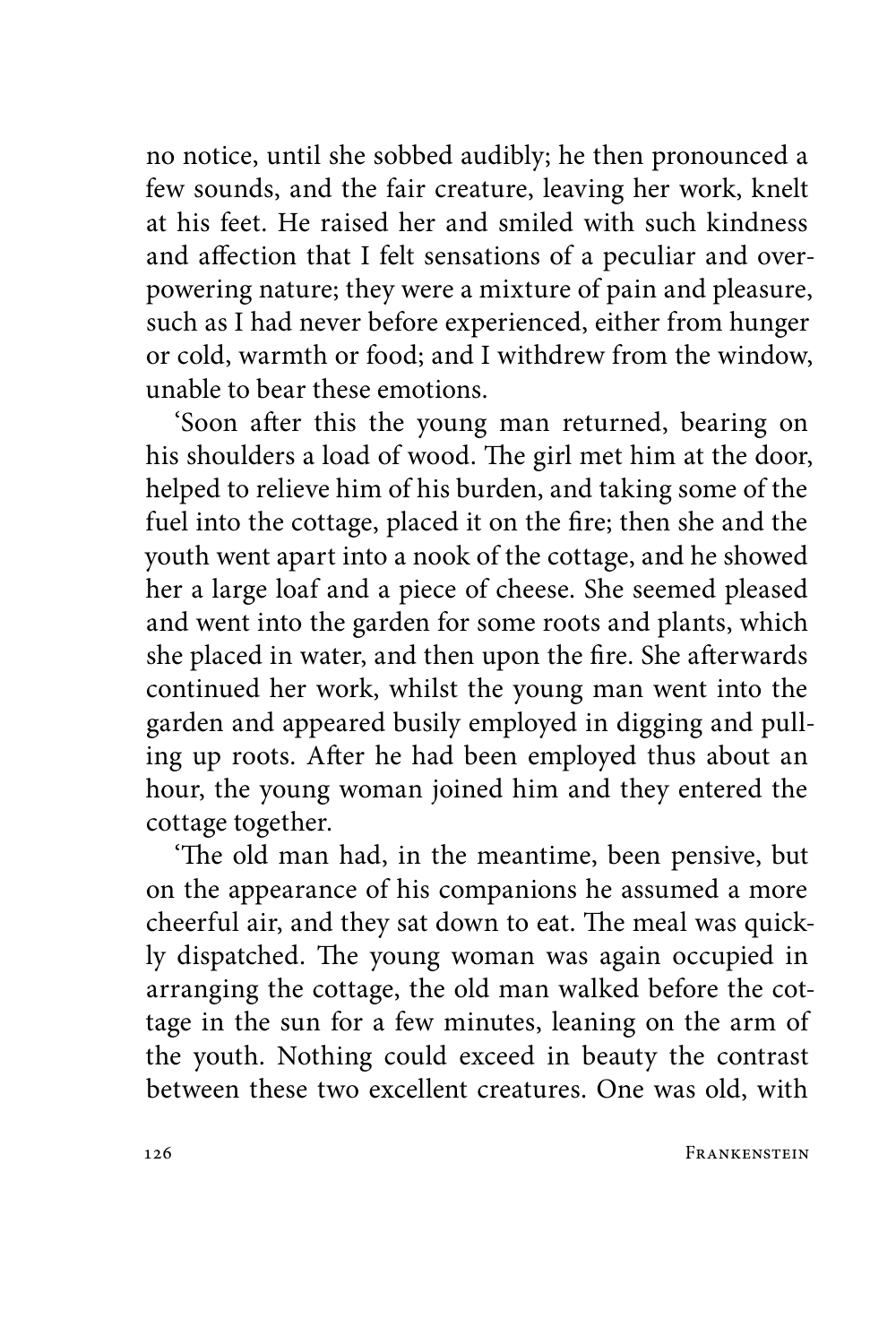silver hairs and a countenance beaming with benevolence and love; the younger was slight and graceful in his figure, and his features were moulded with the finest symmetry, yet his eyes and attitude expressed the utmost sadness and despondency. The old man returned to the cottage, and the youth, with tools different from those he had used in the morning, directed his steps across the fields.

'Night quickly shut in, but to my extreme wonder, I found that the cottagers had a means of prolonging light by the use of tapers, and was delighted to find that the setting of the sun did not put an end to the pleasure I experienced in watching my human neighbours. In the evening the young girl and her companion were employed in various occupations which I did not understand; and the old man again took up the instrument which produced the divine sounds that had enchanted me in the morning. So soon as he had finished, the youth began, not to play, but to utter sounds that were monotonous, and neither resembling the harmony of the old man's instrument nor the songs of the birds; I since found that he read aloud, but at that time I knew nothing of the science of words or letters.

'The family, after having been thus occupied for a short time, extinguished their lights and retired, as I conjectured, to rest.'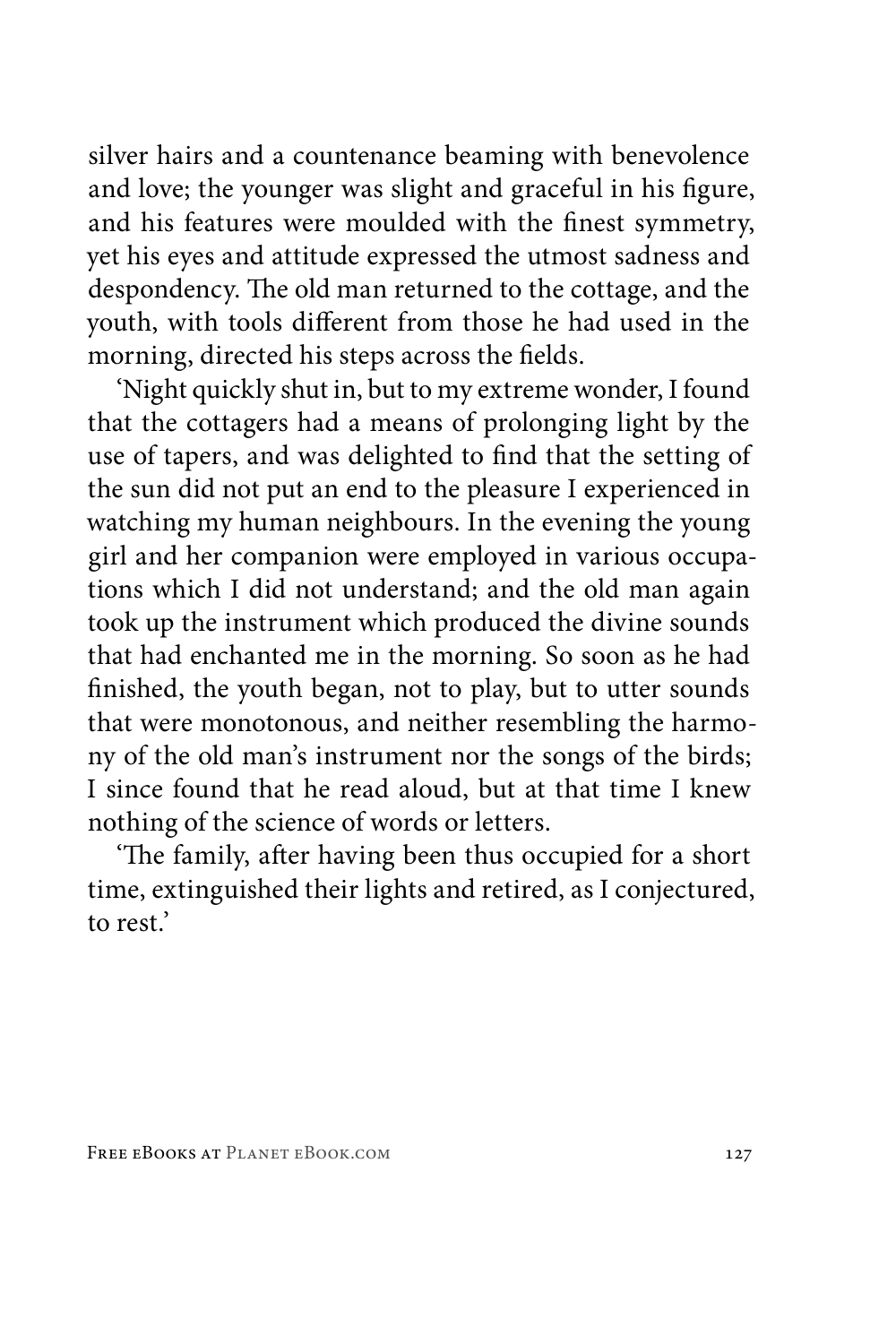# $CHAPTER$  12

I lay on my straw, but I could not sleep. I thought of the occurrences of the day. What chiefly struck me was the problem gentle manners of these people, and I longed to join them, but dared not. I remembered too well the treatment I had suffered the night before from the barbarous villagers, and resolved, whatever course of conduct I might hereafter think it right to pursue, that for the present I would remain quietly in my hovel, watching and endeavouring to discover the motives which influenced their actions.

'The cottagers arose the next morning before the sun. The young woman arranged the cottage and prepared the food, and the youth departed after the first meal.

'This day was passed in the same routine as that which preceded it. The young man was constantly employed out of doors, and the girl in various laborious occupations within. The old man, whom I soon perceived to be blind, employed his leisure hours on his instrument or in contemplation. Nothing could exceed the love and respect which the younger cottagers exhibited towards their venerable companion. They performed towards him every little office of affection and duty with gentleness, and he rewarded them by his benevolent smiles.

'They were not entirely happy. The young man and his companion often went apart and appeared to weep. I saw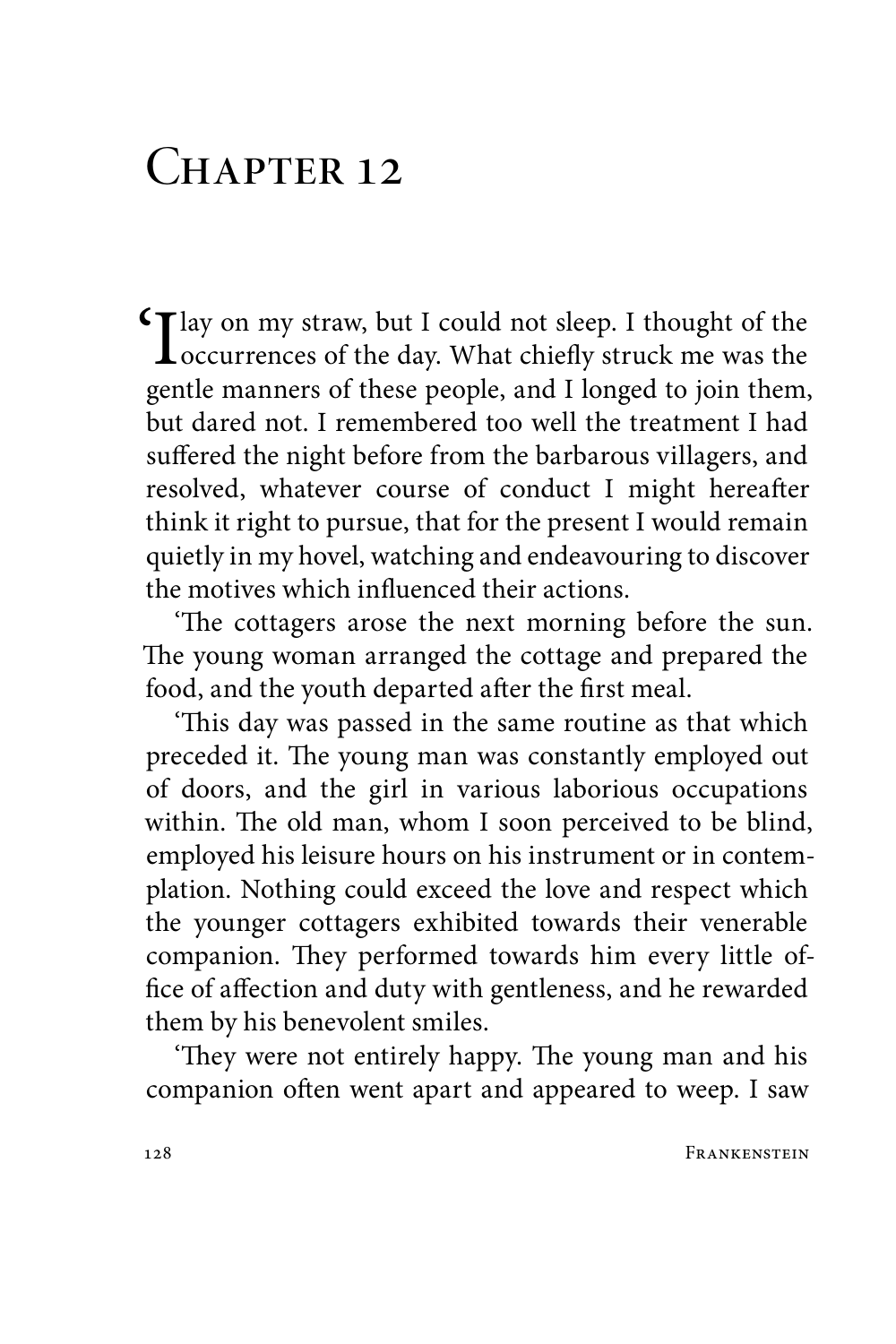no cause for their unhappiness, but I was deeply affected by it. If such lovely creatures were miserable, it was less strange that I, an imperfect and solitary being, should be wretched. Yet why were these gentle beings unhappy? They possessed a delightful house (for such it was in my eyes) and every luxury; they had a fire to warm them when chill and delicious viands when hungry; they were dressed in excellent clothes; and, still more, they enjoyed one another's company and speech, interchanging each day looks of affection and kindness. What did their tears imply? Did they really express pain? I was at first unable to solve these questions, but perpetual attention and time explained to me many appearances which were at first enigmatic.

'A considerable period elapsed before I discovered one of the causes of the uneasiness of this amiable family: it was poverty, and they suffered that evil in a very distressing degree. Their nourishment consisted entirely of the vegetables of their garden and the milk of one cow, which gave very little during the winter, when its masters could scarcely procure food to support it. They often, I believe, suffered the pangs of hunger very poignantly, especially the two younger cottagers, for several times they placed food before the old man when they reserved none for themselves.

'This trait of kindness moved me sensibly. I had been accustomed, during the night, to steal a part of their store for my own consumption, but when I found that in doing this I inflicted pain on the cottagers, I abstained and satisfied myself with berries, nuts, and roots which I gathered from a neighbouring wood.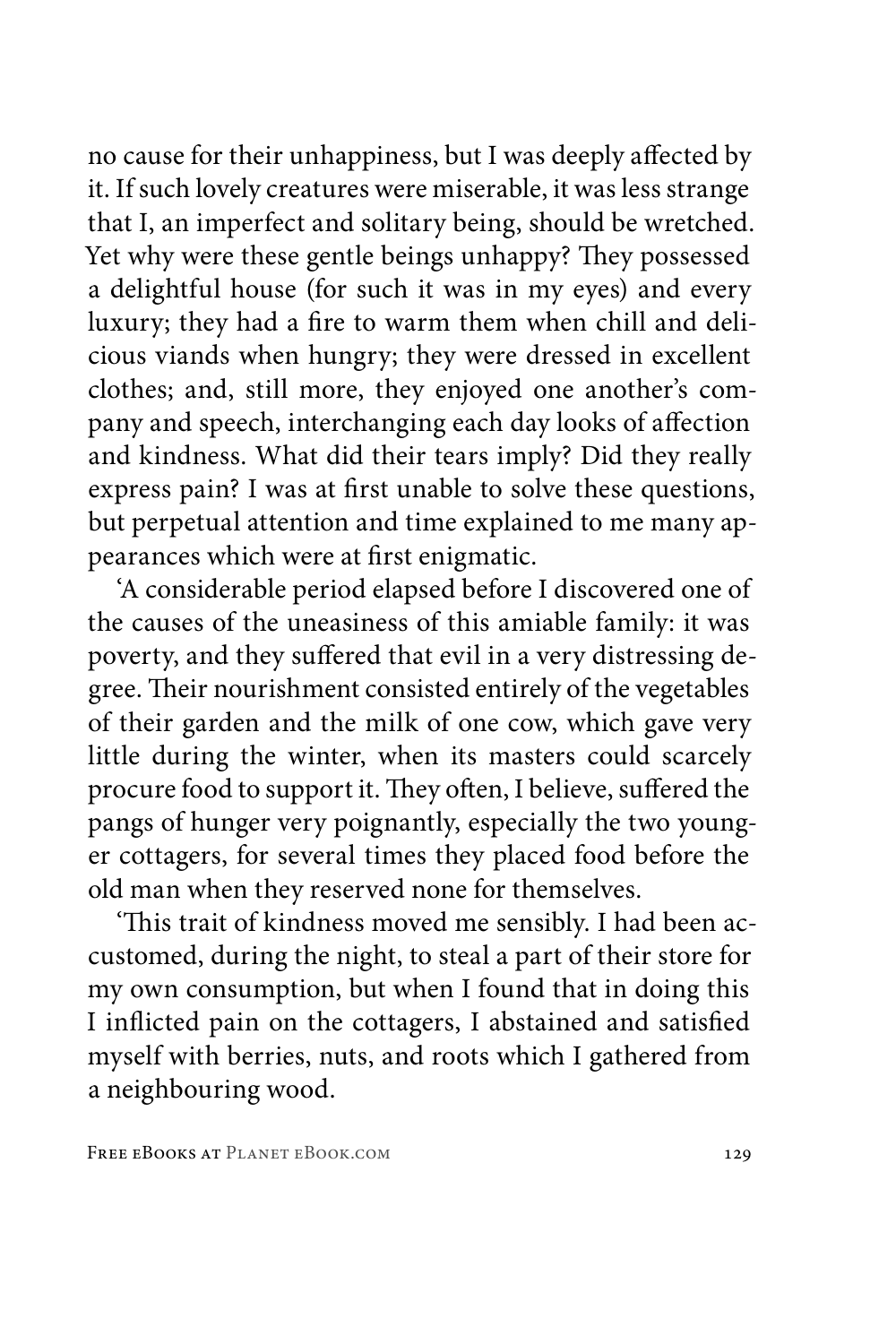'I discovered also another means through which I was enabled to assist their labours. I found that the youth spent a great part of each day in collecting wood for the family fire, and during the night I often took his tools, the use of which I quickly discovered, and brought home firing sufficient for the consumption of several days.

'I remember, the first time that I did this, the young woman, when she opened the door in the morning, appeared greatly astonished on seeing a great pile of wood on the outside. She uttered some words in a loud voice, and the youth joined her, who also expressed surprise. I observed, with pleasure, that he did not go to the forest that day, but spent it in repairing the cottage and cultivating the garden.

'By degrees I made a discovery of still greater moment. I found that these people possessed a method of communicating their experience and feelings to one another by articulate sounds. I perceived that the words they spoke sometimes produced pleasure or pain, smiles or sadness, in the minds and countenances of the hearers. This was indeed a godlike science, and I ardently desired to become acquainted with it. But I was baffled in every attempt I made for this purpose. Their pronunciation was quick, and the words they uttered, not having any apparent connection with visible objects, I was unable to discover any clue by which I could unravel the mystery of their reference. By great application, however, and after having remained during the space of several revolutions of the moon in my hovel, I discovered the names that were given to some of the most familiar objects of discourse; I learned and applied the words, 'fire,' 'milk,'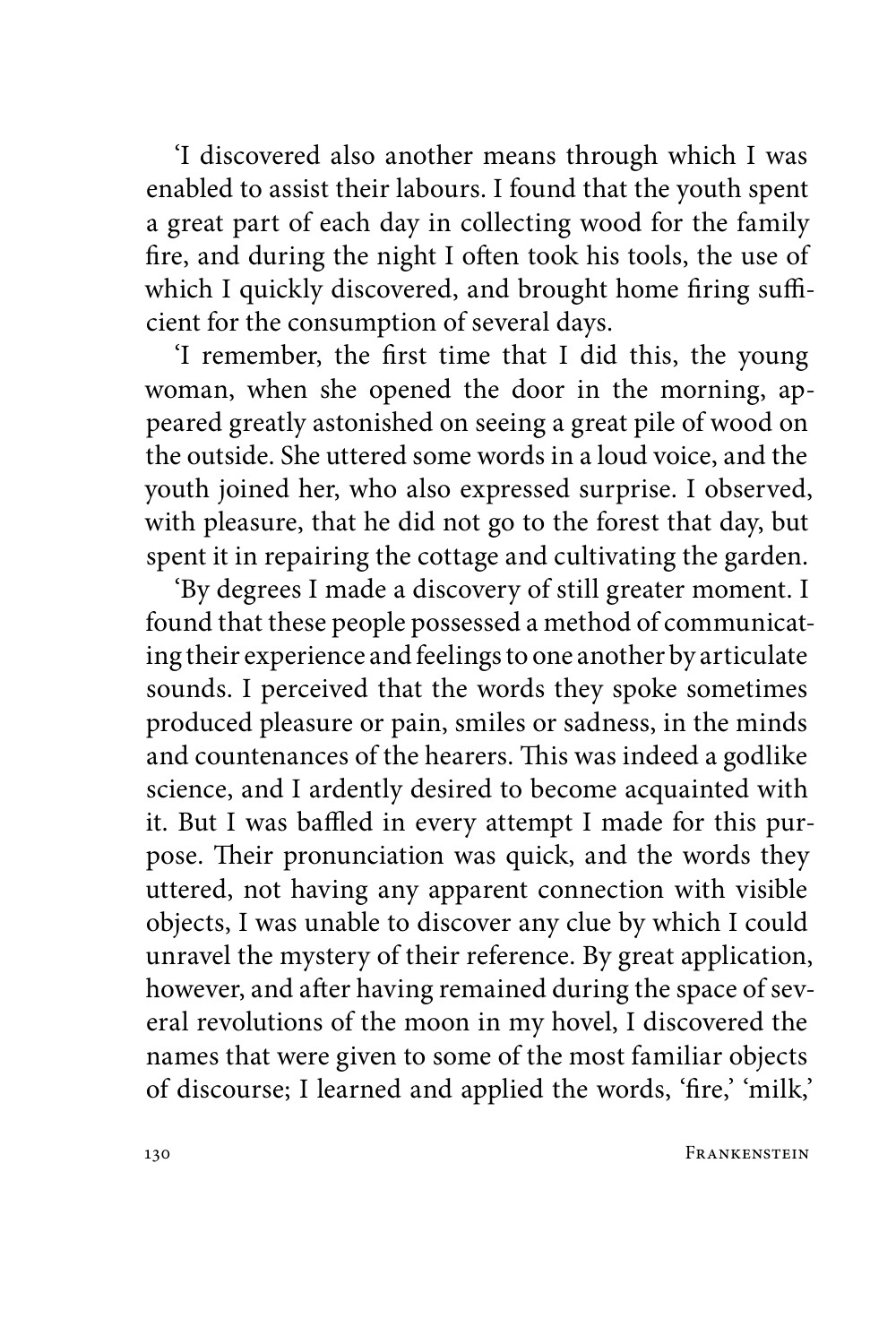'bread,' and 'wood.' I learned also the names of the cottagers themselves. The youth and his companion had each of them several names, but the old man had only one, which was 'father.' The girl was called 'sister' or 'Agatha,' and the youth 'Felix,' 'brother,' or 'son.' I cannot describe the delight I felt when I learned the ideas appropriated to each of these sounds and was able to pronounce them. I distinguished several other words without being able as yet to understand or apply them, such as 'good,' 'dearest,' unhappy.

'I spent the winter in this manner. The gentle manners and beauty of the cottagers greatly endeared them to me; when they were unhappy, I felt depressed; when they rejoiced, I sympathized in their joys. I saw few human beings besides them, and if any other happened to enter the cottage, their harsh manners and rude gait only enhanced to me the superior accomplishments of my friends. The old man, I could perceive, often endeavoured to encourage his children, as sometimes I found that he called them, to cast off their melancholy. He would talk in a cheerful accent, with an expression of goodness that bestowed pleasure even upon me. Agatha listened with respect, her eyes sometimes filled with tears, which she endeavoured to wipe away unperceived; but I generally found that her countenance and tone were more cheerful after having listened to the exhortations of her father. It was not thus with Felix. He was always the saddest of the group, and even to my unpractised senses, he appeared to have suffered more deeply than his friends. But if his countenance was more sorrowful, his voice was more cheerful than that of his sister, especially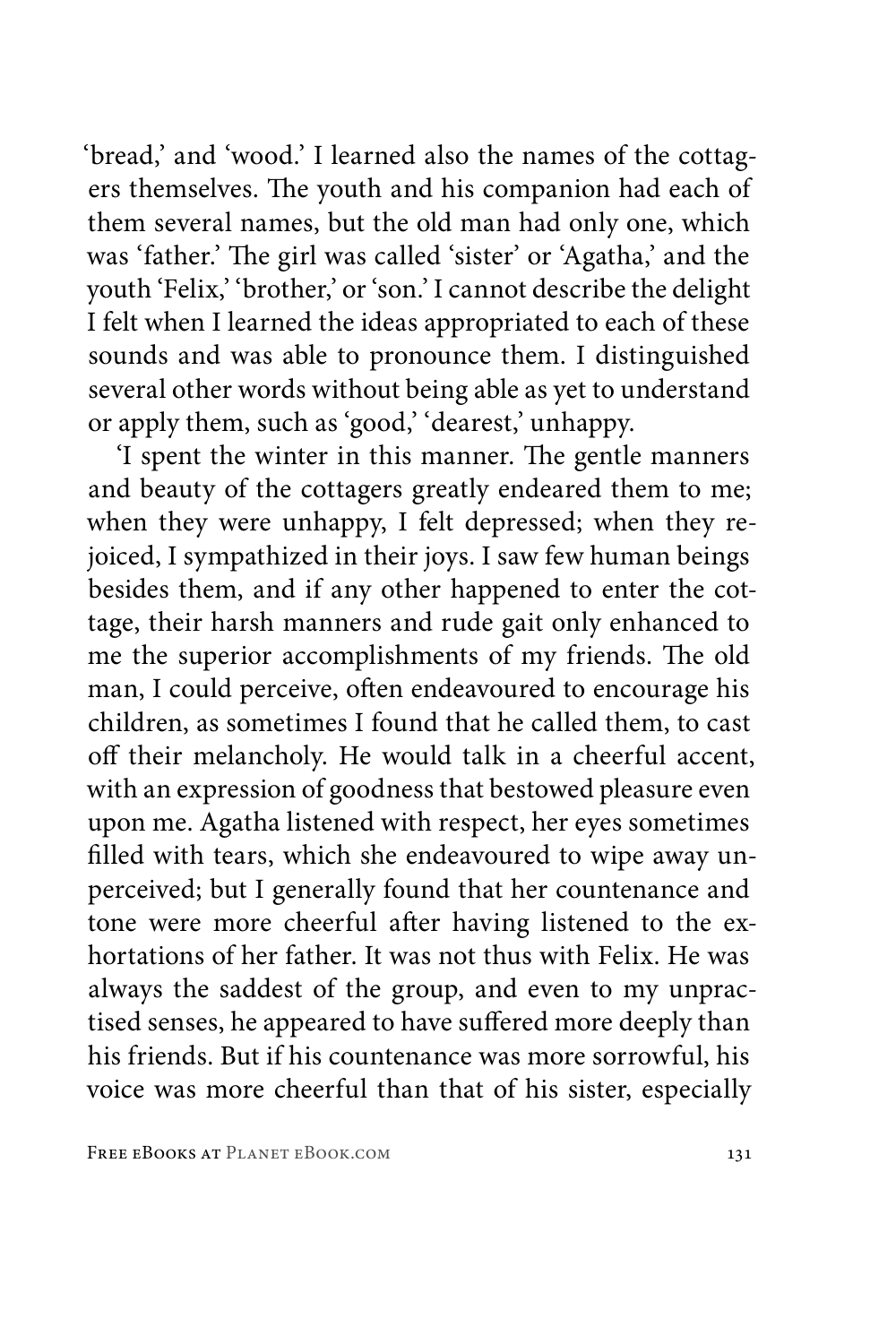when he addressed the old man.

'I could mention innumerable instances which, although slight, marked the dispositions of these amiable cottagers. In the midst of poverty and want, Felix carried with pleasure to his sister the first little white flower that peeped out from beneath the snowy ground. Early in the morning, before she had risen, he cleared away the snow that obstructed her path to the milk-house, drew water from the well, and brought the wood from the outhouse, where, to his perpetual astonishment, he found his store always replenished by an invisible hand. In the day, I believe, he worked sometimes for a neighbouring farmer, because he often went forth and did not return until dinner, yet brought no wood with him. At other times he worked in the garden, but as there was little to do in the frosty season, he read to the old man and Agatha.

'This reading had puzzled me extremely at first, but by degrees I discovered that he uttered many of the same sounds when he read as when he talked. I conjectured, therefore, that he found on the paper signs for speech which he understood, and I ardently longed to comprehend these also; but how was that possible when I did not even understand the sounds for which they stood as signs? I improved, however, sensibly in this science, but not sufficiently to follow up any kind of conversation, although I applied my whole mind to the endeavour, for I easily perceived that, although I eagerly longed to discover myself to the cottagers, I ought not to make the attempt until I had first become master of their language, which knowledge might enable me to make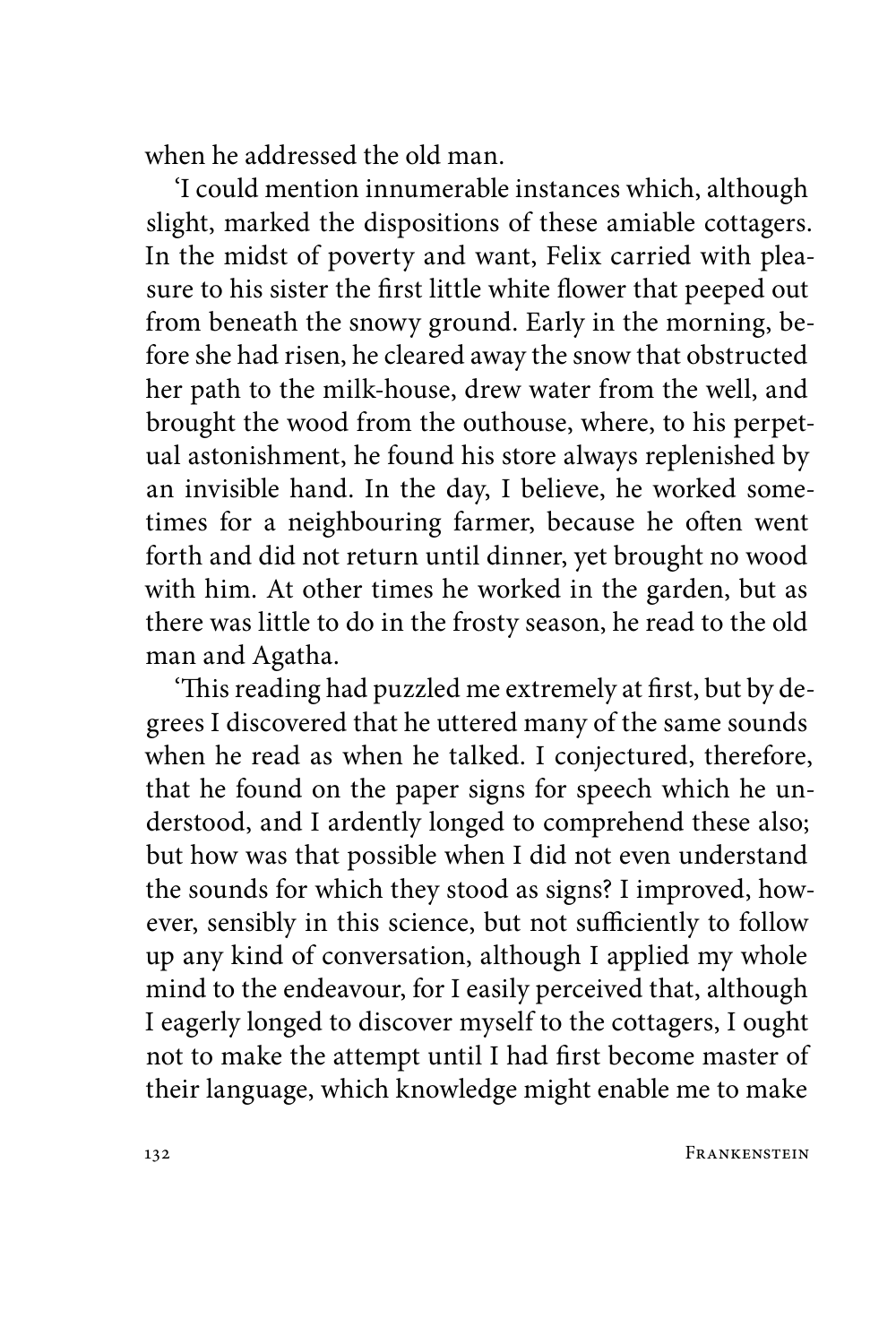them overlook the deformity of my figure, for with this also the contrast perpetually presented to my eyes had made me acquainted.

'I had admired the perfect forms of my cottagers—their grace, beauty, and delicate complexions; but how was I terrified when I viewed myself in a transparent pool! At first I started back, unable to believe that it was indeed I who was reflected in the mirror; and when I became fully convinced that I was in reality the monster that I am, I was filled with the bitterest sensations of despondence and mortification. Alas! I did not yet entirely know the fatal effects of this miserable deformity.

'As the sun became warmer and the light of day longer, the snow vanished, and I beheld the bare trees and the black earth. From this time Felix was more employed, and the heart-moving indications of impending famine disappeared. Their food, as I afterwards found, was coarse, but it was wholesome; and they procured a sufficiency of it. Several new kinds of plants sprang up in the garden, which they dressed; and these signs of comfort increased daily as the season advanced.

'The old man, leaning on his son, walked each day at noon, when it did not rain, as I found it was called when the heavens poured forth its waters. This frequently took place, but a high wind quickly dried the earth, and the season became far more pleasant than it had been.

'My mode of life in my hovel was uniform. During the morning I attended the motions of the cottagers, and when they were dispersed in various occupations, I slept; the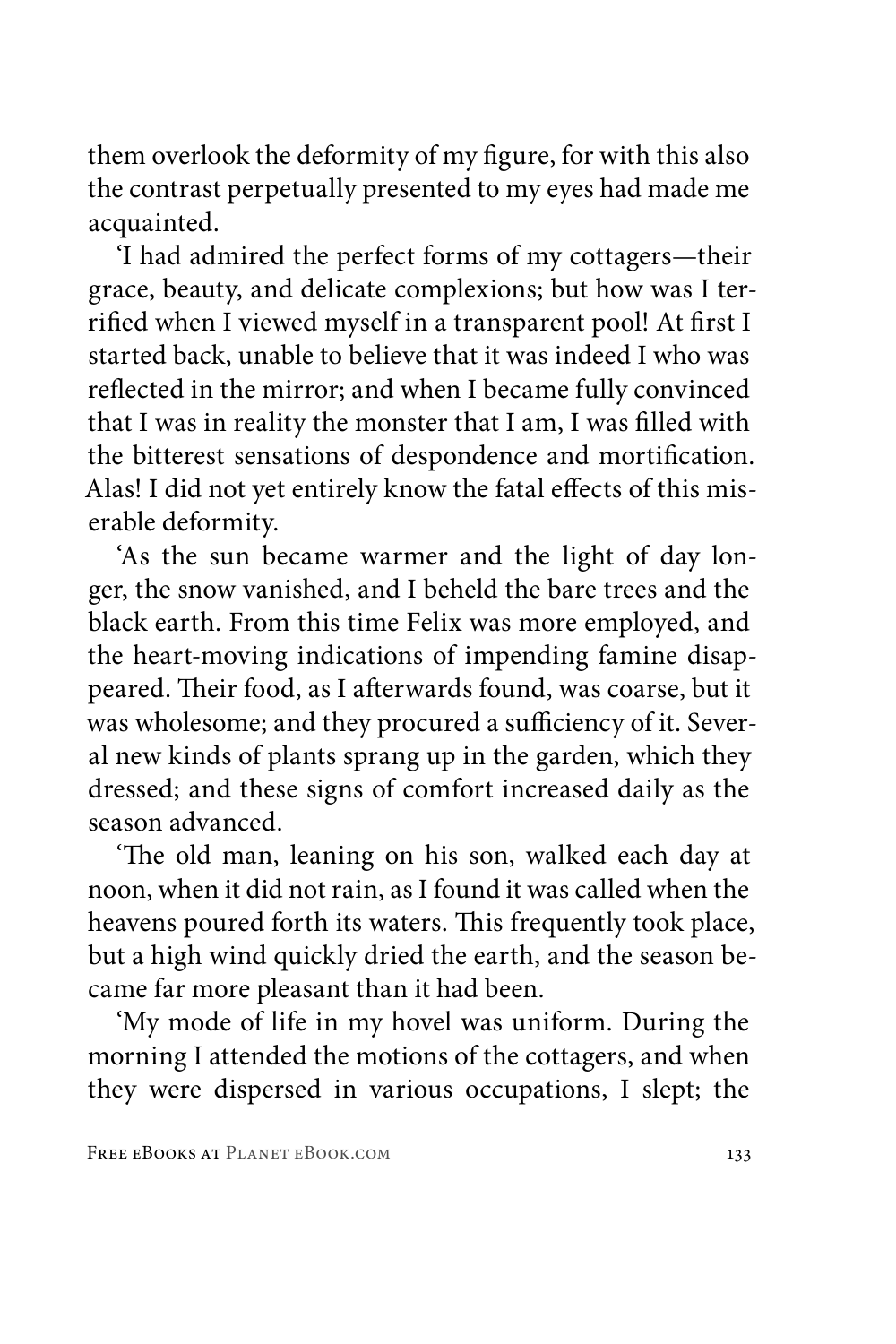remainder of the day was spent in observing my friends. When they had retired to rest, if there was any moon or the night was star-light, I went into the woods and collected my own food and fuel for the cottage. When I returned, as often as it was necessary, I cleared their path from the snow and performed those offices that I had seen done by Felix. I afterwards found that these labours, performed by an invisible hand, greatly astonished them; and once or twice I heard them, on these occasions, utter the words 'good spirit,' 'wonderful'; but I did not then understand the signification of these terms.

'My thoughts now became more active, and I longed to discover the motives and feelings of these lovely creatures; I was inquisitive to know why Felix appeared so miserable and Agatha so sad. I thought (foolish wretch!) that it might be in my power to restore happiness to these deserving people. When I slept or was absent, the forms of the venerable blind father, the gentle Agatha, and the excellent Felix flitted before me. I looked upon them as superior beings who would be the arbiters of my future destiny. I formed in my imagination a thousand pictures of presenting myself to them, and their reception of me. I imagined that they would be disgusted, until, by my gentle demeanour and conciliating words, I should first win their favour and afterwards their love.

'These thoughts exhilarated me and led me to apply with fresh ardour to the acquiring the art of language. My organs were indeed harsh, but supple; and although my voice was very unlike the soft music of their tones, yet I pronounced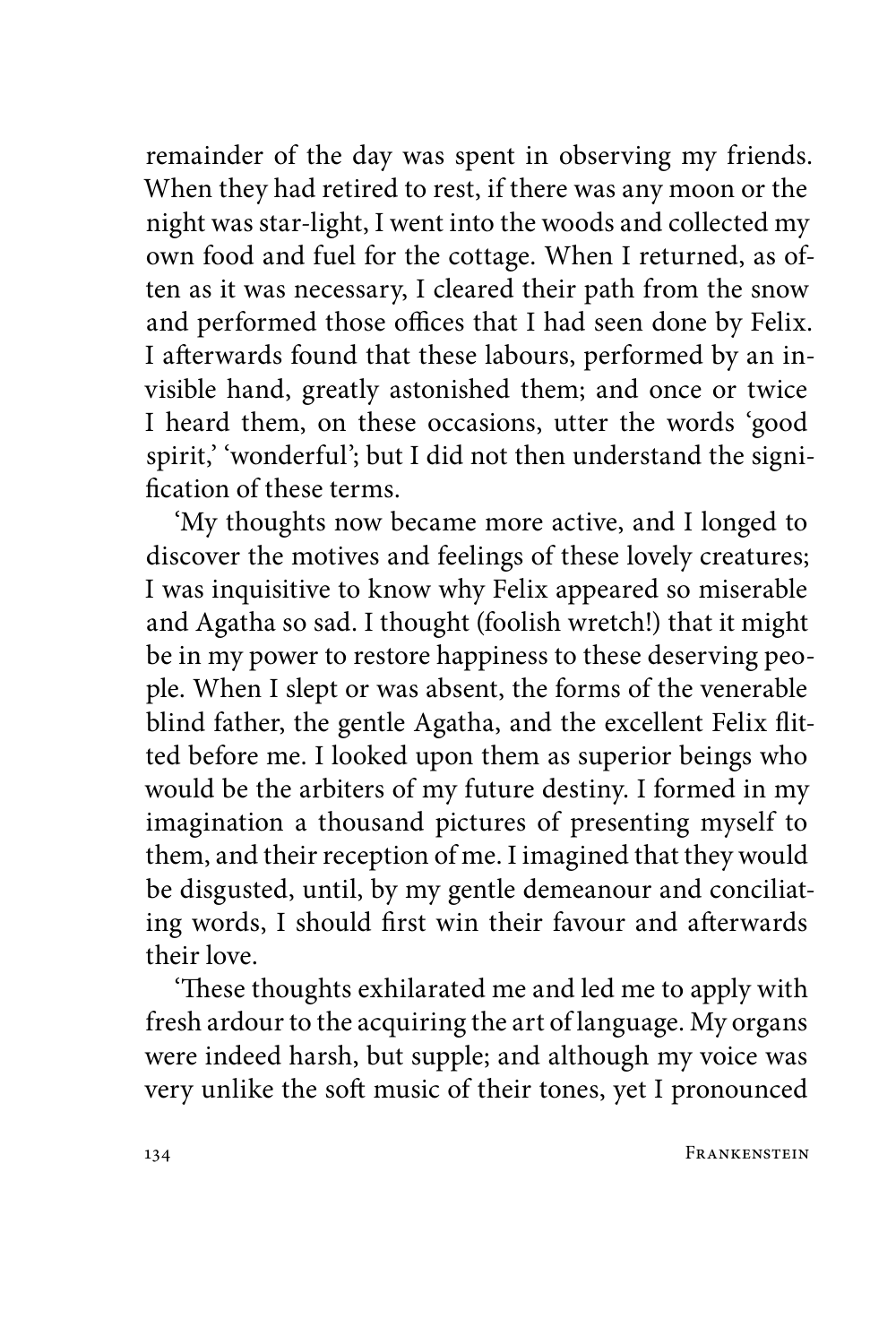such words as I understood with tolerable ease. It was as the ass and the lap-dog; yet surely the gentle ass whose intentions were affectionate, although his manners were rude, deserved better treatment than blows and execration.

'The pleasant showers and genial warmth of spring greatly altered the aspect of the earth. Men who before this change seemed to have been hid in caves dispersed themselves and were employed in various arts of cultivation. The birds sang in more cheerful notes, and the leaves began to bud forth on the trees. Happy, happy earth! Fit habitation for gods, which, so short a time before, was bleak, damp, and unwholesome. My spirits were elevated by the enchanting appearance of nature; the past was blotted from my memory, the present was tranquil, and the future gilded by bright rays of hope and anticipations of joy.'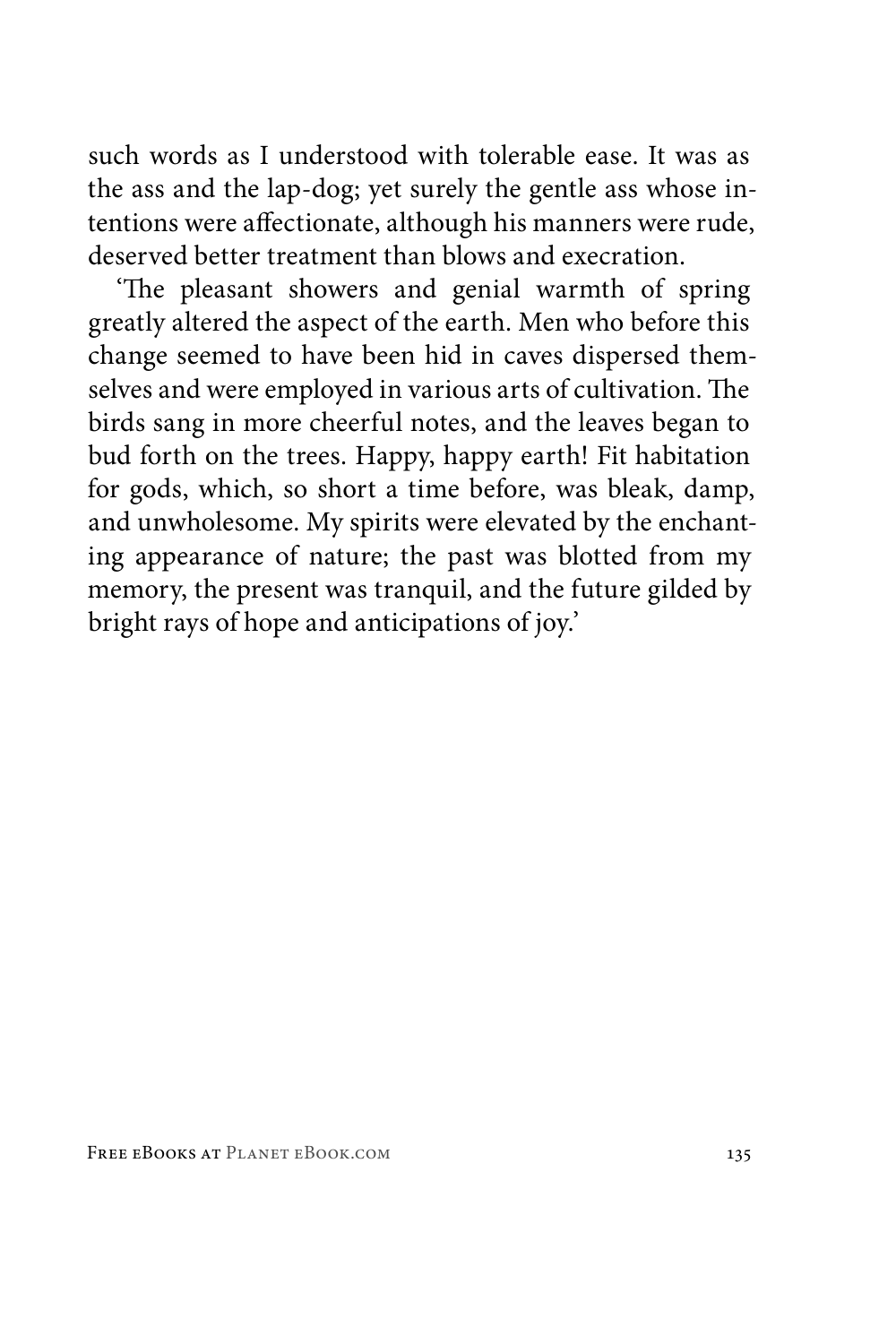# CHAPTER 13

I now hasten to the more moving part of my story. I shall relate events that impressed me with feelings which, from what I had been, have made me what I am.

'Spring advanced rapidly; the weather became fine and the skies cloudless. It surprised me that what before was desert and gloomy should now bloom with the most beautiful flowers and verdure. My senses were gratified and refreshed by a thousand scents of delight and a thousand sights of beauty.

'It was on one of these days, when my cottagers periodically rested from labour—the old man played on his guitar, and the children listened to him—that I observed the countenance of Felix was melancholy beyond expression; he sighed frequently, and once his father paused in his music, and I conjectured by his manner that he inquired the cause of his son's sorrow. Felix replied in a cheerful accent, and the old man was recommencing his music when someone tapped at the door.

'It was a lady on horseback, accompanied by a countryman as a guide. The lady was dressed in a dark suit and covered with a thick black veil. Agatha asked a question, to which the stranger only replied by pronouncing, in a sweet accent, the name of Felix. Her voice was musical but unlike that of either of my friends. On hearing this word, Felix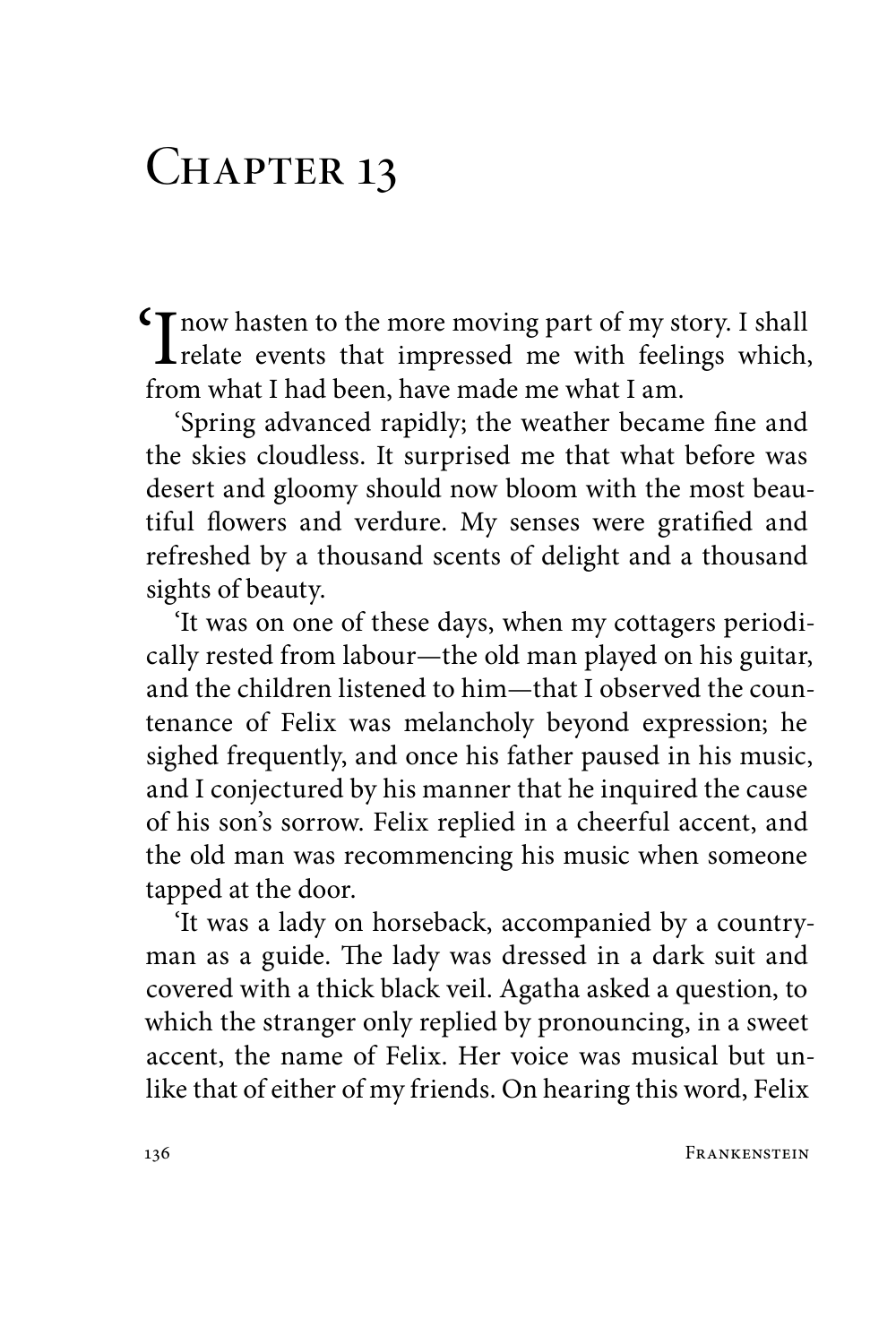came up hastily to the lady, who, when she saw him, threw up her veil, and I beheld a countenance of angelic beauty and expression. Her hair of a shining raven black, and curiously braided; her eyes were dark, but gentle, although animated; her features of a regular proportion, and her complexion wondrously fair, each cheek tinged with a lovely pink.

'Felix seemed ravished with delight when he saw her, every trait of sorrow vanished from his face, and it instantly expressed a degree of ecstatic joy, of which I could hardly have believed it capable; his eyes sparkled, as his cheek flushed with pleasure; and at that moment I thought him as beautiful as the stranger. She appeared affected by different feelings; wiping a few tears from her lovely eyes, she held out her hand to Felix, who kissed it rapturously and called her, as well as I could distinguish, his sweet Arabian. She did not appear to understand him, but smiled. He assisted her to dismount, and dismissing her guide, conducted her into the cottage. Some conversation took place between him and his father, and the young stranger knelt at the old man's feet and would have kissed his hand, but he raised her and embraced her affectionately.

'I soon perceived that although the stranger uttered articulate sounds and appeared to have a language of her own, she was neither understood by nor herself understood the cottagers. They made many signs which I did not comprehend, but I saw that her presence diffused gladness through the cottage, dispelling their sorrow as the sun dissipates the morning mists. Felix seemed peculiarly happy and with smiles of delight welcomed his Arabian. Agatha, the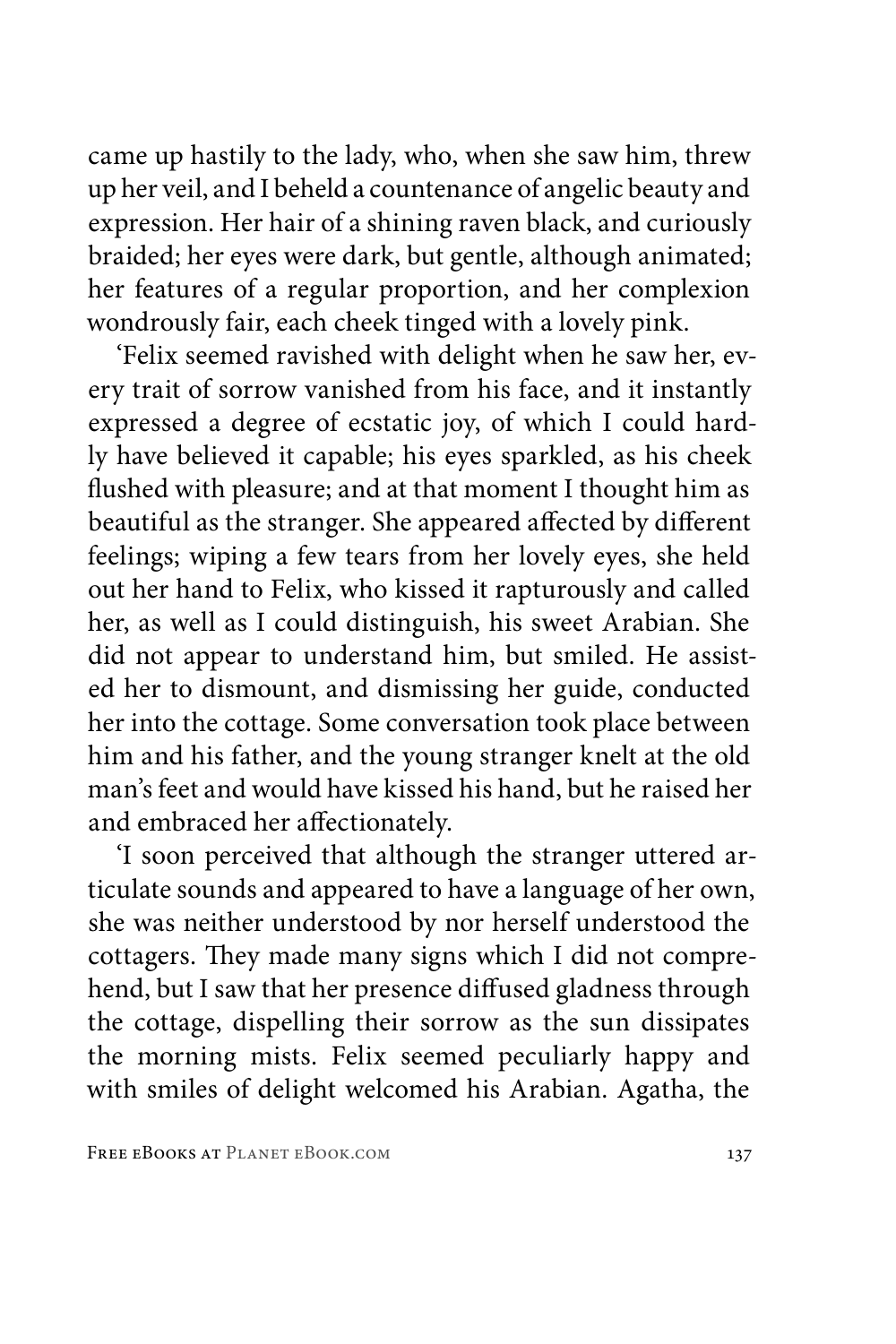ever-gentle Agatha, kissed the hands of the lovely stranger, and pointing to her brother, made signs which appeared to me to mean that he had been sorrowful until she came. Some hours passed thus, while they, by their countenances, expressed joy, the cause of which I did not comprehend. Presently I found, by the frequent recurrence of some sound which the stranger repeated after them, that she was endeavouring to learn their language; and the idea instantly occurred to me that I should make use of the same instructions to the same end. The stranger learned about twenty words at the first lesson; most of them, indeed, were those which I had before understood, but I profited by the others.

'As night came on, Agatha and the Arabian retired early. When they separated Felix kissed the hand of the stranger and said, 'Good night sweet Safie.' He sat up much longer, conversing with his father, and by the frequent repetition of her name I conjectured that their lovely guest was the subject of their conversation. I ardently desired to understand them, and bent every faculty towards that purpose, but found it utterly impossible.

'The next morning Felix went out to his work, and after the usual occupations of Agatha were finished, the Arabian sat at the feet of the old man, and taking his guitar, played some airs so entrancingly beautiful that they at once drew tears of sorrow and delight from my eyes. She sang, and her voice flowed in a rich cadence, swelling or dying away like a nightingale of the woods.

'When she had finished, she gave the guitar to Agatha, who at first declined it. She played a simple air, and her voice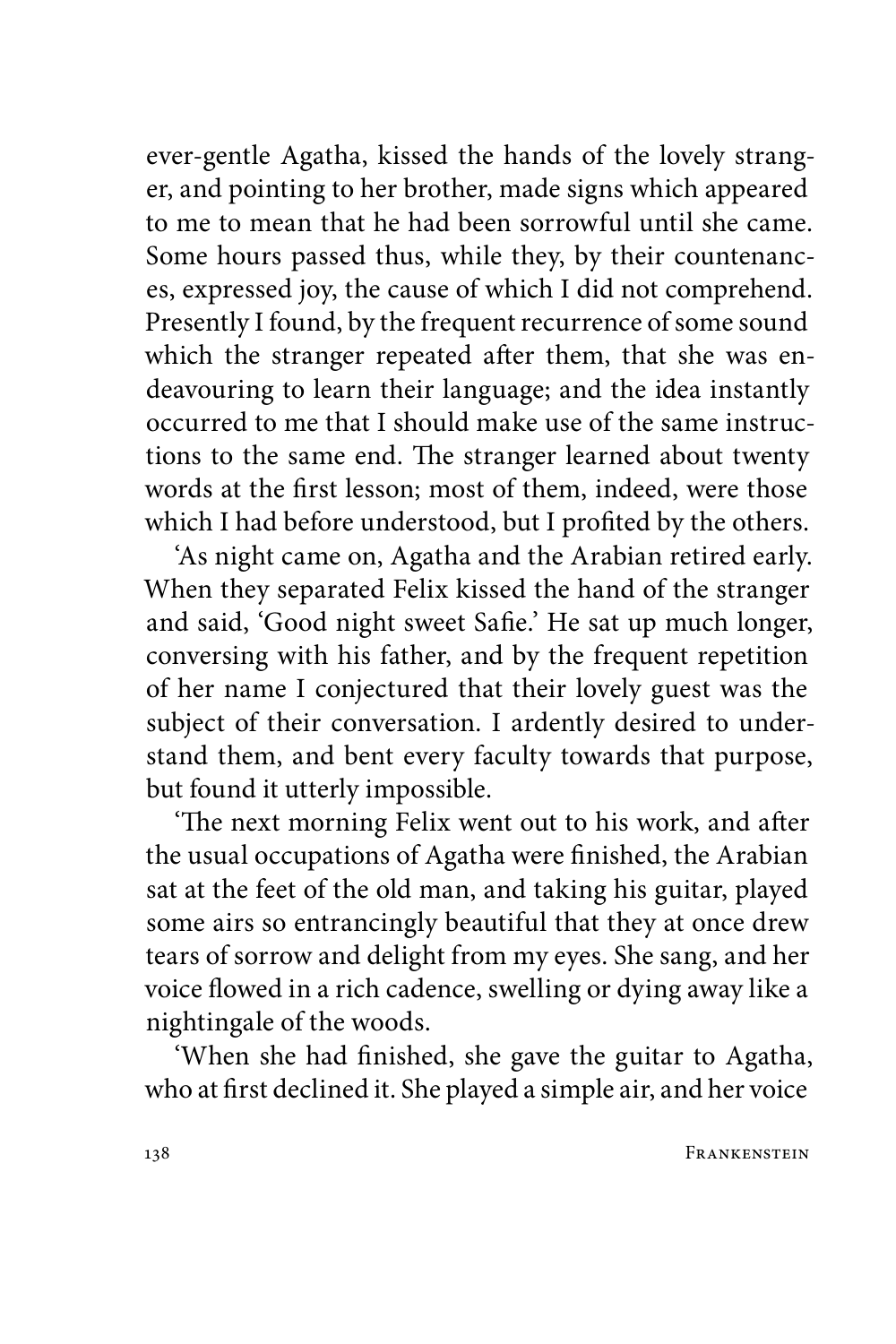accompanied it in sweet accents, but unlike the wondrous strain of the stranger. The old man appeared enraptured and said some words which Agatha endeavoured to explain to Safie, and by which he appeared to wish to express that she bestowed on him the greatest delight by her music.

'The days now passed as peaceably as before, with the sole alteration that joy had taken place of sadness in the countenances of my friends. Safie was always gay and happy; she and I improved rapidly in the knowledge of language, so that in two months I began to comprehend most of the words uttered by my protectors.

'In the meanwhile also the black ground was covered with herbage, and the green banks interspersed with innumerable flowers, sweet to the scent and the eyes, stars of pale radiance among the moonlight woods; the sun became warmer, the nights clear and balmy; and my nocturnal rambles were an extreme pleasure to me, although they were considerably shortened by the late setting and early rising of the sun, for I never ventured abroad during daylight, fearful of meeting with the same treatment I had formerly endured in the first village which I entered.

'My days were spent in close attention, that I might more speedily master the language; and I may boast that I improved more rapidly than the Arabian, who understood very little and conversed in broken accents, whilst I comprehended and could imitate almost every word that was spoken.

'While I improved in speech, I also learned the science of letters as it was taught to the stranger, and this opened be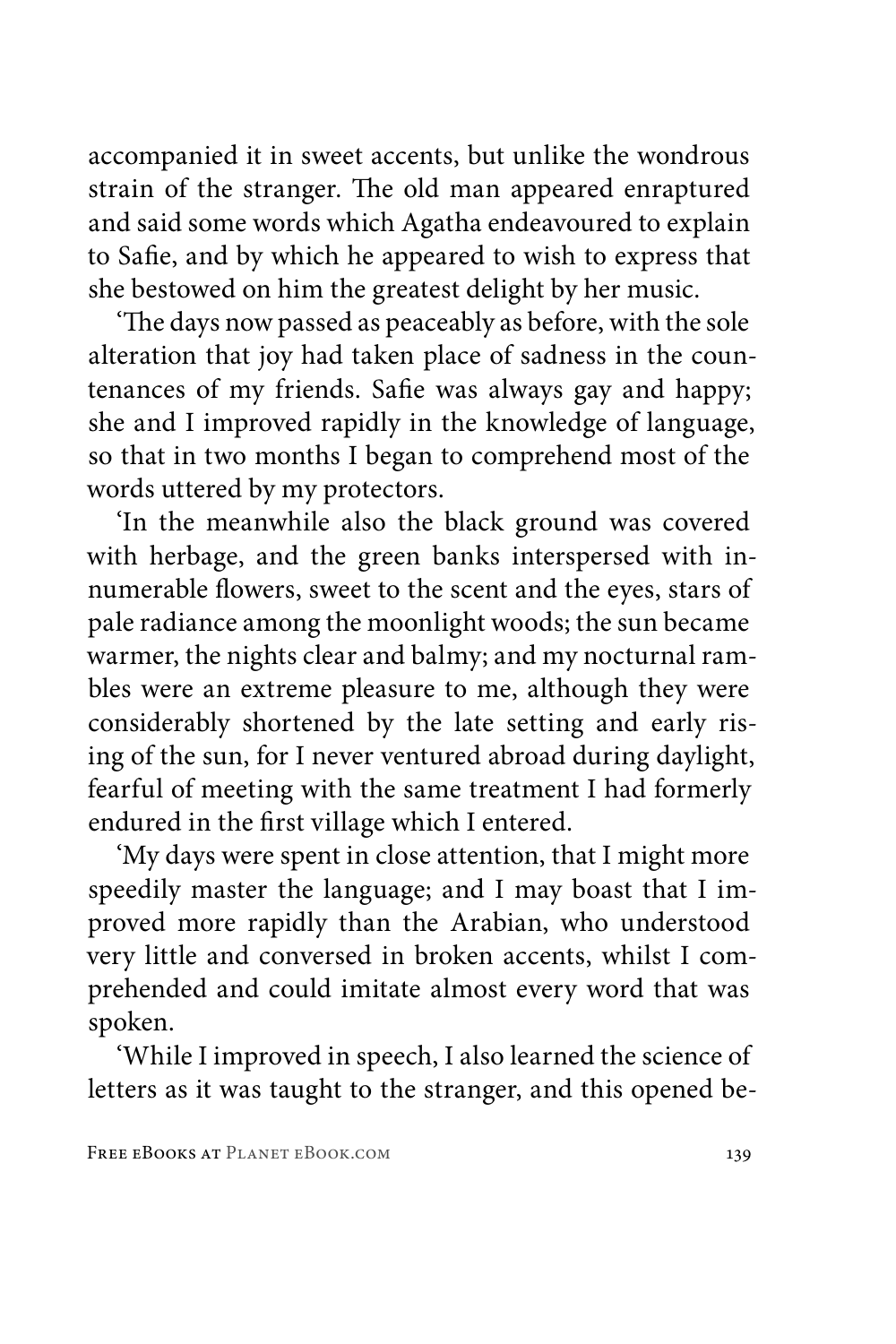fore me a wide field for wonder and delight.

'The book from which Felix instructed Safie was Volney's Ruins of Empires. I should not have understood the purport of this book had not Felix, in reading it, given very minute explanations. He had chosen this work, he said, because the declamatory style was framed in imitation of the Eastern authors. Through this work I obtained a cursory knowledge of history and a view of the several empires at present existing in the world; it gave me an insight into the manners, governments, and religions of the different nations of the earth. I heard of the slothful Asiatics, of the stupendous genius and mental activity of the Grecians, of the wars and wonderful virtue of the early Romans—of their subsequent degenerating—of the decline of that mighty empire, of chivalry, Christianity, and kings. I heard of the discovery of the American hemisphere and wept with Safie over the hapless fate of its original inhabitants.

'These wonderful narrations inspired me with strange feelings. Was man, indeed, at once so powerful, so virtuous and magnificent, yet so vicious and base? He appeared at one time a mere scion of the evil principle and at another as all that can be conceived of noble and godlike. To be a great and virtuous man appeared the highest honour that can befall a sensitive being; to be base and vicious, as many on record have been, appeared the lowest degradation, a condition more abject than that of the blind mole or harmless worm. For a long time I could not conceive how one man could go forth to murder his fellow, or even why there were laws and governments; but when I heard details of vice and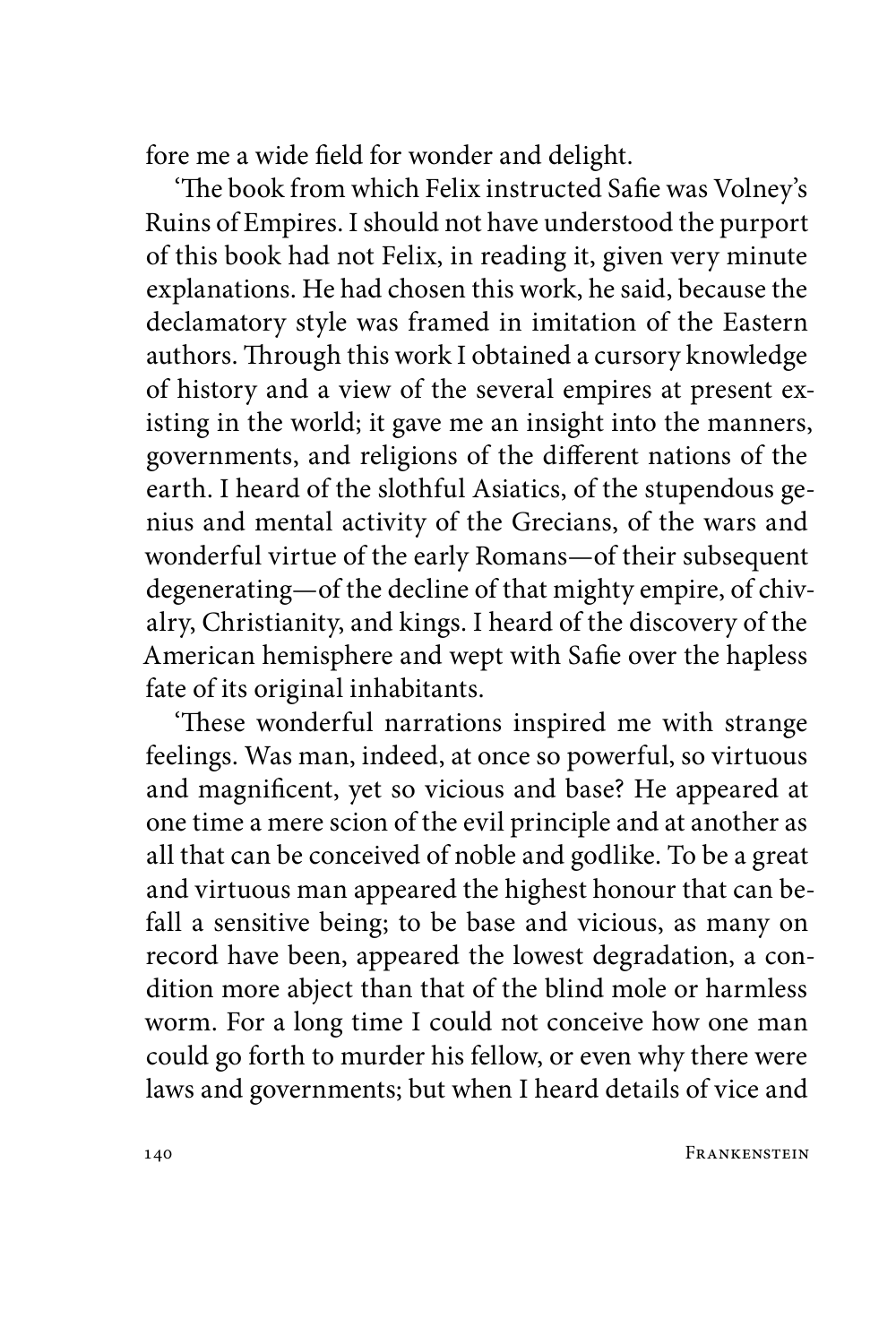bloodshed, my wonder ceased and I turned away with disgust and loathing.

'Every conversation of the cottagers now opened new wonders to me. While I listened to the instructions which Felix bestowed upon the Arabian, the strange system of human society was explained to me. I heard of the division of property, of immense wealth and squalid poverty, of rank, descent, and noble blood.

'The words induced me to turn towards myself. I learned that the possessions most esteemed by your fellow creatures were high and unsullied descent united with riches. A man might be respected with only one of these advantages, but without either he was considered, except in very rare instances, as a vagabond and a slave, doomed to waste his powers for the profits of the chosen few! And what was I? Of my creation and creator I was absolutely ignorant, but I knew that I possessed no money, no friends, no kind of property. I was, besides, endued with a figure hideously deformed and loathsome; I was not even of the same nature as man. I was more agile than they and could subsist upon coarser diet; I bore the extremes of heat and cold with less injury to my frame; my stature far exceeded theirs. When I looked around I saw and heard of none like me. Was I, then, a monster, a blot upon the earth, from which all men fled and whom all men disowned?

'I cannot describe to you the agony that these reflections inflicted upon me; I tried to dispel them, but sorrow only increased with knowledge. Oh, that I had forever remained in my native wood, nor known nor felt beyond the sensa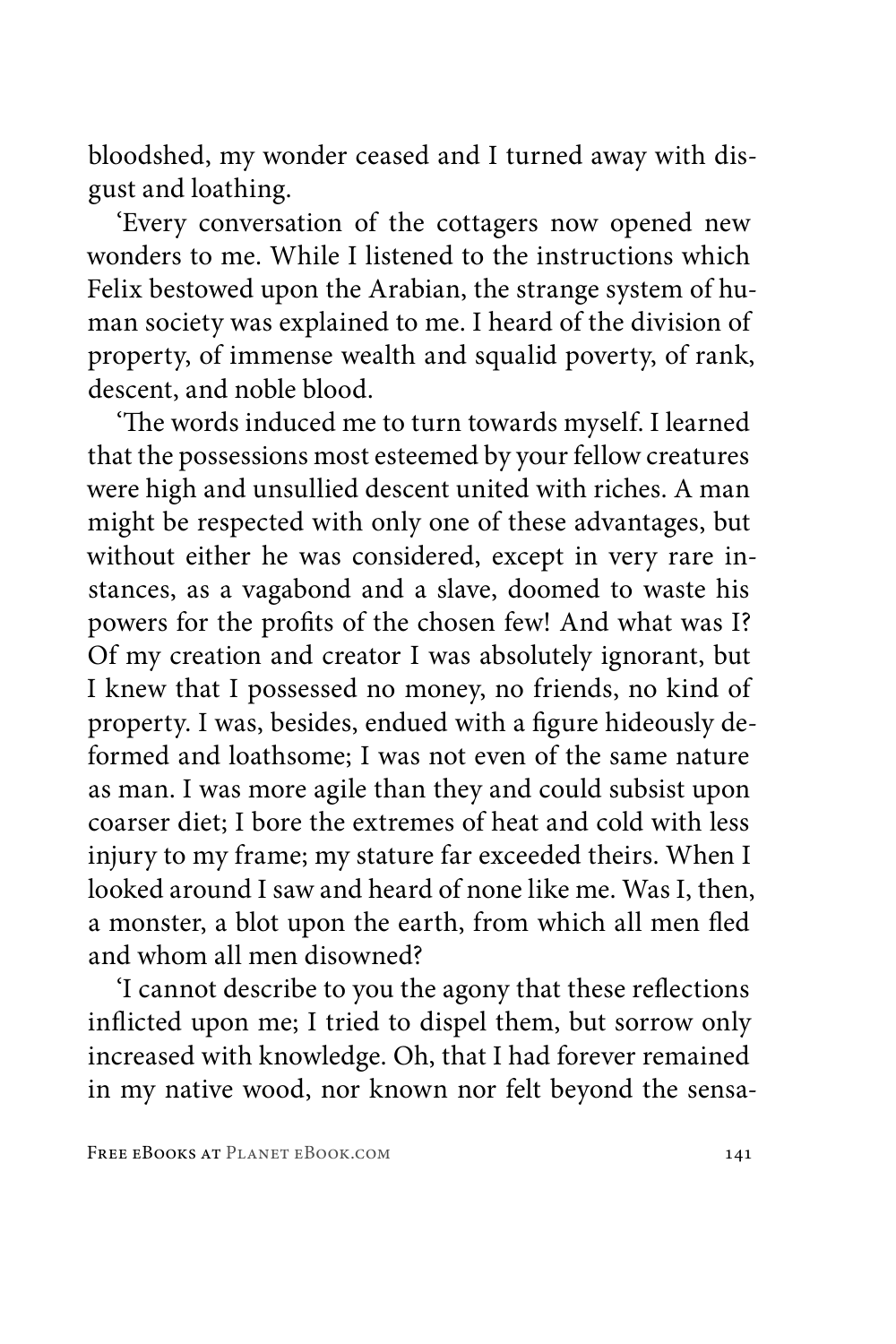tions of hunger, thirst, and heat!

'Of what a strange nature is knowledge! It clings to the mind when it has once seized on it like a lichen on the rock. I wished sometimes to shake off all thought and feeling, but I learned that there was but one means to overcome the sensation of pain, and that was death—a state which I feared yet did not understand. I admired virtue and good feelings and loved the gentle manners and amiable qualities of my cottagers, but I was shut out from intercourse with them, except through means which I obtained by stealth, when I was unseen and unknown, and which rather increased than satisfied the desire I had of becoming one among my fellows. The gentle words of Agatha and the animated smiles of the charming Arabian were not for me. The mild exhortations of the old man and the lively conversation of the loved Felix were not for me. Miserable, unhappy wretch!

'Other lessons were impressed upon me even more deeply. I heard of the difference of sexes, and the birth and growth of children, how the father doted on the smiles of the infant, and the lively sallies of the older child, how all the life and cares of the mother were wrapped up in the precious charge, how the mind of youth expanded and gained knowledge, of brother, sister, and all the various relationships which bind one human being to another in mutual bonds.

'But where were my friends and relations? No father had watched my infant days, no mother had blessed me with smiles and caresses; or if they had, all my past life was now a blot, a blind vacancy in which I distinguished nothing. From my earliest remembrance I had been as I then was in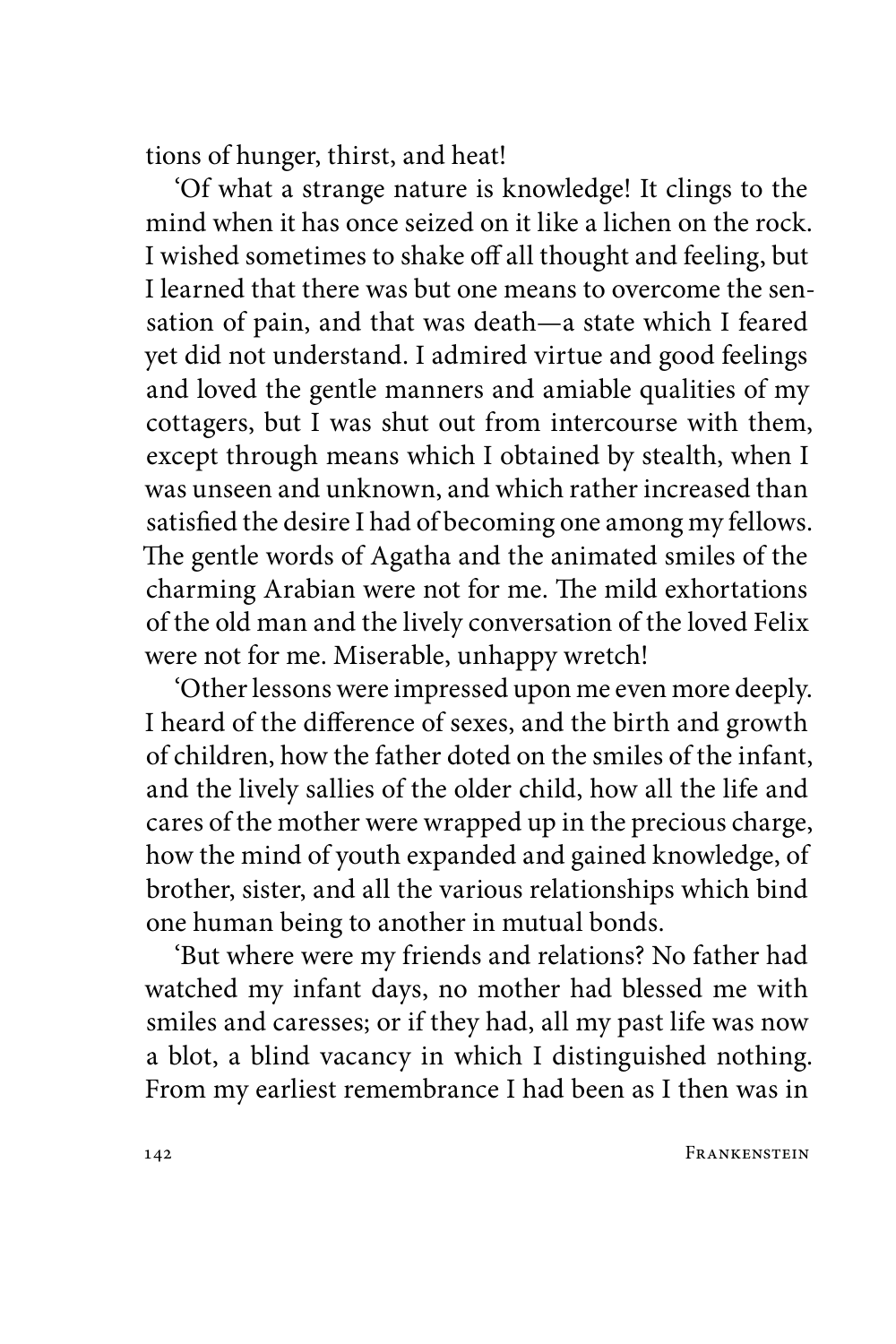height and proportion. I had never yet seen a being resembling me or who claimed any intercourse with me. What was I? The question again recurred, to be answered only with groans.

'I will soon explain to what these feelings tended, but allow me now to return to the cottagers, whose story excited in me such various feelings of indignation, delight, and wonder, but which all terminated in additional love and reverence for my protectors (for so I loved, in an innocent, half-painful self-deceit, to call them).'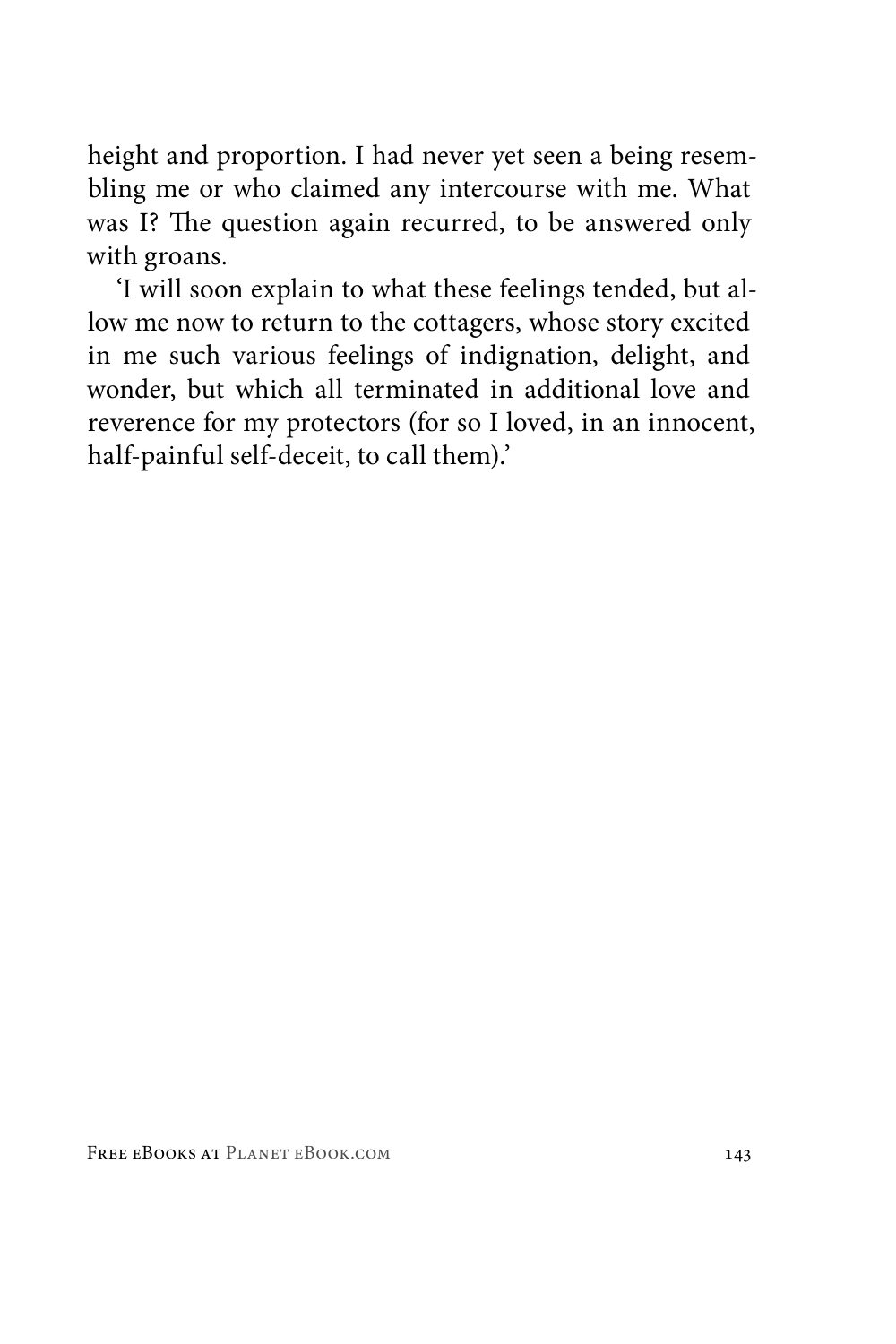### CHAPTER 14

Some time elapsed before I learned the history of my friends. It was one which could not fail to impress itself deeply on my mind, unfolding as it did a number of circumstances, each interesting and wonderful to one so utterly inexperienced as I was.

'The name of the old man was De Lacey. He was descended from a good family in France, where he had lived for many years in affluence, respected by his superiors and beloved by his equals. His son was bred in the service of his country, and Agatha had ranked with ladies of the highest distinction. A few months before my arrival they had lived in a large and luxurious city called Paris, surrounded by friends and possessed of every enjoyment which virtue, refinement of intellect, or taste, accompanied by a moderate fortune, could afford.

'The father of Safie had been the cause of their ruin. He was a Turkish merchant and had inhabited Paris for many years, when, for some reason which I could not learn, he became obnoxious to the government. He was seized and cast into prison the very day that Safie arrived from Constantinople to join him. He was tried and condemned to death. The injustice of his sentence was very flagrant; all Paris was indignant; and it was judged that his religion and wealth rather than the crime alleged against him had been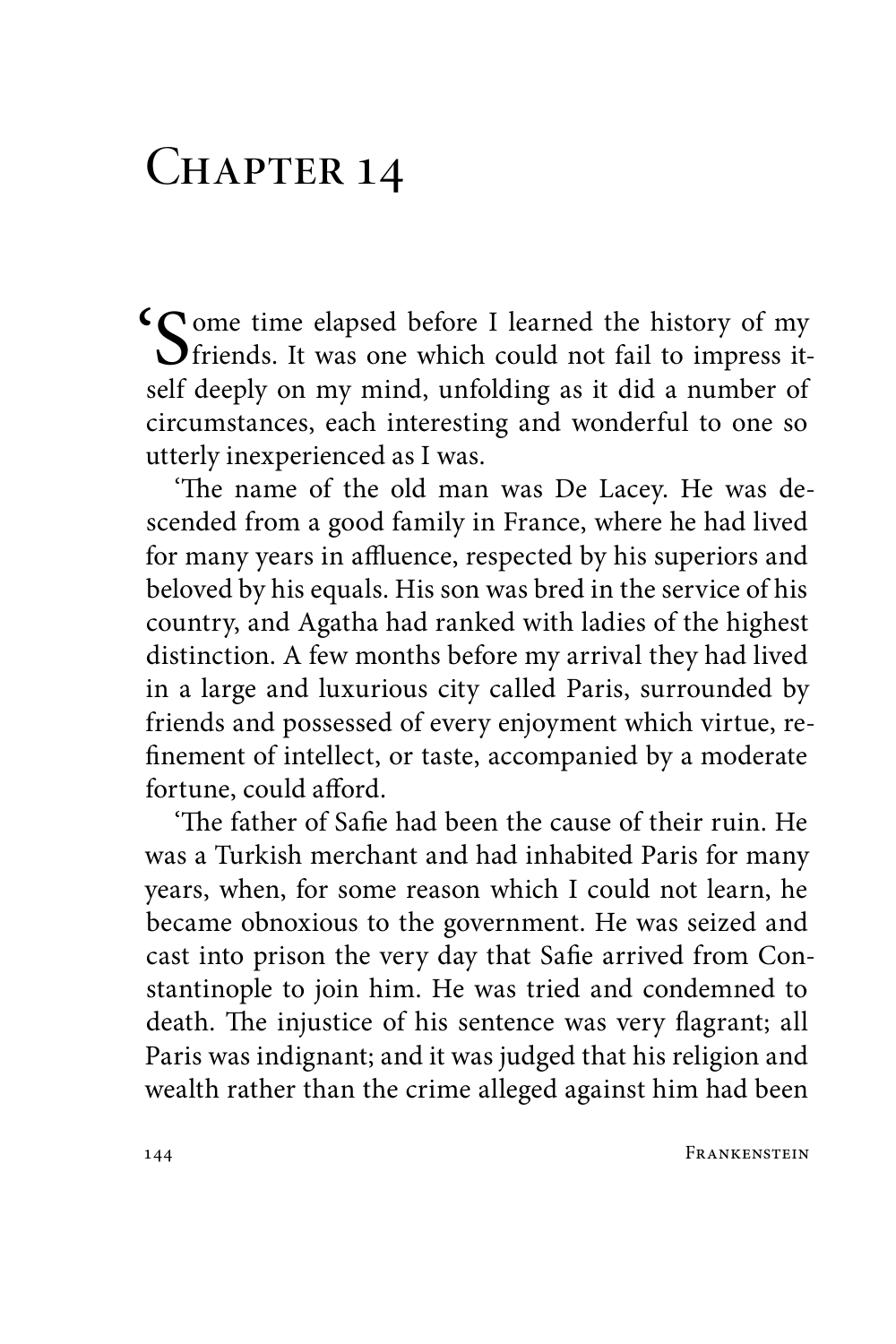the cause of his condemnation.

'Felix had accidentally been present at the trial; his horror and indignation were uncontrollable when he heard the decision of the court. He made, at that moment, a solemn vow to deliver him and then looked around for the means. After many fruitless attempts to gain admittance to the prison, he found a strongly grated window in an unguarded part of the building, which lighted the dungeon of the unfortunate Muhammadan, who, loaded with chains, waited in despair the execution of the barbarous sentence. Felix visited the grate at night and made known to the prisoner his intentions in his favour. The Turk, amazed and delighted, endeavoured to kindle the zeal of his deliverer by promises of reward and wealth. Felix rejected his offers with contempt, yet when he saw the lovely Safie, who was allowed to visit her father and who by her gestures expressed her lively gratitude, the youth could not help owning to his own mind that the captive possessed a treasure which would fully reward his toil and hazard.

'The Turk quickly perceived the impression that his daughter had made on the heart of Felix and endeavoured to secure him more entirely in his interests by the promise of her hand in marriage so soon as he should be conveyed to a place of safety. Felix was too delicate to accept this offer, yet he looked forward to the probability of the event as to the consummation of his happiness.

'During the ensuing days, while the preparations were going forward for the escape of the merchant, the zeal of Felix was warmed by several letters that he received from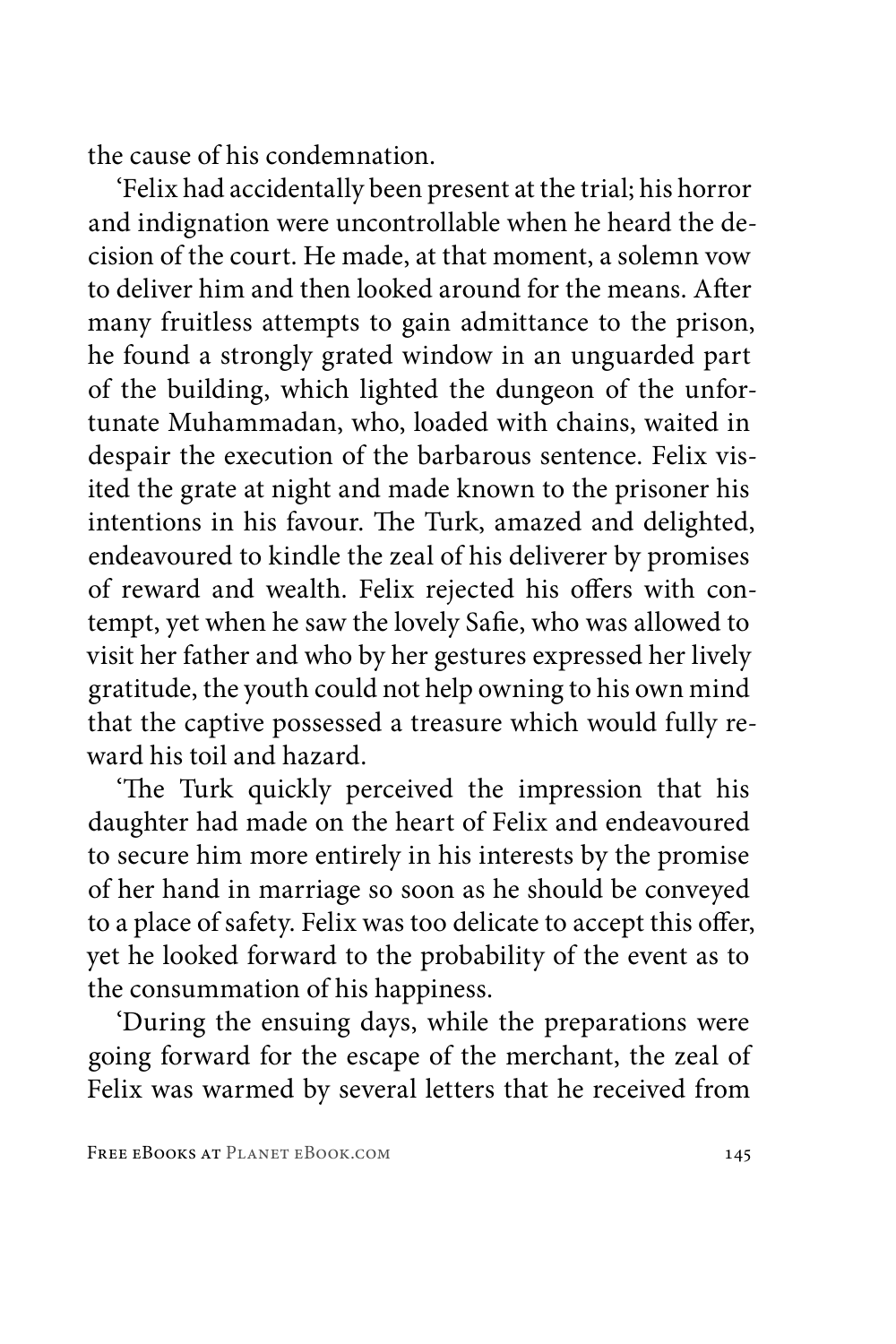this lovely girl, who found means to express her thoughts in the language of her lover by the aid of an old man, a servant of her father who understood French. She thanked him in the most ardent terms for his intended services towards her parent, and at the same time she gently deplored her own fate.

'I have copies of these letters, for I found means, during my residence in the hovel, to procure the implements of writing; and the letters were often in the hands of Felix or Agatha. Before I depart I will give them to you; they will prove the truth of my tale; but at present, as the sun is already far declined, I shall only have time to repeat the substance of them to you.

'Safie related that her mother was a Christian Arab, seized and made a slave by the Turks; recommended by her beauty, she had won the heart of the father of Safie, who married her. The young girl spoke in high and enthusiastic terms of her mother, who, born in freedom, spurned the bondage to which she was now reduced. She instructed her daughter in the tenets of her religion and taught her to aspire to higher powers of intellect and an independence of spirit forbidden to the female followers of Muhammad. This lady died, but her lessons were indelibly impressed on the mind of Safie, who sickened at the prospect of again returning to Asia and being immured within the walls of a harem, allowed only to occupy herself with infantile amusements, ill-suited to the temper of her soul, now accustomed to grand ideas and a noble emulation for virtue. The prospect of marrying a Christian and remaining in a country where women were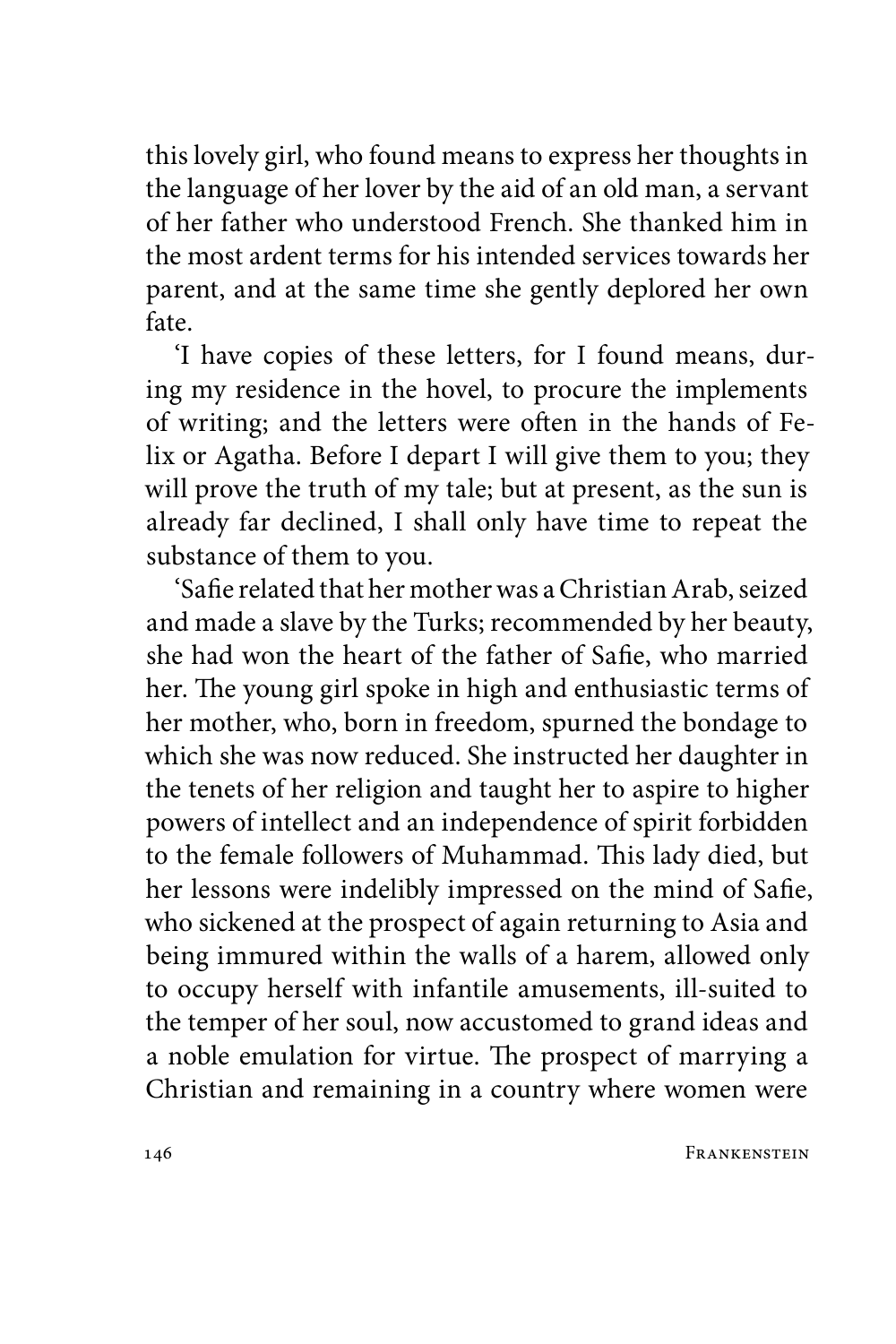allowed to take a rank in society was enchanting to her.

'The day for the execution of the Turk was fixed, but on the night previous to it he quitted his prison and before morning was distant many leagues from Paris. Felix had procured passports in the name of his father, sister, and himself. He had previously communicated his plan to the former, who aided the deceit by quitting his house, under the pretence of a journey and concealed himself, with his daughter, in an obscure part of Paris.

'Felix conducted the fugitives through France to Lyons and across Mont Cenis to Leghorn, where the merchant had decided to wait a favourable opportunity of passing into some part of the Turkish dominions.

'Safie resolved to remain with her father until the moment of his departure, before which time the Turk renewed his promise that she should be united to his deliverer; and Felix remained with them in expectation of that event; and in the meantime he enjoyed the society of the Arabian, who exhibited towards him the simplest and tenderest affection. They conversed with one another through the means of an interpreter, and sometimes with the interpretation of looks; and Safie sang to him the divine airs of her native country.

'The Turk allowed this intimacy to take place and encouraged the hopes of the youthful lovers, while in his heart he had formed far other plans. He loathed the idea that his daughter should be united to a Christian, but he feared the resentment of Felix if he should appear lukewarm, for he knew that he was still in the power of his deliverer if he should choose to betray him to the Italian state which they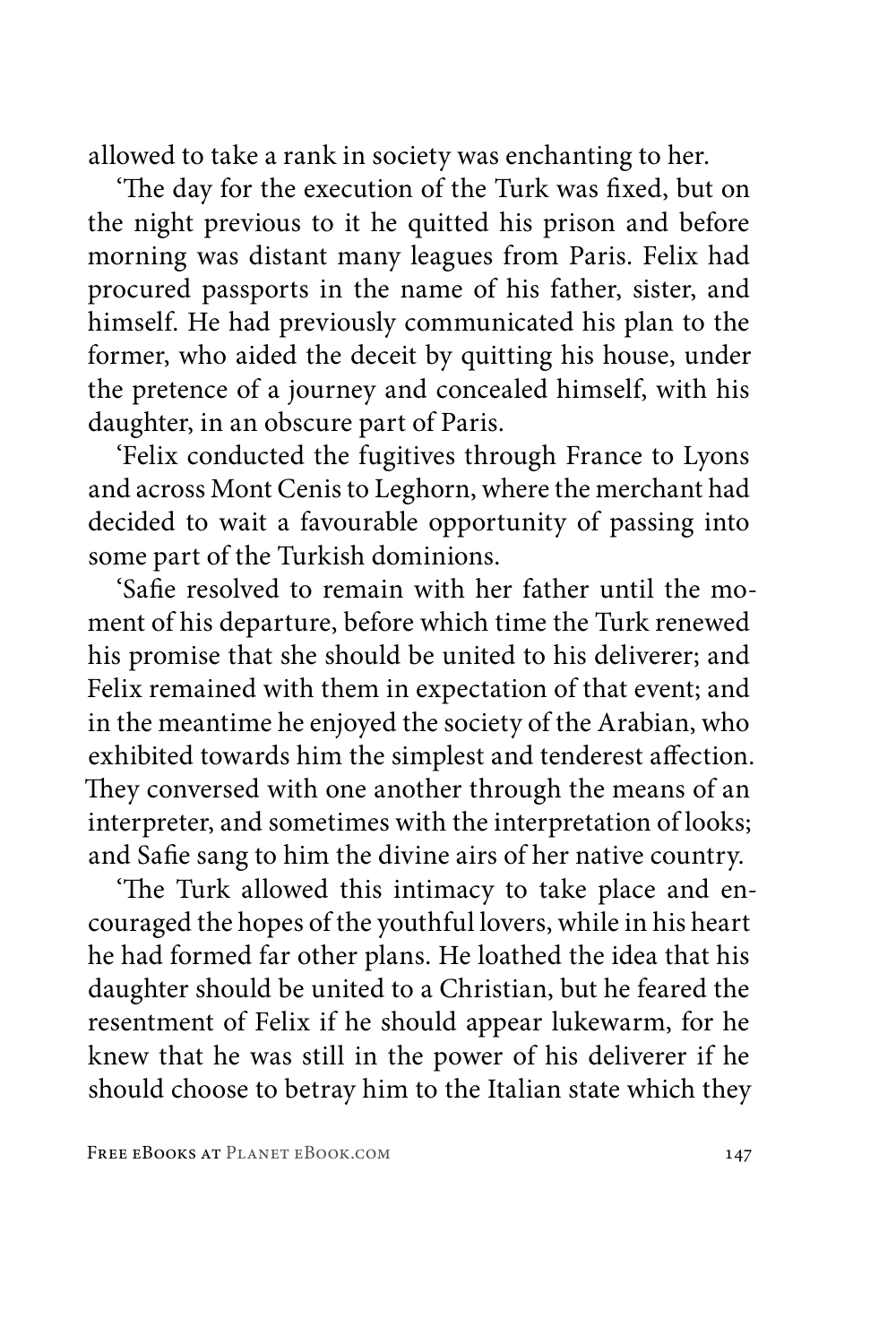inhabited. He revolved a thousand plans by which he should be enabled to prolong the deceit until it might be no longer necessary, and secretly to take his daughter with him when he departed. His plans were facilitated by the news which arrived from Paris.

'The government of France were greatly enraged at the escape of their victim and spared no pains to detect and punish his deliverer. The plot of Felix was quickly discovered, and DeLacey and Agatha were thrown into prison. The news reached Felix and roused him from his dream of pleasure. His blind and aged father and his gentle sister lay in a noisome dungeon while he enjoyed the free air and the society of her whom he loved. This idea was torture to him. He quickly arranged with the Turk that if the latter should find a favourable opportunity for escape before Felix could return to Italy, Safie should remain as a boarder at a convent at Leghorn; and then, quitting the lovely Arabian, he hastened to Paris and delivered himself up to the vengeance of the law, hoping to free De Lacey and Agatha by this proceeding.

'He did not succeed. They remained confined for five months before the trial took place, the result of which deprived them of their fortune and condemned them to a perpetual exile from their native country.

'They found a miserable asylum in the cottage in Germany, where I discovered them. Felix soon learned that the treacherous Turk, for whom he and his family endured such unheard-of oppression, on discovering that his deliverer was thus reduced to poverty and ruin, became a traitor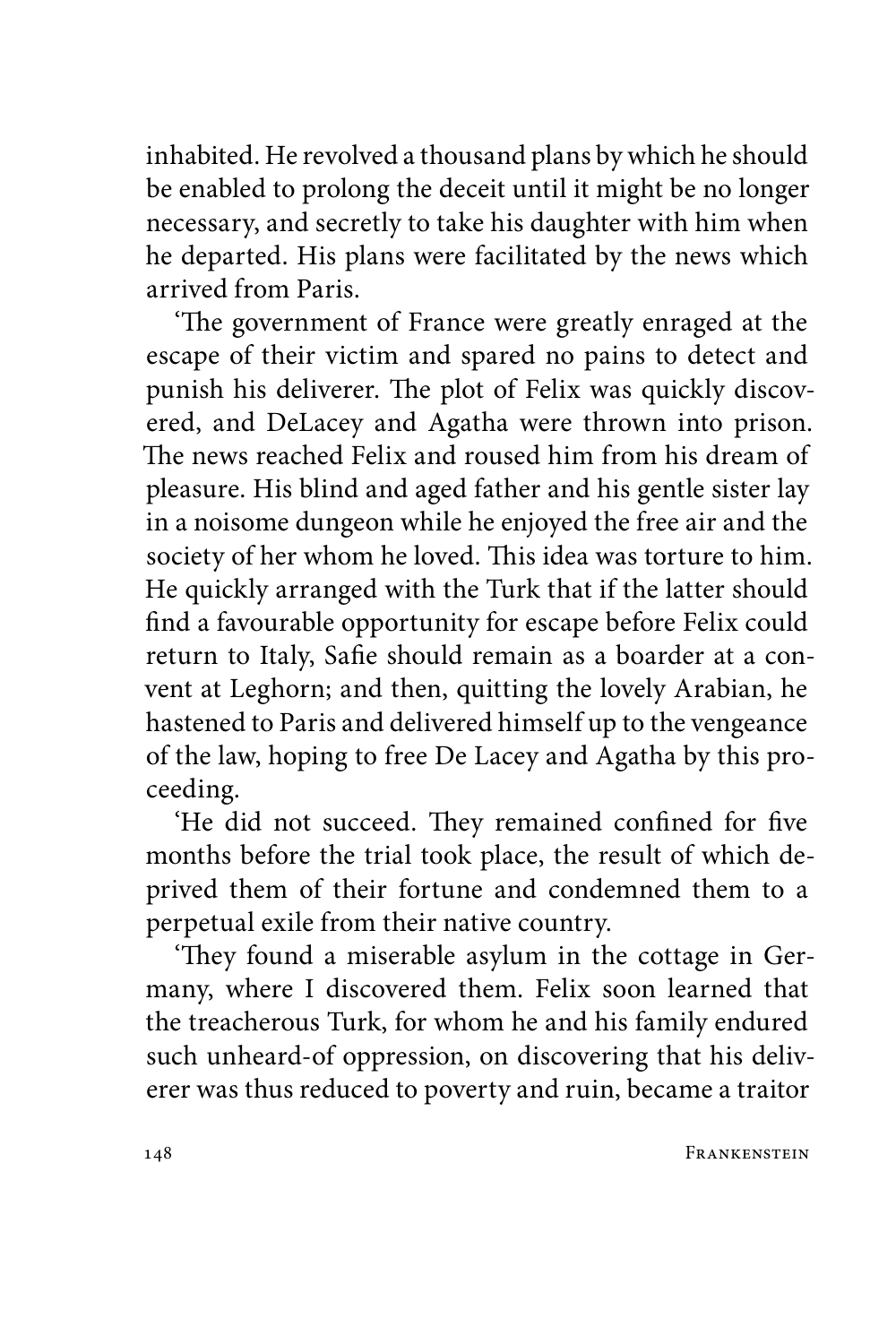to good feeling and honour and had quitted Italy with his daughter, insultingly sending Felix a pittance of money to aid him, as he said, in some plan of future maintenance.

'Such were the events that preyed on the heart of Felix and rendered him, when I first saw him, the most miserable of his family. He could have endured poverty, and while this distress had been the meed of his virtue, he gloried in it; but the ingratitude of the Turk and the loss of his beloved Safie were misfortunes more bitter and irreparable. The arrival of the Arabian now infused new life into his soul.

'When the news reached Leghorn that Felix was deprived of his wealth and rank, the merchant commanded his daughter to think no more of her lover, but to prepare to return to her native country. The generous nature of Safie was outraged by this command; she attempted to expostulate with her father, but he left her angrily, reiterating his tyrannical mandate.

'A few days after, the Turk entered his daughter's apartment and told her hastily that he had reason to believe that his residence at Leghorn had been divulged and that he should speedily be delivered up to the French government; he had consequently hired a vessel to convey him to Constantinople, for which city he should sail in a few hours. He intended to leave his daughter under the care of a confidential servant, to follow at her leisure with the greater part of his property, which had not yet arrived at Leghorn.

'When alone, Safie resolved in her own mind the plan of conduct that it would become her to pursue in this emergency. A residence in Turkey was abhorrent to her; her religion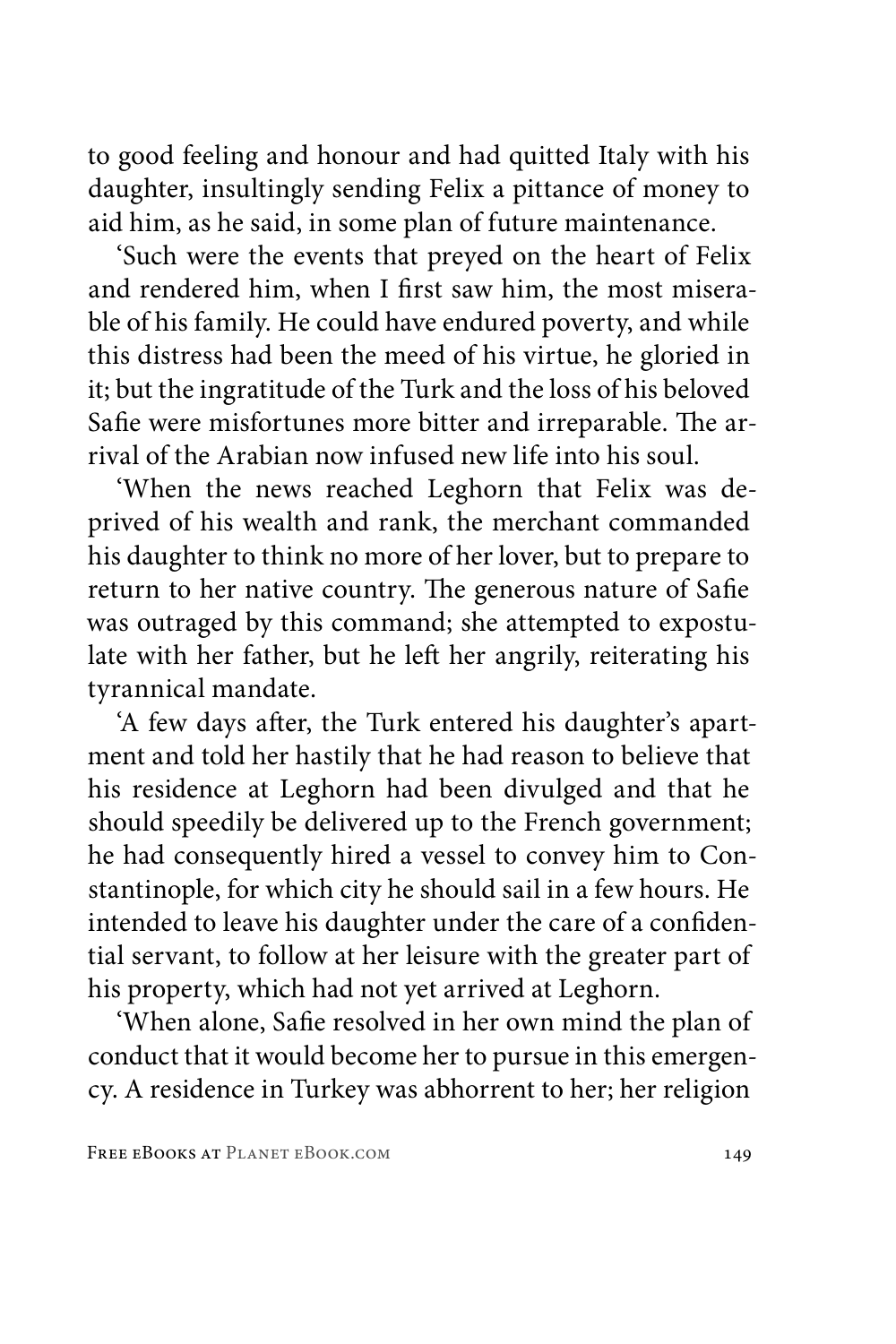and her feelings were alike averse to it. By some papers of her father which fell into her hands she heard of the exile of her lover and learnt the name of the spot where he then resided. She hesitated some time, but at length she formed her determination. Taking with her some jewels that belonged to her and a sum of money, she quitted Italy with an attendant, a native of Leghorn, but who understood the common language of Turkey, and departed for Germany.

'She arrived in safety at a town about twenty leagues from the cottage of De Lacey, when her attendant fell dangerously ill. Safie nursed her with the most devoted affection, but the poor girl died, and the Arabian was left alone, unacquainted with the language of the country and utterly ignorant of the customs of the world. She fell, however, into good hands. The Italian had mentioned the name of the spot for which they were bound, and after her death the woman of the house in which they had lived took care that Safie should arrive in safety at the cottage of her lover.'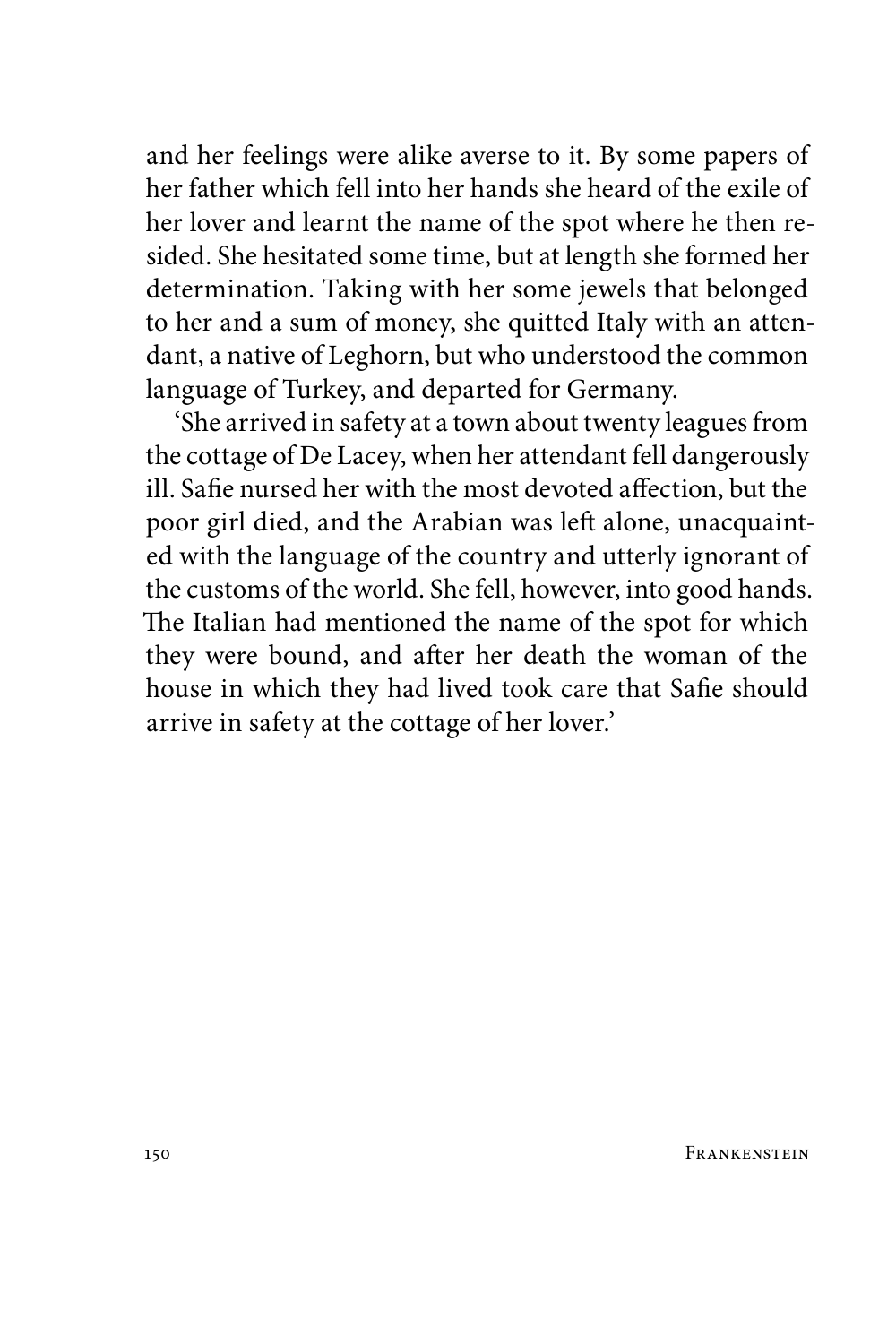## CHAPTER 15

Such was the history of my beloved cottagers. It im-<br>pressed me deeply. I learned, from the views of social<br>life solid it developed to obvious their sitting and to due life which it developed, to admire their virtues and to deprecate the vices of mankind.

'As yet I looked upon crime as a distant evil, benevolence and generosity were ever present before me, inciting within me a desire to become an actor in the busy scene where so many admirable qualities were called forth and displayed. But in giving an account of the progress of my intellect, I must not omit a circumstance which occurred in the beginning of the month of August of the same year.

'One night during my accustomed visit to the neighbouring wood where I collected my own food and brought home firing for my protectors, I found on the ground a leathern portmanteau containing several articles of dress and some books. I eagerly seized the prize and returned with it to my hovel. Fortunately the books were written in the language, the elements of which I had acquired at the cottage; they consisted of Paradise Lost, a volume of Plutarch's Lives, and the Sorrows of Werter. The possession of these treasures gave me extreme delight; I now continually studied and exercised my mind upon these histories, whilst my friends were employed in their ordinary occupations.

'I can hardly describe to you the effect of these books.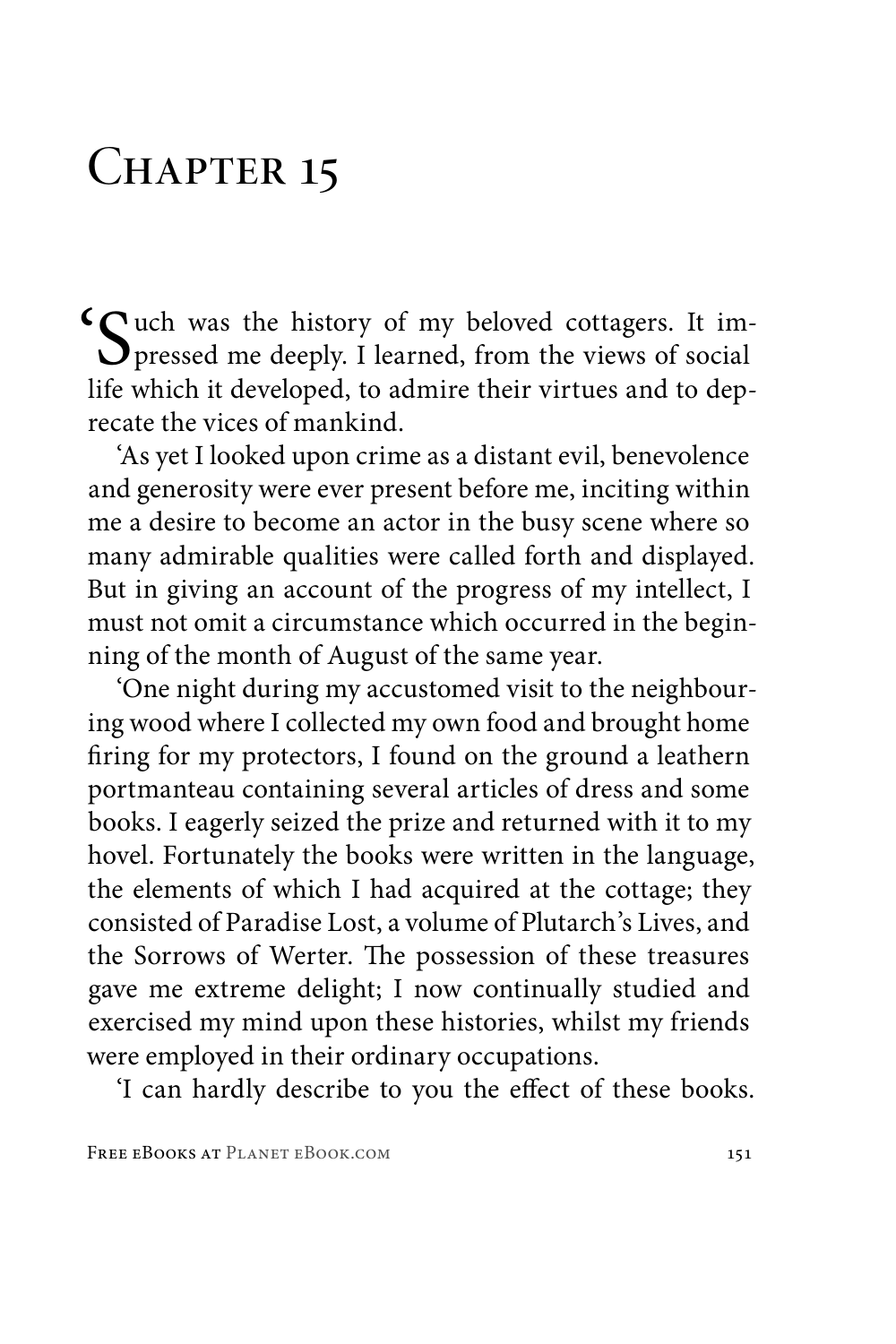They produced in me an infinity of new images and feelings, that sometimes raised me to ecstasy, but more frequently sunk me into the lowest dejection. In the Sorrows of Werter, besides the interest of its simple and affecting story, so many opinions are canvassed and so many lights thrown upon what had hitherto been to me obscure subjects that I found in it a never-ending source of speculation and astonishment. The gentle and domestic manners it described, combined with lofty sentiments and feelings, which had for their object something out of self, accorded well with my experience among my protectors and with the wants which were forever alive in my own bosom. But I thought Werter himself a more divine being than I had ever beheld or imagined; his character contained no pretension, but it sank deep. The disquisitions upon death and suicide were calculated to fill me with wonder. I did not pretend to enter into the merits of the case, yet I inclined towards the opinions of the hero, whose extinction I wept, without precisely understanding it.

'As I read, however, I applied much personally to my own feelings and condition. I found myself similar yet at the same time strangely unlike to the beings concerning whom I read and to whose conversation I was a listener. I sympathized with and partly understood them, but I was unformed in mind; I was dependent on none and related to none. 'The path of my departure was free,' and there was none to lament my annihilation. My person was hideous and my stature gigantic. What did this mean? Who was I? What was I? Whence did I come? What was my destination?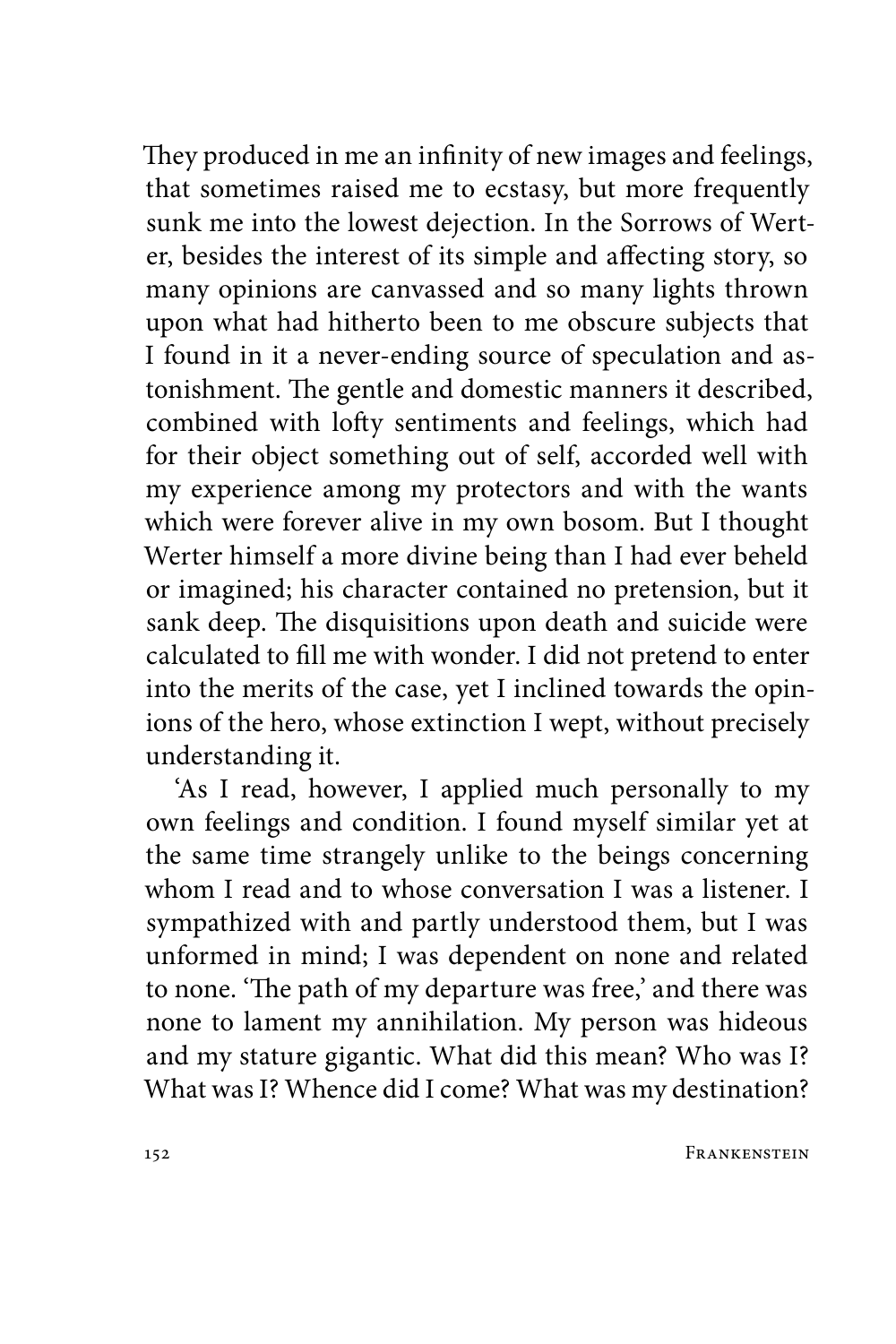These questions continually recurred, but I was unable to solve them.

'The volume of Plutarch's Lives which I possessed contained the histories of the first founders of the ancient republics. This book had a far different effect upon me from the Sorrows of Werter. I learned from Werter's imaginations despondency and gloom, but Plutarch taught me high thoughts; he elevated me above the wretched sphere of my own reflections, to admire and love the heroes of past ages. Many things I read surpassed my understanding and experience. I had a very confused knowledge of kingdoms, wide extents of country, mighty rivers, and boundless seas. But I was perfectly unacquainted with towns and large assemblages of men. The cottage of my protectors had been the only school in which I had studied human nature, but this book developed new and mightier scenes of action. I read of men concerned in public affairs, governing or massacring their species. I felt the greatest ardour for virtue rise within me, and abhorrence for vice, as far as I understood the signification of those terms, relative as they were, as I applied them, to pleasure and pain alone. Induced by these feelings, I was of course led to admire peaceable lawgivers, Numa, Solon, and Lycurgus, in preference to Romulus and Theseus. The patriarchal lives of my protectors caused these impressions to take a firm hold on my mind; perhaps, if my first introduction to humanity had been made by a young soldier, burning for glory and slaughter, I should have been imbued with different sensations.

'But Paradise Lost excited different and far deeper emo-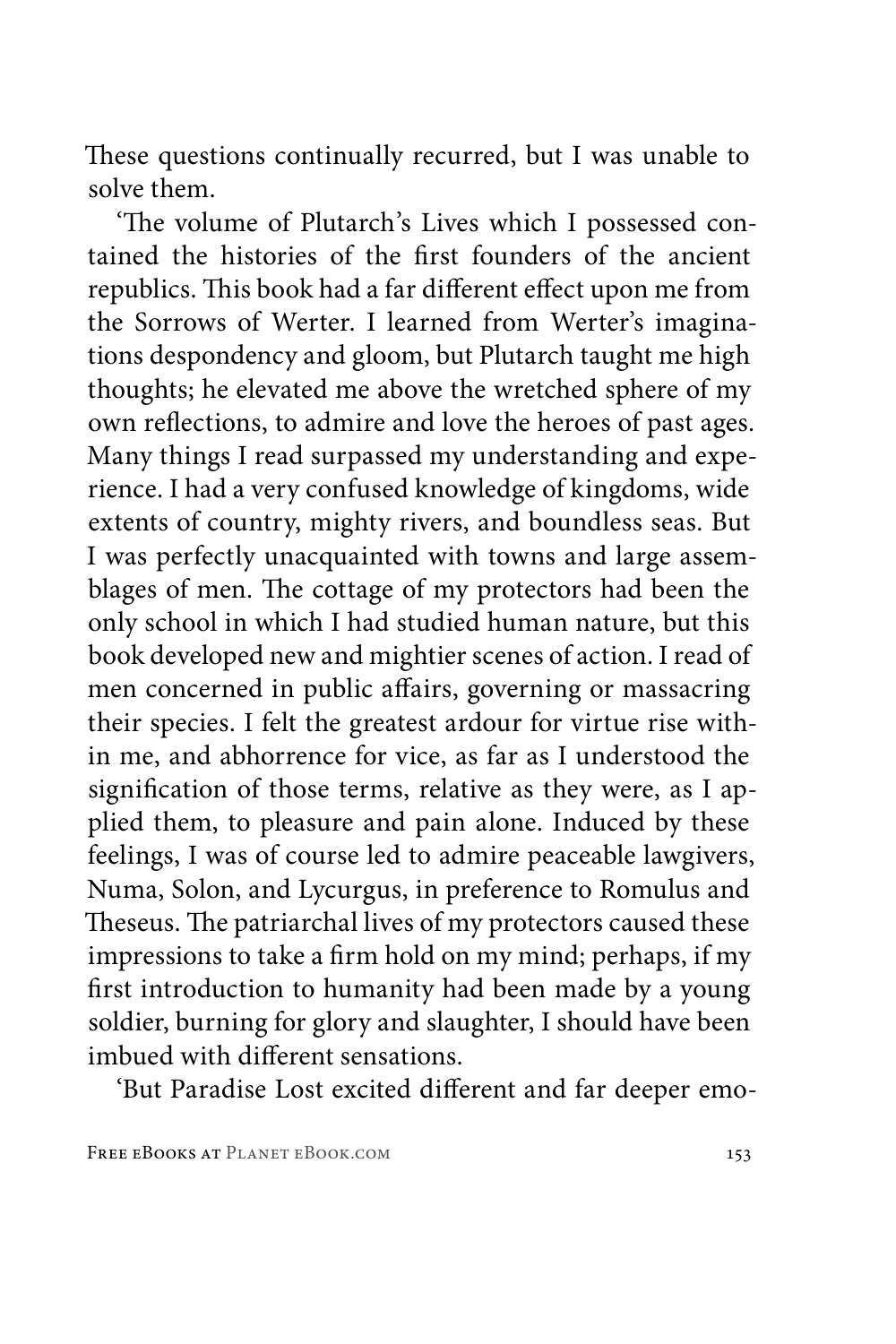tions. I read it, as I had read the other volumes which had fallen into my hands, as a true history. It moved every feeling of wonder and awe that the picture of an omnipotent God warring with his creatures was capable of exciting. I often referred the several situations, as their similarity struck me, to my own. Like Adam, I was apparently united by no link to any other being in existence; but his state was far different from mine in every other respect. He had come forth from the hands of God a perfect creature, happy and prosperous, guarded by the especial care of his Creator; he was allowed to converse with and acquire knowledge from beings of a superior nature, but I was wretched, helpless, and alone. Many times I considered Satan as the fitter emblem of my condition, for often, like him, when I viewed the bliss of my protectors, the bitter gall of envy rose within me.

'Another circumstance strengthened and confirmed these feelings. Soon after my arrival in the hovel I discovered some papers in the pocket of the dress which I had taken from your laboratory. At first I had neglected them, but now that I was able to decipher the characters in which they were written, I began to study them with diligence. It was your journal of the four months that preceded my creation. You minutely described in these papers every step you took in the progress of your work; this history was mingled with accounts of domestic occurrences. You doubtless recollect these papers. Here they are. Everything is related in them which bears reference to my accursed origin; the whole detail of that series of disgusting circumstances which produced it is set in view; the minutest description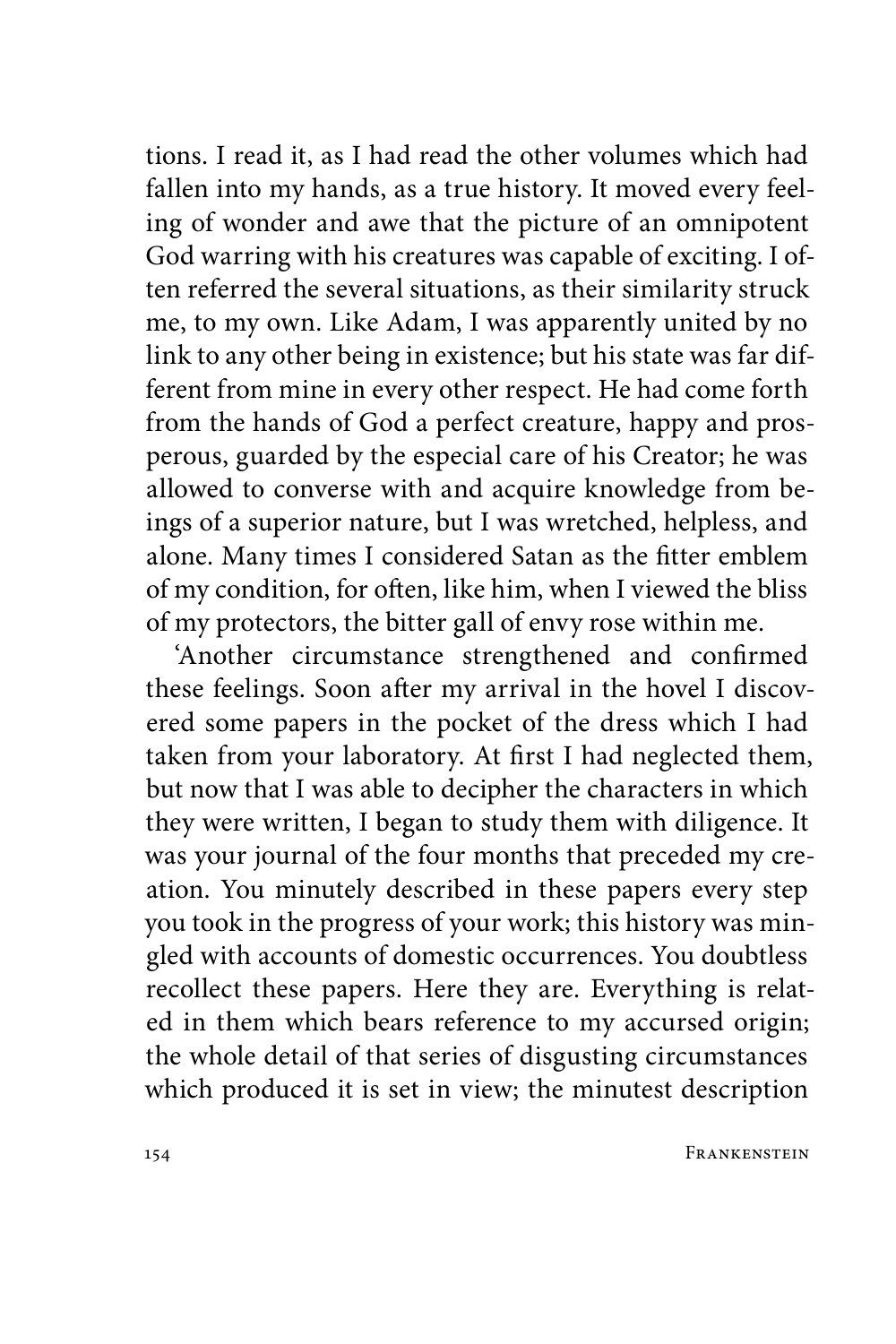of my odious and loathsome person is given, in language which painted your own horrors and rendered mine indelible. I sickened as I read. 'Hateful day when I received life!' I exclaimed in agony. 'Accursed creator! Why did you form a monster so hideous that even you turned from me in disgust? God, in pity, made man beautiful and alluring, after his own image; but my form is a filthy type of yours, more horrid even from the very resemblance. Satan had his companions, fellow devils, to admire and encourage him, but I am solitary and abhorred.'

'These were the reflections of my hours of despondency and solitude; but when I contemplated the virtues of the cottagers, their amiable and benevolent dispositions, I persuaded myself that when they should become acquainted with my admiration of their virtues they would compassionate me and overlook my personal deformity. Could they turn from their door one, however monstrous, who solicited their compassion and friendship? I resolved, at least, not to despair, but in every way to fit myself for an interview with them which would decide my fate. I postponed this attempt for some months longer, for the importance attached to its success inspired me with a dread lest I should fail. Besides, I found that my understanding improved so much with every day's experience that I was unwilling to commence this undertaking until a few more months should have added to my sagacity.

'Several changes, in the meantime, took place in the cottage. The presence of Safie diffused happiness among its inhabitants, and I also found that a greater degree of plenty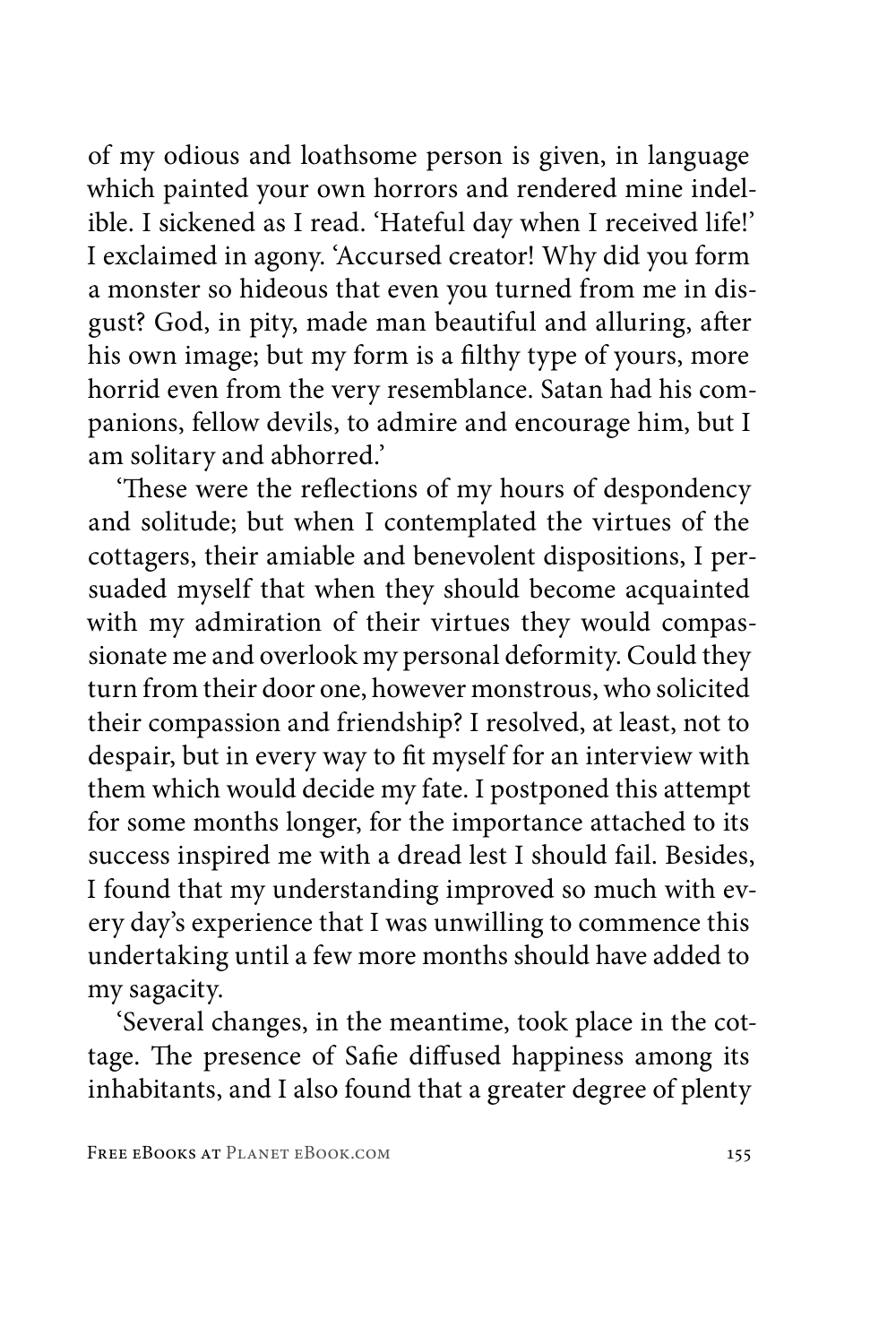reigned there. Felix and Agatha spent more time in amusement and conversation, and were assisted in their labours by servants. They did not appear rich, but they were contented and happy; their feelings were serene and peaceful, while mine became every day more tumultuous. Increase of knowledge only discovered to me more clearly what a wretched outcast I was. I cherished hope, it is true, but it vanished when I beheld my person reflected in water or my shadow in the moonshine, even as that frail image and that inconstant shade.

'I endeavoured to crush these fears and to fortify myself for the trial which in a few months I resolved to undergo; and sometimes I allowed my thoughts, unchecked by reason, to ramble in the fields of Paradise, and dared to fancy amiable and lovely creatures sympathizing with my feelings and cheering my gloom; their angelic countenances breathed smiles of consolation. But it was all a dream; no Eve soothed my sorrows nor shared my thoughts; I was alone. I remembered Adam's supplication to his Creator. But where was mine? He had abandoned me, and in the bitterness of my heart I cursed him.

'Autumn passed thus. I saw, with surprise and grief, the leaves decay and fall, and nature again assume the barren and bleak appearance it had worn when I first beheld the woods and the lovely moon. Yet I did not heed the bleakness of the weather; I was better fitted by my conformation for the endurance of cold than heat. But my chief delights were the sight of the flowers, the birds, and all the gay apparel of summer; when those deserted me, I turned with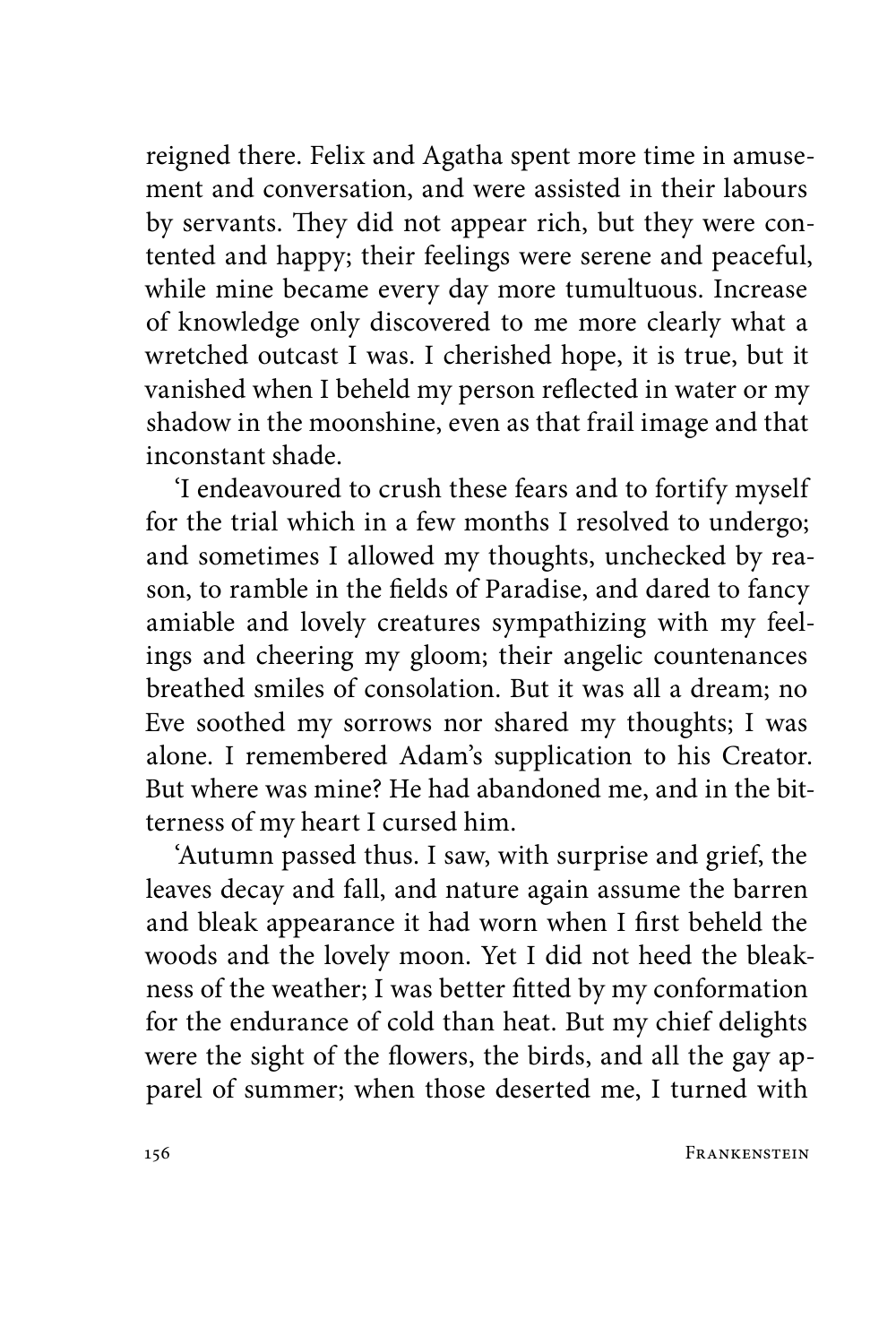more attention towards the cottagers. Their happiness was not decreased by the absence of summer. They loved and sympathized with one another; and their joys, depending on each other, were not interrupted by the casualties that took place around them. The more I saw of them, the greater became my desire to claim their protection and kindness; my heart yearned to be known and loved by these amiable creatures; to see their sweet looks directed towards me with affection was the utmost limit of my ambition. I dared not think that they would turn them from me with disdain and horror. The poor that stopped at their door were never driven away. I asked, it is true, for greater treasures than a little food or rest: I required kindness and sympathy; but I did not believe myself utterly unworthy of it.

'The winter advanced, and an entire revolution of the seasons had taken place since I awoke into life. My attention at this time was solely directed towards my plan of introducing myself into the cottage of my protectors. I revolved many projects, but that on which I finally fixed was to enter the dwelling when the blind old man should be alone. I had sagacity enough to discover that the unnatural hideousness of my person was the chief object of horror with those who had formerly beheld me. My voice, although harsh, had nothing terrible in it; I thought, therefore, that if in the absence of his children I could gain the good will and mediation of the old De Lacey, I might by his means be tolerated by my younger protectors.

'One day, when the sun shone on the red leaves that strewed the ground and diffused cheerfulness, although it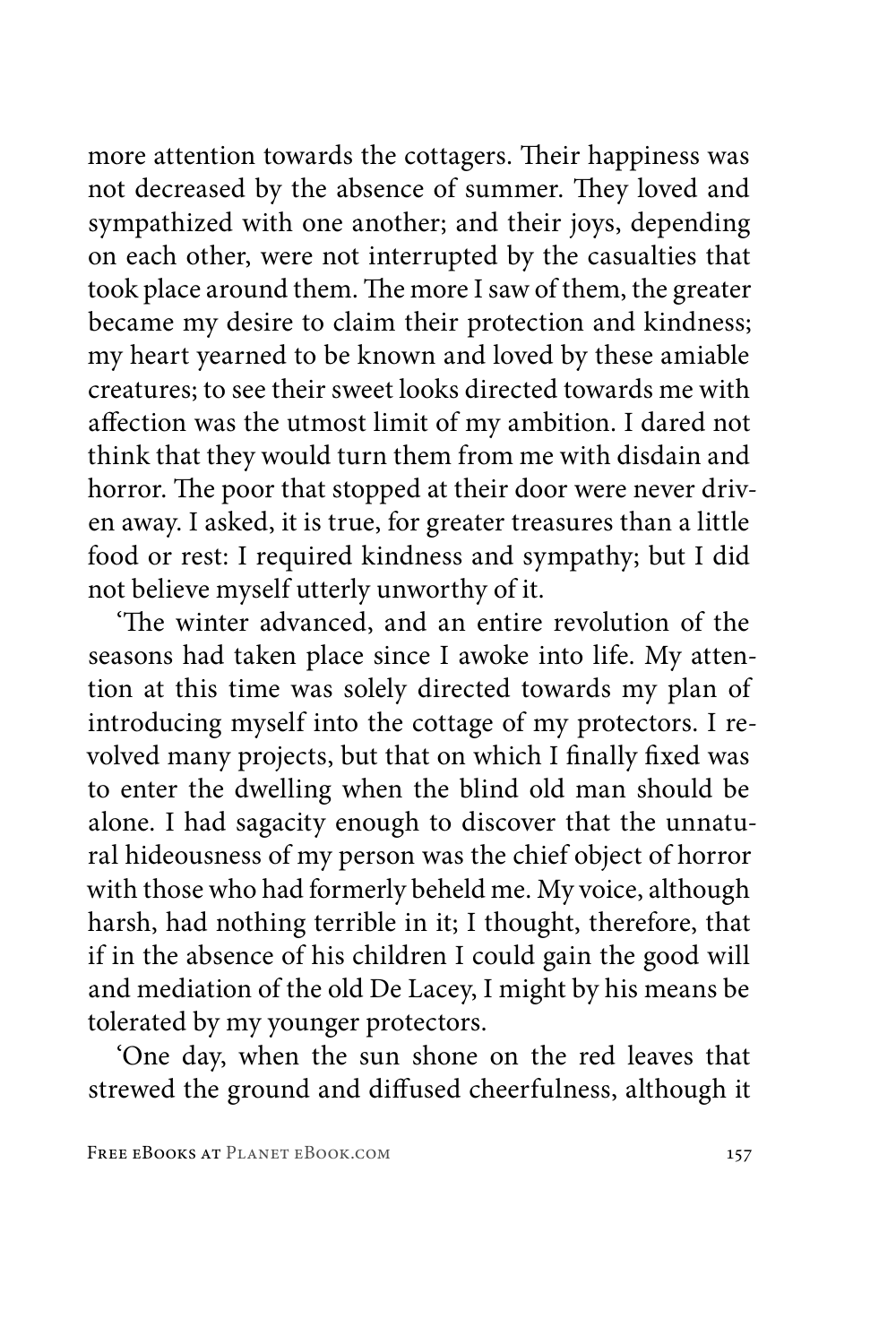denied warmth, Safie, Agatha, and Felix departed on a long country walk, and the old man, at his own desire, was left alone in the cottage. When his children had departed, he took up his guitar and played several mournful but sweet airs, more sweet and mournful than I had ever heard him play before. At first his countenance was illuminated with pleasure, but as he continued, thoughtfulness and sadness succeeded; at length, laying aside the instrument, he sat absorbed in reflection.

'My heart beat quick; this was the hour and moment of trial, which would decide my hopes or realize my fears. The servants were gone to a neighbouring fair. All was silent in and around the cottage; it was an excellent opportunity; yet, when I proceeded to execute my plan, my limbs failed me and I sank to the ground. Again I rose, and exerting all the firmness of which I was master, removed the planks which I had placed before my hovel to conceal my retreat. The fresh air revived me, and with renewed determination I approached the door of their cottage.

'I knocked. 'Who is there?' said the old man. 'Come in.'

'I entered. 'Pardon this intrusion,' said I; 'I am a traveller in want of a little rest; you would greatly oblige me if you would allow me to remain a few minutes before the fire.'

''Enter,' said De Lacey, 'and I will try in what manner I can to relieve your wants; but, unfortunately, my children are from home, and as I am blind, I am afraid I shall find it difficult to procure food for you.'

''Do not trouble yourself, my kind host; I have food; it is warmth and rest only that I need.'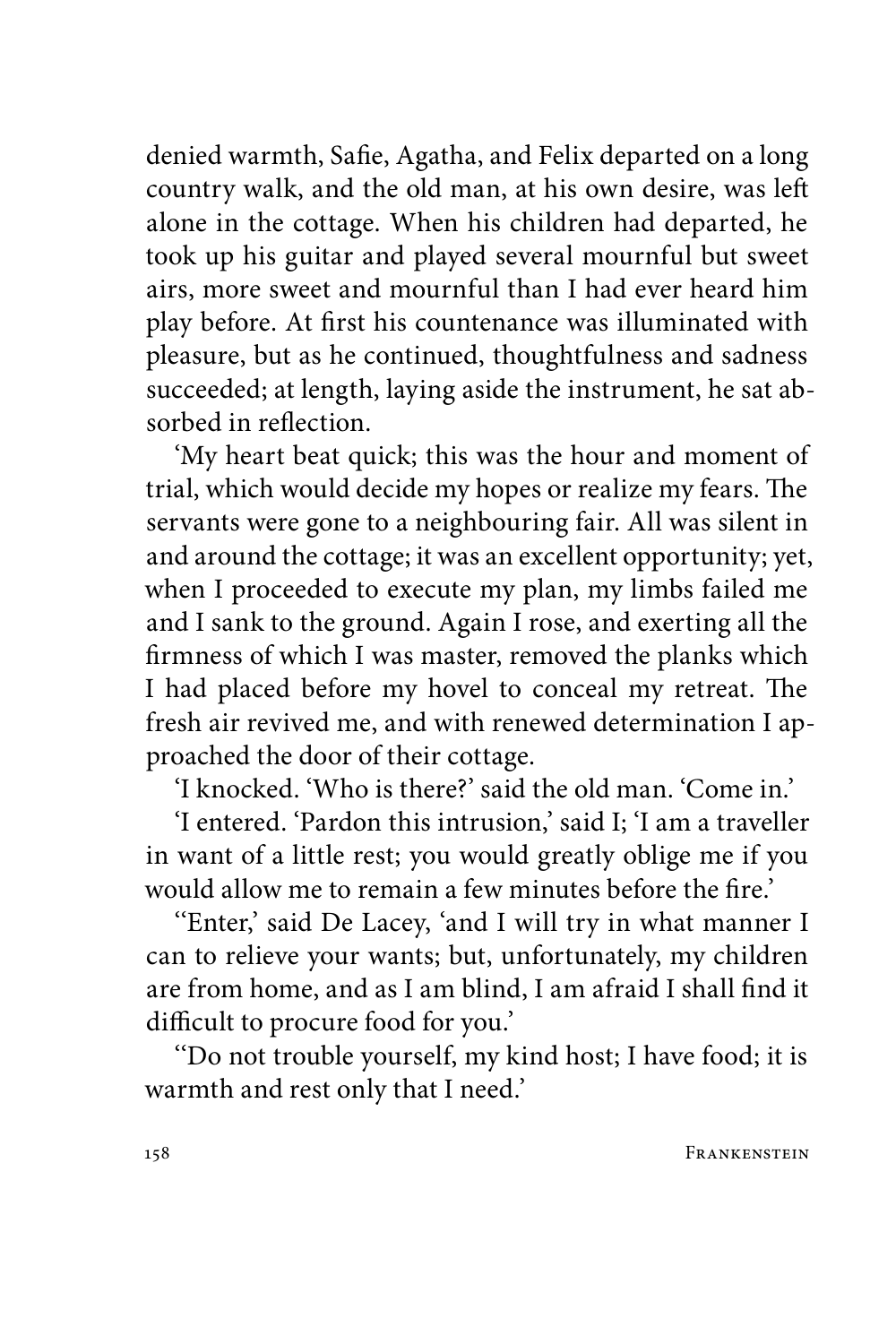'I sat down, and a silence ensued. I knew that every minute was precious to me, yet I remained irresolute in what manner to commence the interview, when the old man addressed me. 'By your language, stranger, I suppose you are my countryman; are you French?'

''No; but I was educated by a French family and understand that language only. I am now going to claim the protection of some friends, whom I sincerely love, and of whose favour I have some hopes.'

''Are they Germans?'

''No, they are French. But let us change the subject. I am an unfortunate and deserted creature, I look around and I have no relation or friend upon earth. These amiable people to whom I go have never seen me and know little of me. I am full of fears, for if I fail there, I am an outcast in the world forever'

''Do not despair. To be friendless is indeed to be unfortunate, but the hearts of men, when unprejudiced by any obvious self-interest, are full of brotherly love and charity. Rely, therefore, on your hopes; and if these friends are good and amiable, do not despair.'

''They are kind—they are the most excellent creatures in the world; but, unfortunately, they are prejudiced against me. I have good dispositions; my life has been hitherto harmless and in some degree beneficial; but a fatal prejudice clouds their eyes, and where they ought to see a feeling and kind friend, they behold only a detestable monster.'

''That is indeed unfortunate; but if you are really blameless, cannot you undeceive them?'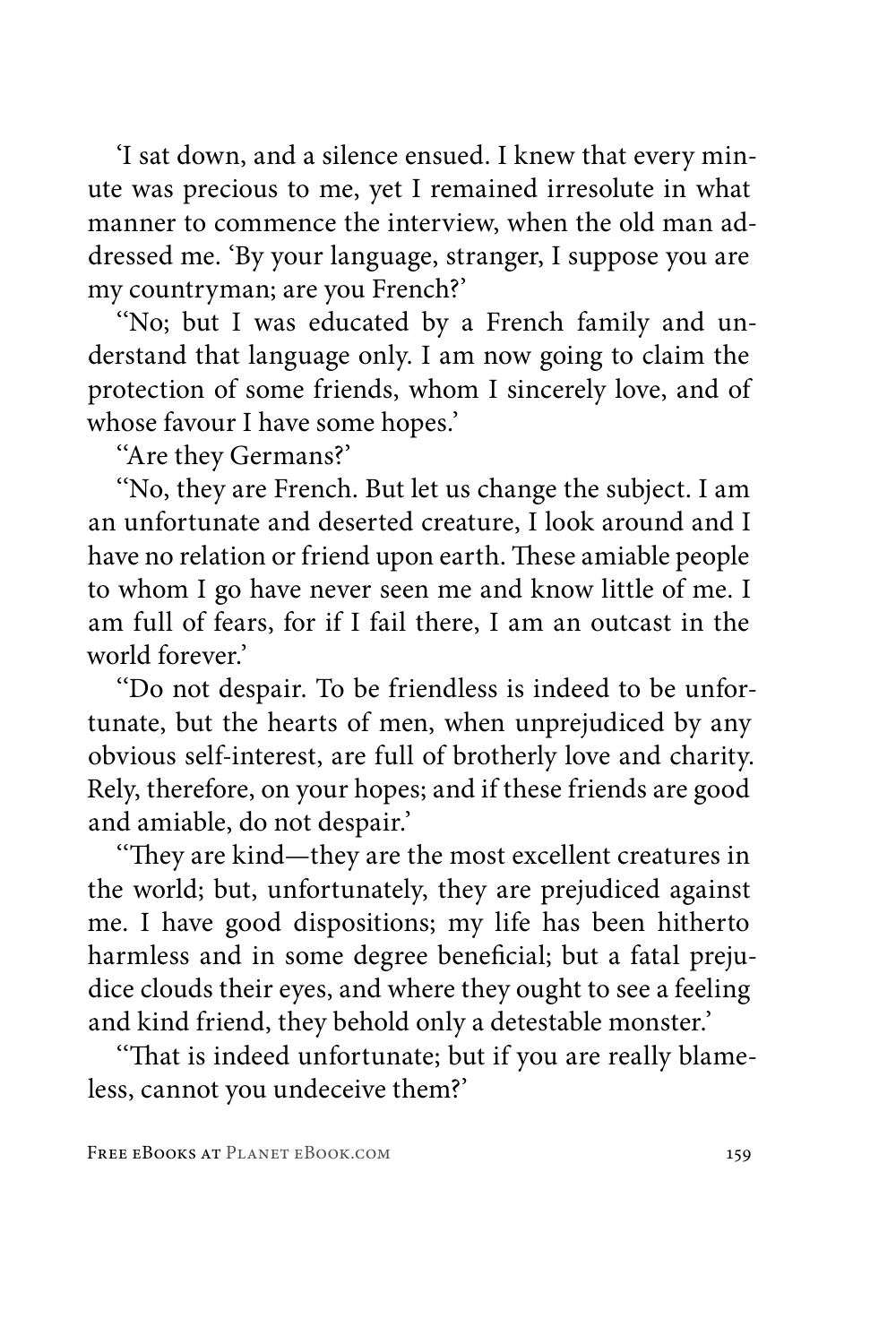''I am about to undertake that task; and it is on that account that I feel so many overwhelming terrors. I tenderly love these friends; I have, unknown to them, been for many months in the habits of daily kindness towards them; but they believe that I wish to injure them, and it is that prejudice which I wish to overcome'

''Where do these friends reside?'

''Near this spot.'

'The old man paused and then continued, 'If you will unreservedly confide to me the particulars of your tale, I perhaps may be of use in undeceiving them. I am blind and cannot judge of your countenance, but there is something in your words which persuades me that you are sincere. I am poor and an exile, but it will afford me true pleasure to be in any way serviceable to a human creature.'

''Excellent man! I thank you and accept your generous offer. You raise me from the dust by this kindness; and I trust that, by your aid, I shall not be driven from the society and sympathy of your fellow creatures.'

''Heaven forbid! Even if you were really criminal, for that can only drive you to desperation, and not instigate you to virtue. I also am unfortunate; I and my family have been condemned, although innocent; judge, therefore, if I do not feel for your misfortunes.'

''How can I thank you, my best and only benefactor? From your lips first have I heard the voice of kindness directed towards me; I shall be forever grateful; and your present humanity assures me of success with those friends whom I am on the point of meeting.'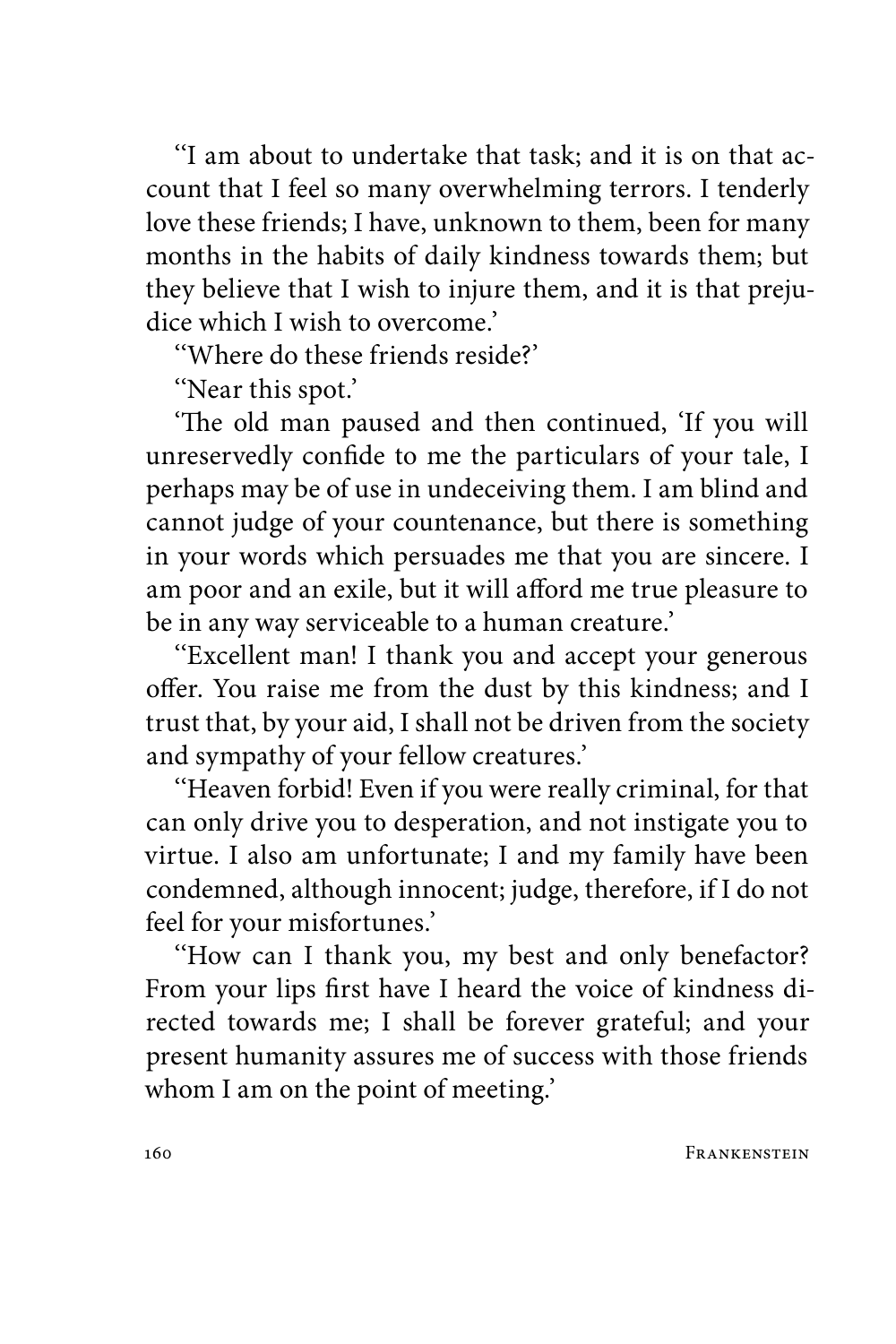''May I know the names and residence of those friends?' 'I paused. This, I thought, was the moment of decision, which was to rob me of or bestow happiness on me forever. I struggled vainly for firmness sufficient to answer him, but the effort destroyed all my remaining strength; I sank on the chair and sobbed aloud. At that moment I heard the steps of my younger protectors. I had not a moment to lose, but seizing the hand of the old man, I cried, 'Now is the time! Save and protect me! You and your family are the friends whom I seek. Do not you desert me in the hour of trial!'

''Great God!' exclaimed the old man. 'Who are you?'

'At that instant the cottage door was opened, and Felix, Safie, and Agatha entered. Who can describe their horror and consternation on beholding me? Agatha fainted, and Safie, unable to attend to her friend, rushed out of the cottage. Felix darted forward, and with supernatural force tore me from his father, to whose knees I clung, in a transport of fury, he dashed me to the ground and struck me violently with a stick. I could have torn him limb from limb, as the lion rends the antelope. But my heart sank within me as with bitter sickness, and I refrained. I saw him on the point of repeating his blow, when, overcome by pain and anguish, I quitted the cottage, and in the general tumult escaped unperceived to my hovel.'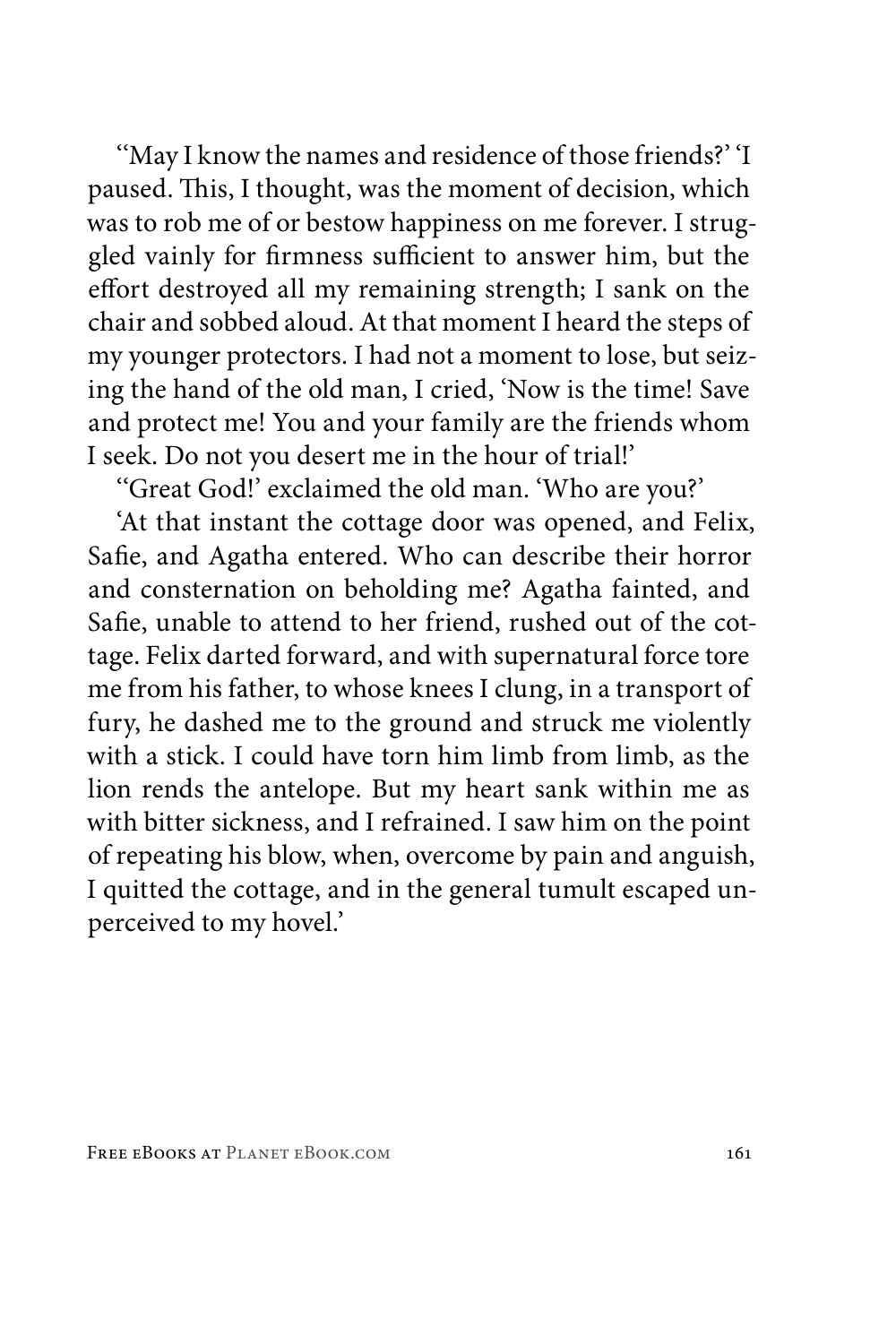## $CHAPTER$  16

'Cursed, cursed creator! Why did I live? Why, in that in-stant, did I not extinguish the spark of existence which you had so wantonly bestowed? I know not; despair had not yet taken possession of me; my feelings were those of rage and revenge. I could with pleasure have destroyed the cottage and its inhabitants and have glutted myself with their shrieks and misery.

'When night came I quitted my retreat and wandered in the wood; and now, no longer restrained by the fear of discovery, I gave vent to my anguish in fearful howlings. I was like a wild beast that had broken the toils, destroying the objects that obstructed me and ranging through the wood with a staglike swiftness. Oh! What a miserable night I passed! The cold stars shone in mockery, and the bare trees waved their branches above me; now and then the sweet voice of a bird burst forth amidst the universal stillness. All, save I, were at rest or in enjoyment; I, like the arch-fiend, bore a hell within me, and finding myself unsympathized with, wished to tear up the trees, spread havoc and destruction around me, and then to have sat down and enjoyed the ruin.

'But this was a luxury of sensation that could not endure; I became fatigued with excess of bodily exertion and sank on the damp grass in the sick impotence of despair.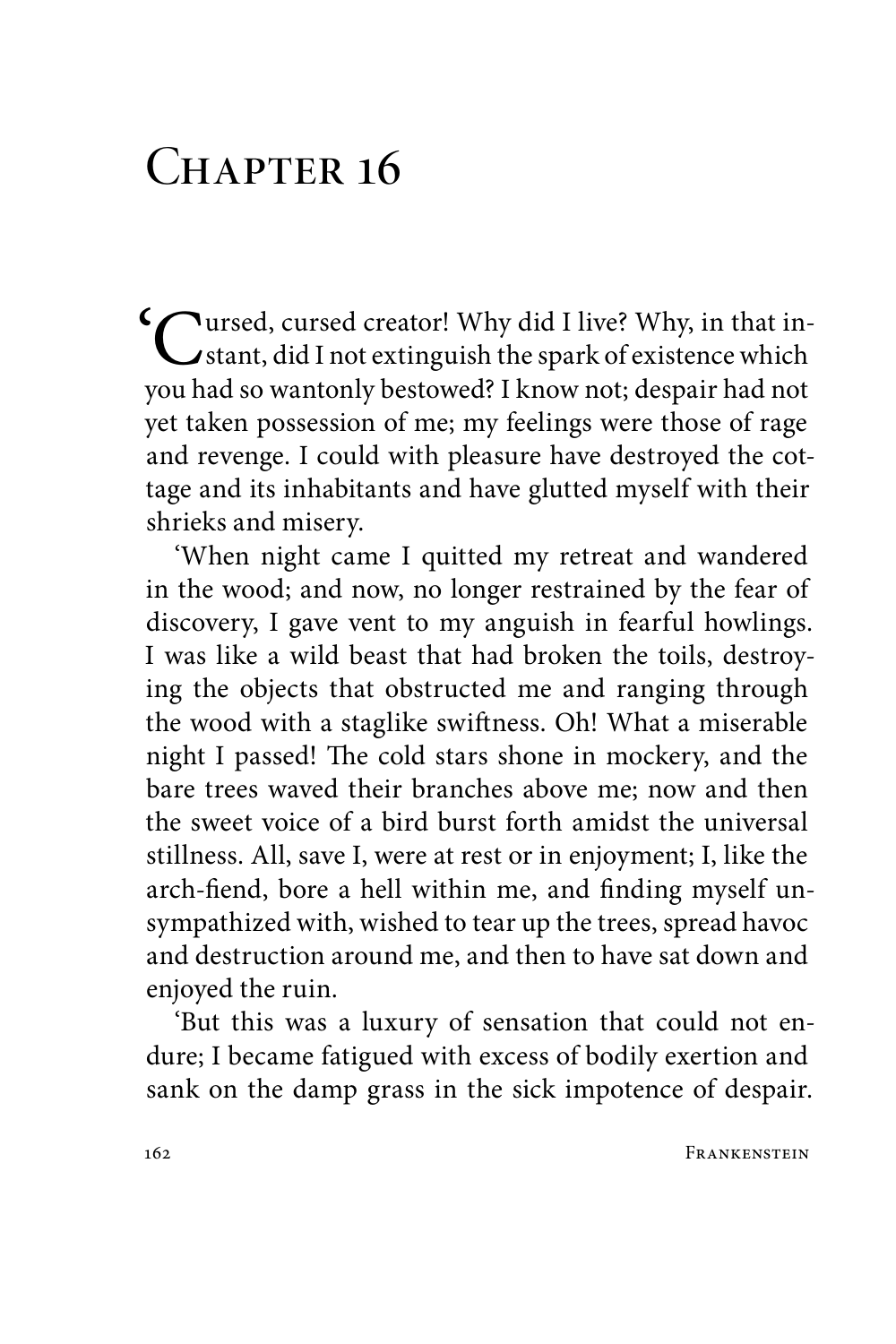There was none among the myriads of men that existed who would pity or assist me; and should I feel kindness towards my enemies? No; from that moment I declared everlasting war against the species, and more than all, against him who had formed me and sent me forth to this insupportable misery.

'The sun rose; I heard the voices of men and knew that it was impossible to return to my retreat during that day. Accordingly I hid myself in some thick underwood, determining to devote the ensuing hours to reflection on my situation.

'The pleasant sunshine and the pure air of day restored me to some degree of tranquillity; and when I considered what had passed at the cottage, I could not help believing that I had been too hasty in my conclusions. I had certainly acted imprudently. It was apparent that my conversation had interested the father in my behalf, and I was a fool in having exposed my person to the horror of his children. I ought to have familiarized the old De Lacey to me, and by degrees to have discovered myself to the rest of his family, when they should have been prepared for my approach. But I did not believe my errors to be irretrievable, and after much consideration I resolved to return to the cottage, seek the old man, and by my representations win him to my party.

'These thoughts calmed me, and in the afternoon I sank into a profound sleep; but the fever of my blood did not allow me to be visited by peaceful dreams. The horrible scene of the preceding day was forever acting before my eyes; the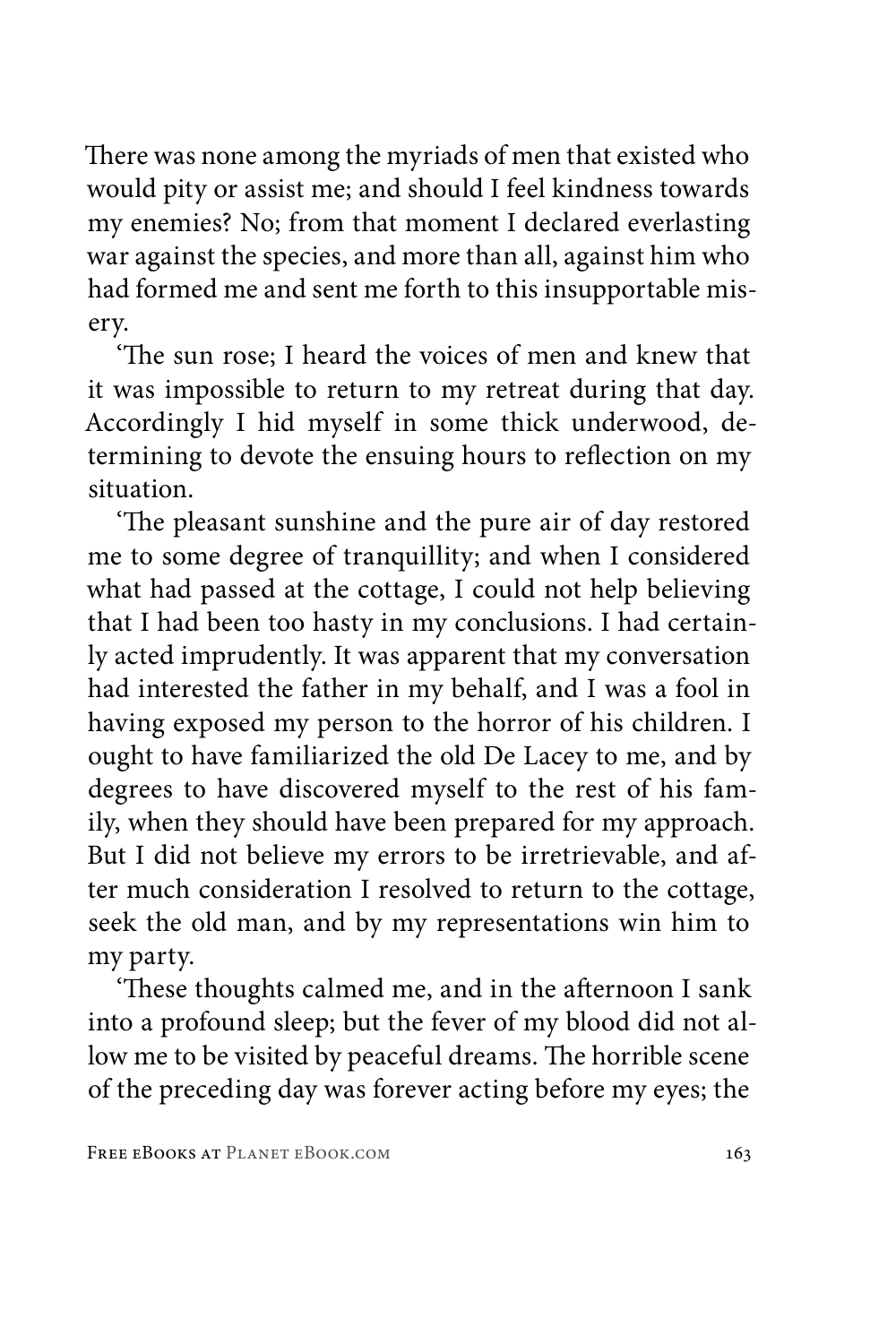females were flying and the enraged Felix tearing me from his father's feet. I awoke exhausted, and finding that it was already night, I crept forth from my hiding-place, and went in search of food.

'When my hunger was appeased, I directed my steps towards the well-known path that conducted to the cottage. All there was at peace. I crept into my hovel and remained in silent expectation of the accustomed hour when the family arose. That hour passed, the sun mounted high in the heavens, but the cottagers did not appear. I trembled violently, apprehending some dreadful misfortune. The inside of the cottage was dark, and I heard no motion; I cannot describe the agony of this suspense.

'Presently two countrymen passed by, but pausing near the cottage, they entered into conversation, using violent gesticulations; but I did not understand what they said, as they spoke the language of the country, which differed from that of my protectors. Soon after, however, Felix approached with another man; I was surprised, as I knew that he had not quitted the cottage that morning, and waited anxiously to discover from his discourse the meaning of these unusual appearances.

''Do you consider,' said his companion to him, 'that you will be obliged to pay three months' rent and to lose the produce of your garden? I do not wish to take any unfair advantage, and I beg therefore that you will take some days to consider of your determination.'

''It is utterly useless,' replied Felix; 'we can never again inhabit your cottage. The life of my father is in the greatest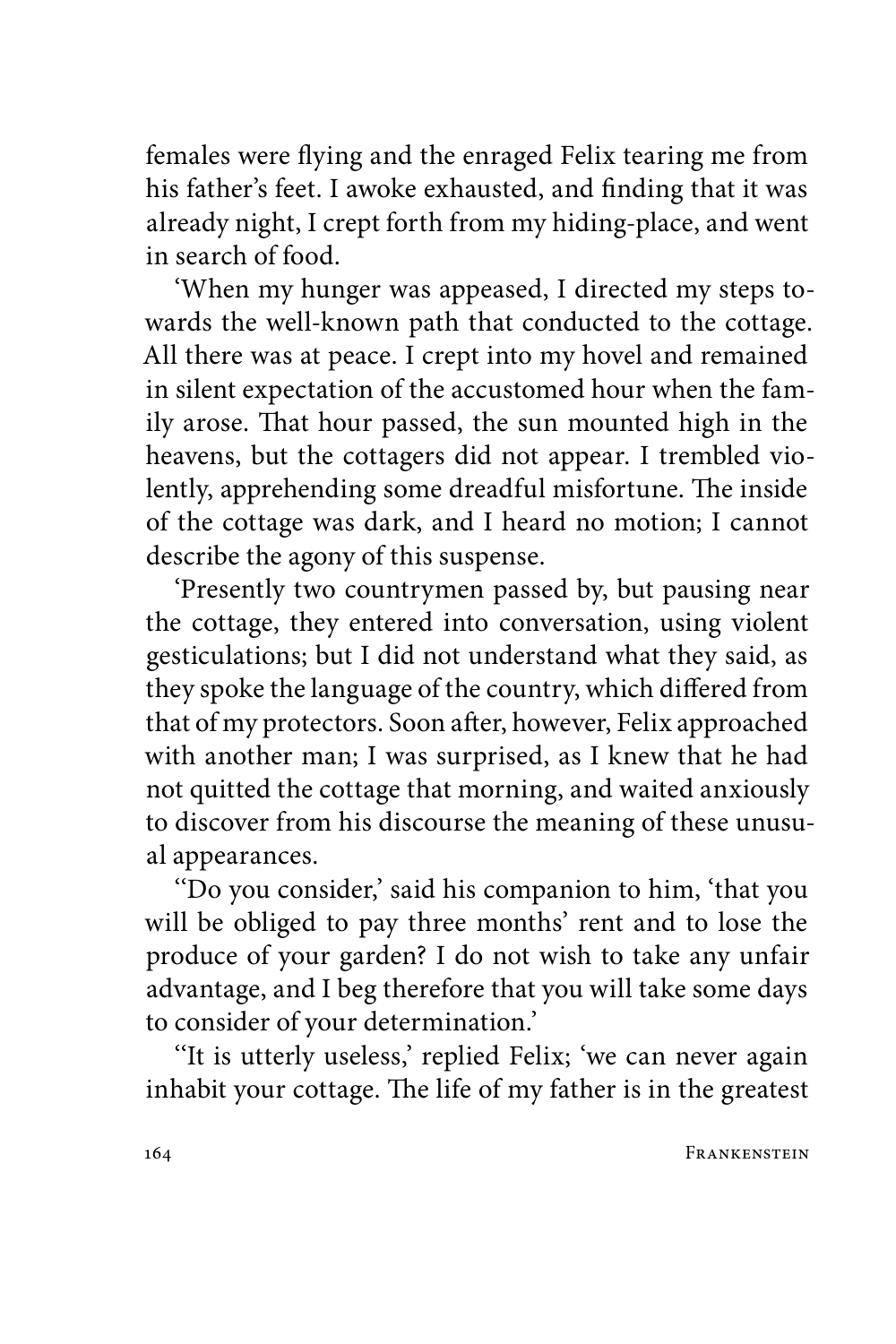danger, owing to the dreadful circumstance that I have related. My wife and my sister will never recover from their horror. I entreat you not to reason with me any more. Take possession of your tenement and let me fly from this place.'

'Felix trembled violently as he said this. He and his companion entered the cottage, in which they remained for a few minutes, and then departed. I never saw any of the family of De Lacey more.

'I continued for the remainder of the day in my hovel in a state of utter and stupid despair. My protectors had departed and had broken the only link that held me to the world. For the first time the feelings of revenge and hatred filled my bosom, and I did not strive to control them, but allowing myself to be borne away by the stream, I bent my mind towards injury and death. When I thought of my friends, of the mild voice of De Lacey, the gentle eyes of Agatha, and the exquisite beauty of the Arabian, these thoughts vanished and a gush of tears somewhat soothed me. But again when I reflected that they had spurned and deserted me, anger returned, a rage of anger, and unable to injure anything human, I turned my fury towards inanimate objects. As night advanced I placed a variety of combustibles around the cottage, and after having destroyed every vestige of cultivation in the garden, I waited with forced impatience until the moon had sunk to commence my operations.

'As the night advanced, a fierce wind arose from the woods and quickly dispersed the clouds that had loitered in the heavens; the blast tore along like a mighty avalanche and produced a kind of insanity in my spirits that burst all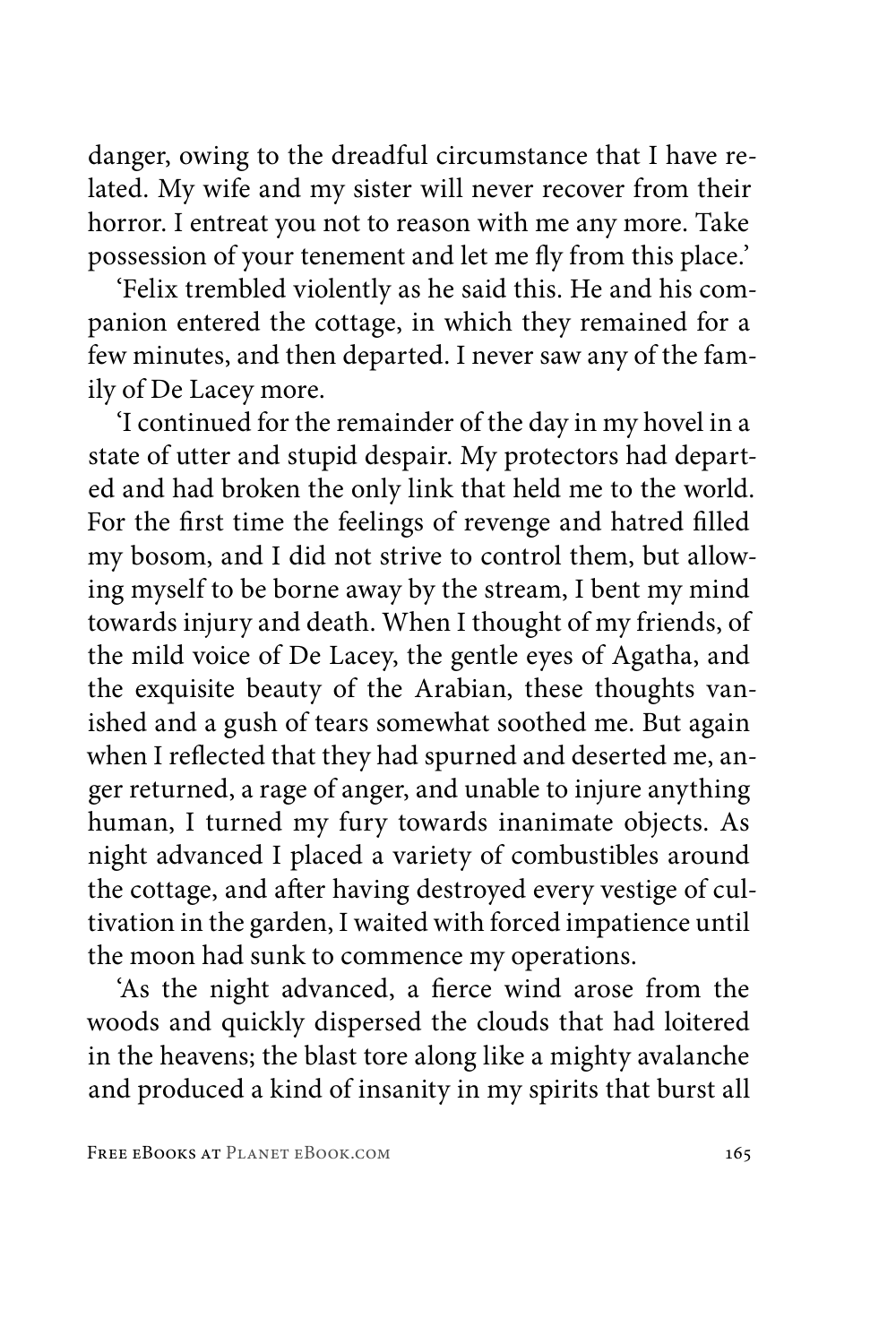bounds of reason and reflection. I lighted the dry branch of a tree and danced with fury around the devoted cottage, my eyes still fixed on the western horizon, the edge of which the moon nearly touched. A part of its orb was at length hid, and I waved my brand; it sank, and with a loud scream I fired the straw, and heath, and bushes, which I had collected. The wind fanned the fire, and the cottage was quickly enveloped by the flames, which clung to it and licked it with their forked and destroying tongues.

'As soon as I was convinced that no assistance could save any part of the habitation, I quitted the scene and sought for refuge in the woods.

'And now, with the world before me, whither should I bend my steps? I resolved to fly far from the scene of my misfortunes; but to me, hated and despised, every country must be equally horrible. At length the thought of you crossed my mind. I learned from your papers that you were my father, my creator; and to whom could I apply with more fitness than to him who had given me life? Among the lessons that Felix had bestowed upon Safie, geography had not been omitted; I had learned from these the relative situations of the different countries of the earth. You had mentioned Geneva as the name of your native town, and towards this place I resolved to proceed.

'But how was I to direct myself? I knew that I must travel in a southwesterly direction to reach my destination, but the sun was my only guide. I did not know the names of the towns that I was to pass through, nor could I ask information from a single human being; but I did not despair. From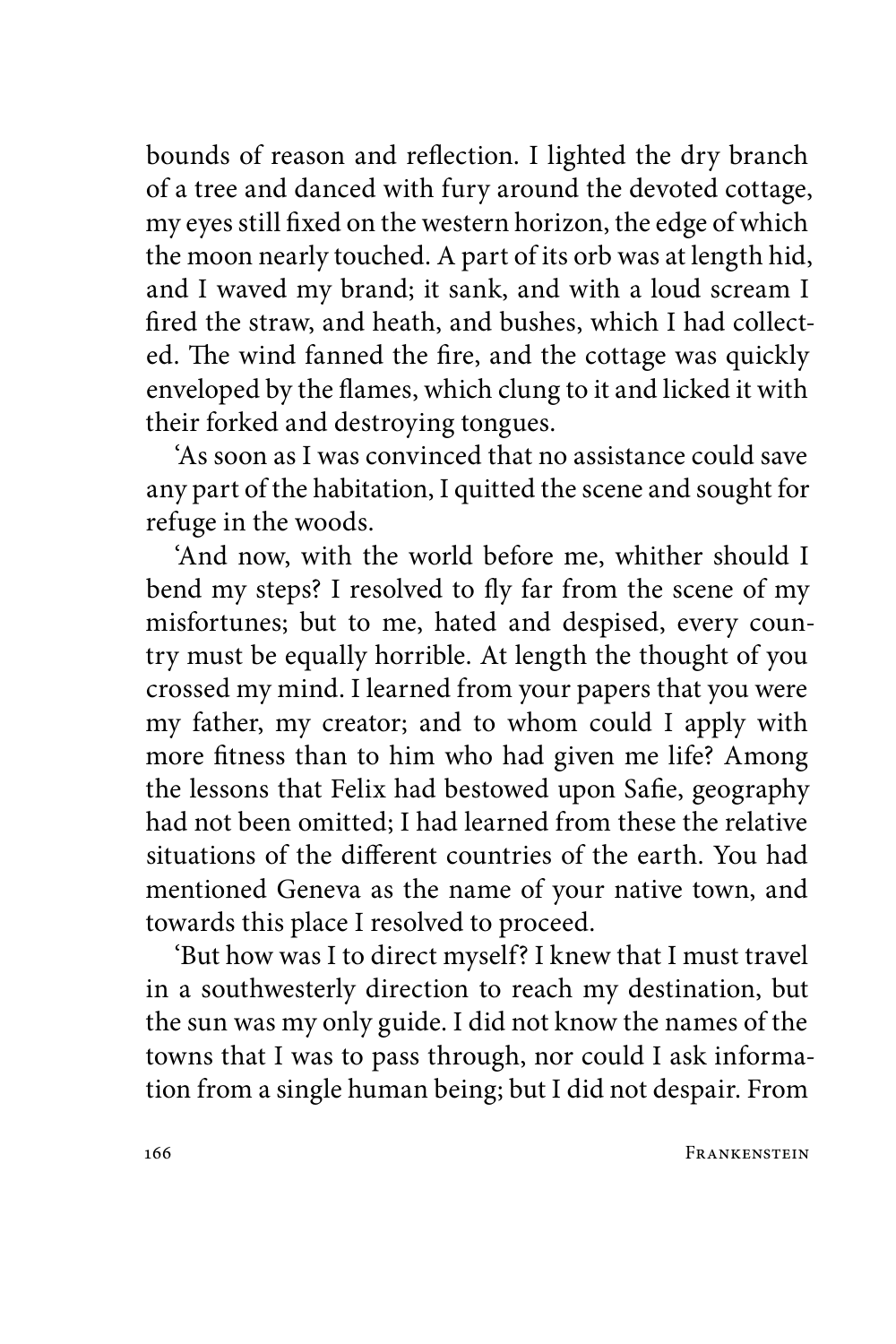you only could I hope for succour, although towards you I felt no sentiment but that of hatred. Unfeeling, heartless creator! You had endowed me with perceptions and passions and then cast me abroad an object for the scorn and horror of mankind. But on you only had I any claim for pity and redress, and from you I determined to seek that justice which I vainly attempted to gain from any other being that wore the human form.

'My travels were long and the sufferings I endured intense. It was late in autumn when I quitted the district where I had so long resided. I travelled only at night, fearful of encountering the visage of a human being. Nature decayed around me, and the sun became heatless; rain and snow poured around me; mighty rivers were frozen; the surface of the earth was hard and chill, and bare, and I found no shelter. Oh, earth! How often did I imprecate curses on the cause of my being! The mildness of my nature had fled, and all within me was turned to gall and bitterness. The nearer I approached to your habitation, the more deeply did I feel the spirit of revenge enkindled in my heart. Snow fell, and the waters were hardened, but I rested not. A few incidents now and then directed me, and I possessed a map of the country; but I often wandered wide from my path. The agony of my feelings allowed me no respite; no incident occurred from which my rage and misery could not extract its food; but a circumstance that happened when I arrived on the confines of Switzerland, when the sun had recovered its warmth and the earth again began to look green, confirmed in an especial manner the bitterness and horror of my feelings.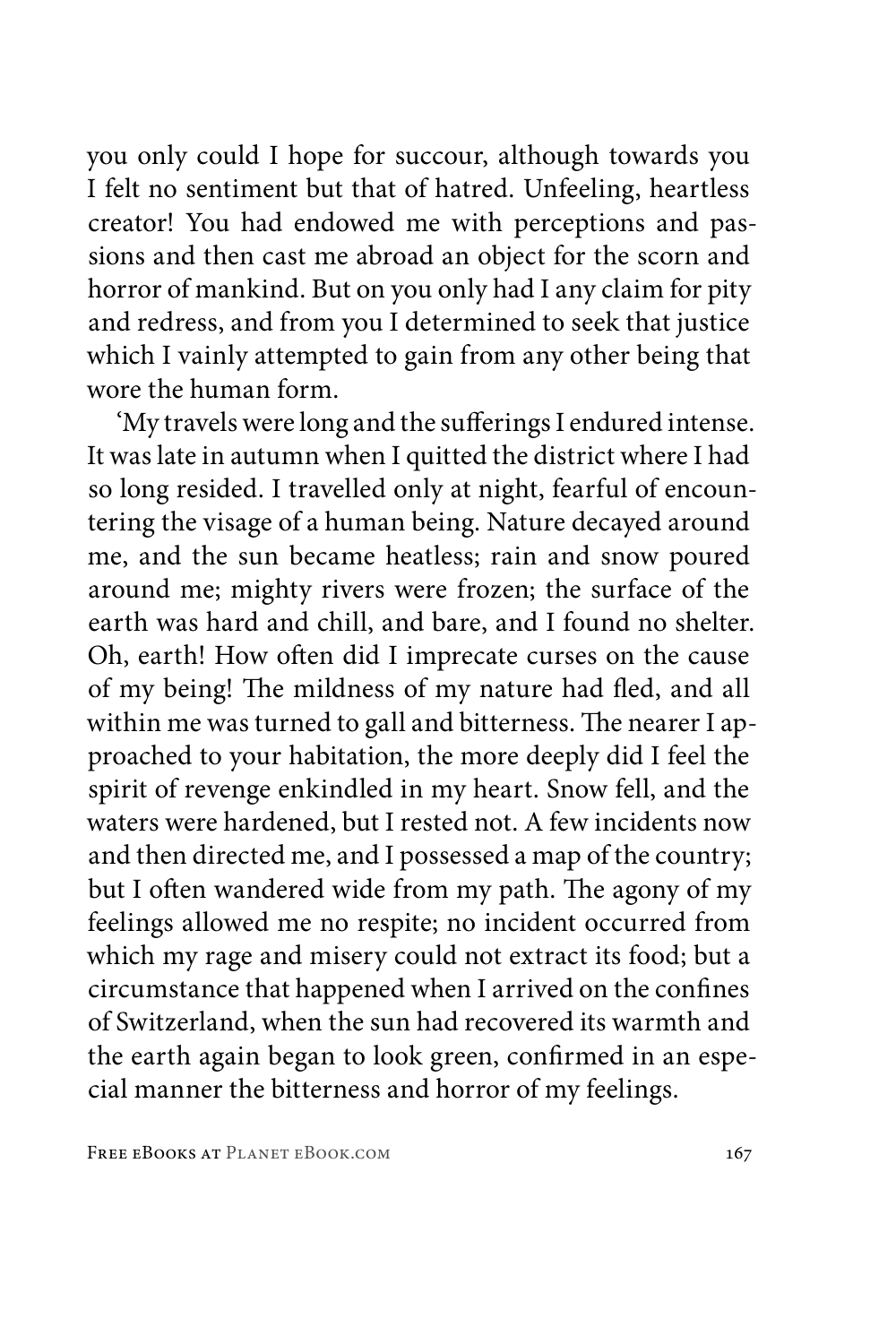'I generally rested during the day and travelled only when I was secured by night from the view of man. One morning, however, finding that my path lay through a deep wood, I ventured to continue my journey after the sun had risen; the day, which was one of the first of spring, cheered even me by the loveliness of its sunshine and the balminess of the air. I felt emotions of gentleness and pleasure, that had long appeared dead, revive within me. Half surprised by the novelty of these sensations, I allowed myself to be borne away by them, and forgetting my solitude and deformity, dared to be happy. Soft tears again bedewed my cheeks, and I even raised my humid eyes with thankfulness towards the blessed sun, which bestowed such joy upon me.

'I continued to wind among the paths of the wood, until I came to its boundary, which was skirted by a deep and rapid river, into which many of the trees bent their branches, now budding with the fresh spring. Here I paused, not exactly knowing what path to pursue, when I heard the sound of voices, that induced me to conceal myself under the shade of a cypress. I was scarcely hid when a young girl came running towards the spot where I was concealed, laughing, as if she ran from someone in sport. She continued her course along the precipitous sides of the river, when suddenly her foot slipped, and she fell into the rapid stream. I rushed from my hiding-place and with extreme labour, from the force of the current, saved her and dragged her to shore. She was senseless, and I endeavoured by every means in my power to restore animation, when I was suddenly interrupted by the approach of a rustic, who was probably the person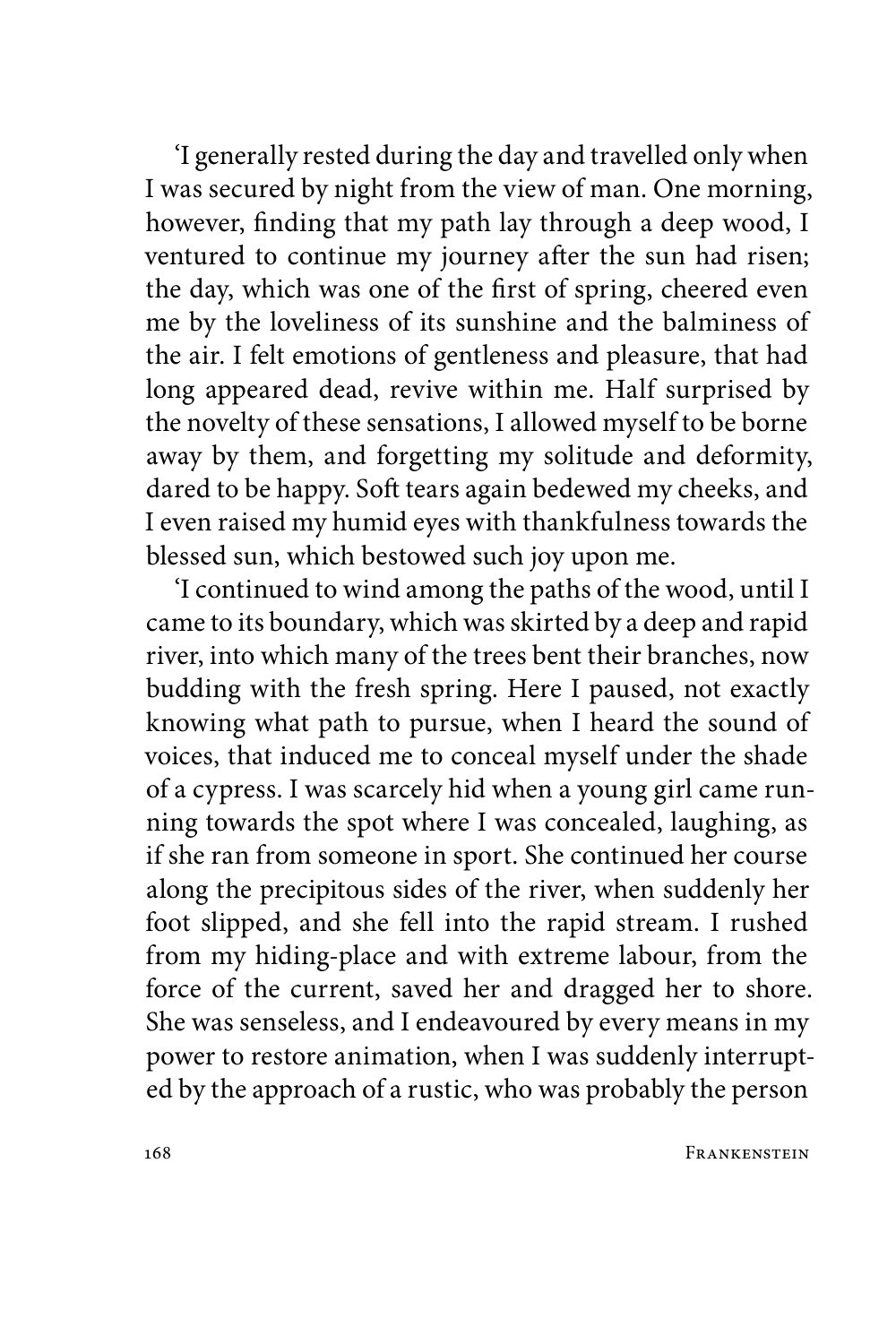from whom she had playfully fled. On seeing me, he darted towards me, and tearing the girl from my arms, hastened towards the deeper parts of the wood. I followed speedily, I hardly knew why; but when the man saw me draw near, he aimed a gun, which he carried, at my body and fired. I sank to the ground, and my injurer, with increased swiftness, escaped into the wood.

'This was then the reward of my benevolence! I had saved a human being from destruction, and as a recompense I now writhed under the miserable pain of a wound which shattered the flesh and bone. The feelings of kindness and gentleness which I had entertained but a few moments before gave place to hellish rage and gnashing of teeth. Inflamed by pain, I vowed eternal hatred and vengeance to all mankind. But the agony of my wound overcame me; my pulses paused, and I fainted.

'For some weeks I led a miserable life in the woods, endeavouring to cure the wound which I had received. The ball had entered my shoulder, and I knew not whether it had remained there or passed through; at any rate I had no means of extracting it. My sufferings were augmented also by the oppressive sense of the injustice and ingratitude of their infliction. My daily vows rose for revenge— a deep and deadly revenge, such as would alone compensate for the outrages and anguish I had endured.

'After some weeks my wound healed, and I continued my journey. The labours I endured were no longer to be alleviated by the bright sun or gentle breezes of spring; all joy was but a mockery which insulted my desolate state and made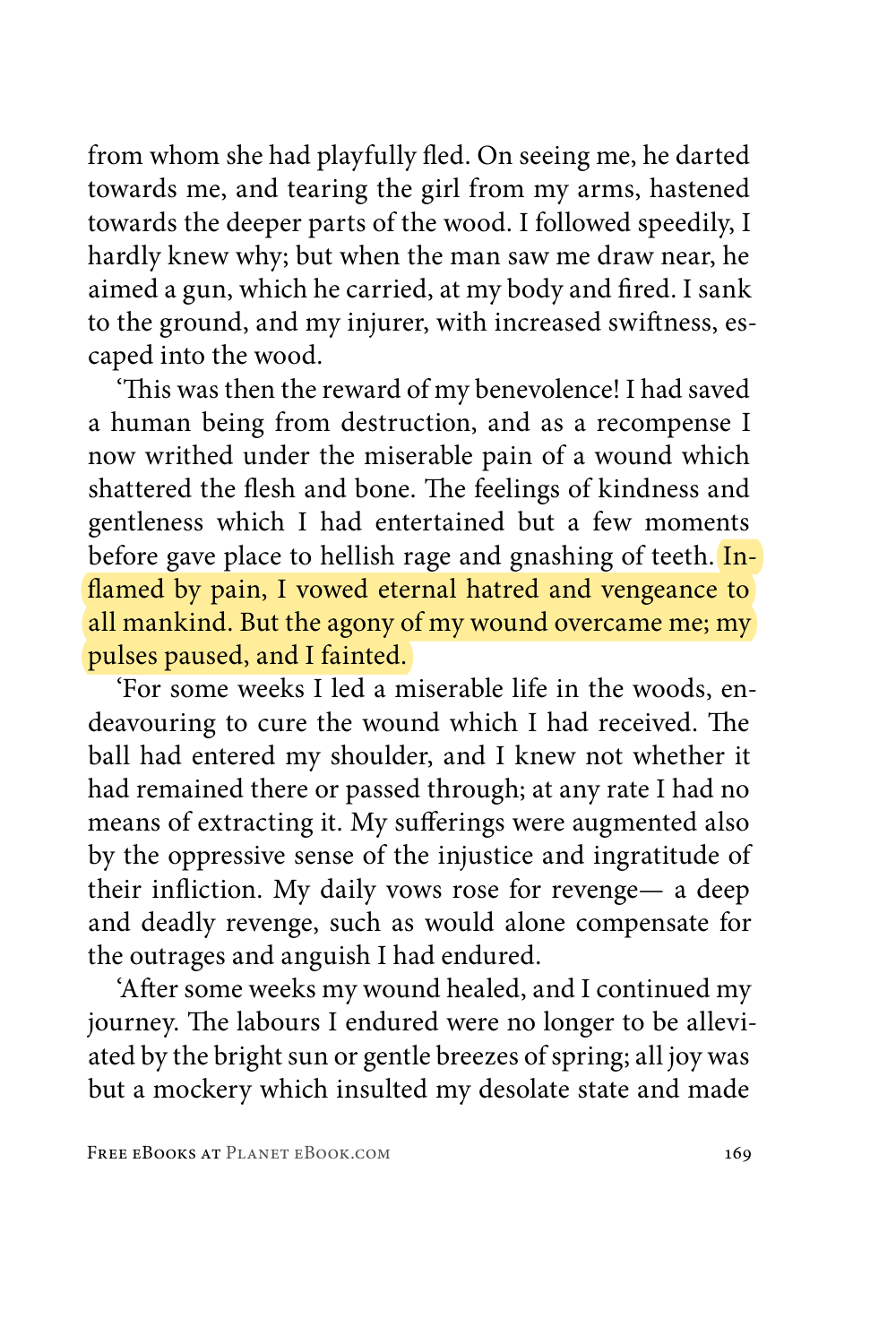me feel more painfully that I was not made for the enjoyment of pleasure.

'But my toils now drew near a close, and in two months from this time I reached the environs of Geneva.

'It was evening when I arrived, and I retired to a hidingplace among the fields that surround it to meditate in what manner I should apply to you. I was oppressed by fatigue and hunger and far too unhappy to enjoy the gentle breezes of evening or the prospect of the sun setting behind the stupendous mountains of Jura.

'At this time a slight sleep relieved me from the pain of reflection, which was disturbed by the approach of a beautiful child, who came running into the recess I had chosen, with all the sportiveness of infancy. Suddenly, as I gazed on him, an idea seized me that this little creature was unprejudiced and had lived too short a time to have imbibed a horror of deformity. If, therefore, I could seize him and educate him as my companion and friend, I should not be so desolate in this peopled earth.

'Urged by this impulse, I seized on the boy as he passed and drew him towards me. As soon as he beheld my form, he placed his hands before his eyes and uttered a shrill scream; I drew his hand forcibly from his face and said, 'Child, what is the meaning of this? I do not intend to hurt you; listen to me.'

'He struggled violently. 'Let me go,' he cried; 'monster! Ugly wretch! You wish to eat me and tear me to pieces. You are an ogre. Let me go, or I will tell my papa.'

''Boy, you will never see your father again; you must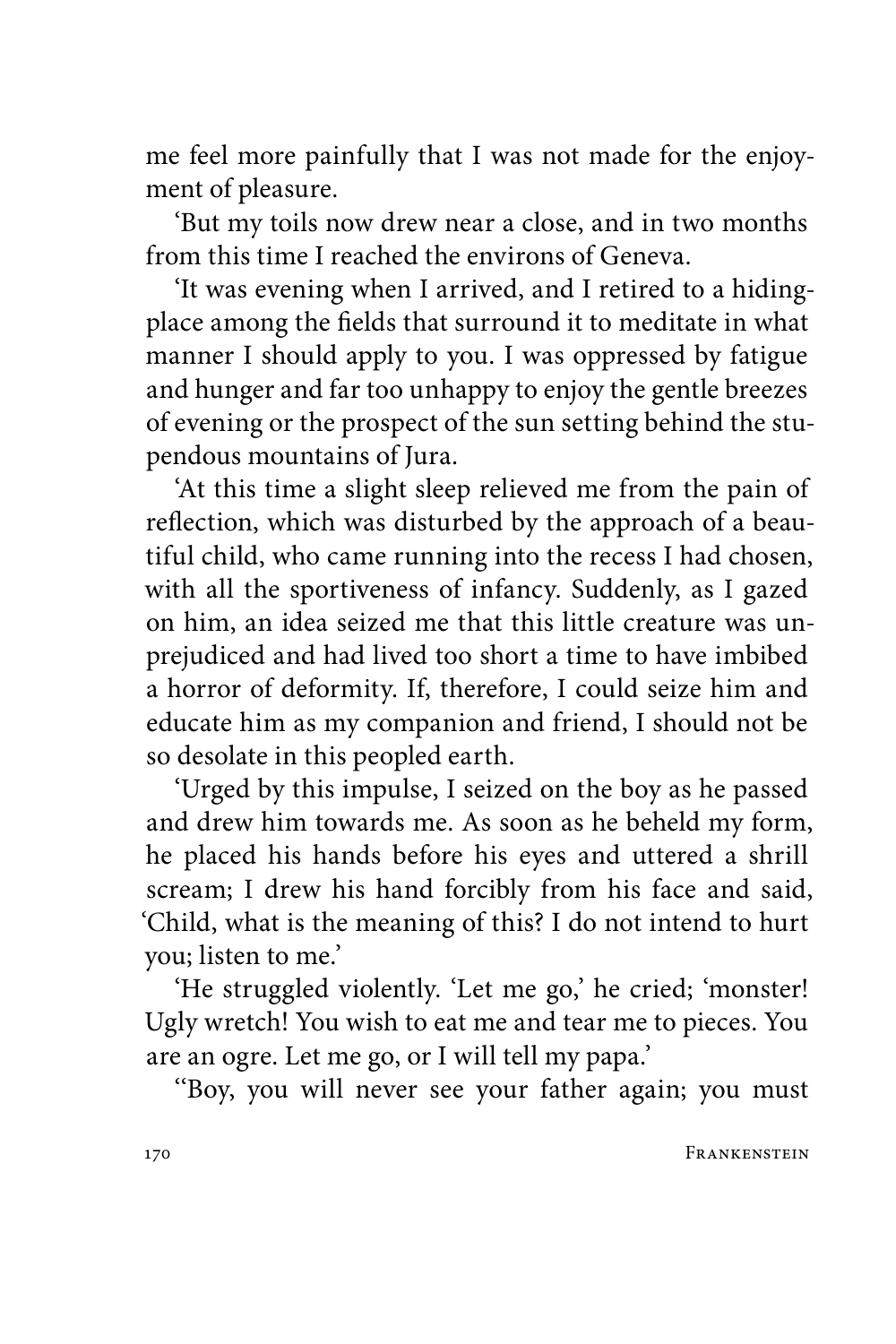come with me.'

''Hideous monster! Let me go. My papa is a Syndic— he is M. Frankenstein—he will punish you. You dare not keep me.'

''Frankenstein! you belong then to my enemy—to him towards whom I have sworn eternal revenge; you shall be my first victim.'

'The child still struggled and loaded me with epithets which carried despair to my heart; I grasped his throat to silence him, and in a moment he lay dead at my feet.

'I gazed on my victim, and my heart swelled with exultation and hellish triumph; clapping my hands, I exclaimed, 'I too can create desolation; my enemy is not invulnerable; this death will carry despair to him, and a thousand other miseries shall torment and destroy him.'

'As I fixed my eyes on the child, I saw something glittering on his breast. I took it; it was a portrait of a most lovely woman. In spite of my malignity, it softened and attracted me. For a few moments I gazed with delight on her dark eyes, fringed by deep lashes, and her lovely lips; but presently my rage returned; I remembered that I was forever deprived of the delights that such beautiful creatures could bestow and that she whose resemblance I contemplated would, in regarding me, have changed that air of divine benignity to one expressive of disgust and affright.

'Can you wonder that such thoughts transported me with rage? I only wonder that at that moment, instead of venting my sensations in exclamations and agony, I did not rush among mankind and perish in the attempt to destroy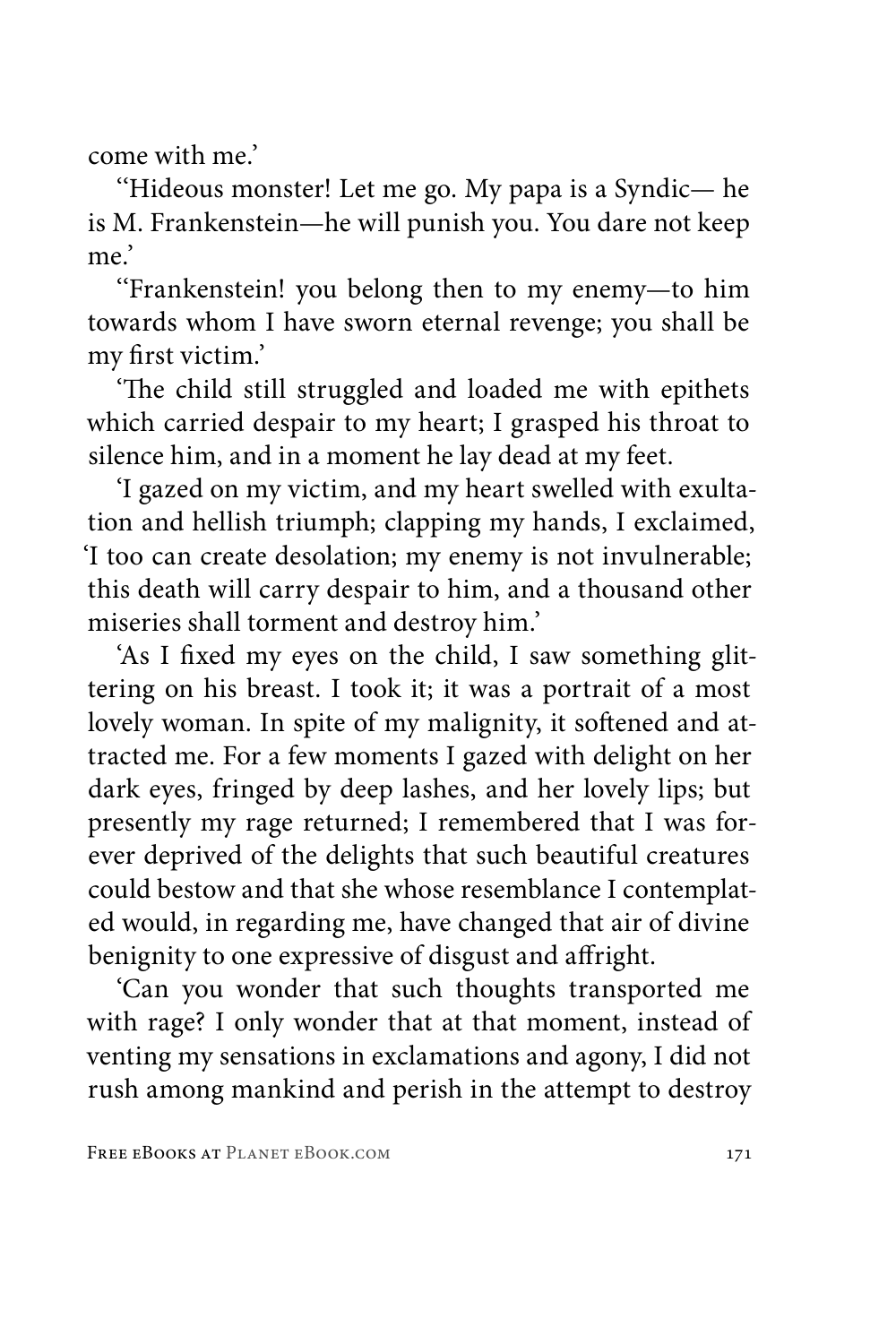them.

'While l was overcome by these feelings, I left the spot where I had committed the murder, and seeking a more secluded hiding-place, I entered a barn which had appeared to me to be empty. A woman was sleeping on some straw; she was young, not indeed so beautiful as her whose portrait I held, but of an agreeable aspect and blooming in the loveliness of youth and health. Here, I thought, is one of those whose joy-imparting smiles are bestowed on all but me. And then I bent over her and whispered, 'Awake, fairest, thy lover is near—he who would give his life but to obtain one look of affection from thine eyes; my beloved, awake!'

'The sleeper stirred; a thrill of terror ran through me. Should she indeed awake, and see me, and curse me, and denounce the murderer? Thus would she assuredly act if her darkened eyes opened and she beheld me. The thought was madness; it stirred the fiend within me—not I, but she, shall suffer; the murder I have committed because I am forever robbed of all that she could give me, she shall atone. The crime had its source in her; be hers the punishment! Thanks to the lessons of Felix and the sanguinary laws of man, I had learned now to work mischief. I bent over her and placed the portrait securely in one of the folds of her dress. She moved again, and I fled.

'For some days I haunted the spot where these scenes had taken place, sometimes wishing to see you, sometimes resolved to quit the world and its miseries forever. At length I wandered towards these mountains, and have ranged through their immense recesses, consumed by a burning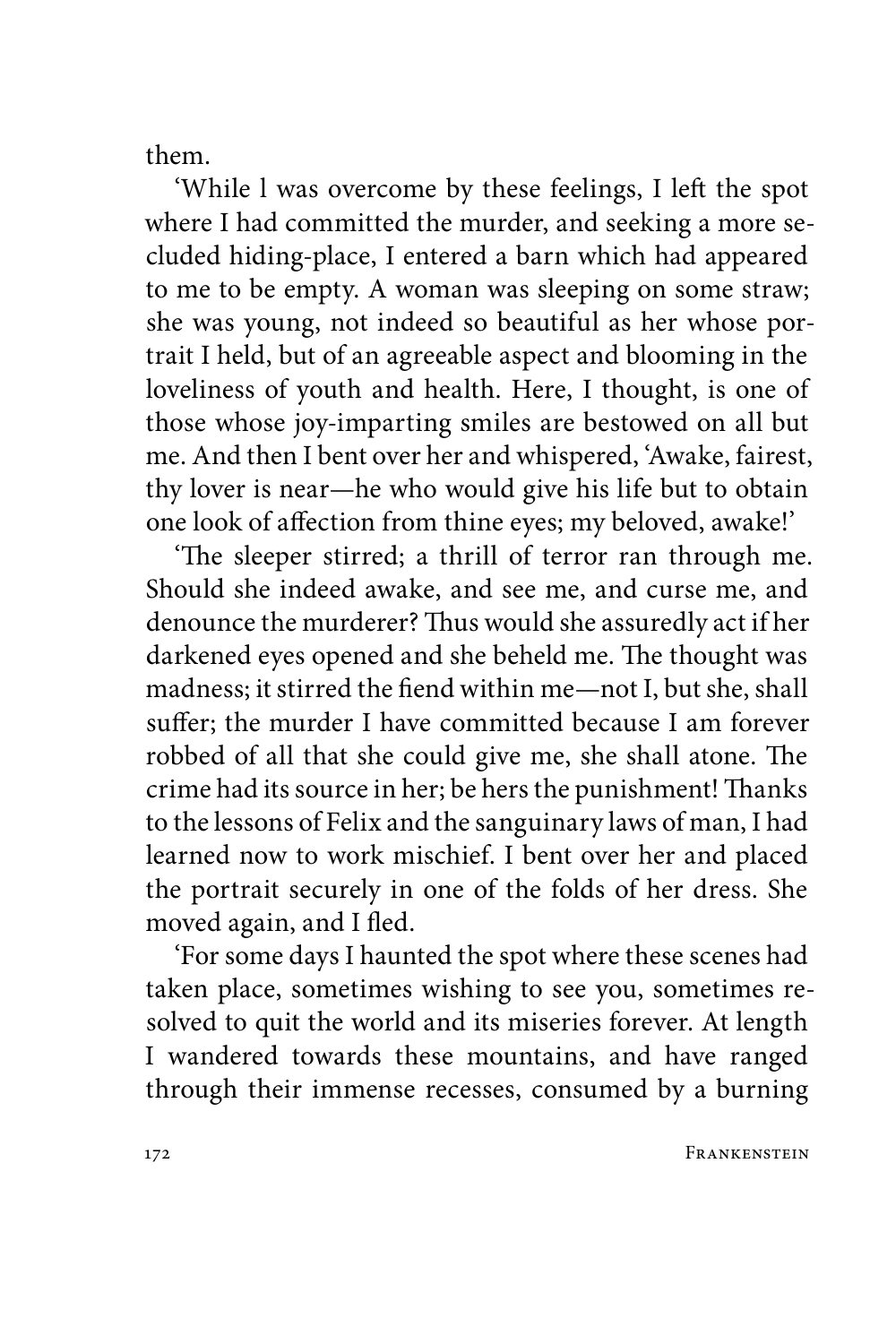passion which you alone can gratify. We may not part until you have promised to comply with my requisition. I am alone and miserable; man will not associate with me; but one as deformed and horrible as myself would not deny herself to me. My companion must be of the same species and have the same defects. This being you must create.'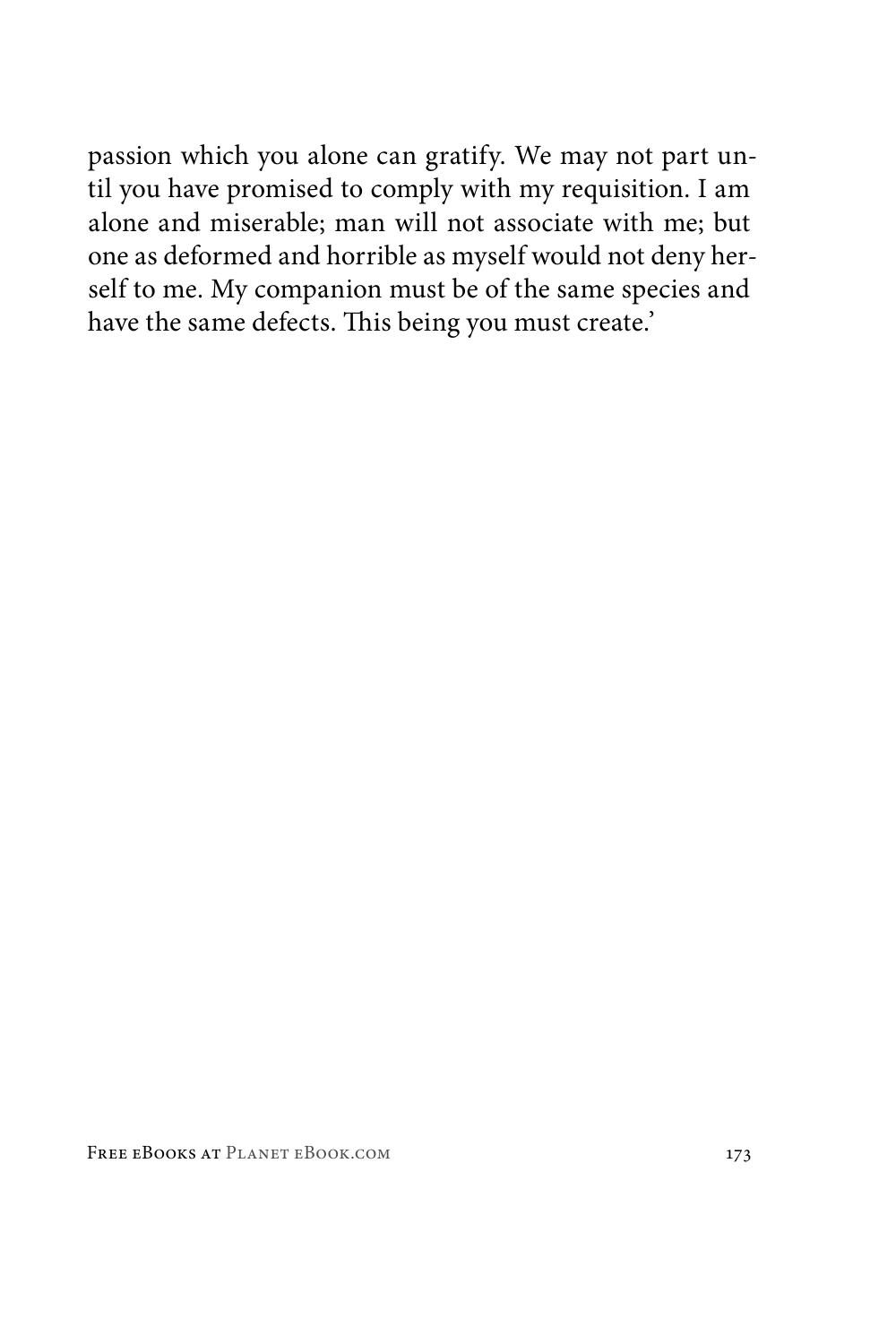## CHAPTER 17

The being finished speaking and fixed his looks upon<br>me in the expectation of a reply. But I was bewildered,<br>membership to a representation of simple to perplexed, and unable to arrange my ideas sufficiently to understand the full extent of his proposition. He continued,

'You must create a female for me with whom I can live in the interchange of those sympathies necessary for my being. This you alone can do, and I demand it of you as a right which you must not refuse to concede.'

The latter part of his tale had kindled anew in me the anger that had died away while he narrated his peaceful life among the cottagers, and as he said this I could no longer suppress the rage that burned within me.

'I do refuse it,' I replied; 'and no torture shall ever extort a consent from me. You may render me the most miserable of men, but you shall never make me base in my own eyes. Shall I create another like yourself, whose joint wickedness might desolate the world. Begone! I have answered you; you may torture me, but I will never consent.'

'You are in the wrong,' replied the fiend; 'and instead of threatening, I am content to reason with you. I am malicious because I am miserable. Am I not shunned and hated by all mankind? You, my creator, would tear me to pieces and triumph; remember that, and tell me why I should pity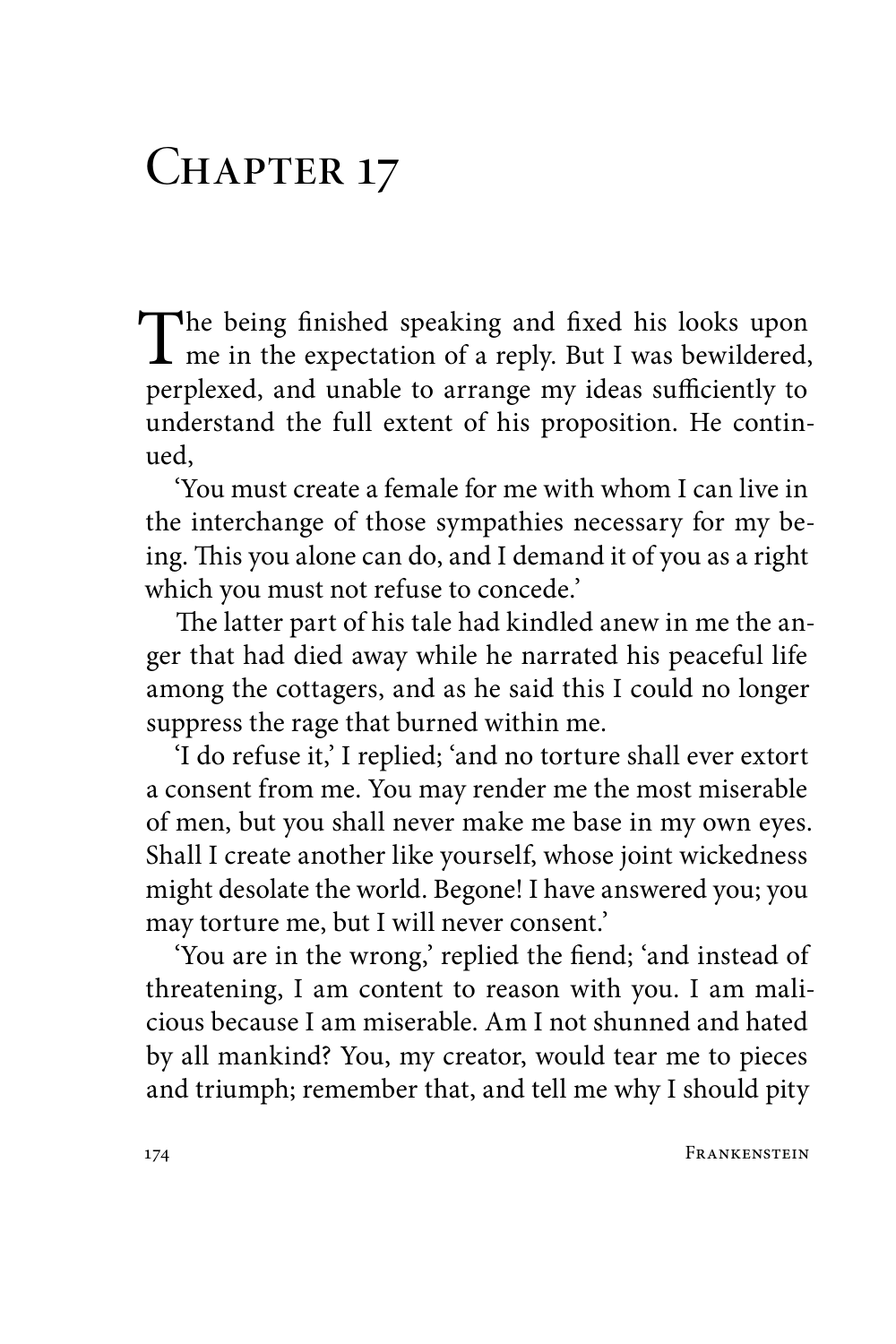man more than he pities me? You would not call it murder if you could precipitate me into one of those ice-rifts and destroy my frame, the work of your own hands. Shall I respect man when he condemns me? Let him live with me in the interchange of kindness, and instead of injury I would bestow every benefit upon him with tears of gratitude at his acceptance. But that cannot be; the human senses are insurmountable barriers to our union. Yet mine shall not be the submission of abject slavery. I will revenge my injuries; if I cannot inspire love, I will cause fear, and chiefly towards you my archenemy, because my creator, do I swear inextinguishable hatred. Have a care; I will work at your destruction, nor finish until I desolate your heart, so that you shall curse the hour of your birth.'

A fiendish rage animated him as he said this; his face was wrinkled into contortions too horrible for human eyes to behold; but presently he calmed himself and proceeded-

'I intended to reason. This passion is detrimental to me, for you do not reflect that you are the cause of its excess. If any being felt emotions of benevolence towards me, I should return them a hundred and a hundredfold; for that one creature's sake I would make peace with the whole kind! But I now indulge in dreams of bliss that cannot be realized. What I ask of you is reasonable and moderate; I demand a creature of another sex, but as hideous as myself; the gratification is small, but it is all that I can receive, and it shall content me. It is true, we shall be monsters, cut off from all the world; but on that account we shall be more attached to one another. Our lives will not be happy, but they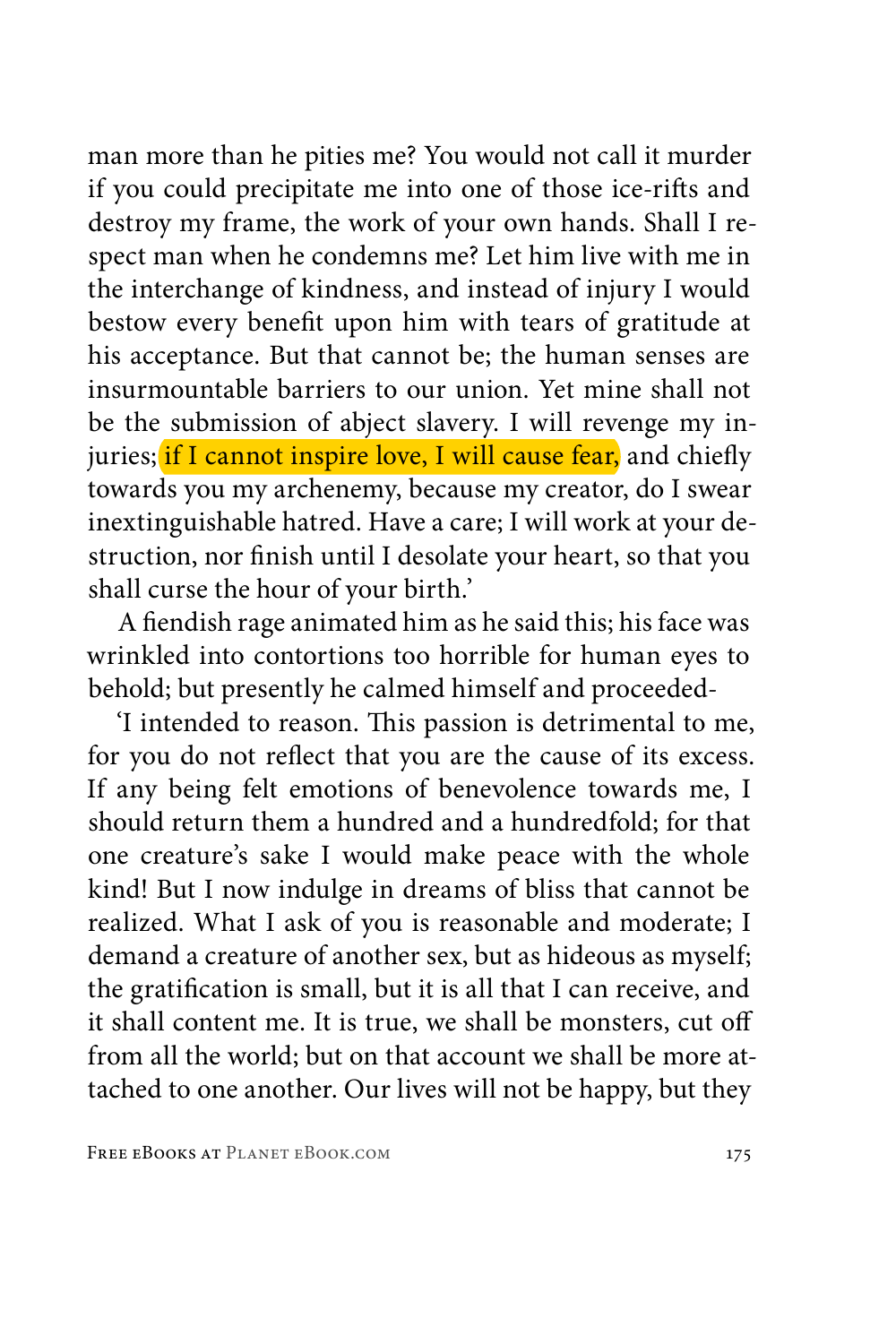will be harmless and free from the misery I now feel. Oh! My creator, make me happy; let me feel gratitude towards you for one benefit! Let me see that I excite the sympathy of some existing thing; do not deny me my request!'

I was moved. I shuddered when I thought of the possible consequences of my consent, but I felt that there was some justice in his argument. His tale and the feelings he now expressed proved him to be a creature of fine sensations, and did I not as his maker owe him all the portion of happiness that it was in my power to bestow? He saw my change of feeling and continued,

'If you consent, neither you nor any other human being shall ever see us again; I will go to the vast wilds of South America. My food is not that of man; I do not destroy the lamb and the kid to glut my appetite; acorns and berries afford me sufficient nourishment. My companion will be of the same nature as myself and will be content with the same fare. We shall make our bed of dried leaves; the sun will shine on us as on man and will ripen our food. The picture I present to you is peaceful and human, and you must feel that you could deny it only in the wantonness of power and cruelty. Pitiless as you have been towards me, I now see compassion in your eyes; let me seize the favourable moment and persuade you to promise what I so ardently desire.'

'You propose,' replied I, 'to fly from the habitations of man, to dwell in those wilds where the beasts of the field will be your only companions. How can you, who long for the love and sympathy of man, persevere in this exile? You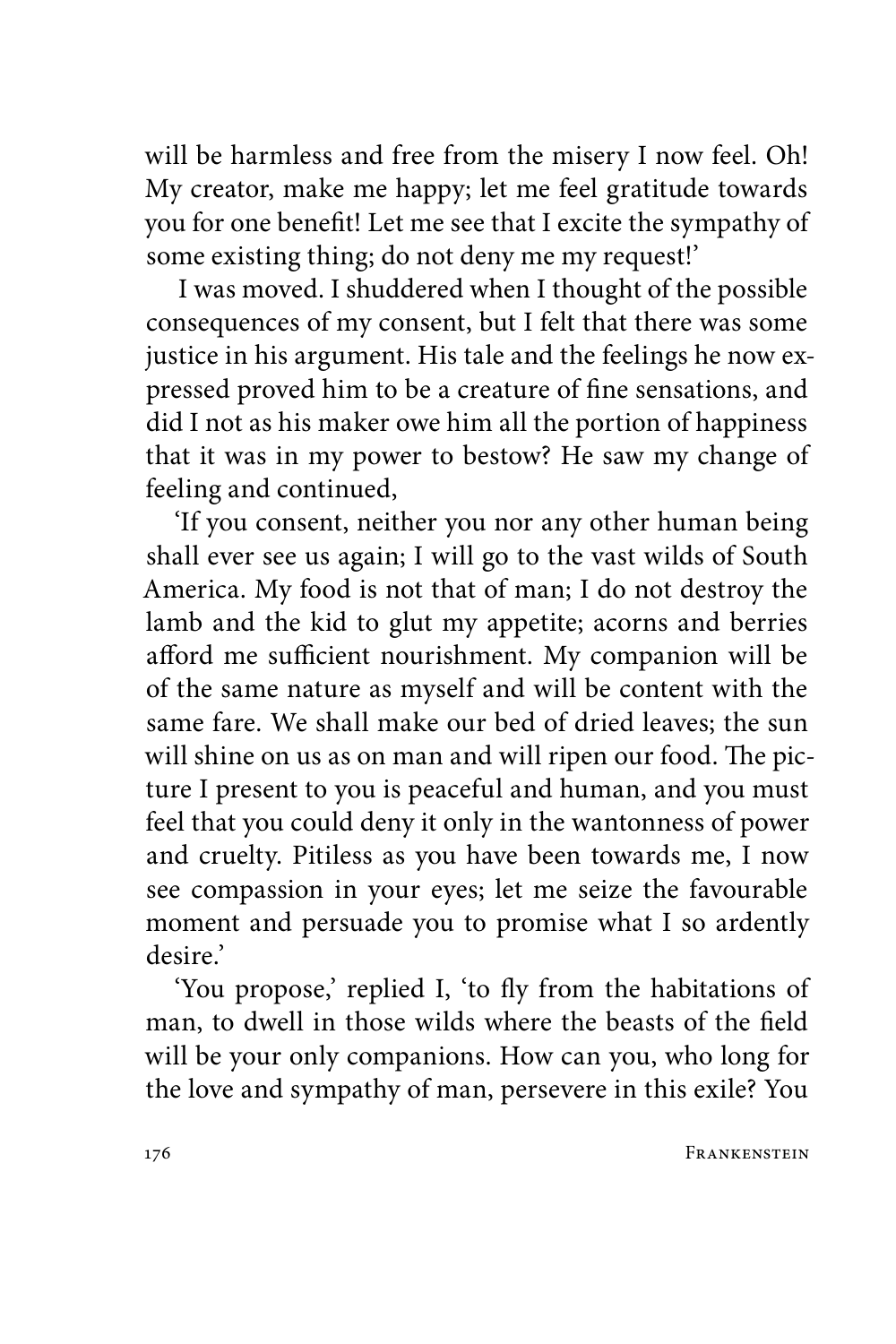will return and again seek their kindness, and you will meet with their detestation; your evil passions will be renewed, and you will then have a companion to aid you in the task of destruction. This may not be; cease to argue the point, for I cannot consent.'

'How inconstant are your feelings! But a moment ago you were moved by my representations, and why do you again harden yourself to my complaints? I swear to you, by the earth which I inhabit, and by you that made me, that with the companion you bestow I will quit the neighbourhood of man and dwell, as it may chance, in the most savage of places. My evil passions will have fled, for I shall meet with sympathy! My life will flow quietly away, and in my dying moments I shall not curse my maker.'

His words had a strange effect upon me. I compassionated him and sometimes felt a wish to console him, but when I looked upon him, when I saw the filthy mass that moved and talked, my heart sickened and my feelings were altered to those of horror and hatred. I tried to stifle these sensations; I thought that as I could not sympathize with him, I had no right to withhold from him the small portion of happiness which was yet in my power to bestow.

'You swear,' I said, 'to be harmless; but have you not already shown a degree of malice that should reasonably make me distrust you? May not even this be a feint that will increase your triumph by affording a wider scope for your revenge?'

'How is this? I must not be trifled with, and I demand an answer. If I have no ties and no affections, hatred and vice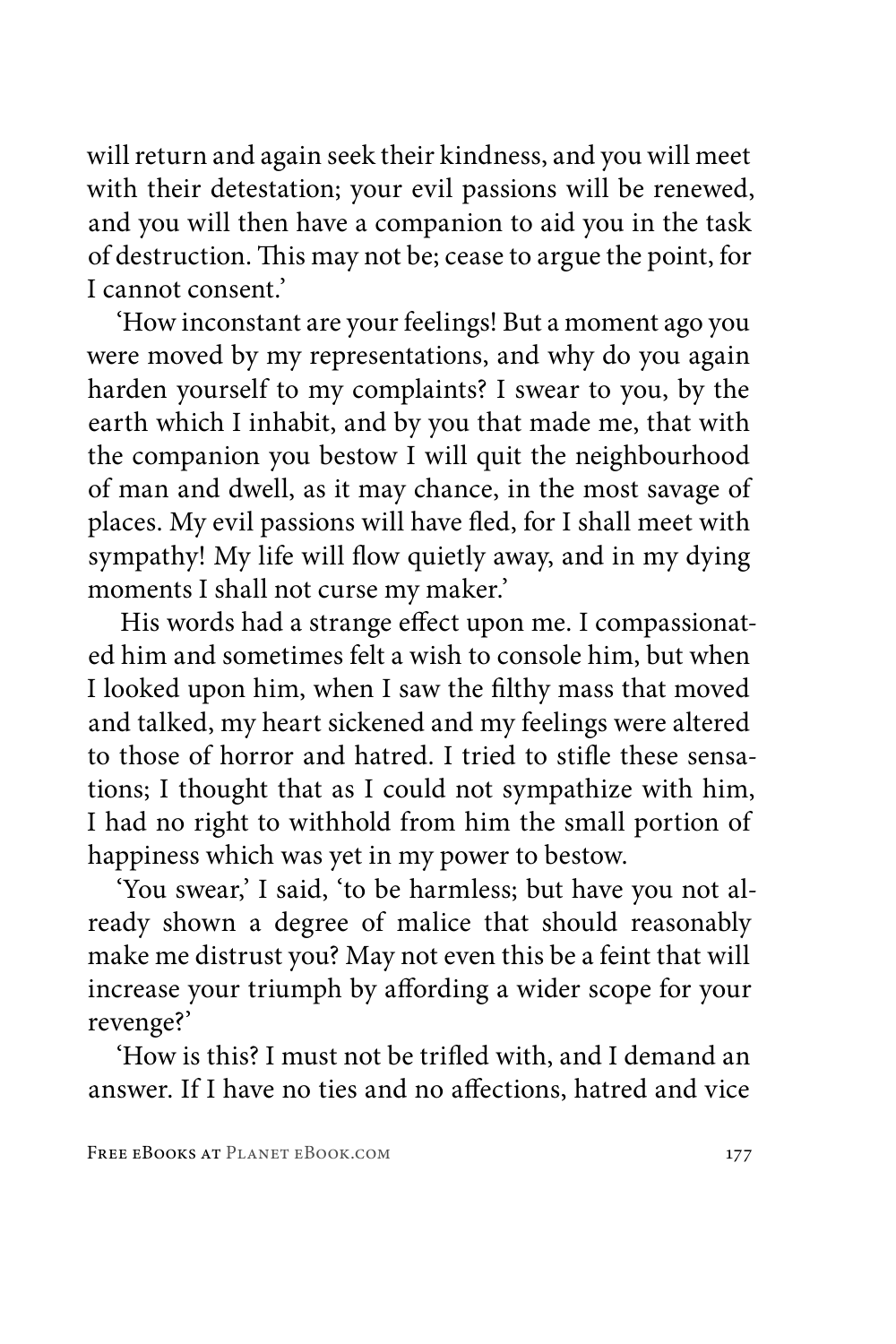must be my portion; the love of another will destroy the cause of my crimes, and I shall become a thing of whose existence everyone will be ignorant. My vices are the children of a forced solitude that I abhor, and my virtues will necessarily arise when I live in communion with an equal. I shall feel the affections of a sensitive being and became linked to the chain of existence and events from which I am now excluded.'

I paused some time to reflect on all he had related and the various arguments which he had employed. I thought of the promise of virtues which he had displayed on the opening of his existence and the subsequent blight of all kindly feeling by the loathing and scorn which his protectors had manifested towards him. His power and threats were not omitted in my calculations; a creature who could exist in the ice caves of the glaciers and hide himself from pursuit among the ridges of inaccessible precipices was a being possessing faculties it would be vain to cope with. After a long pause of reflection I concluded that the justice due both to him and my fellow creatures demanded of me that I should comply with his request. Turning to him, therefore, I said,

'I consent to your demand, on your solemn oath to quit Europe forever, and every other place in the neighbourhood of man, as soon as I shall deliver into your hands a female who will accompany you in your exile.'

'I swear,' he cried, 'by the sun, and by the blue sky of heaven, and by the fire of love that burns my heart, that if you grant my prayer, while they exist you shall never behold me again. Depart to your home and commence your labours;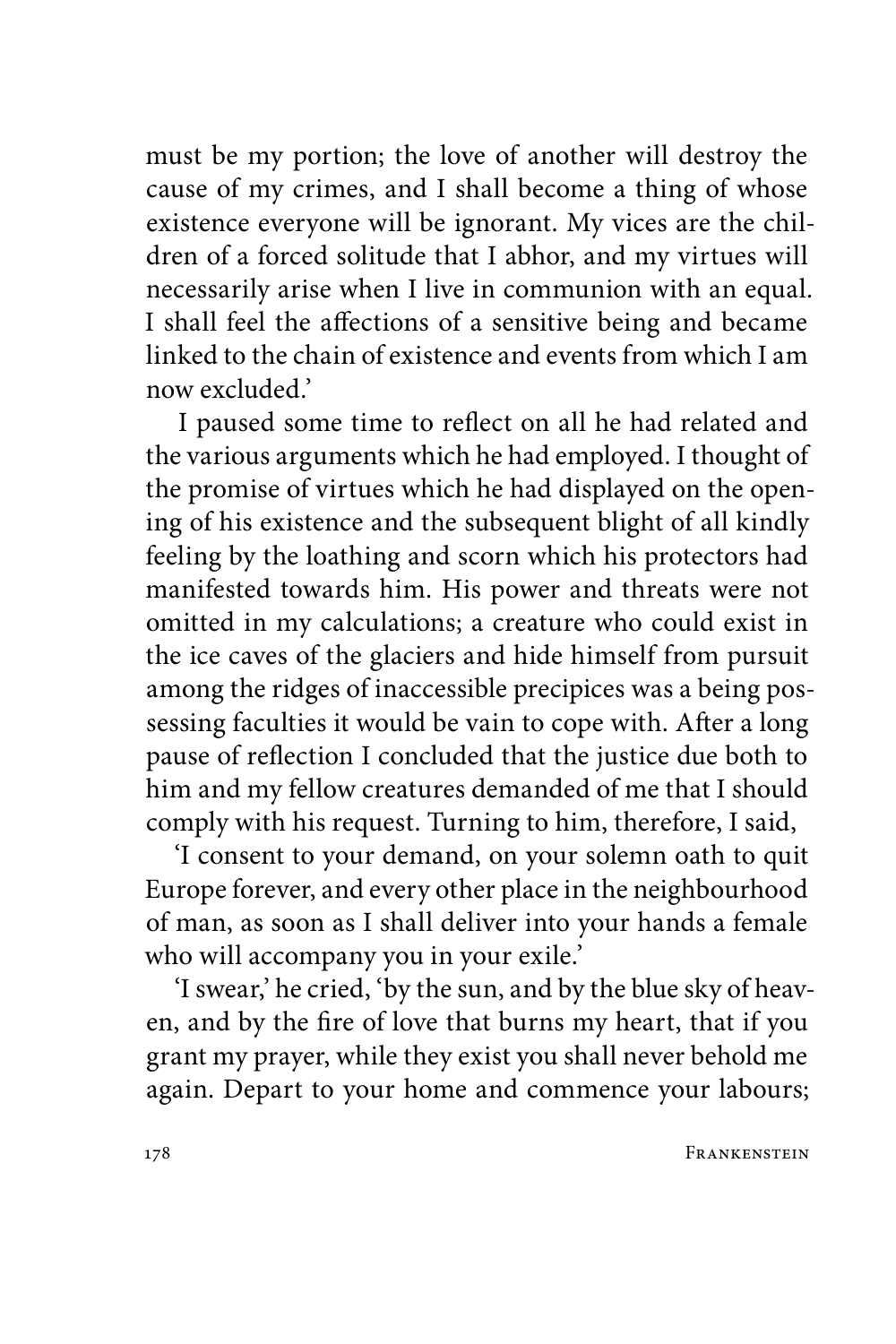I shall watch their progress with unutterable anxiety; and fear not but that when you are ready I shall appear.'

Saying this, he suddenly quitted me, fearful, perhaps, of any change in my sentiments. I saw him descend the mountain with greater speed than the flight of an eagle, and quickly lost among the undulations of the sea of ice.

His tale had occupied the whole day, and the sun was upon the verge of the horizon when he departed. I knew that I ought to hasten my descent towards the valley, as I should soon be encompassed in darkness; but my heart was heavy, and my steps slow. The labour of winding among the little paths of the mountain and fixing my feet firmly as I advanced perplexed me, occupied as I was by the emotions which the occurrences of the day had produced. Night was far advanced when I came to the halfway resting-place and seated myself beside the fountain. The stars shone at intervals as the clouds passed from over them; the dark pines rose before me, and every here and there a broken tree lay on the ground; it was a scene of wonderful solemnity and stirred strange thoughts within me. I wept bitterly, and clasping my hands in agony, I exclaimed, 'Oh! Stars and clouds and winds, ye are all about to mock me; if ye really pity me, crush sensation and memory; let me become as nought; but if not, depart, depart, and leave me in darkness.'

These were wild and miserable thoughts, but I cannot describe to you how the eternal twinkling of the stars weighed upon me and how I listened to every blast of wind as if it were a dull ugly siroc on its way to consume me.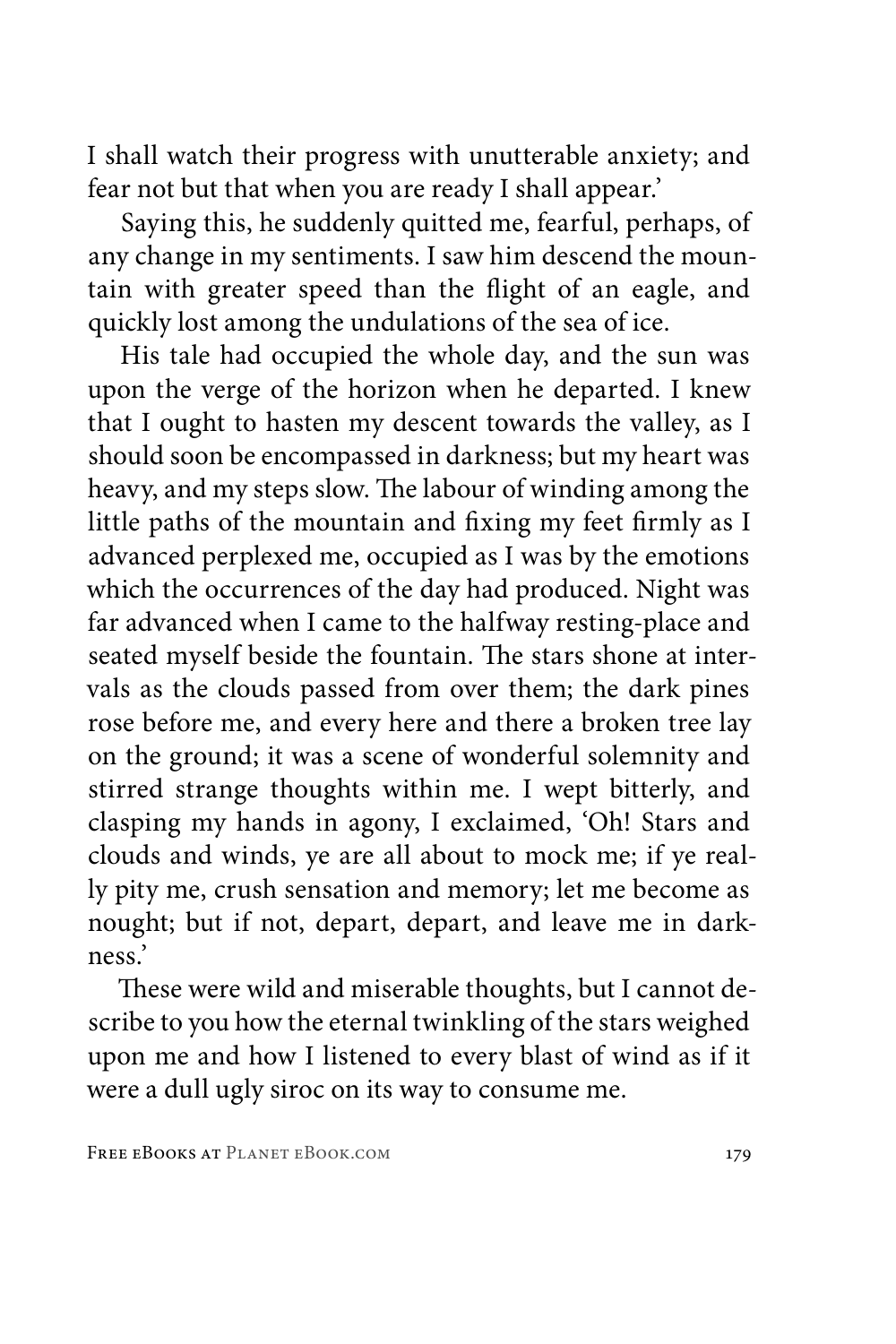Morning dawned before I arrived at the village of Chamounix; I took no rest, but returned immediately to Geneva. Even in my own heart I could give no expression to my sensations—they weighed on me with a mountain's weight and their excess destroyed my agony beneath them. Thus I returned home, and entering the house, presented myself to the family. My haggard and wild appearance awoke intense alarm, but I answered no question, scarcely did I speak. I felt as if I were placed under a ban—as if I had no right to claim their sympathies— as if never more might I enjoy companionship with them. Yet even thus I loved them to adoration; and to save them, I resolved to dedicate myself to my most abhorred task. The prospect of such an occupation made every other circumstance of existence pass before me like a dream, and that thought only had to me the reality of life.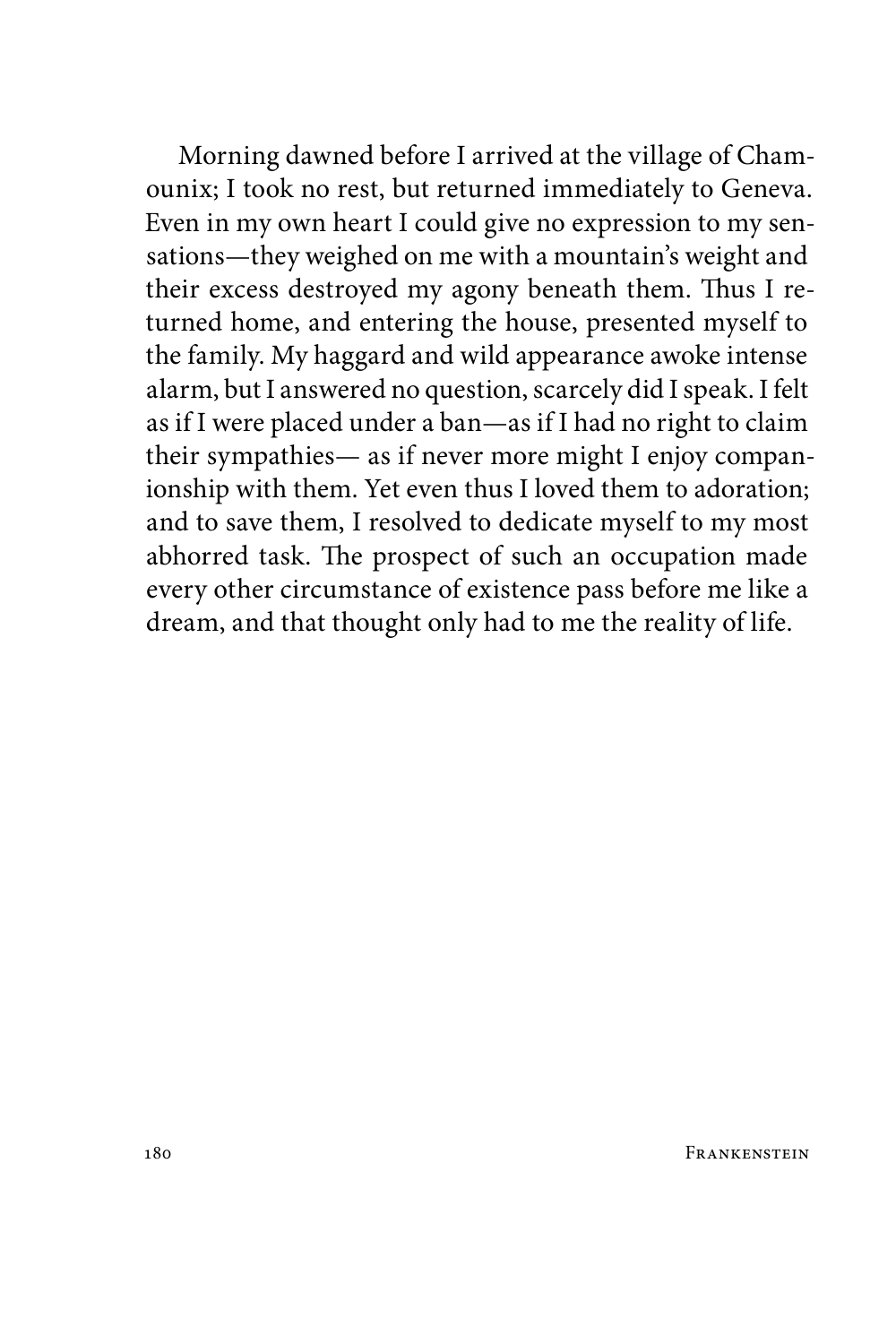## CHAPTER 18

Day after day, week after week, passed away on my return to Geneva; and I could not collect the courage to recommence my work. I feared the vengeance of the disappointed fiend, yet I was unable to overcome my repugnance to the task which was enjoined me. I found that I could not compose a female without again devoting several months to profound study and laborious disquisition. I had heard of some discoveries having been made by an English philosopher, the knowledge of which was material to my success, and I sometimes thought of obtaining my father's consent to visit England for this purpose; but I clung to every pretence of delay and shrank from taking the first step in an undertaking whose immediate necessity began to appear less absolute to me. A change indeed had taken place in me; my health, which had hitherto declined, was now much restored; and my spirits, when unchecked by the memory of my unhappy promise, rose proportionably. My father saw this change with pleasure, and he turned his thoughts towards the best method of eradicating the remains of my melancholy, which every now and then would return by fits, and with a devouring blackness overcast the approaching sunshine. At these moments I took refuge in the most perfect solitude. I passed whole days on the lake alone in a little boat, watching the clouds and listening to the rippling of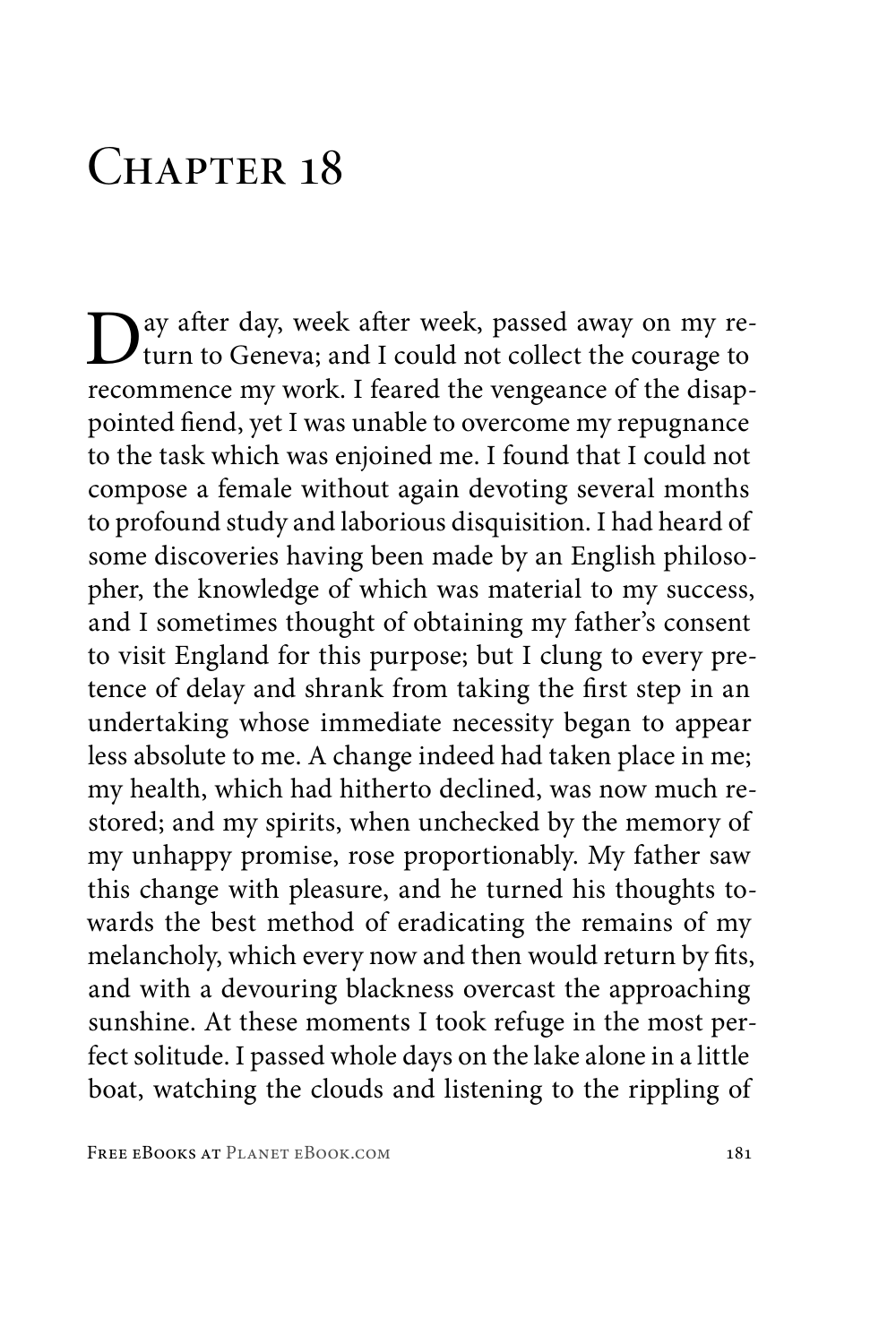the waves, silent and listless. But the fresh air and bright sun seldom failed to restore me to some degree of composure, and on my return I met the salutations of my friends with a readier smile and a more cheerful heart.

It was after my return from one of these rambles that my father, calling me aside, thus addressed me,

'I am happy to remark, my dear son, that you have resumed your former pleasures and seem to be returning to yourself. And yet you are still unhappy and still avoid our society. For some time I was lost in conjecture as to the cause of this, but yesterday an idea struck me, and if it is well founded, I conjure you to avow it. Reserve on such a point would be not only useless, but draw down treble misery on us all.'

I trembled violently at his exordium, and my father continued— 'I confess, my son, that I have always looked forward to your marriage with our dear Elizabeth as the tie of our domestic comfort and the stay of my declining years. You were attached to each other from your earliest infancy; you studied together, and appeared, in dispositions and tastes, entirely suited to one another. But so blind is the experience of man that what I conceived to be the best assistants to my plan may have entirely destroyed it. You, perhaps, regard her as your sister, without any wish that she might become your wife. Nay, you may have met with another whom you may love; and considering yourself as bound in honour to Elizabeth, this struggle may occasion the poignant misery which you appear to feel.'

'My dear father, reassure yourself. I love my cousin ten-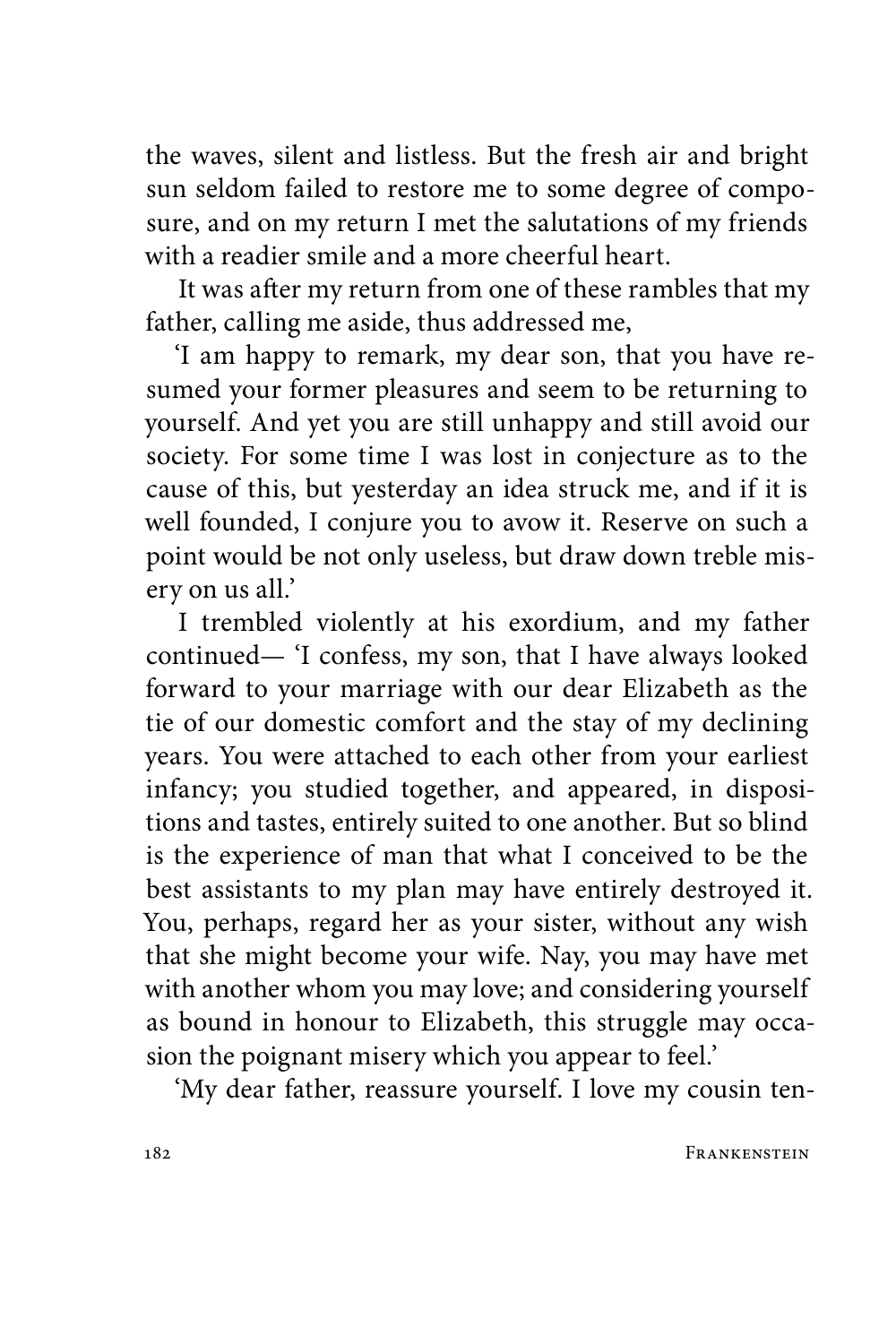derly and sincerely. I never saw any woman who excited, as Elizabeth does, my warmest admiration and affection. My future hopes and prospects are entirely bound up in the expectation of our union.'

'The expression of your sentiments of this subject, my dear Victor, gives me more pleasure than I have for some time experienced. If you feel thus, we shall assuredly be happy, however present events may cast a gloom over us. But it is this gloom which appears to have taken so strong a hold of your mind that I wish to dissipate. Tell me, therefore, whether you object to an immediate solemnization of the marriage. We have been unfortunate, and recent events have drawn us from that everyday tranquillity befitting my years and infirmities. You are younger; yet l do not suppose, possessed as you are of a competent fortune, that an early marriage would at all interfere with any future plans of honour and utility that you may have formed. Do not suppose, however, that I wish to dictate happiness to you or that a delay on your part would cause me any serious uneasiness. Interpret my words with candour and answer me, I conjure you, with confidence and sincerity.'

I listened to my father in silence and remained for some time incapable of offering any reply. I revolved rapidly in my mind a multitude of thoughts and endeavoured to arrive at some conclusion. Alas! To me the idea of an immediate union with my Elizabeth was one of horror and dismay. I was bound by a solemn promise which I had not yet fulfilled and dared not break, or if I did, what manifold miseries might not impend over me and my devoted fam-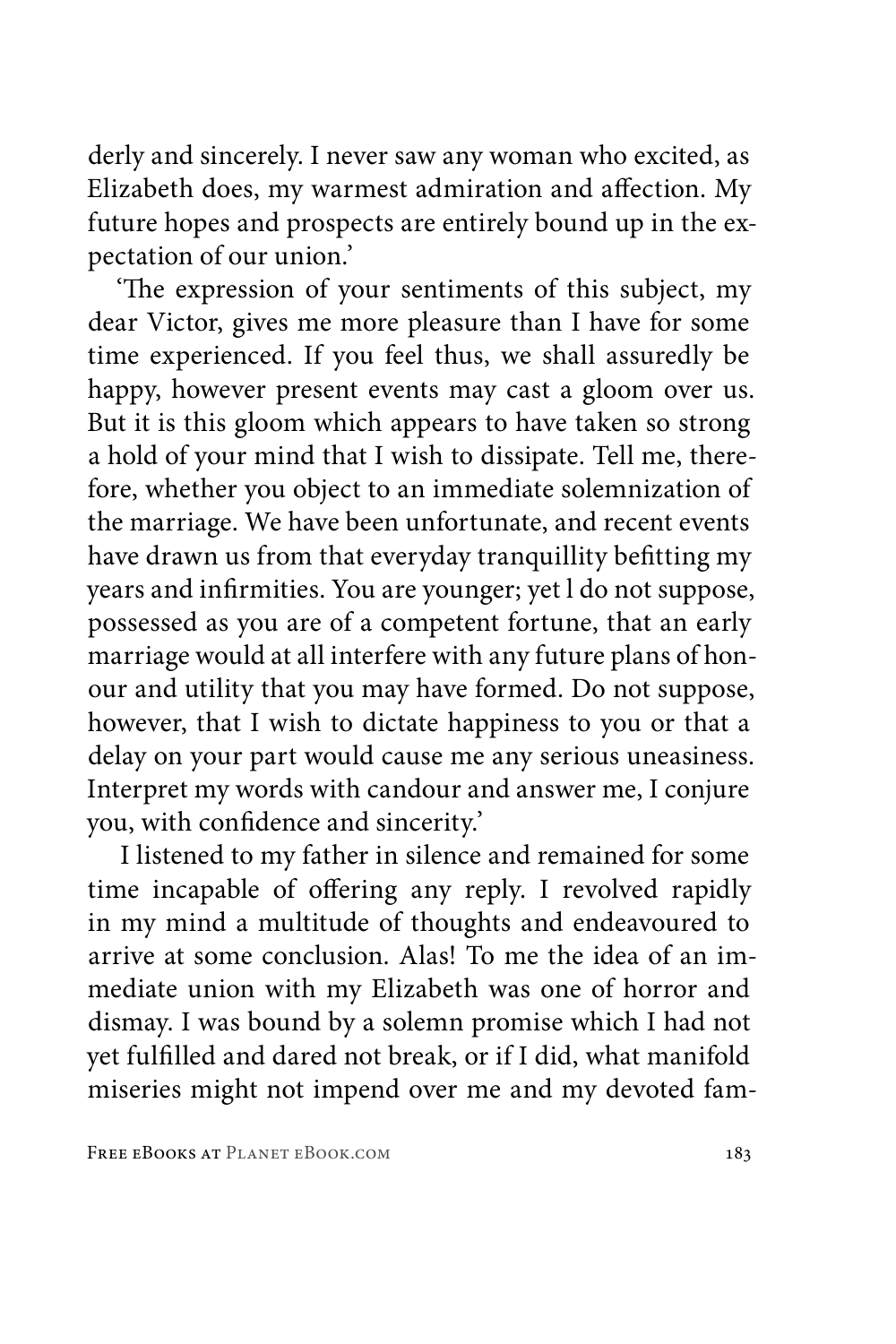ily! Could I enter into a festival with this deadly weight yet hanging round my neck and bowing me to the ground? I must perform my engagement and let the monster depart with his mate before I allowed myself to enjoy the delight of a union from which I expected peace.

I remembered also the necessity imposed upon me of either journeying to England or entering into a long correspondence with those philosophers of that country whose knowledge and discoveries were of indispensable use to me in my present undertaking. The latter method of obtaining the desired intelligence was dilatory and unsatisfactory; besides, I had an insurmountable aversion to the idea of engaging myself in my loathsome task in my father's house while in habits of familiar intercourse with those I loved. I knew that a thousand fearful accidents might occur, the slightest of which would disclose a tale to thrill all connected with me with horror. I was aware also that I should often lose all self-command, all capacity of hiding the harrowing sensations that would possess me during the progress of my unearthly occupation. I must absent myself from all I loved while thus employed. Once commenced, it would quickly be achieved, and I might be restored to my family in peace and happiness. My promise fulfilled, the monster would depart forever. Or (so my fond fancy imaged) some accident might meanwhile occur to destroy him and put an end to my slavery forever.

These feelings dictated my answer to my father. I expressed a wish to visit England, but concealing the true reasons of this request, I clothed my desires under a guise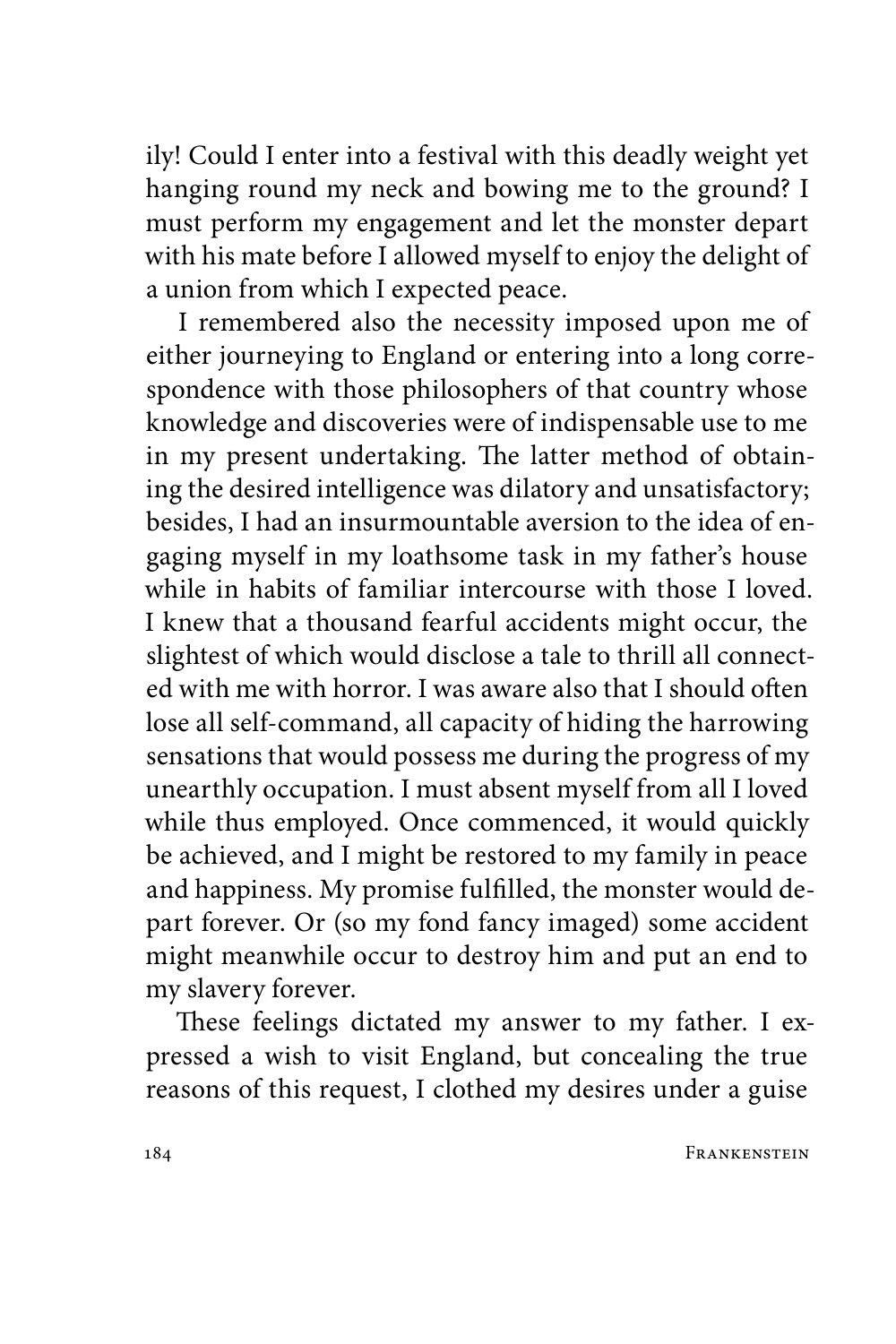which excited no suspicion, while I urged my desire with an earnestness that easily induced my father to comply. After so long a period of an absorbing melancholy that resembled madness in its intensity and effects, he was glad to find that I was capable of taking pleasure in the idea of such a journey, and he hoped that change of scene and varied amusement would, before my return, have restored me entirely to myself.

The duration of my absence was left to my own choice; a few months, or at most a year, was the period contemplated. One paternal kind precaution he had taken to ensure my having a companion. Without previously communicating with me, he had, in concert with Elizabeth, arranged that Clerval should join me at Strasbourg. This interfered with the solitude I coveted for the prosecution of my task; yet at the commencement of my journey the presence of my friend could in no way be an impediment, and truly I rejoiced that thus I should be saved many hours of lonely, maddening reflection. Nay, Henry might stand between me and the intrusion of my foe. If I were alone, would he not at times force his abhorred presence on me to remind me of my task or to contemplate its progress?

To England, therefore, I was bound, and it was understood that my union with Elizabeth should take place immediately on my return. My father's age rendered him extremely averse to delay. For myself, there was one reward I promised myself from my detested toils— one consolation for my unparalleled sufferings; it was the prospect of that day when, enfranchised from my miserable slavery, I might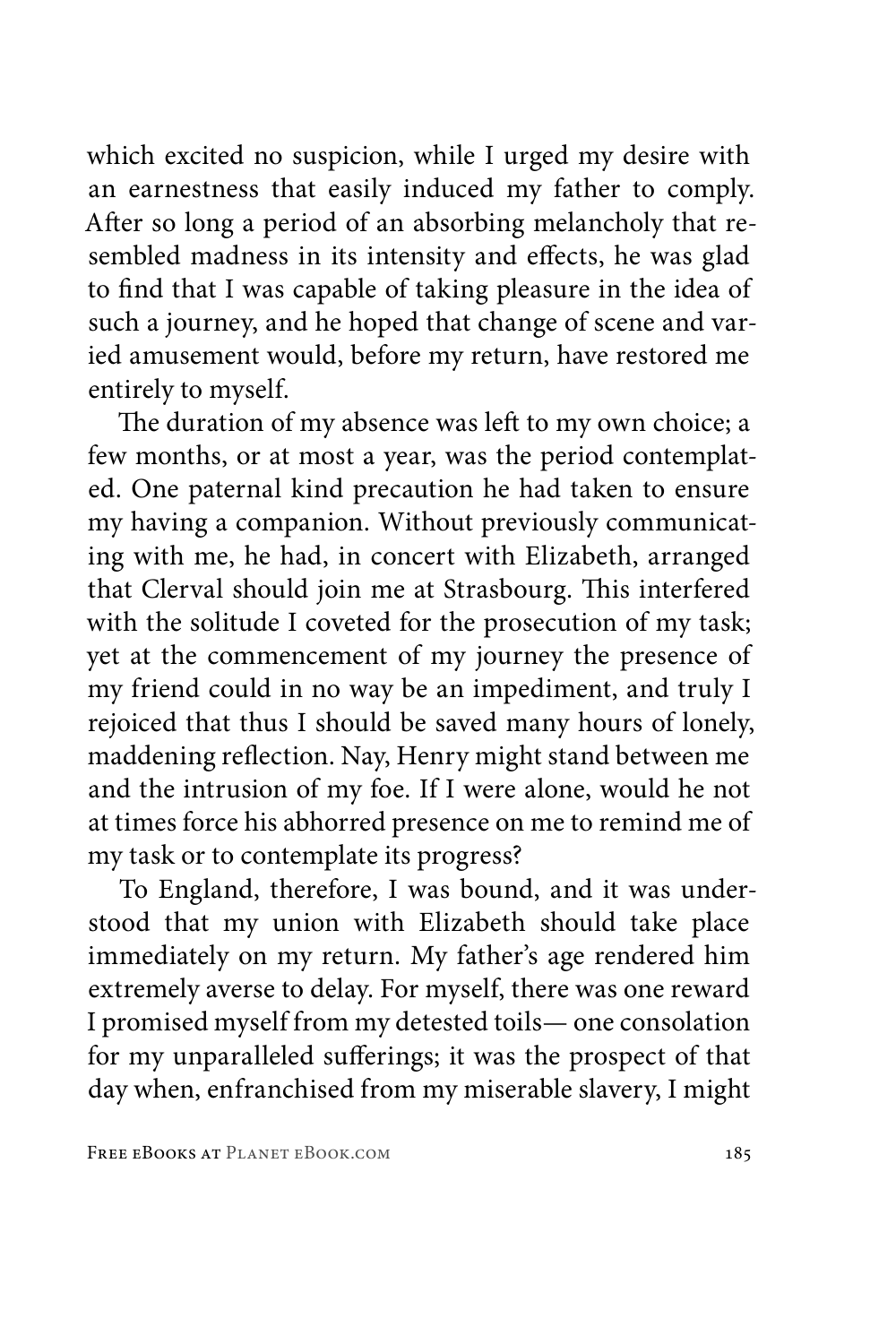claim Elizabeth and forget the past in my union with her.

I now made arrangements for my journey, but one feeling haunted me which filled me with fear and agitation. During my absence I should leave my friends unconscious of the existence of their enemy and unprotected from his attacks, exasperated as he might be by my departure. But he had promised to follow me wherever I might go, and would he not accompany me to England? This imagination was dreadful in itself, but soothing inasmuch as it supposed the safety of my friends. I was agonized with the idea of the possibility that the reverse of this might happen. But through the whole period during which I was the slave of my creature I allowed myself to be governed by the impulses of the moment; and my present sensations strongly intimated that the fiend would follow me and exempt my family from the danger of his machinations.

It was in the latter end of September that I again quitted my native country. My journey had been my own suggestion, and Elizabeth therefore acquiesced, but she was filled with disquiet at the idea of my suffering, away from her, the inroads of misery and grief. It had been her care which provided me a companion in Clerval—and yet a man is blind to a thousand minute circumstances which call forth a woman's sedulous attention. She longed to bid me hasten my return; a thousand conflicting emotions rendered her mute as she bade me a tearful, silent farewell.

I threw myself into the carriage that was to convey me away, hardly knowing whither I was going, and careless of what was passing around. I remembered only, and it was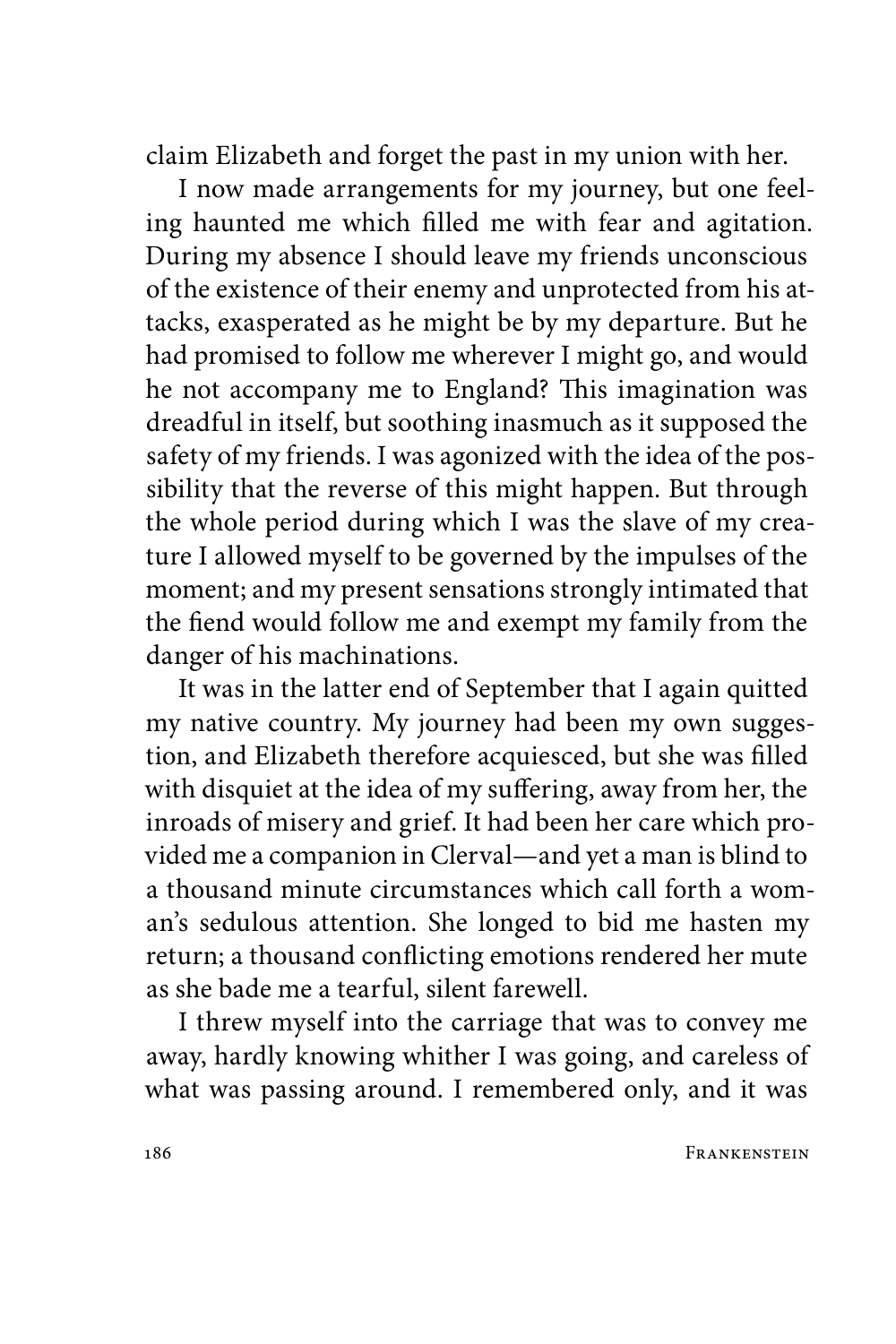with a bitter anguish that I reflected on it, to order that my chemical instruments should be packed to go with me. Filled with dreary imaginations, I passed through many beautiful and majestic scenes, but my eyes were fixed and unobserving. I could only think of the bourne of my travels and the work which was to occupy me whilst they endured.

After some days spent in listless indolence, during which I traversed many leagues, I arrived at Strasbourg, where I waited two days for Clerval. He came. Alas, how great was the contrast between us! He was alive to every new scene, joyful when he saw the beauties of the setting sun, and more happy when he beheld it rise and recommence a new day. He pointed out to me the shifting colours of the landscape and the appearances of the sky. 'This is what it is to live,' he cried; 'how I enjoy existence! But you, my dear Frankenstein, wherefore are you desponding and sorrowful!' In truth, I was occupied by gloomy thoughts and neither saw the descent of the evening star nor the golden sunrise reflected in the Rhine. And you, my friend, would be far more amused with the journal of Clerval, who observed the scenery with an eye of feeling and delight, than in listening to my reflections. I, a miserable wretch, haunted by a curse that shut up every avenue to enjoyment.

We had agreed to descend the Rhine in a boat from Strasbourg to Rotterdam, whence we might take shipping for London. During this voyage we passed many willowy islands and saw several beautiful towns. We stayed a day at Mannheim, and on the fifth from our departure from Strasbourg, arrived at Mainz. The course of the Rhine below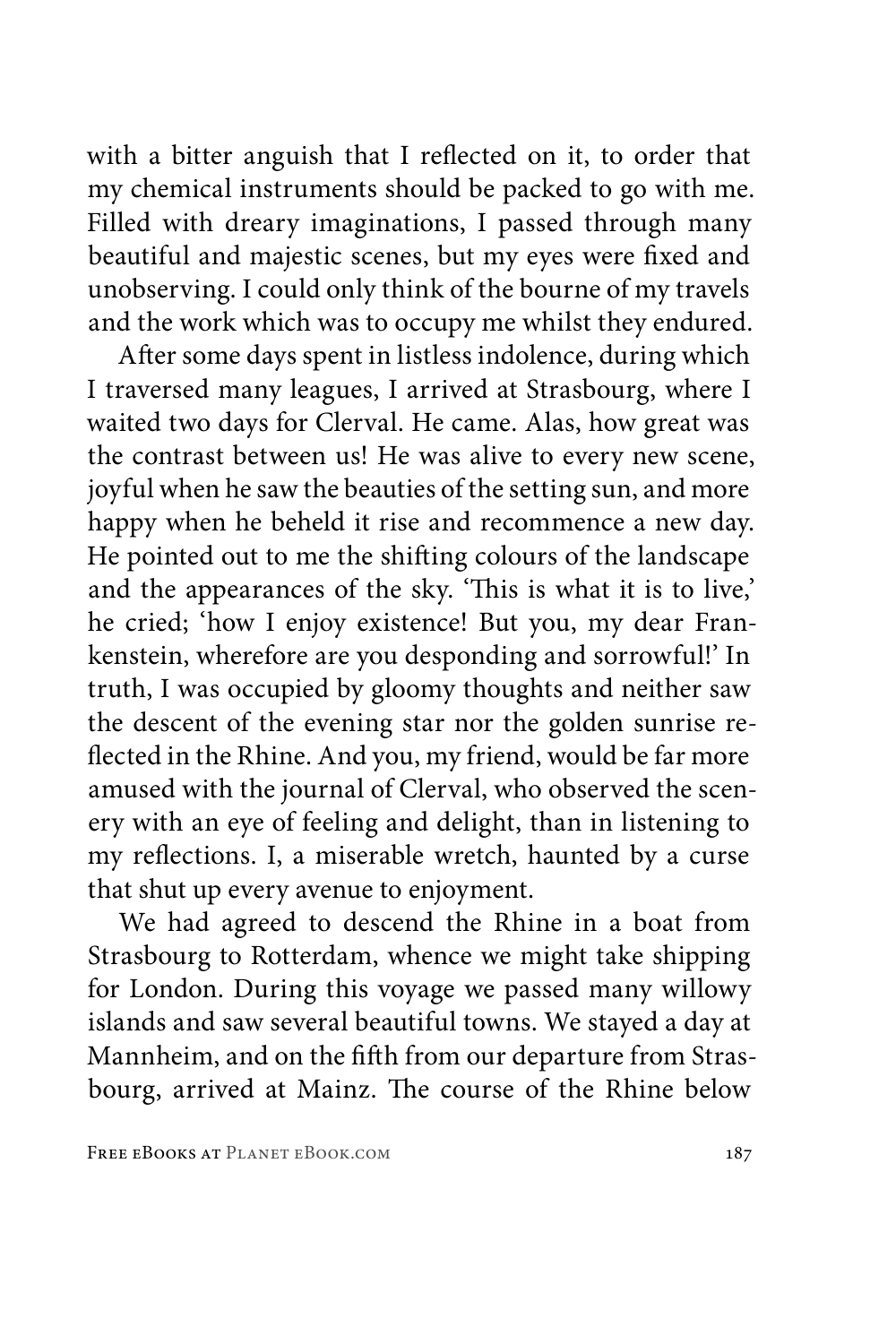Mainz becomes much more picturesque. The river descends rapidly and winds between hills, not high, but steep, and of beautiful forms. We saw many ruined castles standing on the edges of precipices, surrounded by black woods, high and inaccessible. This part of the Rhine, indeed, presents a singularly variegated landscape. In one spot you view rugged hills, ruined castles overlooking tremendous precipices, with the dark Rhine rushing beneath; and on the sudden turn of a promontory, flourishing vineyards with green sloping banks and a meandering river and populous towns occupy the scene.

We travelled at the time of the vintage and heard the song of the labourers as we glided down the stream. Even I, depressed in mind, and my spirits continually agitated by gloomy feelings, even I was pleased. I lay at the bottom of the boat, and as I gazed on the cloudless blue sky, I seemed to drink in a tranquillity to which I had long been a stranger. And if these were my sensations, who can describe those of Henry? He felt as if he had been transported to fairy-land and enjoyed a happiness seldom tasted by man. 'I have seen,' he said, 'the most beautiful scenes of my own country; I have visited the lakes of Lucerne and Uri, where the snowy mountains descend almost perpendicularly to the water, casting black and impenetrable shades, which would cause a gloomy and mournful appearance were it not for the most verdant islands that relieve the eye by their gay appearance; I have seen this lake agitated by a tempest, when the wind tore up whirlwinds of water and gave you an idea of what the water-spout must be on the great ocean; and the waves dash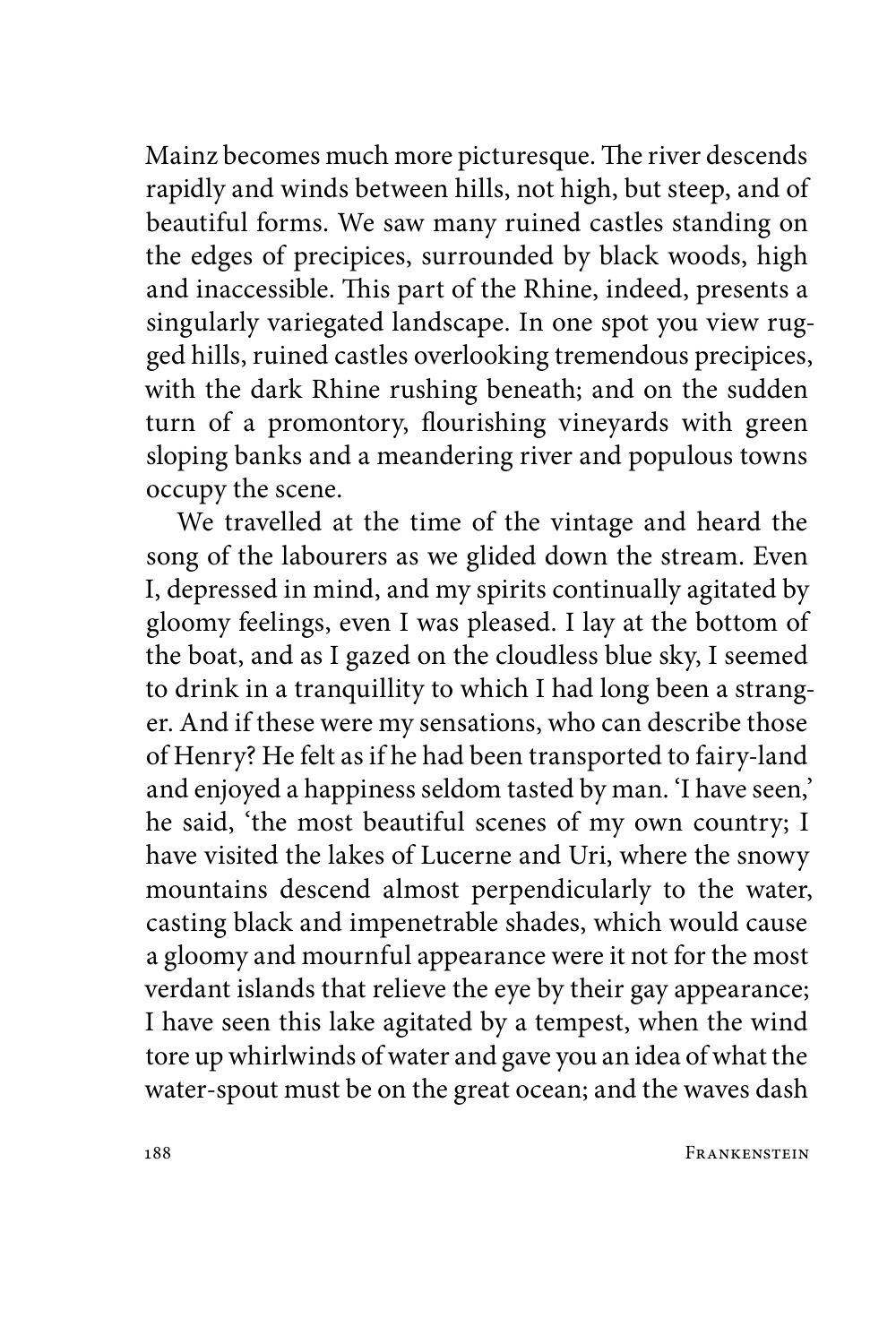with fury the base of the mountain, where the priest and his mistress were overwhelmed by an avalanche and where their dying voices are still said to be heard amid the pauses of the nightly wind; I have seen the mountains of La Valais, and the Pays de Vaud; but this country, Victor, pleases me more than all those wonders. The mountains of Switzerland are more majestic and strange, but there is a charm in the banks of this divine river that I never before saw equalled. Look at that castle which overhangs yon precipice; and that also on the island, almost concealed amongst the foliage of those lovely trees; and now that group of labourers coming from among their vines; and that village half hid in the recess of the mountain. Oh, surely the spirit that inhabits and guards this place has a soul more in harmony with man than those who pile the glacier or retire to the inaccessible peaks of the mountains of our own country.' Clerval! Beloved friend! Even now it delights me to record your words and to dwell on the praise of which you are so eminently deserving. He was a being formed in the 'very poetry of nature.' His wild and enthusiastic imagination was chastened by the sensibility of his heart. His soul overflowed with ardent affections, and his friendship was of that devoted and wondrous nature that the world-minded teach us to look for only in the imagination. But even human sympathies were not sufficient to satisfy his eager mind. The scenery of external nature, which others regard only with admiration, he loved with ardour:—

*——-The sounding cataract* 

FREE EBOOKS AT PLANET EBOOK.COM 189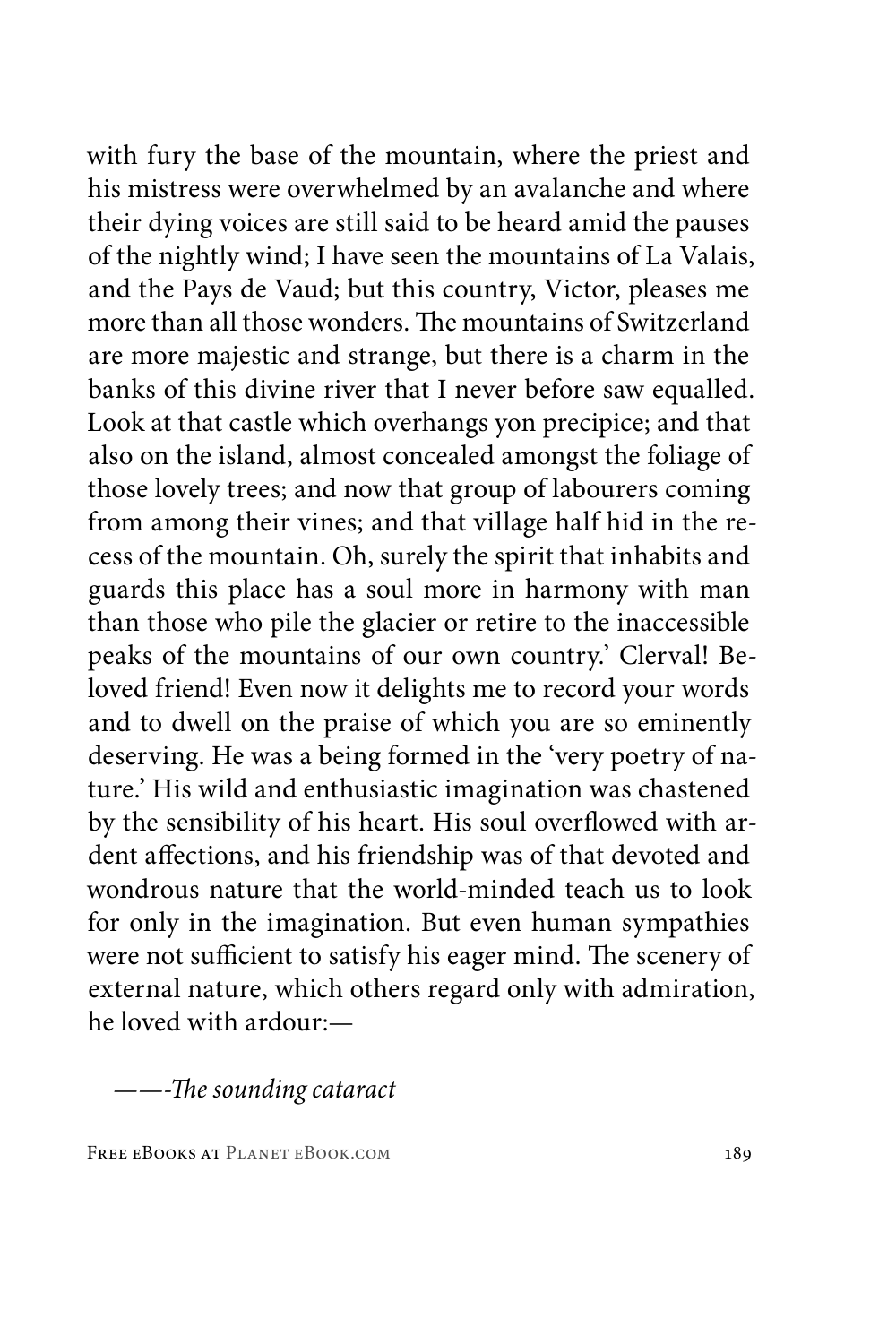*Haunted him like a passion: the tall rock, The mountain, and the deep and gloomy wood, Their colours and their forms, were then to him An appetite; a feeling, and a love, That had no need of a remoter charm, By thought supplied, or any interest Unborrow'd from the eye.\**

*[\*Wordsworth's 'Tintern Abbey".]*

And where does he now exist? Is this gentle and lovely being lost forever? Has this mind, so replete with ideas, imaginations fanciful and magnificent, which formed a world, whose existence depended on the life of its creator; — has this mind perished? Does it now only exist in my memory? No, it is not thus; your form so divinely wrought, and beaming with beauty, has decayed, but your spirit still visits and consoles your unhappy friend.

Pardon this gush of sorrow; these ineffectual words are but a slight tribute to the unexampled worth of Henry, but they soothe my heart, overflowing with the anguish which his remembrance creates. I will proceed with my tale.

Beyond Cologne we descended to the plains of Holland; and we resolved to post the remainder of our way, for the wind was contrary and the stream of the river was too gentle to aid us. Our journey here lost the interest arising from beautiful scenery, but we arrived in a few days at Rotterdam, whence we proceeded by sea to England. It was on a clear morning, in the latter days of December, that I first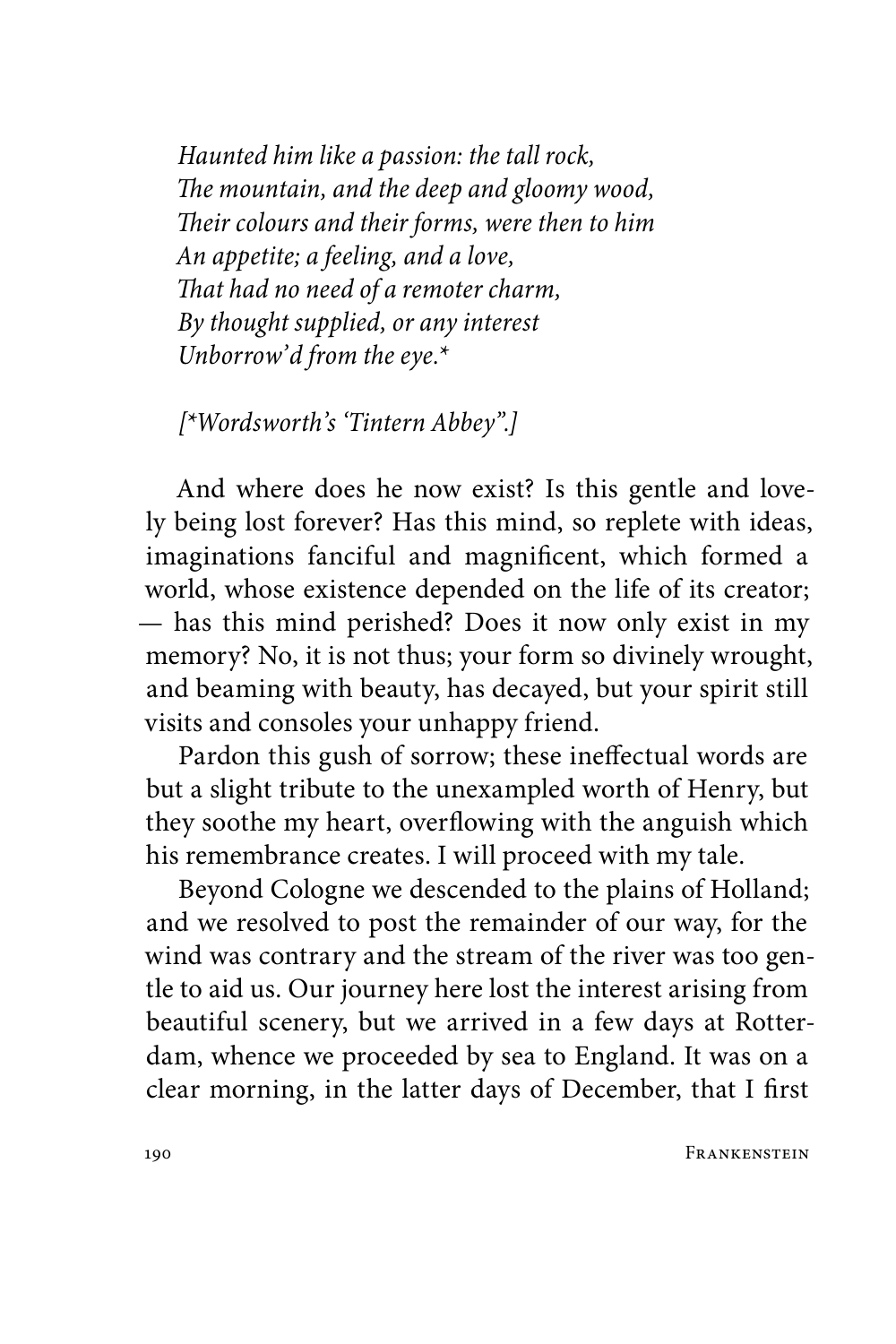saw the white cliffs of Britain. The banks of the Thames presented a new scene; they were flat but fertile, and almost every town was marked by the remembrance of some story. We saw Tilbury Fort and remembered the Spanish Armada, Gravesend, Woolwich, and Greenwich— places which I had heard of even in my country.

At length we saw the numerous steeples of London, St. Paul's towering above all, and the Tower famed in English history.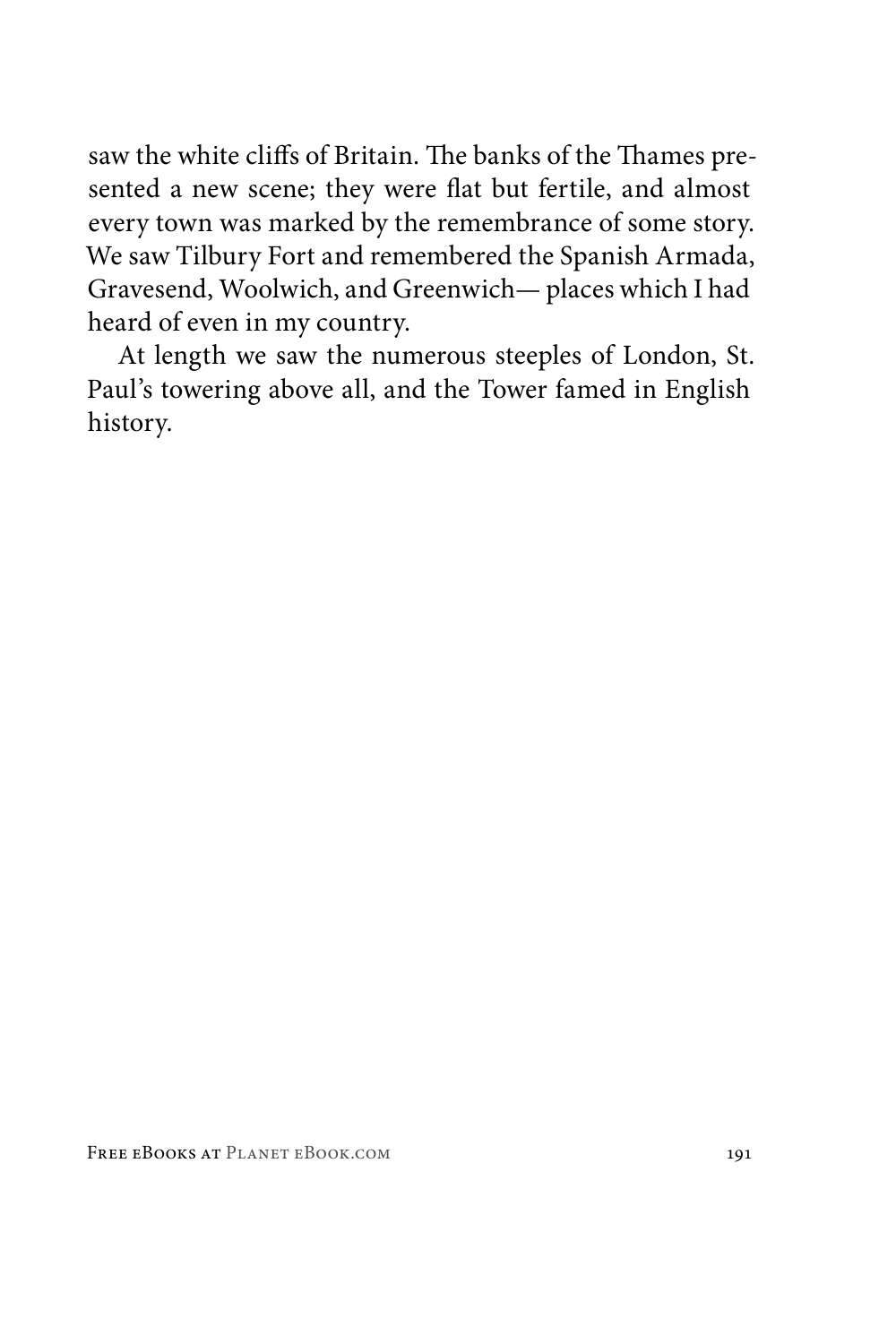## CHAPTER 19

London was our present point of rest; we determined to remain several months in this wonderful and celebrated its Clause Assimilation of the manner of the manner of senior city. Clerval desired the intercourse of the men of genius and talent who flourished at this time, but this was with me a secondary object; I was principally occupied with the means of obtaining the information necessary for the completion of my promise and quickly availed myself of the letters of introduction that I had brought with me, addressed to the most distinguished natural philosophers.

If this journey had taken place during my days of study and happiness, it would have afforded me inexpressible pleasure. But a blight had come over my existence, and I only visited these people for the sake of the information they might give me on the subject in which my interest was so terribly profound. Company was irksome to me; when alone, I could fill my mind with the sights of heaven and earth; the voice of Henry soothed me, and I could thus cheat myself into a transitory peace. But busy, uninteresting, joyous faces brought back despair to my heart. I saw an insurmountable barrier placed between me and my fellow men; this barrier was sealed with the blood of William and Justine, and to reflect on the events connected with those names filled my soul with anguish.

But in Clerval I saw the image of my former self; he was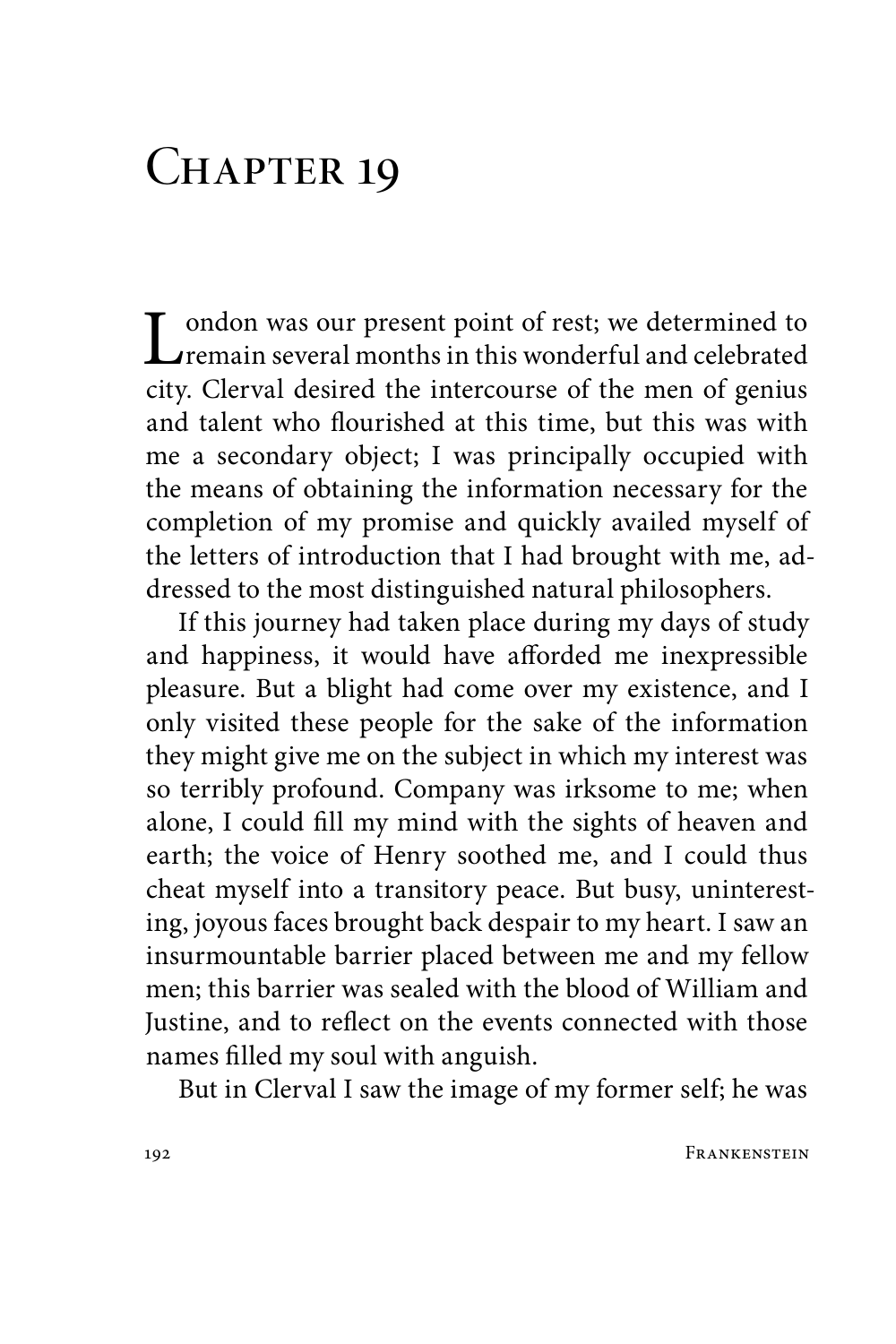inquisitive and anxious to gain experience and instruction. The difference of manners which he observed was to him an inexhaustible source of instruction and amusement. He was also pursuing an object he had long had in view. His design was to visit India, in the belief that he had in his knowledge of its various languages, and in the views he had taken of its society, the means of materially assisting the progress of European colonization and trade. In Britain only could he further the execution of his plan. He was forever busy, and the only check to his enjoyments was my sorrowful and dejected mind. I tried to conceal this as much as possible, that I might not debar him from the pleasures natural to one who was entering on a new scene of life, undisturbed by any care or bitter recollection. I often refused to accompany him, alleging another engagement, that I might remain alone. I now also began to collect the materials necessary for my new creation, and this was to me like the torture of single drops of water continually falling on the head. Every thought that was devoted to it was an extreme anguish, and every word that I spoke in allusion to it caused my lips to quiver, and my heart to palpitate.

After passing some months in London, we received a letter from a person in Scotland who had formerly been our visitor at Geneva. He mentioned the beauties of his native country and asked us if those were not sufficient allurements to induce us to prolong our journey as far north as Perth, where he resided. Clerval eagerly desired to accept this invitation, and I, although I abhorred society, wished to view again mountains and streams and all the wondrous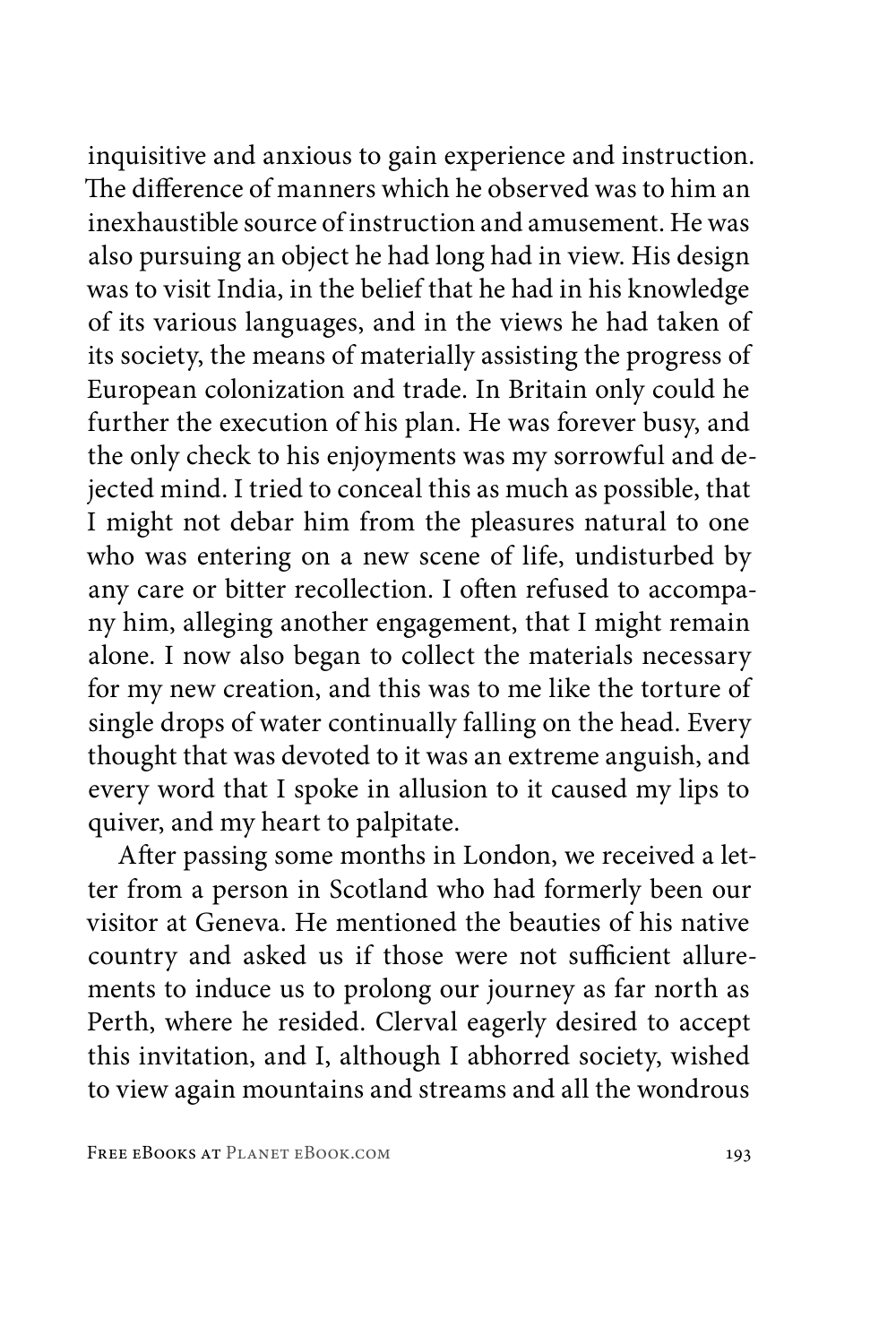works with which Nature adorns her chosen dwelling-places. We had arrived in England at the beginning of October, and it was now February. We accordingly determined to commence our journey towards the north at the expiration of another month. In this expedition we did not intend to follow the great road to Edinburgh, but to visit Windsor, Oxford, Matlock, and the Cumberland lakes, resolving to arrive at the completion of this tour about the end of July. I packed up my chemical instruments and the materials I had collected, resolving to finish my labours in some obscure nook in the northern highlands of Scotland.

We quitted London on the 27th of March and remained a few days at Windsor, rambling in its beautiful forest. This was a new scene to us mountaineers; the majestic oaks, the quantity of game, and the herds of stately deer were all novelties to us.

From thence we proceeded to Oxford. As we entered this city our minds were filled with the remembrance of the events that had been transacted there more than a century and a half before. It was here that Charles I had collected his forces. This city had remained faithful to him, after the whole nation had forsaken his cause to join the standard of Parliament and liberty. The memory of that unfortunate king and his companions, the amiable Falkland, the insolent Goring, his queen, and son, gave a peculiar interest to every part of the city which they might be supposed to have inhabited. The spirit of elder days found a dwelling here, and we delighted to trace its footsteps. If these feelings had not found an imaginary gratification, the appearance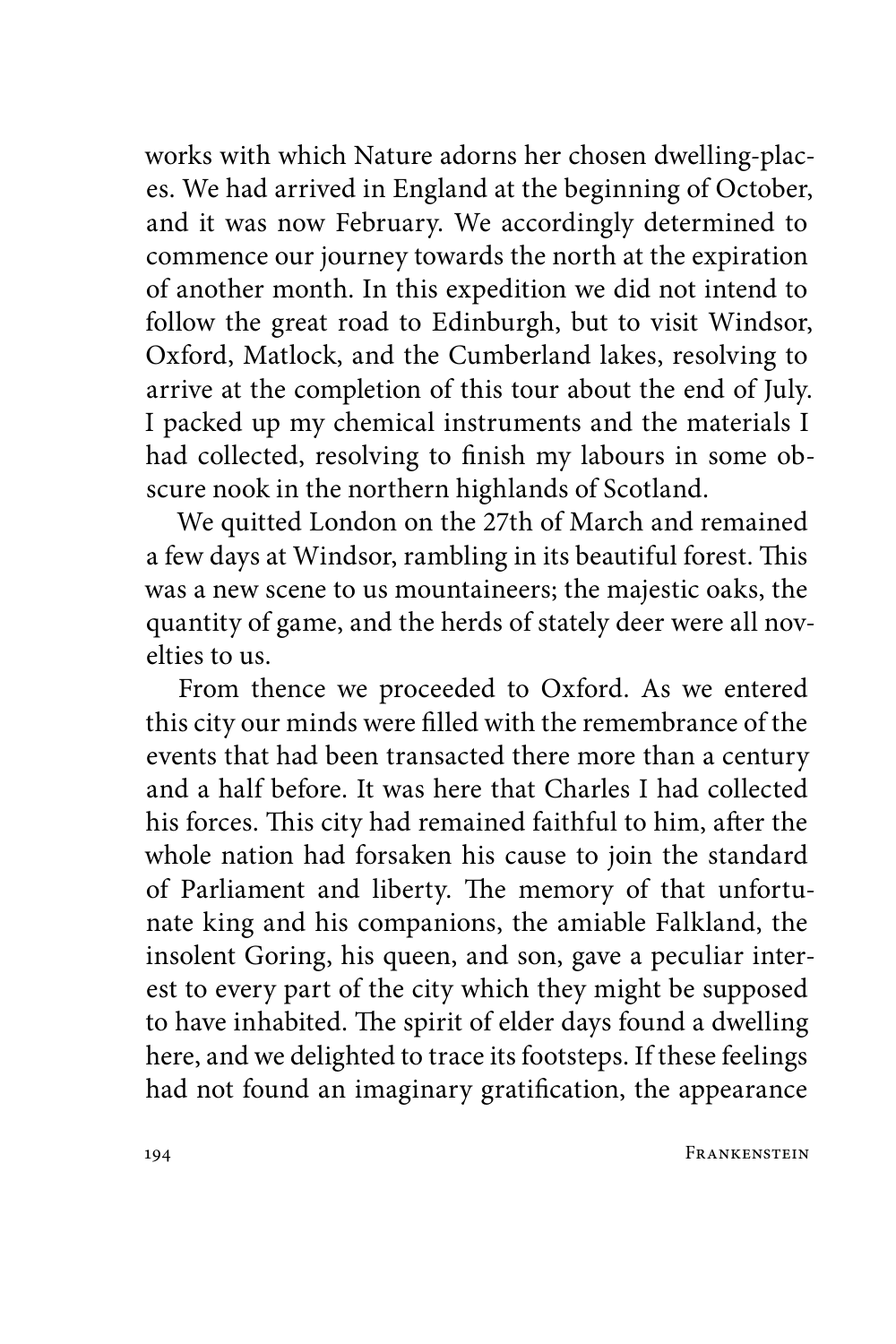of the city had yet in itself sufficient beauty to obtain our admiration. The colleges are ancient and picturesque; the streets are almost magnificent; and the lovely Isis, which flows beside it through meadows of exquisite verdure, is spread forth into a placid expanse of waters, which reflects its majestic assemblage of towers, and spires, and domes, embosomed among aged trees.

I enjoyed this scene, and yet my enjoyment was embittered both by the memory of the past and the anticipation of the future. I was formed for peaceful happiness. During my youthful days discontent never visited my mind, and if I was ever overcome by ennui, the sight of what is beautiful in nature or the study of what is excellent and sublime in the productions of man could always interest my heart and communicate elasticity to my spirits. But I am a blasted tree; the bolt has entered my soul; and I felt then that I should survive to exhibit what I shall soon cease to be—a miserable spectacle of wrecked humanity, pitiable to others and intolerable to myself.

We passed a considerable period at Oxford, rambling among its environs and endeavouring to identify every spot which might relate to the most animating epoch of English history. Our little voyages of discovery were often prolonged by the successive objects that presented themselves. We visited the tomb of the illustrious Hampden and the field on which that patriot fell. For a moment my soul was elevated from its debasing and miserable fears to contemplate the divine ideas of liberty and self sacrifice of which these sights were the monuments and the remembrancers. For an in-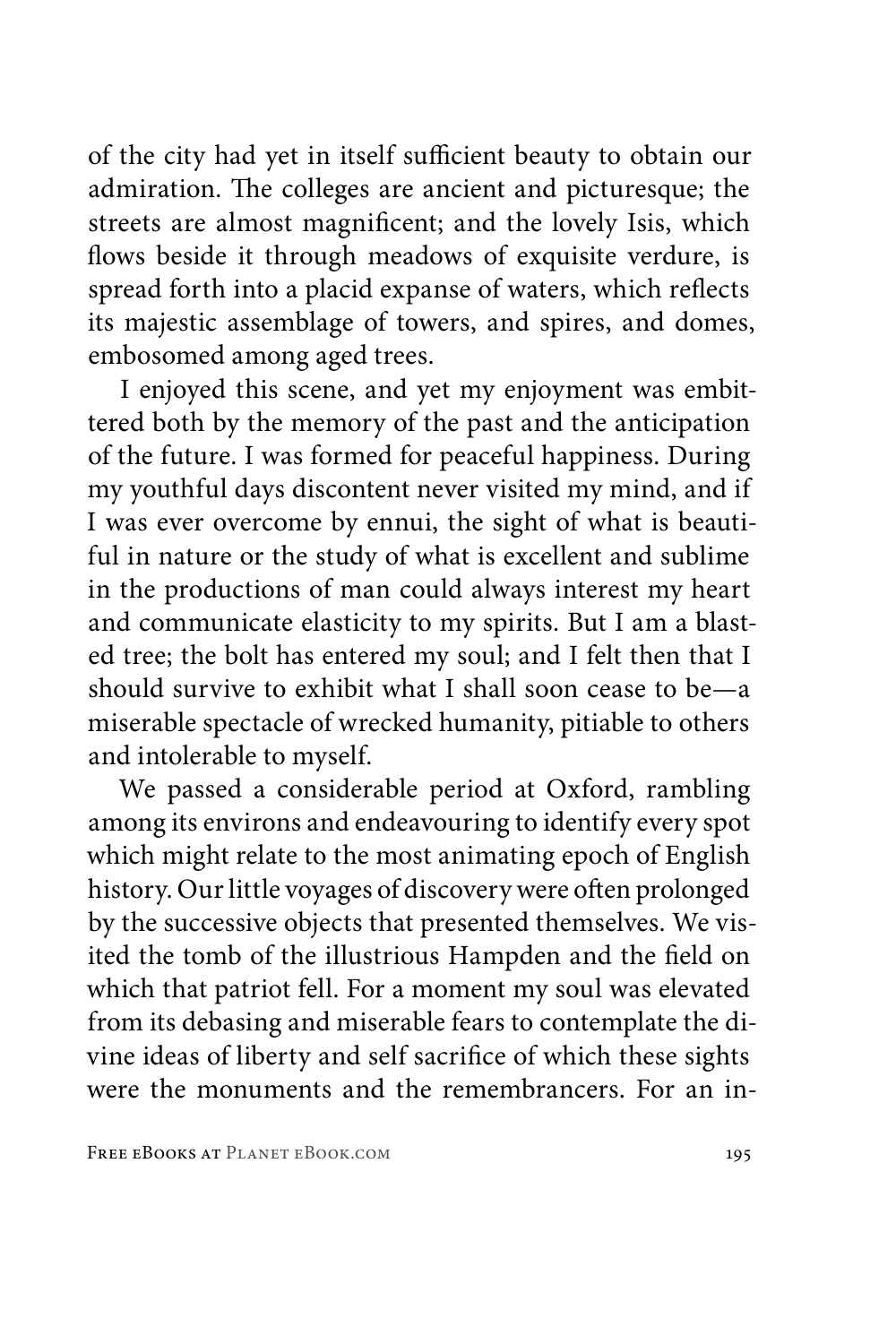stant I dared to shake off my chains and look around me with a free and lofty spirit, but the iron had eaten into my flesh, and I sank again, trembling and hopeless, into my miserable self.

We left Oxford with regret and proceeded to Matlock, which was our next place of rest. The country in the neighbourhood of this village resembled, to a greater degree, the scenery of Switzerland; but everything is on a lower scale, and the green hills want the crown of distant white Alps which always attend on the piny mountains of my native country. We visited the wondrous cave and the little cabinets of natural history, where the curiosities are disposed in the same manner as in the collections at Servox and Chamounix. The latter name made me tremble when pronounced by Henry, and I hastened to quit Matlock, with which that terrible scene was thus associated.

From Derby, still journeying northwards, we passed two months in Cumberland and Westmorland. I could now almost fancy myself among the Swiss mountains. The little patches of snow which yet lingered on the northern sides of the mountains, the lakes, and the dashing of the rocky streams were all familiar and dear sights to me. Here also we made some acquaintances, who almost contrived to cheat me into happiness. The delight of Clerval was proportionably greater than mine; his mind expanded in the company of men of talent, and he found in his own nature greater capacities and resources than he could have imagined himself to have possessed while he associated with his inferiors. 'I could pass my life here,' said he to me; 'and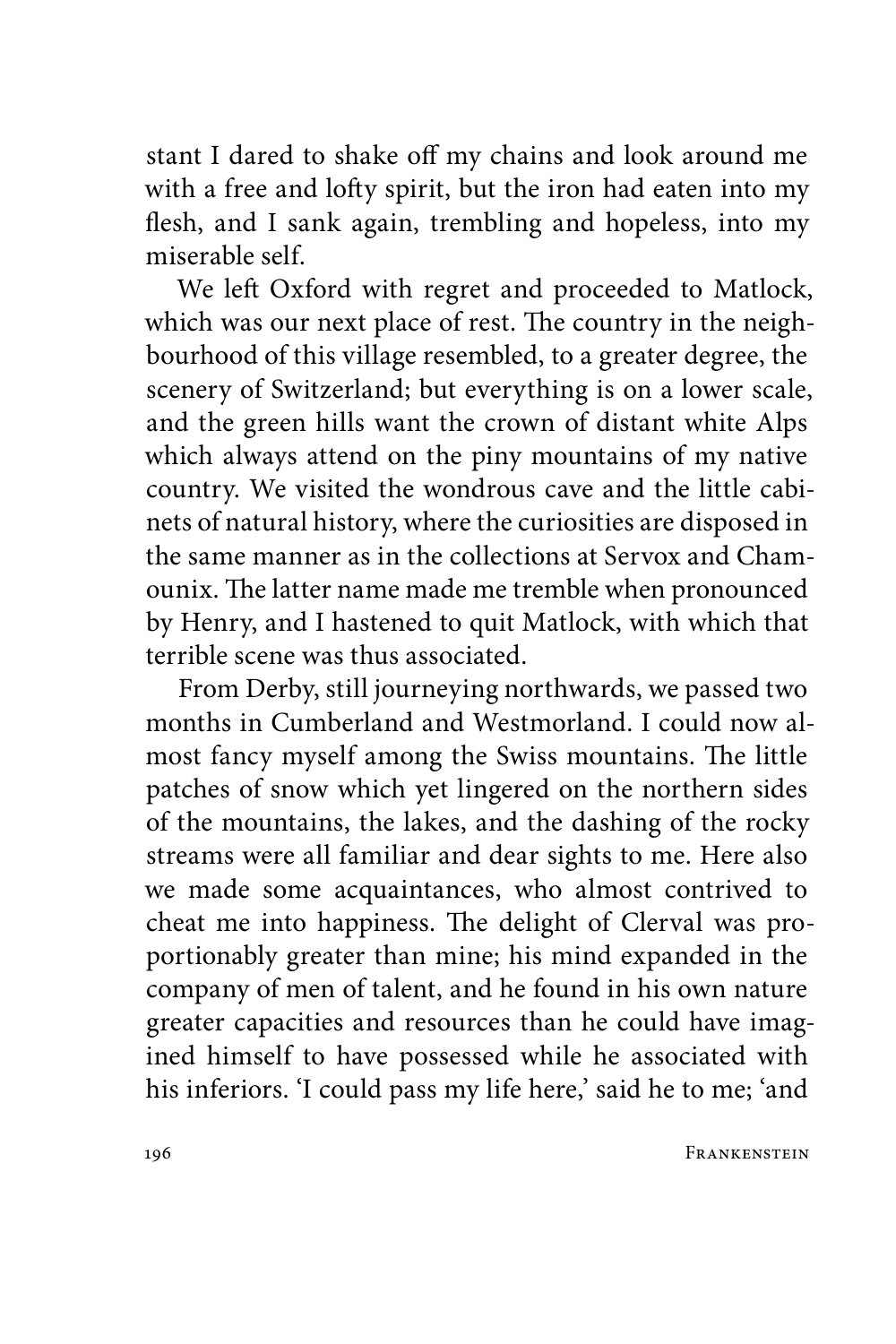among these mountains I should scarcely regret Switzerland and the Rhine'

But he found that a traveller's life is one that includes much pain amidst its enjoyments. His feelings are forever on the stretch; and when he begins to sink into repose, he finds himself obliged to quit that on which he rests in pleasure for something new, which again engages his attention, and which also he forsakes for other novelties.

We had scarcely visited the various lakes of Cumberland and Westmorland and conceived an affection for some of the inhabitants when the period of our appointment with our Scotch friend approached, and we left them to travel on. For my own part I was not sorry. I had now neglected my promise for some time, and I feared the effects of the daemon's disappointment. He might remain in Switzerland and wreak his vengeance on my relatives. This idea pursued me and tormented me at every moment from which I might otherwise have snatched repose and peace. I waited for my letters with feverish impatience; if they were delayed I was miserable and overcome by a thousand fears; and when they arrived and I saw the superscription of Elizabeth or my father, I hardly dared to read and ascertain my fate. Sometimes I thought that the fiend followed me and might expedite my remissness by murdering my companion. When these thoughts possessed me, I would not quit Henry for a moment, but followed him as his shadow, to protect him from the fancied rage of his destroyer. I felt as if I had committed some great crime, the consciousness of which haunted me. I was guiltless, but I had indeed drawn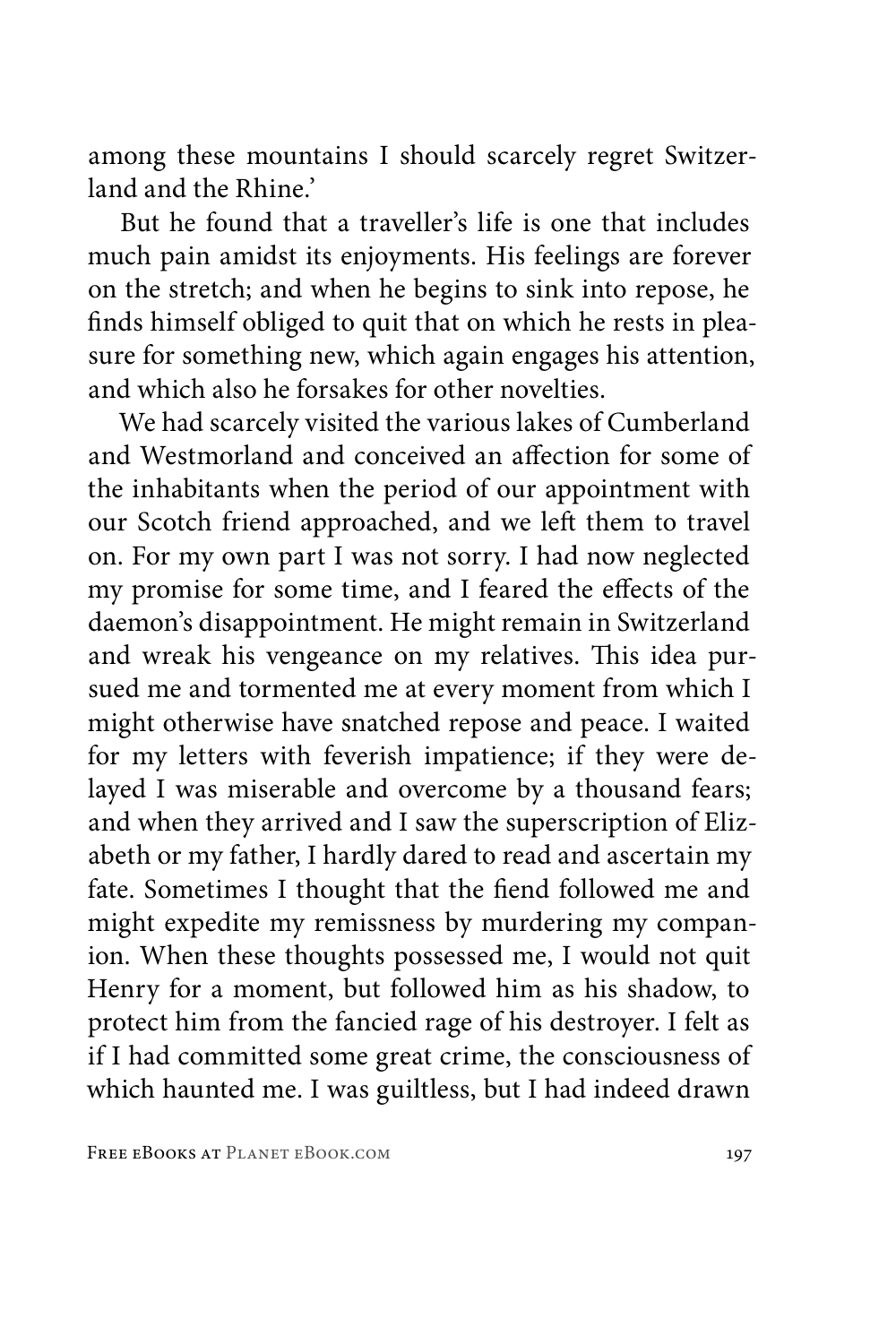down a horrible curse upon my head, as mortal as that of crime.

I visited Edinburgh with languid eyes and mind; and yet that city might have interested the most unfortunate being. Clerval did not like it so well as Oxford, for the antiquity of the latter city was more pleasing to him. But the beauty and regularity of the new town of Edinburgh, its romantic castle and its environs, the most delightful in the world, Arthur's Seat, St. Bernard's Well, and the Pentland Hills compensated him for the change and filled him with cheerfulness and admiration. But I was impatient to arrive at the termination of my journey.

We left Edinburgh in a week, passing through Coupar, St. Andrew's, and along the banks of the Tay, to Perth, where our friend expected us. But I was in no mood to laugh and talk with strangers or enter into their feelings or plans with the good humour expected from a guest; and accordingly I told Clerval that I wished to make the tour of Scotland alone. 'Do you,' said I, 'enjoy yourself, and let this be our rendezvous. I may be absent a month or two; but do not interfere with my motions, I entreat you; leave me to peace and solitude for a short time; and when I return, I hope it will be with a lighter heart, more congenial to your own temper.

Henry wished to dissuade me, but seeing me bent on this plan, ceased to remonstrate. He entreated me to write often. 'I had rather be with you,' he said, 'in your solitary rambles, than with these Scotch people, whom I do not know; hasten, then, my dear friend, to return, that I may again feel myself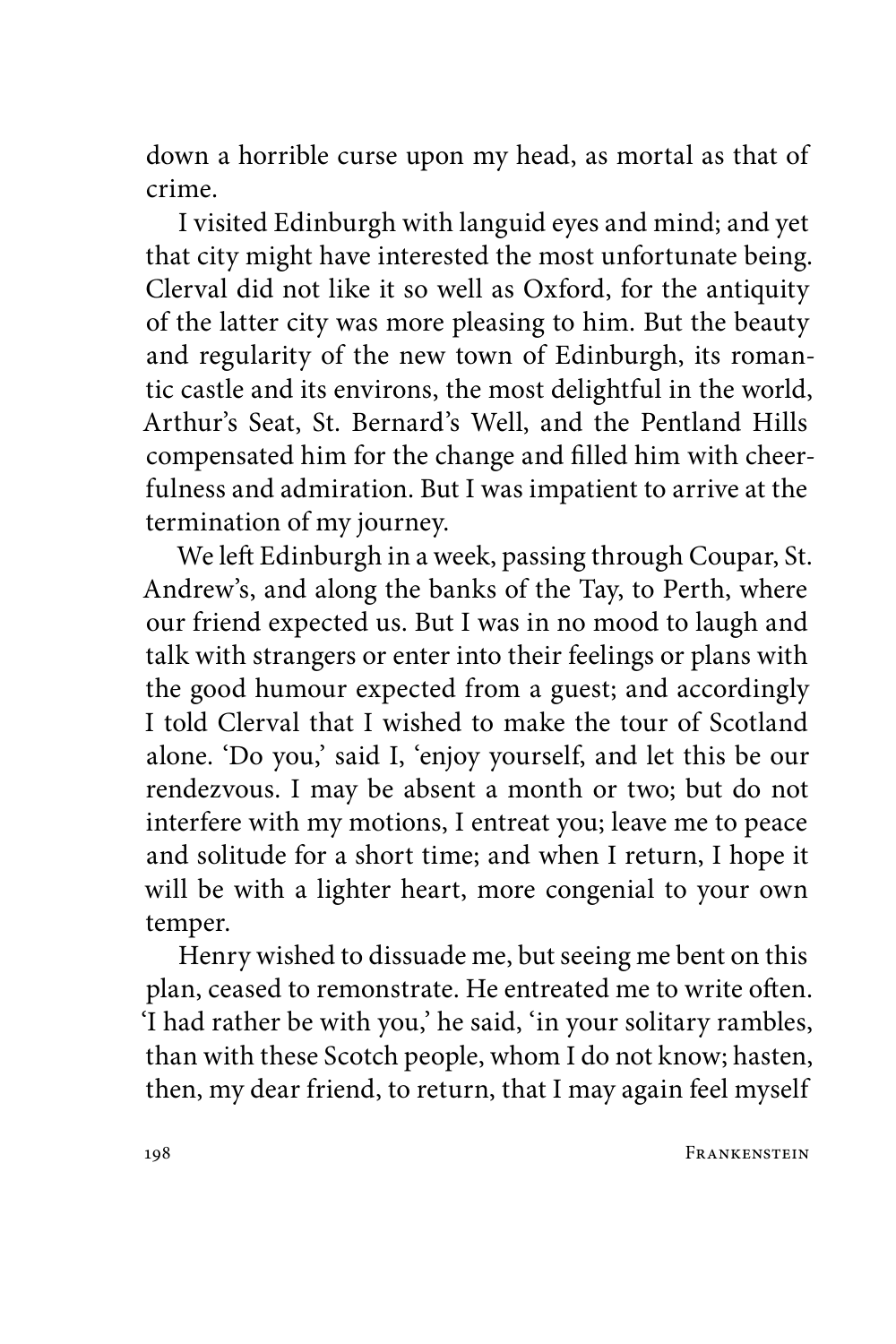somewhat at home, which I cannot do in your absence.'

Having parted from my friend, I determined to visit some remote spot of Scotland and finish my work in solitude. I did not doubt but that the monster followed me and would discover himself to me when I should have finished, that he might receive his companion. With this resolution I traversed the northern highlands and fixed on one of the remotest of the Orkneys as the scene of my labours. It was a place fitted for such a work, being hardly more than a rock whose high sides were continually beaten upon by the waves. The soil was barren, scarcely affording pasture for a few miserable cows, and oatmeal for its inhabitants, which consisted of five persons, whose gaunt and scraggy limbs gave tokens of their miserable fare. Vegetables and bread, when they indulged in such luxuries, and even fresh water, was to be procured from the mainland, which was about five miles distant.

On the whole island there were but three miserable huts, and one of these was vacant when I arrived. This I hired. It contained but two rooms, and these exhibited all the squalidness of the most miserable penury. The thatch had fallen in, the walls were unplastered, and the door was off its hinges. I ordered it to be repaired, bought some furniture, and took possession, an incident which would doubtless have occasioned some surprise had not all the senses of the cottagers been benumbed by want and squalid poverty. As it was, I lived ungazed at and unmolested, hardly thanked for the pittance of food and clothes which I gave, so much does suffering blunt even the coarsest sensations of men.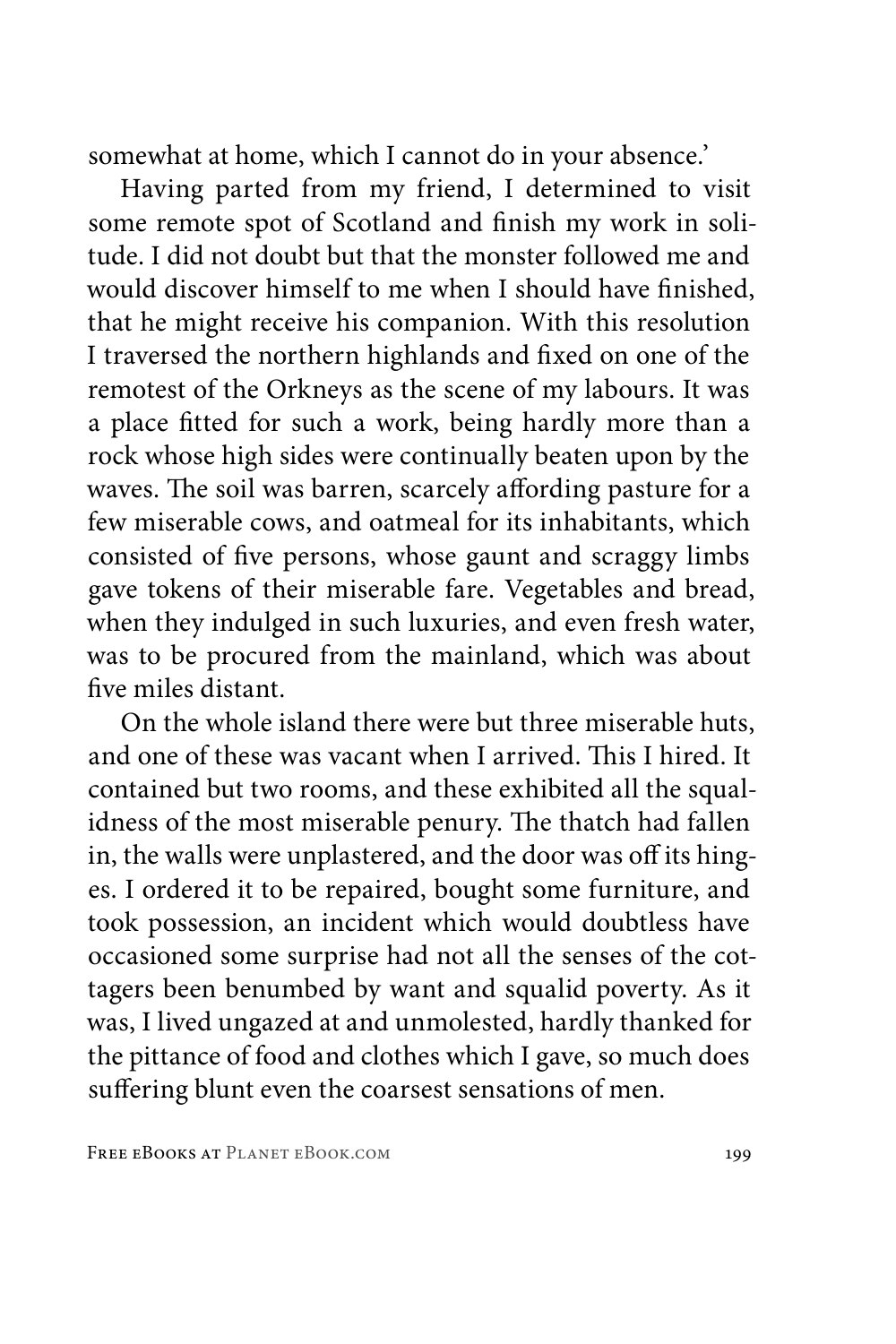In this retreat I devoted the morning to labour; but in the evening, when the weather permitted, I walked on the stony beach of the sea to listen to the waves as they roared and dashed at my feet. It was a monotonous yet ever-changing scene. I thought of Switzerland; it was far different from this desolate and appalling landscape. Its hills are covered with vines, and its cottages are scattered thickly in the plains. Its fair lakes reflect a blue and gentle sky, and when troubled by the winds, their tumult is but as the play of a lively infant when compared to the roarings of the giant ocean.

In this manner I distributed my occupations when I first arrived, but as I proceeded in my labour, it became every day more horrible and irksome to me. Sometimes I could not prevail on myself to enter my laboratory for several days, and at other times I toiled day and night in order to complete my work. It was, indeed, a filthy process in which I was engaged. During my first experiment, a kind of enthusiastic frenzy had blinded me to the horror of my employment; my mind was intently fixed on the consummation of my labour, and my eyes were shut to the horror of my proceedings. But now I went to it in cold blood, and my heart often sickened at the work of my hands.

Thus situated, employed in the most detestable occupation, immersed in a solitude where nothing could for an instant call my attention from the actual scene in which I was engaged, my spirits became unequal; I grew restless and nervous. Every moment I feared to meet my persecutor. Sometimes I sat with my eyes fixed on the ground, fearing to raise them lest they should encounter the object which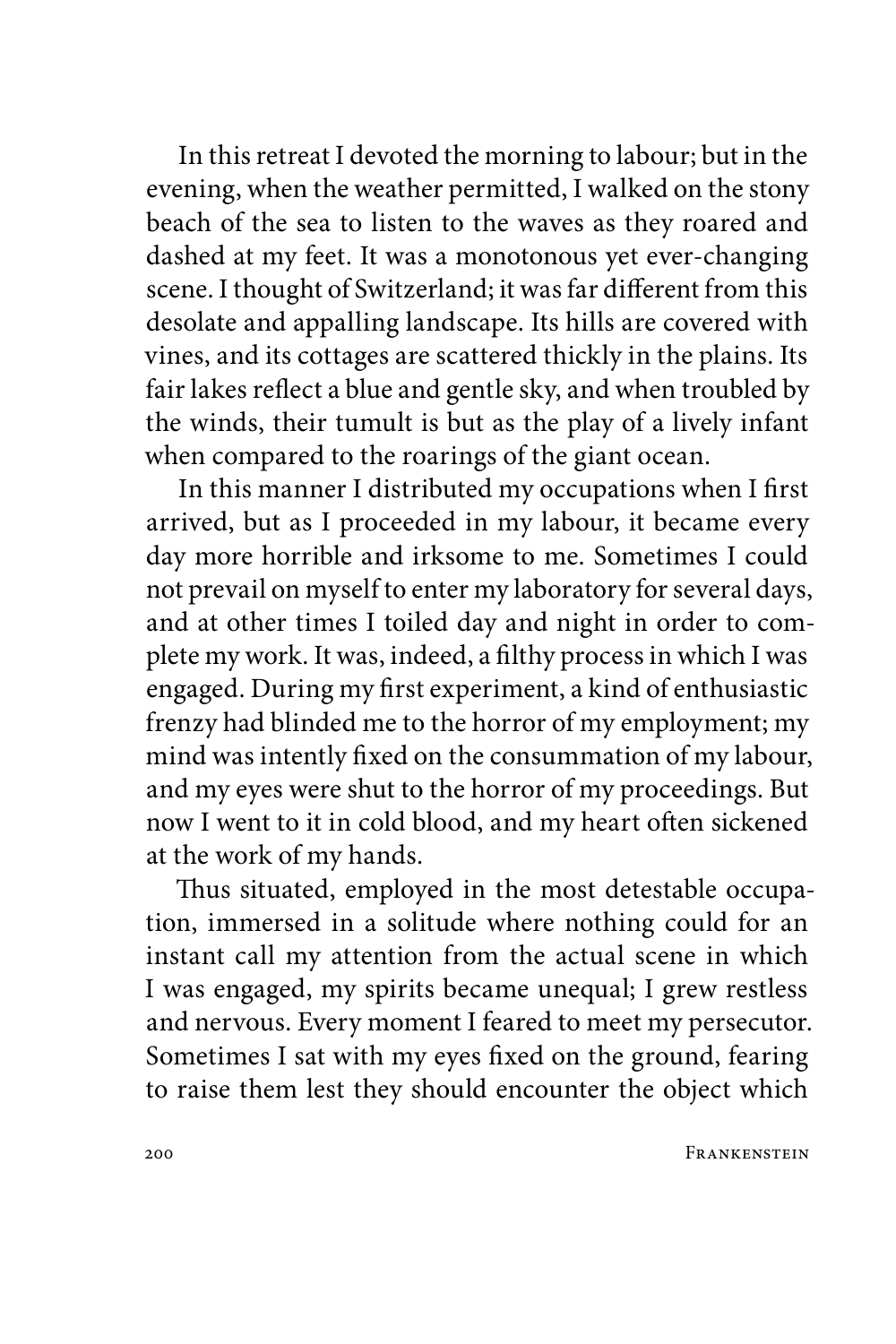I so much dreaded to behold. I feared to wander from the sight of my fellow creatures lest when alone he should come to claim his companion.

In the mean time I worked on, and my labour was already considerably advanced. I looked towards its completion with a tremulous and eager hope, which I dared not trust myself to question but which was intermixed with obscure forebodings of evil that made my heart sicken in my bosom.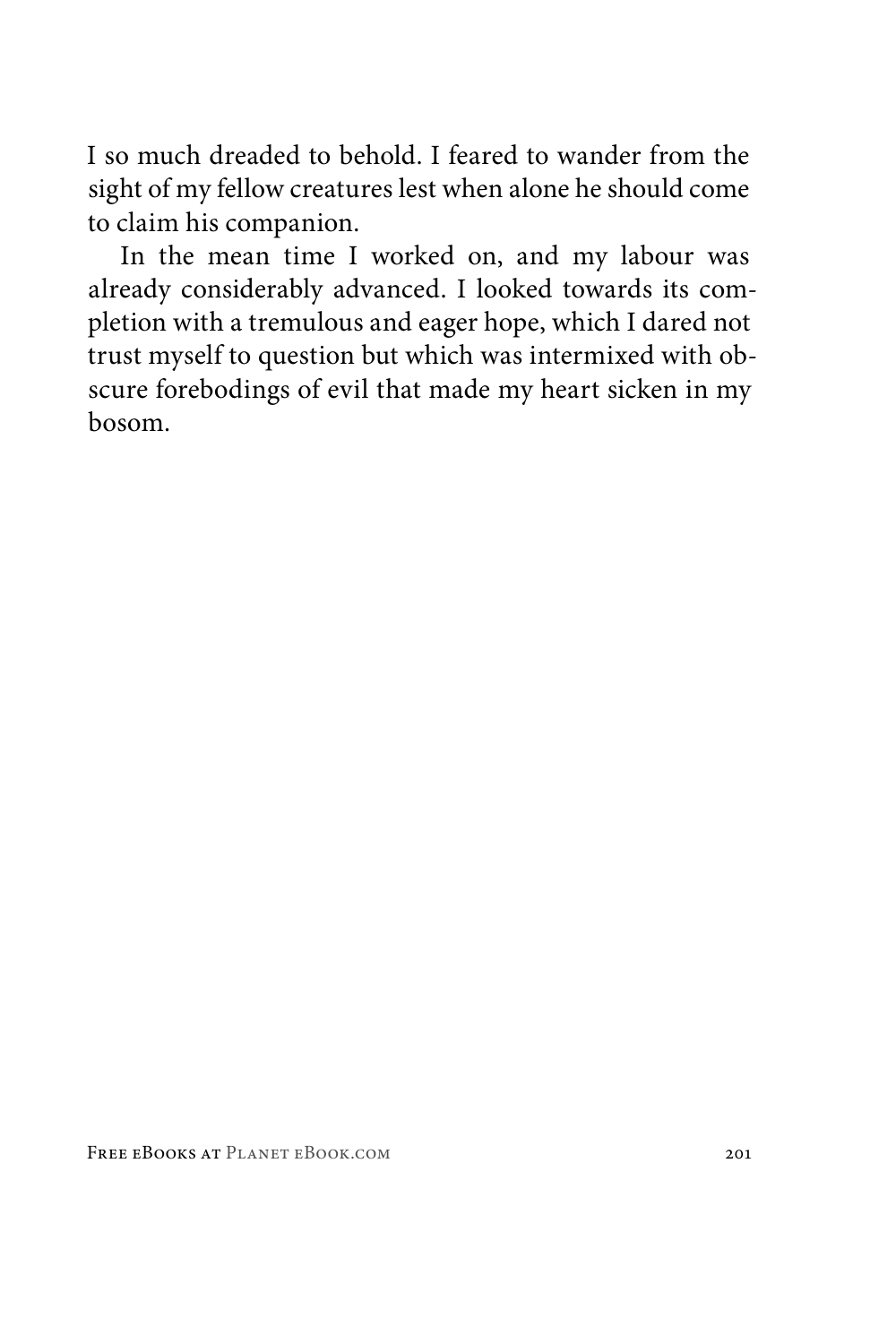## $CHAPTER 20$

 $\prod_{k=1}^{\infty}$  sat one evening in my laboratory; the sun had set, and the moon was just rising from the sea; I had not sufficient light for my employment, and I remained idle, in a pause of consideration of whether I should leave my labour for the night or hasten its conclusion by an unremitting attention to it. As I sat, a train of reflection occurred to me which led me to consider the effects of what I was now doing. Three years before, I was engaged in the same manner and had created a fiend whose unparalleled barbarity had desolated my heart and filled it forever with the bitterest remorse. I was now about to form another being of whose dispositions I was alike ignorant; she might become ten thousand times more malignant than her mate and delight, for its own sake, in murder and wretchedness. He had sworn to quit the neighbourhood of man and hide himself in deserts, but she had not; and she, who in all probability was to become a thinking and reasoning animal, might refuse to comply with a compact made before her creation. They might even hate each other; the creature who already lived loathed his own deformity, and might he not conceive a greater abhorrence for it when it came before his eyes in the female form? She also might turn with disgust from him to the superior beauty of man; she might quit him, and he be again alone, exasperated by the fresh provocation of being deserted by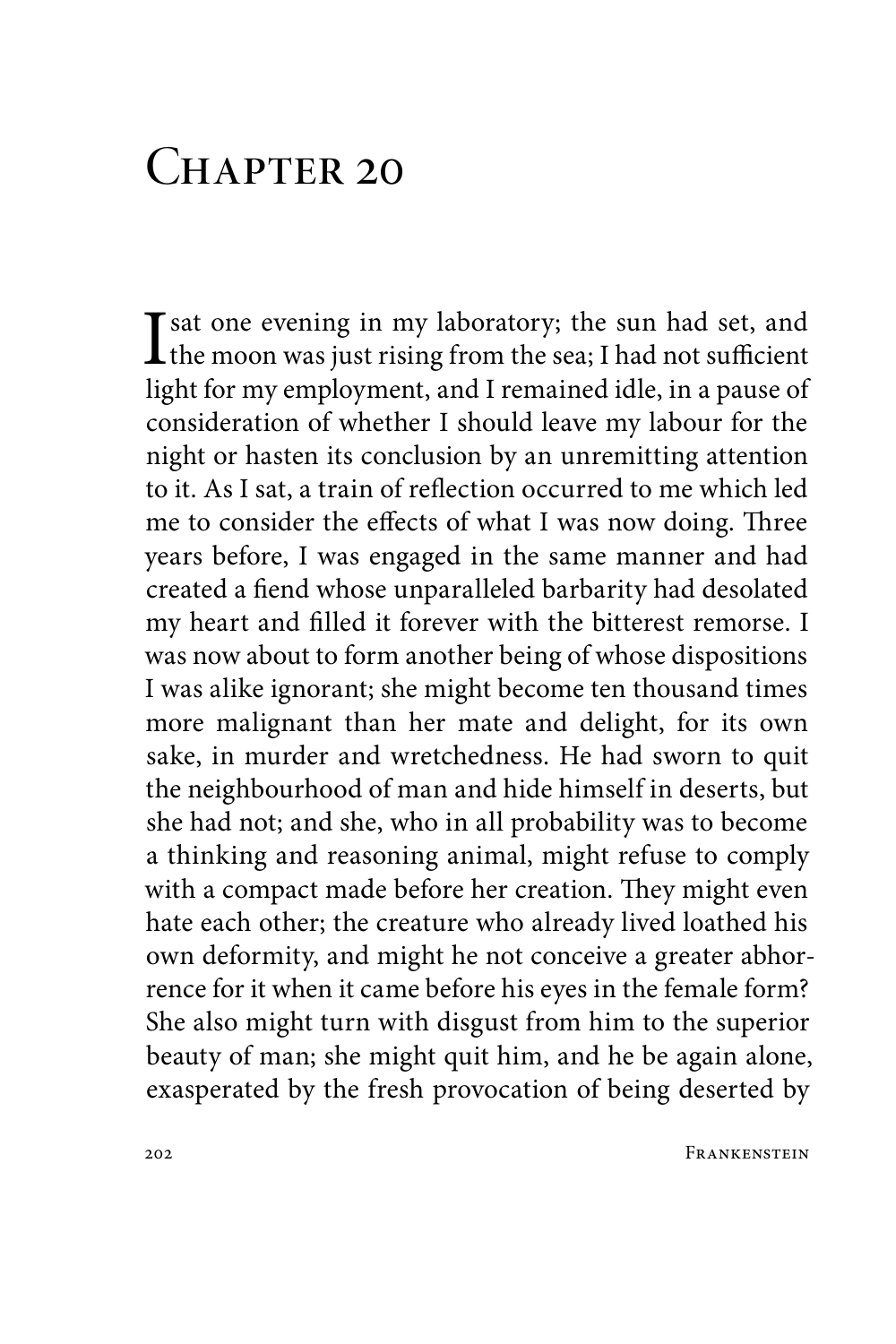one of his own species.

Even if they were to leave Europe and inhabit the deserts of the new world, yet one of the first results of those sympathies for which the daemon thirsted would be children, and a race of devils would be propagated upon the earth who might make the very existence of the species of man a condition precarious and full of terror. Had I right, for my own benefit, to inflict this curse upon everlasting generations? I had before been moved by the sophisms of the being I had created; I had been struck senseless by his fiendish threats; but now, for the first time, the wickedness of my promise burst upon me; I shuddered to think that future ages might curse me as their pest, whose selfishness had not hesitated to buy its own peace at the price, perhaps, of the existence of the whole human race.

I trembled and my heart failed within me, when, on looking up, I saw by the light of the moon the daemon at the casement. A ghastly grin wrinkled his lips as he gazed on me, where I sat fulfilling the task which he had allotted to me. Yes, he had followed me in my travels; he had loitered in forests, hid himself in caves, or taken refuge in wide and desert heaths; and he now came to mark my progress and claim the fulfillment of my promise.

As I looked on him, his countenance expressed the utmost extent of malice and treachery. I thought with a sensation of madness on my promise of creating another like to him, and trembling with passion, tore to pieces the thing on which I was engaged. The wretch saw me destroy the creature on whose future existence he depended for happiness,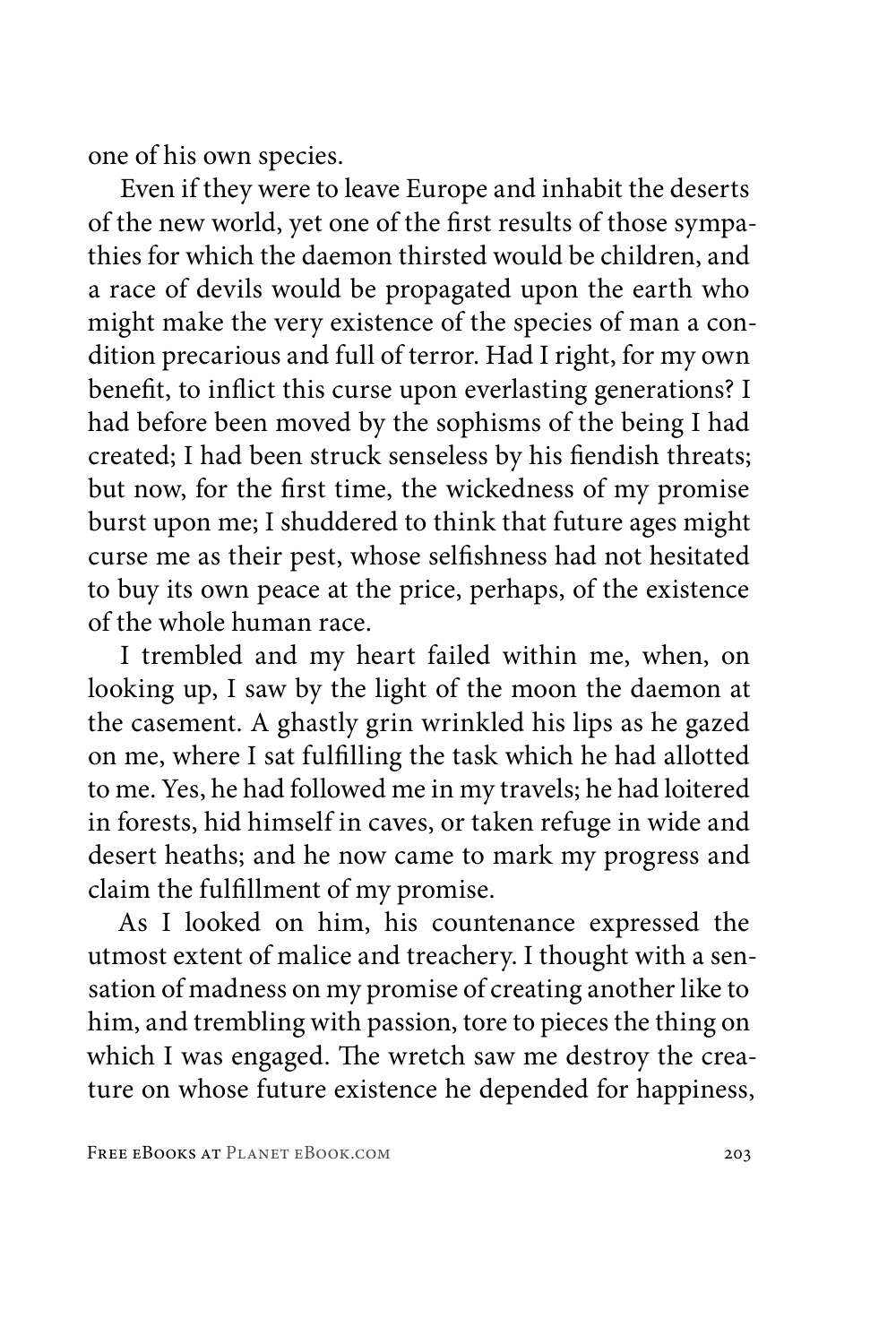and with a howl of devilish despair and revenge, withdrew.

I left the room, and locking the door, made a solemn vow in my own heart never to resume my labours; and then, with trembling steps, I sought my own apartment. I was alone; none were near me to dissipate the gloom and relieve me from the sickening oppression of the most terrible reveries.

Several hours passed, and I remained near my window gazing on the sea; it was almost motionless, for the winds were hushed, and all nature reposed under the eye of the quiet moon. A few fishing vessels alone specked the water, and now and then the gentle breeze wafted the sound of voices as the fishermen called to one another. I felt the silence, although I was hardly conscious of its extreme profundity, until my ear was suddenly arrested by the paddling of oars near the shore, and a person landed close to my house.

In a few minutes after, I heard the creaking of my door, as if some one endeavoured to open it softly. I trembled from head to foot; I felt a presentiment of who it was and wished to rouse one of the peasants who dwelt in a cottage not far from mine; but I was overcome by the sensation of helplessness, so often felt in frightful dreams, when you in vain endeavour to fly from an impending danger, and was rooted to the spot.

Presently I heard the sound of footsteps along the passage; the door opened, and the wretch whom I dreaded appeared. Shutting the door, he approached me and said in a smothered voice, 'You have destroyed the work which you began; what is it that you intend? Do you dare to break your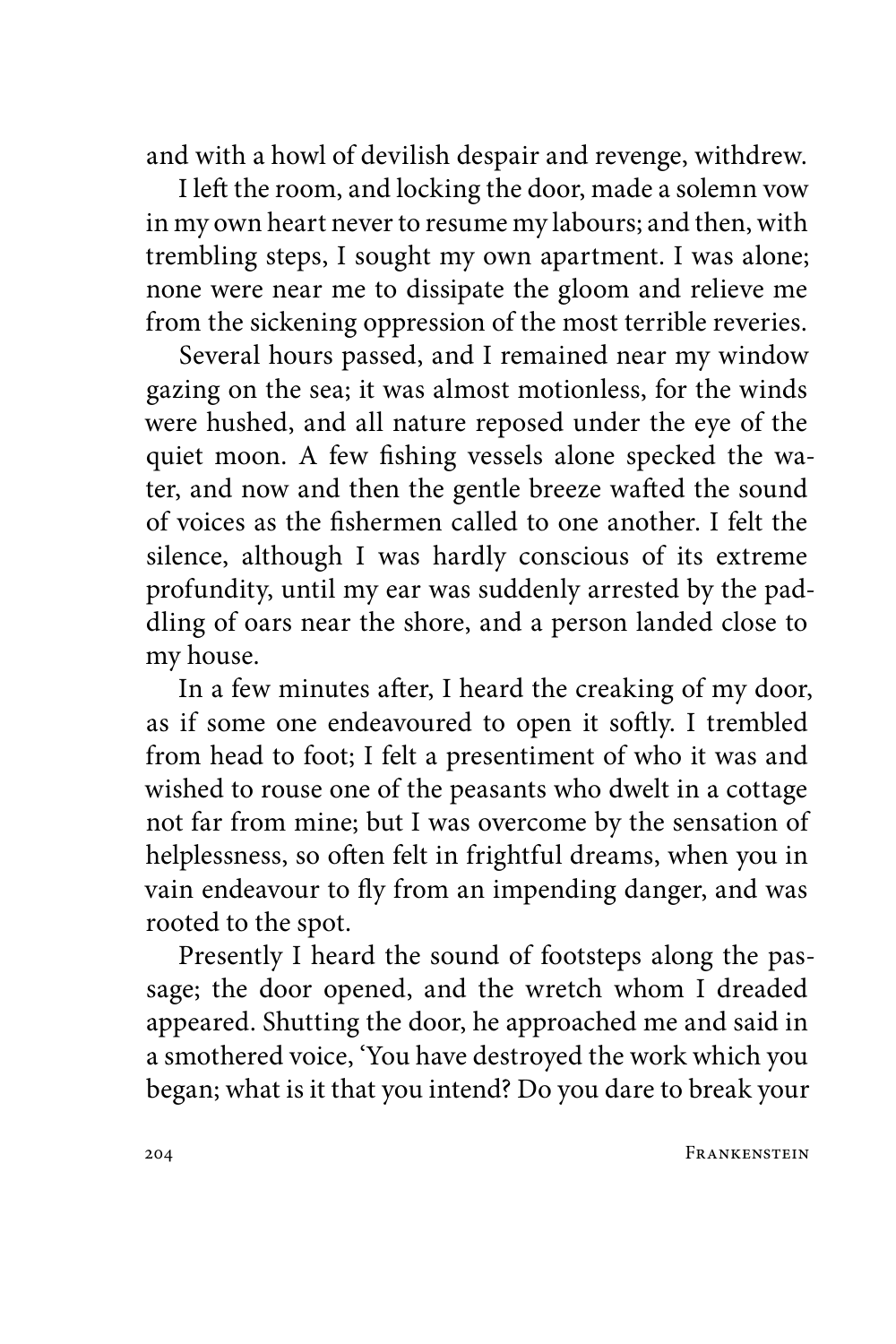promise? I have endured toil and misery; I left Switzerland with you; I crept along the shores of the Rhine, among its willow islands and over the summits of its hills. I have dwelt many months in the heaths of England and among the deserts of Scotland. I have endured incalculable fatigue, and cold, and hunger; do you dare destroy my hopes?'

'Begone! I do break my promise; never will I create another like yourself, equal in deformity and wickedness.'

'Slave, I before reasoned with you, but you have proved yourself unworthy of my condescension. Remember that I have power; you believe yourself miserable, but I can make you so wretched that the light of day will be hateful to you. You are my creator, but I am your master; obey!'

'The hour of my irresolution is past, and the period of your power is arrived. Your threats cannot move me to do an act of wickedness; but they confirm me in a determination of not creating you a companion in vice. Shall I, in cool blood, set loose upon the earth a daemon whose delight is in death and wretchedness? Begone! I am firm, and your words will only exasperate my rage.'

The monster saw my determination in my face and gnashed his teeth in the impotence of anger. 'Shall each man,' cried he, 'find a wife for his bosom, and each beast have his mate, and I be alone? I had feelings of affection, and they were requited by detestation and scorn. Man! You may hate, but beware! Your hours will pass in dread and misery, and soon the bolt will fall which must ravish from you your happiness forever. Are you to be happy while I grovel in the intensity of my wretchedness? You can blast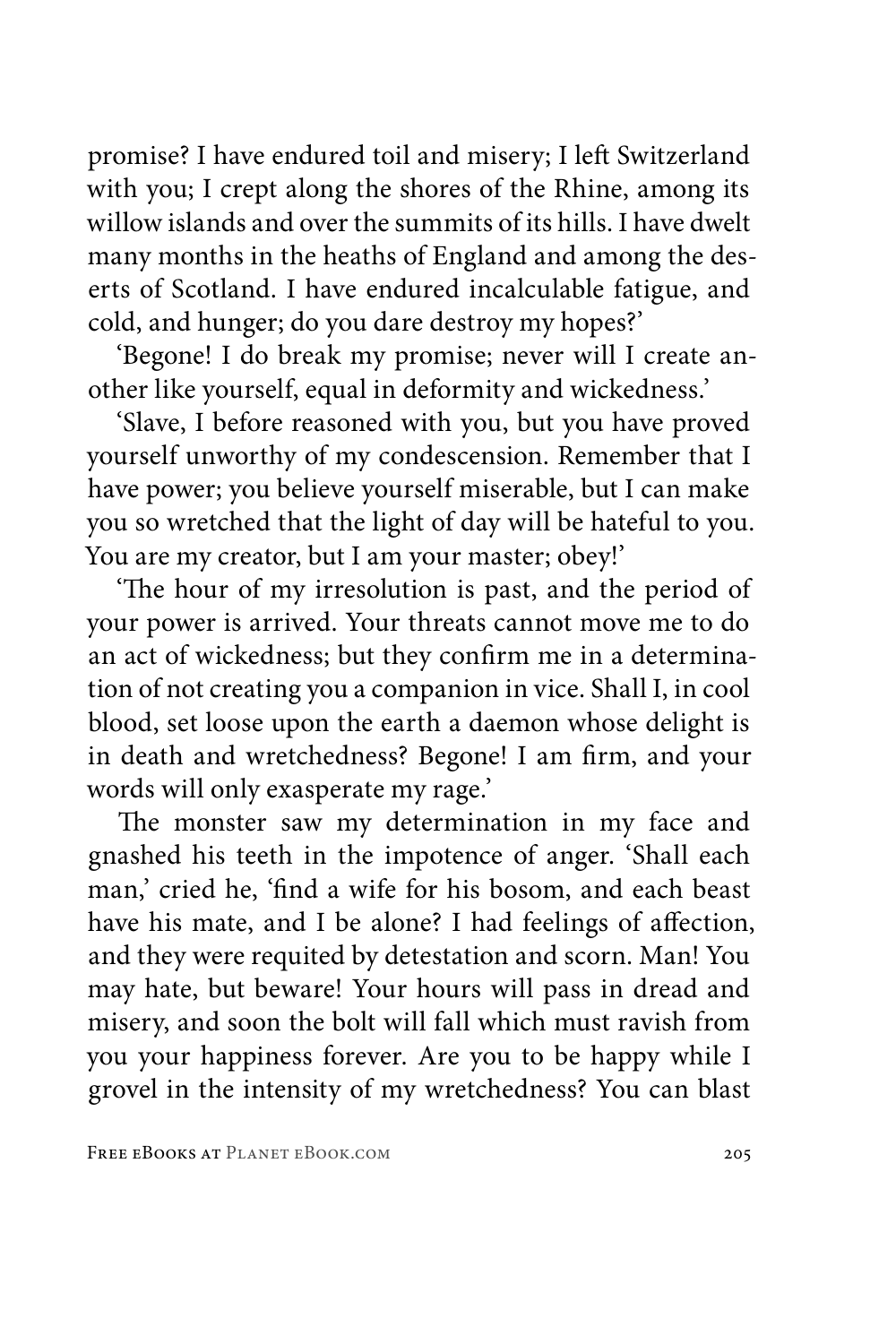my other passions, but revenge remains—revenge, henceforth dearer than light or food! I may die, but first you, my tyrant and tormentor, shall curse the sun that gazes on your misery. Beware, for I am fearless and therefore powerful. I will watch with the wiliness of a snake, that I may sting with its venom. Man, you shall repent of the injuries you inflict.'

'Devil, cease; and do not poison the air with these sounds of malice. I have declared my resolution to you, and I am no coward to bend beneath words. Leave me; I am inexorable.'

'It is well. I go; but remember, I shall be with you on your wedding-night.'

I started forward and exclaimed, 'Villain! Before you sign my death-warrant, be sure that you are yourself safe.'

I would have seized him, but he eluded me and quitted the house with precipitation. In a few moments I saw him in his boat, which shot across the waters with an arrowy swiftness and was soon lost amidst the waves.

All was again silent, but his words rang in my ears. I burned with rage to pursue the murderer of my peace and precipitate him into the ocean. I walked up and down my room hastily and perturbed, while my imagination conjured up a thousand images to torment and sting me. Why had I not followed him and closed with him in mortal strife? But I had suffered him to depart, and he had directed his course towards the mainland. I shuddered to think who might be the next victim sacrificed to his insatiate revenge. And then I thought again of his words—'\*I will be with you on your wedding-night\*.' That, then, was the period fixed for the fulfillment of my destiny. In that hour I should die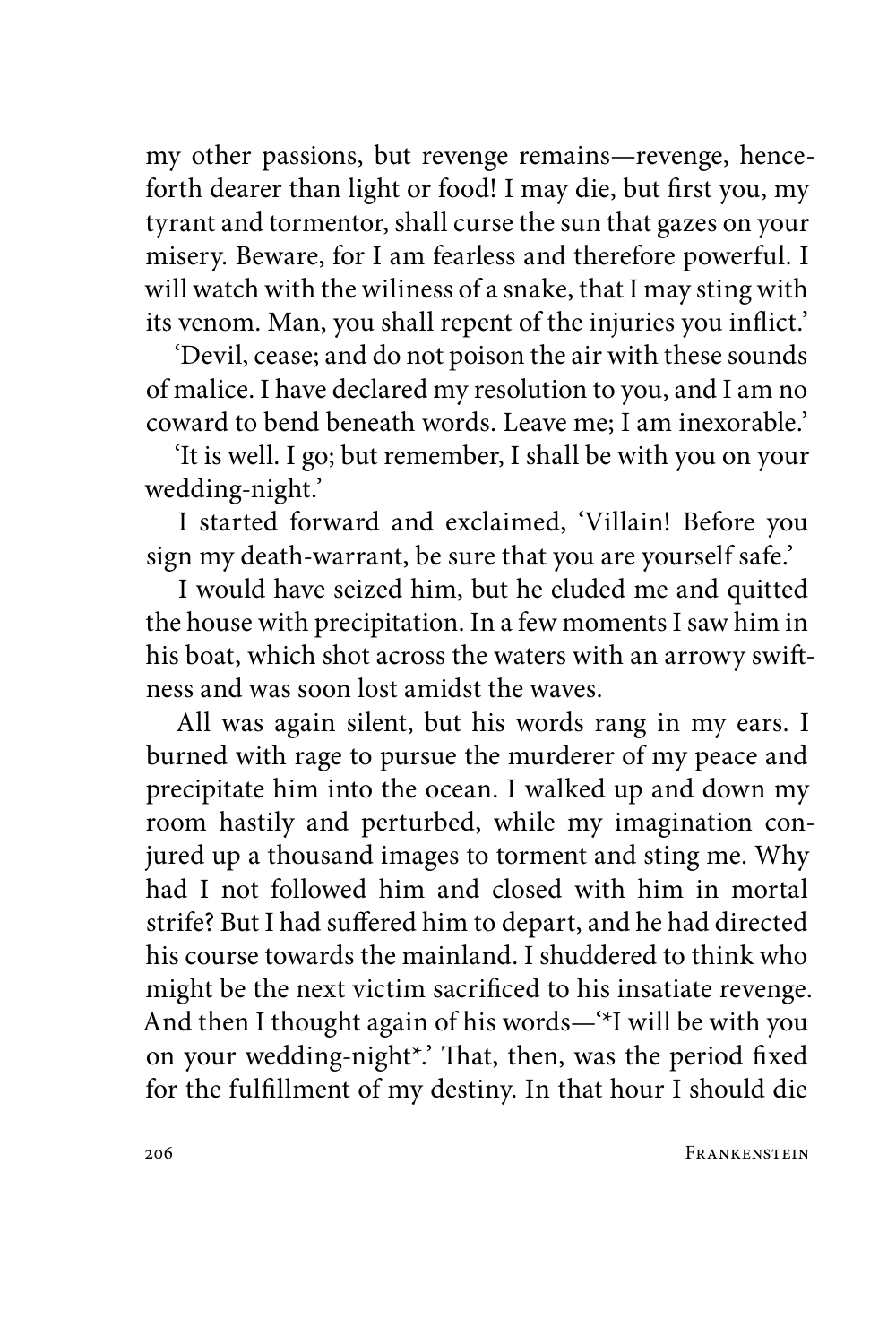and at once satisfy and extinguish his malice. The prospect did not move me to fear; yet when I thought of my beloved Elizabeth, of her tears and endless sorrow, when she should find her lover so barbarously snatched from her, tears, the first I had shed for many months, streamed from my eyes, and I resolved not to fall before my enemy without a bitter struggle.

The night passed away, and the sun rose from the ocean; my feelings became calmer, if it may be called calmness when the violence of rage sinks into the depths of despair. I left the house, the horrid scene of the last night's contention, and walked on the beach of the sea, which I almost regarded as an insuperable barrier between me and my fellow creatures; nay, a wish that such should prove the fact stole across me. I desired that I might pass my life on that barren rock, wearily, it is true, but uninterrupted by any sudden shock of misery. If I returned, it was to be sacrificed or to see those whom I most loved die under the grasp of a daemon whom I had myself created.

I walked about the isle like a restless spectre, separated from all it loved and miserable in the separation. When it became noon, and the sun rose higher, I lay down on the grass and was overpowered by a deep sleep. I had been awake the whole of the preceding night, my nerves were agitated, and my eyes inflamed by watching and misery. The sleep into which I now sank refreshed me; and when I awoke, I again felt as if I belonged to a race of human beings like myself, and I began to reflect upon what had passed with greater composure; yet still the words of the fiend rang in my ears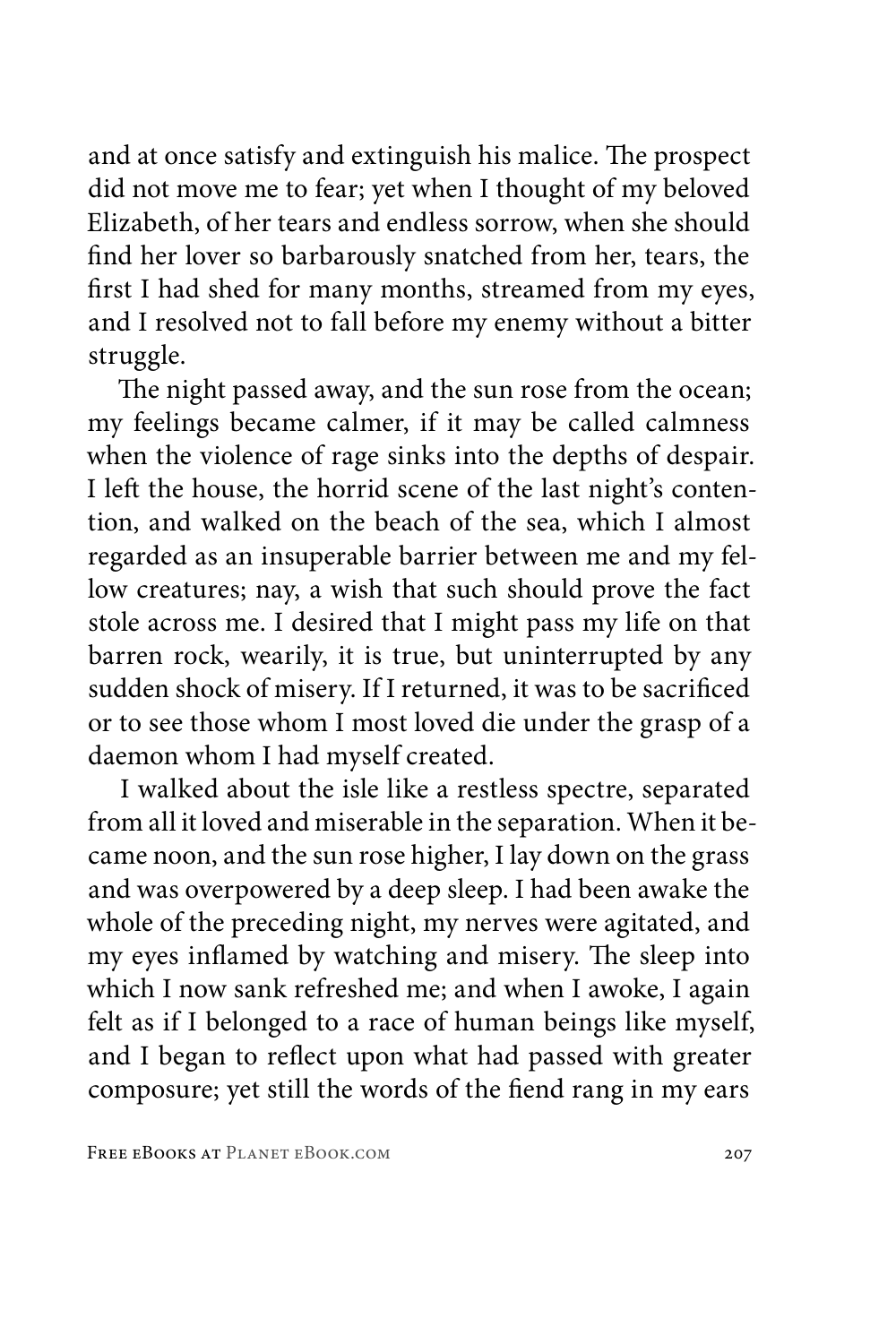like a death-knell; they appeared like a dream, yet distinct and oppressive as a reality.

The sun had far descended, and I still sat on the shore, satisfying my appetite, which had become ravenous, with an oaten cake, when I saw a fishing-boat land close to me, and one of the men brought me a packet; it contained letters from Geneva, and one from Clerval entreating me to join him. He said that he was wearing away his time fruitlessly where he was, that letters from the friends he had formed in London desired his return to complete the negotiation they had entered into for his Indian enterprise. He could not any longer delay his departure; but as his journey to London might be followed, even sooner than he now conjectured, by his longer voyage, he entreated me to bestow as much of my society on him as I could spare. He besought me, therefore, to leave my solitary isle and to meet him at Perth, that we might proceed southwards together. This letter in a degree recalled me to life, and I determined to quit my island at the expiration of two days.

Yet, before I departed, there was a task to perform, on which I shuddered to reflect; I must pack up my chemical instruments, and for that purpose I must enter the room which had been the scene of my odious work, and I must handle those utensils the sight of which was sickening to me. The next morning, at daybreak, I summoned sufficient courage and unlocked the door of my laboratory. The remains of the half-finished creature, whom I had destroyed, lay scattered on the floor, and I almost felt as if I had mangled the living flesh of a human being. I paused to collect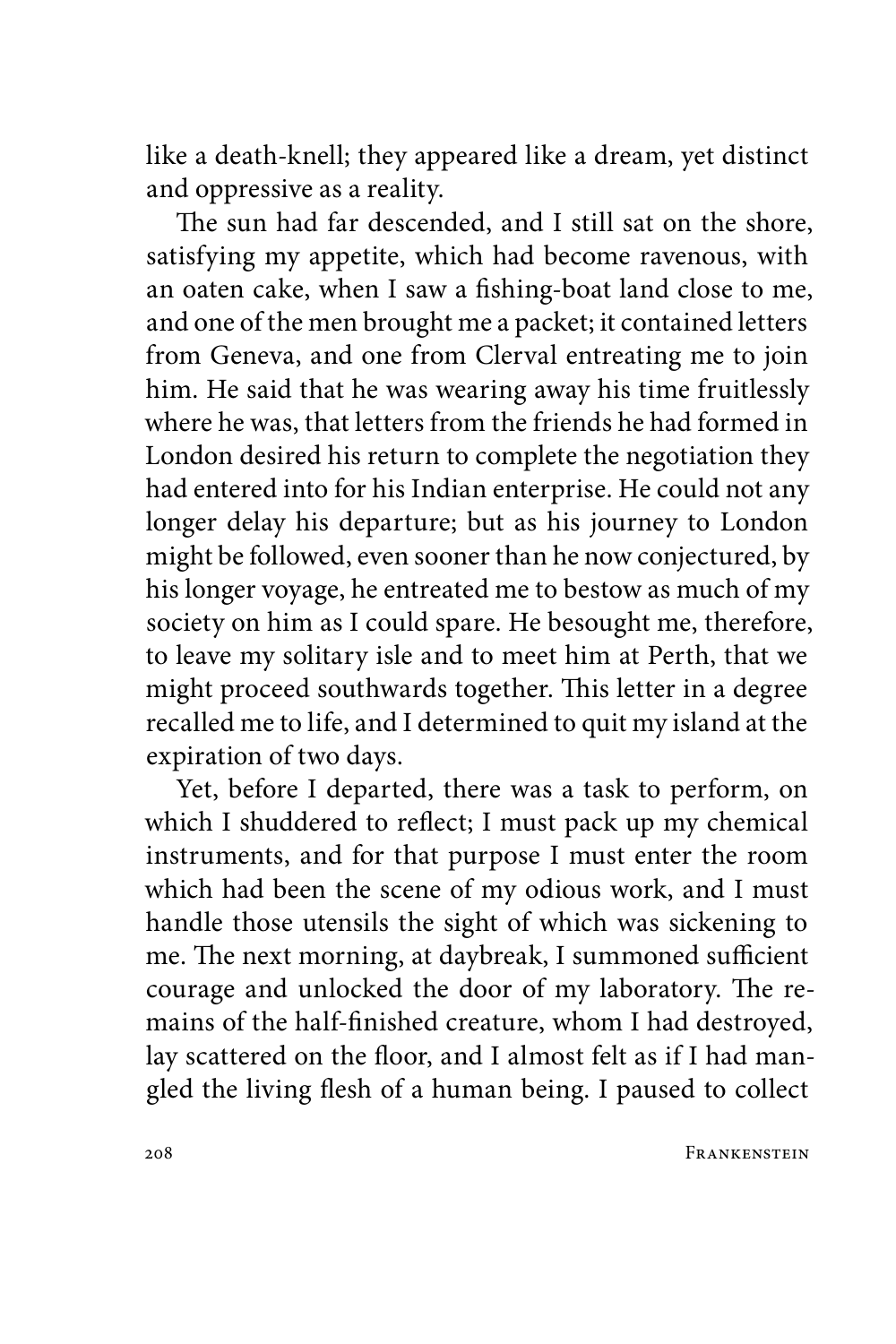myself and then entered the chamber. With trembling hand I conveyed the instruments out of the room, but I reflected that I ought not to leave the relics of my work to excite the horror and suspicion of the peasants; and I accordingly put them into a basket, with a great quantity of stones, and laying them up, determined to throw them into the sea that very night; and in the meantime I sat upon the beach, employed in cleaning and arranging my chemical apparatus.

Nothing could be more complete than the alteration that had taken place in my feelings since the night of the appearance of the daemon. I had before regarded my promise with a gloomy despair as a thing that, with whatever consequences, must be fulfilled; but I now felt as if a film had been taken from before my eyes and that I for the first time saw clearly. The idea of renewing my labours did not for one instant occur to me; the threat I had heard weighed on my thoughts, but I did not reflect that a voluntary act of mine could avert it. I had resolved in my own mind that to create another like the fiend I had first made would be an act of the basest and most atrocious selfishness, and I banished from my mind every thought that could lead to a different conclusion.

Between two and three in the morning the moon rose; and I then, putting my basket aboard a little skiff, sailed out about four miles from the shore. The scene was perfectly solitary; a few boats were returning towards land, but I sailed away from them. I felt as if I was about the commission of a dreadful crime and avoided with shuddering anxiety any encounter with my fellow creatures. At one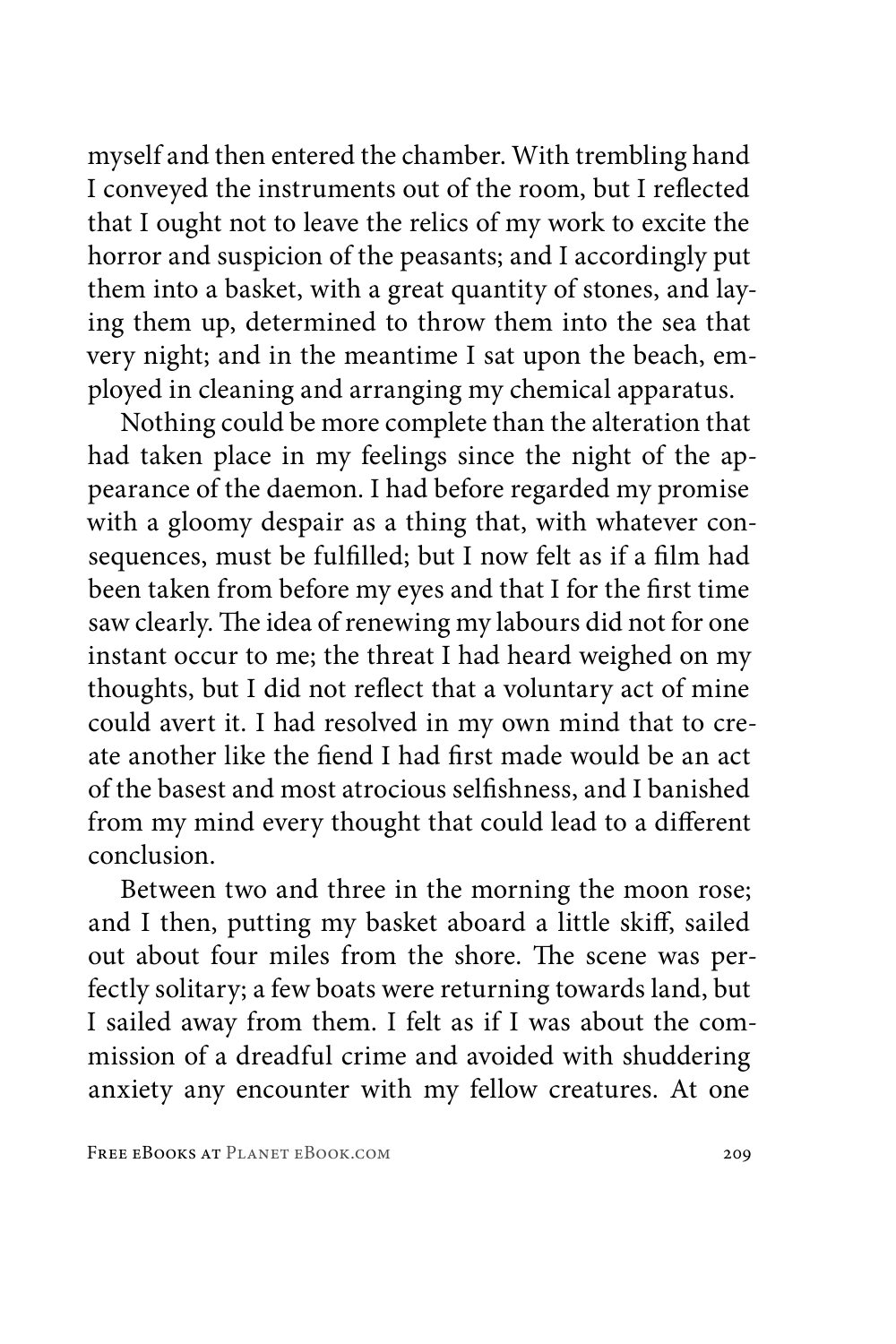time the moon, which had before been clear, was suddenly overspread by a thick cloud, and I took advantage of the moment of darkness and cast my basket into the sea; I listened to the gurgling sound as it sank and then sailed away from the spot. The sky became clouded, but the air was pure, although chilled by the northeast breeze that was then rising. But it refreshed me and filled me with such agreeable sensations that I resolved to prolong my stay on the water, and fixing the rudder in a direct position, stretched myself at the bottom of the boat. Clouds hid the moon, everything was obscure, and I heard only the sound of the boat as its keel cut through the waves; the murmur lulled me, and in a short time I slept soundly.

I do not know how long I remained in this situation, but when I awoke I found that the sun had already mounted considerably. The wind was high, and the waves continually threatened the safety of my little skiff. I found that the wind was northeast and must have driven me far from the coast from which I had embarked. I endeavoured to change my course but quickly found that if I again made the attempt the boat would be instantly filled with water. Thus situated, my only resource was to drive before the wind. I confess that I felt a few sensations of terror. I had no compass with me and was so slenderly acquainted with the geography of this part of the world that the sun was of little benefit to me. I might be driven into the wide Atlantic and feel all the tortures of starvation or be swallowed up in the immeasurable waters that roared and buffeted around me. I had already been out many hours and felt the torment of a burn-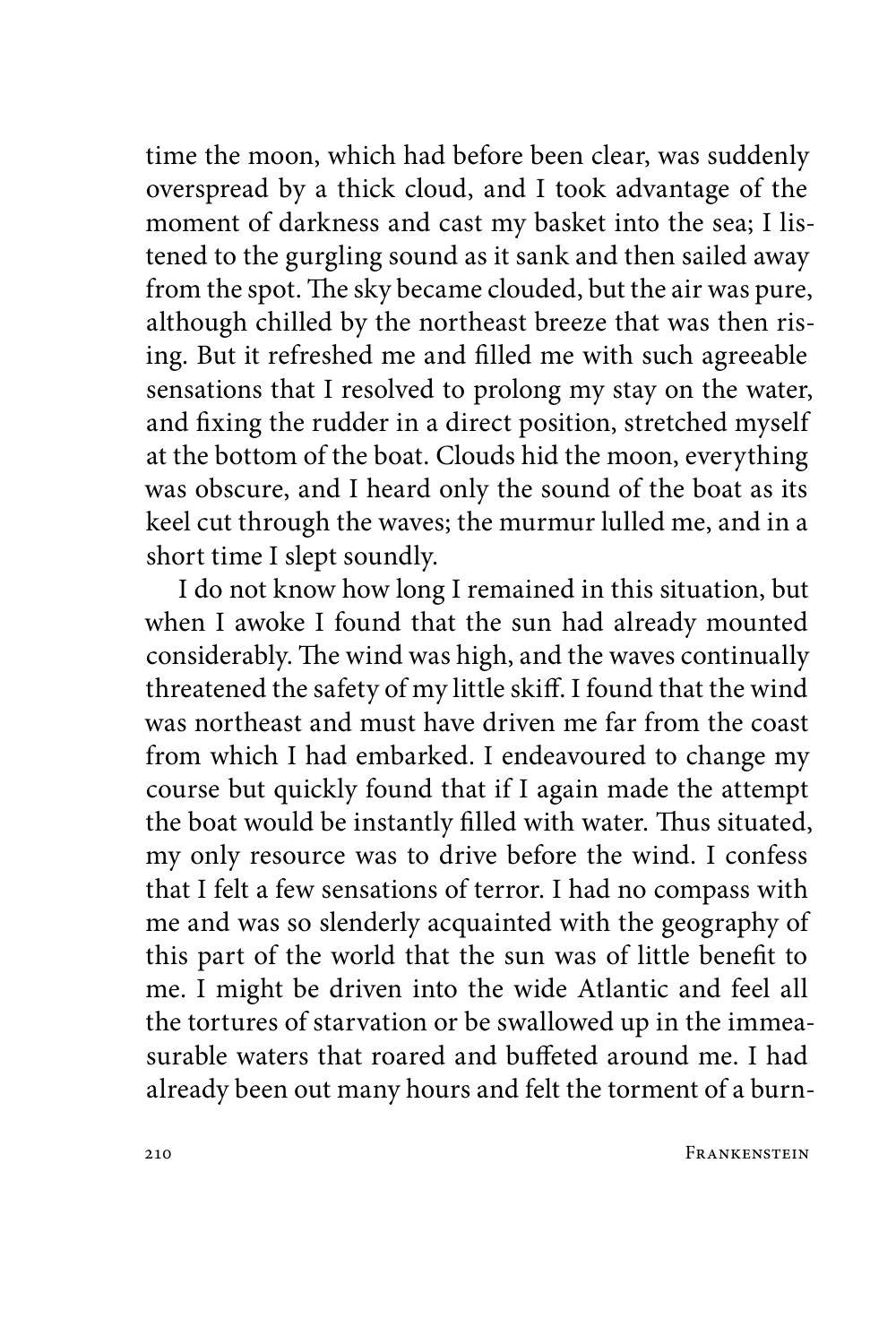ing thirst, a prelude to my other sufferings. I looked on the heavens, which were covered by clouds that flew before the wind, only to be replaced by others; I looked upon the sea; it was to be my grave. 'Fiend,' I exclaimed, 'your task is already fulfilled!' I thought of Elizabeth, of my father, and of Clerval—all left behind, on whom the monster might satisfy his sanguinary and merciless passions. This idea plunged me into a reverie so despairing and frightful that even now, when the scene is on the point of closing before me forever, I shudder to reflect on it.

Some hours passed thus; but by degrees, as the sun declined towards the horizon, the wind died away into a gentle breeze and the sea became free from breakers. But these gave place to a heavy swell; I felt sick and hardly able to hold the rudder, when suddenly I saw a line of high land towards the south.

Almost spent, as I was, by fatigue and the dreadful suspense I endured for several hours, this sudden certainty of life rushed like a flood of warm joy to my heart, and tears gushed from my eyes.

How mutable are our feelings, and how strange is that clinging love we have of life even in the excess of misery! I constructed another sail with a part of my dress and eagerly steered my course towards the land. It had a wild and rocky appearance, but as I approached nearer I easily perceived the traces of cultivation. I saw vessels near the shore and found myself suddenly transported back to the neighbourhood of civilized man. I carefully traced the windings of the land and hailed a steeple which I at length saw issuing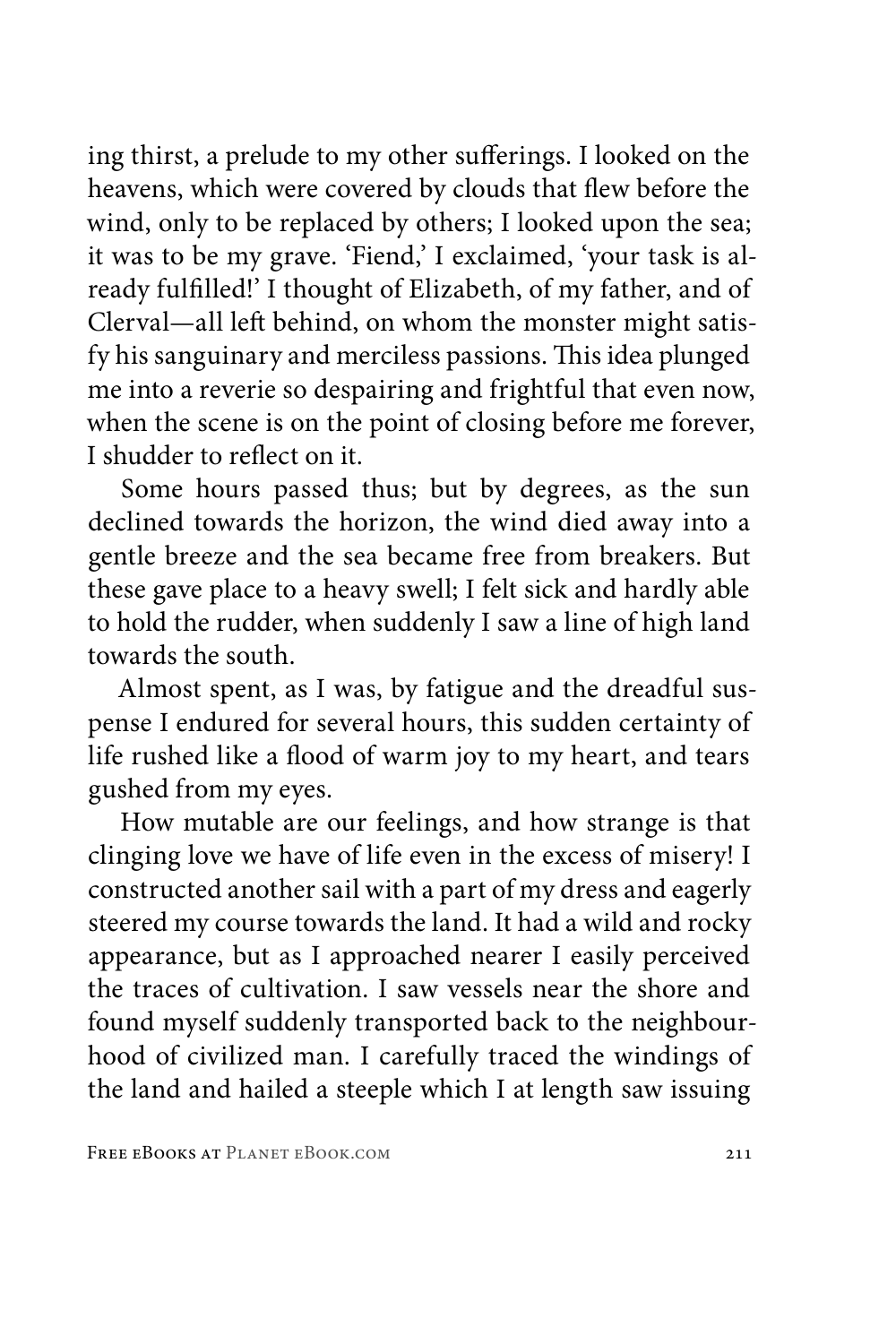from behind a small promontory. As I was in a state of extreme debility, I resolved to sail directly towards the town, as a place where I could most easily procure nourishment. Fortunately I had money with me. As I turned the promontory I perceived a small neat town and a good harbour, which I entered, my heart bounding with joy at my unexpected escape.

As I was occupied in fixing the boat and arranging the sails, several people crowded towards the spot. They seemed much surprised at my appearance, but instead of offering me any assistance, whispered together with gestures that at any other time might have produced in me a slight sensation of alarm. As it was, I merely remarked that they spoke English, and I therefore addressed them in that language. 'My good friends,' said I, 'will you be so kind as to tell me the name of this town and inform me where I am?'

'You will know that soon enough,' replied a man with a hoarse voice. 'Maybe you are come to a place that will not prove much to your taste, but you will not be consulted as to your quarters, I promise you.'

I was exceedingly surprised on receiving so rude an answer from a stranger, and I was also disconcerted on perceiving the frowning and angry countenances of his companions. 'Why do you answer me so roughly?' I replied. 'Surely it is not the custom of Englishmen to receive strangers so inhospitably.'

'I do not know,' said the man, 'what the custom of the English may be, but it is the custom of the Irish to hate villains.'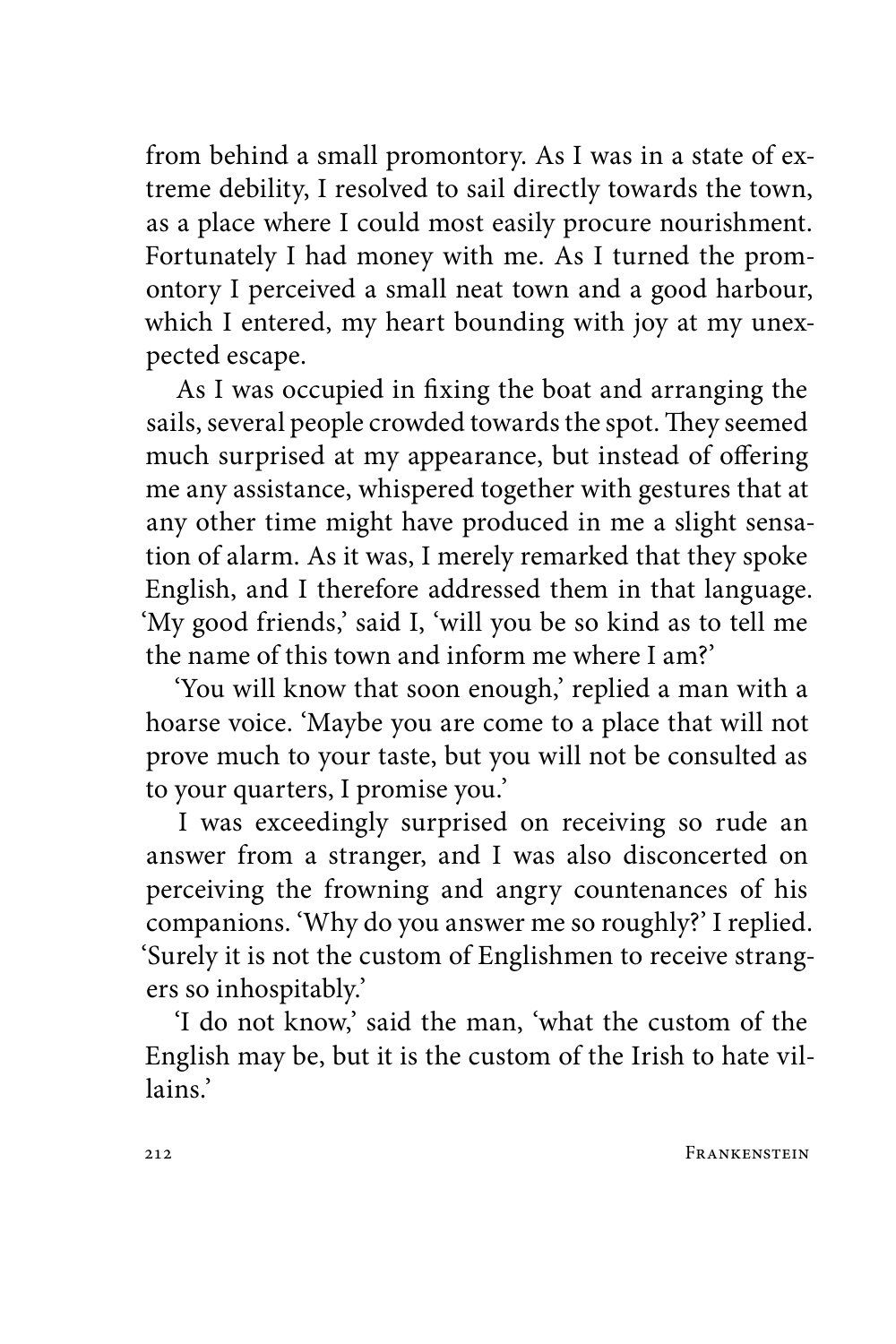While this strange dialogue continued, I perceived the crowd rapidly increase. Their faces expressed a mixture of curiosity and anger, which annoyed and in some degree alarmed me. I inquired the way to the inn, but no one replied. I then moved forward, and a murmuring sound arose from the crowd as they followed and surrounded me, when an ill-looking man approaching tapped me on the shoulder and said, 'Come, sir, you must follow me to Mr. Kirwin's to give an account of yourself.'

'Who is Mr. Kirwin? Why am I to give an account of myself? Is not this a free country?'

'Ay, sir, free enough for honest folks. Mr. Kirwin is a magistrate, and you are to give an account of the death of a gentleman who was found murdered here last night.'

This answer startled me, but I presently recovered myself. I was innocent; that could easily be proved; accordingly I followed my conductor in silence and was led to one of the best houses in the town. I was ready to sink from fatigue and hunger, but being surrounded by a crowd, I thought it politic to rouse all my strength, that no physical debility might be construed into apprehension or conscious guilt. Little did I then expect the calamity that was in a few moments to overwhelm me and extinguish in horror and despair all fear of ignominy or death.

I must pause here, for it requires all my fortitude to recall the memory of the frightful events which I am about to relate, in proper detail, to my recollection.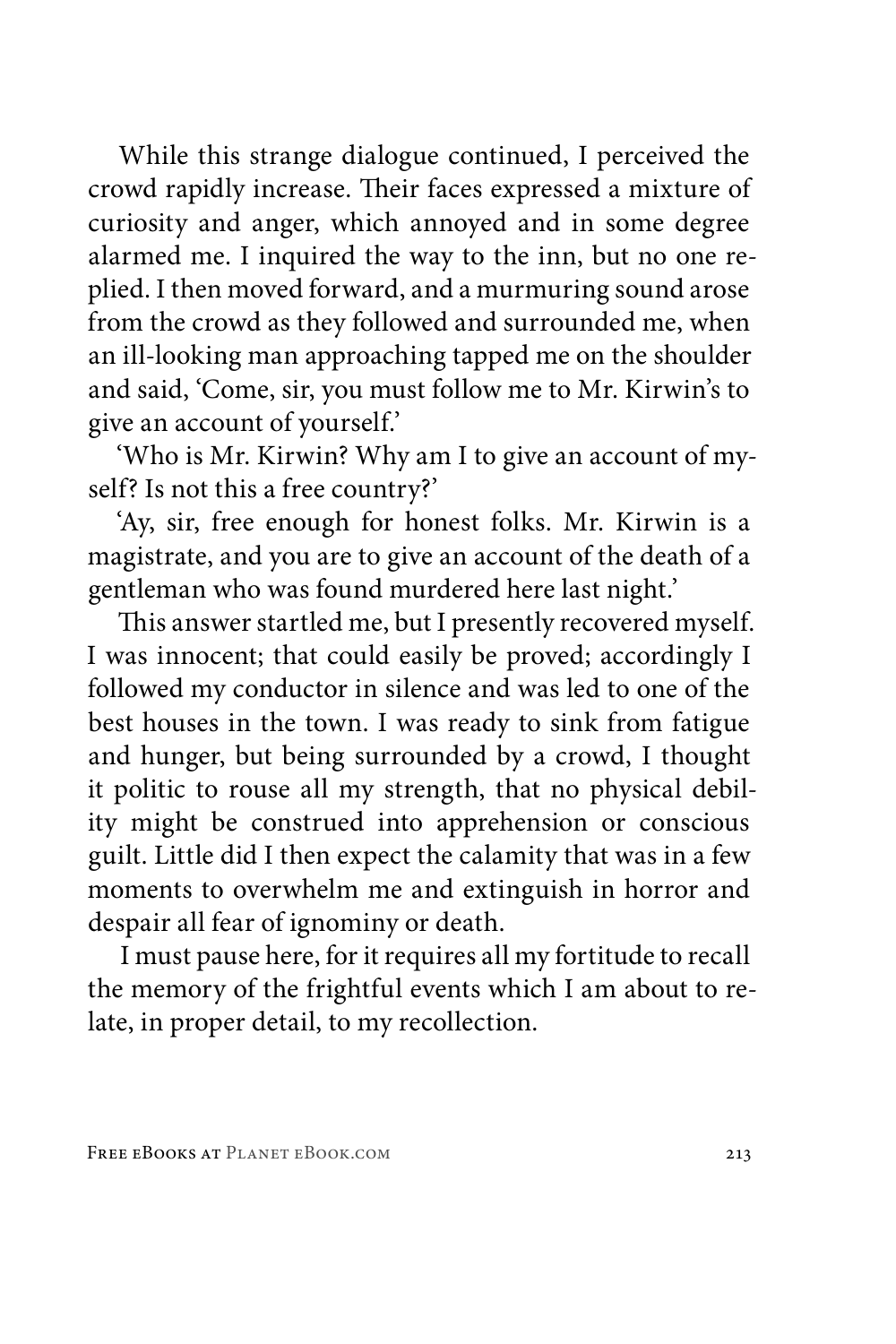## $CHAPTER$  21

I was soon introduced into the presence of the magistrate,<br>an old benevolent man with calm and mild manners. He<br>helped were well become with some degree of consider looked upon me, however, with some degree of severity, and then, turning towards my conductors, he asked who appeared as witnesses on this occasion.

About half a dozen men came forward; and, one being selected by the magistrate, he deposed that he had been out fishing the night before with his son and brother-in-law, Daniel Nugent, when, about ten o'clock, they observed a strong northerly blast rising, and they accordingly put in for port. It was a very dark night, as the moon had not yet risen; they did not land at the harbour, but, as they had been accustomed, at a creek about two miles below. He walked on first, carrying a part of the fishing tackle, and his companions followed him at some distance. As he was proceeding along the sands, he struck his foot against something and fell at his length on the ground. His companions came up to assist him, and by the light of their lantern they found that he had fallen on the body of a man, who was to all appearance dead. Their first supposition was that it was the corpse of some person who had been drowned and was thrown on shore by the waves, but on examination they found that the clothes were not wet and even that the body was not then cold. They instantly carried it to the cottage of an old wom-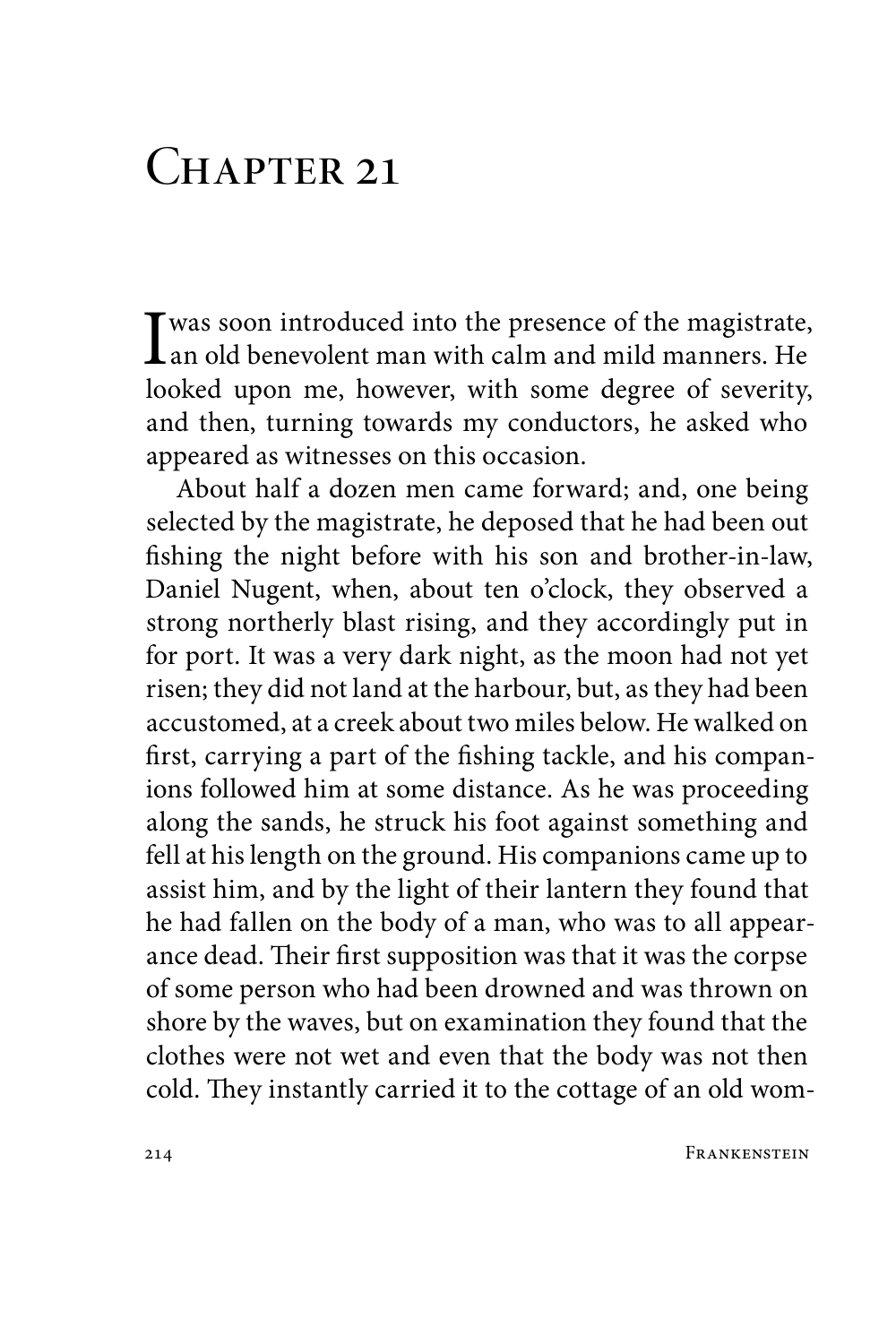an near the spot and endeavoured, but in vain, to restore it to life. It appeared to be a handsome young man, about five and twenty years of age. He had apparently been strangled, for there was no sign of any violence except the black mark of fingers on his neck.

The first part of this deposition did not in the least interest me, but when the mark of the fingers was mentioned I remembered the murder of my brother and felt myself extremely agitated; my limbs trembled, and a mist came over my eyes, which obliged me to lean on a chair for support. The magistrate observed me with a keen eye and of course drew an unfavourable augury from my manner.

The son confirmed his father's account, but when Daniel Nugent was called he swore positively that just before the fall of his companion, he saw a boat, with a single man in it, at a short distance from the shore; and as far as he could judge by the light of a few stars, it was the same boat in which I had just landed.

A woman deposed that she lived near the beach and was standing at the door of her cottage, waiting for the return of the fishermen, about an hour before she heard of the discovery of the body, when she saw a boat with only one man in it push off from that part of the shore where the corpse was afterwards found.

Another woman confirmed the account of the fishermen having brought the body into her house; it was not cold. They put it into a bed and rubbed it, and Daniel went to the town for an apothecary, but life was quite gone.

Several other men were examined concerning my land-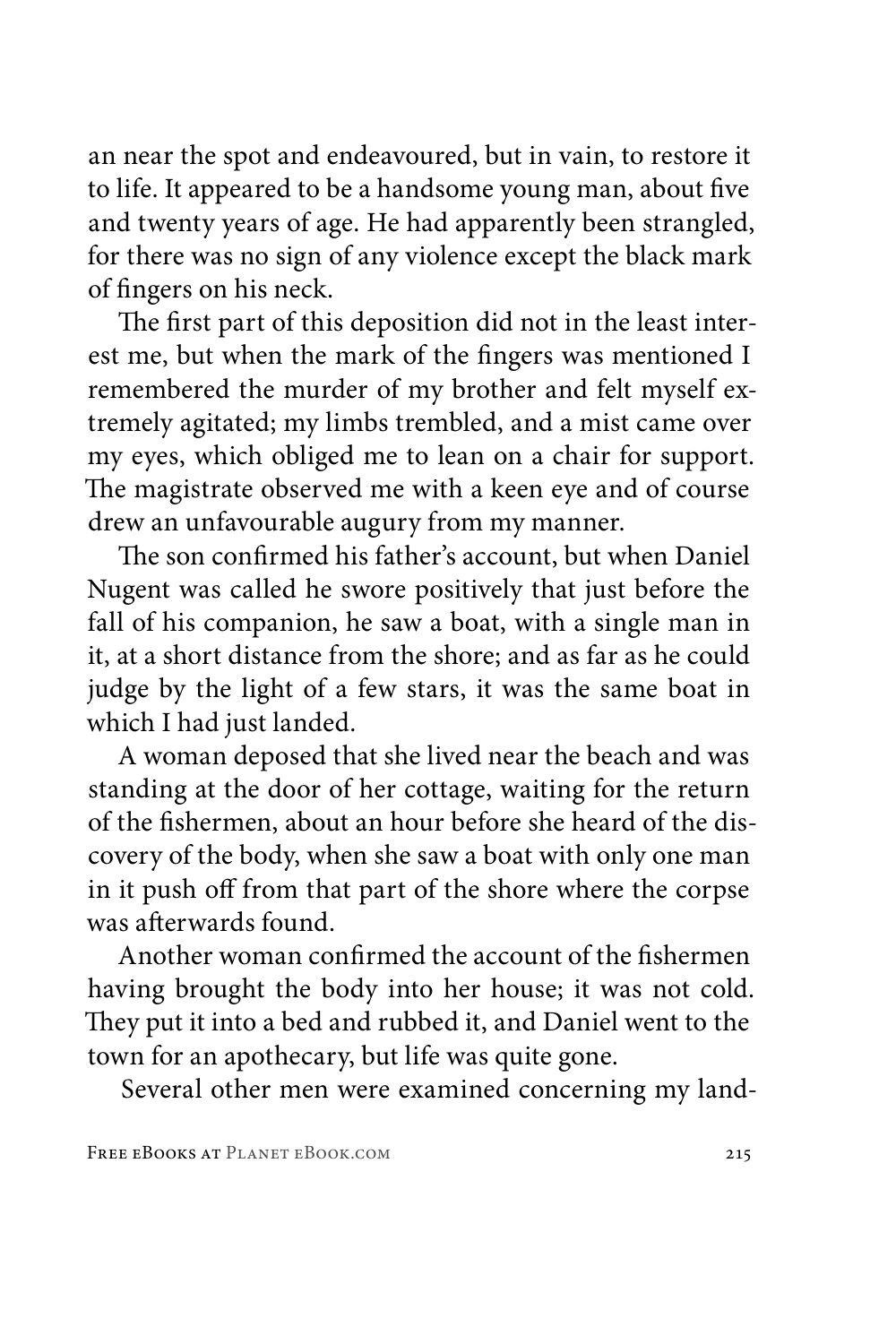ing, and they agreed that, with the strong north wind that had arisen during the night, it was very probable that I had beaten about for many hours and had been obliged to return nearly to the same spot from which I had departed. Besides, they observed that it appeared that I had brought the body from another place, and it was likely that as I did not appear to know the shore, I might have put into the harbour ignorant of the distance of the town of—— from the place where I had deposited the corpse.

Mr. Kirwin, on hearing this evidence, desired that I should be taken into the room where the body lay for interment, that it might be observed what effect the sight of it would produce upon me. This idea was probably suggested by the extreme agitation I had exhibited when the mode of the murder had been described. I was accordingly conducted, by the magistrate and several other persons, to the inn. I could not help being struck by the strange coincidences that had taken place during this eventful night; but, knowing that I had been conversing with several persons in the island I had inhabited about the time that the body had been found, I was perfectly tranquil as to the consequences of the affair.

I entered the room where the corpse lay and was led up to the coffin. How can I describe my sensations on beholding it? I feel yet parched with horror, nor can I reflect on that terrible moment without shuddering and agony. The examination, the presence of the magistrate and witnesses, passed like a dream from my memory when I saw the lifeless form of Henry Clerval stretched before me. I gasped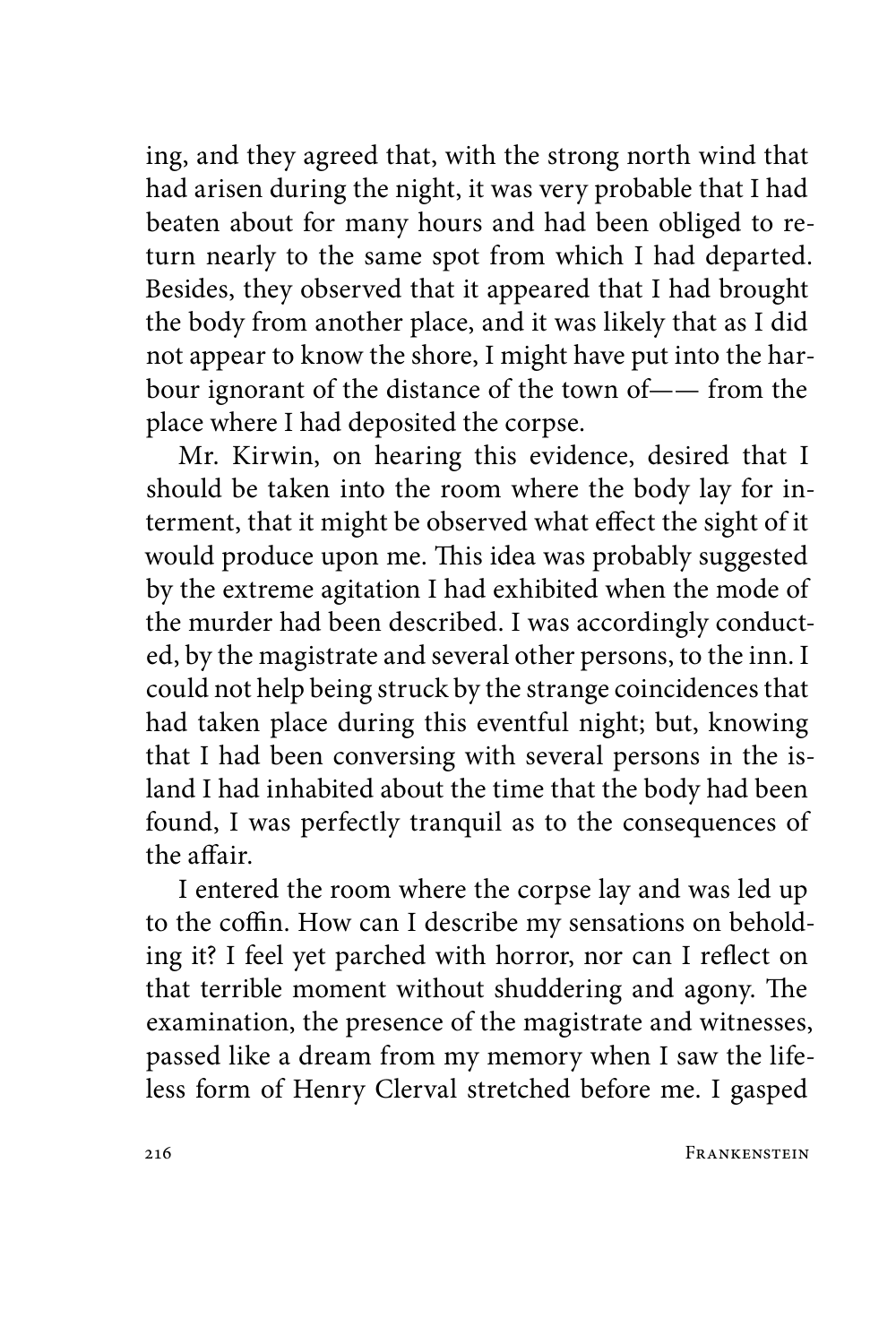for breath, and throwing myself on the body, I exclaimed, 'Have my murderous machinations deprived you also, my dearest Henry, of life? Two I have already destroyed; other victims await their destiny; but you, Clerval, my friend, my benefactor—'

The human frame could no longer support the agonies that I endured, and I was carried out of the room in strong convulsions.

A fever succeeded to this. I lay for two months on the point of death; my ravings, as I afterwards heard, were frightful; I called myself the murderer of William, of Justine, and of Clerval. Sometimes I entreated my attendants to assist me in the destruction of the fiend by whom I was tormented; and at others I felt the fingers of the monster already grasping my neck, and screamed aloud with agony and terror. Fortunately, as I spoke my native language, Mr. Kirwin alone understood me; but my gestures and bitter cries were sufficient to affright the other witnesses.

Why did I not die? More miserable than man ever was before, why did I not sink into forgetfulness and rest? Death snatches away many blooming children, the only hopes of their doting parents; how many brides and youthful lovers have been one day in the bloom of health and hope, and the next a prey for worms and the decay of the tomb! Of what materials was I made that I could thus resist so many shocks, which, like the turning of the wheel, continually renewed the torture?

But I was doomed to live and in two months found myself as awaking from a dream, in a prison, stretched on a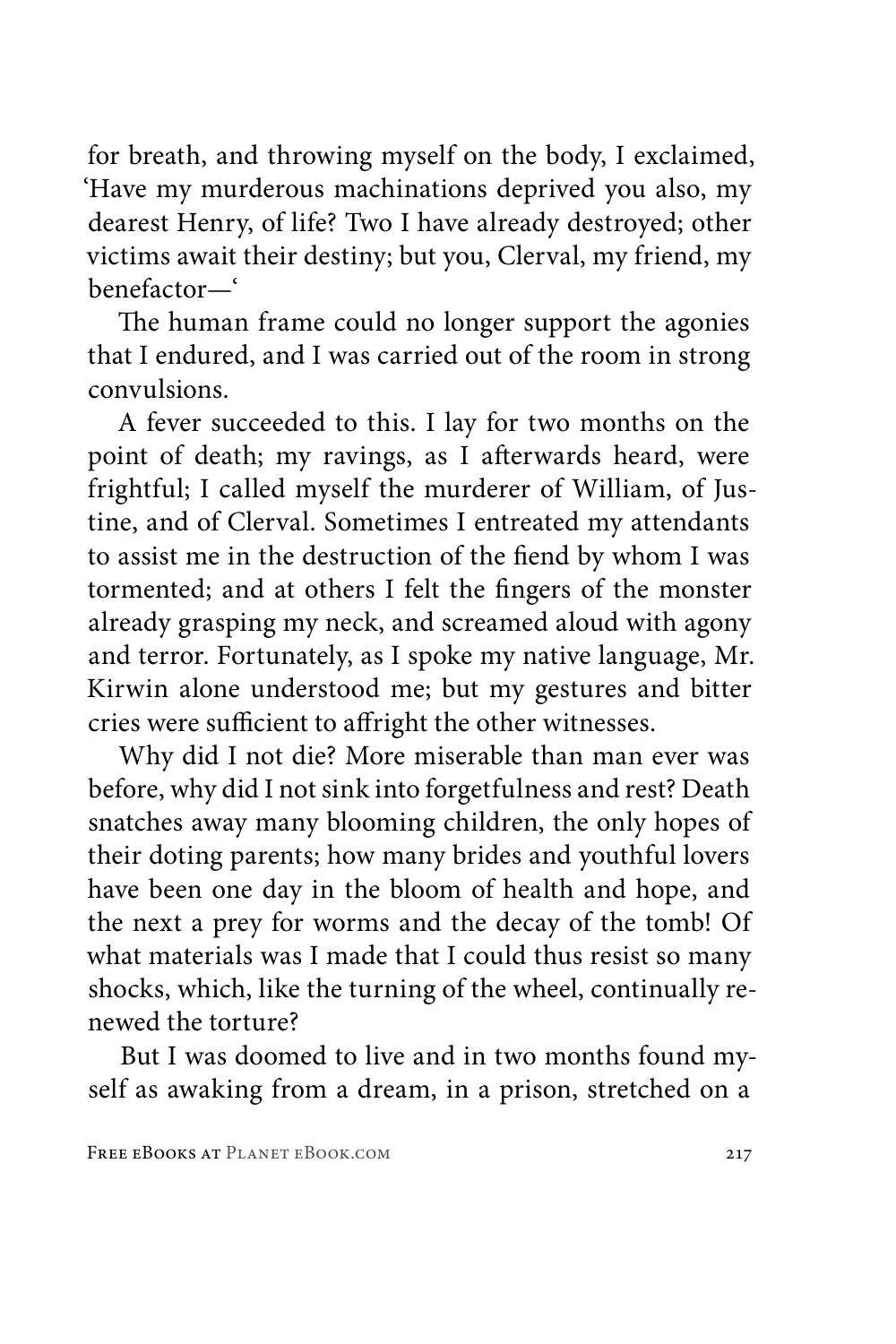wretched bed, surrounded by jailers, turnkeys, bolts, and all the miserable apparatus of a dungeon. It was morning, I remember, when I thus awoke to understanding; I had forgotten the particulars of what had happened and only felt as if some great misfortune had suddenly overwhelmed me; but when I looked around and saw the barred windows and the squalidness of the room in which I was, all flashed across my memory and I groaned bitterly.

This sound disturbed an old woman who was sleeping in a chair beside me. She was a hired nurse, the wife of one of the turnkeys, and her countenance expressed all those bad qualities which often characterize that class. The lines of her face were hard and rude, like that of persons accustomed to see without sympathizing in sights of misery. Her tone expressed her entire indifference; she addressed me in English, and the voice struck me as one that I had heard during my sufferings. 'Are you better now, sir?' said she.

I replied in the same language, with a feeble voice, 'I believe I am; but if it be all true, if indeed I did not dream, I am sorry that I am still alive to feel this misery and horror.'

'For that matter,' replied the old woman, 'if you mean about the gentleman you murdered, I believe that it were better for you if you were dead, for I fancy it will go hard with you! However, that's none of my business; I am sent to nurse you and get you well; I do my duty with a safe conscience; it were well if everybody did the same.'

I turned with loathing from the woman who could utter so unfeeling a speech to a person just saved, on the very edge of death; but I felt languid and unable to reflect on all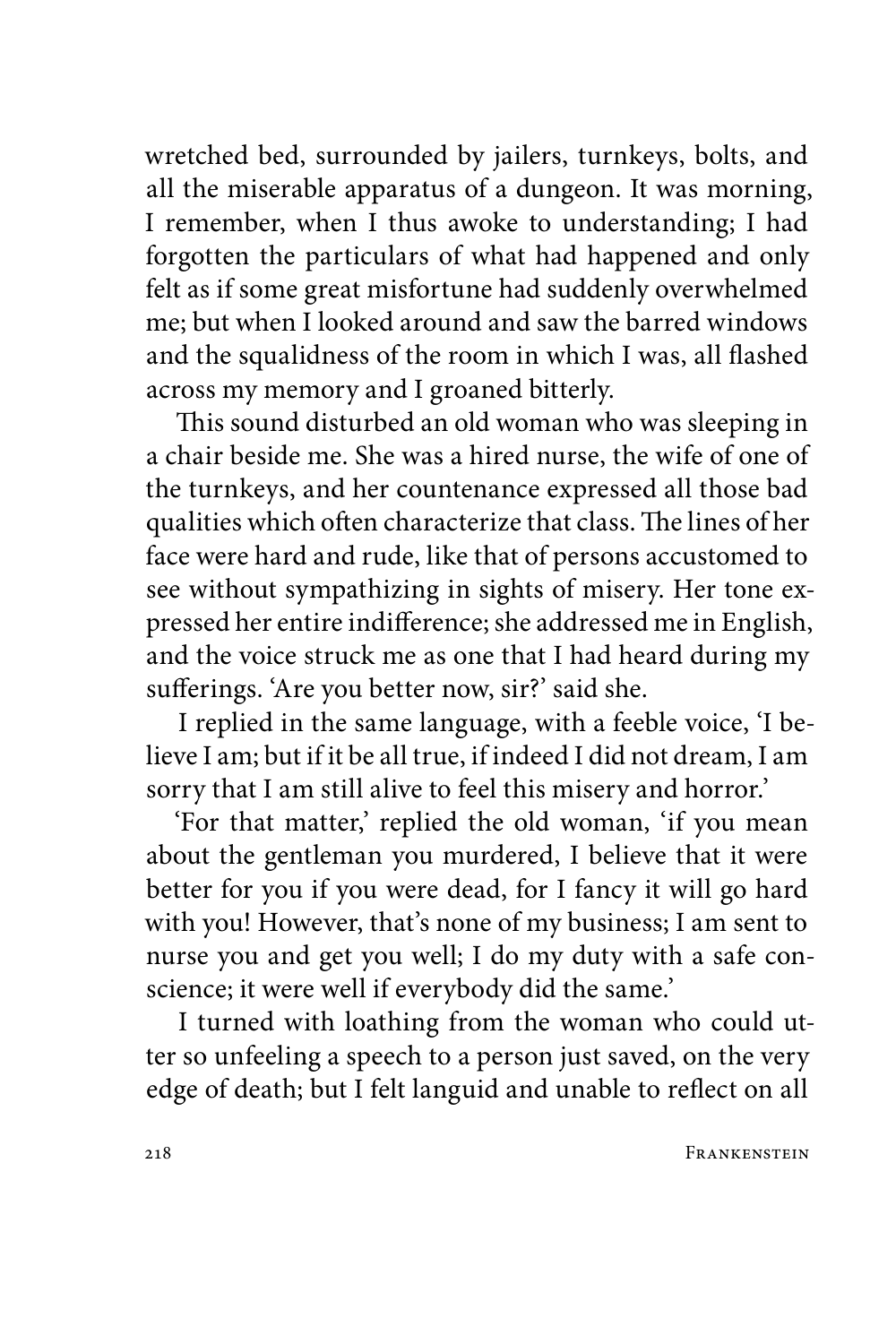that had passed. The whole series of my life appeared to me as a dream; I sometimes doubted if indeed it were all true, for it never presented itself to my mind with the force of reality.

As the images that floated before me became more distinct, I grew feverish; a darkness pressed around me; no one was near me who soothed me with the gentle voice of love; no dear hand supported me. The physician came and prescribed medicines, and the old woman prepared them for me; but utter carelessness was visible in the first, and the expression of brutality was strongly marked in the visage of the second. Who could be interested in the fate of a murderer but the hangman who would gain his fee?

These were my first reflections, but I soon learned that Mr. Kirwin had shown me extreme kindness. He had caused the best room in the prison to be prepared for me (wretched indeed was the best); and it was he who had provided a physician and a nurse. It is true, he seldom came to see me, for although he ardently desired to relieve the sufferings of every human creature, he did not wish to be present at the agonies and miserable ravings of a murderer. He came, therefore, sometimes to see that I was not neglected, but his visits were short and with long intervals.

One day, while I was gradually recovering, I was seated in a chair, my eyes half open and my cheeks livid like those in death. I was overcome by gloom and misery and often reflected I had better seek death than desire to remain in a world which to me was replete with wretchedness. At one time I considered whether I should not declare myself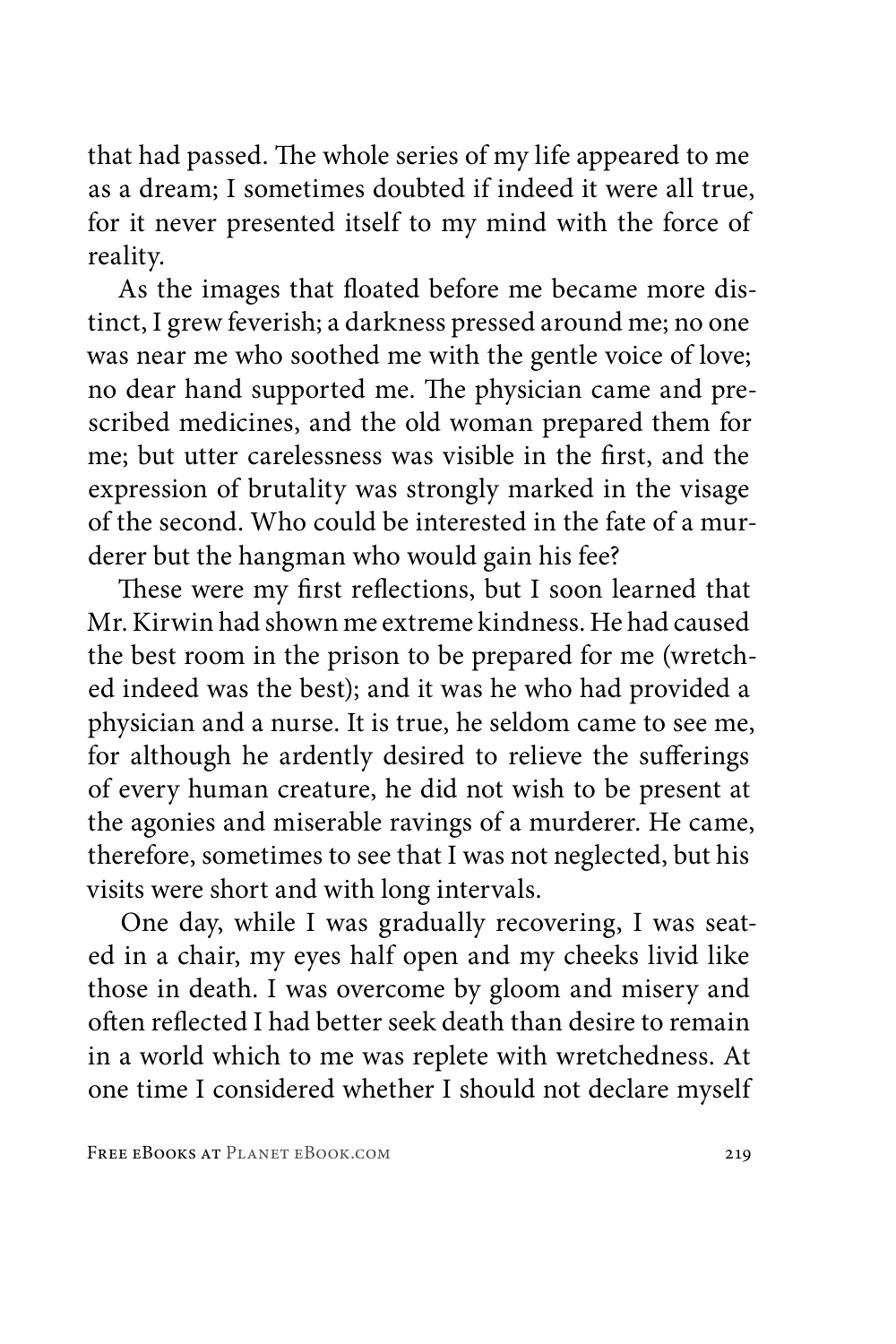guilty and suffer the penalty of the law, less innocent than poor Justine had been. Such were my thoughts when the door of my apartment was opened and Mr. Kirwin entered. His countenance expressed sympathy and compassion; he drew a chair close to mine and addressed me in French, 'I fear that this place is very shocking to you; can I do anything to make you more comfortable?'

'I thank you, but all that you mention is nothing to me; on the whole earth there is no comfort which I am capable of receiving.'

'I know that the sympathy of a stranger can be but of little relief to one borne down as you are by so strange a misfortune. But you will, I hope, soon quit this melancholy abode, for doubtless evidence can easily be brought to free you from the criminal charge.'

'That is my least concern; I am, by a course of strange events, become the most miserable of mortals. Persecuted and tortured as I am and have been, can death be any evil to me?'

'Nothing indeed could be more unfortunate and agonizing than the strange chances that have lately occurred. You were thrown, by some surprising accident, on this shore, renowned for its hospitality, seized immediately, and charged with murder. The first sight that was presented to your eyes was the body of your friend, murdered in so unaccountable a manner and placed, as it were, by some fiend across your path.'

As Mr. Kirwin said this, notwithstanding the agitation I endured on this retrospect of my sufferings, I also felt con-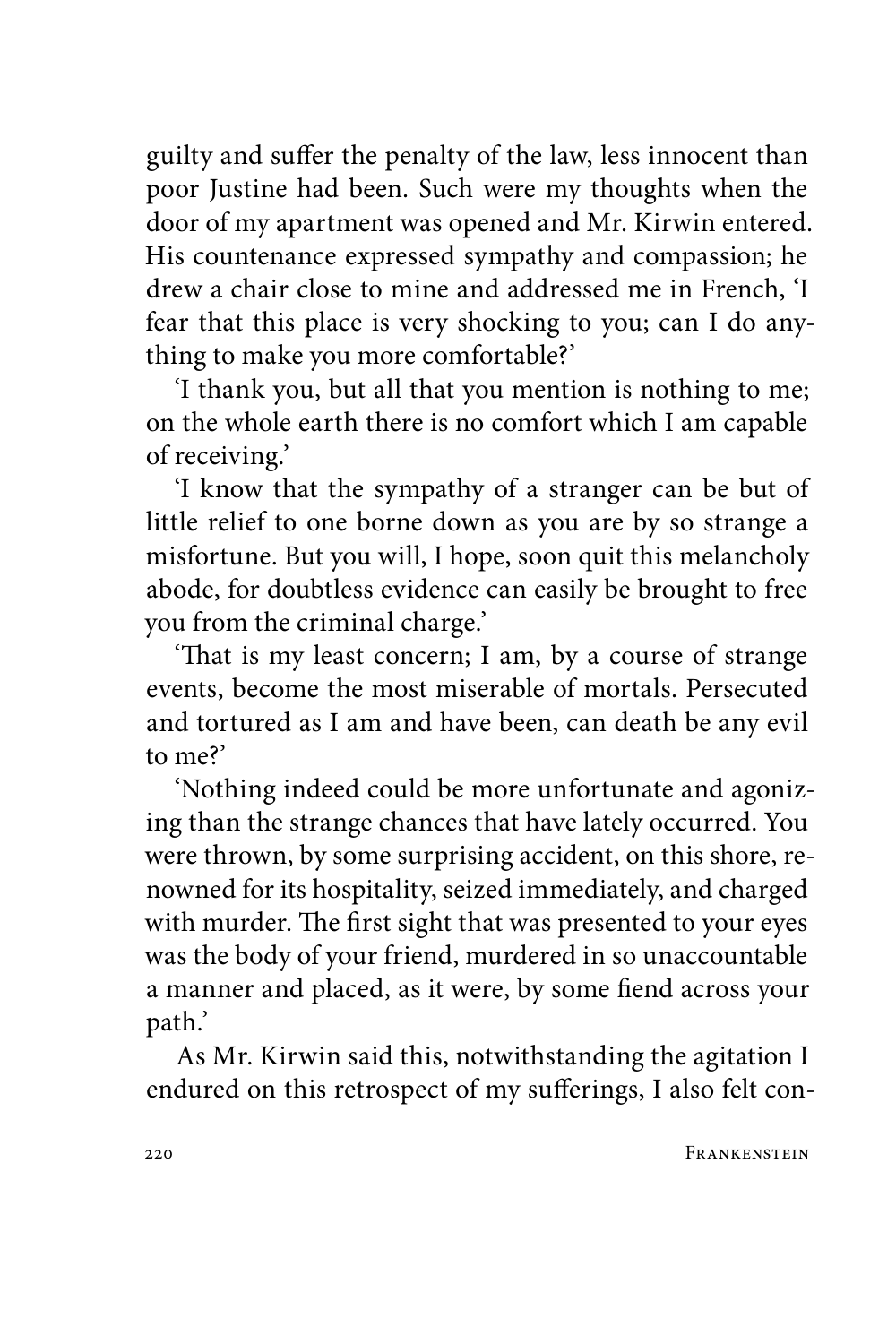siderable surprise at the knowledge he seemed to possess concerning me. I suppose some astonishment was exhibited in my countenance, for Mr. Kirwin hastened to say, 'Immediately upon your being taken ill, all the papers that were on your person were brought me, and I examined them that I might discover some trace by which I could send to your relations an account of your misfortune and illness. I found several letters, and, among others, one which I discovered from its commencement to be from your father. I instantly wrote to Geneva; nearly two months have elapsed since the departure of my letter. But you are ill; even now you tremble; you are unfit for agitation of any kind.'

'This suspense is a thousand times worse than the most horrible event; tell me what new scene of death has been acted, and whose murder I am now to lament?'

'Your family is perfectly well,' said Mr. Kirwin with gentleness; 'and someone, a friend, is come to visit you.'

I know not by what chain of thought the idea presented itself, but it instantly darted into my mind that the murderer had come to mock at my misery and taunt me with the death of Clerval, as a new incitement for me to comply with his hellish desires. I put my hand before my eyes, and cried out in agony, 'Oh! Take him away! I cannot see him; for God's sake, do not let him enter!'

Mr. Kirwin regarded me with a troubled countenance. He could not help regarding my exclamation as a presumption of my guilt and said in rather a severe tone, 'I should have thought, young man, that the presence of your father would have been welcome instead of inspiring such violent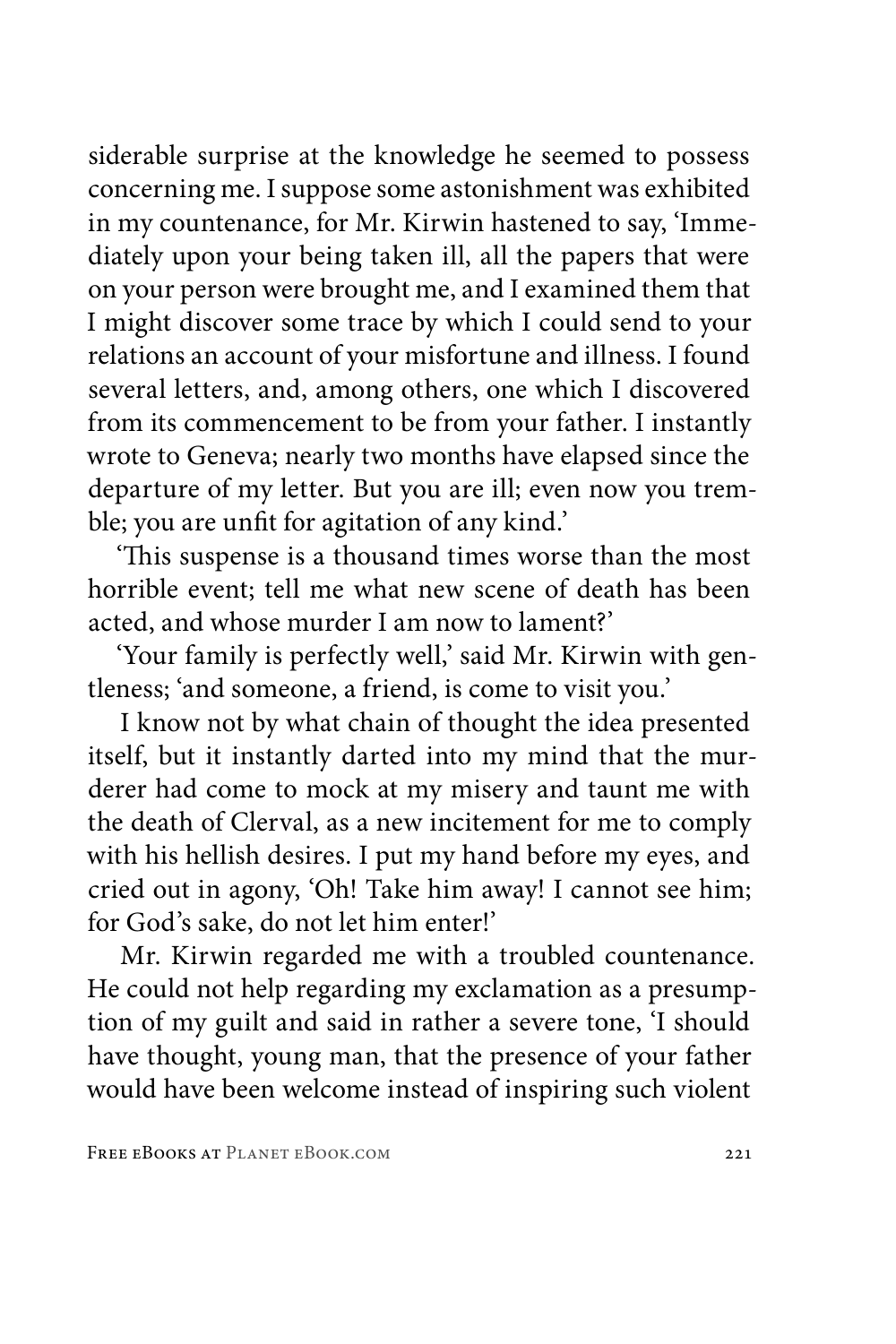repugnance.'

'My father!' cried I, while every feature and every muscle was relaxed from anguish to pleasure. 'Is my father indeed come? How kind, how very kind! But where is he, why does he not hasten to me?'

My change of manner surprised and pleased the magistrate; perhaps he thought that my former exclamation was a momentary return of delirium, and now he instantly resumed his former benevolence. He rose and quitted the room with my nurse, and in a moment my father entered it.

Nothing, at this moment, could have given me greater pleasure than the arrival of my father. I stretched out my hand to him and cried, 'Are you, then, safe—and Elizabeth—and Ernest?'

My father calmed me with assurances of their welfare and endeavoured, by dwelling on these subjects so interesting to my heart, to raise my desponding spirits; but he soon felt that a prison cannot be the abode of cheerfulness. 'What a place is this that you inhabit, my son!' said he, looking mournfully at the barred windows and wretched appearance of the room. 'You travelled to seek happiness, but a fatality seems to pursue you. And poor Clerval—'

The name of my unfortunate and murdered friend was an agitation too great to be endured in my weak state; I shed tears.

'Alas! Yes, my father,' replied I; 'some destiny of the most horrible kind hangs over me, and I must live to fulfil it, or surely I should have died on the coffin of Henry.'

We were not allowed to converse for any length of time,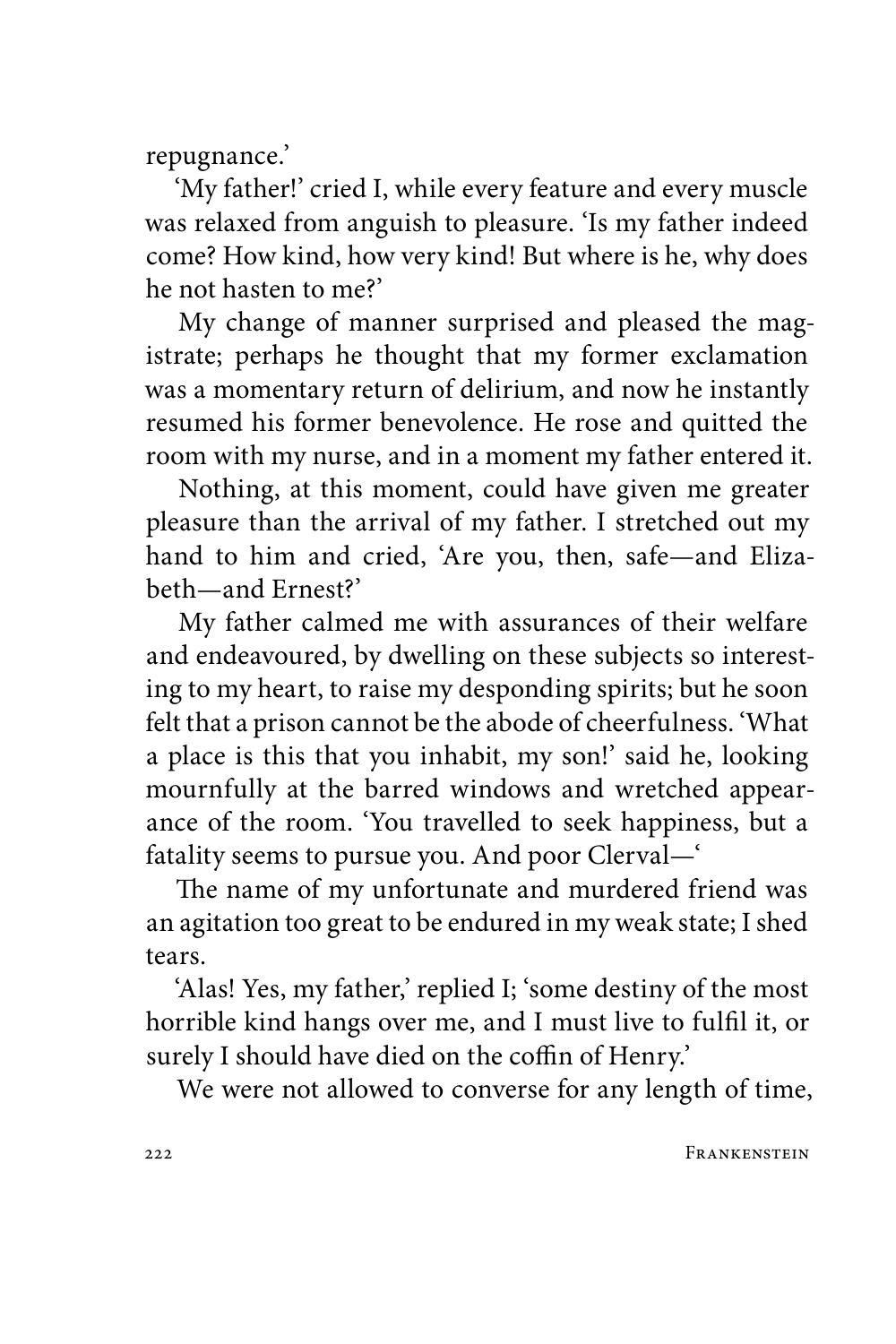for the precarious state of my health rendered every precaution necessary that could ensure tranquillity. Mr. Kirwin came in and insisted that my strength should not be exhausted by too much exertion. But the appearance of my father was to me like that of my good angel, and I gradually recovered my health.

As my sickness quitted me, I was absorbed by a gloomy and black melancholy that nothing could dissipate. The image of Clerval was forever before me, ghastly and murdered. More than once the agitation into which these reflections threw me made my friends dread a dangerous relapse. Alas! Why did they preserve so miserable and detested a life? It was surely that I might fulfil my destiny, which is now drawing to a close. Soon, oh, very soon, will death extinguish these throbbings and relieve me from the mighty weight of anguish that bears me to the dust; and, in executing the award of justice, I shall also sink to rest. Then the appearance of death was distant, although the wish was ever present to my thoughts; and I often sat for hours motionless and speechless, wishing for some mighty revolution that might bury me and my destroyer in its ruins.

The season of the assizes approached. I had already been three months in prison, and although I was still weak and in continual danger of a relapse, I was obliged to travel nearly a hundred miles to the country town where the court was held. Mr. Kirwin charged himself with every care of collecting witnesses and arranging my defence. I was spared the disgrace of appearing publicly as a criminal, as the case was not brought before the court that decides on life and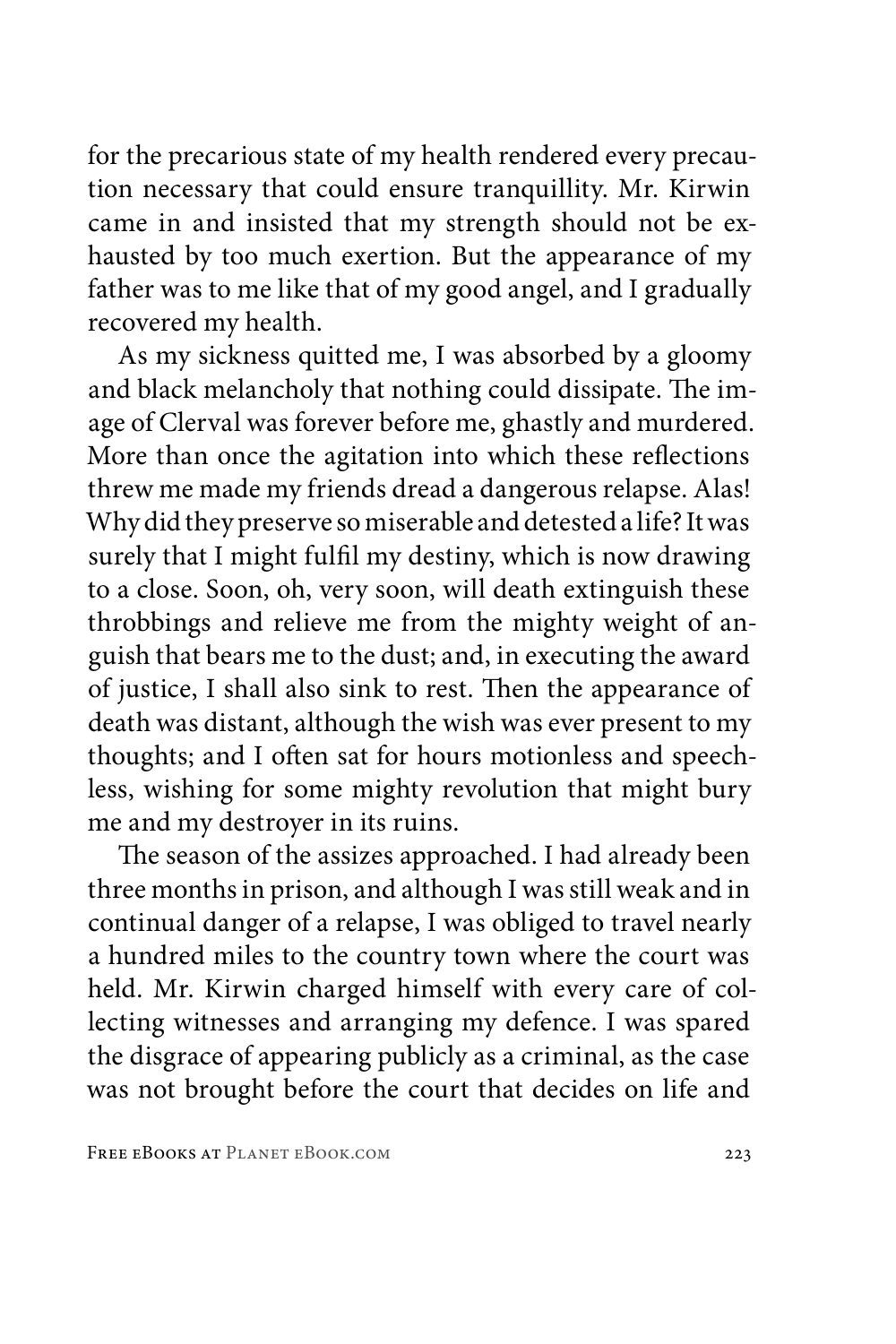death. The grand jury rejected the bill, on its being proved that I was on the Orkney Islands at the hour the body of my friend was found; and a fortnight after my removal I was liberated from prison.

My father was enraptured on finding me freed from the vexations of a criminal charge, that I was again allowed to breathe the fresh atmosphere and permitted to return to my native country. I did not participate in these feelings, for to me the walls of a dungeon or a palace were alike hateful. The cup of life was poisoned forever, and although the sun shone upon me, as upon the happy and gay of heart, I saw around me nothing but a dense and frightful darkness, penetrated by no light but the glimmer of two eyes that glared upon me. Sometimes they were the expressive eyes of Henry, languishing in death, the dark orbs nearly covered by the lids and the long black lashes that fringed them; sometimes it was the watery, clouded eyes of the monster, as I first saw them in my chamber at Ingolstadt.

My father tried to awaken in me the feelings of affection. He talked of Geneva, which I should soon visit, of Elizabeth and Ernest; but these words only drew deep groans from me. Sometimes, indeed, I felt a wish for happiness and thought with melancholy delight of my beloved cousin or longed, with a devouring \*maladie du pays\*, to see once more the blue lake and rapid Rhone, that had been so dear to me in early childhood; but my general state of feeling was a torpor in which a prison was as welcome a residence as the divinest scene in nature; and these fits were seldom interrupted but by paroxysms of anguish and despair. At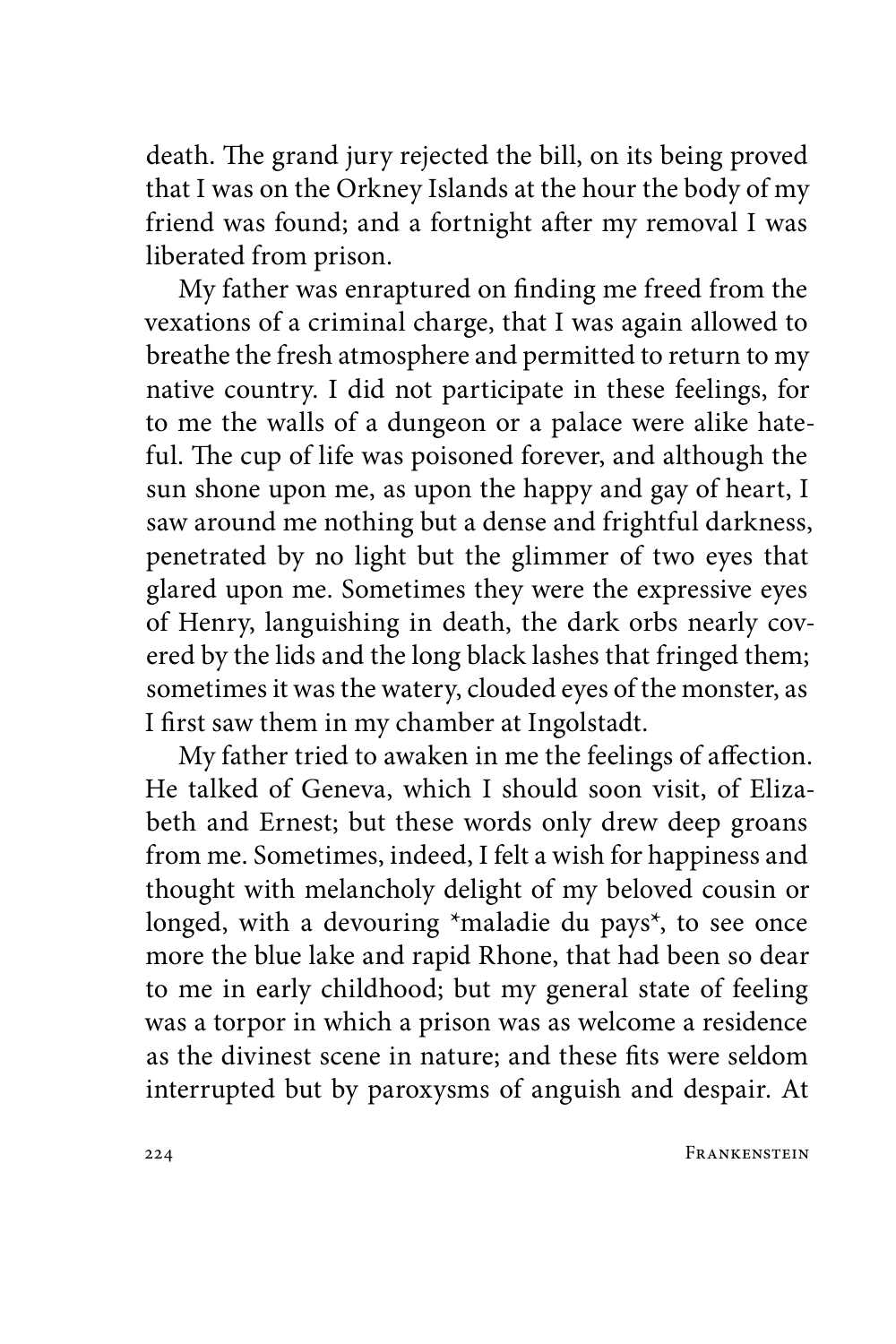these moments I often endeavoured to put an end to the existence I loathed, and it required unceasing attendance and vigilance to restrain me from committing some dreadful act of violence.

Yet one duty remained to me, the recollection of which finally triumphed over my selfish despair. It was necessary that I should return without delay to Geneva, there to watch over the lives of those I so fondly loved and to lie in wait for the murderer, that if any chance led me to the place of his concealment, or if he dared again to blast me by his presence, I might, with unfailing aim, put an end to the existence of the monstrous image which I had endued with the mockery of a soul still more monstrous. My father still desired to delay our departure, fearful that I could not sustain the fatigues of a journey, for I was a shattered wreck—the shadow of a human being. My strength was gone. I was a mere skeleton, and fever night and day preyed upon my wasted frame.

Still, as I urged our leaving Ireland with such inquietude and impatience, my father thought it best to yield. We took our passage on board a vessel bound for Havre-de-Grace and sailed with a fair wind from the Irish shores. It was midnight. I lay on the deck looking at the stars and listening to the dashing of the waves. I hailed the darkness that shut Ireland from my sight, and my pulse beat with a feverish joy when I reflected that I should soon see Geneva. The past appeared to me in the light of a frightful dream; yet the vessel in which I was, the wind that blew me from the detested shore of Ireland, and the sea which surrounded me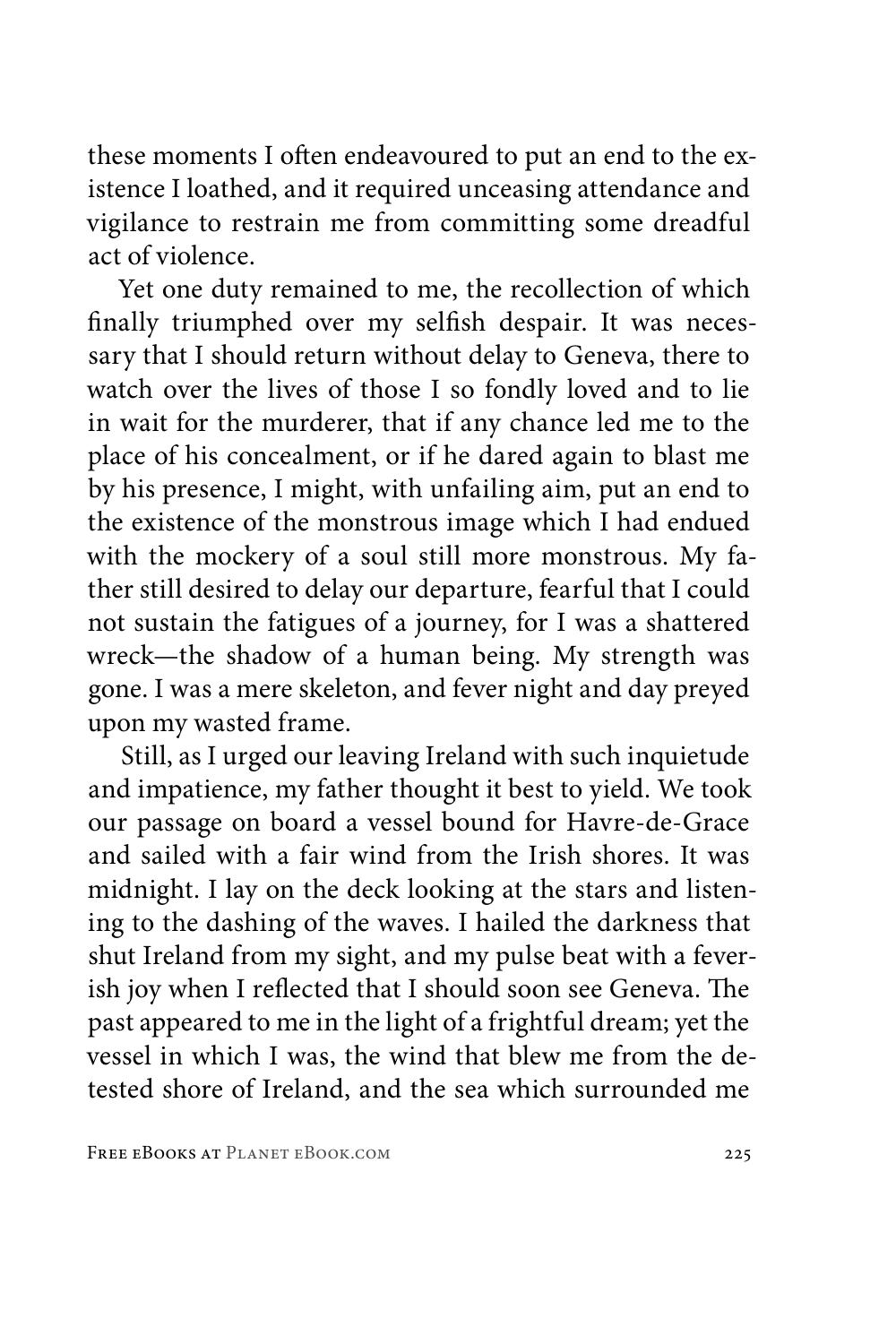told me too forcibly that I was deceived by no vision and that Clerval, my friend and dearest companion, had fallen a victim to me and the monster of my creation. I repassed, in my memory, my whole life—my quiet happiness while residing with my family in Geneva, the death of my mother, and my departure for Ingolstadt. I remembered, shuddering, the mad enthusiasm that hurried me on to the creation of my hideous enemy, and I called to mind the night in which he first lived. I was unable to pursue the train of thought; a thousand feelings pressed upon me, and I wept bitterly.

Ever since my recovery from the fever I had been in the custom of taking every night a small quantity of laudanum, for it was by means of this drug only that I was enabled to gain the rest necessary for the preservation of life. Oppressed by the recollection of my various misfortunes, I now swallowed double my usual quantity and soon slept profoundly. But sleep did not afford me respite from thought and misery; my dreams presented a thousand objects that scared me. Towards morning I was possessed by a kind of nightmare; I felt the fiend's grasp in my neck and could not free myself from it; groans and cries rang in my ears. My father, who was watching over me, perceiving my restlessness, awoke me; the dashing waves were around, the cloudy sky above, the fiend was not here: a sense of security, a feeling that a truce was established between the present hour and the irresistible, disastrous future imparted to me a kind of calm forgetfulness, of which the human mind is by its structure peculiarly susceptible.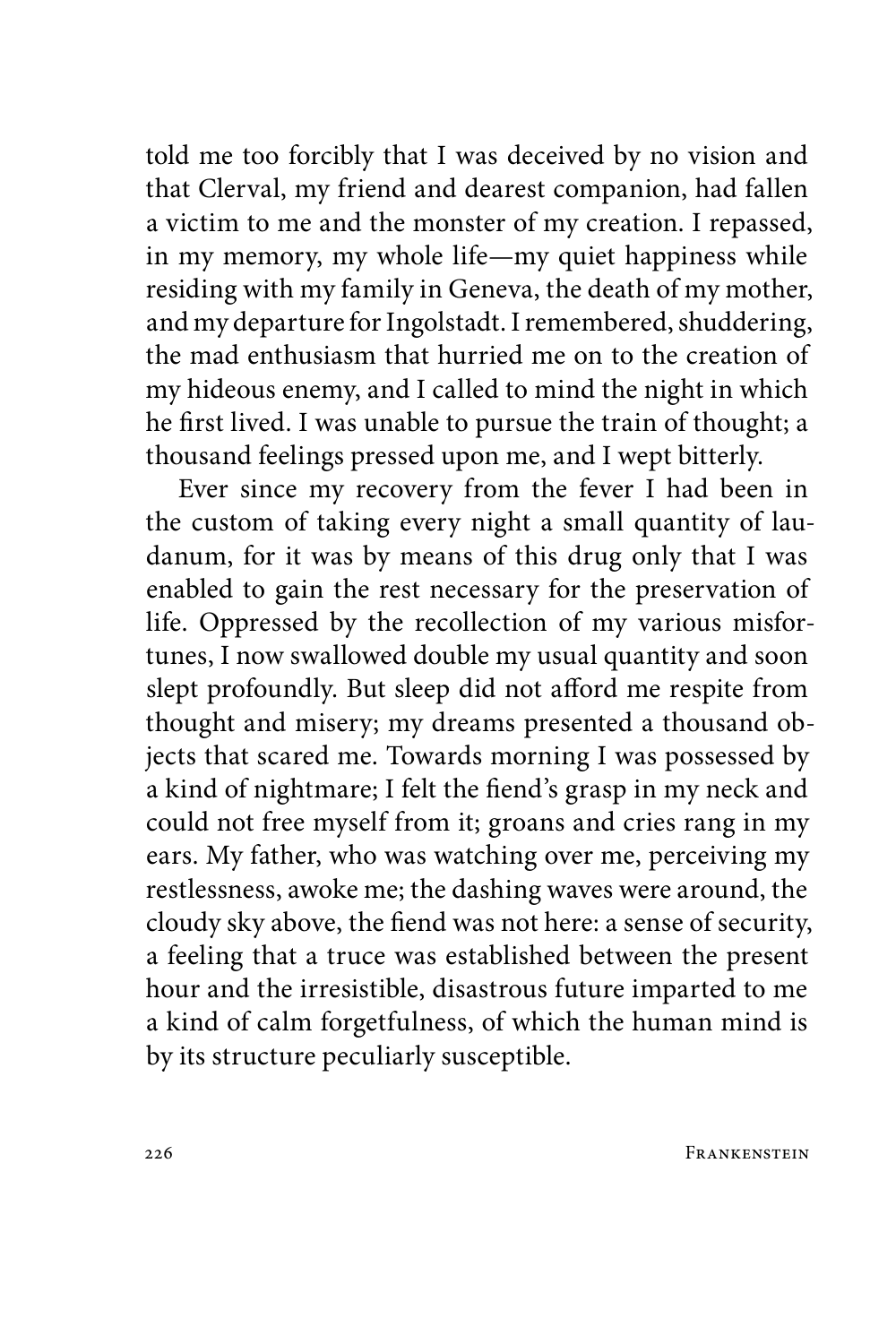## $CHAPTER$  22

The voyage came to an end. We landed, and proceeded to Paris. I soon found that I had overtaxed my strength and that I must repose before I could continue my journey. My father's care and attentions were indefatigable, but he did not know the origin of my sufferings and sought erroneous methods to remedy the incurable ill. He wished me to seek amusement in society. I abhorred the face of man. Oh, not abhorred! They were my brethren, my fellow beings, and I felt attracted even to the most repulsive among them, as to creatures of an angelic nature and celestial mechanism. But I felt that I had no right to share their intercourse. I had unchained an enemy among them whose joy it was to shed their blood and to revel in their groans. How they would, each and all, abhor me and hunt me from the world did they know my unhallowed acts and the crimes which had their source in me!

My father yielded at length to my desire to avoid society and strove by various arguments to banish my despair. Sometimes he thought that I felt deeply the degradation of being obliged to answer a charge of murder, and he endeavoured to prove to me the futility of pride.

'Alas! My father,' said I, 'how little do you know me. Human beings, their feelings and passions, would indeed be degraded if such a wretch as I felt pride. Justine, poor un-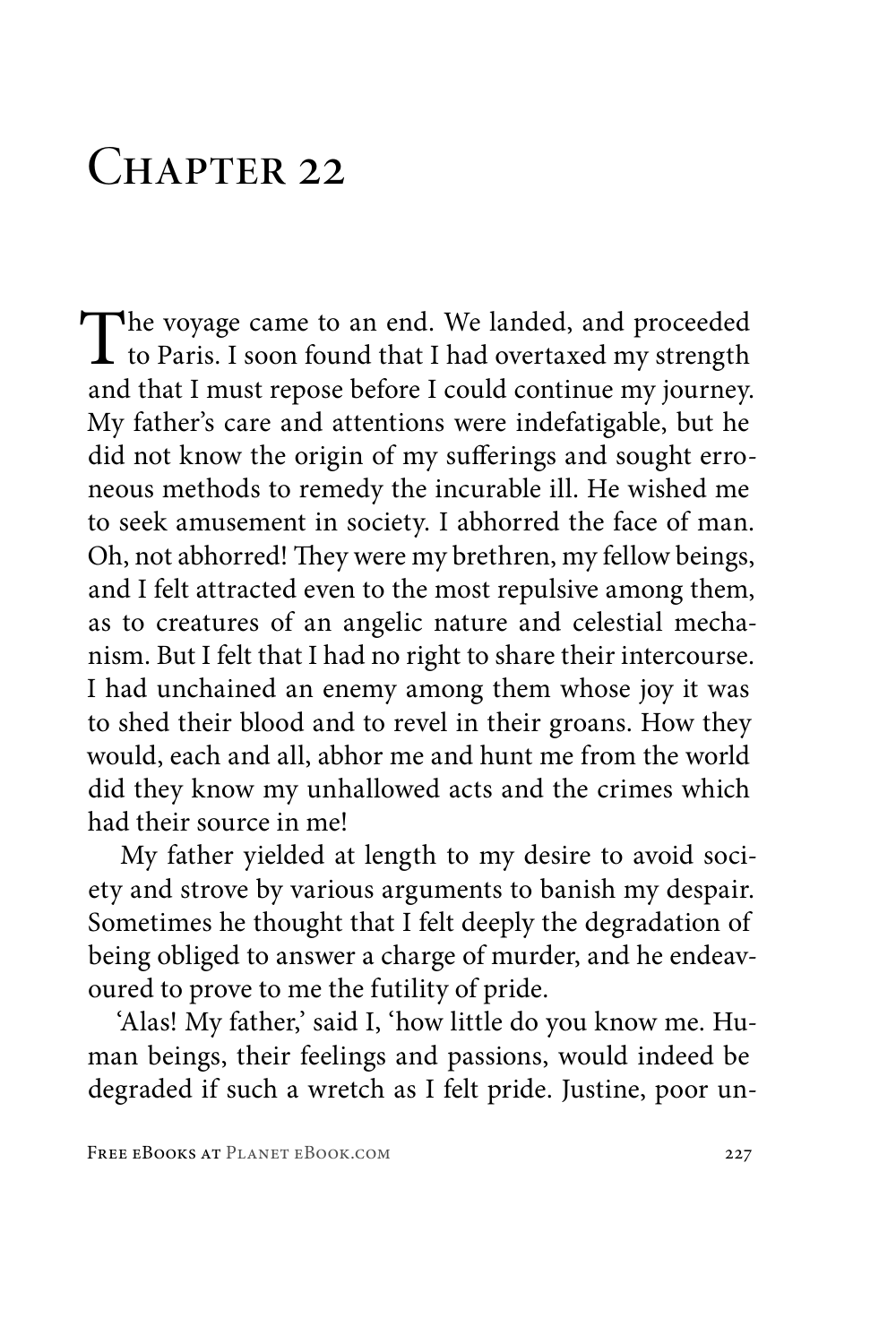happy Justine, was as innocent as I, and she suffered the same charge; she died for it; and I am the cause of this—I murdered her. William, Justine, and Henry—they all died by my hands.'

My father had often, during my imprisonment, heard me make the same assertion; when I thus accused myself, he sometimes seemed to desire an explanation, and at others he appeared to consider it as the offspring of delirium, and that, during my illness, some idea of this kind had presented itself to my imagination, the remembrance of which I preserved in my convalescence. I avoided explanation and maintained a continual silence concerning the wretch I had created. I had a persuasion that I should be supposed mad, and this in itself would forever have chained my tongue. But, besides, I could not bring myself to disclose a secret which would fill my hearer with consternation and make fear and unnatural horror the inmates of his breast. I checked, therefore, my impatient thirst for sympathy and was silent when I would have given the world to have confided the fatal secret. Yet, still, words like those I have recorded would burst uncontrollably from me. I could offer no explanation of them, but their truth in part relieved the burden of my mysterious woe.

Upon this occasion my father said, with an expression of unbounded wonder, 'My dearest Victor, what infatuation is this? My dear son, I entreat you never to make such an assertion again.'

'I am not mad,' I cried energetically; 'the sun and the heavens, who have viewed my operations, can bear wit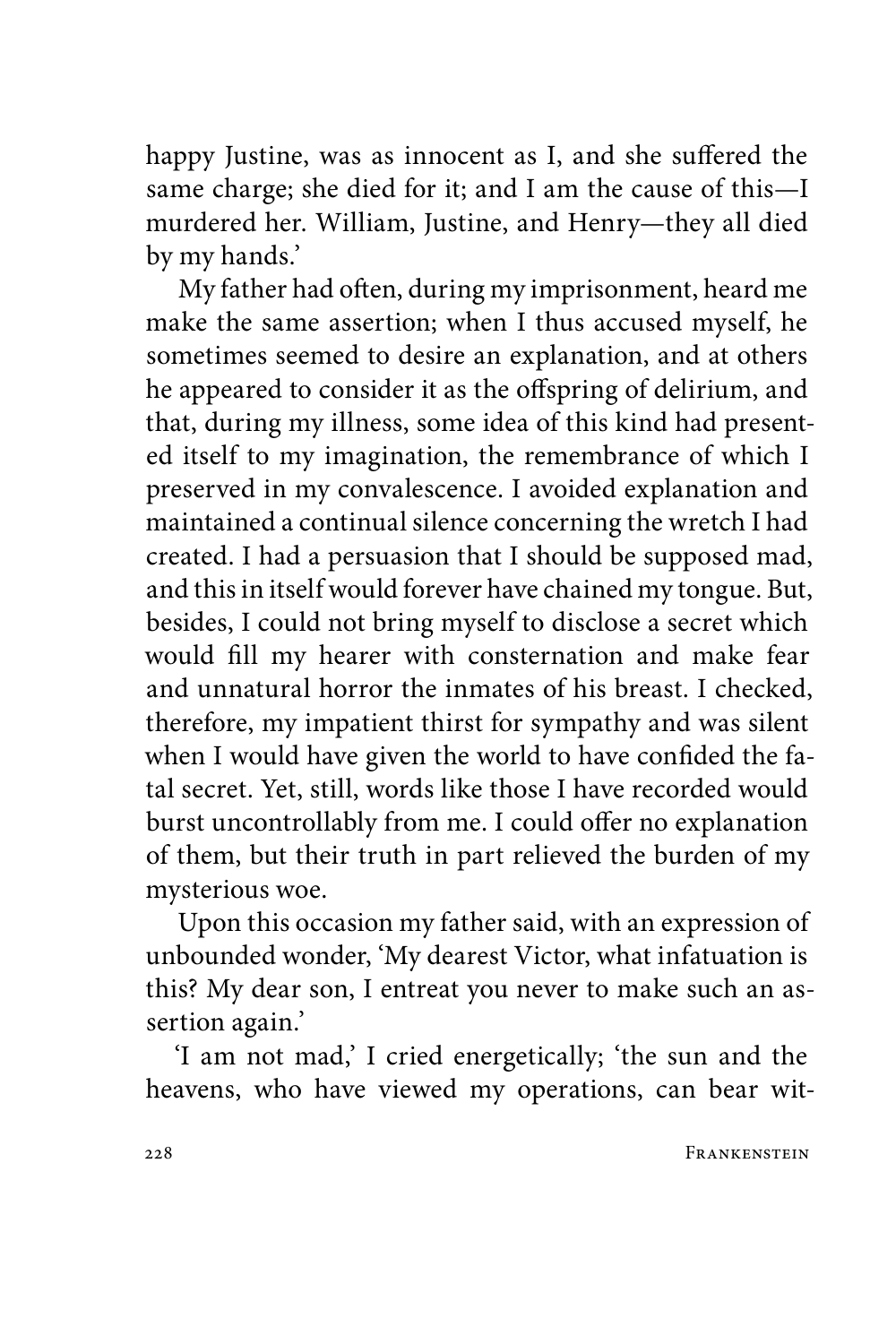ness of my truth. I am the assassin of those most innocent victims; they died by my machinations. A thousand times would I have shed my own blood, drop by drop, to have saved their lives; but I could not, my father, indeed I could not sacrifice the whole human race.'

The conclusion of this speech convinced my father that my ideas were deranged, and he instantly changed the subject of our conversation and endeavoured to alter the course of my thoughts. He wished as much as possible to obliterate the memory of the scenes that had taken place in Ireland and never alluded to them or suffered me to speak of my misfortunes.

As time passed away I became more calm; misery had her dwelling in my heart, but I no longer talked in the same incoherent manner of my own crimes; sufficient for me was the consciousness of them. By the utmost self-violence I curbed the imperious voice of wretchedness, which sometimes desired to declare itself to the whole world, and my manners were calmer and more composed than they had ever been since my journey to the sea of ice.

A few days before we left Paris on our way to Switzerland I received the following letter from Elizabeth:

My dear Friend,

It gave me the greatest pleasure to receive a letter from my uncle dated at Paris; you are no longer at a formidable distance, and I may hope to see you in less than a fortnight. My poor cousin, how much you must have suffered! I expect to see you looking even more ill than when you quitted Geneva. This winter has been passed most miserably, tortured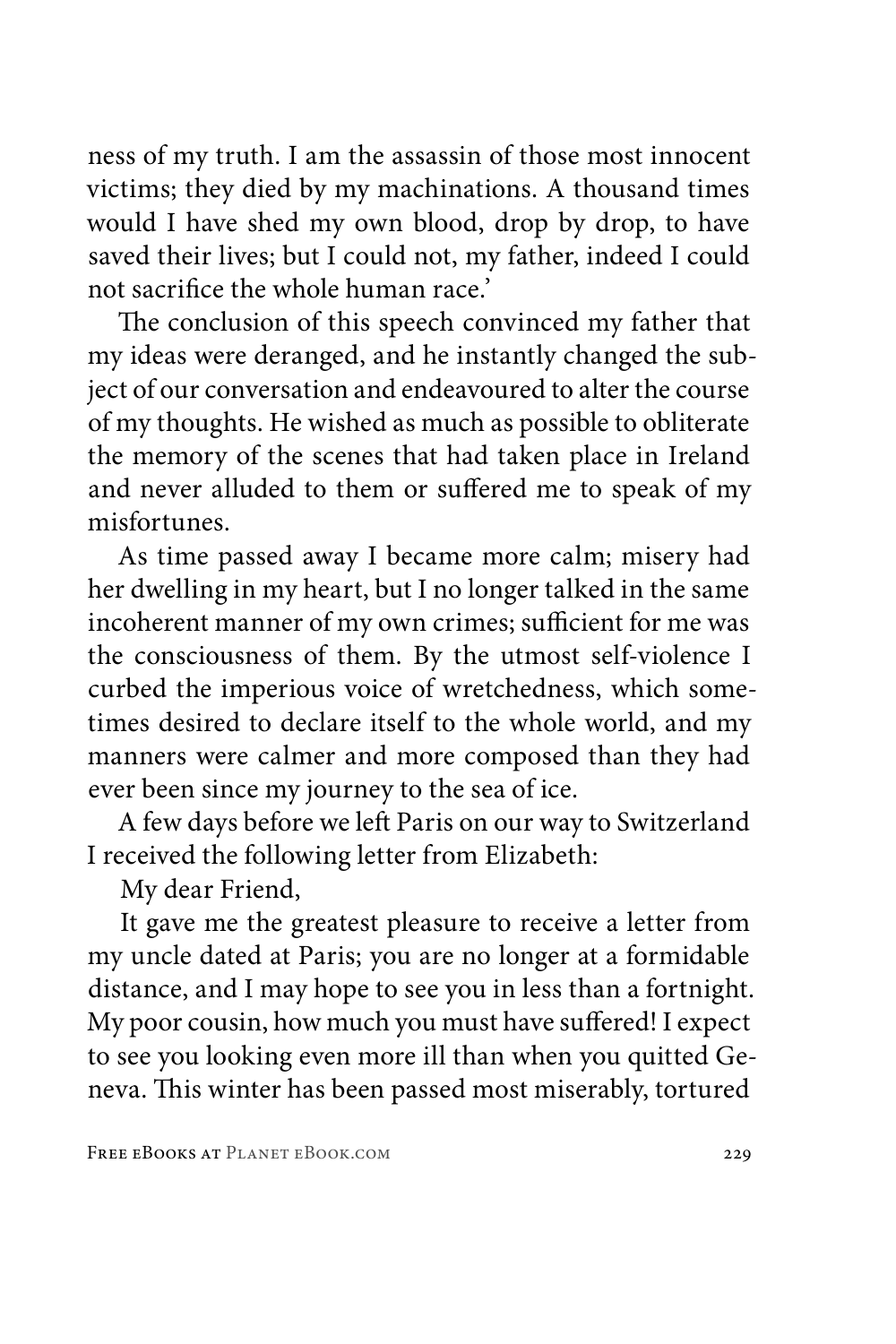as I have been by anxious suspense; yet I hope to see peace in your countenance and to find that your heart is not totally void of comfort and tranquillity.

Yet I fear that the same feelings now exist that made you so miserable a year ago, even perhaps augmented by time. I would not disturb you at this period, when so many misfortunes weigh upon you, but a conversation that I had with my uncle previous to his departure renders some explanation necessary before we meet.

Explanation! You may possibly say, What can Elizabeth have to explain? If you really say this, my questions are answered and all my doubts satisfied. But you are distant from me, and it is possible that you may dread and yet be pleased with this explanation; and in a probability of this being the case, I dare not any longer postpone writing what, during your absence, I have often wished to express to you but have never had the courage to begin.

You well know, Victor, that our union had been the favourite plan of your parents ever since our infancy. We were told this when young, and taught to look forward to it as an event that would certainly take place. We were affectionate playfellows during childhood, and, I believe, dear and valued friends to one another as we grew older. But as brother and sister often entertain a lively affection towards each other without desiring a more intimate union, may not such also be our case? Tell me, dearest Victor. Answer me, I conjure you by our mutual happiness, with simple truth— Do you not love another?

You have travelled; you have spent several years of your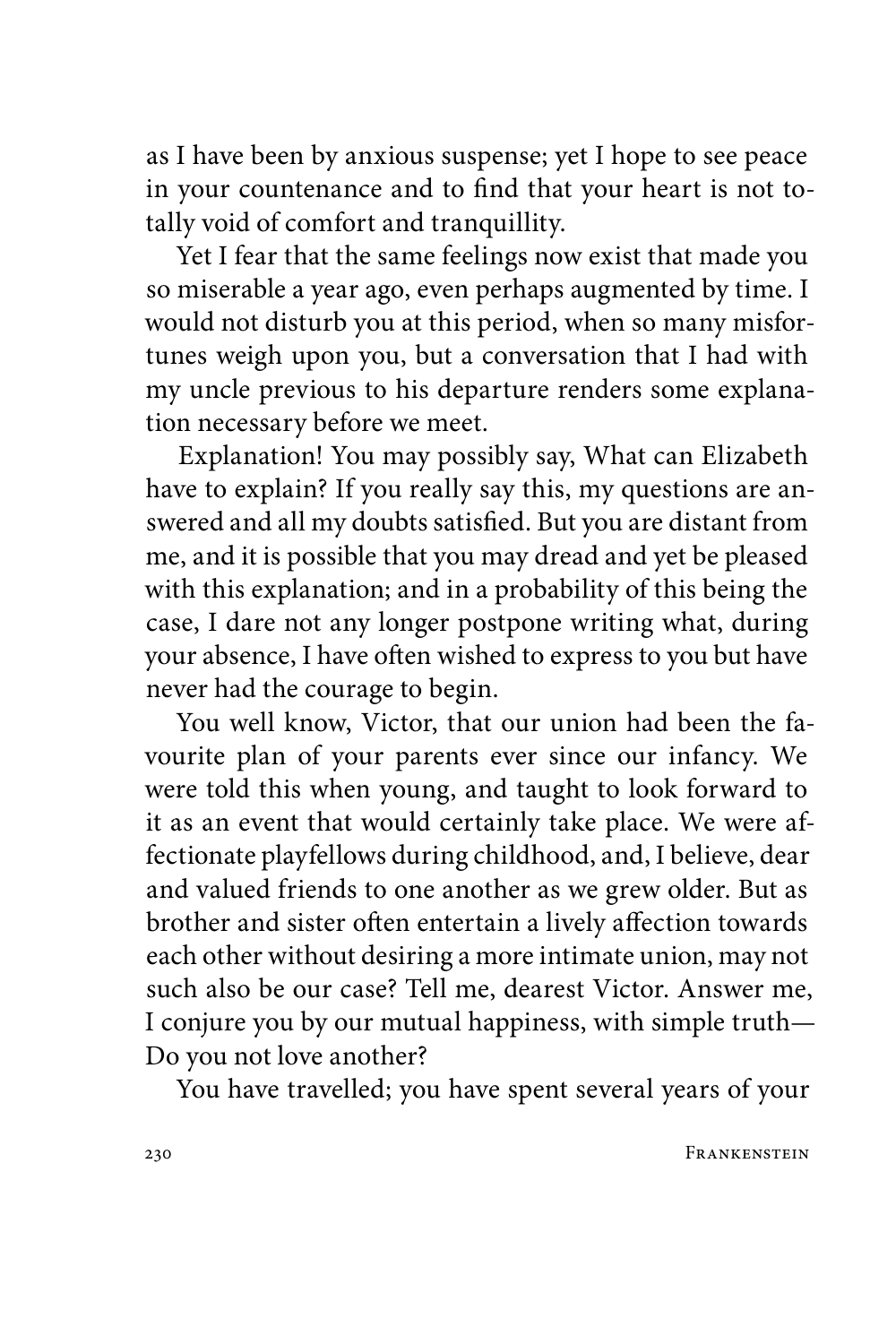life at Ingolstadt; and I confess to you, my friend, that when I saw you last autumn so unhappy, flying to solitude from the society of every creature, I could not help supposing that you might regret our connection and believe yourself bound in honour to fulfil the wishes of your parents, although they opposed themselves to your inclinations. But this is false reasoning. I confess to you, my friend, that I love you and that in my airy dreams of futurity you have been my constant friend and companion. But it is your happiness I desire as well as my own when I declare to you that our marriage would render me eternally miserable unless it were the dictate of your own free choice. Even now I weep to think that, borne down as you are by the cruellest misfortunes, you may stifle, by the word 'honour,' all hope of that love and happiness which would alone restore you to yourself. I, who have so disinterested an affection for you, may increase your miseries tenfold by being an obstacle to your wishes. Ah! Victor, be assured that your cousin and playmate has too sincere a love for you not to be made miserable by this supposition. Be happy, my friend; and if you obey me in this one request, remain satisfied that nothing on earth will have the power to interrupt my tranquillity.

Do not let this letter disturb you; do not answer tomorrow, or the next day, or even until you come, if it will give you pain. My uncle will send me news of your health, and if I see but one smile on your lips when we meet, occasioned by this or any other exertion of mine, I shall need no other happiness.

Elizabeth Lavenza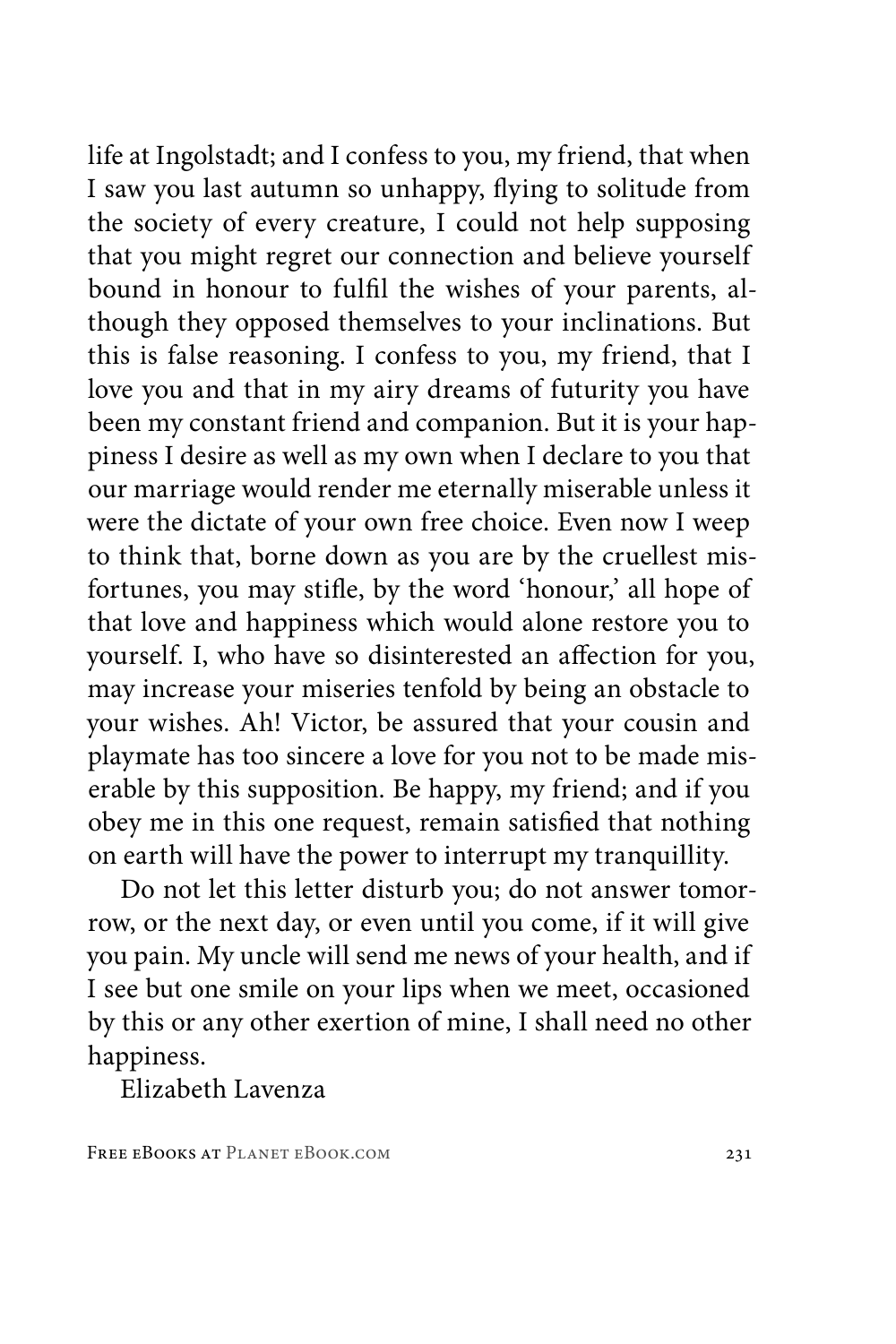Geneva, May 18th, 17—

This letter revived in my memory what I had before forgotten, the threat of the fiend—'\*I will be with you on your wedding-night!\*' Such was my sentence, and on that night would the daemon employ every art to destroy me and tear me from the glimpse of happiness which promised partly to console my sufferings. On that night he had determined to consummate his crimes by my death. Well, be it so; a deadly struggle would then assuredly take place, in which if he were victorious I should be at peace and his power over me be at an end. If he were vanquished, I should be a free man. Alas! What freedom? Such as the peasant enjoys when his family have been massacred before his eyes, his cottage burnt, his lands laid waste, and he is turned adrift, homeless, penniless, and alone, but free. Such would be my liberty except that in my Elizabeth I possessed a treasure, alas, balanced by those horrors of remorse and guilt which would pursue me until death.

Sweet and beloved Elizabeth! I read and reread her letter, and some softened feelings stole into my heart and dared to whisper paradisiacal dreams of love and joy; but the apple was already eaten, and the angel's arm bared to drive me from all hope. Yet I would die to make her happy. If the monster executed his threat, death was inevitable; yet, again, I considered whether my marriage would hasten my fate. My destruction might indeed arrive a few months sooner, but if my torturer should suspect that I postponed it, influenced by his menaces, he would surely find other and perhaps more dreadful means of revenge. He had vowed \*to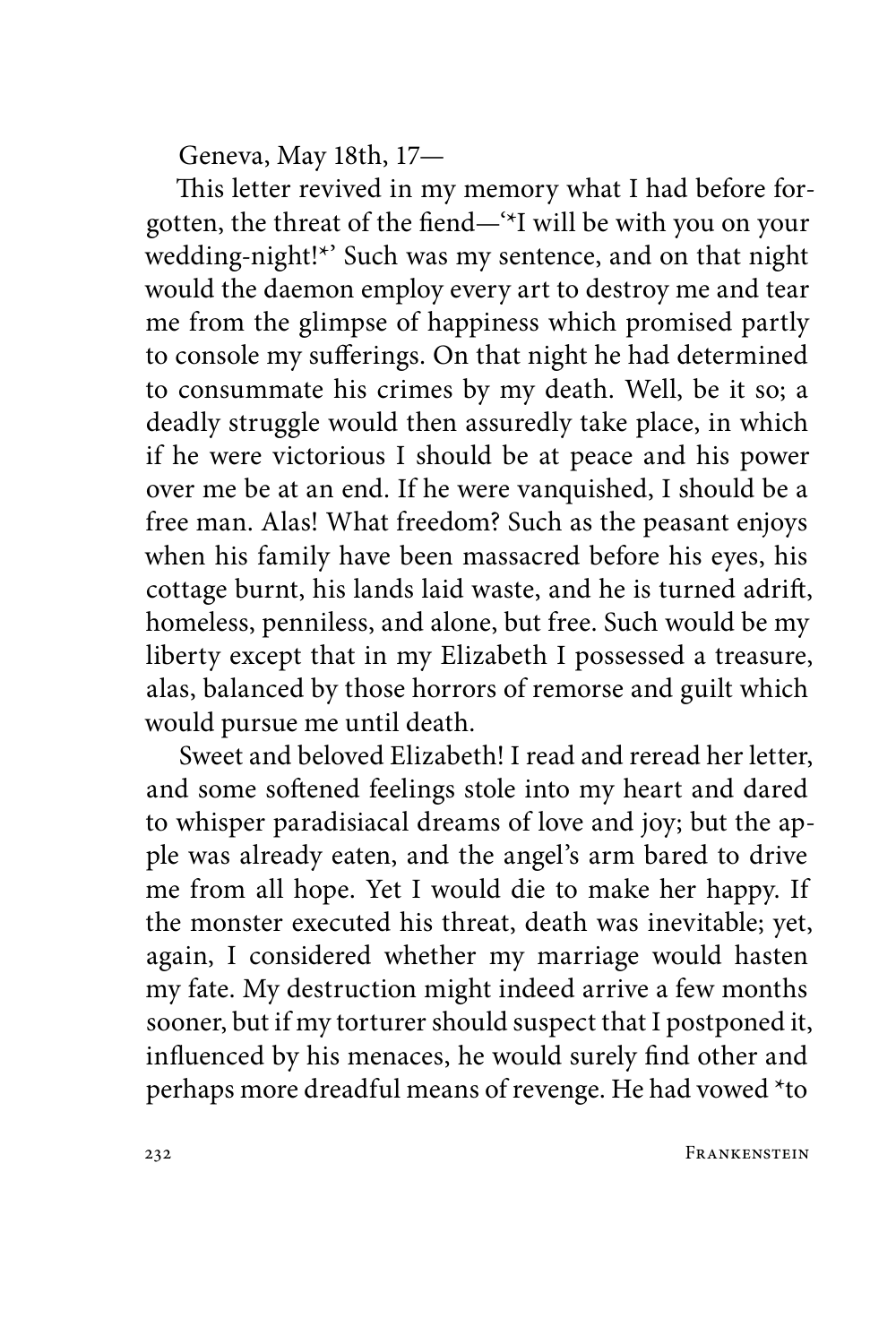be with me on my wedding-night\*, yet he did not consider that threat as binding him to peace in the meantime, for as if to show me that he was not yet satiated with blood, he had murdered Clerval immediately after the enunciation of his threats. I resolved, therefore, that if my immediate union with my cousin would conduce either to hers or my father's happiness, my adversary's designs against my life should not retard it a single hour.

In this state of mind I wrote to Elizabeth. My letter was calm and affectionate. 'I fear, my beloved girl,' I said, 'little happiness remains for us on earth; yet all that I may one day enjoy is centred in you. Chase away your idle fears; to you alone do I consecrate my life and my endeavours for contentment. I have one secret, Elizabeth, a dreadful one; when revealed to you, it will chill your frame with horror, and then, far from being surprised at my misery, you will only wonder that I survive what I have endured. I will confide this tale of misery and terror to you the day after our marriage shall take place, for, my sweet cousin, there must be perfect confidence between us. But until then, I conjure you, do not mention or allude to it. This I most earnestly entreat, and I know you will comply.'

In about a week after the arrival of Elizabeth's letter we returned to Geneva. The sweet girl welcomed me with warm affection, yet tears were in her eyes as she beheld my emaciated frame and feverish cheeks. I saw a change in her also. She was thinner and had lost much of that heavenly vivacity that had before charmed me; but her gentleness and soft looks of compassion made her a more fit companion for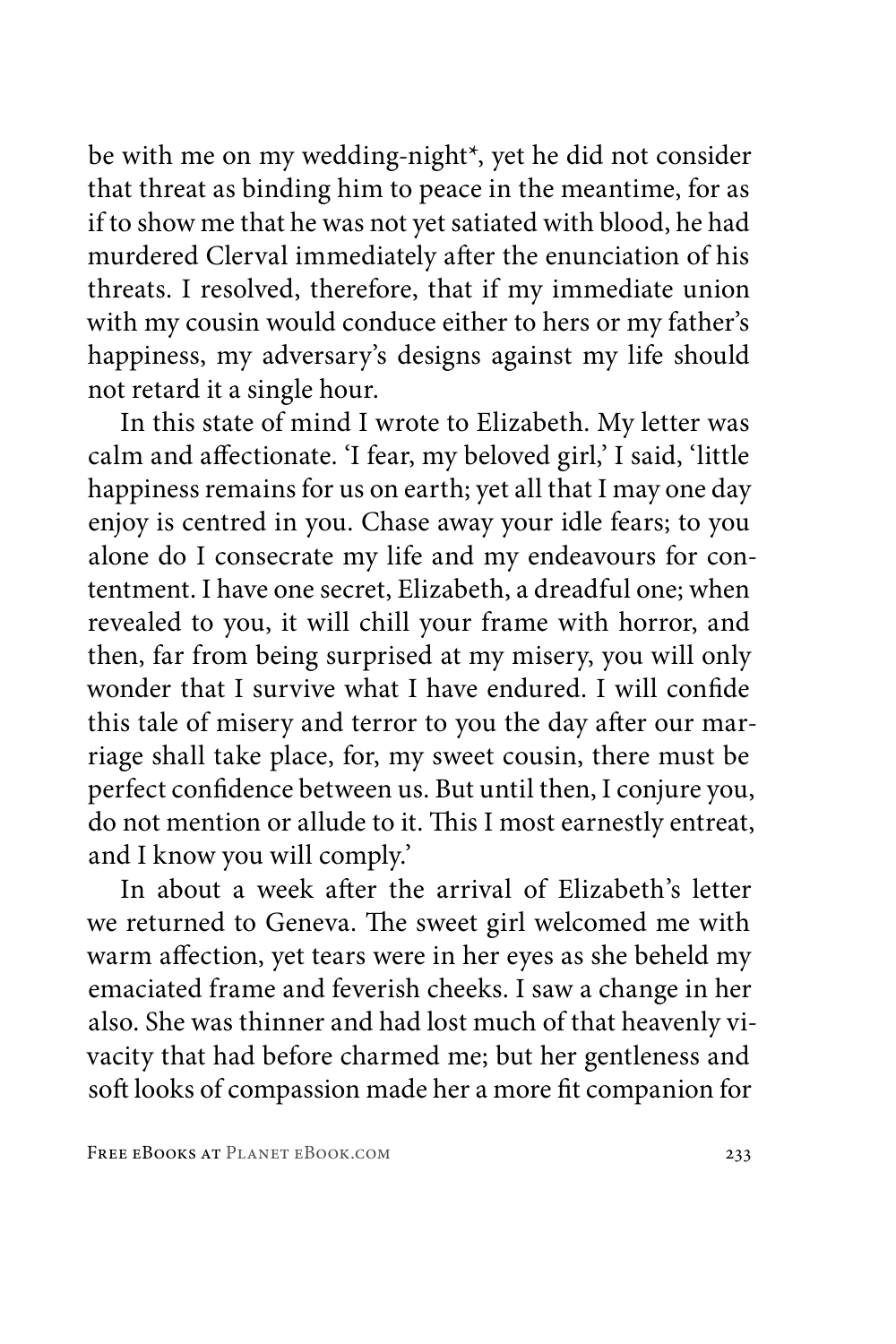one blasted and miserable as I was.

The tranquillity which I now enjoyed did not endure. Memory brought madness with it, and when I thought of what had passed, a real insanity possessed me; sometimes I was furious and burnt with rage, sometimes low and despondent. I neither spoke nor looked at anyone, but sat motionless, bewildered by the multitude of miseries that overcame me.

Elizabeth alone had the power to draw me from these fits; her gentle voice would soothe me when transported by passion and inspire me with human feelings when sunk in torpor. She wept with me and for me. When reason returned, she would remonstrate and endeavour to inspire me with resignation. Ah! It is well for the unfortunate to be resigned, but for the guilty there is no peace. The agonies of remorse poison the luxury there is otherwise sometimes found in indulging the excess of grief.

Soon after my arrival my father spoke of my immediate marriage with Elizabeth. I remained silent.

'Have you, then, some other attachment?'

'None on earth. I love Elizabeth and look forward to our union with delight. Let the day therefore be fixed; and on it I will consecrate myself, in life or death, to the happiness of my cousin.'

'My dear Victor, do not speak thus. Heavy misfortunes have befallen us, but let us only cling closer to what remains and transfer our love for those whom we have lost to those who yet live. Our circle will be small but bound close by the ties of affection and mutual misfortune. And when time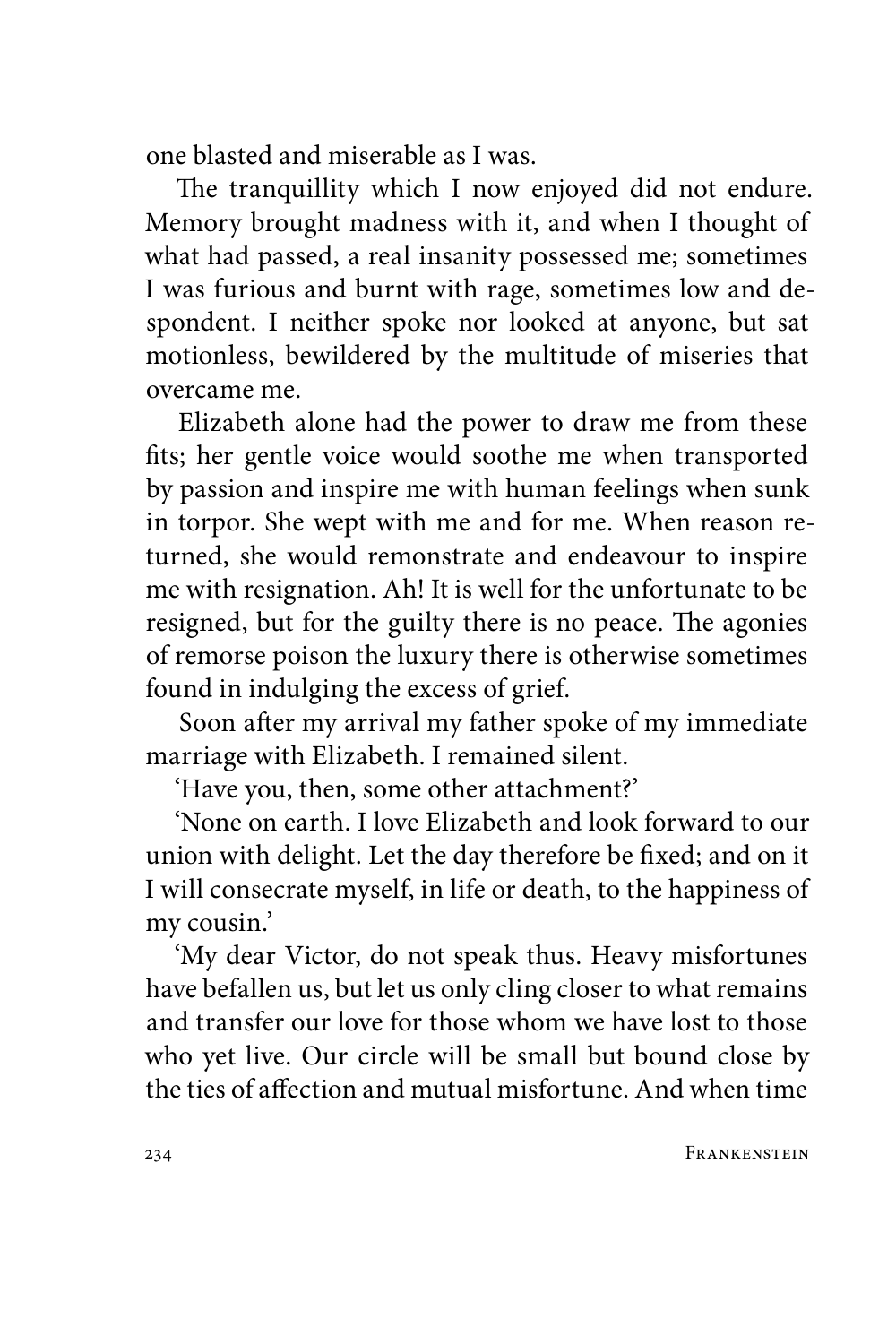shall have softened your despair, new and dear objects of care will be born to replace those of whom we have been so cruelly deprived.'

Such were the lessons of my father. But to me the remembrance of the threat returned; nor can you wonder that, omnipotent as the fiend had yet been in his deeds of blood, I should almost regard him as invincible, and that when he had pronounced the words '\*I shall be with you on your wedding-night\*,' I should regard the threatened fate as unavoidable. But death was no evil to me if the loss of Elizabeth were balanced with it, and I therefore, with a contented and even cheerful countenance, agreed with my father that if my cousin would consent, the ceremony should take place in ten days, and thus put, as I imagined, the seal to my fate.

Great God! If for one instant I had thought what might be the hellish intention of my fiendish adversary, I would rather have banished myself forever from my native country and wandered a friendless outcast over the earth than have consented to this miserable marriage. But, as if possessed of magic powers, the monster had blinded me to his real intentions; and when I thought that I had prepared only my own death, I hastened that of a far dearer victim.

As the period fixed for our marriage drew nearer, whether from cowardice or a prophetic feeling, I felt my heart sink within me. But I concealed my feelings by an appearance of hilarity that brought smiles and joy to the countenance of my father, but hardly deceived the everwatchful and nicer eye of Elizabeth. She looked forward to our union with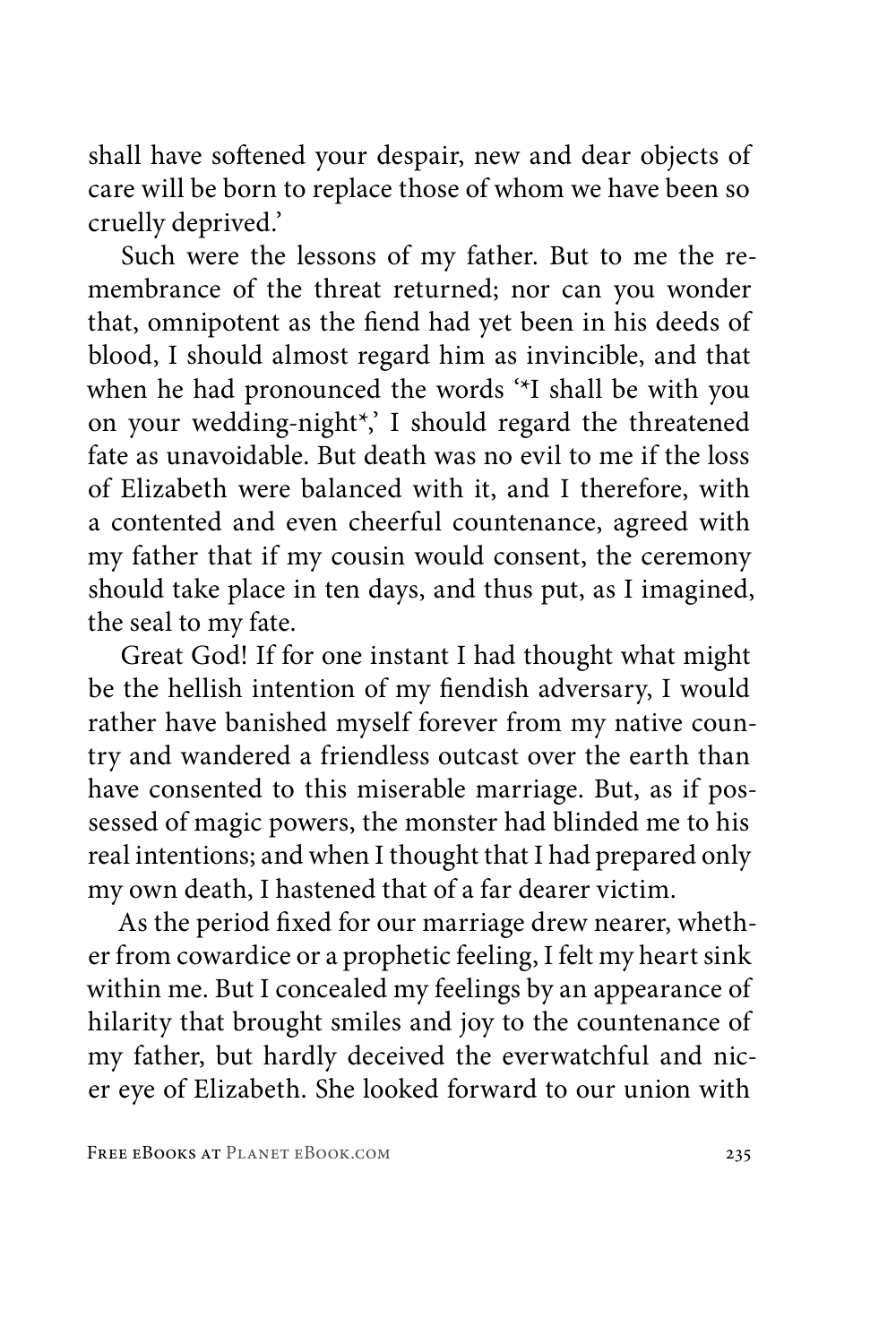placid contentment, not unmingled with a little fear, which past misfortunes had impressed, that what now appeared certain and tangible happiness might soon dissipate into an airy dream and leave no trace but deep and everlasting regret.

Preparations were made for the event, congratulatory visits were received, and all wore a smiling appearance. I shut up, as well as I could, in my own heart the anxiety that preyed there and entered with seeming earnestness into the plans of my father, although they might only serve as the decorations of my tragedy. Through my father's exertions a part of the inheritance of Elizabeth had been restored to her by the Austrian government. A small possession on the shores of Como belonged to her. It was agreed that, immediately after our union, we should proceed to Villa Lavenza and spend our first days of happiness beside the beautiful lake near which it stood.

In the meantime I took every precaution to defend my person in case the fiend should openly attack me. I carried pistols and a dagger constantly about me and was ever on the watch to prevent artifice, and by these means gained a greater degree of tranquillity. Indeed, as the period approached, the threat appeared more as a delusion, not to be regarded as worthy to disturb my peace, while the happiness I hoped for in my marriage wore a greater appearance of certainty as the day fixed for its solemnization drew nearer and I heard it continually spoken of as an occurrence which no accident could possibly prevent.

Elizabeth seemed happy; my tranquil demeanour con-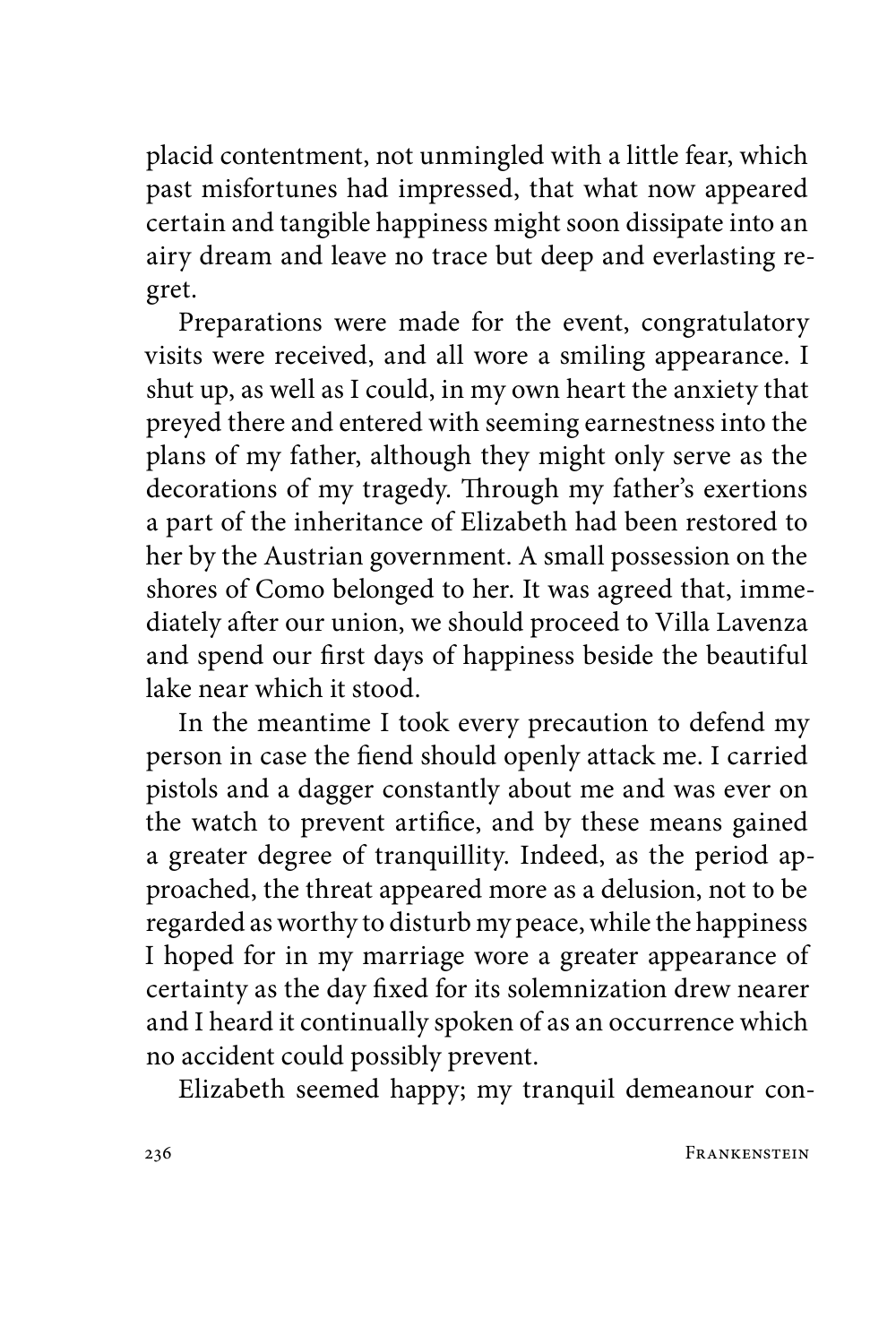tributed greatly to calm her mind. But on the day that was to fulfil my wishes and my destiny, she was melancholy, and a presentiment of evil pervaded her; and perhaps also she thought of the dreadful secret which I had promised to reveal to her on the following day. My father was in the meantime overjoyed and in the bustle of preparation only recognized in the melancholy of his niece the diffidence of a bride.

After the ceremony was performed a large party assembled at my father's, but it was agreed that Elizabeth and I should commence our journey by water, sleeping that night at Evian and continuing our voyage on the following day. The day was fair, the wind favourable; all smiled on our nuptial embarkation.

Those were the last moments of my life during which I enjoyed the feeling of happiness. We passed rapidly along; the sun was hot, but we were sheltered from its rays by a kind of canopy while we enjoyed the beauty of the scene, sometimes on one side of the lake, where we saw Mont Saleve, the pleasant banks of Montalegre, and at a distance, surmounting all, the beautiful Mont Blanc and the assemblage of snowy mountains that in vain endeavour to emulate her; sometimes coasting the opposite banks, we saw the mighty Jura opposing its dark side to the ambition that would quit its native country, and an almost insurmountable barrier to the invader who should wish to enslave it.

I took the hand of Elizabeth. 'You are sorrowful, my love. Ah! If you knew what I have suffered and what I may yet endure, you would endeavour to let me taste the quiet and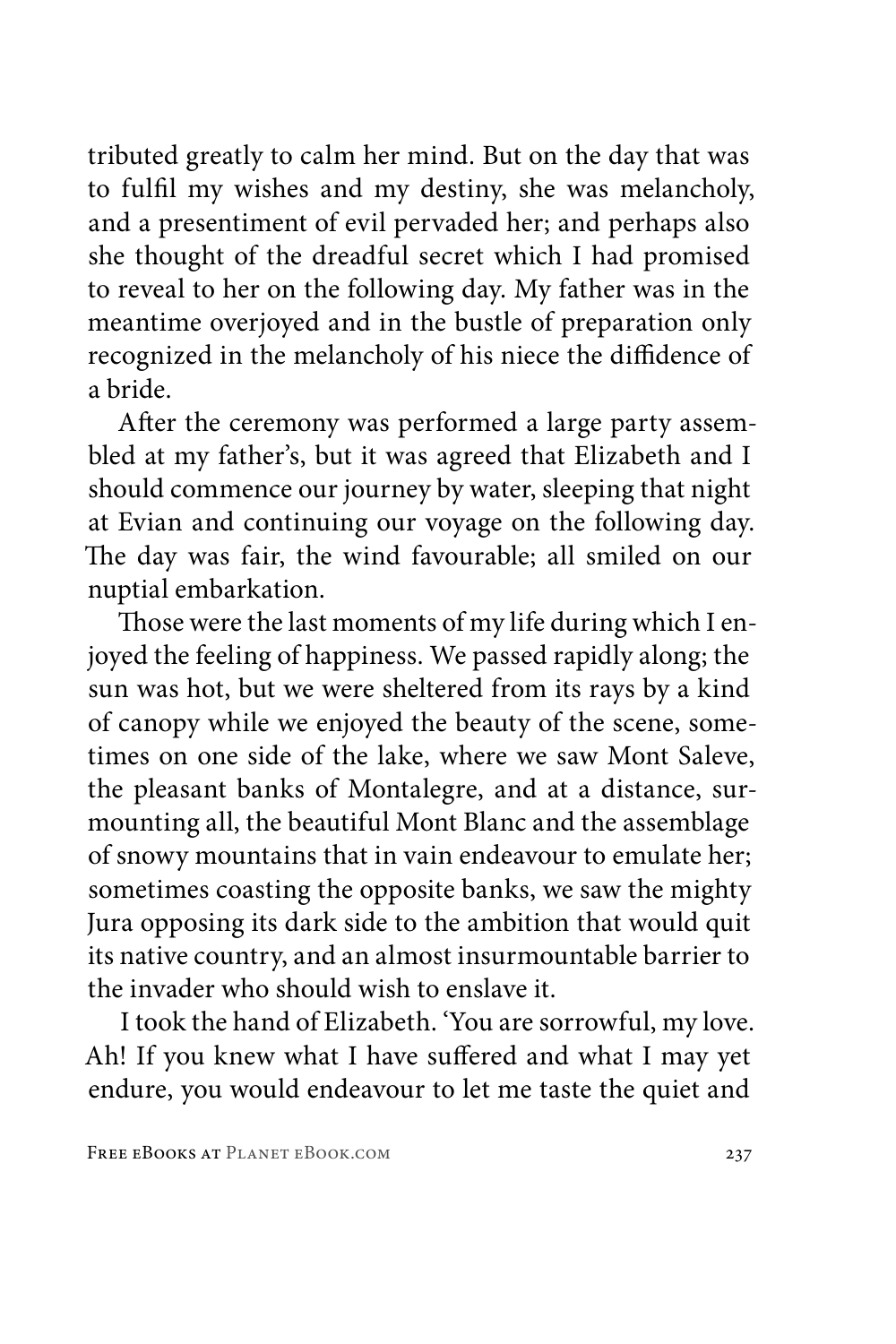freedom from despair that this one day at least permits me to enjoy.'

'Be happy, my dear Victor,' replied Elizabeth; 'there is, I hope, nothing to distress you; and be assured that if a lively joy is not painted in my face, my heart is contented. Something whispers to me not to depend too much on the prospect that is opened before us, but I will not listen to such a sinister voice. Observe how fast we move along and how the clouds, which sometimes obscure and sometimes rise above the dome of Mont Blanc, render this scene of beauty still more interesting. Look also at the innumerable fish that are swimming in the clear waters, where we can distinguish every pebble that lies at the bottom. What a divine day! How happy and serene all nature appears!'

Thus Elizabeth endeavoured to divert her thoughts and mine from all reflection upon melancholy subjects. But her temper was fluctuating; joy for a few instants shone in her eyes, but it continually gave place to distraction and reverie.

The sun sank lower in the heavens; we passed the river Drance and observed its path through the chasms of the higher and the glens of the lower hills. The Alps here come closer to the lake, and we approached the amphitheatre of mountains which forms its eastern boundary. The spire of Evian shone under the woods that surrounded it and the range of mountain above mountain by which it was overhung.

The wind, which had hitherto carried us along with amazing rapidity, sank at sunset to a light breeze; the soft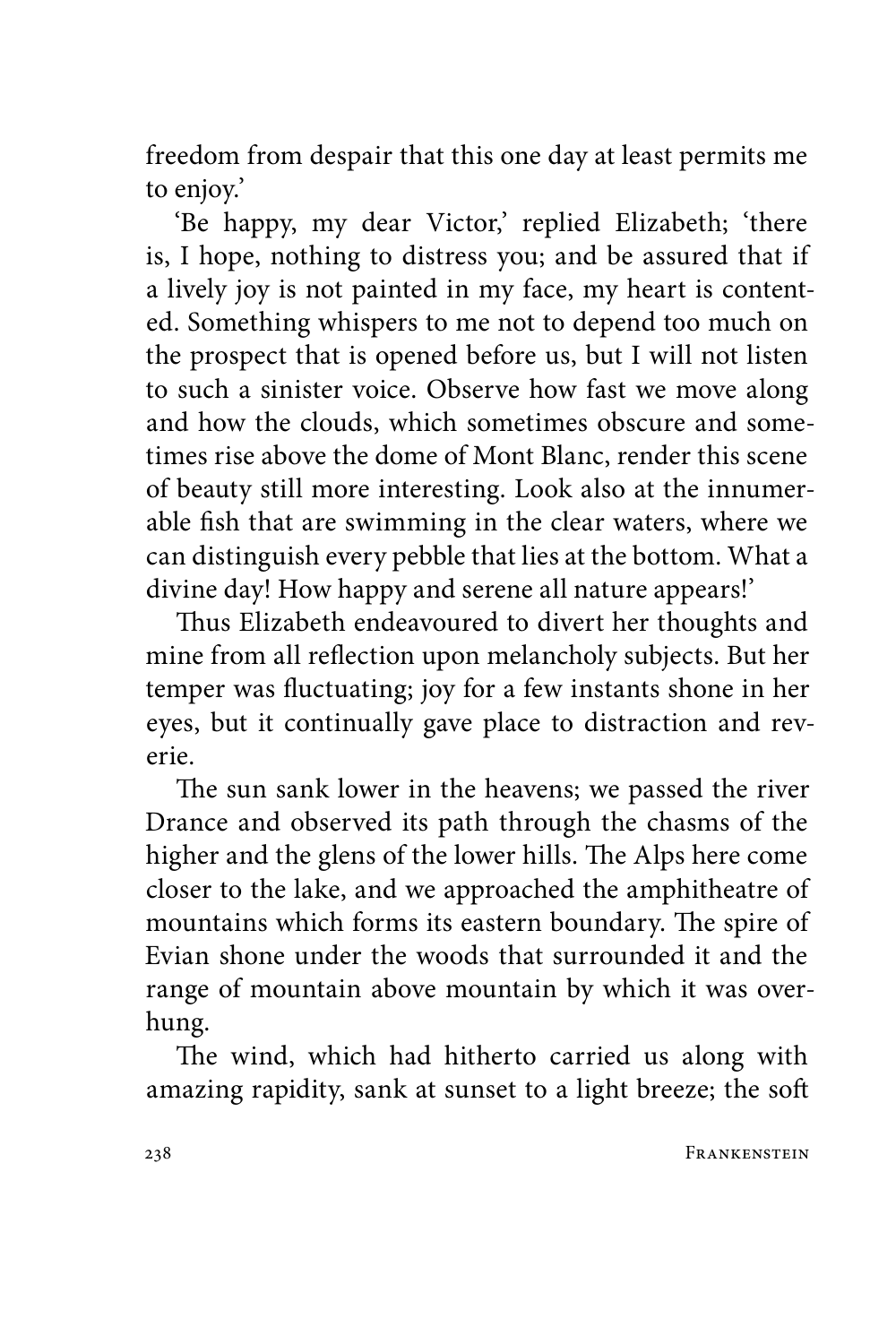air just ruffled the water and caused a pleasant motion among the trees as we approached the shore, from which it wafted the most delightful scent of flowers and hay. The sun sank beneath the horizon as we landed, and as I touched the shore I felt those cares and fears revive which soon were to clasp me and cling to me forever.

FREE EBOOKS AT PLANET EBOOK.COM 239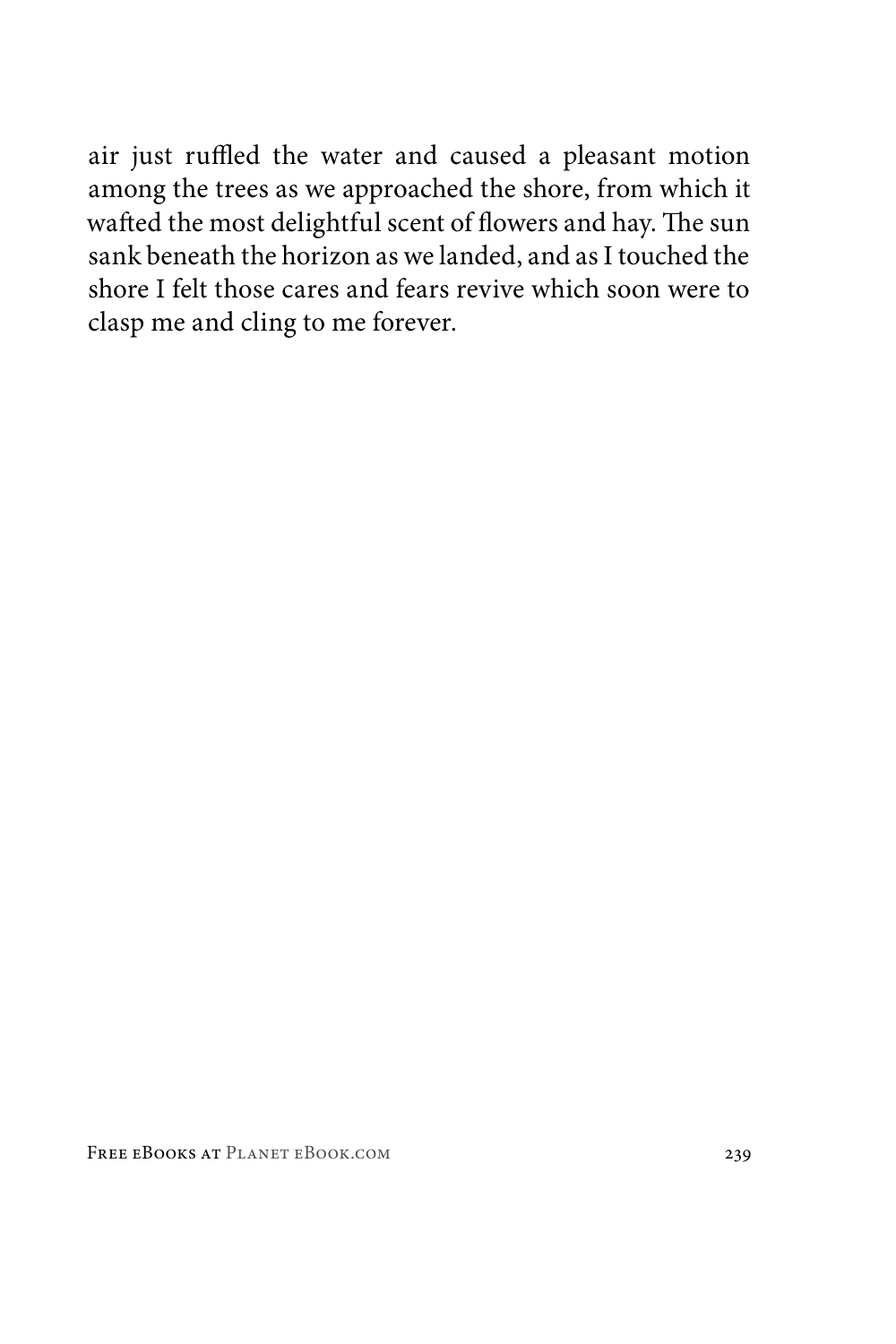## CHAPTER 23

 $\bf{I}$ t was eight o'clock when we landed; we walked for a short<br>time on the shore, enjoying the transitory light, and then<br>neithed to the line and contemplated the levels agence of the time on the shore, enjoying the transitory light, and then retired to the inn and contemplated the lovely scene of waters, woods, and mountains, obscured in darkness, yet still displaying their black outlines.

The wind, which had fallen in the south, now rose with great violence in the west. The moon had reached her summit in the heavens and was beginning to descend; the clouds swept across it swifter than the flight of the vulture and dimmed her rays, while the lake reflected the scene of the busy heavens, rendered still busier by the restless waves that were beginning to rise. Suddenly a heavy storm of rain descended.

I had been calm during the day, but so soon as night obscured the shapes of objects, a thousand fears arose in my mind. I was anxious and watchful, while my right hand grasped a pistol which was hidden in my bosom; every sound terrified me, but I resolved that I would sell my life dearly and not shrink from the conflict until my own life or that of my adversary was extinguished.

Elizabeth observed my agitation for some time in timid and fearful silence, but there was something in my glance which communicated terror to her, and trembling, she asked, 'What is it that agitates you, my dear Victor? What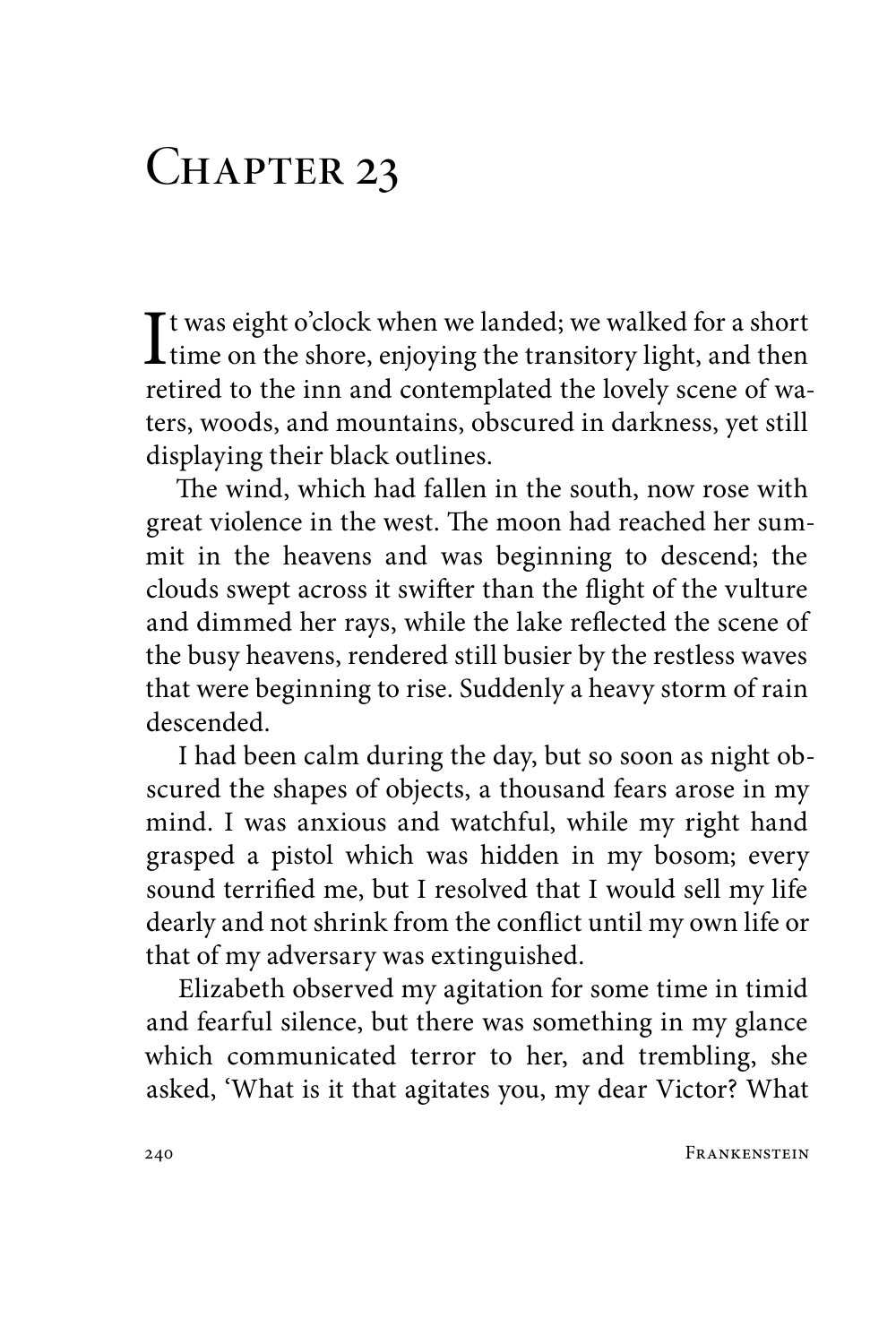is it you fear?'

'Oh! Peace, peace, my love,' replied I; 'this night, and all will be safe; but this night is dreadful, very dreadful.'

I passed an hour in this state of mind, when suddenly I reflected how fearful the combat which I momentarily expected would be to my wife, and I earnestly entreated her to retire, resolving not to join her until I had obtained some knowledge as to the situation of my enemy.

She left me, and I continued some time walking up and down the passages of the house and inspecting every corner that might afford a retreat to my adversary. But I discovered no trace of him and was beginning to conjecture that some fortunate chance had intervened to prevent the execution of his menaces when suddenly I heard a shrill and dreadful scream. It came from the room into which Elizabeth had retired. As I heard it, the whole truth rushed into my mind, my arms dropped, the motion of every muscle and fibre was suspended; I could feel the blood trickling in my veins and tingling in the extremities of my limbs. This state lasted but for an instant; the scream was repeated, and I rushed into the room.

Great God! Why did I not then expire! Why am I here to relate the destruction of the best hope and the purest creature on earth? She was there, lifeless and inanimate, thrown across the bed, her head hanging down and her pale and distorted features half covered by her hair. Everywhere I turn I see the same figure— her bloodless arms and relaxed form flung by the murderer on its bridal bier. Could I behold this and live? Alas! Life is obstinate and clings closest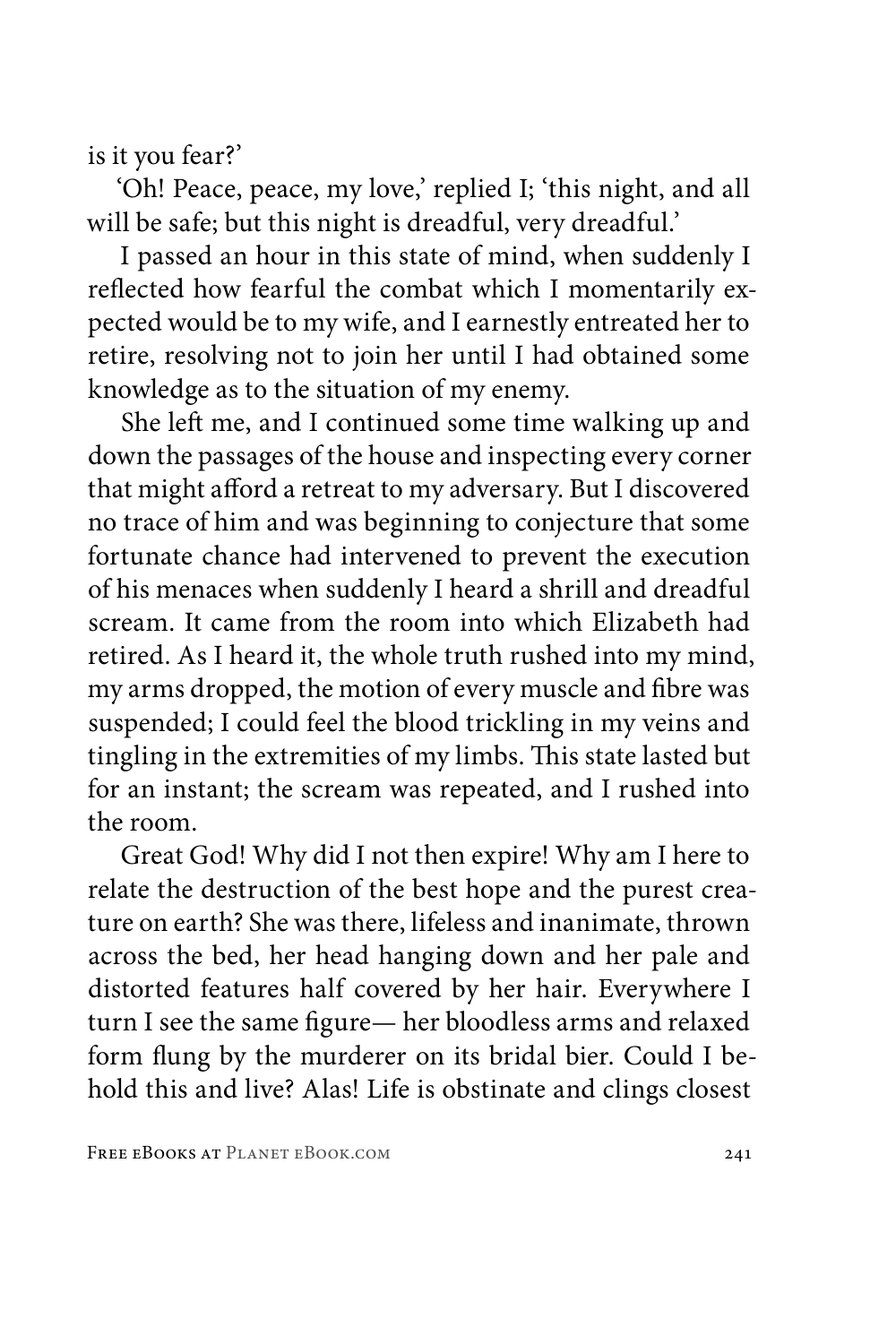where it is most hated. For a moment only did I lose recollection; I fell senseless on the ground.

When I recovered I found myself surrounded by the people of the inn; their countenances expressed a breathless terror, but the horror of others appeared only as a mockery, a shadow of the feelings that oppressed me. I escaped from them to the room where lay the body of Elizabeth, my love, my wife, so lately living, so dear, so worthy. She had been moved from the posture in which I had first beheld her, and now, as she lay, her head upon her arm and a handkerchief thrown across her face and neck, I might have supposed her asleep. I rushed towards her and embraced her with ardour, but the deadly languor and coldness of the limbs told me that what I now held in my arms had ceased to be the Elizabeth whom I had loved and cherished. The murderous mark of the fiend's grasp was on her neck, and the breath had ceased to issue from her lips.

While I still hung over her in the agony of despair, I happened to look up. The windows of the room had before been darkened, and I felt a kind of panic on seeing the pale yellow light of the moon illuminate the chamber. The shutters had been thrown back, and with a sensation of horror not to be described, I saw at the open window a figure the most hideous and abhorred. A grin was on the face of the monster; he seemed to jeer, as with his fiendish finger he pointed towards the corpse of my wife. I rushed towards the window, and drawing a pistol from my bosom, fired; but he eluded me, leaped from his station, and running with the swiftness of lightning, plunged into the lake.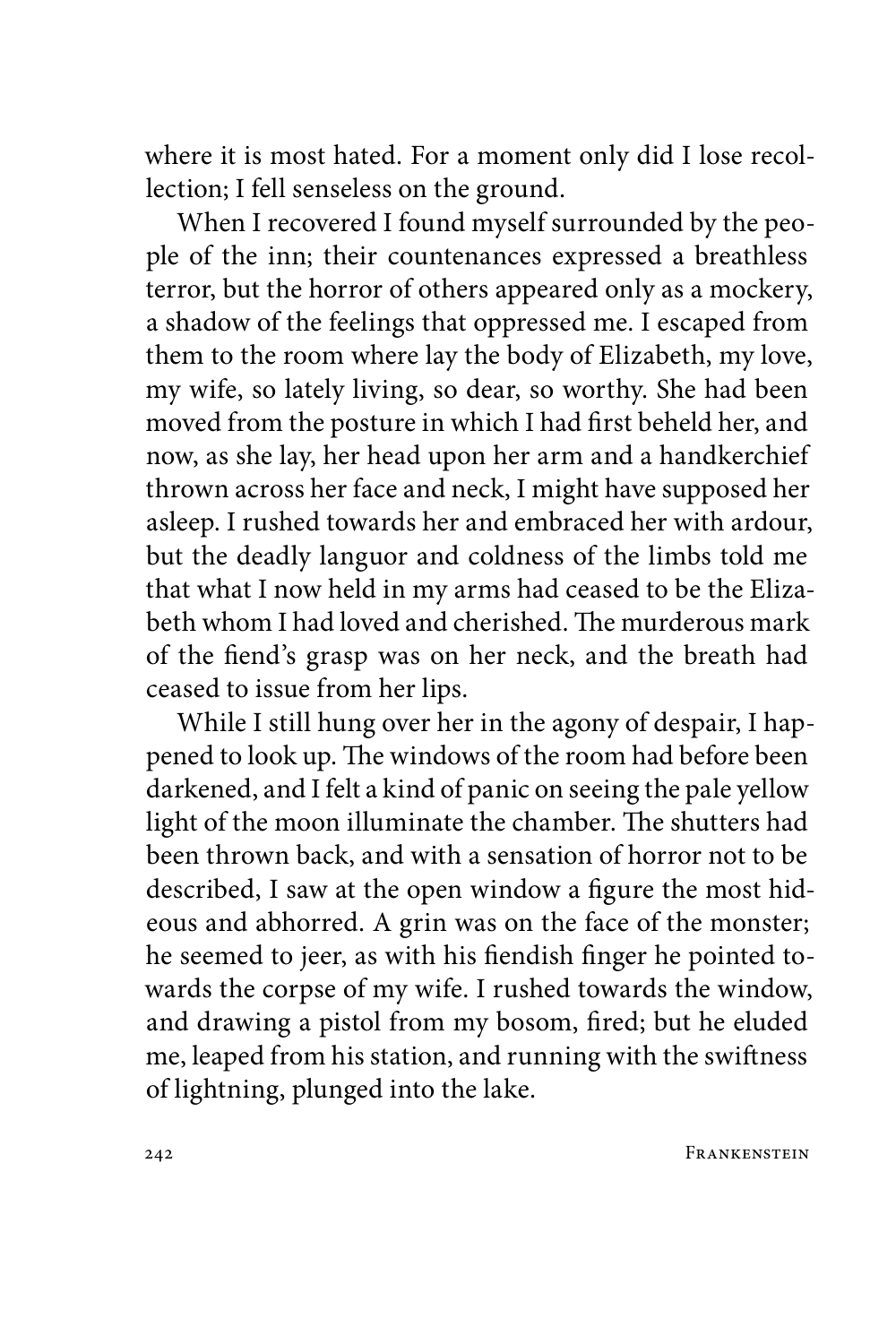The report of the pistol brought a crowd into the room. I pointed to the spot where he had disappeared, and we followed the track with boats; nets were cast, but in vain. After passing several hours, we returned hopeless, most of my companions believing it to have been a form conjured up by my fancy. After having landed, they proceeded to search the country, parties going in different directions among the woods and vines.

I attempted to accompany them and proceeded a short distance from the house, but my head whirled round, my steps were like those of a drunken man, I fell at last in a state of utter exhaustion; a film covered my eyes, and my skin was parched with the heat of fever. In this state I was carried back and placed on a bed, hardly conscious of what had happened; my eyes wandered round the room as if to seek something that I had lost.

After an interval I arose, and as if by instinct, crawled into the room where the corpse of my beloved lay. There were women weeping around; I hung over it and joined my sad tears to theirs; all this time no distinct idea presented itself to my mind, but my thoughts rambled to various subjects, reflecting confusedly on my misfortunes and their cause. I was bewildered, in a cloud of wonder and horror. The death of William, the execution of Justine, the murder of Clerval, and lastly of my wife; even at that moment I knew not that my only remaining friends were safe from the malignity of the fiend; my father even now might be writhing under his grasp, and Ernest might be dead at his feet. This idea made me shudder and recalled me to action. I started up and re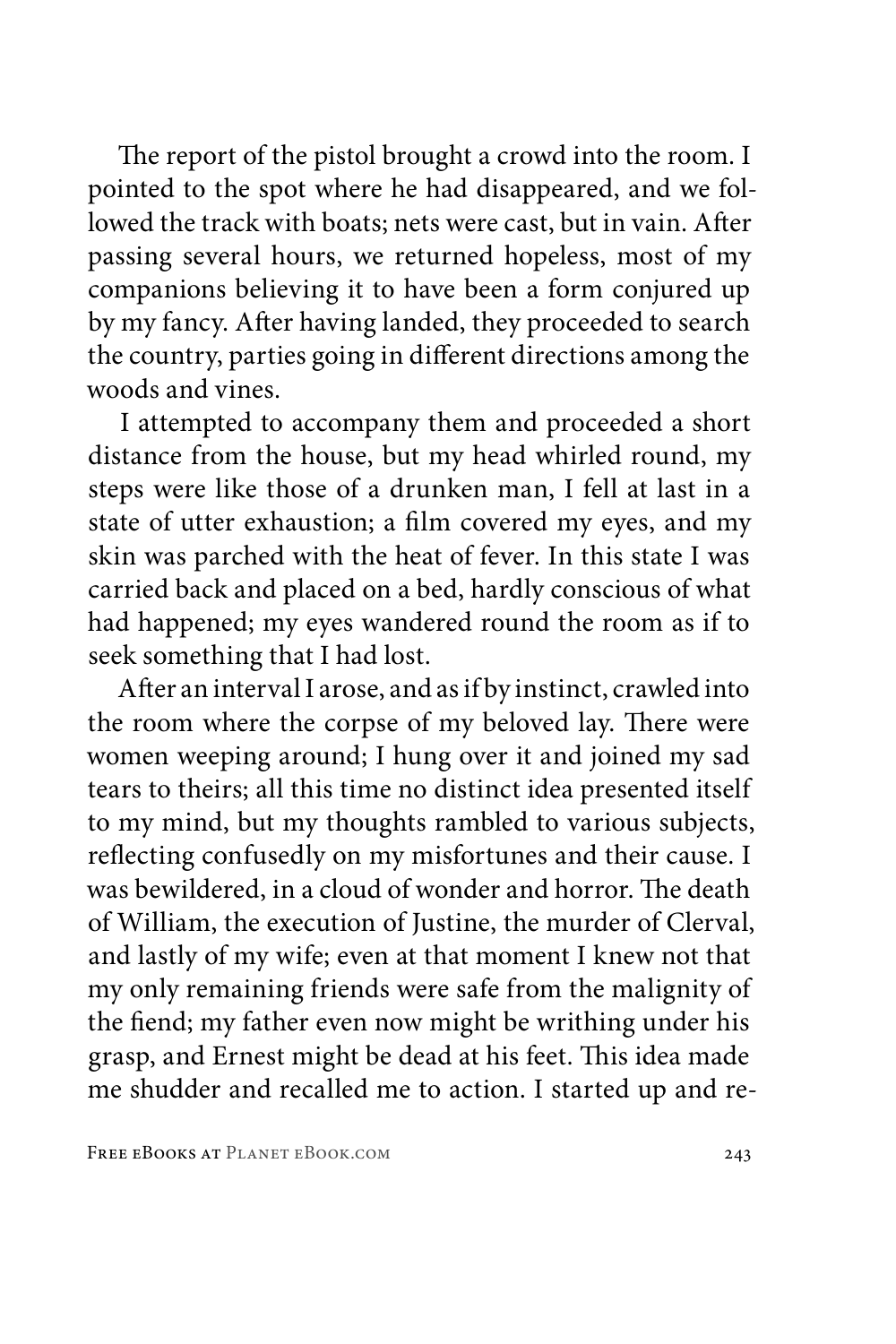solved to return to Geneva with all possible speed.

There were no horses to be procured, and I must return by the lake; but the wind was unfavourable, and the rain fell in torrents. However, it was hardly morning, and I might reasonably hope to arrive by night. I hired men to row and took an oar myself, for I had always experienced relief from mental torment in bodily exercise. But the overflowing misery I now felt, and the excess of agitation that I endured rendered me incapable of any exertion. I threw down the oar, and leaning my head upon my hands, gave way to every gloomy idea that arose. If I looked up, I saw scenes which were familiar to me in my happier time and which I had contemplated but the day before in the company of her who was now but a shadow and a recollection. Tears streamed from my eyes. The rain had ceased for a moment, and I saw the fish play in the waters as they had done a few hours before; they had then been observed by Elizabeth. Nothing is so painful to the human mind as a great and sudden change. The sun might shine or the clouds might lower, but nothing could appear to me as it had done the day before. A fiend had snatched from me every hope of future happiness; no creature had ever been so miserable as I was; so frightful an event is single in the history of man.

But why should I dwell upon the incidents that followed this last overwhelming event? Mine has been a tale of horrors; I have reached their acme, and what I must now relate can but be tedious to you. Know that, one by one, my friends were snatched away; I was left desolate. My own strength is exhausted, and I must tell, in a few words, what remains of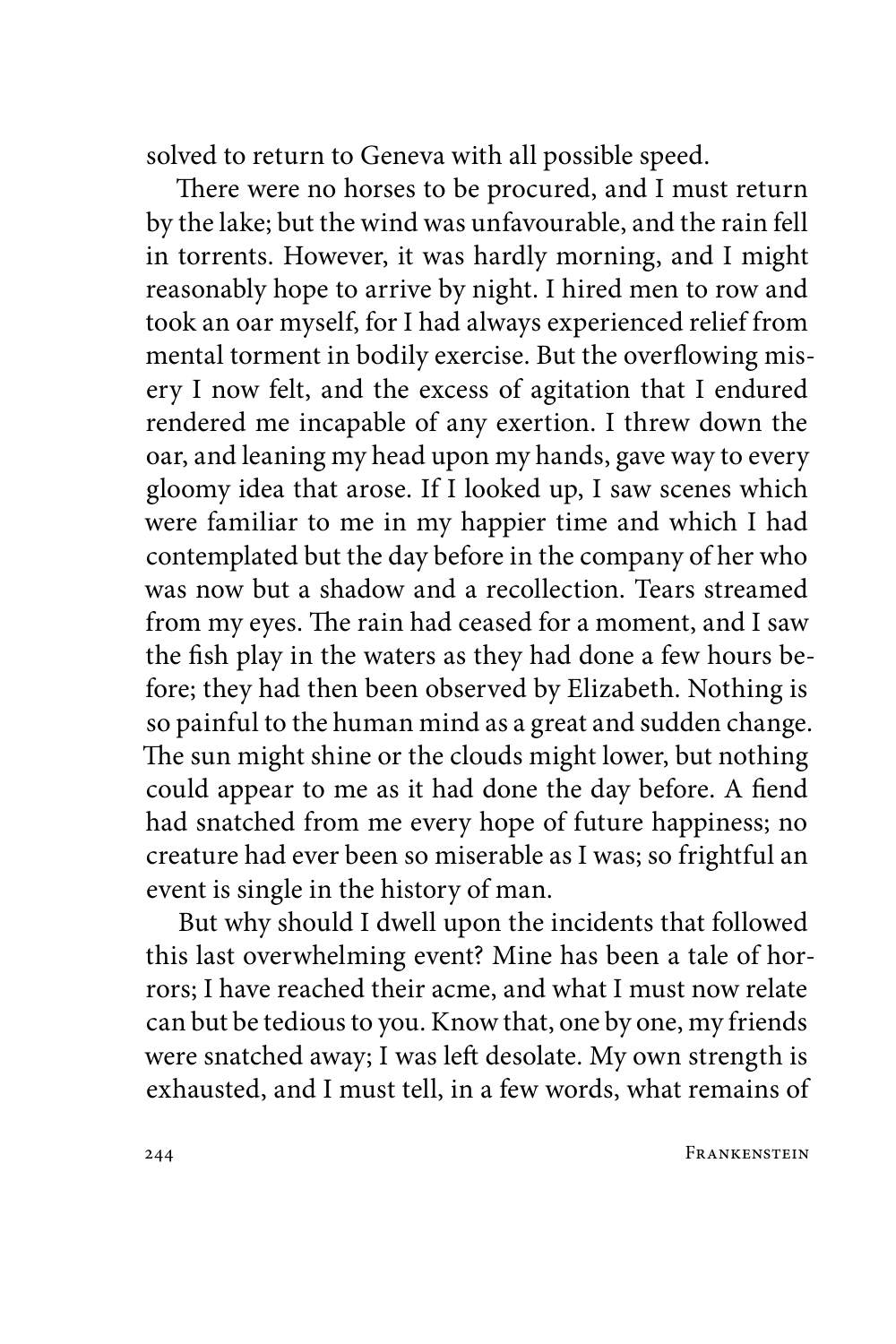my hideous narration.

I arrived at Geneva. My father and Ernest yet lived, but the former sunk under the tidings that I bore. I see him now, excellent and venerable old man! His eyes wandered in vacancy, for they had lost their charm and their delight—his Elizabeth, his more than daughter, whom he doted on with all that affection which a man feels, who in the decline of life, having few affections, clings more earnestly to those that remain. Cursed, cursed be the fiend that brought misery on his grey hairs and doomed him to waste in wretchedness! He could not live under the horrors that were accumulated around him; the springs of existence suddenly gave way; he was unable to rise from his bed, and in a few days he died in my arms.

What then became of me? I know not; I lost sensation, and chains and darkness were the only objects that pressed upon me. Sometimes, indeed, I dreamt that I wandered in flowery meadows and pleasant vales with the friends of my youth, but I awoke and found myself in a dungeon. Melancholy followed, but by degrees I gained a clear conception of my miseries and situation and was then released from my prison. For they had called me mad, and during many months, as I understood, a solitary cell had been my habitation.

Liberty, however, had been a useless gift to me, had I not, as I awakened to reason, at the same time awakened to revenge. As the memory of past misfortunes pressed upon me, I began to reflect on their cause—the monster whom I had created, the miserable daemon whom I had sent abroad into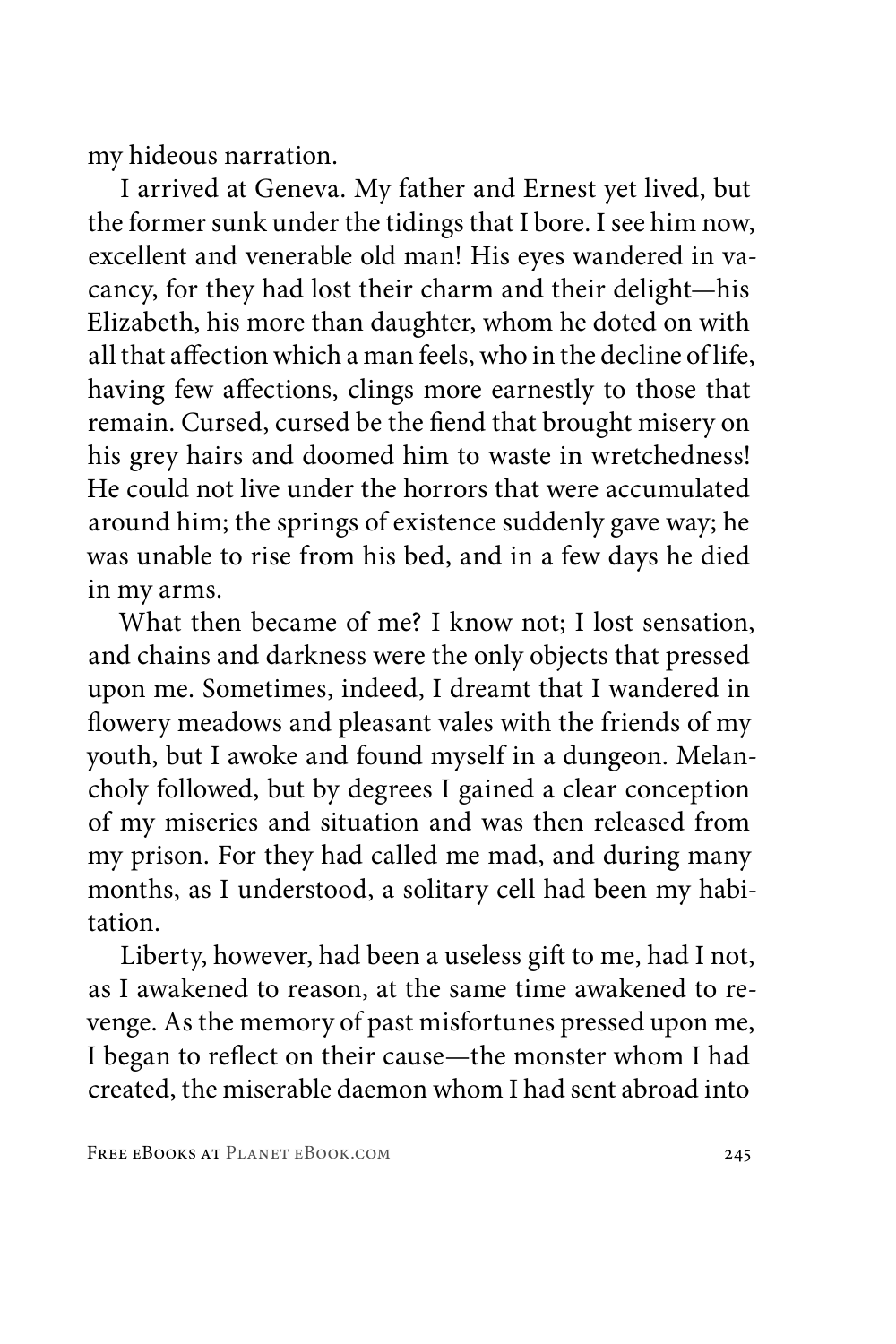the world for my destruction. I was possessed by a maddening rage when I thought of him, and desired and ardently prayed that I might have him within my grasp to wreak a great and signal revenge on his cursed head.

Nor did my hate long confine itself to useless wishes; I began to reflect on the best means of securing him; and for this purpose, about a month after my release, I repaired to a criminal judge in the town and told him that I had an accusation to make, that I knew the destroyer of my family, and that I required him to exert his whole authority for the apprehension of the murderer.

The magistrate listened to me with attention and kindness. 'Be assured, sir,' said he, 'no pains or exertions on my part shall be spared to discover the villain.'

'I thank you,' replied I; 'listen, therefore, to the deposition that I have to make. It is indeed a tale so strange that I should fear you would not credit it were there not something in truth which, however wonderful, forces conviction. The story is too connected to be mistaken for a dream, and I have no motive for falsehood.' My manner as I thus addressed him was impressive but calm; I had formed in my own heart a resolution to pursue my destroyer to death, and this purpose quieted my agony and for an interval reconciled me to life. I now related my history briefly but with firmness and precision, marking the dates with accuracy and never deviating into invective or exclamation.

The magistrate appeared at first perfectly incredulous, but as I continued he became more attentive and interested; I saw him sometimes shudder with horror; at others a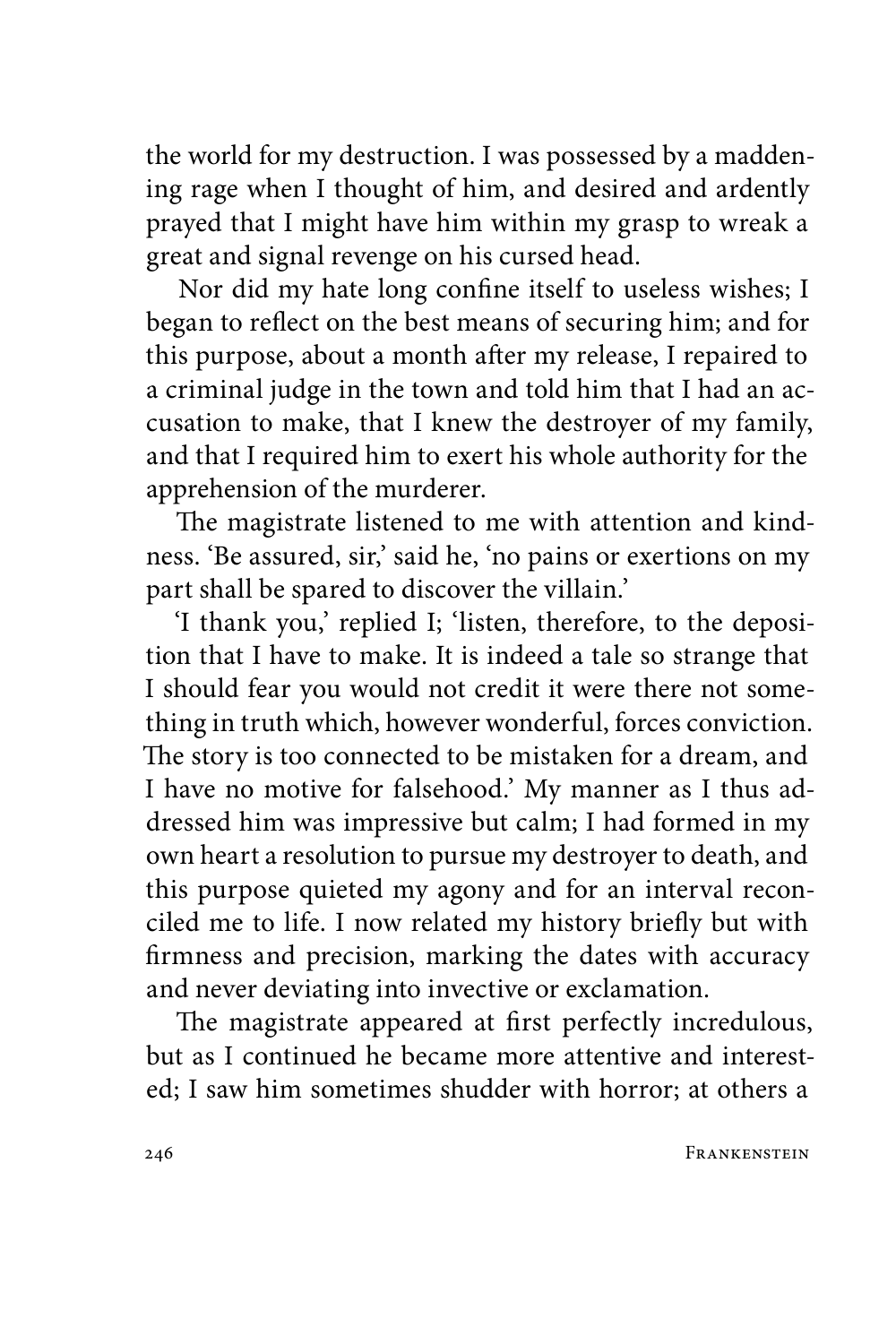lively surprise, unmingled with disbelief, was painted on his countenance.

When I had concluded my narration I said, 'This is the being whom I accuse and for whose seizure and punishment I call upon you to exert your whole power. It is your duty as a magistrate, and I believe and hope that your feelings as a man will not revolt from the execution of those functions on this occasion.'

This address caused a considerable change in the physiognomy of my own auditor. He had heard my story with that half kind of belief that is given to a tale of spirits and supernatural events; but when he was called upon to act officially in consequence, the whole tide of his incredulity returned. He, however, answered mildly, 'I would willingly afford you every aid in your pursuit, but the creature of whom you speak appears to have powers which would put all my exertions to defiance. Who can follow an animal which can traverse the sea of ice and inhabit caves and dens where no man would venture to intrude? Besides, some months have elapsed since the commission of his crimes, and no one can conjecture to what place he has wandered or what region he may now inhabit.'

'I do not doubt that he hovers near the spot which I inhabit, and if he has indeed taken refuge in the Alps, he may be hunted like the chamois and destroyed as a beast of prey. But I perceive your thoughts; you do not credit my narrative and do not intend to pursue my enemy with the punishment which is his desert.'

As I spoke, rage sparkled in my eyes; the magistrate was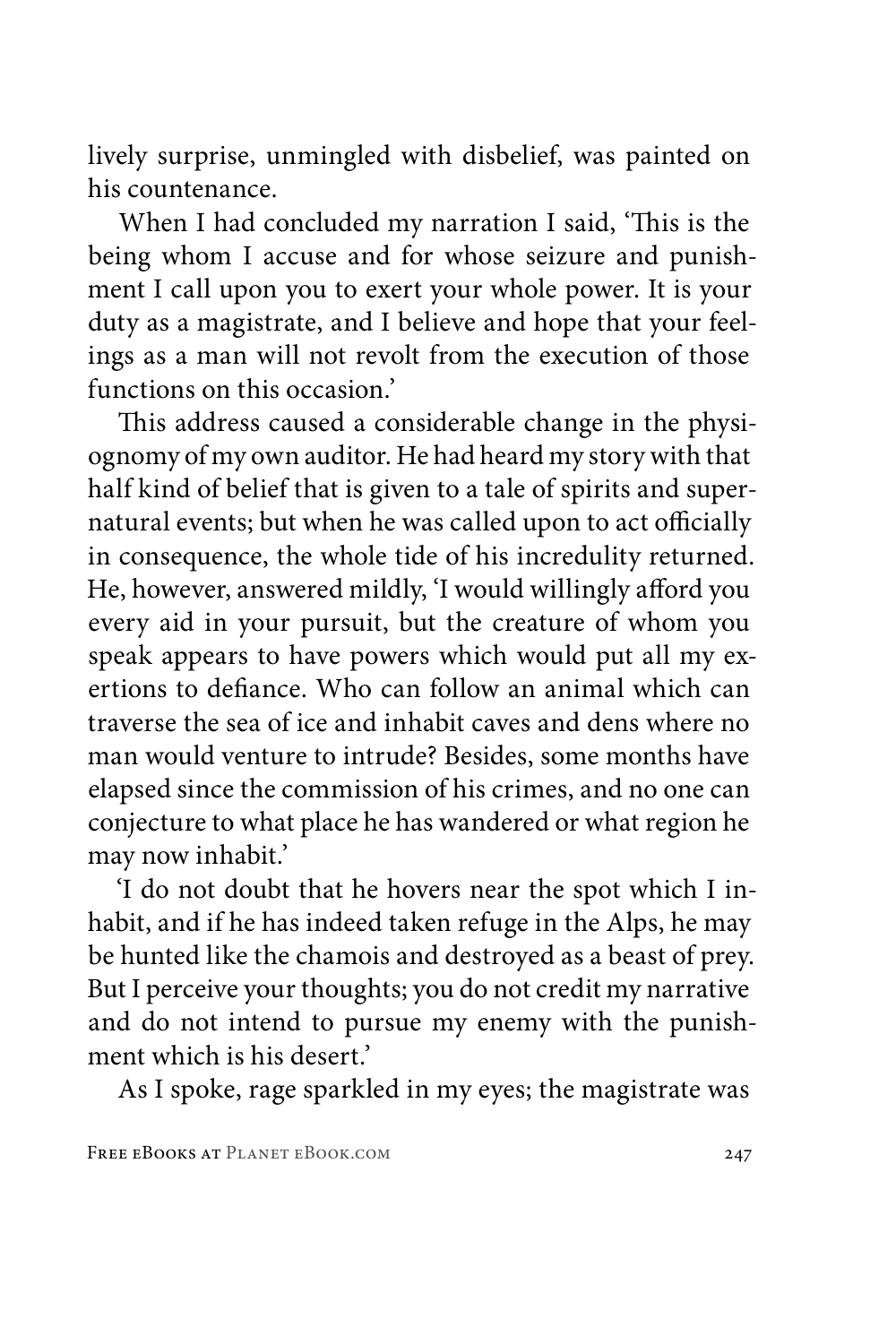intimidated. 'You are mistaken,' said he. 'I will exert myself, and if it is in my power to seize the monster, be assured that he shall suffer punishment proportionate to his crimes. But I fear, from what you have yourself described to be his properties, that this will prove impracticable; and thus, while every proper measure is pursued, you should make up your mind to disappointment.'

'That cannot be; but all that I can say will be of little avail. My revenge is of no moment to you; yet, while I allow it to be a vice, I confess that it is the devouring and only passion of my soul. My rage is unspeakable when I reflect that the murderer, whom I have turned loose upon society, still exists. You refuse my just demand; I have but one resource, and I devote myself, either in my life or death, to his destruction.'

I trembled with excess of agitation as I said this; there was a frenzy in my manner, and something, I doubt not, of that haughty fierceness which the martyrs of old are said to have possessed. But to a Genevan magistrate, whose mind was occupied by far other ideas than those of devotion and heroism, this elevation of mind had much the appearance of madness. He endeavoured to soothe me as a nurse does a child and reverted to my tale as the effects of delirium.

'Man,' I cried, 'how ignorant art thou in thy pride of wisdom! Cease; you know not what it is you say.'

I broke from the house angry and disturbed and retired to meditate on some other mode of action.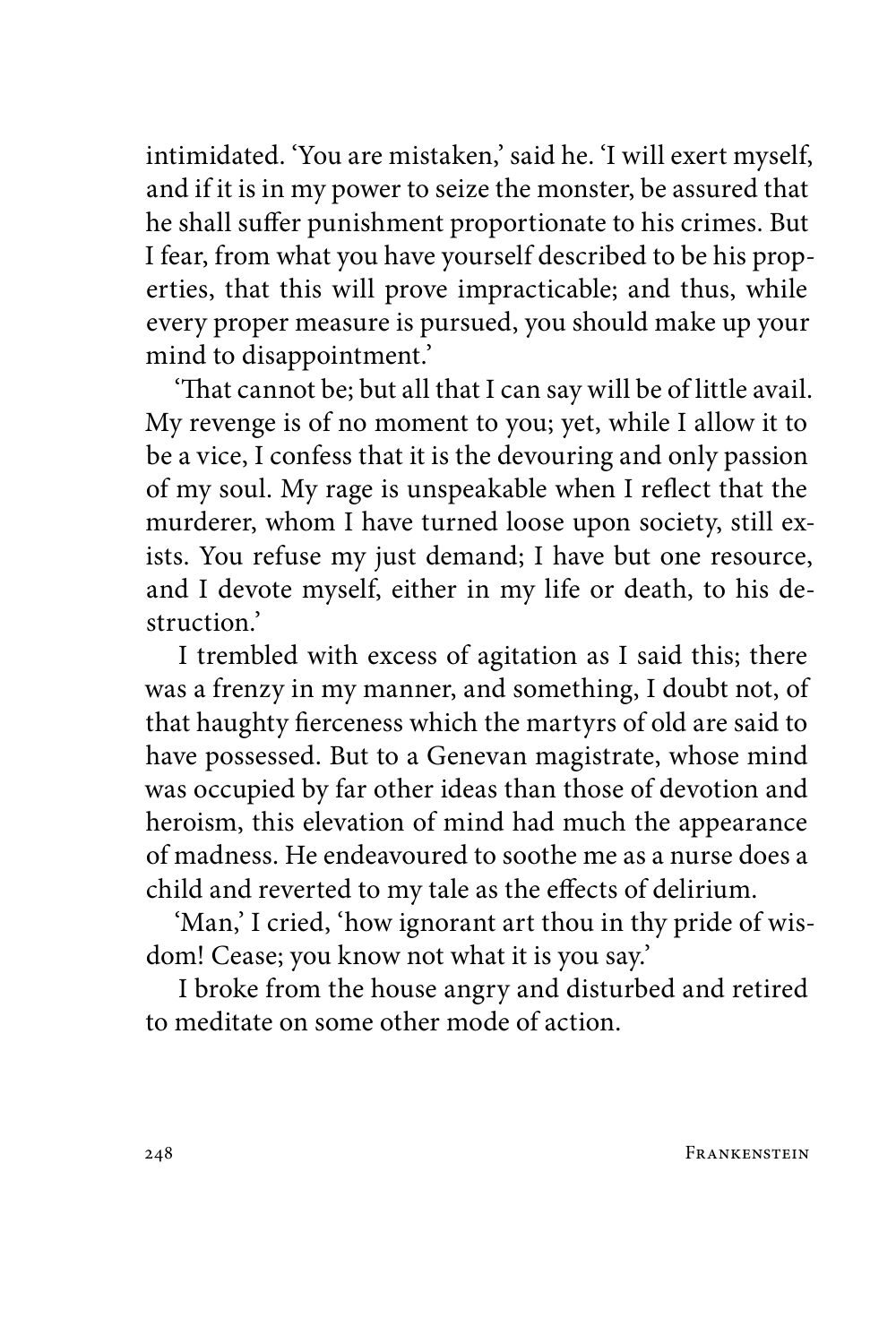## CHAPTER 24

**M**y present situation was one in which all voluntary thought was swallowed up and lost. I was hurried away by fury; revenge alone endowed me with strength and composure; it moulded my feelings and allowed me to be calculating and calm at periods when otherwise delirium or death would have been my portion.

My first resolution was to quit Geneva forever; my country, which, when I was happy and beloved, was dear to me, now, in my adversity, became hateful. I provided myself with a sum of money, together with a few jewels which had belonged to my mother, and departed.

And now my wanderings began which are to cease but with life. I have traversed a vast portion of the earth and have endured all the hardships which travellers in deserts and barbarous countries are wont to meet. How I have lived I hardly know; many times have I stretched my failing limbs upon the sandy plain and prayed for death. But revenge kept me alive; I dared not die and leave my adversary in being.

When I quitted Geneva my first labour was to gain some clue by which I might trace the steps of my fiendish enemy. But my plan was unsettled, and I wandered many hours round the confines of the town, uncertain what path I should pursue. As night approached I found myself at the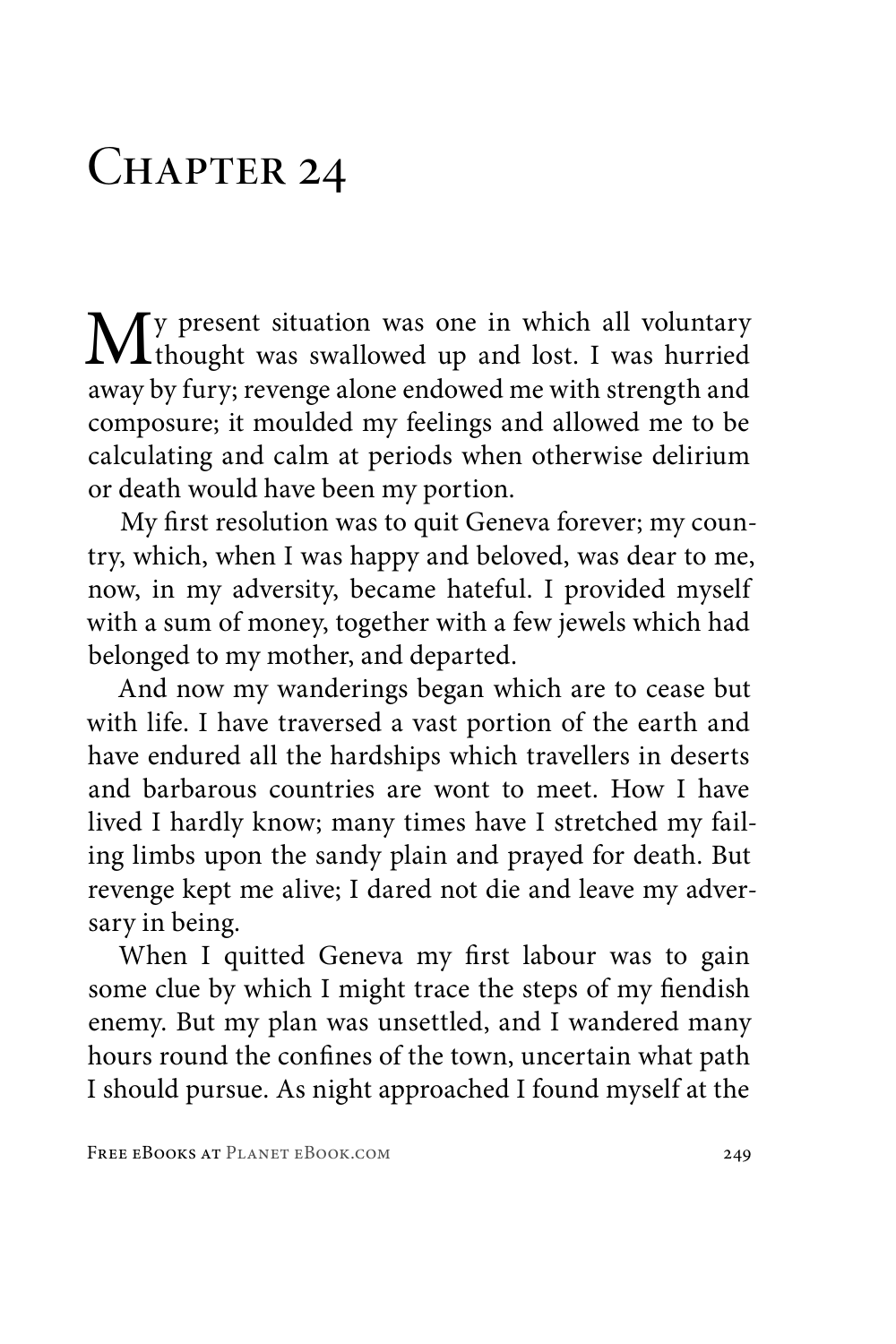entrance of the cemetery where William, Elizabeth, and my father reposed. I entered it and approached the tomb which marked their graves. Everything was silent except the leaves of the trees, which were gently agitated by the wind; the night was nearly dark, and the scene would have been solemn and affecting even to an uninterested observer. The spirits of the departed seemed to flit around and to cast a shadow, which was felt but not seen, around the head of the mourner.

The deep grief which this scene had at first excited quickly gave way to rage and despair. They were dead, and I lived; their murderer also lived, and to destroy him I must drag out my weary existence. I knelt on the grass and kissed the earth and with quivering lips exclaimed, 'By the sacred earth on which I kneel, by the shades that wander near me, by the deep and eternal grief that I feel, I swear; and by thee, O Night, and the spirits that preside over thee, to pursue the daemon who caused this misery, until he or I shall perish in mortal conflict. For this purpose I will preserve my life; to execute this dear revenge will I again behold the sun and tread the green herbage of earth, which otherwise should vanish from my eyes forever. And I call on you, spirits of the dead, and on you, wandering ministers of vengeance, to aid and conduct me in my work. Let the cursed and hellish monster drink deep of agony; let him feel the despair that now torments me.'

I had begun my adjuration with solemnity and an awe which almost assured me that the shades of my murdered friends heard and approved my devotion, but the furies pos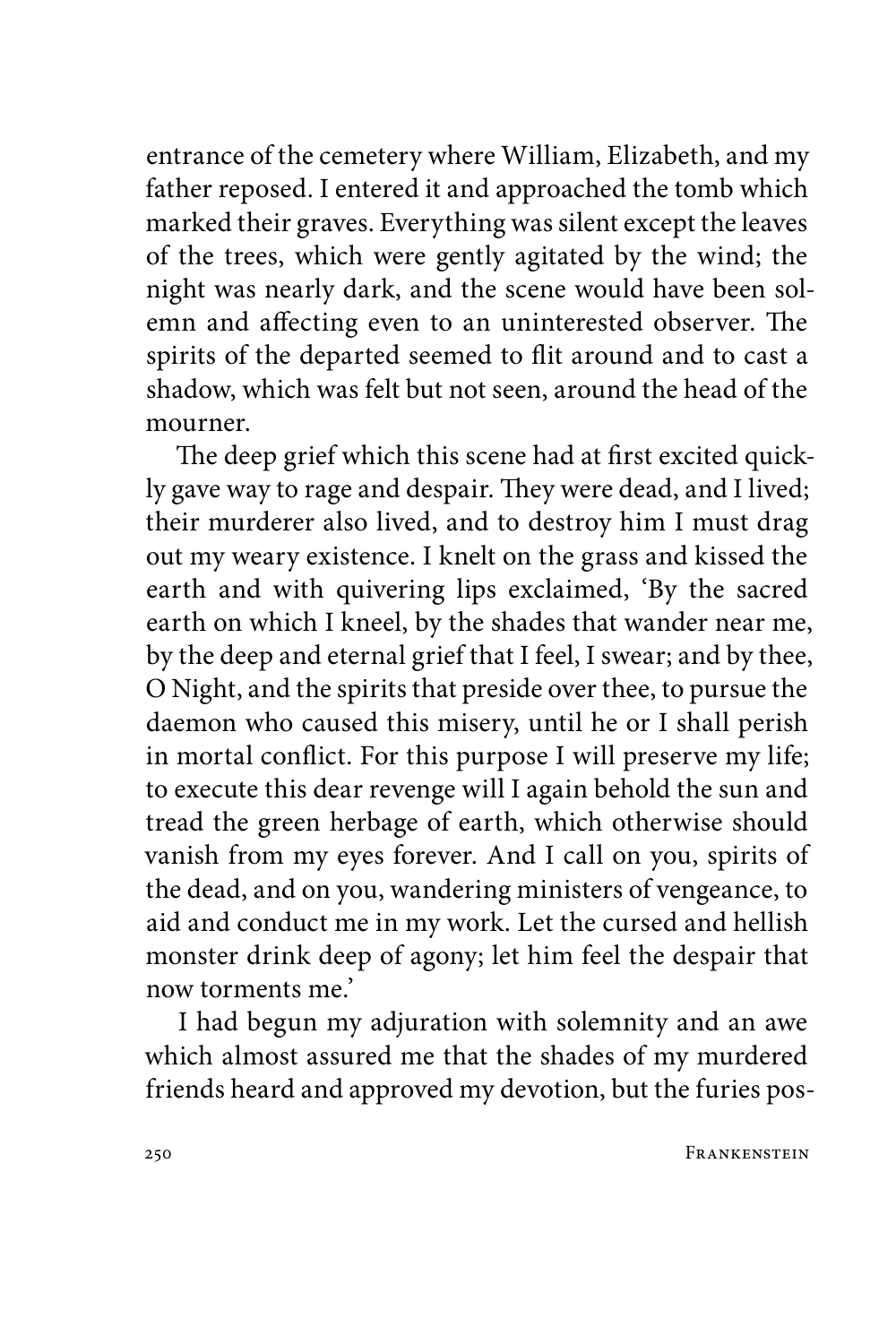sessed me as I concluded, and rage choked my utterance.

I was answered through the stillness of night by a loud and fiendish laugh. It rang on my ears long and heavily; the mountains re-echoed it, and I felt as if all hell surrounded me with mockery and laughter. Surely in that moment I should have been possessed by frenzy and have destroyed my miserable existence but that my vow was heard and that I was reserved for vengeance. The laughter died away, when a well-known and abhorred voice, apparently close to my ear, addressed me in an audible whisper, 'I am satisfied, miserable wretch! You have determined to live, and I am satisfied.'

I darted towards the spot from which the sound proceeded, but the devil eluded my grasp. Suddenly the broad disk of the moon arose and shone full upon his ghastly and distorted shape as he fled with more than mortal speed.

I pursued him, and for many months this has been my task. Guided by a slight clue, I followed the windings of the Rhone, but vainly. The blue Mediterranean appeared, and by a strange chance, I saw the fiend enter by night and hide himself in a vessel bound for the Black Sea. I took my passage in the same ship, but he escaped, I know not how.

Amidst the wilds of Tartary and Russia, although he still evaded me, I have ever followed in his track. Sometimes the peasants, scared by this horrid apparition, informed me of his path; sometimes he himself, who feared that if I lost all trace of him I should despair and die, left some mark to guide me. The snows descended on my head, and I saw the print of his huge step on the white plain. To you first en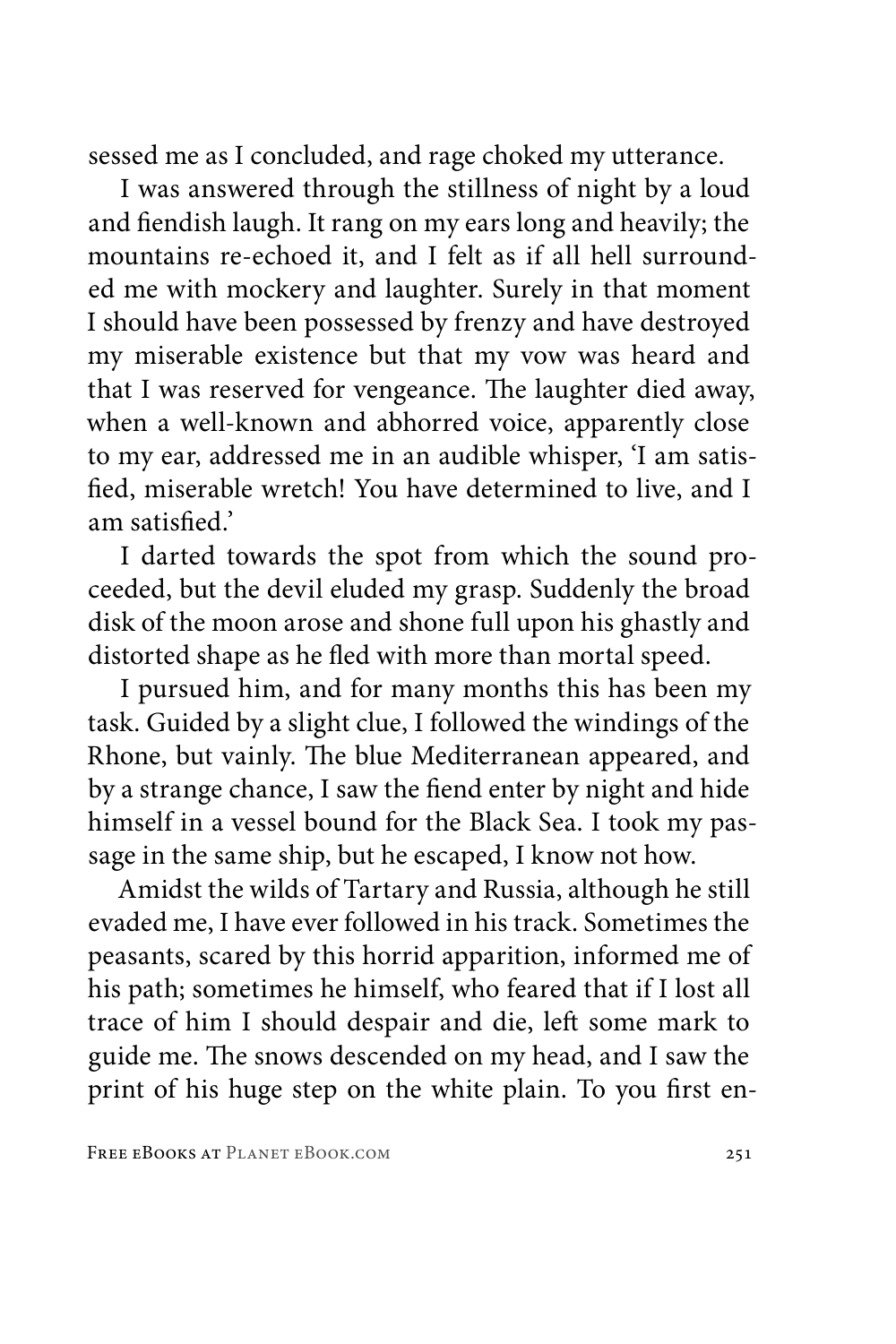tering on life, to whom care is new and agony unknown, how can you understand what I have felt and still feel? Cold, want, and fatigue were the least pains which I was destined to endure; I was cursed by some devil and carried about with me my eternal hell; yet still a spirit of good followed and directed my steps and when I most murmured would suddenly extricate me from seemingly insurmountable difficulties. Sometimes, when nature, overcome by hunger, sank under the exhaustion, a repast was prepared for me in the desert that restored and inspirited me. The fare was, indeed, coarse, such as the peasants of the country ate, but I will not doubt that it was set there by the spirits that I had invoked to aid me. Often, when all was dry, the heavens cloudless, and I was parched by thirst, a slight cloud would bedim the sky, shed the few drops that revived me, and vanish.

I followed, when I could, the courses of the rivers; but the daemon generally avoided these, as it was here that the population of the country chiefly collected. In other places human beings were seldom seen, and I generally subsisted on the wild animals that crossed my path. I had money with me and gained the friendship of the villagers by distributing it; or I brought with me some food that I had killed, which, after taking a small part, I always presented to those who had provided me with fire and utensils for cooking.

My life, as it passed thus, was indeed hateful to me, and it was during sleep alone that I could taste joy. O blessed sleep! Often, when most miserable, I sank to repose, and my dreams lulled me even to rapture. The spirits that guarded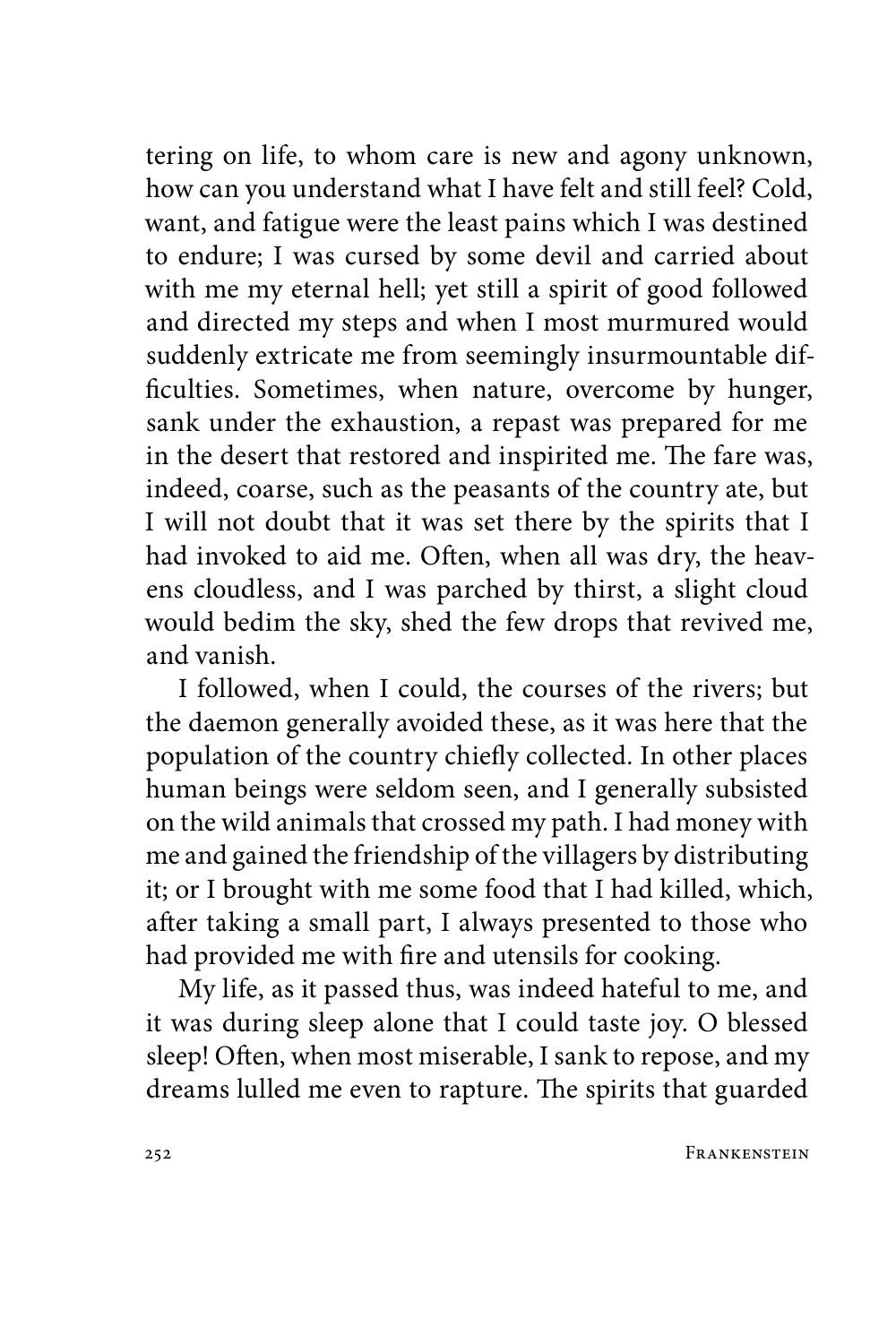me had provided these moments, or rather hours, of happiness that I might retain strength to fulfil my pilgrimage. Deprived of this respite, I should have sunk under my hardships. During the day I was sustained and inspirited by the hope of night, for in sleep I saw my friends, my wife, and my beloved country; again I saw the benevolent countenance of my father, heard the silver tones of my Elizabeth's voice, and beheld Clerval enjoying health and youth. Often, when wearied by a toilsome march, I persuaded myself that I was dreaming until night should come and that I should then enjoy reality in the arms of my dearest friends. What agonizing fondness did I feel for them! How did I cling to their dear forms, as sometimes they haunted even my waking hours, and persuade myself that they still lived! At such moments vengeance, that burned within me, died in my heart, and I pursued my path towards the destruction of the daemon more as a task enjoined by heaven, as the mechanical impulse of some power of which I was unconscious, than as the ardent desire of my soul.

What his feelings were whom I pursued I cannot know. Sometimes, indeed, he left marks in writing on the barks of the trees or cut in stone that guided me and instigated my fury. 'My reign is not yet over'— these words were legible in one of these inscriptions— 'you live, and my power is complete. Follow me; I seek the everlasting ices of the north, where you will feel the misery of cold and frost, to which I am impassive. You will find near this place, if you follow not too tardily, a dead hare; eat and be refreshed. Come on, my enemy; we have yet to wrestle for our lives, but many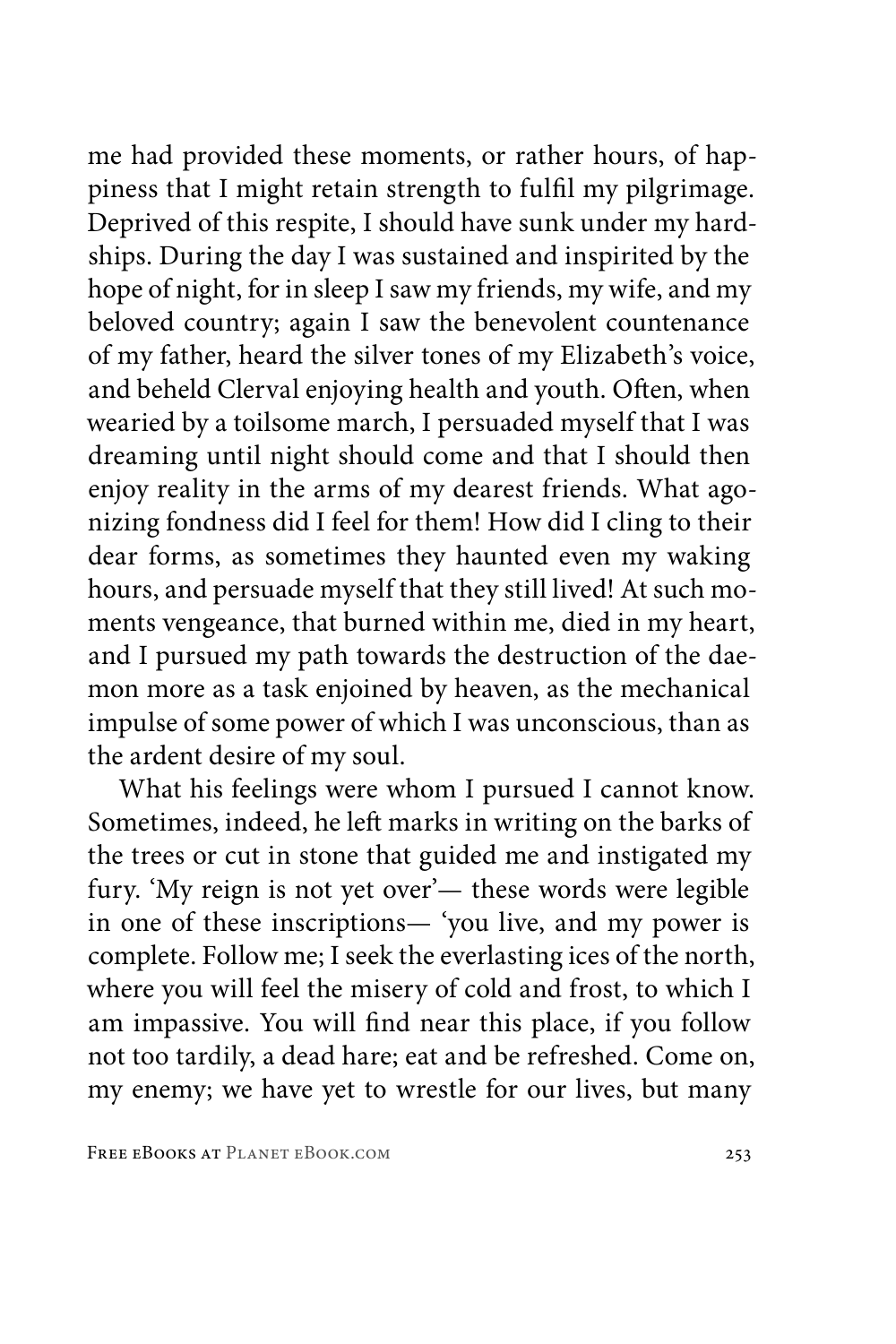hard and miserable hours must you endure until that period shall arrive.'

Scoffing devil! Again do I vow vengeance; again do I devote thee, miserable fiend, to torture and death. Never will I give up my search until he or I perish; and then with what ecstasy shall I join my Elizabeth and my departed friends, who even now prepare for me the reward of my tedious toil and horrible pilgrimage!

As I still pursued my journey to the northward, the snows thickened and the cold increased in a degree almost too severe to support. The peasants were shut up in their hovels, and only a few of the most hardy ventured forth to seize the animals whom starvation had forced from their hiding-places to seek for prey. The rivers were covered with ice, and no fish could be procured; and thus I was cut off from my chief article of maintenance.

The triumph of my enemy increased with the difficulty of my labours. One inscription that he left was in these words: 'Prepare! Your toils only begin; wrap yourself in furs and provide food, for we shall soon enter upon a journey where your sufferings will satisfy my everlasting hatred.'

My courage and perseverance were invigorated by these scoffing words; I resolved not to fail in my purpose, and calling on heaven to support me, I continued with unabated fervour to traverse immense deserts, until the ocean appeared at a distance and formed the utmost boundary of the horizon. Oh! How unlike it was to the blue seasons of the south! Covered with ice, it was only to be distinguished from land by its superior wildness and ruggedness. The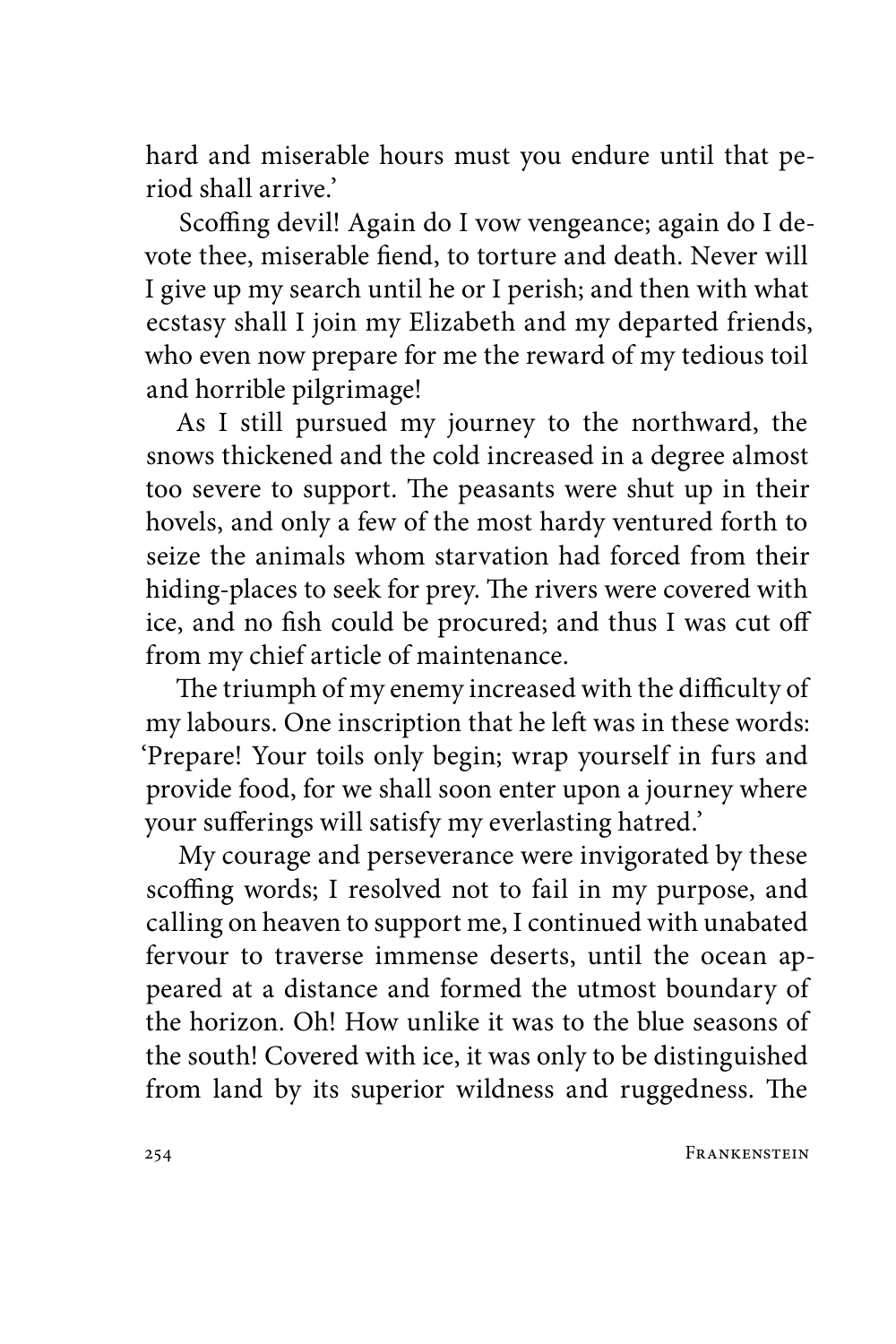Greeks wept for joy when they beheld the Mediterranean from the hills of Asia, and hailed with rapture the boundary of their toils. I did not weep, but I knelt down and with a full heart thanked my guiding spirit for conducting me in safety to the place where I hoped, notwithstanding my adversary's gibe, to meet and grapple with him.

Some weeks before this period I had procured a sledge and dogs and thus traversed the snows with inconceivable speed. I know not whether the fiend possessed the same advantages, but I found that, as before I had daily lost ground in the pursuit, I now gained on him, so much so that when I first saw the ocean he was but one day's journey in advance, and I hoped to intercept him before he should reach the beach. With new courage, therefore, I pressed on, and in two days arrived at a wretched hamlet on the seashore. I inquired of the inhabitants concerning the fiend and gained accurate information. A gigantic monster, they said, had arrived the night before, armed with a gun and many pistols, putting to flight the inhabitants of a solitary cottage through fear of his terrific appearance. He had carried off their store of winter food, and placing it in a sledge, to draw which he had seized on a numerous drove of trained dogs, he had harnessed them, and the same night, to the joy of the horror-struck villagers, had pursued his journey across the sea in a direction that led to no land; and they conjectured that he must speedily be destroyed by the breaking of the ice or frozen by the eternal frosts.

On hearing this information I suffered a temporary access of despair. He had escaped me, and I must com-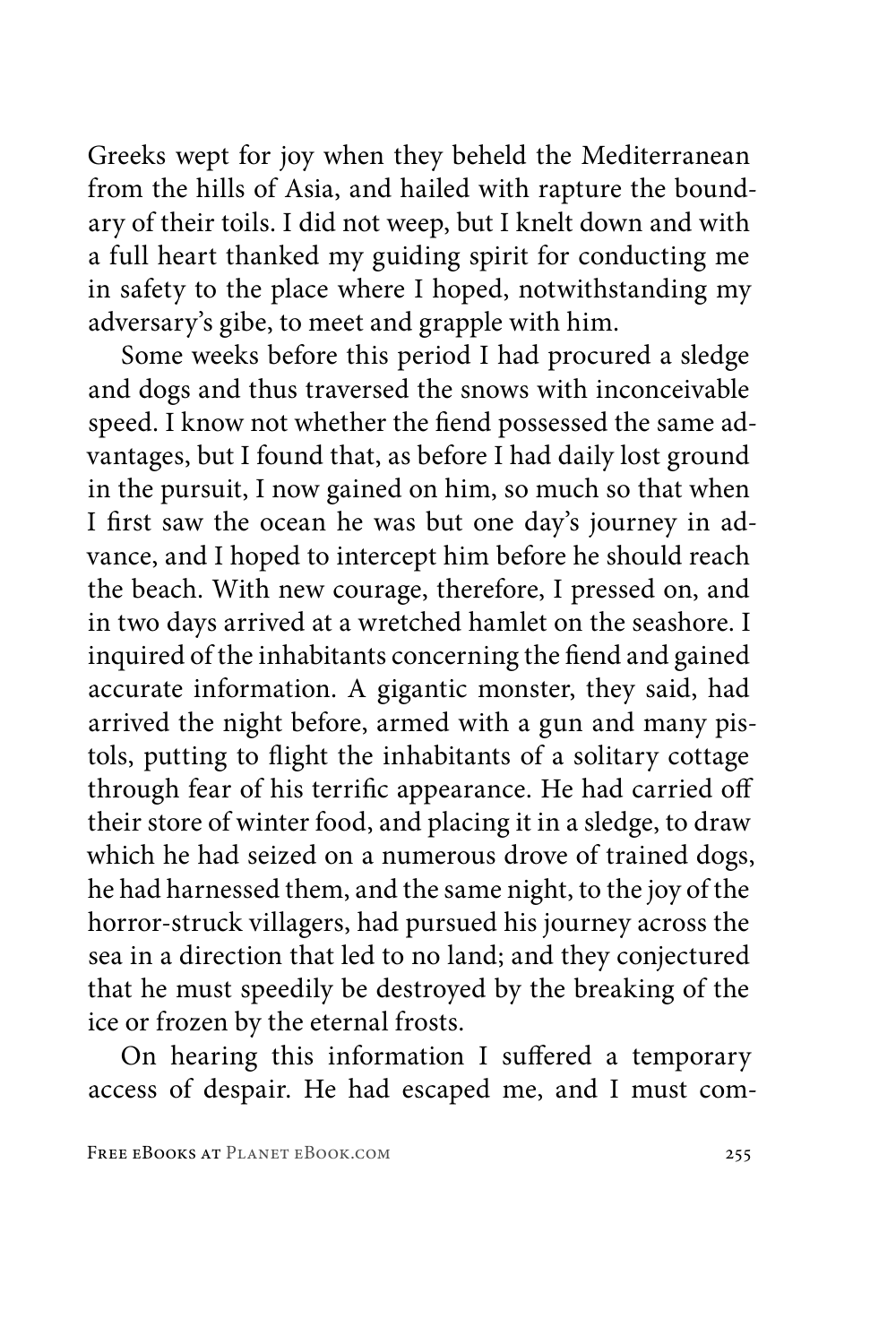mence a destructive and almost endless journey across the mountainous ices of the ocean, amidst cold that few of the inhabitants could long endure and which I, the native of a genial and sunny climate, could not hope to survive. Yet at the idea that the fiend should live and be triumphant, my rage and vengeance returned, and like a mighty tide, overwhelmed every other feeling. After a slight repose, during which the spirits of the dead hovered round and instigated me to toil and revenge, I prepared for my journey.

I exchanged my land-sledge for one fashioned for the inequalities of the frozen ocean, and purchasing a plentiful stock of provisions, I departed from land.

I cannot guess how many days have passed since then, but I have endured misery which nothing but the eternal sentiment of a just retribution burning within my heart could have enabled me to support. Immense and rugged mountains of ice often barred up my passage, and I often heard the thunder of the ground sea, which threatened my destruction. But again the frost came and made the paths of the sea secure.

By the quantity of provision which I had consumed, I should guess that I had passed three weeks in this journey; and the continual protraction of hope, returning back upon the heart, often wrung bitter drops of despondency and grief from my eyes. Despair had indeed almost secured her prey, and I should soon have sunk beneath this misery. Once, after the poor animals that conveyed me had with incredible toil gained the summit of a sloping ice mountain, and one, sinking under his fatigue, died, I viewed the expanse be-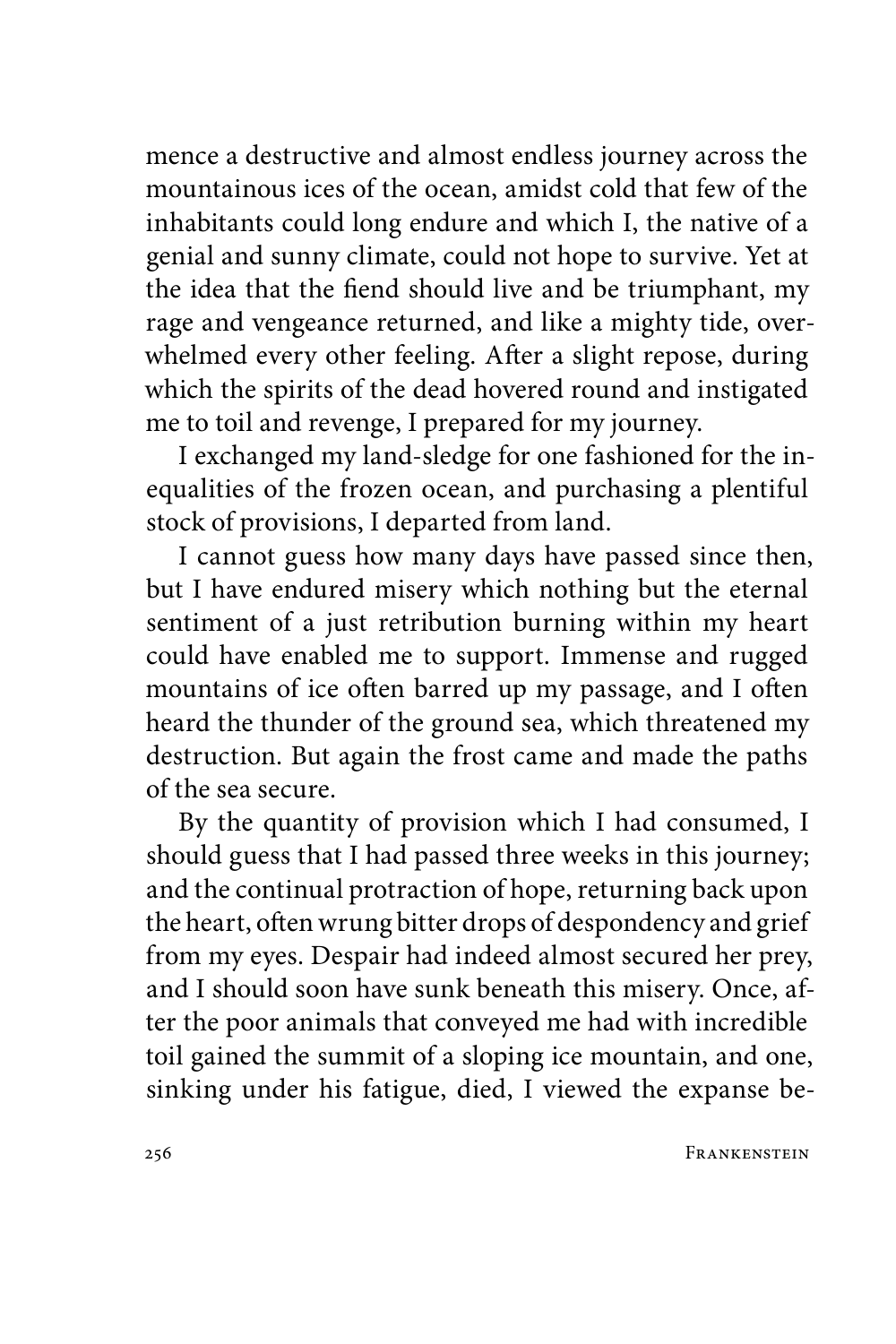fore me with anguish, when suddenly my eye caught a dark speck upon the dusky plain. I strained my sight to discover what it could be and uttered a wild cry of ecstasy when I distinguished a sledge and the distorted proportions of a well-known form within. Oh! With what a burning gush did hope revisit my heart! Warm tears filled my eyes, which I hastily wiped away, that they might not intercept the view I had of the daemon; but still my sight was dimmed by the burning drops, until, giving way to the emotions that oppressed me, I wept aloud.

But this was not the time for delay; I disencumbered the dogs of their dead companion, gave them a plentiful portion of food, and after an hour's rest, which was absolutely necessary, and yet which was bitterly irksome to me, I continued my route. The sledge was still visible, nor did I again lose sight of it except at the moments when for a short time some ice-rock concealed it with its intervening crags. I indeed perceptibly gained on it, and when, after nearly two days' journey, I beheld my enemy at no more than a mile distant, my heart bounded within me.

But now, when I appeared almost within grasp of my foe, my hopes were suddenly extinguished, and I lost all trace of him more utterly than I had ever done before. A ground sea was heard; the thunder of its progress, as the waters rolled and swelled beneath me, became every moment more ominous and terrific. I pressed on, but in vain. The wind arose; the sea roared; and, as with the mighty shock of an earthquake, it split and cracked with a tremendous and overwhelming sound. The work was soon finished; in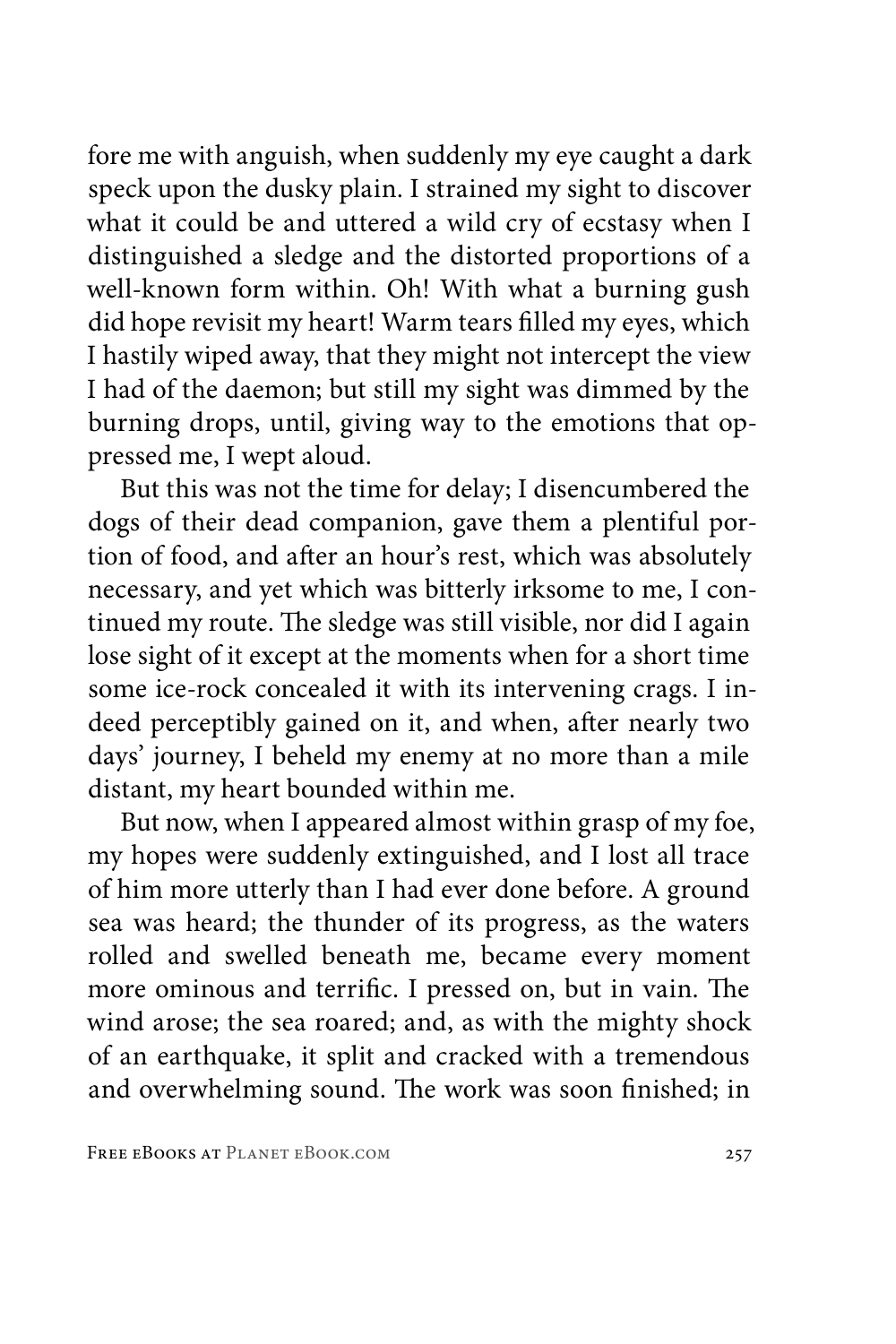a few minutes a tumultuous sea rolled between me and my enemy, and I was left drifting on a scattered piece of ice that was continually lessening and thus preparing for me a hideous death.

In this manner many appalling hours passed; several of my dogs died, and I myself was about to sink under the accumulation of distress when I saw your vessel riding at anchor and holding forth to me hopes of succour and life. I had no conception that vessels ever came so far north and was astounded at the sight. I quickly destroyed part of my sledge to construct oars, and by these means was enabled, with infinite fatigue, to move my ice raft in the direction of your ship. I had determined, if you were going southwards, still to trust myself to the mercy of the seas rather than abandon my purpose. I hoped to induce you to grant me a boat with which I could pursue my enemy. But your direction was northwards. You took me on board when my vigour was exhausted, and I should soon have sunk under my multiplied hardships into a death which I still dread, for my task is unfulfilled.

Oh! When will my guiding spirit, in conducting me to the daemon, allow me the rest I so much desire; or must I die, and he yet live? If I do, swear to me, Walton, that he shall not escape, that you will seek him and satisfy my vengeance in his death. And do I dare to ask of you to undertake my pilgrimage, to endure the hardships that I have undergone? No; I am not so selfish. Yet, when I am dead, if he should appear, if the ministers of vengeance should conduct him to you, swear that he shall not live— swear that he shall not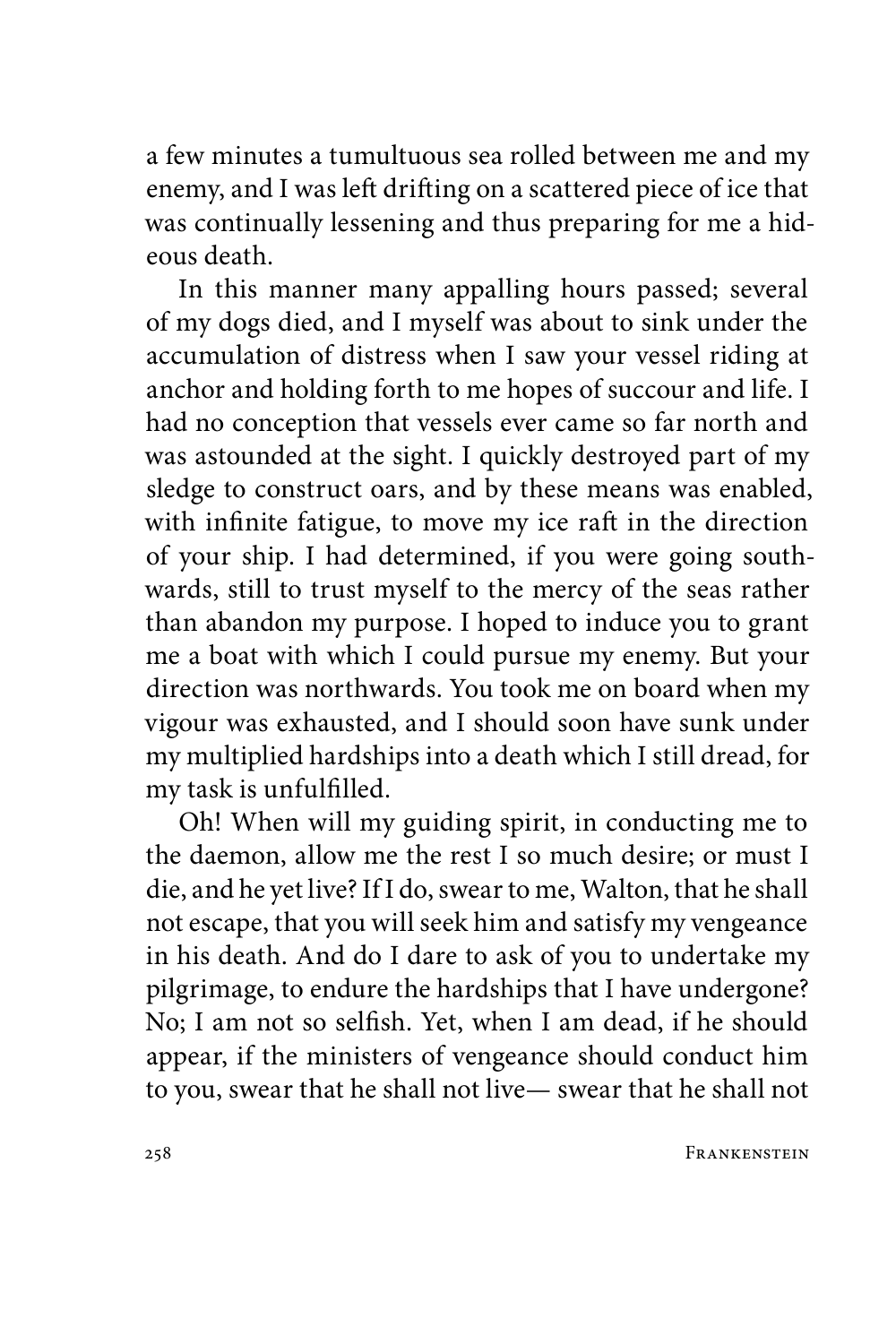triumph over my accumulated woes and survive to add to the list of his dark crimes. He is eloquent and persuasive, and once his words had even power over my heart; but trust him not. His soul is as hellish as his form, full of treachery and fiendlike malice. Hear him not; call on the names of William, Justine, Clerval, Elizabeth, my father, and of the wretched Victor, and thrust your sword into his heart. I will hover near and direct the steel aright.

Walton, in continuation.

August 26th, 17—

You have read this strange and terrific story, Margaret; and do you not feel your blood congeal with horror, like that which even now curdles mine? Sometimes, seized with sudden agony, he could not continue his tale; at others, his voice broken, yet piercing, uttered with difficulty the words so replete with anguish. His fine and lovely eyes were now lighted up with indignation, now subdued to downcast sorrow and quenched in infinite wretchedness. Sometimes he commanded his countenance and tones and related the most horrible incidents with a tranquil voice, suppressing every mark of agitation; then, like a volcano bursting forth, his face would suddenly change to an expression of the wildest rage as he shrieked out imprecations on his persecutor.

His tale is connected and told with an appearance of the simplest truth, yet I own to you that the letters of Felix and Safie, which he showed me, and the apparition of the monster seen from our ship, brought to me a greater conviction of the truth of his narrative than his asseverations, howev-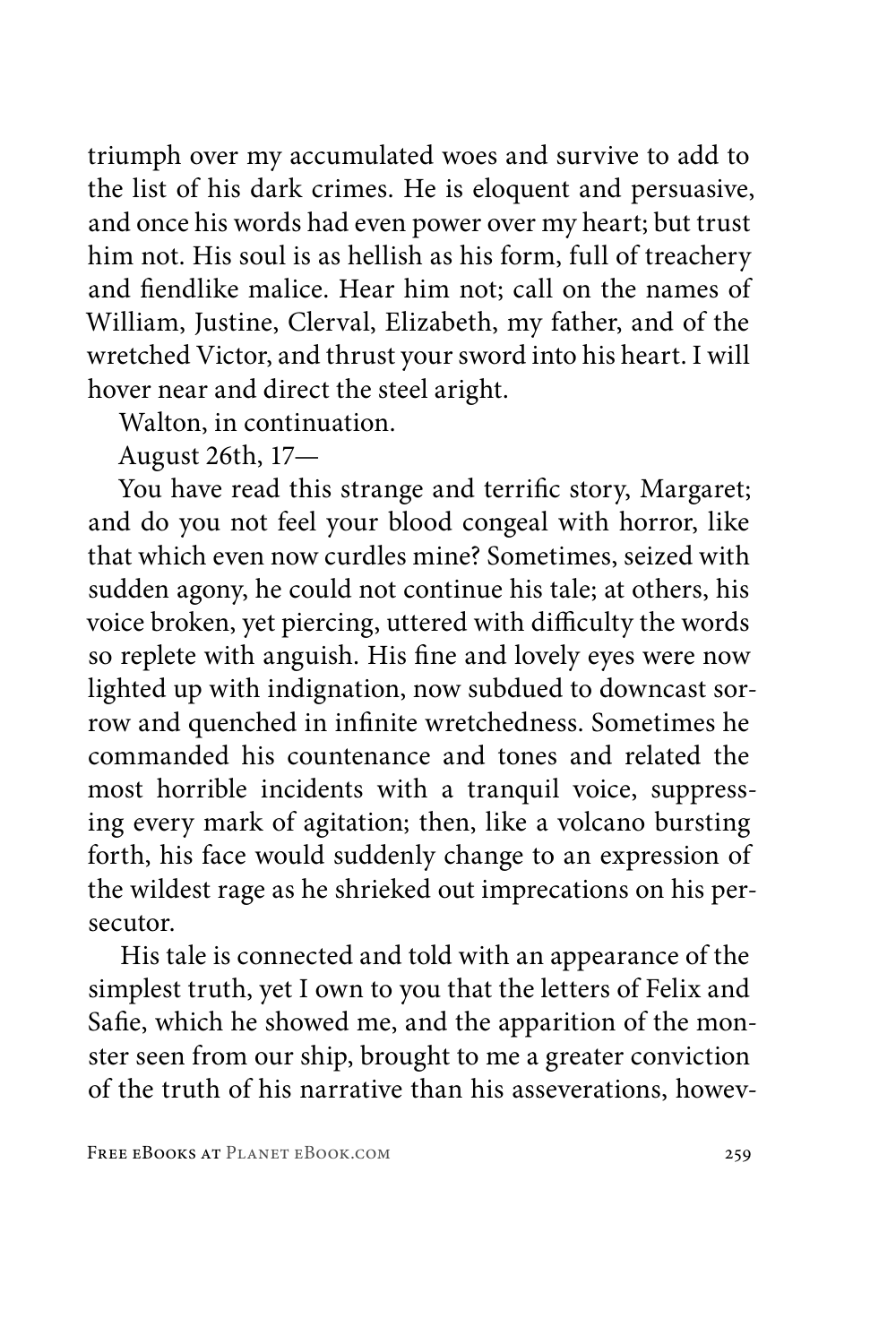er earnest and connected. Such a monster has, then, really existence! I cannot doubt it, yet I am lost in surprise and admiration. Sometimes I endeavoured to gain from Frankenstein the particulars of his creature's formation, but on this point he was impenetrable.

'Are you mad, my friend?' said he. 'Or whither does your senseless curiosity lead you? Would you also create for yourself and the world a demoniacal enemy? Peace, peace! Learn my miseries and do not seek to increase your own.'

Frankenstein discovered that I made notes concerning his history; he asked to see them and then himself corrected and augmented them in many places, but principally in giving the life and spirit to the conversations he held with his enemy. 'Since you have preserved my narration,' said he, 'I would not that a mutilated one should go down to posterity.'

Thus has a week passed away, while I have listened to the strangest tale that ever imagination formed. My thoughts and every feeling of my soul have been drunk up by the interest for my guest which this tale and his own elevated and gentle manners have created. I wish to soothe him, yet can I counsel one so infinitely miserable, so destitute of every hope of consolation, to live? Oh, no! The only joy that he can now know will be when he composes his shattered spirit to peace and death. Yet he enjoys one comfort, the offspring of solitude and delirium; he believes that when in dreams he holds converse with his friends and derives from that communion consolation for his miseries or excitements to his vengeance, that they are not the creations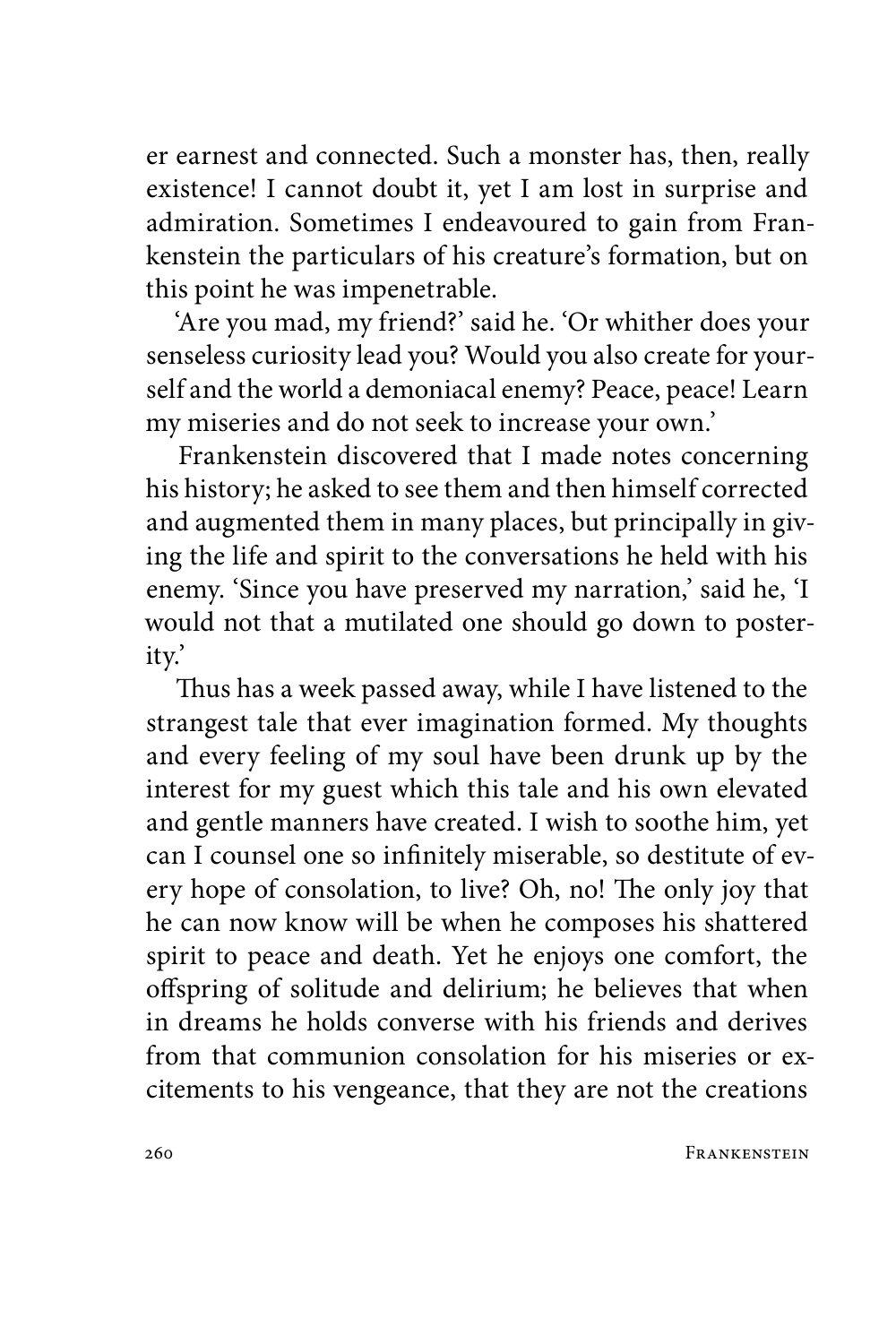of his fancy, but the beings themselves who visit him from the regions of a remote world. This faith gives a solemnity to his reveries that render them to me almost as imposing and interesting as truth.

Our conversations are not always confined to his own history and misfortunes. On every point of general literature he displays unbounded knowledge and a quick and piercing apprehension. His eloquence is forcible and touching; nor can I hear him, when he relates a pathetic incident or endeavours to move the passions of pity or love, without tears. What a glorious creature must he have been in the days of his prosperity, when he is thus noble and godlike in ruin! He seems to feel his own worth and the greatness of his fall.

'When younger,' said he, 'I believed myself destined for some great enterprise. My feelings are profound, but I possessed a coolness of judgment that fitted me for illustrious achievements. This sentiment of the worth of my nature supported me when others would have been oppressed, for I deemed it criminal to throw away in useless grief those talents that might be useful to my fellow creatures. When I reflected on the work I had completed, no less a one than the creation of a sensitive and rational animal, I could not rank myself with the herd of common projectors. But this thought, which supported me in the commencement of my career, now serves only to plunge me lower in the dust. All my speculations and hopes are as nothing, and like the archangel who aspired to omnipotence, I am chained in an eternal hell. My imagination was vivid, yet my powers of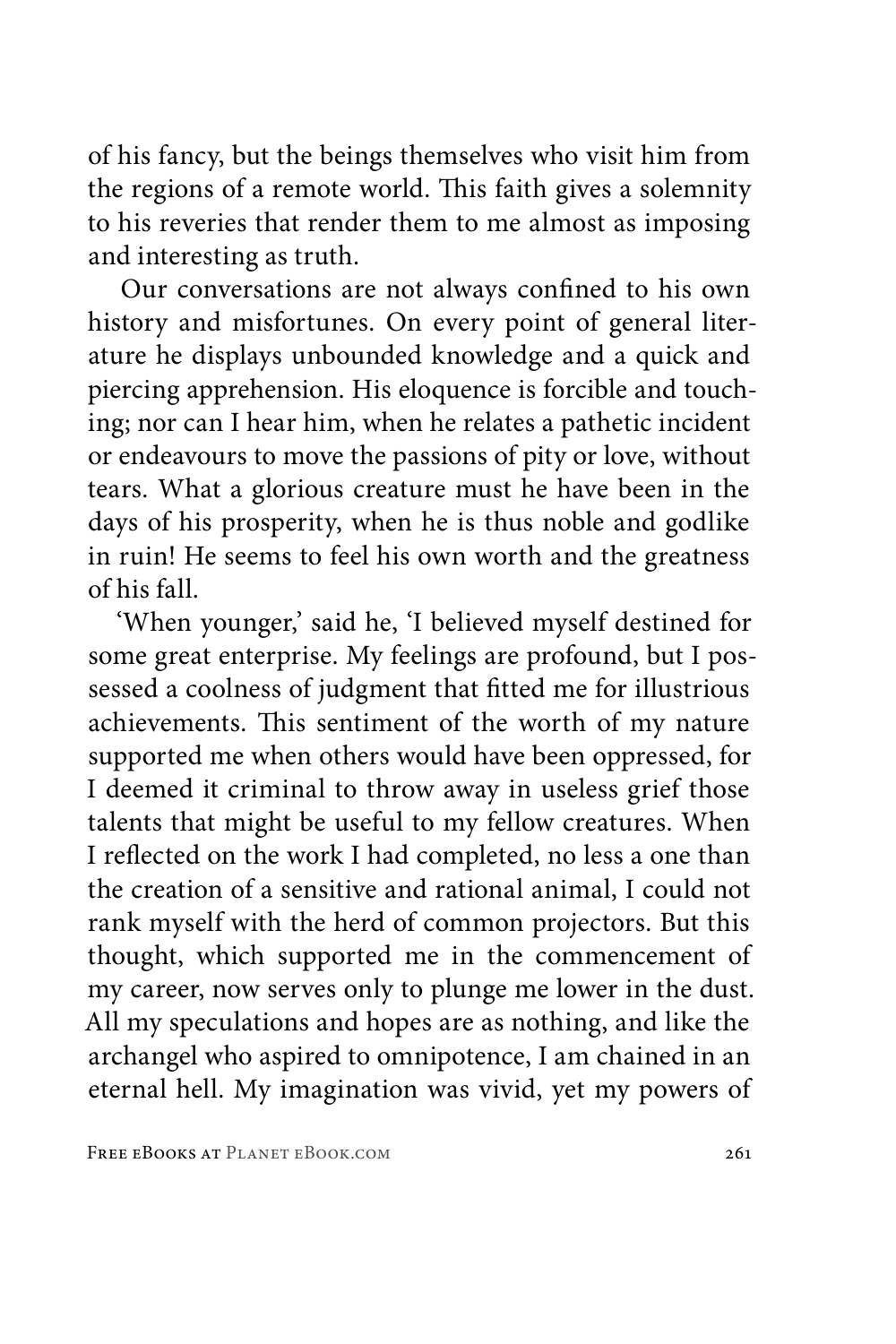analysis and application were intense; by the union of these qualities I conceived the idea and executed the creation of a man. Even now I cannot recollect without passion my reveries while the work was incomplete. I trod heaven in my thoughts, now exulting in my powers, now burning with the idea of their effects. From my infancy I was imbued with high hopes and a lofty ambition; but how am I sunk! Oh! My friend, if you had known me as I once was, you would not recognize me in this state of degradation. Despondency rarely visited my heart; a high destiny seemed to bear me on, until I fell, never, never again to rise.'

Must I then lose this admirable being? I have longed for a friend; I have sought one who would sympathize with and love me. Behold, on these desert seas I have found such a one, but I fear I have gained him only to know his value and lose him. I would reconcile him to life, but he repulses the idea.

'I thank you, Walton,' he said, 'for your kind intentions towards so miserable a wretch; but when you speak of new ties and fresh affections, think you that any can replace those who are gone? Can any man be to me as Clerval was, or any woman another Elizabeth? Even where the affections are not strongly moved by any superior excellence, the companions of our childhood always possess a certain power over our minds which hardly any later friend can obtain. They know our infantine dispositions, which, however they may be afterwards modified, are never eradicated; and they can judge of our actions with more certain conclusions as to the integrity of our motives. A sister or a brother can never,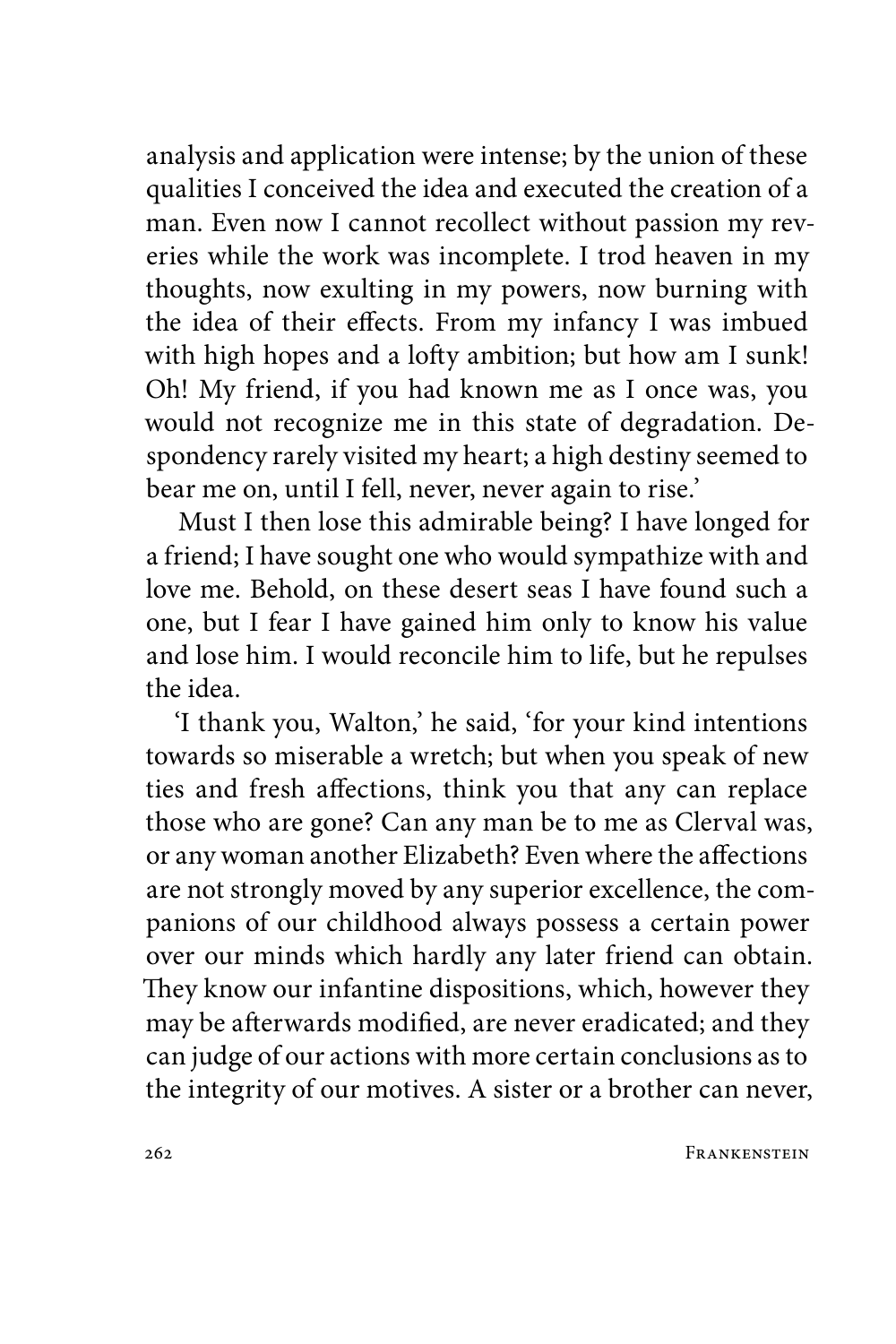unless indeed such symptoms have been shown early, suspect the other of fraud or false dealing, when another friend, however strongly he may be attached, may, in spite of himself, be contemplated with suspicion. But I enjoyed friends, dear not only through habit and association, but from their own merits; and wherever I am, the soothing voice of my Elizabeth and the conversation of Clerval will be ever whispered in my ear. They are dead, and but one feeling in such a solitude can persuade me to preserve my life. If I were engaged in any high undertaking or design, fraught with extensive utility to my fellow creatures, then could I live to fulfil it. But such is not my destiny; I must pursue and destroy the being to whom I gave existence; then my lot on earth will be fulfilled and I may die.'

My beloved Sister, September 2nd

I write to you, encompassed by peril and ignorant whether I am ever doomed to see again dear England and the dearer friends that inhabit it. I am surrounded by mountains of ice which admit of no escape and threaten every moment to crush my vessel. The brave fellows whom I have persuaded to be my companions look towards me for aid, but I have none to bestow. There is something terribly appalling in our situation, yet my courage and hopes do not desert me. Yet it is terrible to reflect that the lives of all these men are endangered through me. If we are lost, my mad schemes are the cause.

And what, Margaret, will be the state of your mind? You will not hear of my destruction, and you will anxiously await my return. Years will pass, and you will have visit-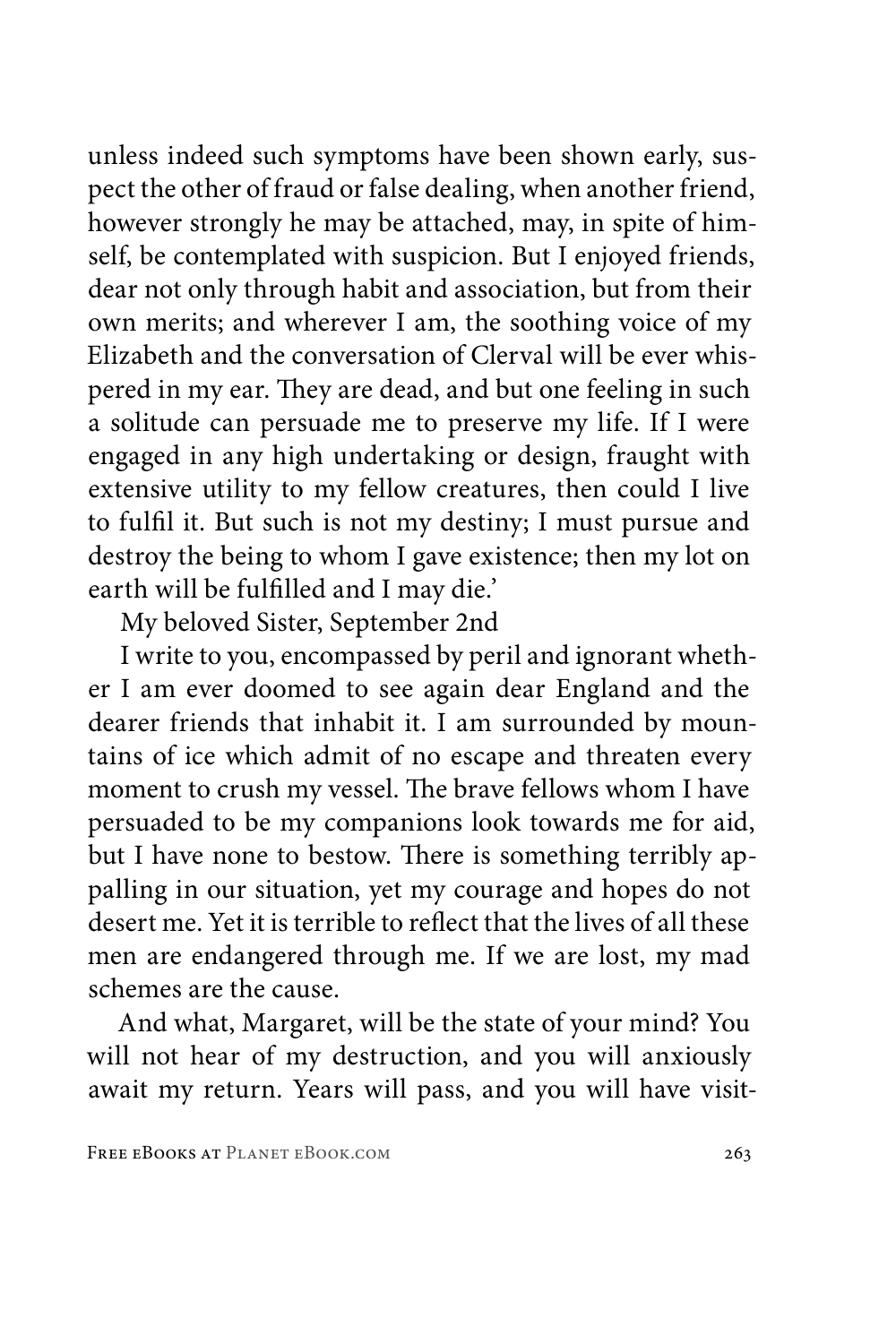ings of despair and yet be tortured by hope. Oh! My beloved sister, the sickening failing of your heart-felt expectations is, in prospect, more terrible to me than my own death. But you have a husband and lovely children; you may be happy. Heaven bless you and make you so!

My unfortunate guest regards me with the tenderest compassion. He endeavours to fill me with hope and talks as if life were a possession which he valued. He reminds me how often the same accidents have happened to other navigators who have attempted this sea, and in spite of myself, he fills me with cheerful auguries. Even the sailors feel the power of his eloquence; when he speaks, they no longer despair; he rouses their energies, and while they hear his voice they believe these vast mountains of ice are molehills which will vanish before the resolutions of man. These feelings are transitory; each day of expectation delayed fills them with fear, and I almost dread a mutiny caused by this despair.

September 5th

A scene has just passed of such uncommon interest that, although it is highly probable that these papers may never reach you, yet I cannot forbear recording it.

We are still surrounded by mountains of ice, still in imminent danger of being crushed in their conflict. The cold is excessive, and many of my unfortunate comrades have already found a grave amidst this scene of desolation. Frankenstein has daily declined in health; a feverish fire still glimmers in his eyes, but he is exhausted, and when suddenly roused to any exertion, he speedily sinks again into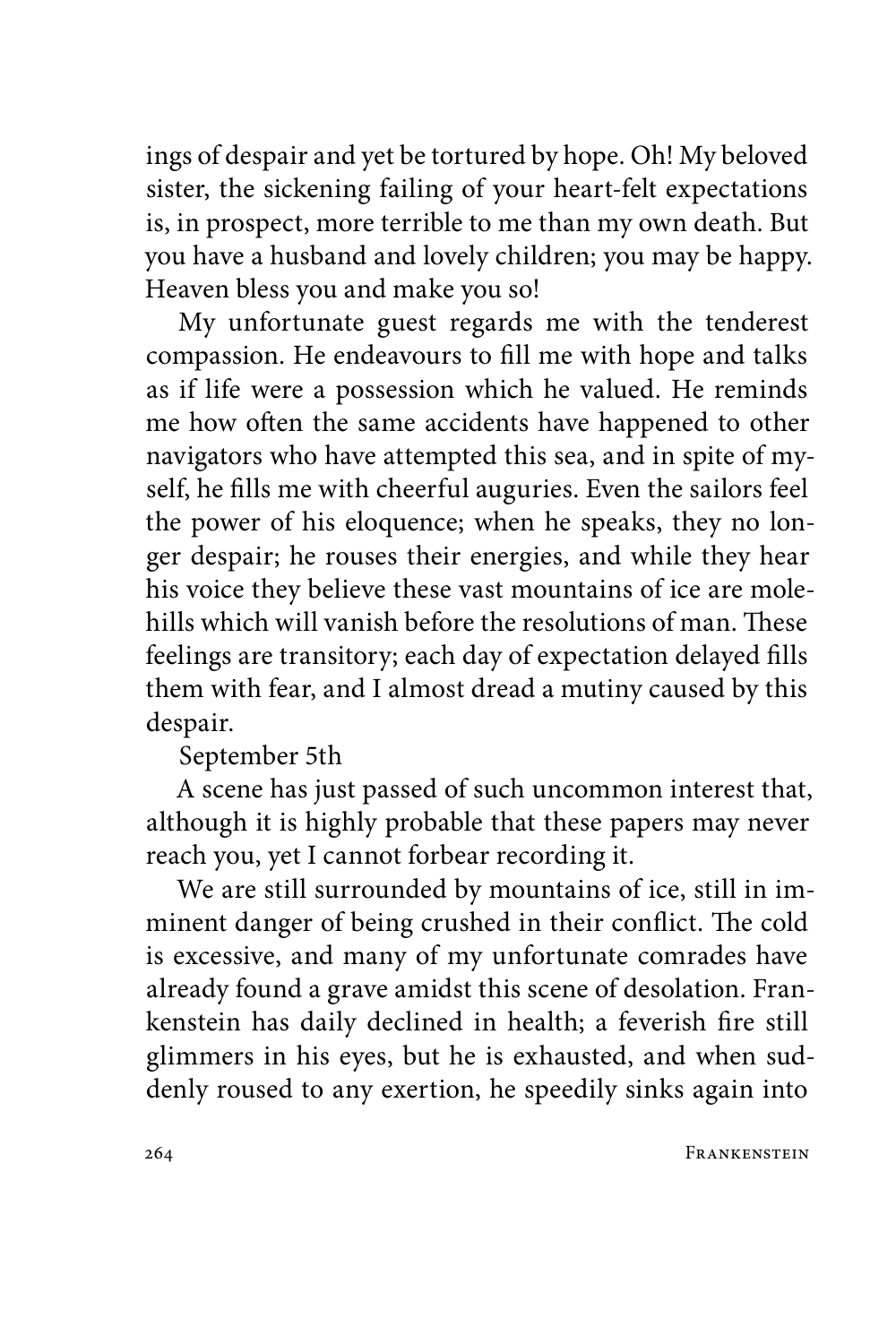apparent lifelessness.

I mentioned in my last letter the fears I entertained of a mutiny. This morning, as I sat watching the wan countenance of my friend— his eyes half closed and his limbs hanging listlessly— I was roused by half a dozen of the sailors, who demanded admission into the cabin. They entered, and their leader addressed me. He told me that he and his companions had been chosen by the other sailors to come in deputation to me to make me a requisition which, in justice, I could not refuse. We were immured in ice and should probably never escape, but they feared that if, as was possible, the ice should dissipate and a free passage be opened, I should be rash enough to continue my voyage and lead them into fresh dangers, after they might happily have surmounted this. They insisted, therefore, that I should engage with a solemn promise that if the vessel should be freed I would instantly direct my course southwards.

This speech troubled me. I had not despaired, nor had I yet conceived the idea of returning if set free. Yet could I, in justice, or even in possibility, refuse this demand? I hesitated before I answered, when Frankenstein, who had at first been silent, and indeed appeared hardly to have force enough to attend, now roused himself; his eyes sparkled, and his cheeks flushed with momentary vigour. Turning towards the men, he said, 'What do you mean? What do you demand of your captain? Are you, then, so easily turned from your design? Did you not call this a glorious expedition? And wherefore was it glorious? Not because the way was smooth and placid as a southern sea, but because it was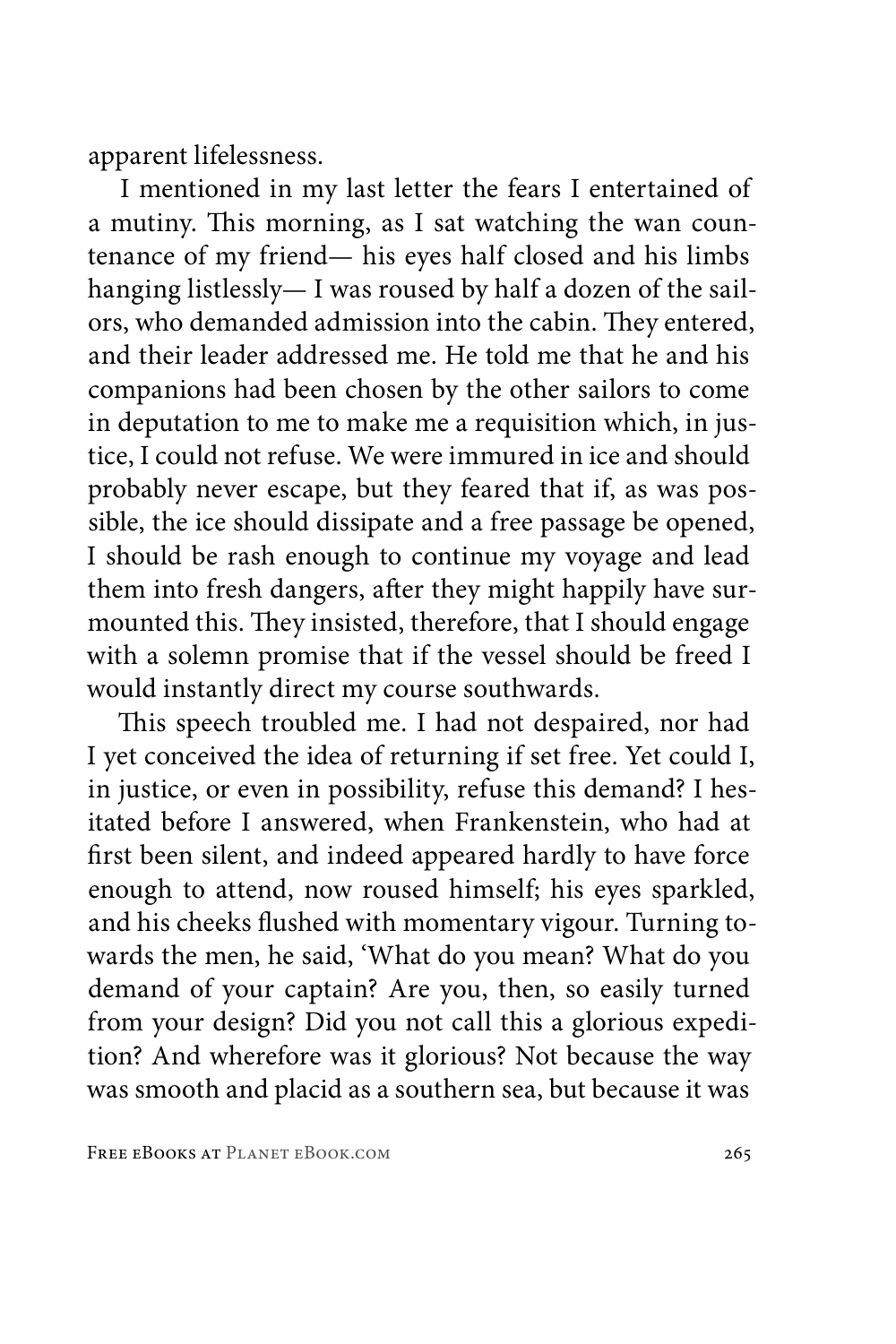full of dangers and terror, because at every new incident your fortitude was to be called forth and your courage exhibited, because danger and death surrounded it, and these you were to brave and overcome. For this was it a glorious, for this was it an honourable undertaking. You were hereafter to be hailed as the benefactors of your species, your names adored as belonging to brave men who encountered death for honour and the benefit of mankind. And now, behold, with the first imagination of danger, or, if you will, the first mighty and terrific trial of your courage, you shrink away and are content to be handed down as men who had not strength enough to endure cold and peril; and so, poor souls, they were chilly and returned to their warm firesides. Why, that requires not this preparation; ye need not have come thus far and dragged your captain to the shame of a defeat merely to prove yourselves cowards. Oh! Be men, or be more than men. Be steady to your purposes and firm as a rock. This ice is not made of such stuff as your hearts may be; it is mutable and cannot withstand you if you say that it shall not. Do not return to your families with the stigma of disgrace marked on your brows. Return as heroes who have fought and conquered and who know not what it is to turn their backs on the foe.'

He spoke this with a voice so modulated to the different feelings expressed in his speech, with an eye so full of lofty design and heroism, that can you wonder that these men were moved? They looked at one another and were unable to reply. I spoke; I told them to retire and consider of what had been said, that I would not lead them farther north if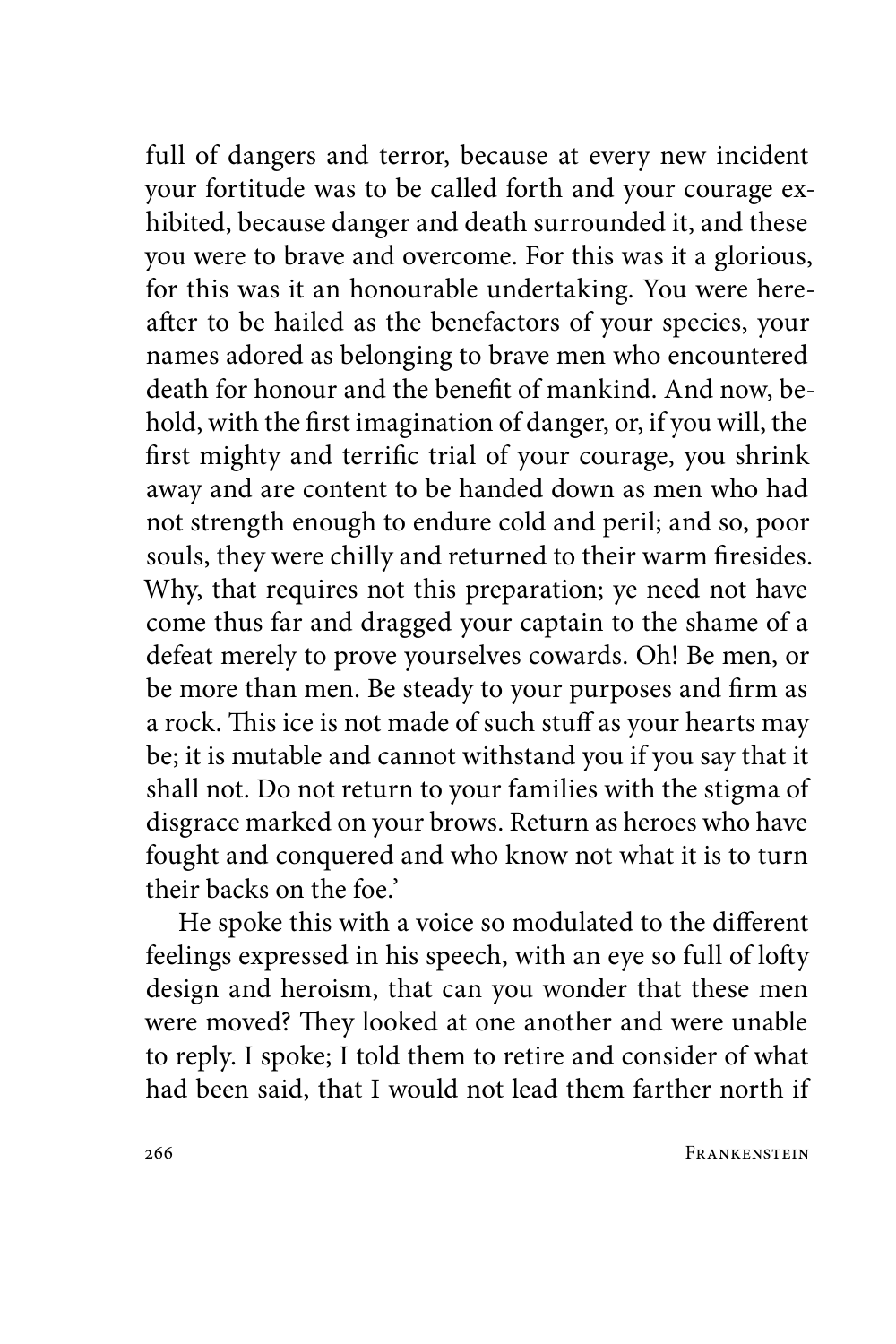they strenuously desired the contrary, but that I hoped that, with reflection, their courage would return.

They retired and I turned towards my friend, but he was sunk in languor and almost deprived of life.

How all this will terminate, I know not, but I had rather die than return shamefully, my purpose unfulfilled. Yet I fear such will be my fate; the men, unsupported by ideas of glory and honour, can never willingly continue to endure their present hardships.

September 7th

The die is cast; I have consented to return if we are not destroyed. Thus are my hopes blasted by cowardice and indecision; I come back ignorant and disappointed. It requires more philosophy than I possess to bear this injustice with patience.

September 12th

It is past; I am returning to England. I have lost my hopes of utility and glory; I have lost my friend. But I will endeavour to detail these bitter circumstances to you, my dear sister; and while I am wafted towards England and towards you, I will not despond.

September 9th, the ice began to move, and roarings like thunder were heard at a distance as the islands split and cracked in every direction. We were in the most imminent peril, but as we could only remain passive, my chief attention was occupied by my unfortunate guest whose illness increased in such a degree that he was entirely confined to his bed. The ice cracked behind us and was driven with force towards the north; a breeze sprang from the west, and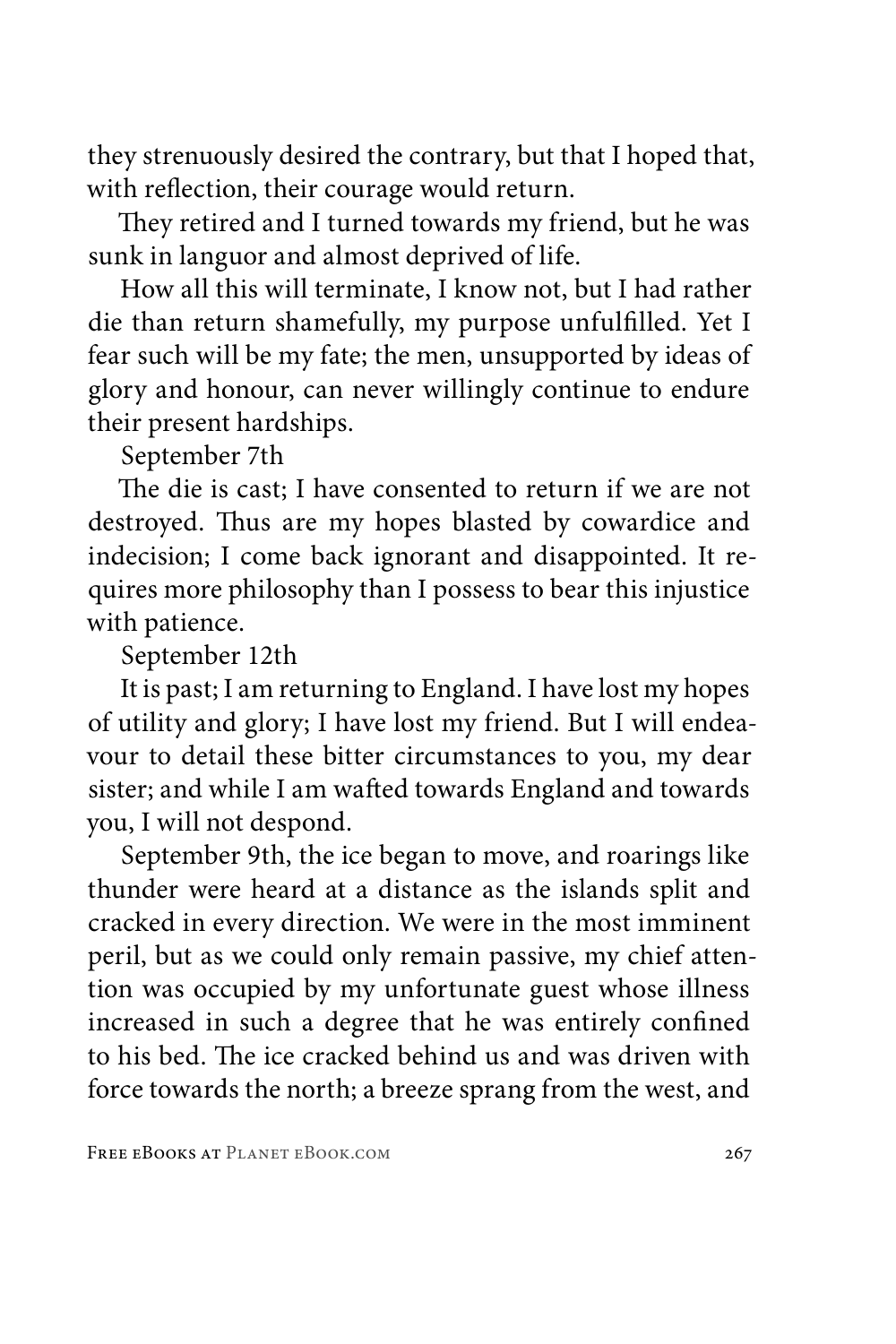on the 11th the passage towards the south became perfectly free. When the sailors saw this and that their return to their native country was apparently assured, a shout of tumultuous joy broke from them, loud and long-continued. Frankenstein, who was dozing, awoke and asked the cause of the tumult. 'They shout,' I said, 'because they will soon return to England.'

'Do you, then, really return?'

'Alas! Yes; I cannot withstand their demands. I cannot lead them unwillingly to danger, and I must return.'

'Do so, if you will; but I will not. You may give up your purpose, but mine is assigned to me by heaven, and I dare not. I am weak, but surely the spirits who assist my vengeance will endow me with sufficient strength.' Saying this, he endeavoured to spring from the bed, but the exertion was too great for him; he fell back and fainted.

It was long before he was restored, and I often thought that life was entirely extinct. At length he opened his eyes; he breathed with difficulty and was unable to speak. The surgeon gave him a composing draught and ordered us to leave him undisturbed. In the meantime he told me that my friend had certainly not many hours to live.

His sentence was pronounced, and I could only grieve and be patient. I sat by his bed, watching him; his eyes were closed, and I thought he slept; but presently he called to me in a feeble voice, and bidding me come near, said, 'Alas! The strength I relied on is gone; I feel that I shall soon die, and he, my enemy and persecutor, may still be in being. Think not, Walton, that in the last moments of my existence I feel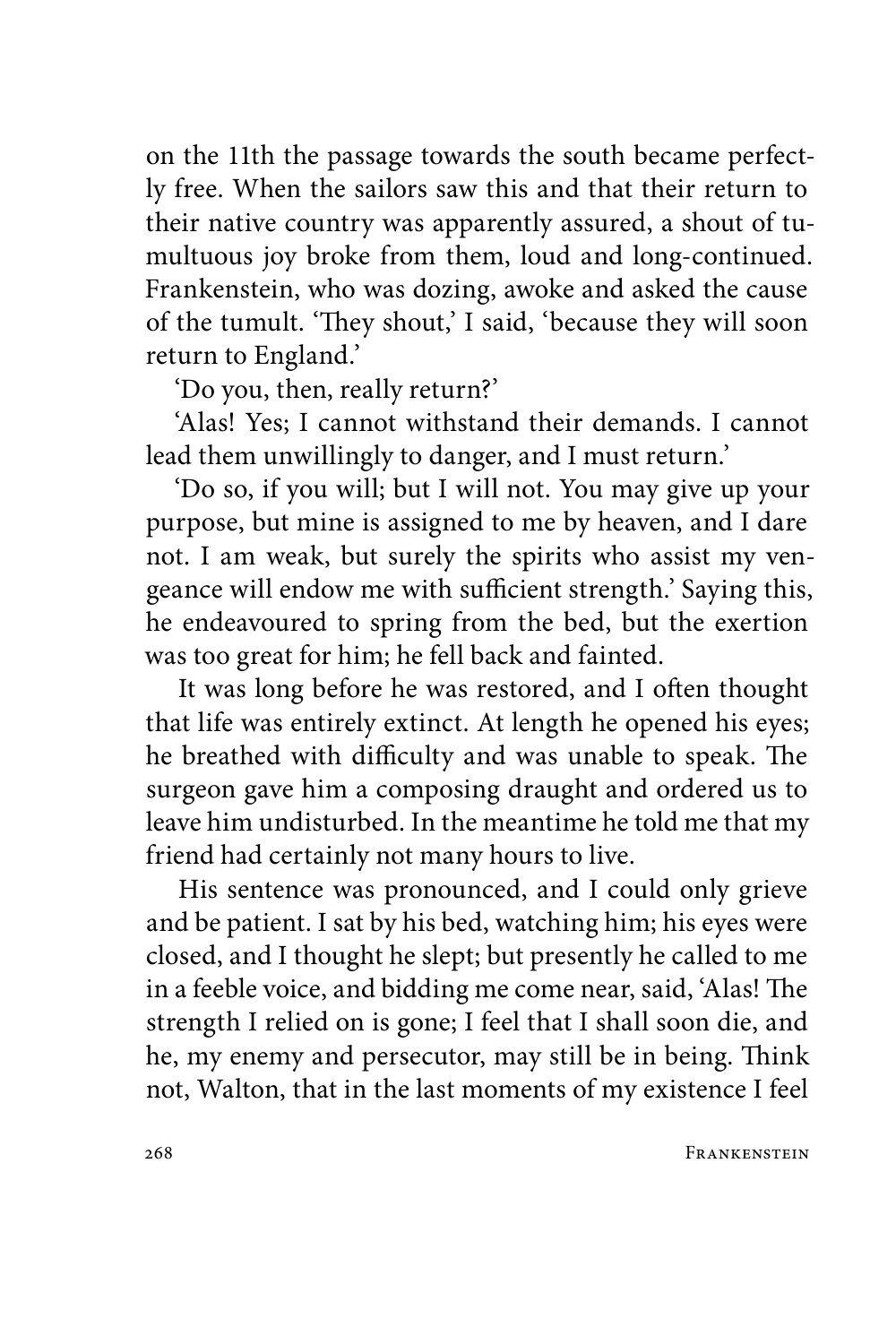that burning hatred and ardent desire of revenge I once expressed; but I feel myself justified in desiring the death of my adversary. During these last days I have been occupied in examining my past conduct; nor do I find it blamable. In a fit of enthusiastic madness I created a rational creature and was bound towards him to assure, as far as was in my power, his happiness and well-being. This was my duty, but there was another still paramount to that. My duties towards the beings of my own species had greater claims to my attention because they included a greater proportion of happiness or misery. Urged by this view, I refused, and I did right in refusing, to create a companion for the first creature. He showed unparalleled malignity and selfishness in evil; he destroyed my friends; he devoted to destruction beings who possessed exquisite sensations, happiness, and wisdom; nor do I know where this thirst for vengeance may end. Miserable himself that he may render no other wretched, he ought to die. The task of his destruction was mine, but I have failed. When actuated by selfish and vicious motives, I asked you to undertake my unfinished work, and I renew this request now, when I am only induced by reason and virtue.

'Yet I cannot ask you to renounce your country and friends to fulfil this task; and now that you are returning to England, you will have little chance of meeting with him. But the consideration of these points, and the well balancing of what you may esteem your duties, I leave to you; my judgment and ideas are already disturbed by the near approach of death. I dare not ask you to do what I think right,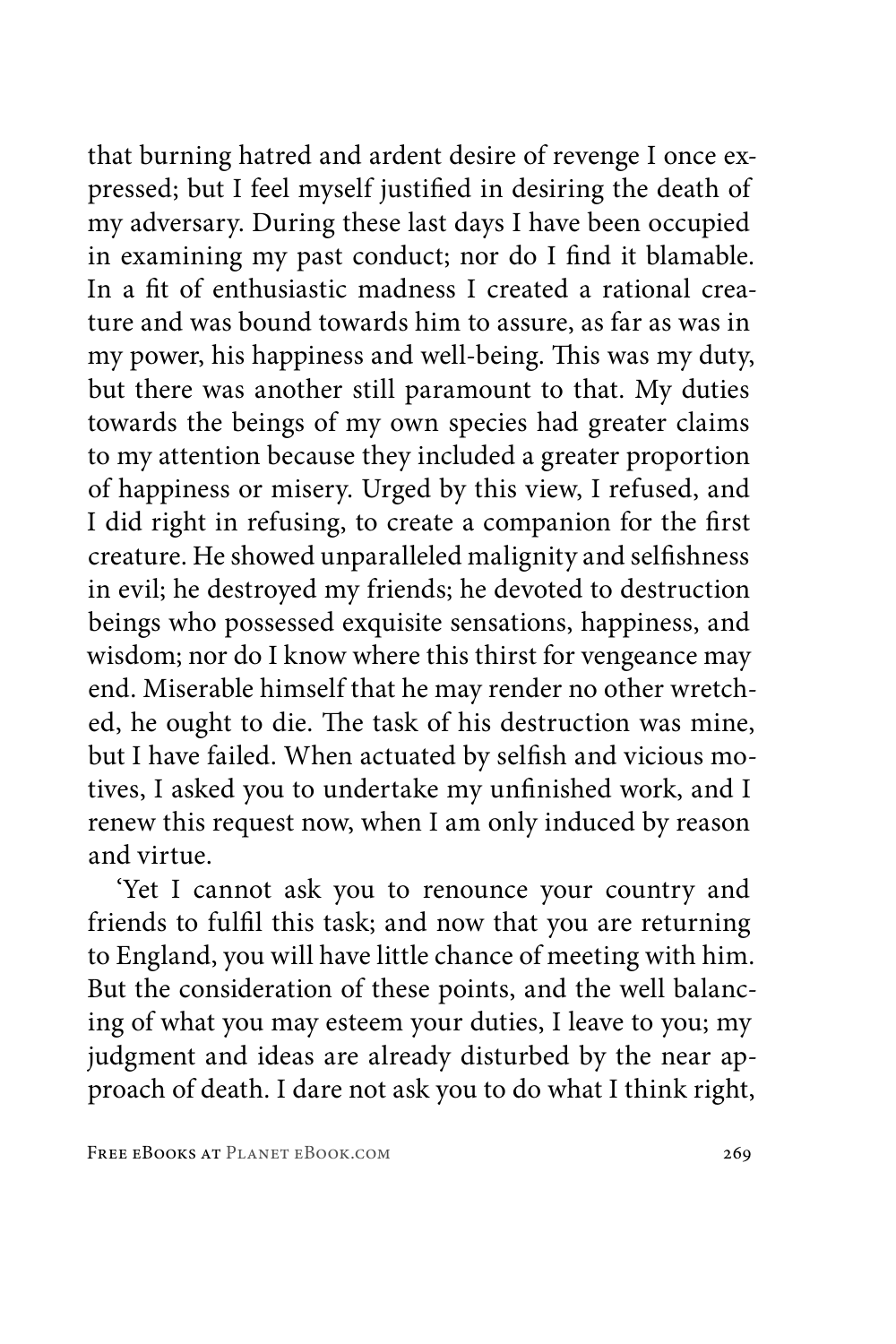for I may still be misled by passion.

'That he should live to be an instrument of mischief disturbs me; in other respects, this hour, when I momentarily expect my release, is the only happy one which I have enjoyed for several years. The forms of the beloved dead flit before me, and I hasten to their arms. Farewell, Walton! Seek happiness in tranquillity and avoid ambition, even if it be only the apparently innocent one of distinguishing yourself in science and discoveries. Yet why do I say this? I have myself been blasted in these hopes, yet another may succeed.'

His voice became fainter as he spoke, and at length, exhausted by his effort, he sank into silence. About half an hour afterwards he attempted again to speak but was unable; he pressed my hand feebly, and his eyes closed forever, while the irradiation of a gentle smile passed away from his lips.

Margaret, what comment can I make on the untimely extinction of this glorious spirit? What can I say that will enable you to understand the depth of my sorrow? All that I should express would be inadequate and feeble. My tears flow; my mind is overshadowed by a cloud of disappointment. But I journey towards England, and I may there find consolation.

I am interrupted. What do these sounds portend? It is midnight; the breeze blows fairly, and the watch on deck scarcely stir. Again there is a sound as of a human voice, but hoarser; it comes from the cabin where the remains of Frankenstein still lie. I must arise and examine. Good night,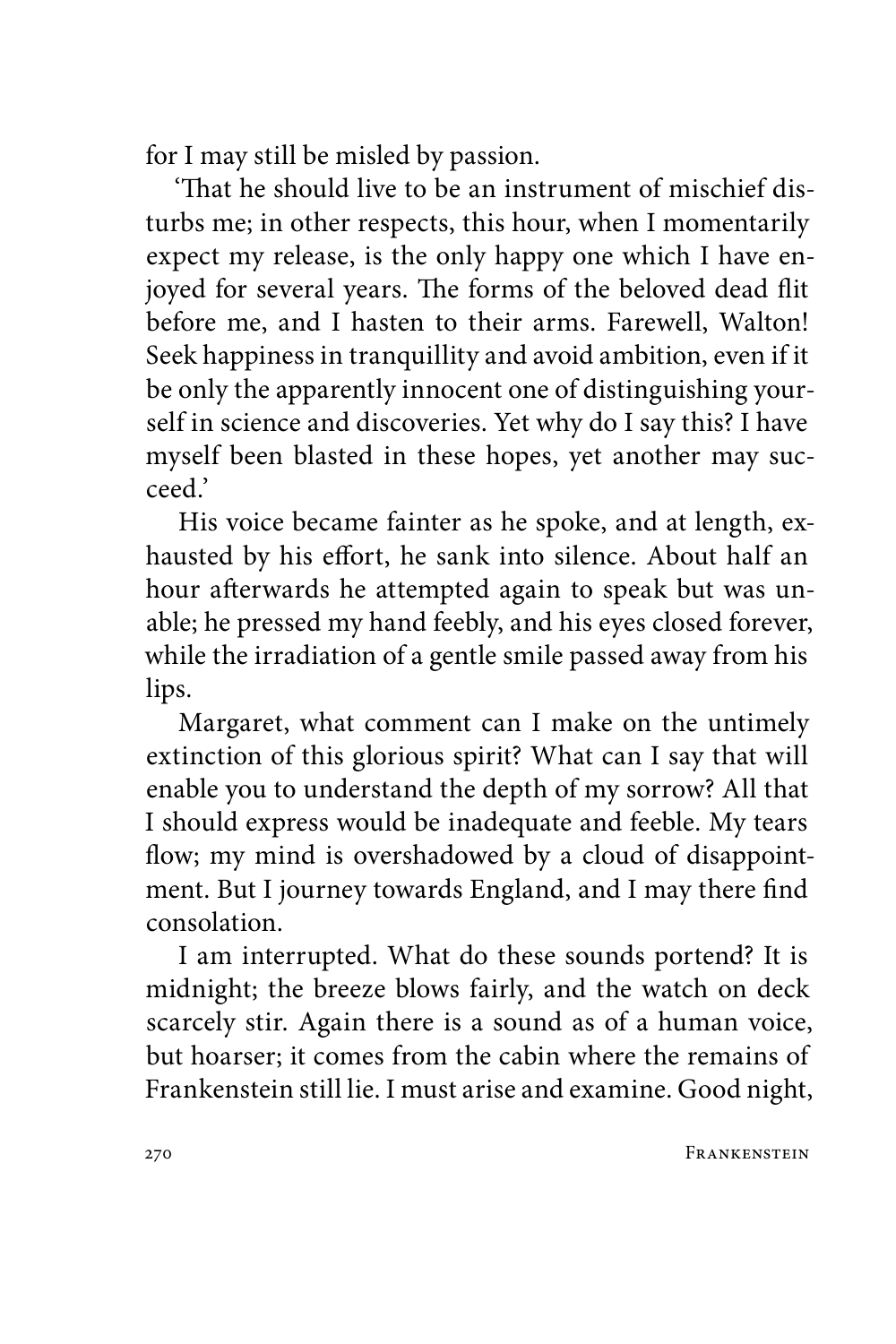my sister.

Great God! what a scene has just taken place! I am yet dizzy with the remembrance of it. I hardly know whether I shall have the power to detail it; yet the tale which I have recorded would be incomplete without this final and wonderful catastrophe.

I entered the cabin where lay the remains of my ill-fated and admirable friend. Over him hung a form which I cannot find words to describe—gigantic in stature, yet uncouth and distorted in its proportions. As he hung over the coffin, his face was concealed by long locks of ragged hair; but one vast hand was extended, in colour and apparent texture like that of a mummy. When he heard the sound of my approach, he ceased to utter exclamations of grief and horror and sprung towards the window. Never did I behold a vision so horrible as his face, of such loathsome yet appalling hideousness. I shut my eyes involuntarily and endeavoured to recollect what were my duties with regard to this destroyer. I called on him to stay.

He paused, looking on me with wonder, and again turning towards the lifeless form of his creator, he seemed to forget my presence, and every feature and gesture seemed instigated by the wildest rage of some uncontrollable passion.

'That is also my victim!' he exclaimed. 'In his murder my crimes are consummated; the miserable series of my being is wound to its close! Oh, Frankenstein! Generous and selfdevoted being! What does it avail that I now ask thee to pardon me? I, who irretrievably destroyed thee by destroy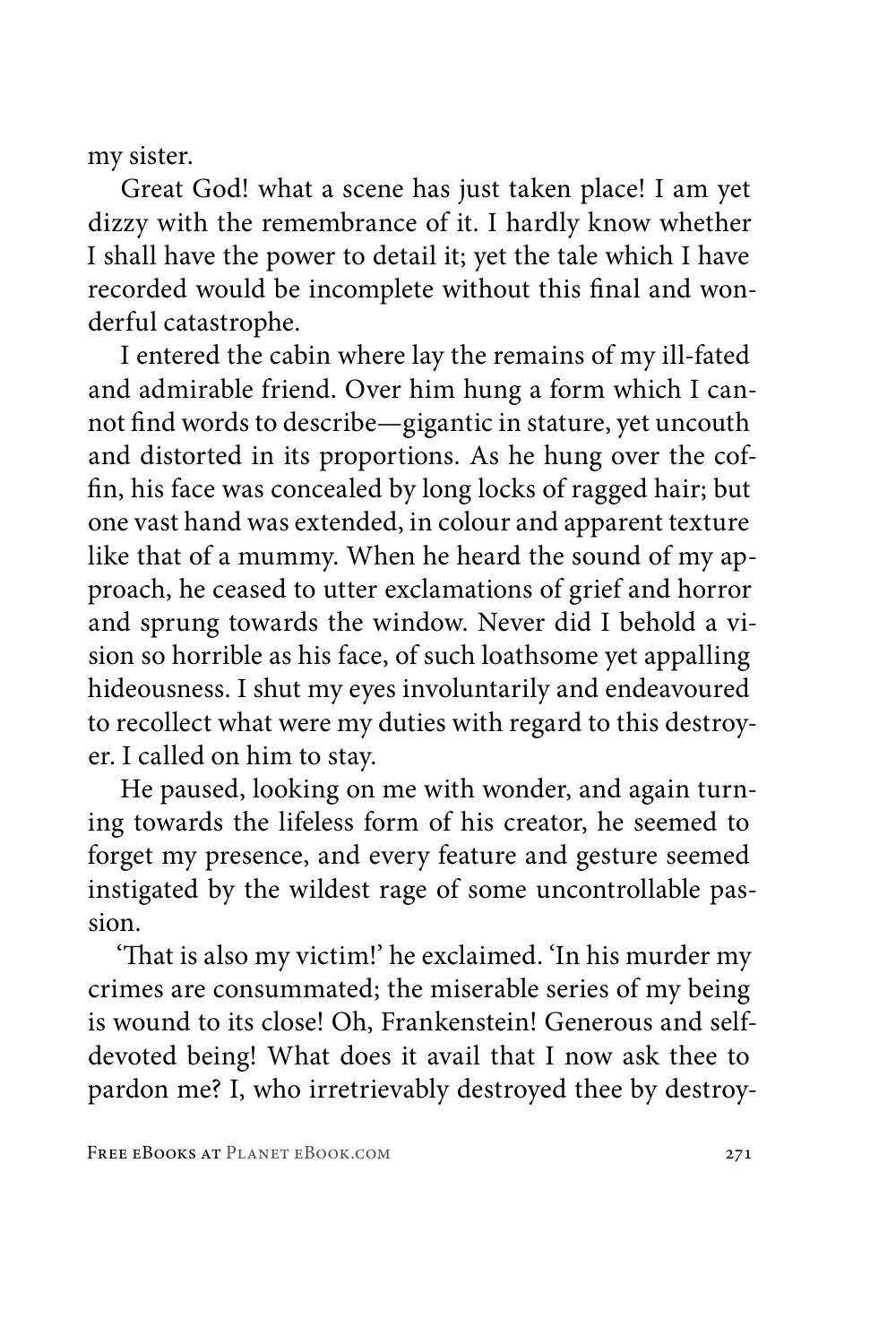ing all thou lovedst. Alas! He is cold, he cannot answer me.'

His voice seemed suffocated, and my first impulses, which had suggested to me the duty of obeying the dying request of my friend in destroying his enemy, were now suspended by a mixture of curiosity and compassion. I approached this tremendous being; I dared not again raise my eyes to his face, there was something so scaring and unearthly in his ugliness. I attempted to speak, but the words died away on my lips. The monster continued to utter wild and incoherent self-reproaches. At length I gathered resolution to address him in a pause of the tempest of his passion. 'Your repentance,' I said, 'is now superfluous. If you had listened to the voice of conscience and heeded the stings of remorse before you had urged your diabolical vengeance to this extremity, Frankenstein would yet have lived.'

'And do you dream?' said the daemon. 'Do you think that I was then dead to agony and remorse? He,' he continued, pointing to the corpse, 'he suffered not in the consummation of the deed. Oh! Not the ten-thousandth portion of the anguish that was mine during the lingering detail of its execution. A frightful selfishness hurried me on, while my heart was poisoned with remorse. Think you that the groans of Clerval were music to my ears? My heart was fashioned to be susceptible of love and sympathy, and when wrenched by misery to vice and hatred, it did not endure the violence of the change without torture such as you cannot even imagine.

'After the murder of Clerval I returned to Switzerland, heart-broken and overcome. I pitied Frankenstein; my pity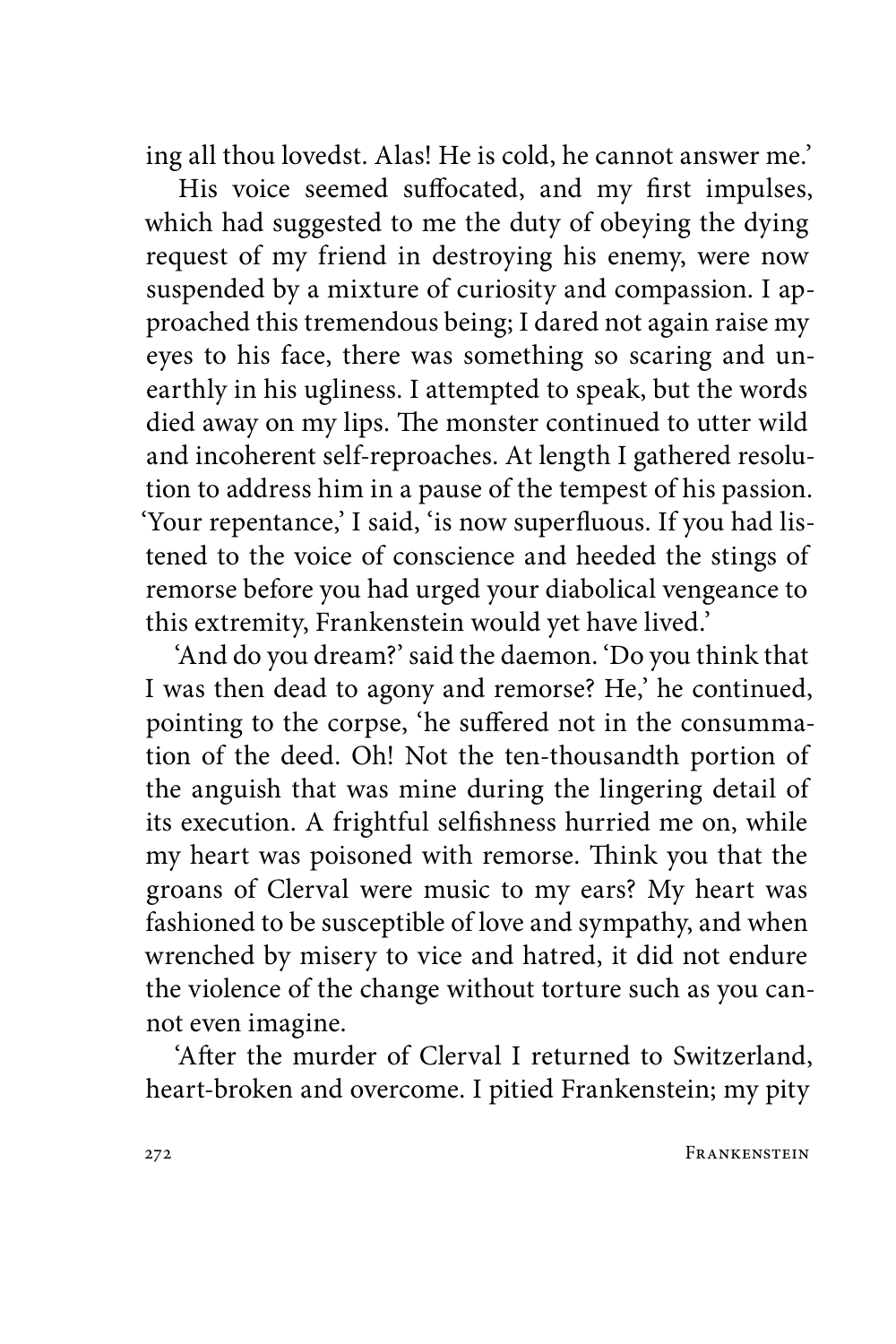amounted to horror; I abhorred myself. But when I discovered that he, the author at once of my existence and of its unspeakable torments, dared to hope for happiness, that while he accumulated wretchedness and despair upon me he sought his own enjoyment in feelings and passions from the indulgence of which I was forever barred, then impotent envy and bitter indignation filled me with an insatiable thirst for vengeance. I recollected my threat and resolved that it should be accomplished. I knew that I was preparing for myself a deadly torture, but I was the slave, not the master, of an impulse which I detested yet could not disobey. Yet when she died! Nay, then I was not miserable. I had cast off all feeling, subdued all anguish, to riot in the excess of my despair. Evil thenceforth became my good. Urged thus far, I had no choice but to adapt my nature to an element which I had willingly chosen. The completion of my demoniacal design became an insatiable passion. And now it is ended; there is my last victim!'

I was at first touched by the expressions of his misery; yet, when I called to mind what Frankenstein had said of his powers of eloquence and persuasion, and when I again cast my eyes on the lifeless form of my friend, indignation was rekindled within me. 'Wretch!' I said. 'It is well that you come here to whine over the desolation that you have made. You throw a torch into a pile of buildings, and when they are consumed, you sit among the ruins and lament the fall. Hypocritical fiend! If he whom you mourn still lived, still would he be the object, again would he become the prey, of your accursed vengeance. It is not pity that you feel; you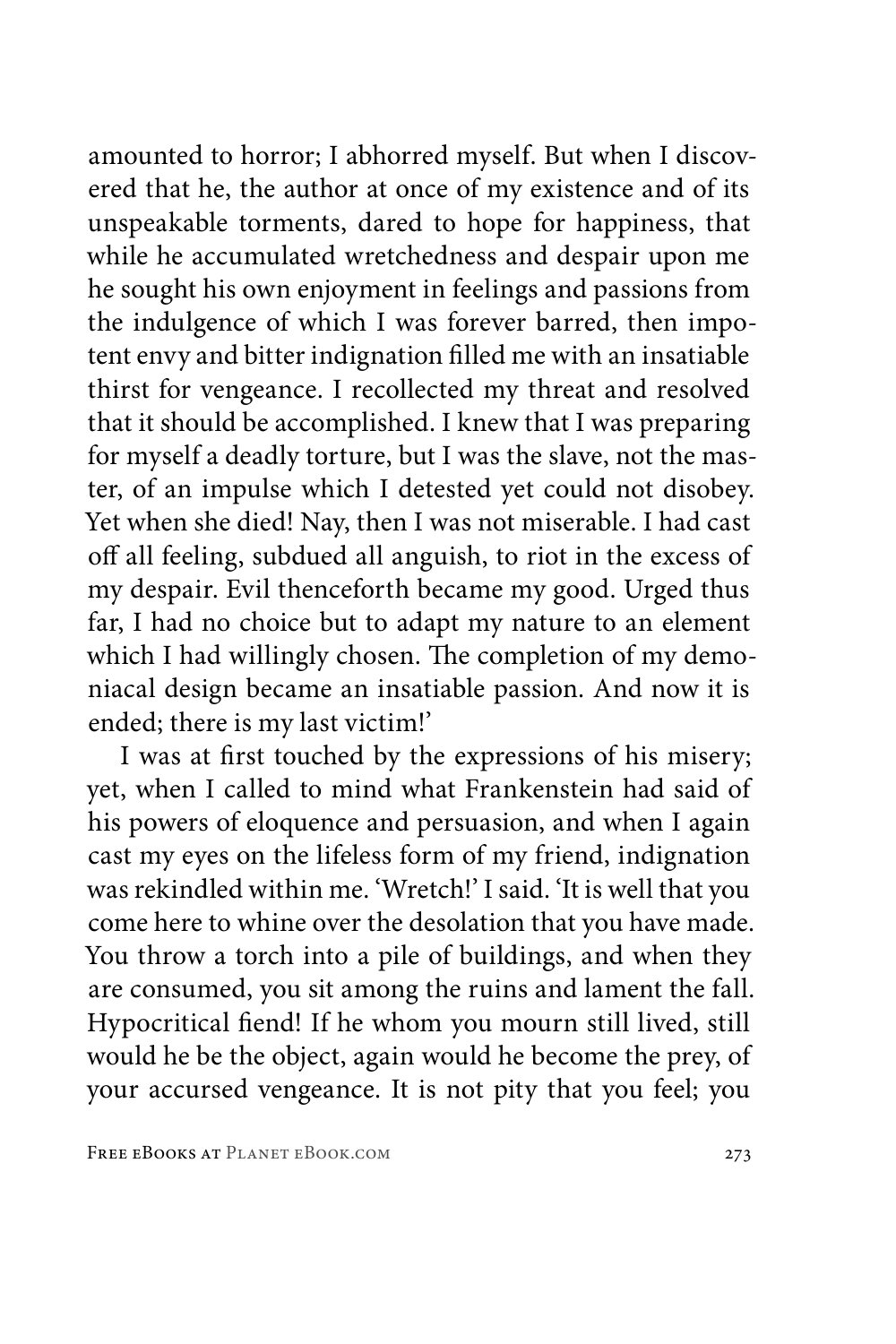lament only because the victim of your malignity is withdrawn from your power.'

'Oh, it is not thus—not thus,' interrupted the being. 'Yet such must be the impression conveyed to you by what appears to be the purport of my actions. Yet I seek not a fellow feeling in my misery. No sympathy may I ever find. When I first sought it, it was the love of virtue, the feelings of happiness and affection with which my whole being overflowed, that I wished to be participated. But now that virtue has become to me a shadow, and that happiness and affection are turned into bitter and loathing despair, in what should I seek for sympathy? I am content to suffer alone while my sufferings shall endure; when I die, I am well satisfied that abhorrence and opprobrium should load my memory. Once my fancy was soothed with dreams of virtue, of fame, and of enjoyment. Once I falsely hoped to meet with beings who, pardoning my outward form, would love me for the excellent qualities which I was capable of unfolding. I was nourished with high thoughts of honour and devotion. But now crime has degraded me beneath the meanest animal. No guilt, no mischief, no malignity, no misery, can be found comparable to mine. When I run over the frightful catalogue of my sins, I cannot believe that I am the same creature whose thoughts were once filled with sublime and transcendent visions of the beauty and the majesty of goodness. But it is even so; the fallen angel becomes a malignant devil. Yet even that enemy of God and man had friends and associates in his desolation; I am alone.

'You, who call Frankenstein your friend, seem to have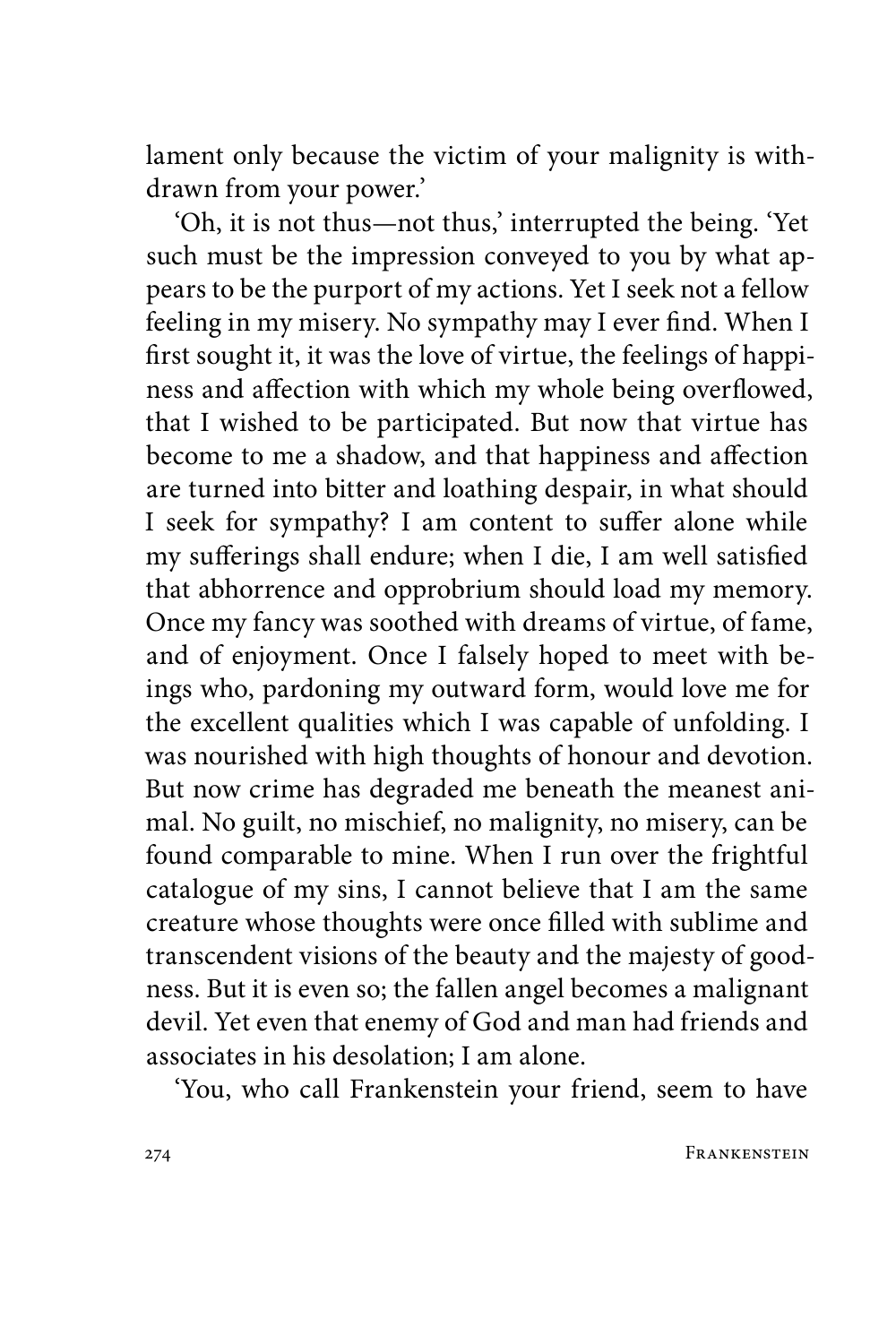a knowledge of my crimes and his misfortunes. But in the detail which he gave you of them he could not sum up the hours and months of misery which I endured wasting in impotent passions. For while I destroyed his hopes, I did not satisfy my own desires. They were forever ardent and craving; still I desired love and fellowship, and I was still spurned. Was there no injustice in this? Am I to be thought the only criminal, when all humankind sinned against me? Why do you not hate Felix, who drove his friend from his door with contumely? Why do you not execrate the rustic who sought to destroy the saviour of his child? Nay, these are virtuous and immaculate beings! I, the miserable and the abandoned, am an abortion, to be spurned at, and kicked, and trampled on. Even now my blood boils at the recollection of this injustice.

'But it is true that I am a wretch. I have murdered the lovely and the helpless; I have strangled the innocent as they slept and grasped to death his throat who never injured me or any other living thing. I have devoted my creator, the select specimen of all that is worthy of love and admiration among men, to misery; I have pursued him even to that irremediable ruin. There he lies, white and cold in death. You hate me, but your abhorrence cannot equal that with which I regard myself. I look on the hands which executed the deed; I think on the heart in which the imagination of it was conceived and long for the moment when these hands will meet my eyes, when that imagination will haunt my thoughts no more.

'Fear not that I shall be the instrument of future mischief.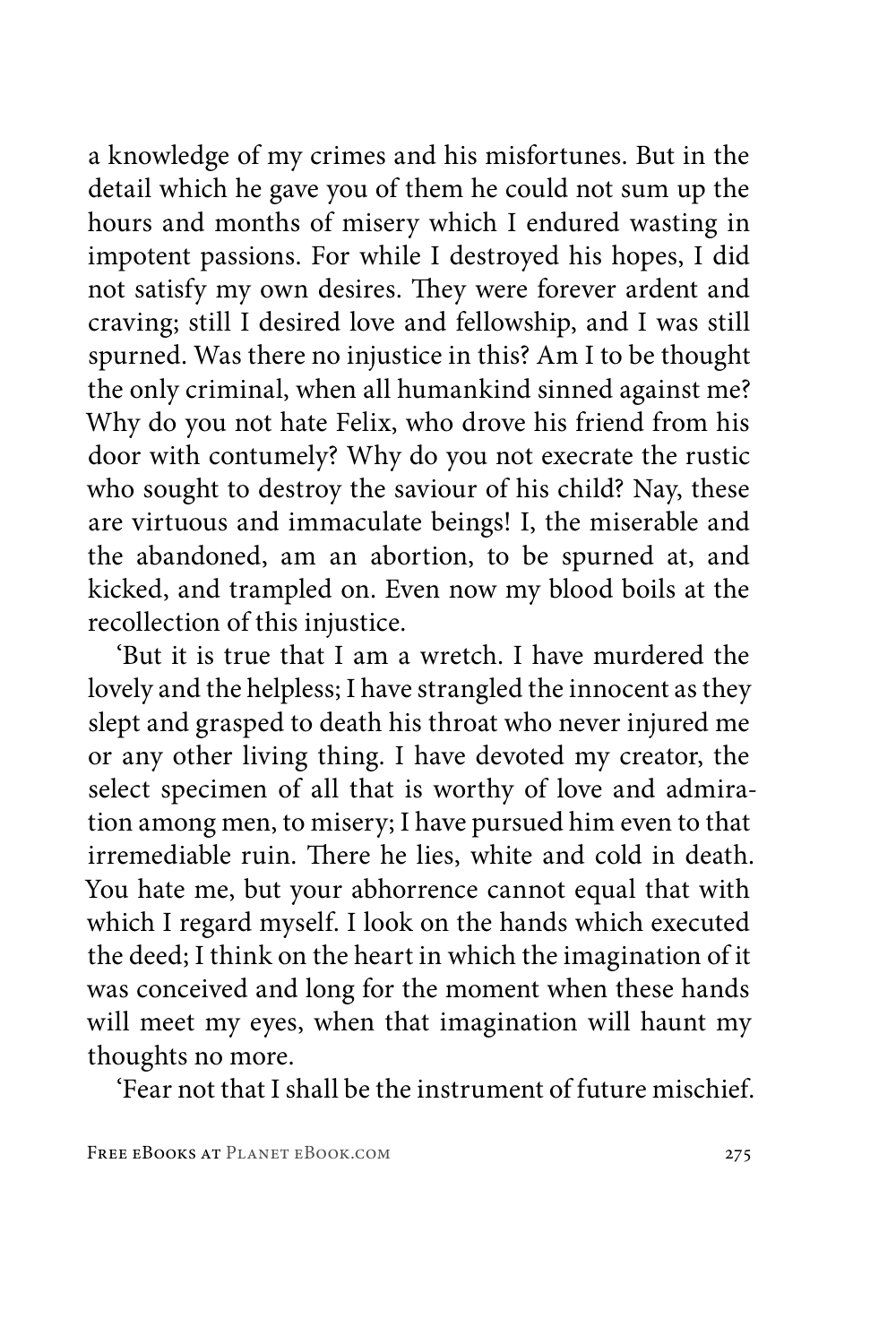My work is nearly complete. Neither yours nor any man's death is needed to consummate the series of my being and accomplish that which must be done, but it requires my own. Do not think that I shall be slow to perform this sacrifice. I shall quit your vessel on the ice raft which brought me thither and shall seek the most northern extremity of the globe; I shall collect my funeral pile and consume to ashes this miserable frame, that its remains may afford no light to any curious and unhallowed wretch who would create such another as I have been. I shall die. I shall no longer feel the agonies which now consume me or be the prey of feelings unsatisfied, yet unquenched. He is dead who called me into being; and when I shall be no more, the very remembrance of us both will speedily vanish. I shall no longer see the sun or stars or feel the winds play on my cheeks. Light, feeling, and sense will pass away; and in this condition must I find my happiness. Some years ago, when the images which this world affords first opened upon me, when I felt the cheering warmth of summer and heard the rustling of the leaves and the warbling of the birds, and these were all to me, I should have wept to die; now it is my only consolation. Polluted by crimes and torn by the bitterest remorse, where can I find rest but in death?

'Farewell! I leave you, and in you the last of humankind whom these eyes will ever behold. Farewell, Frankenstein! If thou wert yet alive and yet cherished a desire of revenge against me, it would be better satiated in my life than in my destruction. But it was not so; thou didst seek my extinction, that I might not cause greater wretchedness; and if yet,